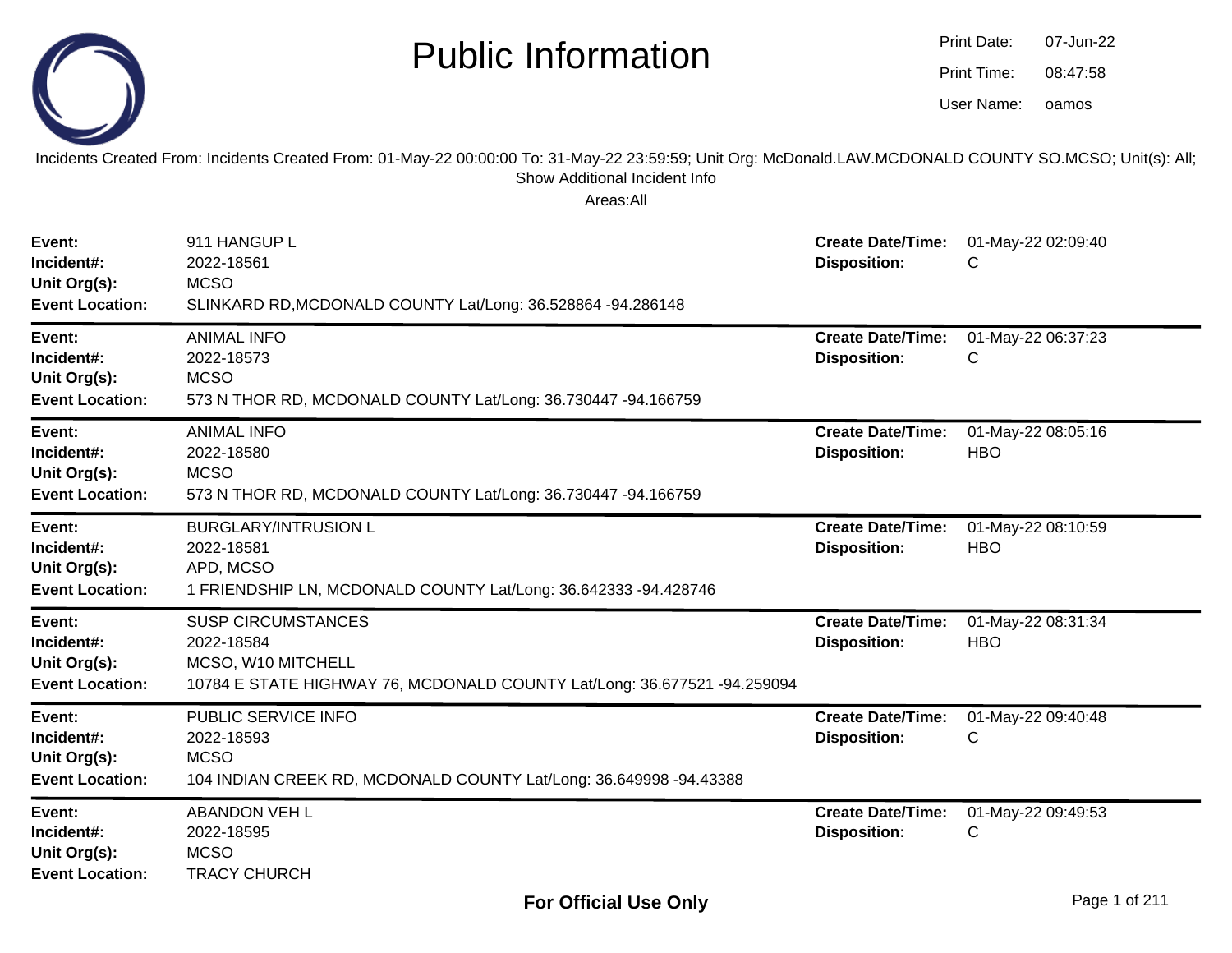

oamos07-Jun-2208:47:59Print Date:Print Time:User Name:

Incidents Created From: Incidents Created From: 01-May-22 00:00:00 To: 31-May-22 23:59:59; Unit Org: McDonald.LAW.MCDONALD COUNTY SO.MCSO; Unit(s): All; Show Additional Incident Info

| Event:<br>Incident#:<br>Unit Org(s):<br><b>Event Location:</b> | <b>ANIMAL INFO</b><br>2022-18598<br><b>MCSO</b><br>562 PHOENIX RD, MCDONALD COUNTY Lat/Long: 36.733262 -94.421028      | <b>Create Date/Time:</b><br><b>Disposition:</b> | 01-May-22 10:03:20<br><b>HBO</b> |
|----------------------------------------------------------------|------------------------------------------------------------------------------------------------------------------------|-------------------------------------------------|----------------------------------|
| Event:<br>Incident#:<br>Unit Org(s):<br><b>Event Location:</b> | <b>PAST</b><br>2022-18599<br><b>MCSO</b><br>2015 SUTTER HOLLOW RD, MCDONALD COUNTY Lat/Long: 36.709278 -94.592888      | <b>Create Date/Time:</b><br><b>Disposition:</b> | 01-May-22 10:11:40<br><b>RT</b>  |
| Event:<br>Incident#:<br>Unit Org(s):<br><b>Event Location:</b> | <b>CONTROLLED BURN F</b><br>2022-18603<br>AFD, MCSO<br>PERSIMMON LN, MCDONALD COUNTY Lat/Long: 36.637016 -94.423789    | <b>Create Date/Time:</b><br><b>Disposition:</b> | 01-May-22 10:30:40<br>С          |
| Event:<br>Incident#:<br>Unit Org(s):<br><b>Event Location:</b> | <b>TRAFFIC STOP</b><br>2022-18614<br><b>MCSO</b><br>N STATE HIGHWAY 43 / COUNTY LINE RD Lat/Long: 36.675789 -94.604193 | <b>Create Date/Time:</b><br><b>Disposition:</b> | 01-May-22 11:41:10<br>C          |
| Event:<br>Incident#:<br>Unit Org(s):<br><b>Event Location:</b> | <b>RESF</b><br>2022-18635<br>FRSTA2, MCSO, NFD<br>3030 SCOTCH HOLLOW RD, MCDONALD COUNTY Lat/Long: 36.58742 -94.4981   | <b>Create Date/Time:</b><br><b>Disposition:</b> | 01-May-22 14:01:38<br>С          |
| Event:<br>Incident#:<br>Unit Org(s):<br><b>Event Location:</b> | <b>VEHICLE FIRE</b><br>2022-18636<br>MCSO, SWFD<br>2141 FRYE RD, MCDONALD COUNTY Lat/Long: 36.507313 -94.574626        | <b>Create Date/Time:</b><br><b>Disposition:</b> | 01-May-22 14:05:53<br>С          |
| Event:<br>Incident#:<br>Unit Org(s):<br><b>Event Location:</b> | 911 HANGUP L<br>2022-18647<br><b>MCSO</b><br>274 CREEKSIDE RD, MCDONALD COUNTY Lat/Long: 36.623861 -94.184836          | <b>Create Date/Time:</b><br><b>Disposition:</b> | 01-May-22 15:05:09<br><b>HBO</b> |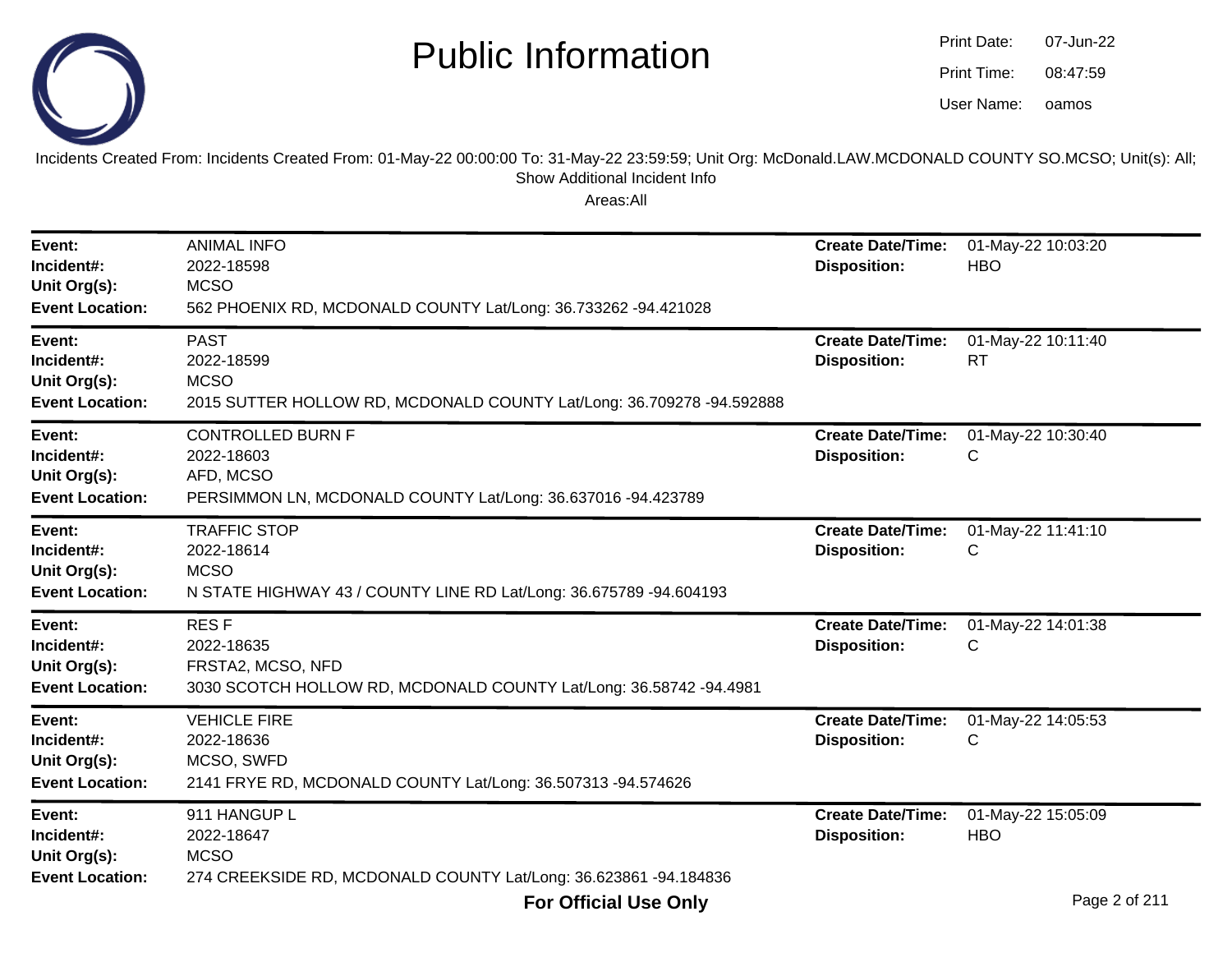

| Print Date: | 07-Jun-22 |
|-------------|-----------|
| Print Time: | 08:48:01  |
| User Name:  | oamos     |

Incidents Created From: Incidents Created From: 01-May-22 00:00:00 To: 31-May-22 23:59:59; Unit Org: McDonald.LAW.MCDONALD COUNTY SO.MCSO; Unit(s): All;Show Additional Incident Info

| Event:<br>Incident#:<br>Unit Org(s):<br><b>Event Location:</b> | THEFT FROM VEHICLE<br>2022-18656<br><b>MCSO</b><br>239 STILLWELL RD, MCDONALD COUNTY Lat/Long: 36.690101 -94.390161                                                                                   | <b>Create Date/Time:</b><br><b>Disposition:</b> | 01-May-22 15:24:24<br>С                                   |
|----------------------------------------------------------------|-------------------------------------------------------------------------------------------------------------------------------------------------------------------------------------------------------|-------------------------------------------------|-----------------------------------------------------------|
| Event:<br>Incident#:<br>Unit Org(s):<br><b>Event Location:</b> | <b>TRESPASSING</b><br>2022-18660<br><b>MCSO</b><br>526 WOLF DEN RD, MCDONALD COUNTY Lat/Long: 36.562895 -94.359503                                                                                    | <b>Create Date/Time:</b><br><b>Disposition:</b> | 01-May-22 16:02:45<br><b>HBO</b>                          |
| Event:<br>Incident#:<br>Unit Org(s):<br><b>Event Location:</b> | IN PROG PHYSICAL L<br>2022-18667<br>APD, GPD, MCSO<br>S SCHOOL ST, GOODMAN Lat/Long: 36.732351 -94.408163                                                                                             | <b>Create Date/Time:</b><br><b>Disposition:</b> | 01-May-22 16:37:15<br><b>ARR</b>                          |
| Event:<br>Incident#:<br>Unit Org(s):<br><b>Event Location:</b> | 911 HANGUP L<br>2022-18680<br><b>MCSO</b><br>Lat/Long: 36.76202416 -94.5212388                                                                                                                        | <b>Create Date/Time:</b><br><b>Disposition:</b> | 01-May-22 17:23:47<br><b>HBO</b>                          |
| Event:<br>Incident#:<br>Unit Org(s):<br><b>Event Location:</b> | <b>HARASSMENT</b><br>2022-18685<br><b>MCSO</b><br>370 MINK RD, MCDONALD COUNTY Lat/Long: 36.733879 -94.364139                                                                                         | <b>Create Date/Time:</b><br><b>Disposition:</b> | 01-May-22 17:58:18<br><b>RT</b>                           |
| Event:<br>Incident#:<br>Unit Org(s):<br><b>Event Location:</b> | <b>TRAFFIC STOP</b><br>2022-18688<br><b>MCSO</b><br>NB 149 / EXIT 17                                                                                                                                  | <b>Create Date/Time:</b><br><b>Disposition:</b> | 01-May-22 18:16:56<br>С                                   |
| Event:<br>Incident#:<br>Unit Org(s):<br><b>Event Location:</b> | <b>TRAFFIC/TRANSP ACC LFM</b><br>2022-18689<br>FRSTA1, FRSTA2, MCSO, MSHP, NFD<br>W STATE HIGHWAY 90 / SALT RD, MCDONALD COUNTY Lat/Long: 36.545839 -94.529335<br>$F = 0.000$ . The state of $\sim 1$ | <b>Create Date/Time:</b><br><b>Disposition:</b> | 01-May-22 18:16:56<br>C<br>$D_{0.92}$ $D_{0.6}$ $D_{0.4}$ |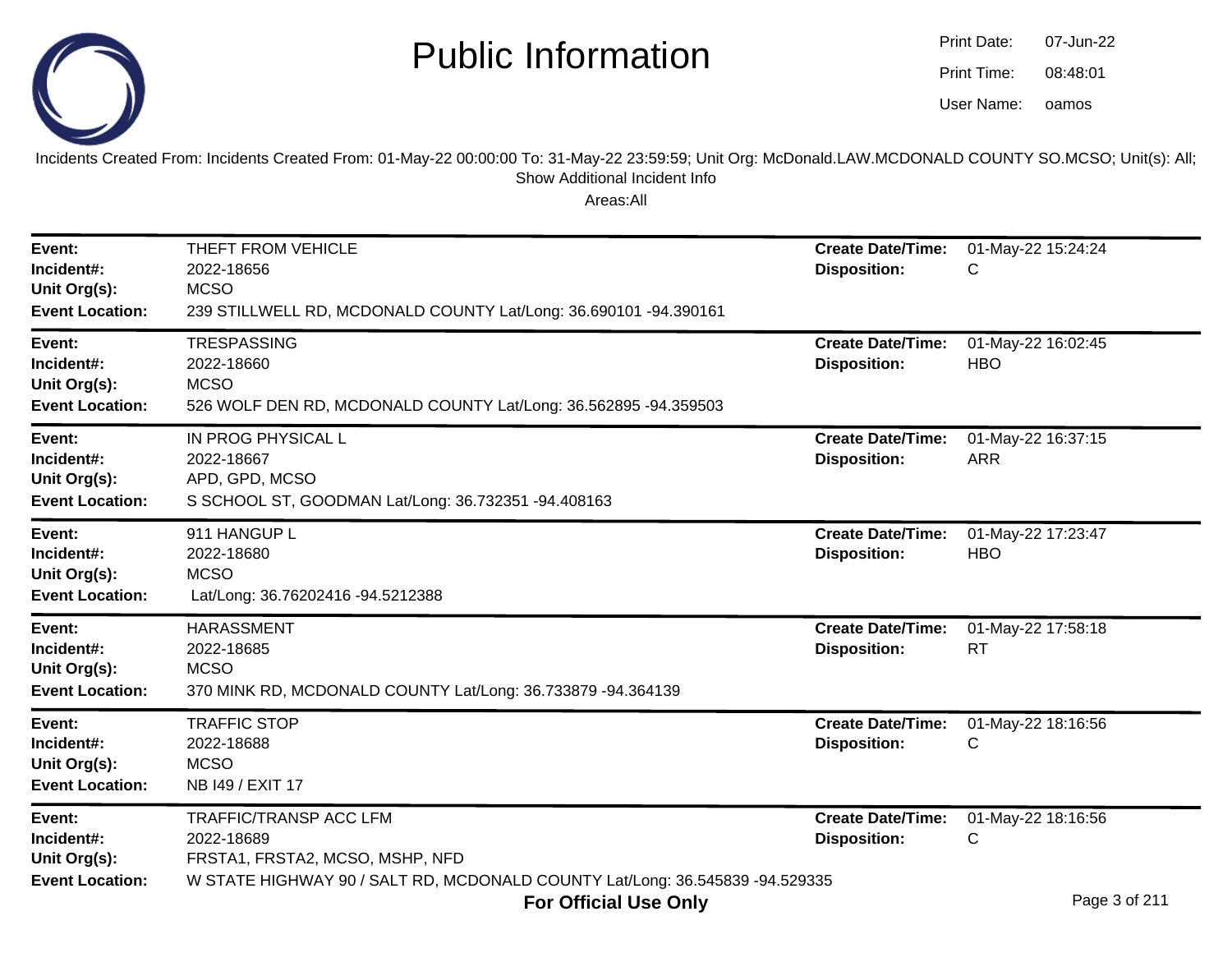

| Print Date: | 07-Jun-22 |
|-------------|-----------|
| Print Time: | 08:48:02  |
| User Name:  | oamos     |

Incidents Created From: Incidents Created From: 01-May-22 00:00:00 To: 31-May-22 23:59:59; Unit Org: McDonald.LAW.MCDONALD COUNTY SO.MCSO; Unit(s): All; Show Additional Incident Info

| Event:<br>Incident#:<br>Unit Org(s):<br><b>Event Location:</b> | <b>WEAPONS INCIDENT</b><br>2022-18696<br><b>MCSO</b><br>933 STOVER HOLLOW RD, MCDONALD COUNTY Lat/Long: 36.730785 -94.450124 | <b>Create Date/Time:</b><br><b>Disposition:</b> | 01-May-22 19:00:37<br><b>RT</b>  |
|----------------------------------------------------------------|------------------------------------------------------------------------------------------------------------------------------|-------------------------------------------------|----------------------------------|
| Event:<br>Incident#:<br>Unit Org(s):<br><b>Event Location:</b> | <b>WEAPONS INCIDENT PAST</b><br>2022-18699<br><b>MCSO</b><br>ASHLEY LN / SPRING VALLEY RD, MCDONALD COUNTY                   | <b>Create Date/Time:</b><br><b>Disposition:</b> | 01-May-22 19:09:26<br>RT         |
| Event:<br>Incident#:<br>Unit Org(s):<br><b>Event Location:</b> | <b>IN PROGRESS</b><br>2022-18703<br><b>MCSO</b><br>525 MT CARMEL RD, MCDONALD COUNTY Lat/Long: 36.684728 -94.263918          | <b>Create Date/Time:</b><br><b>Disposition:</b> | 01-May-22 19:15:22<br>С          |
| Event:<br>Incident#:<br>Unit Org(s):<br><b>Event Location:</b> | <b>NUISANCE</b><br>2022-18709<br>MCSO, NPD<br>417 S CLIFFSIDE DR, NOEL Lat/Long: 36.535089 -94.488818                        | <b>Create Date/Time:</b><br><b>Disposition:</b> | 01-May-22 19:40:05<br>С          |
| Event:<br>Incident#:<br>Unit Org(s):<br><b>Event Location:</b> | <b>VEHICLE THEFT</b><br>2022-18714<br><b>MCSO</b><br>479 EMERALD LN, MCDONALD COUNTY Lat/Long: 36.615414 -94.17123           | <b>Create Date/Time:</b><br><b>Disposition:</b> | 01-May-22 20:05:15<br>С          |
| Event:<br>Incident#:<br>Unit Org(s):<br><b>Event Location:</b> | <b>ABANDON VEH L</b><br>2022-18715<br><b>MCSO</b><br>LAUGHLIN RIDGE RD / DONNELY LN, MCDONALD COUNTY                         | <b>Create Date/Time:</b><br><b>Disposition:</b> | 01-May-22 20:13:56<br><b>HBO</b> |
| Event:<br>Incident#:<br>Unit Org(s):                           | <b>THEFT PAST</b><br>2022-18718<br><b>MCSO</b>                                                                               | <b>Create Date/Time:</b><br><b>Disposition:</b> | 01-May-22 20:49:08<br>С          |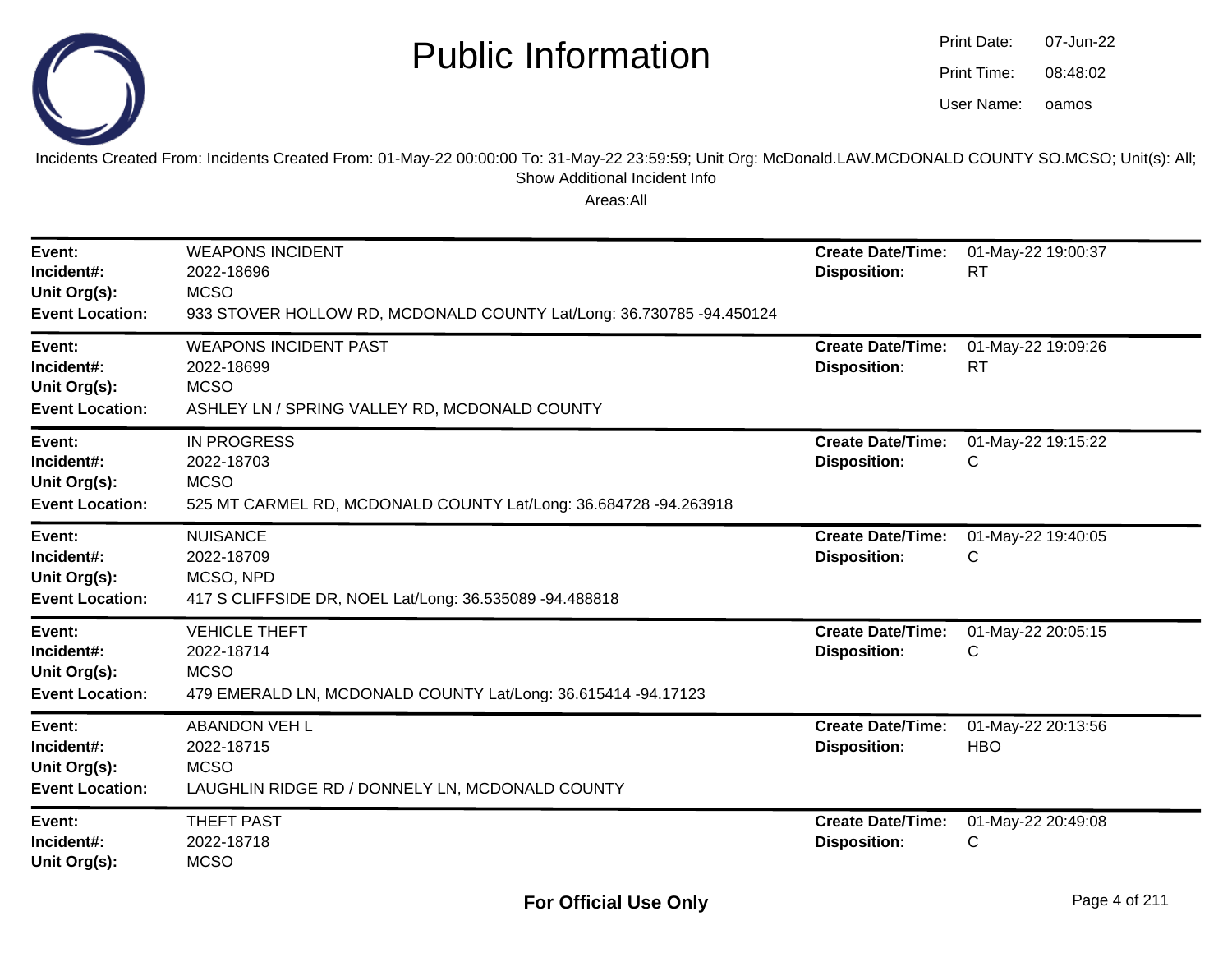

| Print Date: | 07-Jun-22 |
|-------------|-----------|
| Print Time: | 08:48:03  |
| User Name:  | oamos     |

#### Incidents Created From: Incidents Created From: 01-May-22 00:00:00 To: 31-May-22 23:59:59; Unit Org: McDonald.LAW.MCDONALD COUNTY SO.MCSO; Unit(s): All;Show Additional Incident Info

| <b>Event Location:</b>                                         | 101 COLLEGE RD, MCDONALD COUNTY Lat/Long: 36.509717 -94.280611                                                                                                |                                                 |                                  |
|----------------------------------------------------------------|---------------------------------------------------------------------------------------------------------------------------------------------------------------|-------------------------------------------------|----------------------------------|
| Event:<br>Incident#:<br>Unit Org(s):<br><b>Event Location:</b> | <b>CITIZEN ASST L</b><br>2022-18726<br><b>MCSO</b><br>NB 10.2   49, MCDONALD COUNTY Lat/Long: 36.6381984475 -94.4189855516                                    | <b>Create Date/Time:</b><br><b>Disposition:</b> | 01-May-22 21:56:59<br>C          |
| Event:<br>Incident#:<br>Unit Org(s):<br><b>Event Location:</b> | <b>TRAFFIC PURSUIT</b><br>2022-18729<br>GPD, MCSO, MSHP, NCSO<br>NB HWY 59 / CMART                                                                            | <b>Create Date/Time:</b><br><b>Disposition:</b> | 01-May-22 22:02:33<br>С          |
| Event:<br>Incident#:<br>Unit Org(s):<br><b>Event Location:</b> | <b>THREAT PAST</b><br>2022-18731<br><b>MCSO</b><br>20616 STATE HIGHWAY 59, MCDONALD COUNTY Lat/Long: 36.503075 -94.482898                                     | <b>Create Date/Time:</b><br><b>Disposition:</b> | 01-May-22 22:16:40<br>C          |
| Event:<br>Incident#:<br>Unit Org(s):<br><b>Event Location:</b> | <b>VEHICLE THEFT</b><br>2022-18733<br>APD, GPD, LPD, MCSO, MSHP, NPD, PPD, SWCPD, W2 GARDNER<br>2354 ROUTE EE, MCDONALD COUNTY Lat/Long: 36.593077 -94.442644 | <b>Create Date/Time:</b><br><b>Disposition:</b> | 01-May-22 22:54:18<br>С          |
| Event:<br>Incident#:<br>Unit Org(s):<br><b>Event Location:</b> | IN PROG VERB IND/SM GRP L<br>2022-18738<br><b>MCSO</b><br>484 HILL TOP RD, MCDONALD COUNTY Lat/Long: 36.540946 -94.516702                                     | <b>Create Date/Time:</b><br><b>Disposition:</b> | 02-May-22 00:55:39<br>C          |
| Event:<br>Incident#:<br>Unit Org(s):<br><b>Event Location:</b> | <b>CITIZEN ASST L</b><br>2022-18742<br><b>MCSO</b><br>2578 ROUTE E, MCDONALD COUNTY Lat/Long: 36.654149 -94.195169                                            | <b>Create Date/Time:</b><br><b>Disposition:</b> | 02-May-22 01:07:18<br><b>HBO</b> |
| Event:<br>Incident#:                                           | INTOXICATED/CHEMICALLY IMPAIRED<br>2022-18745                                                                                                                 | <b>Create Date/Time:</b><br><b>Disposition:</b> | 02-May-22 01:49:14<br>С          |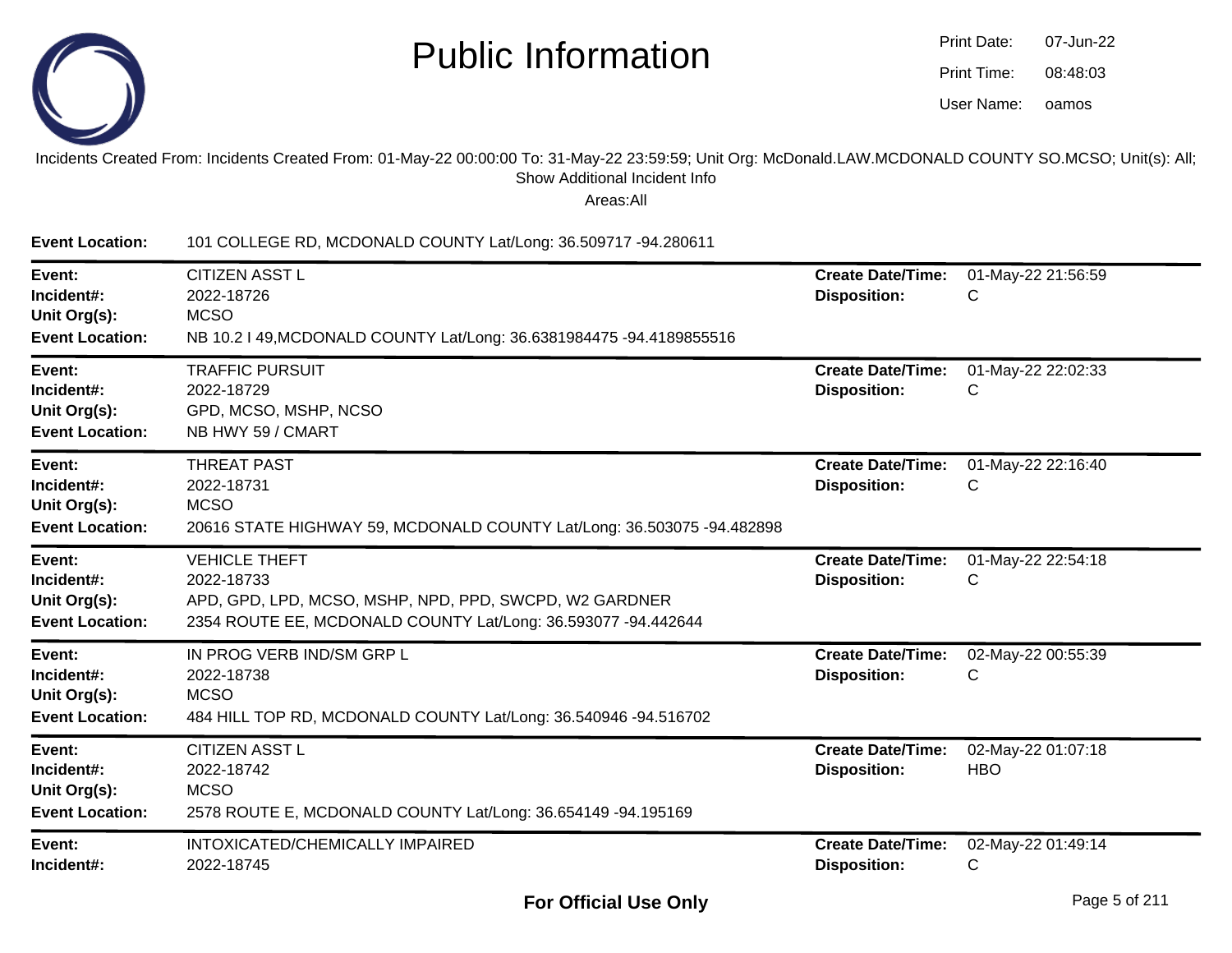

| Print Date: | 07-Jun-22 |
|-------------|-----------|
| Print Time: | 08:48:04  |
| User Name:  | oamos     |

Incidents Created From: Incidents Created From: 01-May-22 00:00:00 To: 31-May-22 23:59:59; Unit Org: McDonald.LAW.MCDONALD COUNTY SO.MCSO; Unit(s): All; Show Additional Incident Info

| Unit Org(s):<br><b>Event Location:</b>                         | MCSO, NPD<br>N ST JOHN ST, NOEL Lat/Long: 36.545432 -94.483857                                                         |                                                 |                                  |
|----------------------------------------------------------------|------------------------------------------------------------------------------------------------------------------------|-------------------------------------------------|----------------------------------|
| Event:<br>Incident#:<br>Unit Org(s):<br><b>Event Location:</b> | <b>INFO ONLY L</b><br>2022-18758<br>GPD, MCSO<br>108 E MAIN ST, GOODMAN Lat/Long: 36.73968 -94.407173                  | <b>Create Date/Time:</b><br><b>Disposition:</b> | 02-May-22 07:19:34<br>U          |
| Event:<br>Incident#:<br>Unit Org(s):<br><b>Event Location:</b> | PUBLIC SERVICE INFO<br>2022-18761<br><b>MCSO</b><br>300 E 7TH ST, PINEVILLE Lat/Long: 36.594702 -94.381964             | <b>Create Date/Time:</b><br><b>Disposition:</b> | 02-May-22 08:44:09<br>C          |
| Event:<br>Incident#:<br>Unit Org(s):<br><b>Event Location:</b> | PUBLIC SERVICE INFO<br>2022-18765<br><b>MCSO</b><br><b>MCDONALD</b>                                                    | <b>Create Date/Time:</b><br><b>Disposition:</b> | 02-May-22 10:27:31<br>C          |
| Event:<br>Incident#:<br>Unit Org(s):<br><b>Event Location:</b> | <b>INFO LAW</b><br>2022-18766<br>MCSO, SWCPD<br><b>DELAWARE CO</b>                                                     | <b>Create Date/Time:</b><br><b>Disposition:</b> | 02-May-22 10:43:24<br>C          |
| Event:<br>Incident#:<br>Unit Org(s):<br><b>Event Location:</b> | SUPPLEMENTAL OTHER<br>2022-18776<br><b>MCSO</b><br>5717 ROUTE F, MCDONALD COUNTY Lat/Long: 36.68477 -94.528541         | <b>Create Date/Time:</b><br><b>Disposition:</b> | 02-May-22 11:22:28<br><b>HBO</b> |
| Event:<br>Incident#:<br>Unit Org(s):<br><b>Event Location:</b> | <b>IN PROG VERBAL L</b><br>2022-18780<br><b>MCSO</b><br>362 E BRODIE RD, MCDONALD COUNTY Lat/Long: 36.75488 -94.392027 | <b>Create Date/Time:</b><br><b>Disposition:</b> | 02-May-22 12:01:38<br>12 Hour    |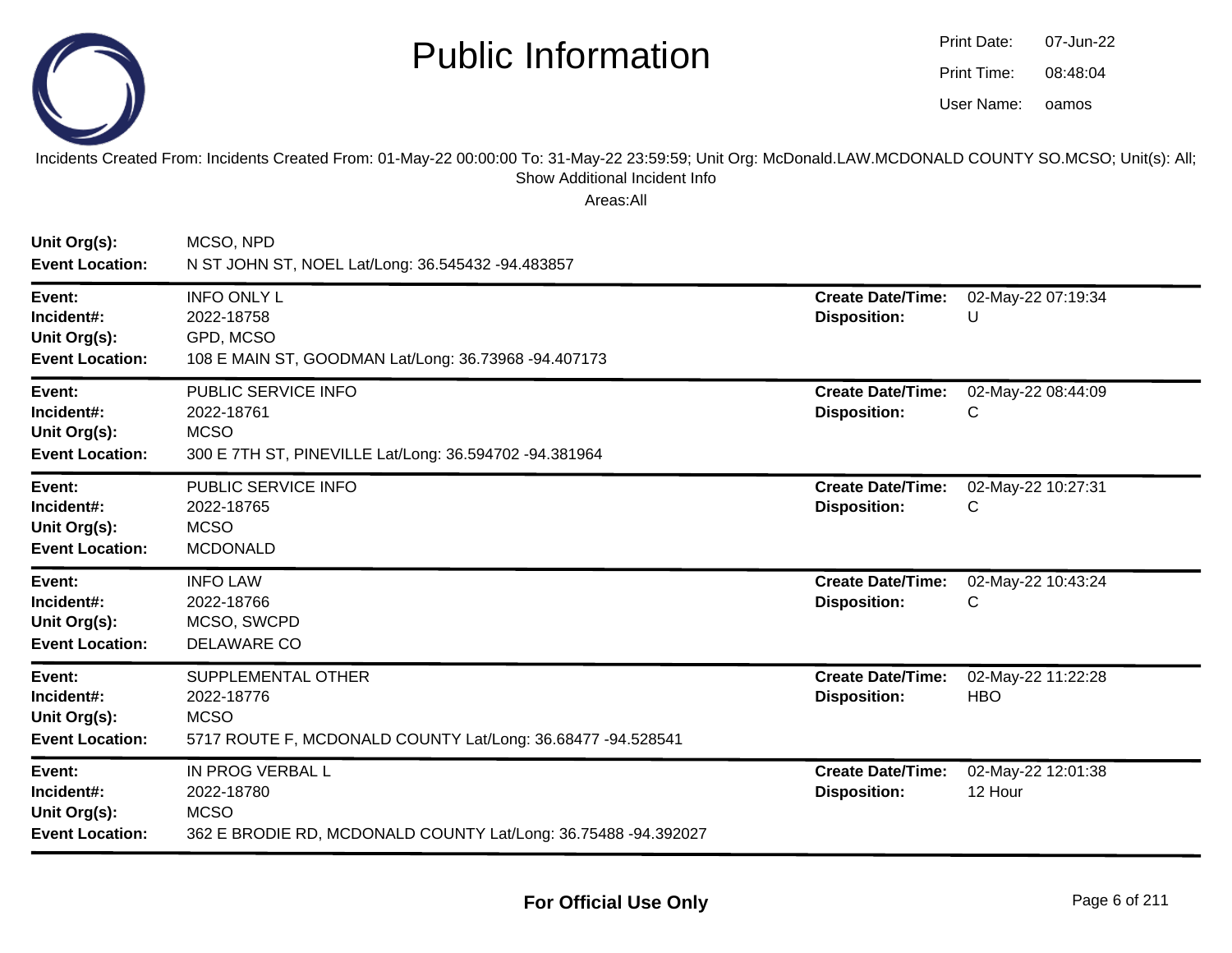|--|

#### Incidents Created From: Incidents Created From: 01-May-22 00:00:00 To: 31-May-22 23:59:59; Unit Org: McDonald.LAW.MCDONALD COUNTY SO.MCSO; Unit(s): All;Show Additional Incident Info

| Event:<br>Incident#:<br>Unit Org(s):<br><b>Event Location:</b> | <b>NAKED PAST L</b><br>2022-18783<br><b>MCSO</b><br><b>DOLLAR TREE JANE</b>                                                      | <b>Create Date/Time:</b><br><b>Disposition:</b> | 02-May-22 12:50:56<br><b>RT</b> |
|----------------------------------------------------------------|----------------------------------------------------------------------------------------------------------------------------------|-------------------------------------------------|---------------------------------|
| Event:<br>Incident#:<br>Unit Org(s):<br><b>Event Location:</b> | <b>INFO LAW</b><br>2022-18785<br><b>MCSO</b><br>127 SOUTHSIDE LN, MCDONALD COUNTY Lat/Long: 36.529491 -94.491098                 | <b>Create Date/Time:</b><br><b>Disposition:</b> | 02-May-22 12:52:21<br>C         |
| Event:<br>Incident#:<br>Unit Org(s):<br><b>Event Location:</b> | <b>THEFT PAST</b><br>2022-18786<br><b>MCSO</b><br>310 WRIGHT HILL LN, MCDONALD COUNTY Lat/Long: 36.540063 -94.319077             | <b>Create Date/Time:</b><br><b>Disposition:</b> | 02-May-22 12:58:39<br><b>RT</b> |
| Event:<br>Incident#:<br>Unit Org(s):<br><b>Event Location:</b> | <b>WANTED VEHICLE CHECK</b><br>2022-18787<br><b>MCSO</b><br>MCDONALD COUNTY                                                      | <b>Create Date/Time:</b><br><b>Disposition:</b> | 02-May-22 13:05:55<br>C         |
| Event:<br>Incident#:<br>Unit Org(s):<br><b>Event Location:</b> | <b>VEHICLE THEFT PAST</b><br>2022-18788<br><b>MCSO</b><br>20043 STATE HIGHWAY 59, MCDONALD COUNTY Lat/Long: 36.511457 -94.484999 | <b>Create Date/Time:</b><br><b>Disposition:</b> | 02-May-22 13:08:45<br><b>RT</b> |
| Event:<br>Incident#:<br>Unit Org(s):<br><b>Event Location:</b> | <b>WANTED PERSON CHECK</b><br>2022-18791<br><b>MCSO</b><br>MCDONALD CO                                                           | <b>Create Date/Time:</b><br><b>Disposition:</b> | 02-May-22 13:15:11<br>C         |
| Event:<br>Incident#:<br>Unit Org(s):<br><b>Event Location:</b> | <b>LOCKOUT L</b><br>2022-18794<br><b>MCSO</b><br>135 MUSTANG LN, MCDONALD Lat/Long: 36.645701 -94.423468                         | <b>Create Date/Time:</b><br><b>Disposition:</b> | 02-May-22 13:32:28<br>С         |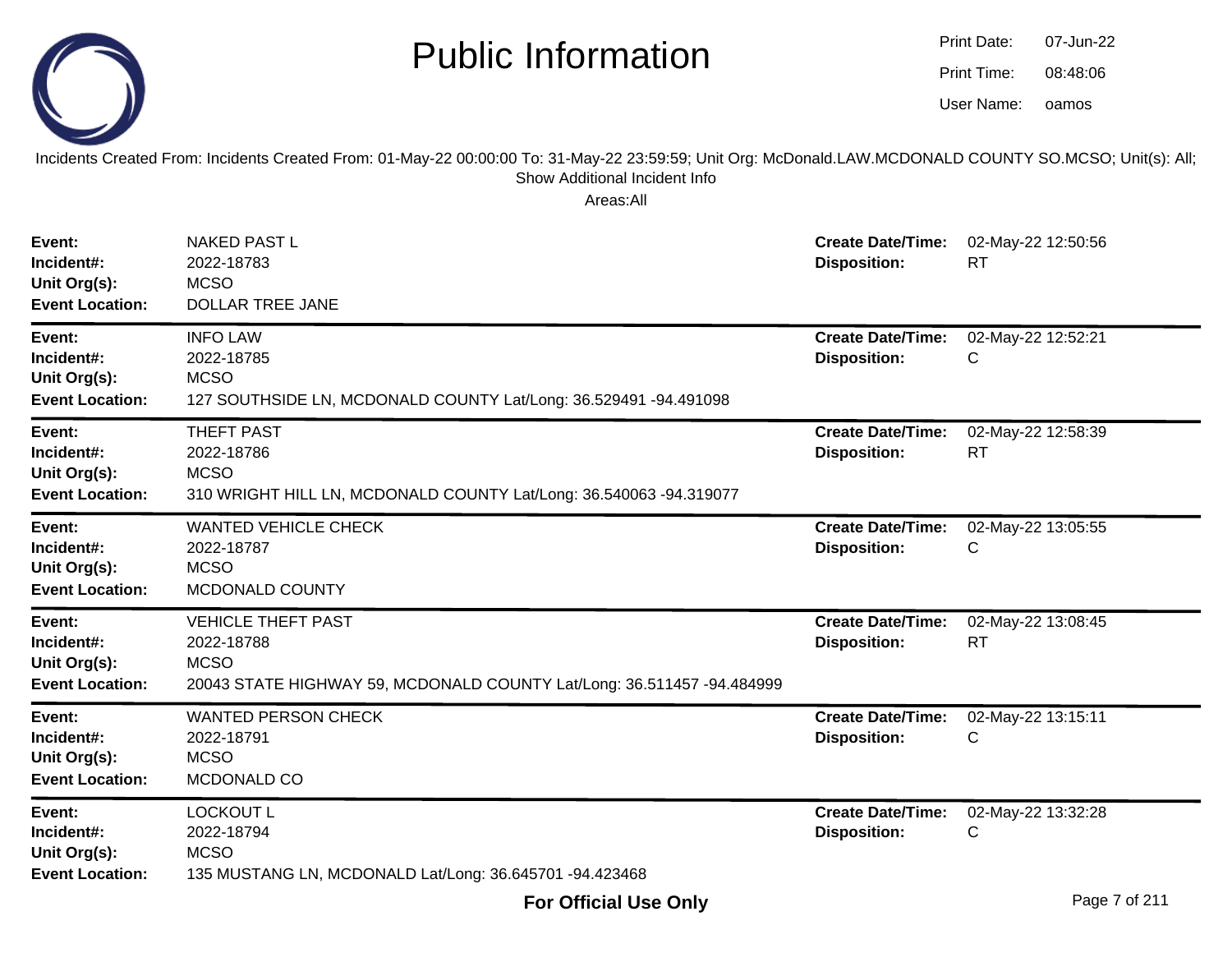

| Print Date: | 07-Jun-22 |
|-------------|-----------|
| Print Time: | 08:48:07  |
| User Name:  | oamos     |

Incidents Created From: Incidents Created From: 01-May-22 00:00:00 To: 31-May-22 23:59:59; Unit Org: McDonald.LAW.MCDONALD COUNTY SO.MCSO; Unit(s): All; Show Additional Incident Info

| Event:<br>Incident#:<br>Unit Org(s):<br><b>Event Location:</b> | PUBLIC SERVICE INFO<br>2022-18798<br><b>MCSO</b><br>MCDONALD COUNTY                                                      | <b>Create Date/Time:</b><br><b>Disposition:</b> | 02-May-22 14:13:21<br>С         |
|----------------------------------------------------------------|--------------------------------------------------------------------------------------------------------------------------|-------------------------------------------------|---------------------------------|
| Event:<br>Incident#:<br>Unit Org(s):<br><b>Event Location:</b> | PUBLIC SERVICE INFO<br>2022-18800<br><b>MCSO</b><br>933 STOVER HOLLOW RD, MCDONALD COUNTY Lat/Long: 36.730785 -94.450124 | <b>Create Date/Time:</b><br><b>Disposition:</b> | 02-May-22 15:06:46<br>C         |
| Event:<br>Incident#:<br>Unit Org(s):<br><b>Event Location:</b> | THEFT FROM VEHICLE PAST<br>2022-18801<br><b>MCSO</b><br>239 STILLWELL RD, MCDONALD COUNTY Lat/Long: 36.690101 -94.390161 | <b>Create Date/Time:</b><br><b>Disposition:</b> | 02-May-22 15:10:26<br>С         |
| Event:<br>Incident#:<br>Unit Org(s):<br><b>Event Location:</b> | <b>WANTED VEHICLE CHECK</b><br>2022-18804<br><b>MCSO</b><br>MCDONALD COUNTY                                              | <b>Create Date/Time:</b><br><b>Disposition:</b> | 02-May-22 15:37:53<br>C         |
| Event:<br>Incident#:<br>Unit Org(s):<br><b>Event Location:</b> | PUBLIC SERVICE INFO<br>2022-18805<br><b>MCSO</b><br>MCDONALD COUNTY                                                      | <b>Create Date/Time:</b><br><b>Disposition:</b> | 02-May-22 15:40:08<br><b>NA</b> |
| Event:<br>Incident#:<br>Unit Org(s):<br><b>Event Location:</b> | <b>CIVIL STANDBY</b><br>2022-18806<br><b>MCSO</b><br>MCDONALD COUNTY Lat/Long: 36.63841724 -94.3063402                   | <b>Create Date/Time:</b><br><b>Disposition:</b> | 02-May-22 15:43:12<br>C         |
| Event:<br>Incident#:<br>Unit Org(s):<br><b>Event Location:</b> | <b>PAST</b><br>2022-18812<br><b>MCSO</b><br>77 SPEARS LN, MCDONALD COUNTY Lat/Long: 36.69238 -94.462857                  | <b>Create Date/Time:</b><br><b>Disposition:</b> | 02-May-22 16:31:19<br>С         |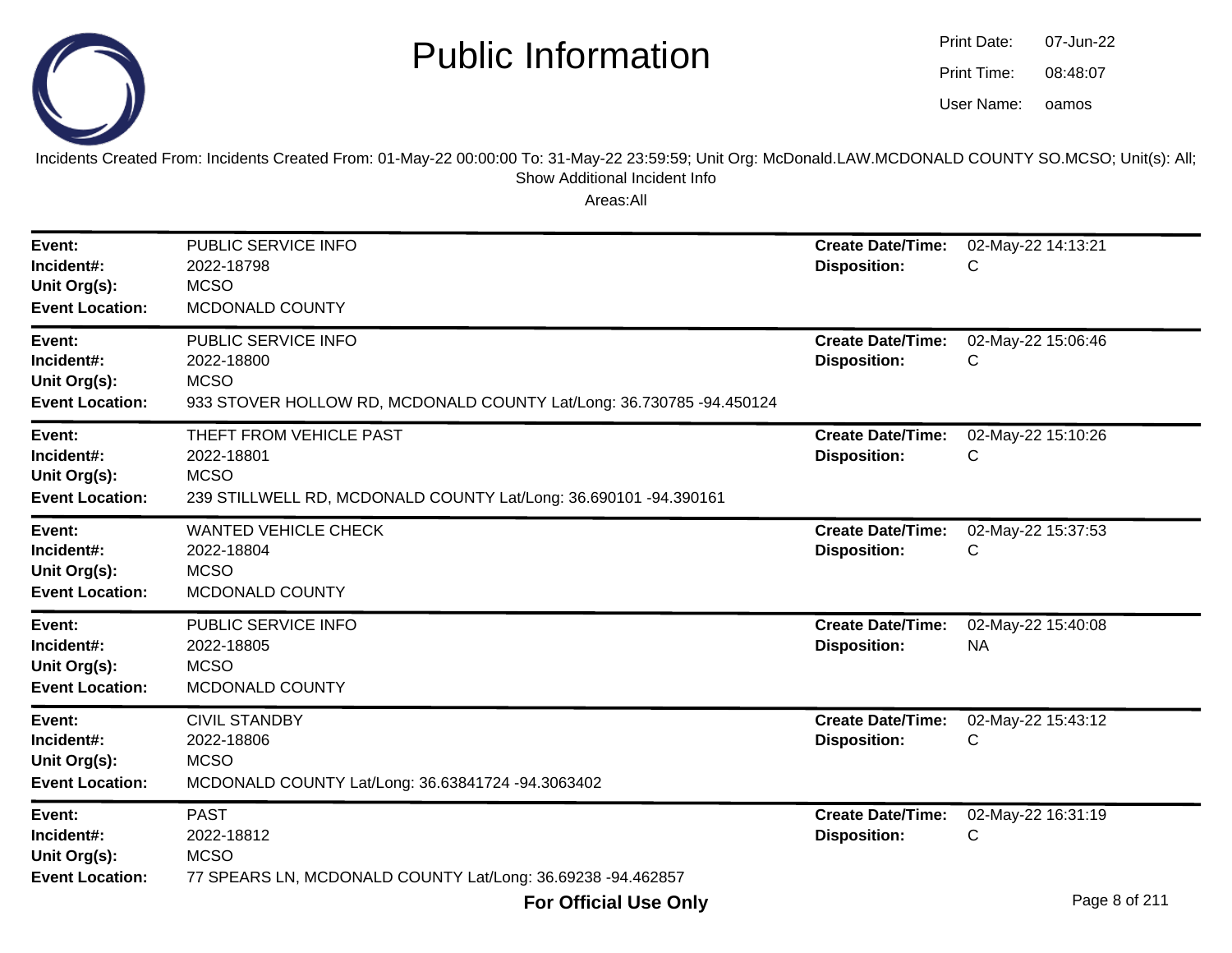

oamos07-Jun-2208:48:08Print Date:Print Time:User Name:

Incidents Created From: Incidents Created From: 01-May-22 00:00:00 To: 31-May-22 23:59:59; Unit Org: McDonald.LAW.MCDONALD COUNTY SO.MCSO; Unit(s): All; Show Additional Incident Info

| Event:<br>Incident#:<br>Unit Org(s):<br><b>Event Location:</b> | <b>WANTED VEHICLE CHECK</b><br>2022-18820<br><b>MCSO</b><br>2ND ST LANAGAN                                            | <b>Create Date/Time:</b><br><b>Disposition:</b> | 02-May-22 17:01:29<br>С          |
|----------------------------------------------------------------|-----------------------------------------------------------------------------------------------------------------------|-------------------------------------------------|----------------------------------|
| Event:<br>Incident#:<br>Unit Org(s):<br><b>Event Location:</b> | 911 HANGUP L<br>2022-18821<br><b>MCSO</b><br>1880 THIEF HOLLOW RD, MCDONALD COUNTY Lat/Long: 36.646758 -94.369711     | <b>Create Date/Time:</b><br><b>Disposition:</b> | 02-May-22 17:06:09<br><b>HBO</b> |
| Event:<br>Incident#:<br>Unit Org(s):<br><b>Event Location:</b> | 911 HANGUP L<br>2022-18825<br><b>MCSO</b><br>23860 E STATE HIGHWAY 76, MCDONALD COUNTY Lat/Long: 36.738695 -94.092559 | <b>Create Date/Time:</b><br><b>Disposition:</b> | 02-May-22 17:39:01<br><b>HBO</b> |
| Event:<br>Incident#:<br>Unit Org(s):<br><b>Event Location:</b> | <b>ANIMAL INFO</b><br>2022-18833<br><b>MCSO</b><br>383 BERLE GENE LN, MCDONALD COUNTY Lat/Long: 36.516635 -94.162014  | <b>Create Date/Time:</b><br><b>Disposition:</b> | 02-May-22 18:38:39<br><b>RT</b>  |
| Event:<br>Incident#:<br>Unit Org(s):<br><b>Event Location:</b> | PUBLIC SERVICE INFO<br>2022-18835<br><b>MCSO</b><br>479 EMERALD LN, MCDONALD COUNTY Lat/Long: 36.615414 -94.17123     | <b>Create Date/Time:</b><br><b>Disposition:</b> | 02-May-22 19:26:35<br>С          |
| Event:<br>Incident#:<br>Unit Org(s):<br><b>Event Location:</b> | <b>HARASSMENT</b><br>2022-18839<br><b>MCSO</b><br>90 SHYANNE RD, MCDONALD COUNTY Lat/Long: 36.756194 -94.396612       | <b>Create Date/Time:</b><br><b>Disposition:</b> | 02-May-22 19:47:12<br>C          |
| Event:<br>Incident#:<br>Unit Org(s):<br><b>Event Location:</b> | <b>UNKNOWN 3RD PARTY</b><br>2022-18841<br>APD, MCSO, NPD, PPD, SWCPD<br>PINEVILLE AREA (UNKNOWN)                      | <b>Create Date/Time:</b><br><b>Disposition:</b> | 02-May-22 20:01:48<br><b>ARR</b> |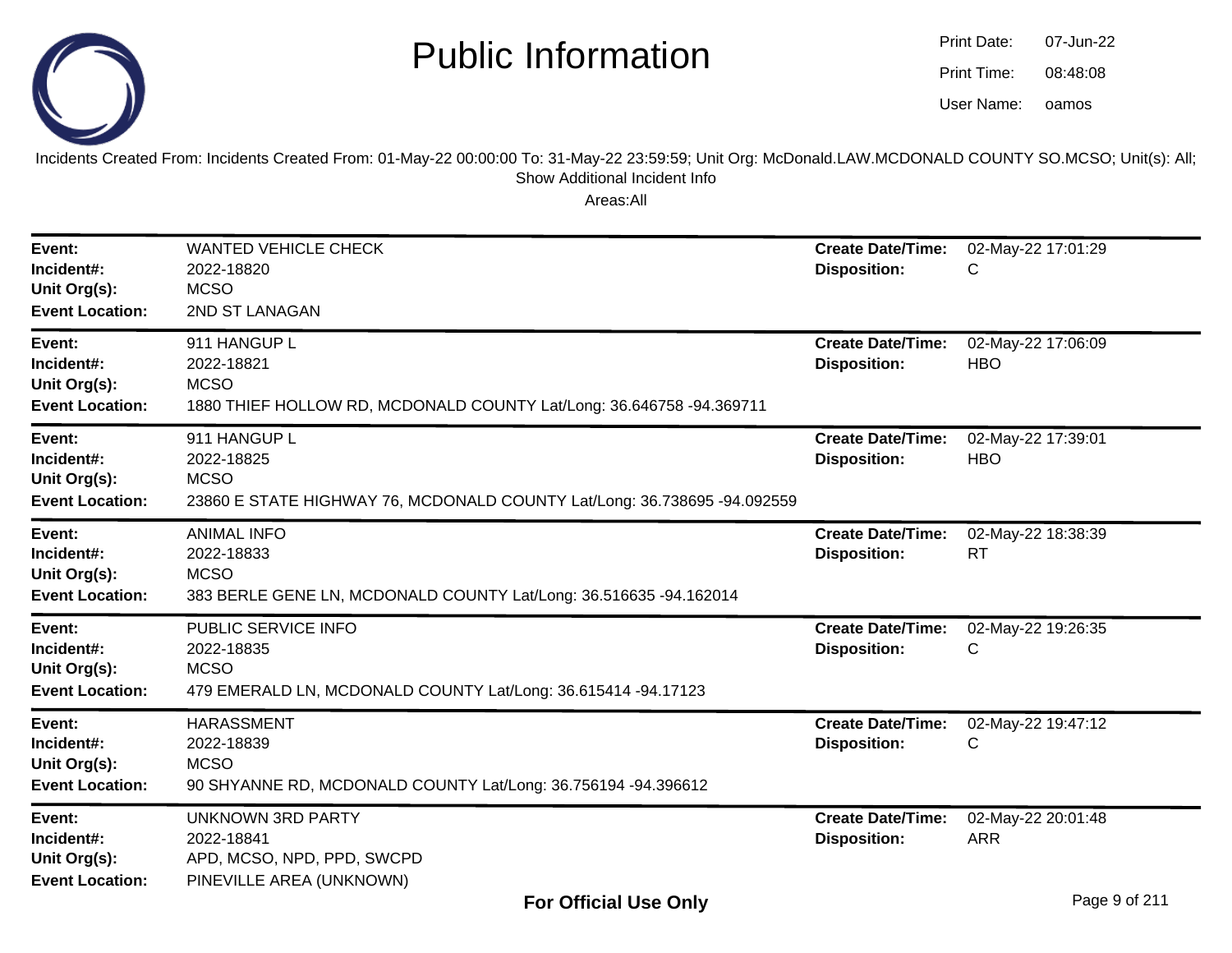

| <b>Print Date:</b> | 07-Jun-22 |
|--------------------|-----------|
| Print Time:        | 08:48:09  |
| User Name:         | oamos     |

Incidents Created From: Incidents Created From: 01-May-22 00:00:00 To: 31-May-22 23:59:59; Unit Org: McDonald.LAW.MCDONALD COUNTY SO.MCSO; Unit(s): All; Show Additional Incident Info

| Event:<br>Incident#:<br>Unit Org(s):<br><b>Event Location:</b> | <b>TRAFFIC STOP</b><br>2022-18846<br><b>MCSO</b><br>W 76 / BACHMAN RD                                                          | <b>Create Date/Time:</b><br><b>Disposition:</b> | 02-May-22 20:27:59<br>С          |
|----------------------------------------------------------------|--------------------------------------------------------------------------------------------------------------------------------|-------------------------------------------------|----------------------------------|
| Event:<br>Incident#:<br>Unit Org(s):<br><b>Event Location:</b> | <b>WANTED PERSON CHECK</b><br>2022-18847<br><b>MCSO</b><br>21140 US HIGHWAY 71, MCDONALD COUNTY Lat/Long: 36.511021 -94.281688 | <b>Create Date/Time:</b><br><b>Disposition:</b> | 02-May-22 20:35:58<br><b>ARR</b> |
| Event:<br>Incident#:<br>Unit Org(s):<br><b>Event Location:</b> | 911 HANGUP L<br>2022-18857<br><b>MCSO</b><br>1 AT&T 911 TEST ESN NTC, TEST                                                     | <b>Create Date/Time:</b><br><b>Disposition:</b> | 02-May-22 22:09:44<br>C          |
| Event:<br>Incident#:<br>Unit Org(s):<br><b>Event Location:</b> | <b>WANTED PERSON CHECK</b><br>2022-18861<br><b>MCSO</b><br>479 EMERALD LN, MCDONALD COUNTY Lat/Long: 36.615414 -94.17123       | <b>Create Date/Time:</b><br><b>Disposition:</b> | 02-May-22 23:05:31<br>C          |
| Event:<br>Incident#:<br>Unit Org(s):<br><b>Event Location:</b> | <b>TRAFFIC/TRANSP ACC LM</b><br>2022-18880<br>FRSTA1, MCSO, PFD, PPD, W2 GARDNER<br>149 / ROUTE H                              | <b>Create Date/Time:</b><br><b>Disposition:</b> | 03-May-22 04:09:23<br>C          |
| Event:<br>Incident#:<br>Unit Org(s):<br><b>Event Location:</b> | <b>ABDOMINAL PAIN M</b><br>2022-18883<br>FRSTA1, GFD, MCSO<br>134 E MAIN ST, GOODMAN Lat/Long: 36.739759 -94.40565             | <b>Create Date/Time:</b><br><b>Disposition:</b> | 03-May-22 06:58:48<br>C          |
| Event:<br>Incident#:<br>Unit Org(s):                           | IN PROG PHYSICAL L<br>2022-18889<br><b>MCSO</b>                                                                                | <b>Create Date/Time:</b><br><b>Disposition:</b> | 03-May-22 07:42:01<br><b>HBO</b> |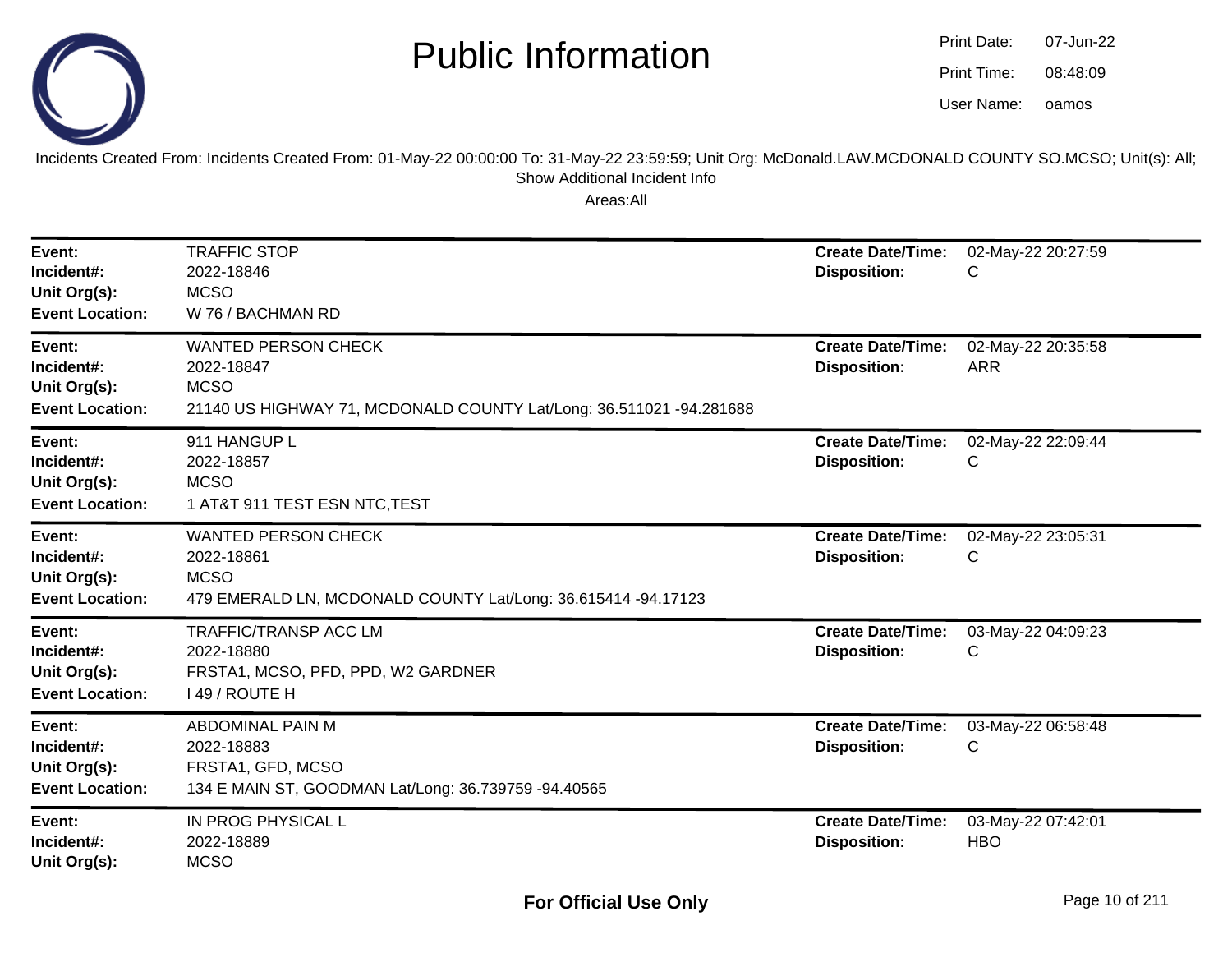

| Print Date: | 07-Jun-22 |
|-------------|-----------|
| Print Time: | 08:48:11  |
| User Name:  | oamos     |

#### Incidents Created From: Incidents Created From: 01-May-22 00:00:00 To: 31-May-22 23:59:59; Unit Org: McDonald.LAW.MCDONALD COUNTY SO.MCSO; Unit(s): All;Show Additional Incident Info

Areas:All

**Event Location:** 478 ANTELOPE RD, MCDONALD COUNTY Lat/Long: 36.744002 -94.59595**Event:** 911 HANGUP L **Create Date/Time:** 03-May-22 07:53:42 **Incident#:** 2022-18895 **Disposition:** HBO**Unit Org(s):MCSO Event Location:** Lat/Long: 36.55211448 -94.5984005**Event:** IN PROG VERBAL L **Create Date/Time:** 03-May-22 08:01:49 **Incident#:** 2022-18896 **Disposition:** HBO**Unit Org(s):** MCSO, MSHP 1366 MOUNTAIN ROAD**Event Location:Event:** INFO LAW **Create Date/Time:** 03-May-22 09:27:55 **Incident#:** 2022-18900 **Disposition:** NA**Unit Org(s):MCSO**  1312 EAST RD, MCDONALD COUNTY Lat/Long: 36.70454 -94.405445**Event Location:Event:** ANIMAL INFO **Create Date/Time:** 03-May-22 09:28:29 **Incident#:** 2022-18901 **Disposition:** <sup>C</sup>**Unit Org(s):** 911, MCSO 15828 W STATE HIGHWAY 90, MCDONALD COUNTY Lat/Long: 36.548519 -94.543003**Event Location:Event:** PUBLIC SERVICE INFO **Create Date/Time:** 03-May-22 09:46:17 **Incident#:** 2022-18909 **Disposition:** <sup>C</sup>**Unit Org(s):** MCSO 1542 FLETCHER RIDGE RD, MCDONALD COUNTY Lat/Long: 36.521769 -94.088431**Event Location:Event:** CITIZEN ASST L **Create Date/Time:** 03-May-22 10:49:34 **Incident#:** 2022-18914 **Disposition:** <sup>C</sup>**Unit Org(s):MCSO**  MCDONALD CO**Event Location:Event:** WANTED PERSON CHECK **Create Date/Time:** 03-May-22 12:03:23 **Incident#:** 2022-18917**Disposition:** <sup>C</sup>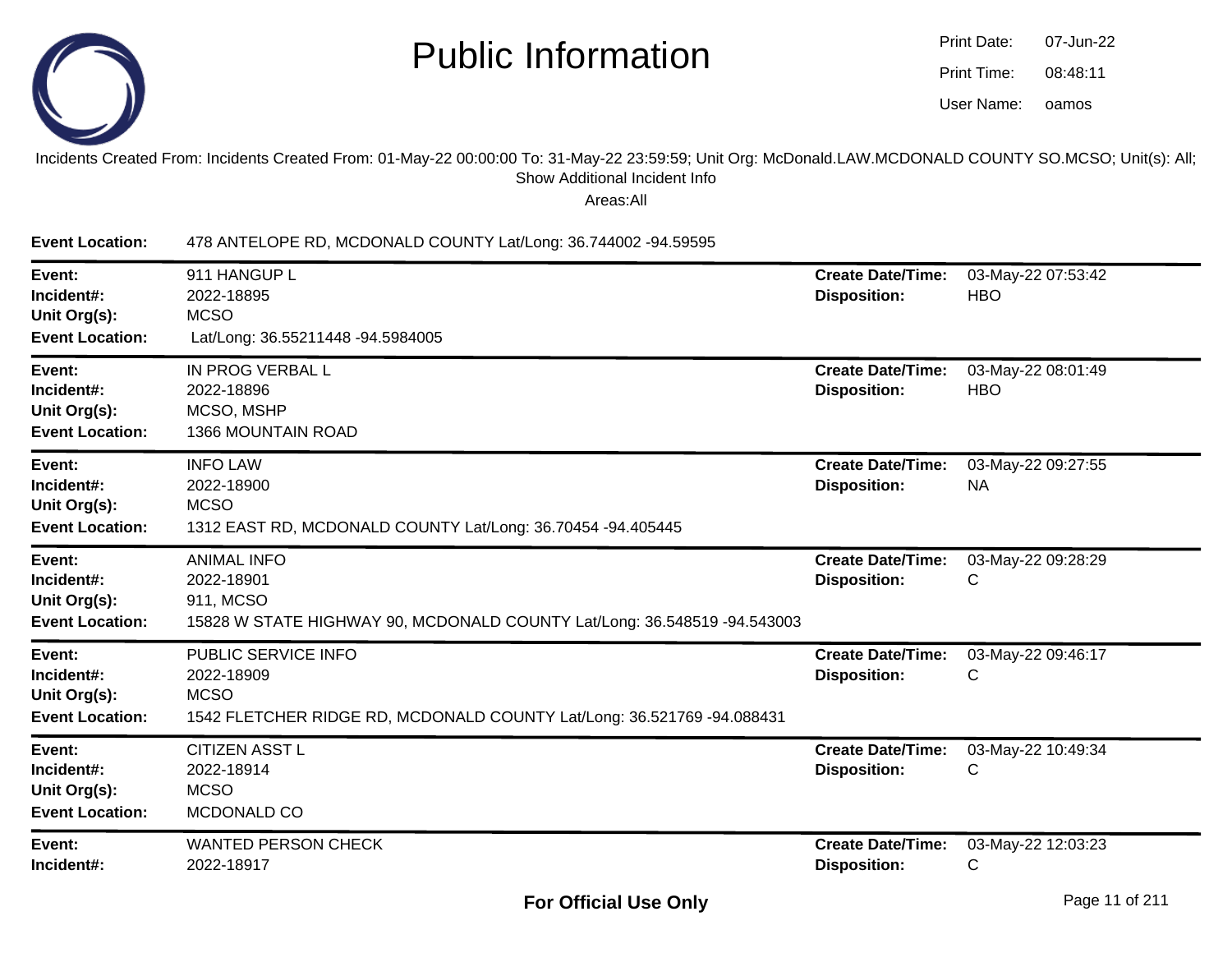

oamos07-Jun-2208:48:12Print Date:Print Time:User Name:

Incidents Created From: Incidents Created From: 01-May-22 00:00:00 To: 31-May-22 23:59:59; Unit Org: McDonald.LAW.MCDONALD COUNTY SO.MCSO; Unit(s): All; Show Additional Incident Info

| Unit Org(s):<br><b>Event Location:</b>                         | <b>MCSO</b><br><b>ANDERSON</b>                                                                                       |                                                 |                                    |
|----------------------------------------------------------------|----------------------------------------------------------------------------------------------------------------------|-------------------------------------------------|------------------------------------|
| Event:<br>Incident#:<br>Unit Org(s):<br><b>Event Location:</b> | SUPPLEMENTAL OTHER<br>2022-18919<br><b>MCSO</b><br>66 FOXFIRE LN, MCDONALD COUNTY Lat/Long: 36.75017 -94.403239      | <b>Create Date/Time:</b><br><b>Disposition:</b> | 03-May-22 13:16:29<br>С            |
| Event:<br>Incident#:<br>Unit Org(s):<br><b>Event Location:</b> | <b>SUSP/WANTED PERS INFO</b><br>2022-18921<br><b>MCSO</b><br>SULPHUR ST, NOEL Lat/Long: 36.543825 -94.484909         | <b>Create Date/Time:</b><br><b>Disposition:</b> | 03-May-22 13:39:44<br>С            |
| Event:<br>Incident#:<br>Unit Org(s):<br><b>Event Location:</b> | <b>CITIZEN ASST L</b><br>2022-18922<br><b>MCSO</b><br>MCDONALD CO                                                    | <b>Create Date/Time:</b><br><b>Disposition:</b> | 03-May-22 13:43:07<br>С            |
| Event:<br>Incident#:<br>Unit Org(s):<br><b>Event Location:</b> | <b>INFO</b><br>2022-18927<br><b>MCSO</b><br>HWY 43/76 TIFF CITY Lat/Long: 36.67279243 -94.6077990                    | <b>Create Date/Time:</b><br><b>Disposition:</b> | 03-May-22 14:03:08<br><b>RT</b>    |
| Event:<br>Incident#:<br>Unit Org(s):<br><b>Event Location:</b> | PAPER SERVICE LAW<br>2022-18929<br><b>MCSO</b><br>4341 BEAR HOLLOW RD, MCDONALD COUNTY Lat/Long: 36.526506 -94.21016 | <b>Create Date/Time:</b><br><b>Disposition:</b> | 03-May-22 14:05:33<br><b>PAPER</b> |
| Event:<br>Incident#:<br>Unit Org(s):<br><b>Event Location:</b> | PAPER SERVICE LAW<br>2022-18930<br><b>MCSO</b><br>13275 ROUTE E, MCDONALD COUNTY Lat/Long: 36.519854 -94.178891      | <b>Create Date/Time:</b><br><b>Disposition:</b> | 03-May-22 14:16:14<br><b>NA</b>    |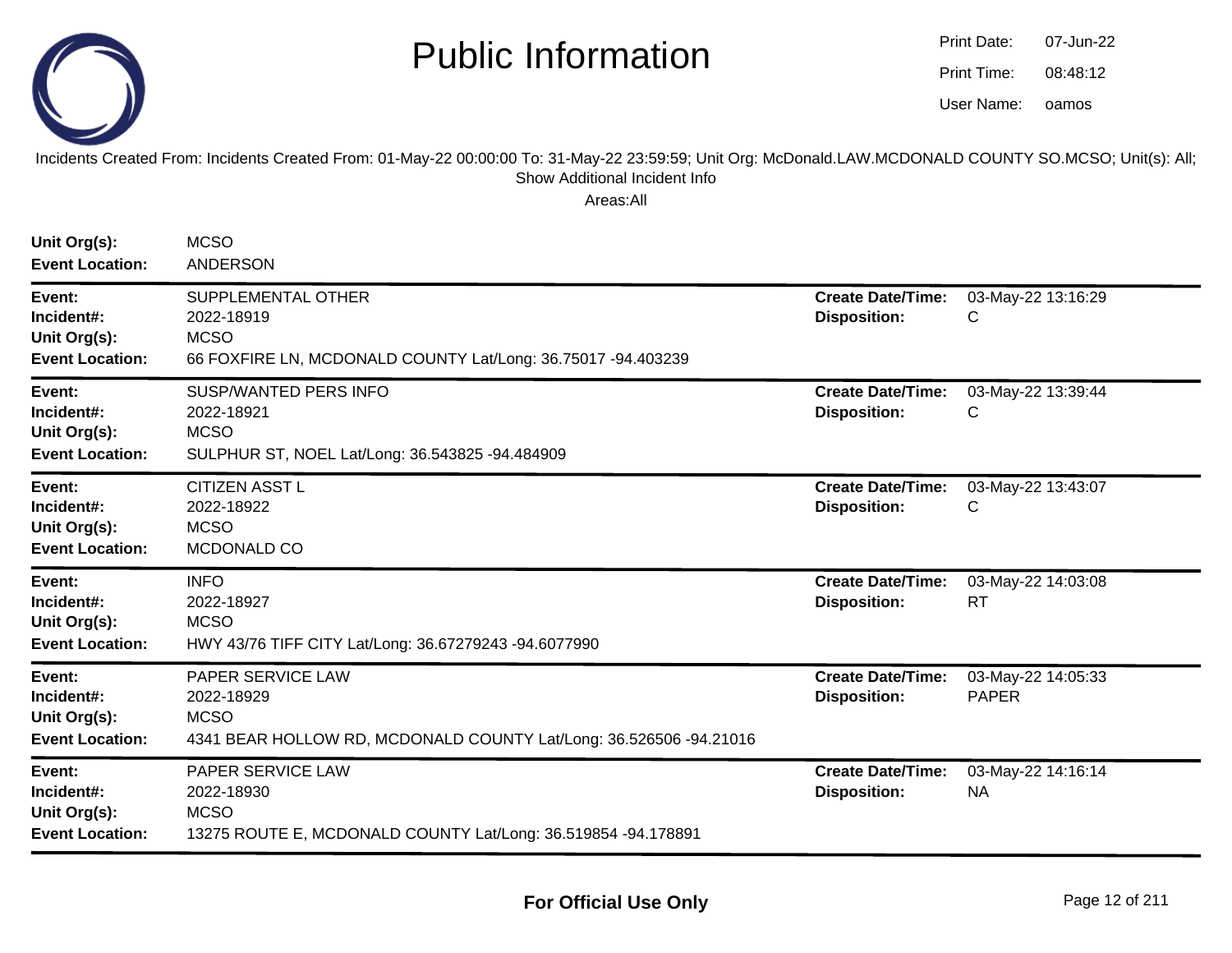

Incidents Created From: Incidents Created From: 01-May-22 00:00:00 To: 31-May-22 23:59:59; Unit Org: McDonald.LAW.MCDONALD COUNTY SO.MCSO; Unit(s): All; Show Additional Incident Info

| Event:<br>Incident#:<br>Unit Org(s):<br><b>Event Location:</b> | <b>WANTED VEHICLE CHECK</b><br>2022-18931<br><b>MCSO</b><br>MCDONALD COUNTY                                         | <b>Create Date/Time:</b><br><b>Disposition:</b> | 03-May-22 14:18:22<br>С            |
|----------------------------------------------------------------|---------------------------------------------------------------------------------------------------------------------|-------------------------------------------------|------------------------------------|
| Event:<br>Incident#:<br>Unit Org(s):<br><b>Event Location:</b> | PAPER SERVICE LAW<br>2022-18935<br><b>MCSO</b><br>2578 ROUTE E, MCDONALD COUNTY Lat/Long: 36.654149 -94.195169      | <b>Create Date/Time:</b><br><b>Disposition:</b> | 03-May-22 14:34:48<br><b>PAPER</b> |
| Event:<br>Incident#:<br>Unit Org(s):<br><b>Event Location:</b> | PAPER SERVICE LAW<br>2022-18938<br><b>MCSO</b><br>439 S SHETLAND RD, MCDONALD COUNTY Lat/Long: 36.719389 -94.221867 | <b>Create Date/Time:</b><br><b>Disposition:</b> | 03-May-22 14:53:34<br><b>NA</b>    |
| Event:<br>Incident#:<br>Unit Org(s):<br><b>Event Location:</b> | <b>EXTRA PATROL</b><br>2022-18946<br><b>MCSO</b><br>77 SPEARS LN, MCDONALD COUNTY Lat/Long: 36.69238 -94.462857     | <b>Create Date/Time:</b><br><b>Disposition:</b> | 03-May-22 15:43:36<br>С            |
| Event:<br>Incident#:<br>Unit Org(s):<br><b>Event Location:</b> | <b>INFO LAW</b><br>2022-18948<br><b>MCSO</b><br>1312 EAST RD, MCDONALD COUNTY Lat/Long: 36.70454 -94.405445         | <b>Create Date/Time:</b><br><b>Disposition:</b> | 03-May-22 15:55:09<br>С            |
| Event:<br>Incident#:<br>Unit Org(s):<br><b>Event Location:</b> | PAPER SERVICE LAW<br>2022-18949<br><b>MCSO</b><br>101 ITTNER RD, MCDONALD COUNTY Lat/Long: 36.595129 -94.455497     | <b>Create Date/Time:</b><br><b>Disposition:</b> | 03-May-22 15:58:12<br><b>PAPER</b> |
| Event:<br>Incident#:<br>Unit Org(s):<br><b>Event Location:</b> | PAPER SERVICE LAW<br>2022-18953<br><b>MCSO</b><br>946 PACK RD, MCDONALD COUNTY Lat/Long: 36.515867 -94.498019       | <b>Create Date/Time:</b><br><b>Disposition:</b> | 03-May-22 16:18:36<br><b>NA</b>    |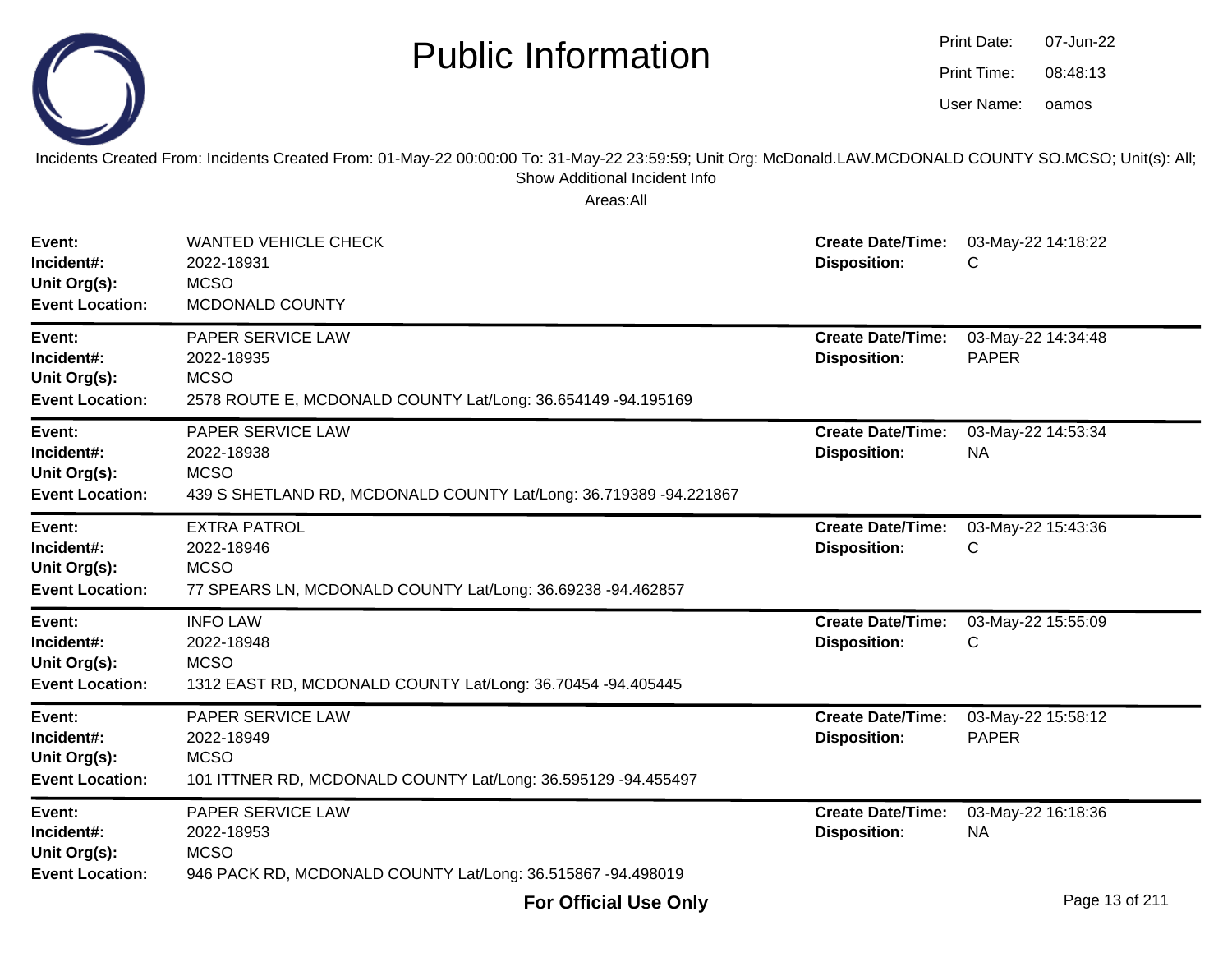

oamos07-Jun-2208:48:14Print Date:Print Time:User Name:

Incidents Created From: Incidents Created From: 01-May-22 00:00:00 To: 31-May-22 23:59:59; Unit Org: McDonald.LAW.MCDONALD COUNTY SO.MCSO; Unit(s): All; Show Additional Incident Info

| Event:<br>Incident#:<br>Unit Org(s):<br><b>Event Location:</b> | <b>WANTED VEHICLE CHECK</b><br>2022-18956<br><b>MCSO</b><br>MCDONALD COUNTY                                                                                                                      | <b>Create Date/Time:</b><br><b>Disposition:</b> | 03-May-22 16:44:02<br>C            |
|----------------------------------------------------------------|--------------------------------------------------------------------------------------------------------------------------------------------------------------------------------------------------|-------------------------------------------------|------------------------------------|
| Event:<br>Incident#:<br>Unit Org(s):<br><b>Event Location:</b> | <b>SUSP PERSON</b><br>2022-18957<br><b>MCSO</b><br>100 COMMERCIAL DR, MCDONALD Lat/Long: 36.508231 -94.278518                                                                                    | <b>Create Date/Time:</b><br><b>Disposition:</b> | 03-May-22 16:45:34<br><b>HBO</b>   |
| Event:<br>Incident#:<br>Unit Org(s):<br><b>Event Location:</b> | PAPER SERVICE LAW<br>2022-18962<br>APD, MCSO<br>60 RIVERVIEW DR, ANDERSON Lat/Long: 36.643771 -94.437568                                                                                         | <b>Create Date/Time:</b><br><b>Disposition:</b> | 03-May-22 16:52:23<br><b>NA</b>    |
| Event:<br>Incident#:<br>Unit Org(s):<br><b>Event Location:</b> | <b>PAPER SERVICE LAW</b><br>2022-18966<br><b>MCSO</b><br>552 NEW BETHEL RD, MCDONALD COUNTY Lat/Long: 36.682358 -94.471475                                                                       | <b>Create Date/Time:</b><br><b>Disposition:</b> | 03-May-22 17:08:43<br><b>PAPER</b> |
| Event:<br>Incident#:<br>Unit Org(s):<br><b>Event Location:</b> | PAPER SERVICE LAW<br>2022-18967<br><b>MCSO</b><br>181 ROUTE BB, MCDONALD COUNTY Lat/Long: 36.738457 -94.420198                                                                                   | <b>Create Date/Time:</b><br><b>Disposition:</b> | 03-May-22 17:24:56<br><b>GOA</b>   |
| Event:<br>Incident#:<br>Unit Org(s):<br><b>Event Location:</b> | <b>TRAFFIC/TRANSP ACC LFM</b><br>2022-18970<br>FRSTA1, FRSTA2, MCSO, MEDFLIGHT, MSHP, NFD, NPD, W2 GARDNER, W5 M and S<br>15778 STATE HIGHWAY 59, MCDONALD COUNTY Lat/Long: 36.561751 -94.475198 | <b>Create Date/Time:</b><br><b>Disposition:</b> | 03-May-22 17:34:59<br><b>TRANS</b> |
| Event:<br>Incident#:<br>Unit Org(s):<br><b>Event Location:</b> | <b>TRAFFIC STOP</b><br>2022-18985<br><b>MCSO</b><br>PARADISE / HWY 59                                                                                                                            | <b>Create Date/Time:</b><br><b>Disposition:</b> | 03-May-22 18:45:45<br>C            |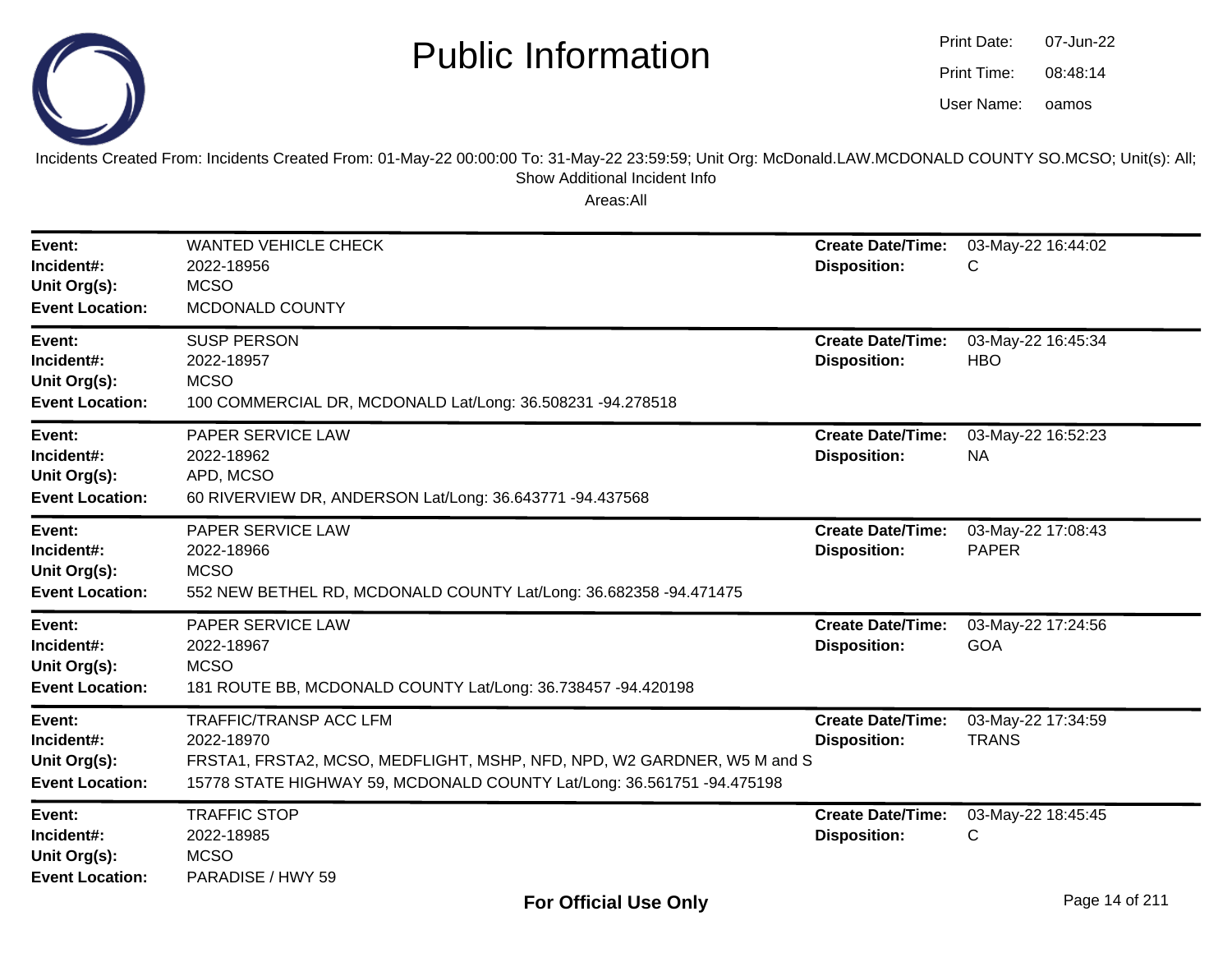

| Print Date: | 07-Jun-22 |
|-------------|-----------|
| Print Time: | 08:48:15  |
| User Name:  | oamos     |

Incidents Created From: Incidents Created From: 01-May-22 00:00:00 To: 31-May-22 23:59:59; Unit Org: McDonald.LAW.MCDONALD COUNTY SO.MCSO; Unit(s): All;Show Additional Incident Info

| <b>Create Date/Time:</b>                        | 03-May-22 18:52:02                                 |
|-------------------------------------------------|----------------------------------------------------|
| <b>Disposition:</b>                             | С                                                  |
| <b>Create Date/Time:</b>                        | 03-May-22 19:24:04                                 |
| <b>Disposition:</b>                             | С                                                  |
| <b>Create Date/Time:</b>                        | 03-May-22 19:26:10                                 |
| <b>Disposition:</b>                             | <b>HBO</b>                                         |
| <b>Create Date/Time:</b>                        | 03-May-22 19:42:12                                 |
| <b>Disposition:</b>                             | С                                                  |
| <b>Create Date/Time:</b>                        | 03-May-22 20:03:34                                 |
| <b>Disposition:</b>                             | С                                                  |
| <b>Create Date/Time:</b>                        | 03-May-22 20:10:52                                 |
| <b>Disposition:</b>                             | С                                                  |
| <b>Create Date/Time:</b><br><b>Disposition:</b> | 03-May-22 21:39:38<br><b>HBO</b><br>Page 15 of 211 |
|                                                 |                                                    |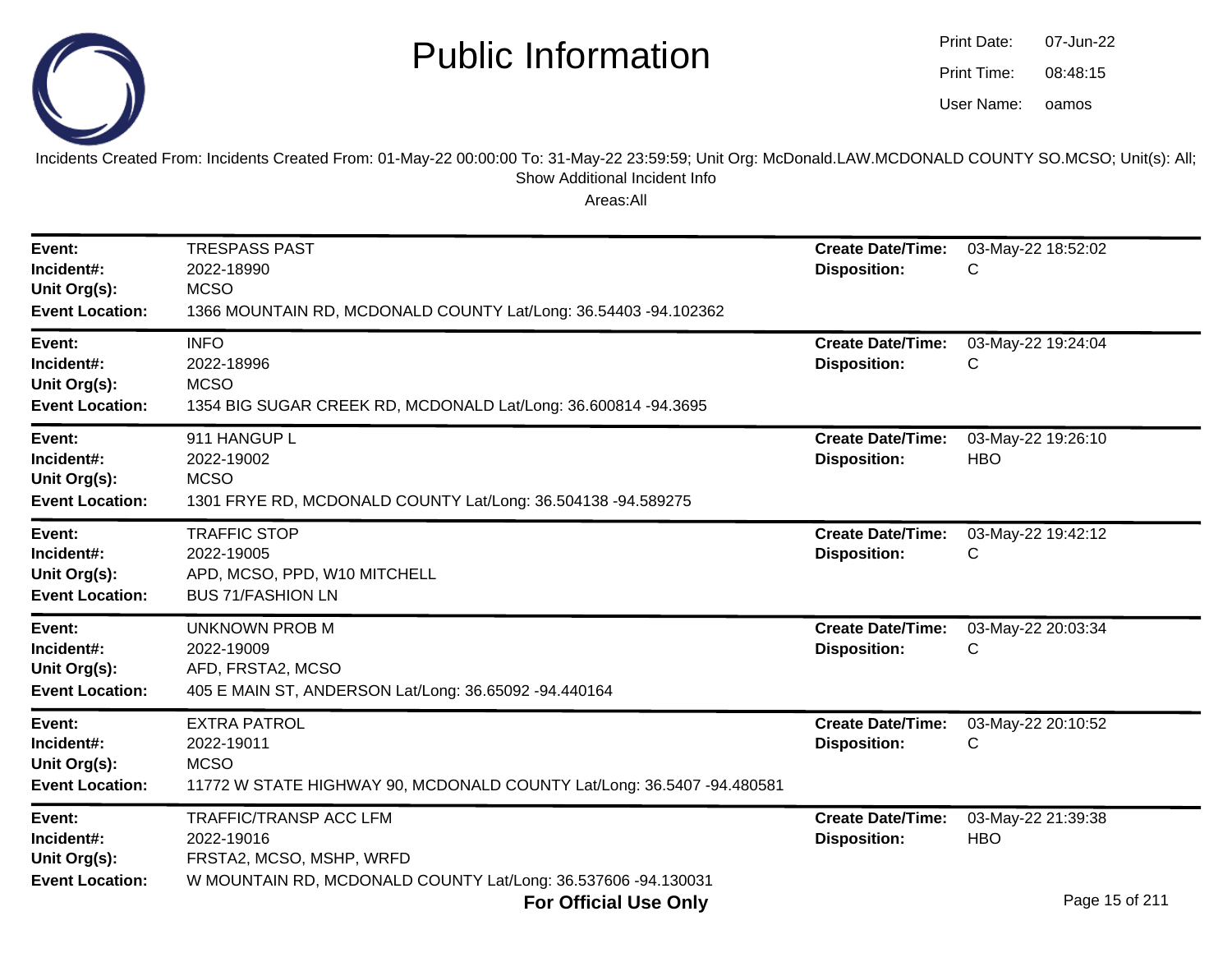

| Print Date: | 07-Jun-22 |
|-------------|-----------|
| Print Time: | 08:48:17  |
| User Name:  | oamos     |

Incidents Created From: Incidents Created From: 01-May-22 00:00:00 To: 31-May-22 23:59:59; Unit Org: McDonald.LAW.MCDONALD COUNTY SO.MCSO; Unit(s): All; Show Additional Incident Info

| Event:<br>Incident#:<br>Unit Org(s):<br><b>Event Location:</b> | <b>WELFARE CHECK NON URGENT</b><br>2022-19024<br><b>MCSO</b><br>340 CAMPBELL LN, MCDONALD COUNTY Lat/Long: 36.512867 -94.56136 | <b>Create Date/Time:</b><br><b>Disposition:</b> | 03-May-22 23:27:09<br><b>HBO</b> |
|----------------------------------------------------------------|--------------------------------------------------------------------------------------------------------------------------------|-------------------------------------------------|----------------------------------|
| Event:<br>Incident#:<br>Unit Org(s):<br><b>Event Location:</b> | PUBLIC SERVICE INFO<br>2022-19033<br><b>MCSO</b><br>MCDONALD COUNTY                                                            | <b>Create Date/Time:</b><br><b>Disposition:</b> | 04-May-22 00:39:52<br>С          |
| Event:<br>Incident#:<br>Unit Org(s):<br><b>Event Location:</b> | <b>TRAFFIC STOP</b><br>2022-19034<br><b>MCSO</b><br><b>STANGS PARKING LOT</b>                                                  | <b>Create Date/Time:</b><br><b>Disposition:</b> | 04-May-22 00:50:48<br>C          |
| Event:<br>Incident#:<br>Unit Org(s):<br><b>Event Location:</b> | <b>ANIMAL INFO</b><br>2022-19036<br><b>MCSO</b><br>W STATE HIGHWAY 76 / DALLAS RD, MCDONALD COUNTY                             | <b>Create Date/Time:</b><br><b>Disposition:</b> | 04-May-22 02:18:48<br>U          |
| Event:<br>Incident#:<br>Unit Org(s):<br><b>Event Location:</b> | <b>BURGLARY/INTRUSION L</b><br>2022-19038<br><b>MCSO</b><br>21150 US HIGHWAY 71, MCDONALD Lat/Long: 36.510594 -94.281381       | <b>Create Date/Time:</b><br><b>Disposition:</b> | 04-May-22 03:34:54<br>С          |
| Event:<br>Incident#:<br>Unit Org(s):<br><b>Event Location:</b> | <b>WANTED VEHICLE CHECK</b><br>2022-19045<br><b>MCSO</b><br>MCDONALD COUNTY                                                    | <b>Create Date/Time:</b><br><b>Disposition:</b> | 04-May-22 08:14:26<br>С          |
| Event:<br>Incident#:<br>Unit Org(s):                           | <b>WELFARE CHECK NON URGENT</b><br>2022-19046<br><b>MCSO</b>                                                                   | <b>Create Date/Time:</b><br><b>Disposition:</b> | 04-May-22 08:17:54<br><b>HBO</b> |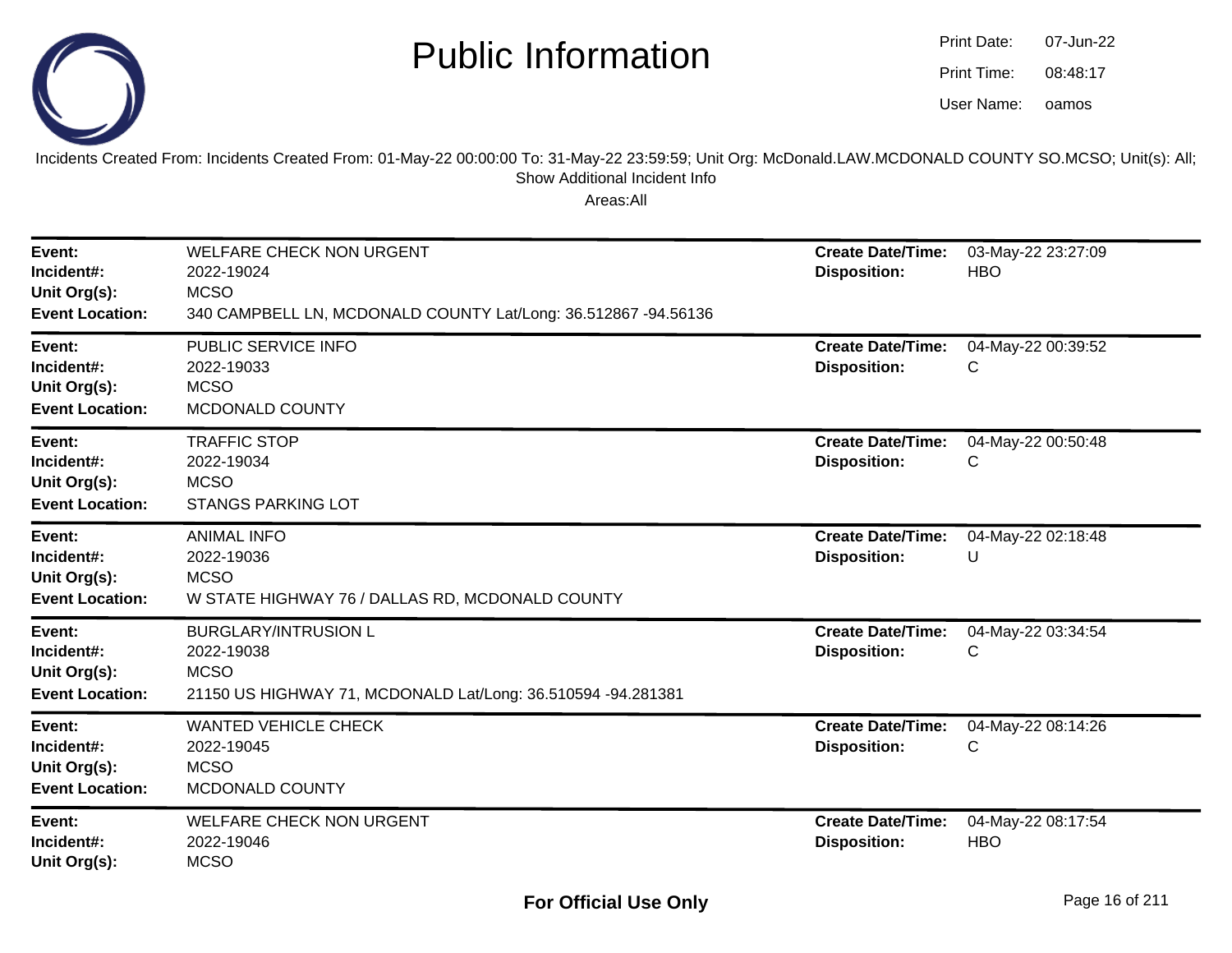

| Print Date: | 07-Jun-22 |
|-------------|-----------|
| Print Time: | 08:48:18  |
| User Name:  | oamos     |

#### Incidents Created From: Incidents Created From: 01-May-22 00:00:00 To: 31-May-22 23:59:59; Unit Org: McDonald.LAW.MCDONALD COUNTY SO.MCSO; Unit(s): All;Show Additional Incident Info

| <b>Event Location:</b>                                         | 128 PLEASANT LN, MCDONALD COUNTY Lat/Long: 36.512255 -94.099167                                                               |                                                 |                                  |
|----------------------------------------------------------------|-------------------------------------------------------------------------------------------------------------------------------|-------------------------------------------------|----------------------------------|
| Event:<br>Incident#:<br>Unit Org(s):<br><b>Event Location:</b> | <b>INFO ONLY</b><br>2022-19054<br><b>MCSO</b><br>98 SKYLARK RD, MCDONALD COUNTY Lat/Long: 36.609989 -94.116988                | <b>Create Date/Time:</b><br><b>Disposition:</b> | 04-May-22 09:06:18<br><b>HBO</b> |
| Event:<br>Incident#:<br>Unit Org(s):<br><b>Event Location:</b> | <b>CITIZEN ASST L</b><br>2022-19055<br><b>MCSO</b><br>MCDONALD COUNTY                                                         | <b>Create Date/Time:</b><br><b>Disposition:</b> | 04-May-22 09:09:33<br>С          |
| Event:<br>Incident#:<br>Unit Org(s):<br><b>Event Location:</b> | PUBLIC SERVICE INFO<br>2022-19061<br><b>MCSO</b><br>MCDONALD COUNTY                                                           | <b>Create Date/Time:</b><br><b>Disposition:</b> | 04-May-22 09:40:01<br>C          |
| Event:<br>Incident#:<br>Unit Org(s):<br><b>Event Location:</b> | <b>SEARCH WARRANT</b><br>2022-19062<br>APD, DTF, GPD, MCSO<br>128 E SPLITLOG AVE, GOODMAN Lat/Long: 36.737755 -94.404521      | <b>Create Date/Time:</b><br><b>Disposition:</b> | 04-May-22 09:49:02<br><b>ARR</b> |
| Event:<br>Incident#:<br>Unit Org(s):<br><b>Event Location:</b> | <b>CITIZEN ASST L</b><br>2022-19067<br>MCSO, WRFD<br>233 CLEVELAND LN, MCDONALD COUNTY Lat/Long: 36.559992 -94.169447         | <b>Create Date/Time:</b><br><b>Disposition:</b> | 04-May-22 10:12:53<br><b>NA</b>  |
| Event:<br>Incident#:<br>Unit Org(s):<br><b>Event Location:</b> | <b>BURGLARY/INTRUSION L</b><br>2022-19070<br><b>MCSO</b><br>286 BOSKY DELL RD, MCDONALD COUNTY Lat/Long: 36.601271 -94.437034 | <b>Create Date/Time:</b><br><b>Disposition:</b> | 04-May-22 10:17:16<br><b>DIS</b> |
| Event:<br>Incident#:                                           | SEXUAL ASSAULT PAST CHILD<br>2022-19071                                                                                       | <b>Create Date/Time:</b><br><b>Disposition:</b> | 04-May-22 10:19:50<br>C          |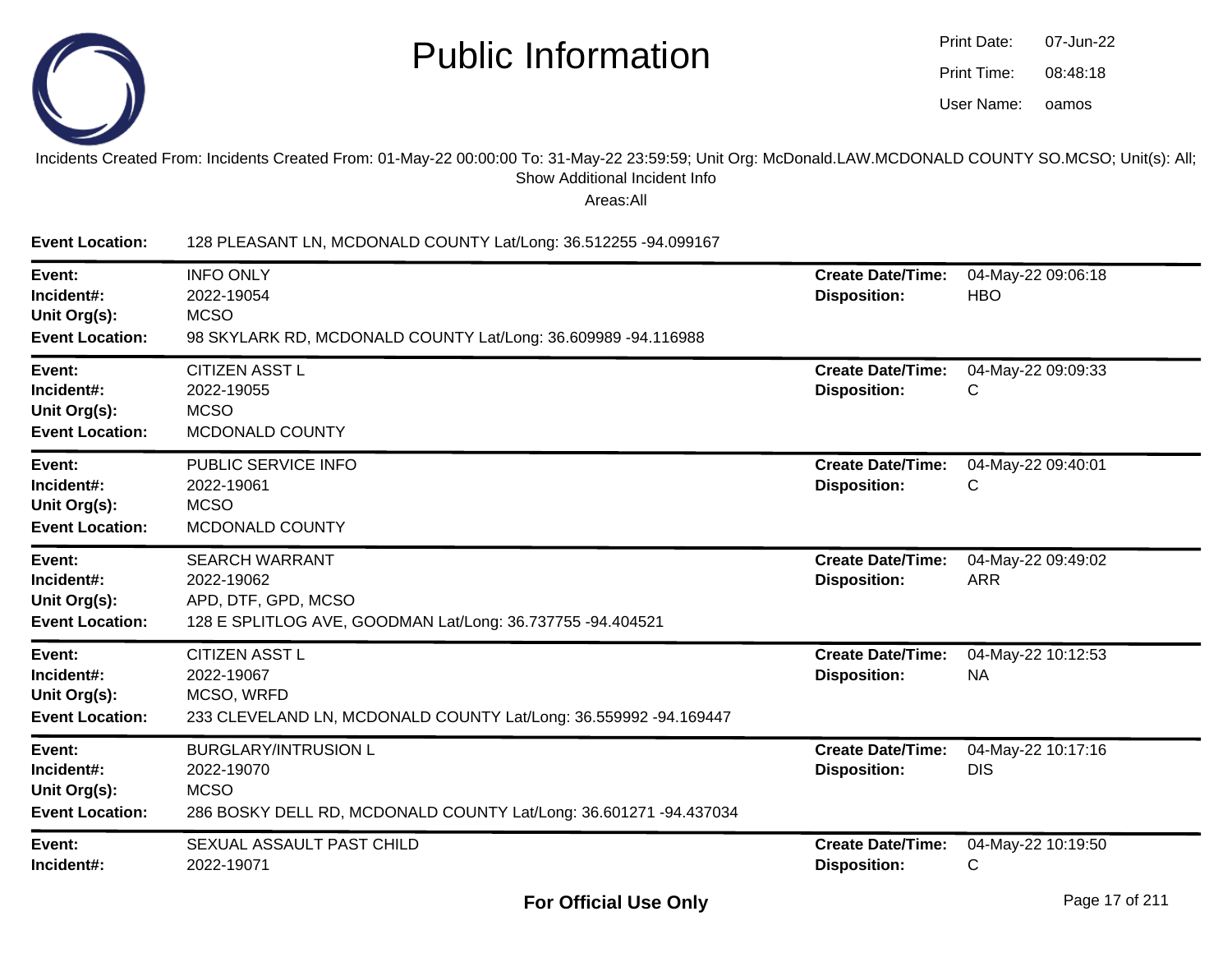

oamos07-Jun-2208:48:19Print Date:Print Time:User Name:

Incidents Created From: Incidents Created From: 01-May-22 00:00:00 To: 31-May-22 23:59:59; Unit Org: McDonald.LAW.MCDONALD COUNTY SO.MCSO; Unit(s): All; Show Additional Incident Info

| Unit Org(s):<br><b>Event Location:</b>                         | <b>MCSO</b><br>2409 PLEASANT GROVE RD, MCDONALD COUNTY Lat/Long: 36.698504 -94.527348                                        |                                                 |                                  |
|----------------------------------------------------------------|------------------------------------------------------------------------------------------------------------------------------|-------------------------------------------------|----------------------------------|
| Event:<br>Incident#:<br>Unit Org(s):<br><b>Event Location:</b> | <b>SUSP VEH</b><br>2022-19072<br><b>MCSO</b><br>520 FOX RD, MCDONALD COUNTY Lat/Long: 36.620463 -94.138672                   | <b>Create Date/Time:</b><br><b>Disposition:</b> | 04-May-22 10:26:51<br>C          |
| Event:<br>Incident#:<br>Unit Org(s):<br><b>Event Location:</b> | <b>WANTED PERSON CHECK</b><br>2022-19079<br><b>MCSO</b><br>MCDONALD COUNTY                                                   | <b>Create Date/Time:</b><br><b>Disposition:</b> | 04-May-22 10:44:28<br>С          |
| Event:<br>Incident#:<br>Unit Org(s):<br><b>Event Location:</b> | PAPER SERVICE LAW<br>2022-19080<br><b>MCSO</b><br>2442 BLACKFOOT HOLLOW RD, MCDONALD COUNTY Lat/Long: 36.6357 -94.515973     | <b>Create Date/Time:</b><br><b>Disposition:</b> | 04-May-22 10:46:32<br>С          |
| Event:<br>Incident#:<br>Unit Org(s):<br><b>Event Location:</b> | PAPER SERVICE LAW<br>2022-19081<br><b>MCSO</b><br>2456 BLACKFOOT HOLLOW RD, MCDONALD COUNTY Lat/Long: 36.636159 -94.515869   | <b>Create Date/Time:</b><br><b>Disposition:</b> | 04-May-22 10:50:42<br>С          |
| Event:<br>Incident#:<br>Unit Org(s):<br><b>Event Location:</b> | <b>SUSP PERSON</b><br>2022-19083<br><b>MCSO</b><br>1573 BEAR HOLLOW RD, MCDONALD COUNTY Lat/Long: 36.505633 -94.246525       | <b>Create Date/Time:</b><br><b>Disposition:</b> | 04-May-22 11:05:07<br><b>GOA</b> |
| Event:<br>Incident#:<br>Unit Org(s):<br><b>Event Location:</b> | <b>WELFARE CHECK NON URGENT</b><br>2022-19089<br><b>MCSO</b><br>359 FLINT LN, MCDONALD COUNTY Lat/Long: 36.548992 -94.104867 | <b>Create Date/Time:</b><br><b>Disposition:</b> | 04-May-22 11:22:15<br>С          |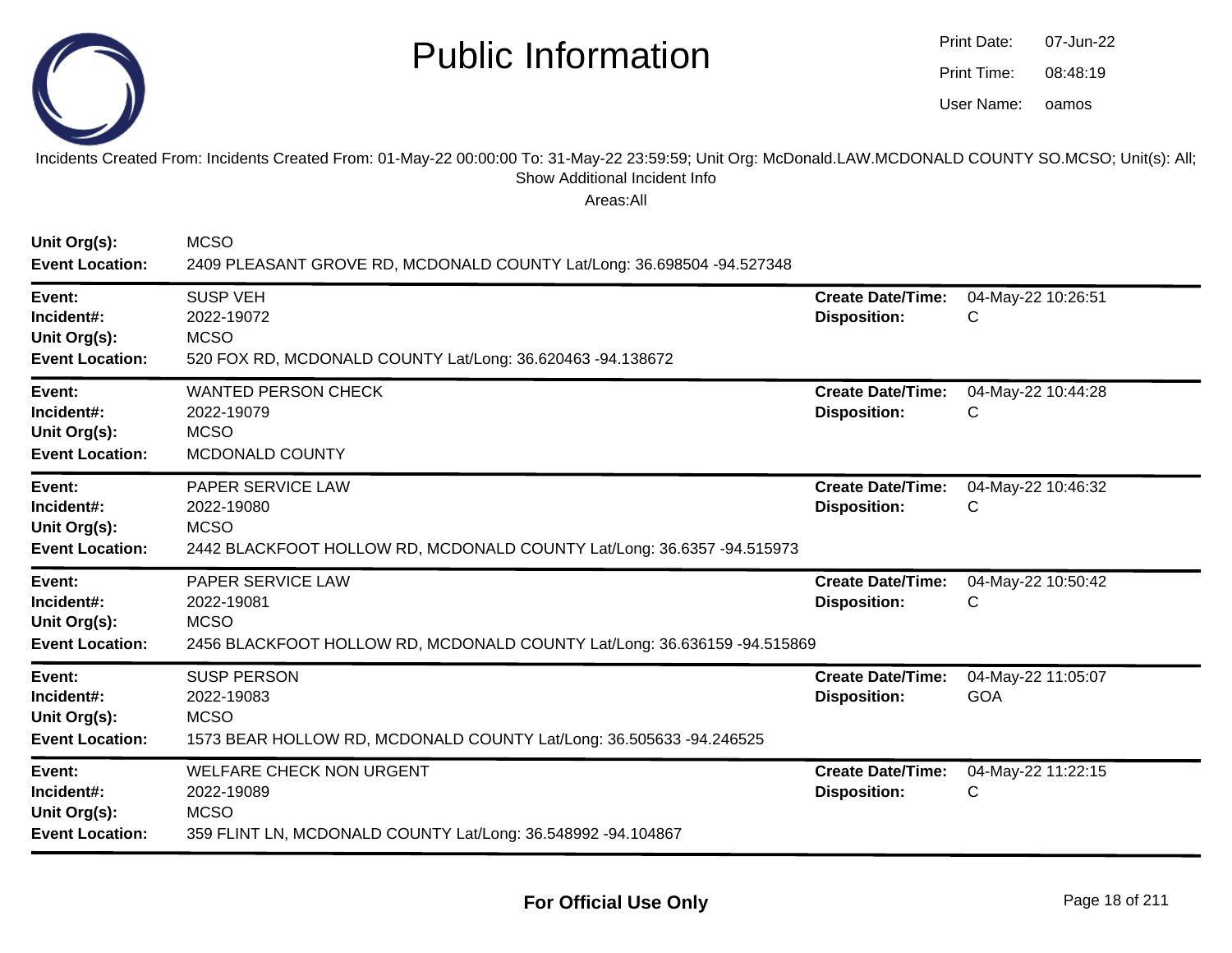|--|

Incidents Created From: Incidents Created From: 01-May-22 00:00:00 To: 31-May-22 23:59:59; Unit Org: McDonald.LAW.MCDONALD COUNTY SO.MCSO; Unit(s): All;Show Additional Incident Info

| Event:<br>Incident#:<br>Unit Org(s):<br><b>Event Location:</b> | <b>TRAFFIC STOP</b><br>2022-19092<br><b>MCSO</b><br>THOMAS HOLLOW RD / STAR HOLLOW RD, MCDONALD COUNTY Lat/Long: 36.676389 -94.080133                        | <b>Create Date/Time:</b><br><b>Disposition:</b> | 04-May-22 11:29:06<br>С            |
|----------------------------------------------------------------|--------------------------------------------------------------------------------------------------------------------------------------------------------------|-------------------------------------------------|------------------------------------|
| Event:<br>Incident#:<br>Unit Org(s):<br><b>Event Location:</b> | <b>FALLS LFM</b><br>2022-19095<br>FRSTA1, FRSTA2, MCSO, SFD<br>144 SERENITY LN, MCDONALD COUNTY Lat/Long: 36.658134 -94.285739                               | <b>Create Date/Time:</b><br><b>Disposition:</b> | 04-May-22 11:39:51<br><b>TRANS</b> |
| Event:<br>Incident#:<br>Unit Org(s):<br><b>Event Location:</b> | 911 HANGUP L<br>2022-19102<br><b>MCSO</b><br>Lat/Long: 36.74823760 -94.4279623                                                                               | <b>Create Date/Time:</b><br><b>Disposition:</b> | 04-May-22 12:43:31<br><b>HBO</b>   |
| Event:<br>Incident#:<br>Unit Org(s):<br><b>Event Location:</b> | SUPPLEMENTAL OTHER<br>2022-19106<br><b>MCSO</b><br>100 COMMERCIAL DR, MCDONALD Lat/Long: 36.508231 -94.278518                                                | <b>Create Date/Time:</b><br><b>Disposition:</b> | 04-May-22 13:19:52<br><b>HBO</b>   |
| Event:<br>Incident#:<br>Unit Org(s):<br><b>Event Location:</b> | PAPER SERVICE LAW<br>2022-19112<br><b>MCSO</b><br>946 PACK RD, MCDONALD COUNTY Lat/Long: 36.515867 -94.498019                                                | <b>Create Date/Time:</b><br><b>Disposition:</b> | 04-May-22 13:42:56<br><b>PAPER</b> |
| Event:<br>Incident#:<br>Unit Org(s):<br><b>Event Location:</b> | SUPPLEMENTAL OTHER<br>2022-19117<br><b>MCSO</b><br>370 MINK RD, MCDONALD COUNTY Lat/Long: 36.733879 -94.364139                                               | <b>Create Date/Time:</b><br><b>Disposition:</b> | 04-May-22 15:13:29<br>C            |
| Event:<br>Incident#:<br>Unit Org(s):<br><b>Event Location:</b> | <b>CRASH NO INJ LAW</b><br>2022-19118<br>MCSO, MSHP, NFD, W5 M and S, W6 HATFIELDS, W8 RONS TOWING<br>HWY 59 / GINGER BLUE Lat/Long: 36.59431099 -94.4571232 | <b>Create Date/Time:</b><br><b>Disposition:</b> | 04-May-22 15:35:48<br>C            |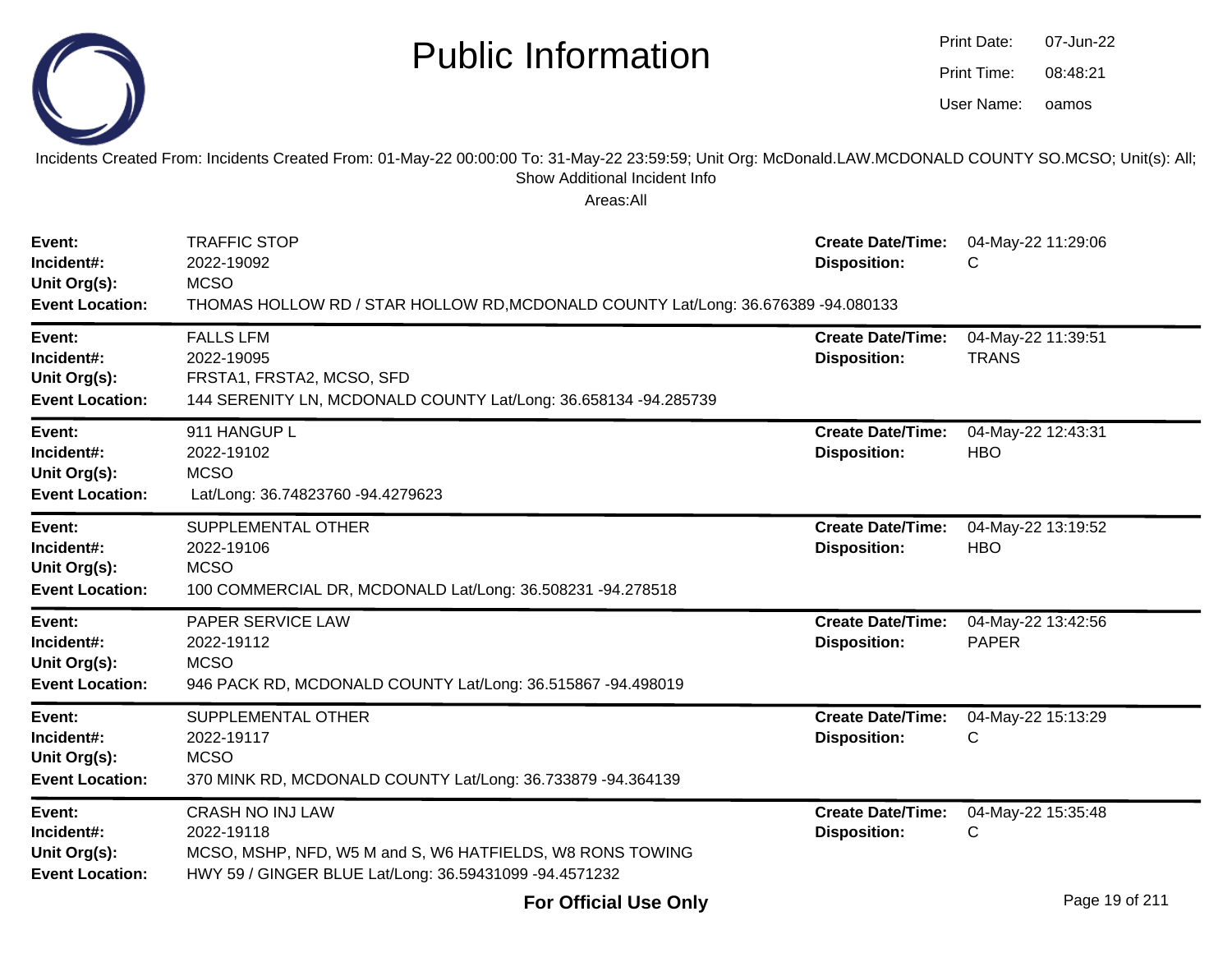

oamos07-Jun-2208:48:22Print Date:Print Time:User Name:

Incidents Created From: Incidents Created From: 01-May-22 00:00:00 To: 31-May-22 23:59:59; Unit Org: McDonald.LAW.MCDONALD COUNTY SO.MCSO; Unit(s): All; Show Additional Incident Info

| Event:<br>Incident#:<br>Unit Org(s):<br><b>Event Location:</b> | <b>ASSAULT PAST</b><br>2022-19119<br><b>MCSO</b><br>411 ACADEMY ST, SOUTHWEST CITY Lat/Long: 36.516565 -94.616256                                 | <b>Create Date/Time:</b><br><b>Disposition:</b> | 04-May-22 15:40:03<br>С  |
|----------------------------------------------------------------|---------------------------------------------------------------------------------------------------------------------------------------------------|-------------------------------------------------|--------------------------|
| Event:<br>Incident#:<br>Unit Org(s):<br><b>Event Location:</b> | <b>PAST</b><br>2022-19122<br>MCSO, MSHP, W10 MITCHELL<br>425 BALL RD, MCDONALD COUNTY Lat/Long: 36.687057 -94.508087                              | <b>Create Date/Time:</b><br><b>Disposition:</b> | 04-May-22 17:04:52<br>С  |
| Event:<br>Incident#:<br>Unit Org(s):<br><b>Event Location:</b> | <b>TRAFFIC STOP</b><br>2022-19123<br><b>MCSO</b><br>PATTERSON ST / STATE HIGHWAY 59, ANDERSON Lat/Long: 36.643721 -94.436917                      | <b>Create Date/Time:</b><br><b>Disposition:</b> | 04-May-22 17:18:52<br>С  |
| Event:<br>Incident#:<br>Unit Org(s):<br><b>Event Location:</b> | <b>ANIMAL INFO</b><br>2022-19127<br><b>MCSO</b><br>STOGDON HOLLOW RD / LADYBUG LN, MCDONALD COUNTY                                                | <b>Create Date/Time:</b><br><b>Disposition:</b> | 04-May-22 17:52:32<br>С  |
| Event:<br>Incident#:<br>Unit Org(s):<br><b>Event Location:</b> | 911 HANGUP L<br>2022-19130<br><b>JAIL MCSO</b><br>382 SCHOOL ST, MCDONALD COUNTY Lat/Long: 36.728751 -94.408467                                   | <b>Create Date/Time:</b><br><b>Disposition:</b> | 04-May-22 18:23:16<br>С  |
| Event:<br>Incident#:<br>Unit Org(s):<br><b>Event Location:</b> | STRUCTURE FIRE MOBILE HOME<br>2022-19131<br>AFD, FRSTA1, JAIL MCSO, LPD, MCSO, NFD<br>117 HAPPY HOLLOW RD, LANAGAN Lat/Long: 36.614258 -94.455691 | <b>Create Date/Time:</b><br><b>Disposition:</b> | 04-May-22 18:39:53<br>С  |
| Event:<br>Incident#:<br>Unit Org(s):<br><b>Event Location:</b> | PUBLIC SERVICE INFO<br>2022-19140<br><b>MCSO</b><br>MCDONALD COUNTY                                                                               | <b>Create Date/Time:</b><br><b>Disposition:</b> | 04-May-22 20:14:20<br>NA |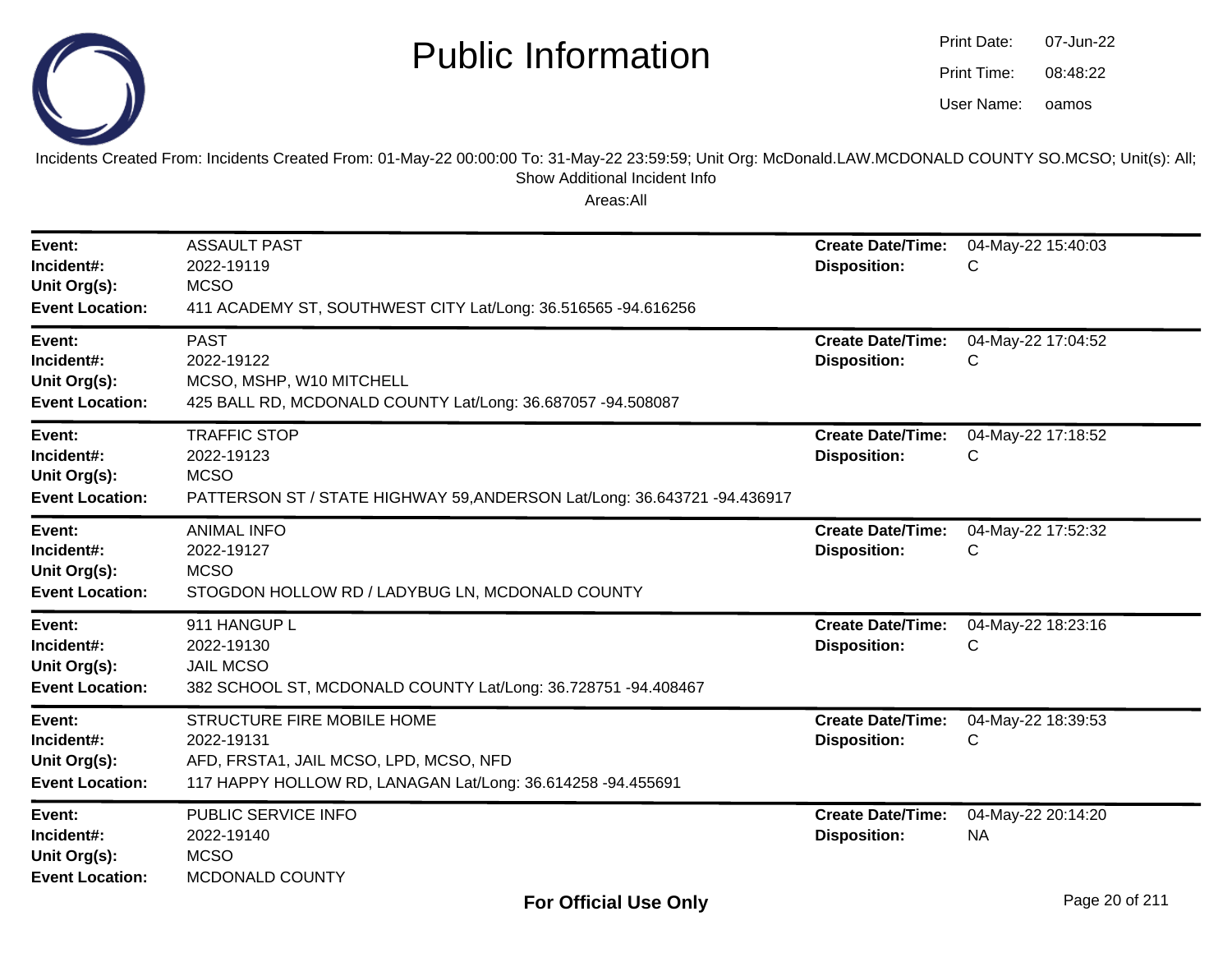

| Print Date: | 07-Jun-22 |
|-------------|-----------|
| Print Time: | 08:48:23  |
| User Name:  | oamos     |

Incidents Created From: Incidents Created From: 01-May-22 00:00:00 To: 31-May-22 23:59:59; Unit Org: McDonald.LAW.MCDONALD COUNTY SO.MCSO; Unit(s): All;Show Additional Incident Info

| Event:<br>Incident#:<br>Unit Org(s):<br><b>Event Location:</b> | <b>TRAFFIC VIOLATION COMPLT</b><br>2022-19149<br>APD, MCSO, PPD, W2 GARDNER<br>149 SB / MM 21                                                  | <b>Create Date/Time:</b><br><b>Disposition:</b> | 04-May-22 20:51:49<br><b>HBO</b>     |
|----------------------------------------------------------------|------------------------------------------------------------------------------------------------------------------------------------------------|-------------------------------------------------|--------------------------------------|
| Event:<br>Incident#:<br>Unit Org(s):<br><b>Event Location:</b> | IN PROG PHYSICAL L<br>2022-19161<br>GPD, JAIL MCSO, MCSO<br>201 S SCHOOL ST, GOODMAN Lat/Long: 36.735558 -94.408606                            | <b>Create Date/Time:</b><br><b>Disposition:</b> | 04-May-22 22:47:16<br><b>ARR</b>     |
| Event:<br>Incident#:<br>Unit Org(s):<br><b>Event Location:</b> | <b>WELFARE CHECK URGENT</b><br>2022-19168<br>JAIL MCSO, MCSO<br>232 CHEROKEE LN, MCDONALD COUNTY Lat/Long: 36.640542 -94.525687                | <b>Create Date/Time:</b><br><b>Disposition:</b> | 04-May-22 23:12:23<br><b>TRANS</b>   |
| Event:<br>Incident#:<br>Unit Org(s):<br><b>Event Location:</b> | <b>BURGLARY/INTRUSION L</b><br>2022-19173<br><b>MCSO</b><br>1988 EDSEL RD, MCDONALD COUNTY Lat/Long: 36.704192 -94.248659                      | <b>Create Date/Time:</b><br><b>Disposition:</b> | 05-May-22 00:33:06<br><b>BLD SEC</b> |
| Event:<br>Incident#:<br>Unit Org(s):<br><b>Event Location:</b> | <b>BURGLARY/INTRUSION L</b><br>2022-19175<br>MCSO, NPD<br>20136 STATE HIGHWAY 59, MCDONALD COUNTY Lat/Long: 36.510402 -94.4824                 | <b>Create Date/Time:</b><br><b>Disposition:</b> | 05-May-22 01:17:39<br>C              |
| Event:<br>Incident#:<br>Unit Org(s):<br><b>Event Location:</b> | <b>BURGLARY/INTRUSION L</b><br>2022-19181<br><b>MCSO</b><br>21150 US HIGHWAY 71, MCDONALD Lat/Long: 36.510594 -94.281381                       | <b>Create Date/Time:</b><br><b>Disposition:</b> | 05-May-22 03:53:04<br><b>HBO</b>     |
| Event:<br>Incident#:<br>Unit Org(s):<br><b>Event Location:</b> | <b>TRAFFIC HAZARD LAW</b><br>2022-19184<br>LPD, MCSO, NFD, W10 MITCHELL, W2 GARDNER<br>525 N CLIFFSIDE DR, NOEL Lat/Long: 36.552481 -94.486236 | <b>Create Date/Time:</b><br><b>Disposition:</b> | 05-May-22 04:10:44<br>С              |
|                                                                | <b>For Official Use Only</b>                                                                                                                   |                                                 | Page 21 of 211                       |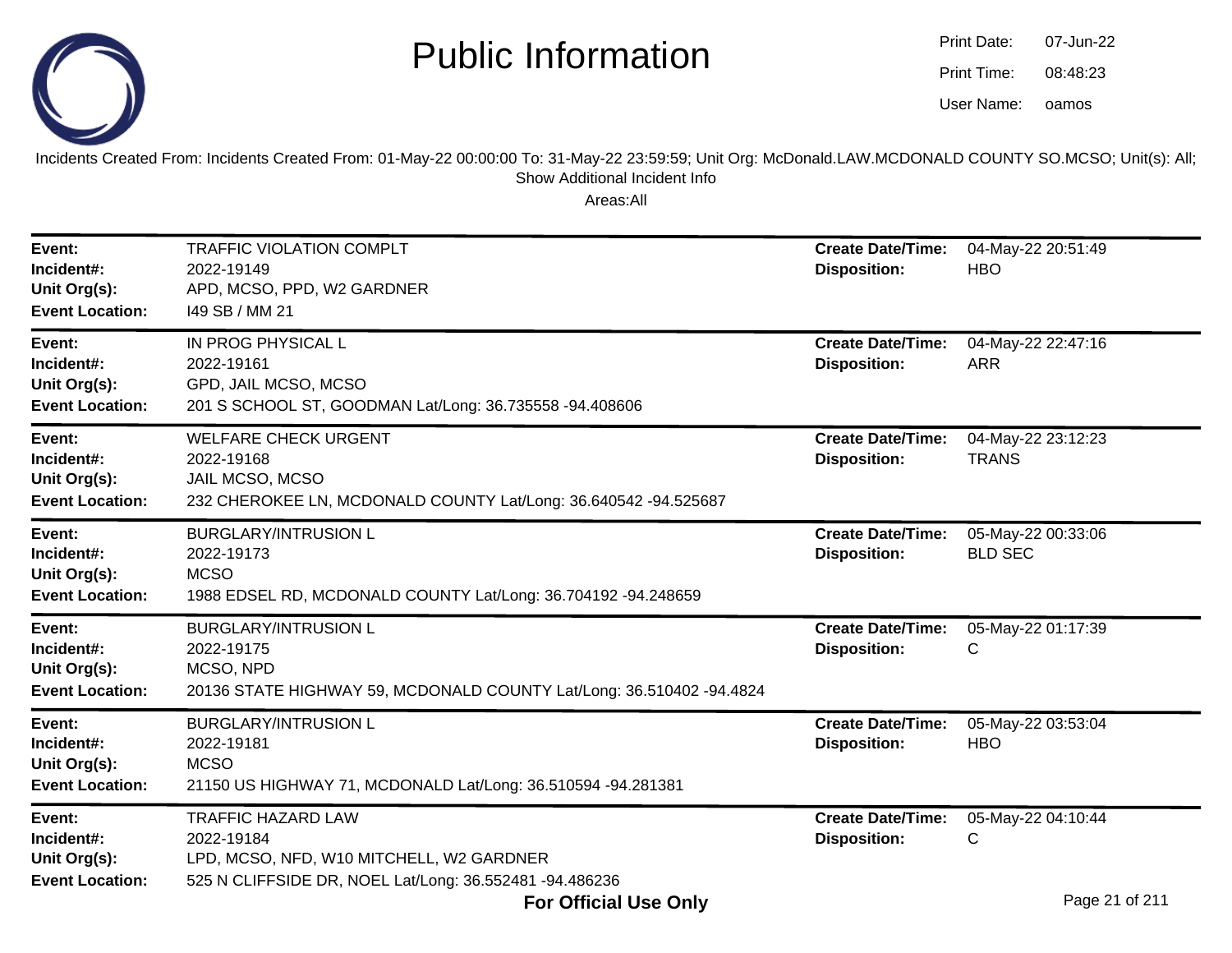

| Print Date: | 07-Jun-22 |
|-------------|-----------|
| Print Time: | 08:48:24  |
| User Name:  | oamos     |

Incidents Created From: Incidents Created From: 01-May-22 00:00:00 To: 31-May-22 23:59:59; Unit Org: McDonald.LAW.MCDONALD COUNTY SO.MCSO; Unit(s): All; Show Additional Incident Info

| Event:<br>Incident#:<br>Unit Org(s):<br><b>Event Location:</b> | <b>CITIZEN ASST L</b><br>2022-19192<br><b>MCSO</b><br>221 KAY LN, MCDONALD COUNTY Lat/Long: 36.687163 -94.380523                         | <b>Create Date/Time:</b><br><b>Disposition:</b> | 05-May-22 05:38:45<br>С          |
|----------------------------------------------------------------|------------------------------------------------------------------------------------------------------------------------------------------|-------------------------------------------------|----------------------------------|
| Event:<br>Incident#:<br>Unit Org(s):<br><b>Event Location:</b> | <b>TRAFFIC HAZARD LAW</b><br>2022-19194<br><b>MCSO</b><br>119 HAPPY HOLLOW RD, LANAGAN Lat/Long: 36.614713 -94.4562                      | <b>Create Date/Time:</b><br><b>Disposition:</b> | 05-May-22 06:05:39<br>С          |
| Event:<br>Incident#:<br>Unit Org(s):<br><b>Event Location:</b> | <b>BURGLARY/INTRUSION L</b><br>2022-19198<br><b>MCSO</b><br>23 ROUTE D, MCDONALD COUNTY Lat/Long: 36.723614 -94.202941                   | <b>Create Date/Time:</b><br><b>Disposition:</b> | 05-May-22 06:55:04<br><b>HBO</b> |
| Event:<br>Incident#:<br>Unit Org(s):<br><b>Event Location:</b> | TRANSPORT PERSON COOPERATIVE<br>2022-19201<br>JAIL MCSO, MCSO<br><b>DOC</b>                                                              | <b>Create Date/Time:</b><br><b>Disposition:</b> | 05-May-22 07:20:46<br>С          |
| Event:<br>Incident#:<br>Unit Org(s):<br><b>Event Location:</b> | <b>TRESPASSING</b><br>2022-19202<br>MCSO, W10 MITCHELL, W2 GARDNER<br>ELK RIVER RD / W OF WOODHAVEN LN Lat/Long: 36.58592104 -94.4131135 | <b>Create Date/Time:</b><br><b>Disposition:</b> | 05-May-22 07:35:03<br><b>HBO</b> |
| Event:<br>Incident#:<br>Unit Org(s):<br><b>Event Location:</b> | <b>CITIZEN ASST L</b><br>2022-19205<br><b>MCSO</b><br>2239 SCOTCH HOLLOW RD, MCDONALD COUNTY Lat/Long: 36.587352 -94.4834                | <b>Create Date/Time:</b><br><b>Disposition:</b> | 05-May-22 07:46:00<br>С          |
| Event:<br>Incident#:<br>Unit Org(s):                           | PUBLIC SERVICE INFO<br>20220505-090221.097<br><b>MCSO</b>                                                                                | <b>Create Date/Time:</b><br><b>Disposition:</b> | 05-May-22 09:02:21<br>С          |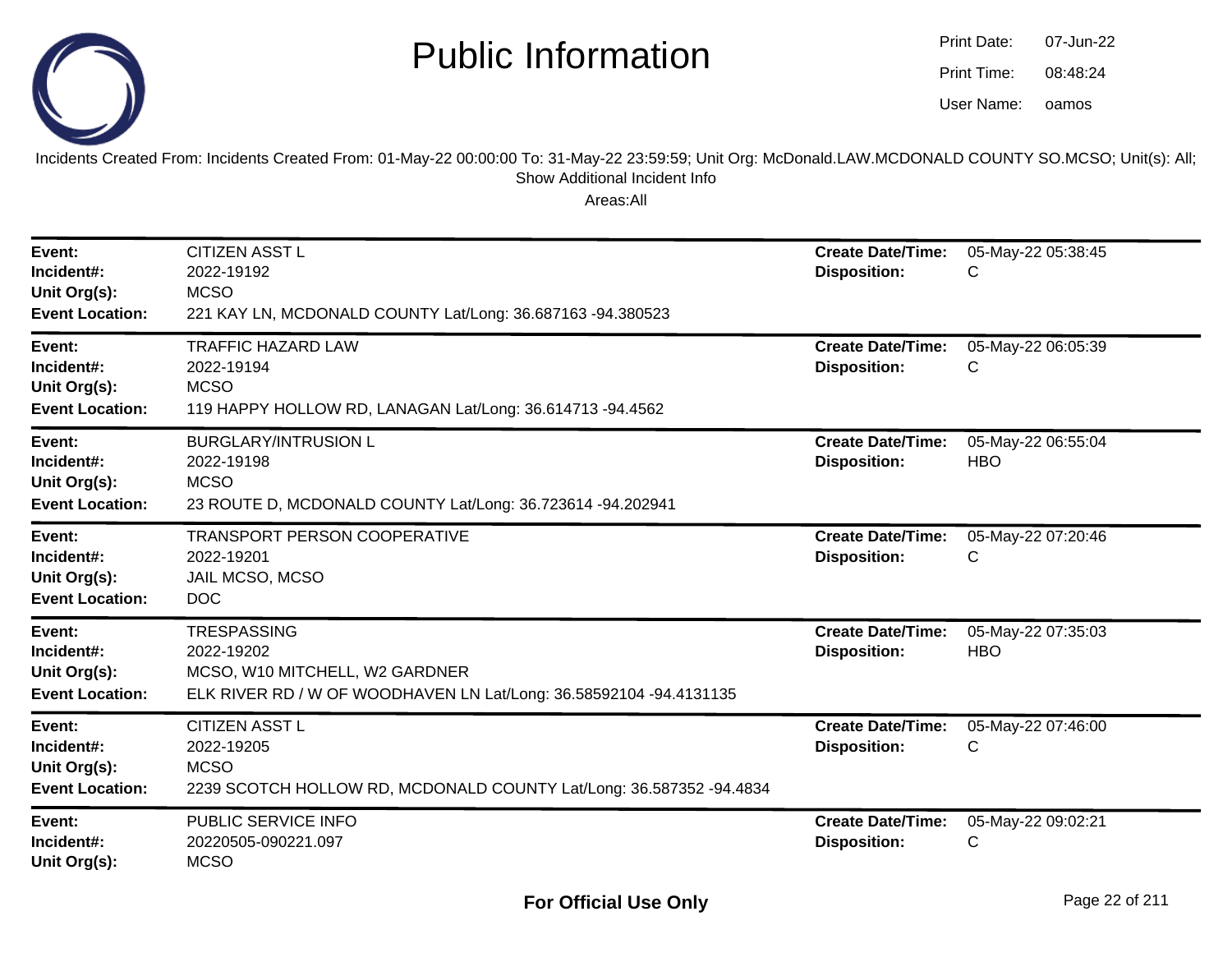

oamos07-Jun-2208:48:26Print Date:Print Time:User Name:

#### Incidents Created From: Incidents Created From: 01-May-22 00:00:00 To: 31-May-22 23:59:59; Unit Org: McDonald.LAW.MCDONALD COUNTY SO.MCSO; Unit(s): All; Show Additional Incident Info

| <b>Event Location:</b>                                         | <b>MCDONALD COUNTY</b>                                                                                                          |                                                 |                                    |
|----------------------------------------------------------------|---------------------------------------------------------------------------------------------------------------------------------|-------------------------------------------------|------------------------------------|
| Event:<br>Incident#:<br>Unit Org(s):<br><b>Event Location:</b> | 911 HANGUP L<br>2022-19212<br><b>MCSO</b><br>101 COLLEGE RD, MCDONALD COUNTY Lat/Long: 36.509717 -94.280611                     | <b>Create Date/Time:</b><br><b>Disposition:</b> | 05-May-22 09:46:20<br><b>HBO</b>   |
| Event:<br>Incident#:<br>Unit Org(s):<br><b>Event Location:</b> | TRANSPORT PERSON COOPERATIVE<br>2022-19216<br><b>MCSO</b><br><b>MERCY JOPLIN</b>                                                | <b>Create Date/Time:</b><br><b>Disposition:</b> | 05-May-22 10:12:27<br><b>TRANS</b> |
| Event:<br>Incident#:<br>Unit Org(s):<br><b>Event Location:</b> | UNKNOWN OTHER SITUATION<br>2022-19224<br><b>MCSO</b><br>8975 E STATE HIGHWAY 76, MCDONALD COUNTY Lat/Long: 36.668061 -94.289253 | <b>Create Date/Time:</b><br><b>Disposition:</b> | 05-May-22 11:15:49<br><b>HBO</b>   |
| Event:<br>Incident#:<br>Unit Org(s):<br><b>Event Location:</b> | 911 HANGUP L<br>2022-19228<br><b>MCSO</b><br>152 HOOPER LN, JANE Lat/Long: 36.541226 -94.322352                                 | <b>Create Date/Time:</b><br><b>Disposition:</b> | 05-May-22 11:37:40<br><b>HBO</b>   |
| Event:<br>Incident#:<br>Unit Org(s):<br><b>Event Location:</b> | <b>VEHICLE THEFT PAST</b><br>2022-19230<br><b>MCSO</b><br>13034 ROUTE E, MCDONALD COUNTY Lat/Long: 36.523334 -94.178876         | <b>Create Date/Time:</b><br><b>Disposition:</b> | 05-May-22 12:15:17<br><b>HBO</b>   |
| Event:<br>Incident#:<br>Unit Org(s):<br><b>Event Location:</b> | <b>PAST</b><br>2022-19232<br><b>MCSO</b><br>1917 ROUTE K, MCDONALD COUNTY Lat/Long: 36.582623 -94.346878                        | <b>Create Date/Time:</b><br><b>Disposition:</b> | 05-May-22 12:29:49<br><b>HBO</b>   |
| Event:<br>Incident#:                                           | <b>VEHICLE THEFT PAST</b><br>2022-19235                                                                                         | <b>Create Date/Time:</b><br><b>Disposition:</b> | 05-May-22 12:48:53<br><b>RF</b>    |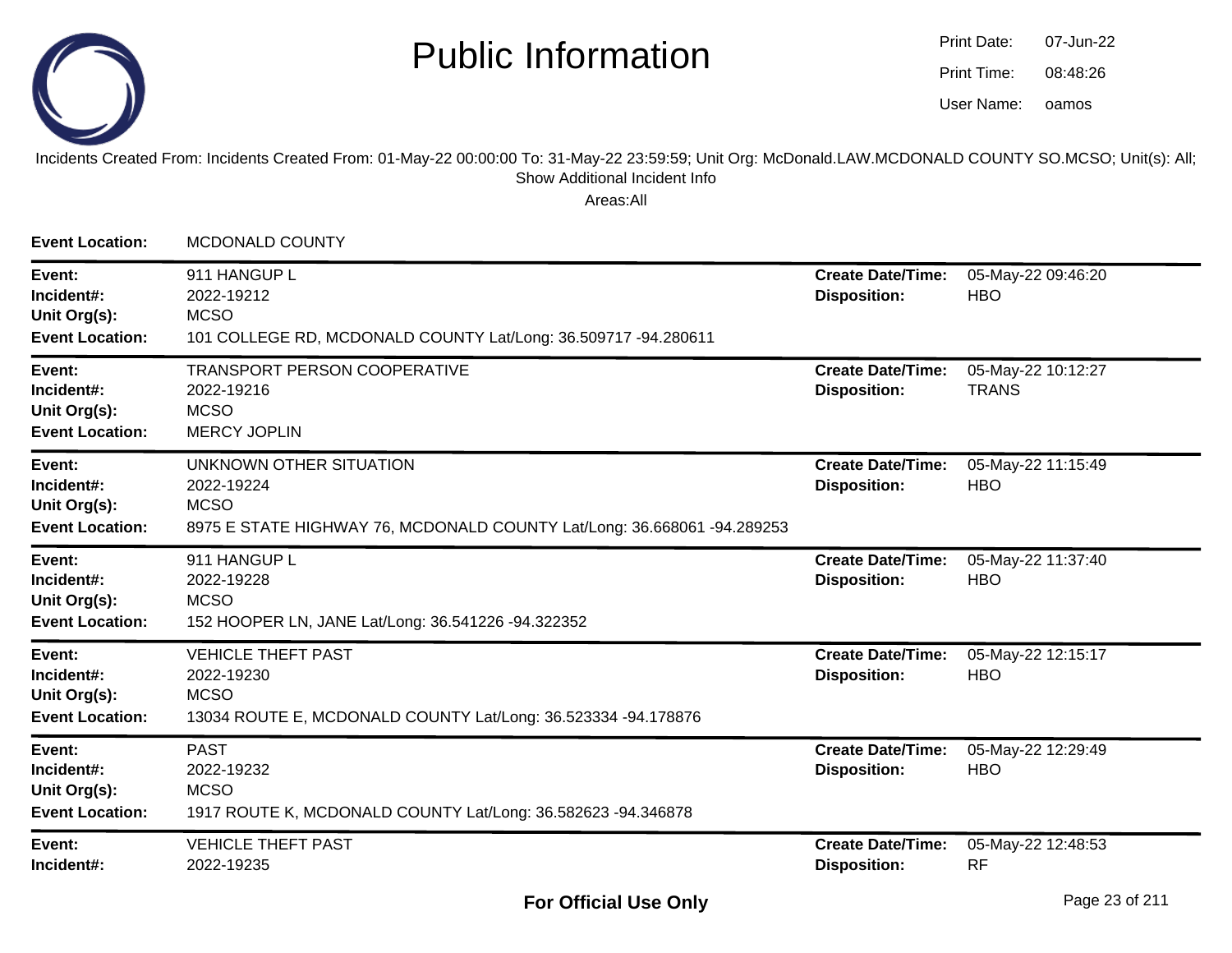

| Print Date: | 07-Jun-22 |
|-------------|-----------|
| Print Time: | 08:48:27  |
| User Name:  | oamos     |

Incidents Created From: Incidents Created From: 01-May-22 00:00:00 To: 31-May-22 23:59:59; Unit Org: McDonald.LAW.MCDONALD COUNTY SO.MCSO; Unit(s): All; Show Additional Incident Info

| Unit Org(s):<br><b>Event Location:</b>                         | MCSO, NPD<br>224 W GRATZ ST, NOEL Lat/Long: 36.544141 -94.487258                                                     |                                                 |                                  |
|----------------------------------------------------------------|----------------------------------------------------------------------------------------------------------------------|-------------------------------------------------|----------------------------------|
| Event:<br>Incident#:<br>Unit Org(s):<br><b>Event Location:</b> | <b>PAPER SERVICE LAW</b><br>2022-19240<br><b>MCSO</b><br>772 LARK RD, MCDONALD COUNTY Lat/Long: 36.755521 -94.39817  | <b>Create Date/Time:</b><br><b>Disposition:</b> | 05-May-22 13:11:35<br>C          |
| Event:<br>Incident#:<br>Unit Org(s):<br><b>Event Location:</b> | <b>TRAFFIC STOP</b><br>2022-19243<br><b>MCSO</b>                                                                     | <b>Create Date/Time:</b><br><b>Disposition:</b> | 05-May-22 13:38:14<br>C          |
| Event:<br>Incident#:<br>Unit Org(s):<br><b>Event Location:</b> | <b>TRAFFIC STOP</b><br>2022-19243<br><b>MCSO</b><br>ROUTE H / KNOX LN, MCDONALD COUNTY                               | <b>Create Date/Time:</b><br><b>Disposition:</b> | 05-May-22 13:38:14<br>С          |
| Event:<br>Incident#:<br>Unit Org(s):<br><b>Event Location:</b> | <b>INFO LAW</b><br>2022-19245<br><b>MCSO</b><br>160 LOGAN AVE, MCDONALD COUNTY Lat/Long: 36.519915 -94.533811        | <b>Create Date/Time:</b><br><b>Disposition:</b> | 05-May-22 13:51:32<br><b>HBO</b> |
| Event:<br>Incident#:<br>Unit Org(s):<br><b>Event Location:</b> | PAPER SERVICE LAW<br>2022-19246<br><b>MCSO</b><br>60 RIVERVIEW DR, ANDERSON Lat/Long: 36.643771 -94.437568           | <b>Create Date/Time:</b><br><b>Disposition:</b> | 05-May-22 13:52:47<br>С          |
| Event:<br>Incident#:<br>Unit Org(s):<br><b>Event Location:</b> | <b>INFO ONLY</b><br>2022-19248<br>APD, MCSO<br>2759 STATE HIGHWAY 59, MCDONALD COUNTY Lat/Long: 36.720787 -94.421054 | <b>Create Date/Time:</b><br><b>Disposition:</b> | 05-May-22 13:57:54<br><b>NA</b>  |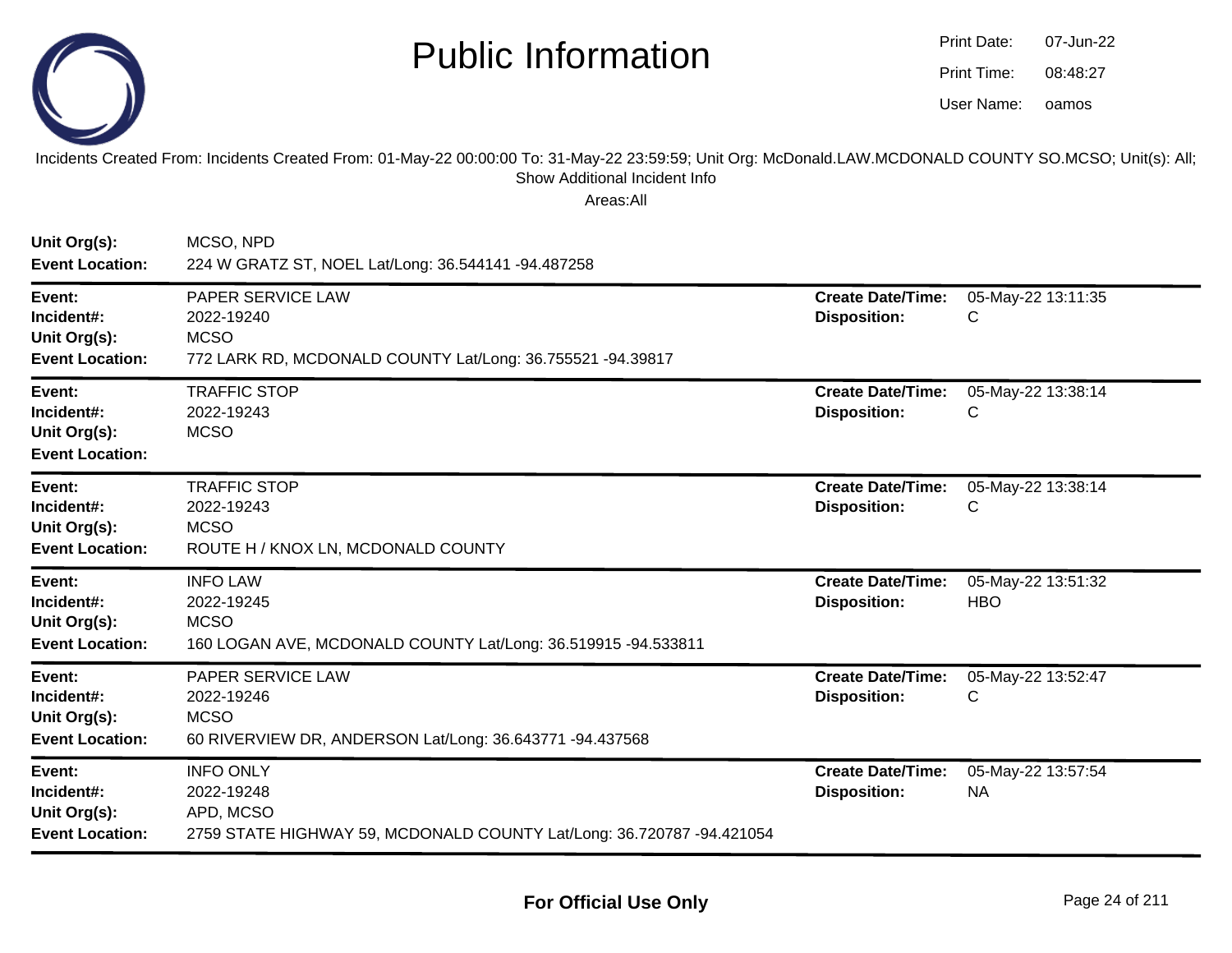

oamos07-Jun-2208:48:28Print Date:Print Time:User Name:

Incidents Created From: Incidents Created From: 01-May-22 00:00:00 To: 31-May-22 23:59:59; Unit Org: McDonald.LAW.MCDONALD COUNTY SO.MCSO; Unit(s): All; Show Additional Incident Info

| Event:<br>Incident#:<br>Unit Org(s):<br><b>Event Location:</b> | PUBLIC SERVICE INFO<br>2022-19249<br><b>MCSO</b><br>MCDONALD COUNTY                                                     | <b>Create Date/Time:</b><br><b>Disposition:</b> | 05-May-22 13:58:10<br>С          |
|----------------------------------------------------------------|-------------------------------------------------------------------------------------------------------------------------|-------------------------------------------------|----------------------------------|
| Event:<br>Incident#:<br>Unit Org(s):<br><b>Event Location:</b> | <b>ANIMAL INFO</b><br>2022-19250<br>APD, MCSO<br><b>SPLITLOG / TRAIN TRACKS</b>                                         | <b>Create Date/Time:</b><br><b>Disposition:</b> | 05-May-22 14:01:39<br>С          |
| Event:<br>Incident#:<br>Unit Org(s):<br><b>Event Location:</b> | <b>ANIMAL INFO</b><br>2022-19250<br>APD, MCSO                                                                           | <b>Create Date/Time:</b><br><b>Disposition:</b> | 05-May-22 14:01:39<br>С          |
| Event:<br>Incident#:<br>Unit Org(s):<br><b>Event Location:</b> | PUBLIC SERVICE INFO<br>2022-19259<br><b>MCSO</b><br>MCDONALD COUNTY                                                     | <b>Create Date/Time:</b><br><b>Disposition:</b> | 05-May-22 14:35:48<br>С          |
| Event:<br>Incident#:<br>Unit Org(s):<br><b>Event Location:</b> | <b>VEHICLE THEFT PAST</b><br>2022-19264<br><b>MCSO</b><br>13034 ROUTE E, MCDONALD COUNTY Lat/Long: 36.523334 -94.178876 | <b>Create Date/Time:</b><br><b>Disposition:</b> | 05-May-22 14:45:36<br><b>RF</b>  |
| Event:<br>Incident#:<br>Unit Org(s):<br><b>Event Location:</b> | <b>CITIZEN ASST L</b><br>2022-19268<br><b>MCSO</b><br>MCDONALD CO                                                       | <b>Create Date/Time:</b><br><b>Disposition:</b> | 05-May-22 14:53:32<br>С          |
| Event:<br>Incident#:<br>Unit Org(s):<br><b>Event Location:</b> | <b>INFO LAW</b><br>2022-19272<br><b>MCSO</b><br>MCDONALD COUNTY                                                         | <b>Create Date/Time:</b><br><b>Disposition:</b> | 05-May-22 14:58:39<br><b>HBO</b> |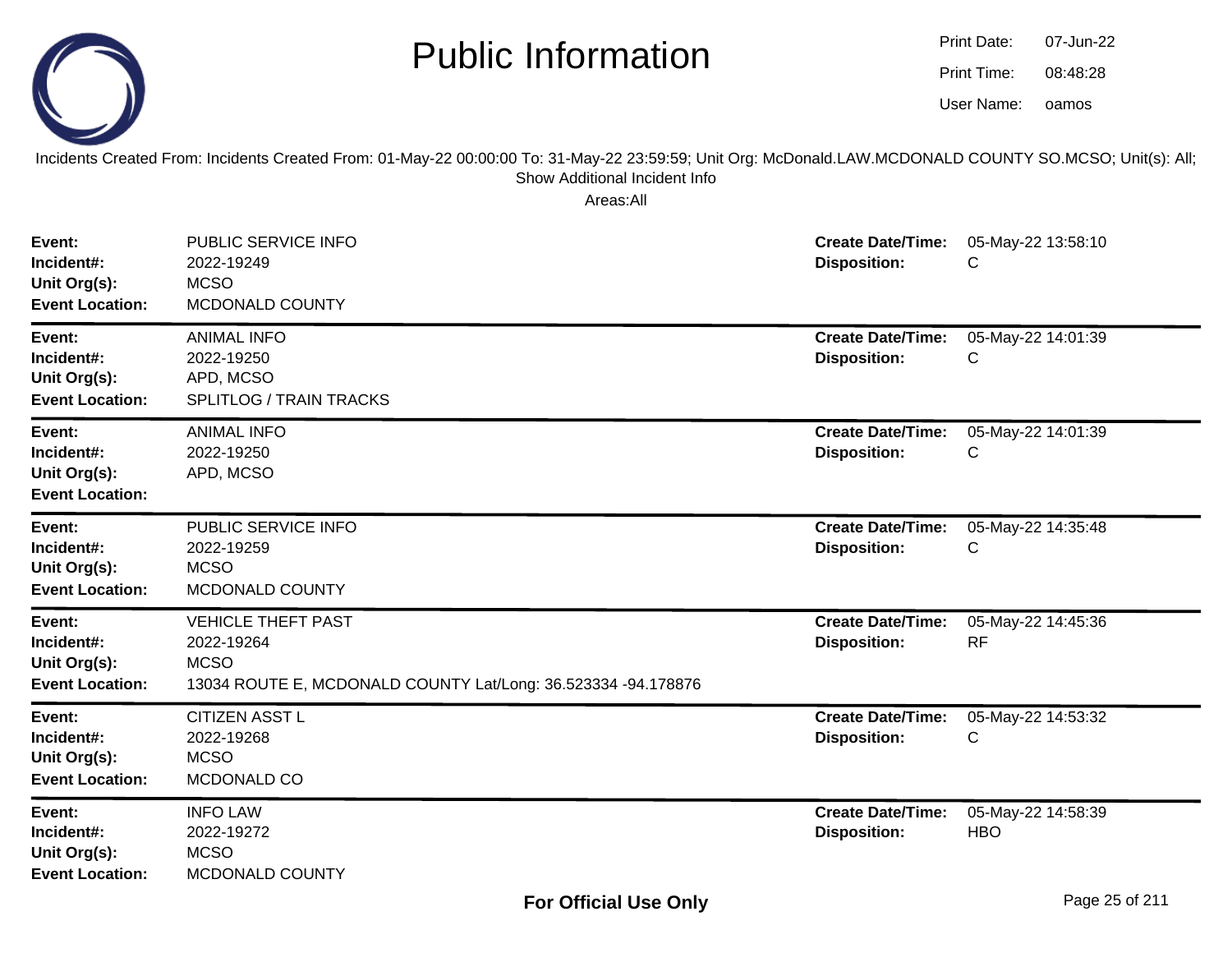

oamos07-Jun-2208:48:29Print Date:Print Time:User Name:

Incidents Created From: Incidents Created From: 01-May-22 00:00:00 To: 31-May-22 23:59:59; Unit Org: McDonald.LAW.MCDONALD COUNTY SO.MCSO; Unit(s): All; Show Additional Incident Info

| Event:<br>Incident#:<br>Unit Org(s):<br><b>Event Location:</b> | PUBLIC SERVICE INFO<br>2022-19275<br><b>MCSO</b><br>MCDONALD COUNTY                                                | <b>Create Date/Time:</b><br><b>Disposition:</b> | 05-May-22 15:05:37<br>С |
|----------------------------------------------------------------|--------------------------------------------------------------------------------------------------------------------|-------------------------------------------------|-------------------------|
| Event:<br>Incident#:<br>Unit Org(s):<br><b>Event Location:</b> | <b>CITIZEN ASST L</b><br>2022-19282<br><b>MCSO</b><br>2393 ROUTE H, MCDONALD COUNTY Lat/Long: 36.567894 -94.416602 | <b>Create Date/Time:</b><br><b>Disposition:</b> | 05-May-22 15:33:49<br>С |
| Event:<br>Incident#:<br>Unit Org(s):<br><b>Event Location:</b> | <b>HEART PROBLEMS FM</b><br>2022-19288<br>FRSTA1, FRSTA2, MCSO, MSHP, WRFD<br>W STATE HIGHWAY 90 / I 49            | <b>Create Date/Time:</b><br><b>Disposition:</b> | 05-May-22 15:57:04<br>С |
| Event:<br>Incident#:<br>Unit Org(s):<br><b>Event Location:</b> | <b>HEART PROBLEMS FM</b><br>2022-19288<br>FRSTA1, FRSTA2, MCSO, MSHP, WRFD                                         | <b>Create Date/Time:</b><br><b>Disposition:</b> | 05-May-22 15:57:04<br>С |
| Event:<br>Incident#:<br>Unit Org(s):<br><b>Event Location:</b> | PAPER SERVICE LAW<br>2022-19292<br><b>MCSO</b><br>387 BUSBY LN, MCDONALD COUNTY Lat/Long: 36.579484 -94.162156     | <b>Create Date/Time:</b><br><b>Disposition:</b> | 05-May-22 16:12:57<br>С |
| Event:<br>Incident#:<br>Unit Org(s):<br><b>Event Location:</b> | <b>ANIMAL INFO</b><br>2022-19293<br><b>MCSO</b><br>300 E 7TH ST, PINEVILLE Lat/Long: 36.594702 -94.381964          | <b>Create Date/Time:</b><br><b>Disposition:</b> | 05-May-22 16:13:09<br>U |
| Event:<br>Incident#:<br>Unit Org(s):<br><b>Event Location:</b> | <b>INFO LAW</b><br>2022-19299<br><b>MCSO</b>                                                                       | <b>Create Date/Time:</b><br><b>Disposition:</b> | 05-May-22 16:28:06<br>С |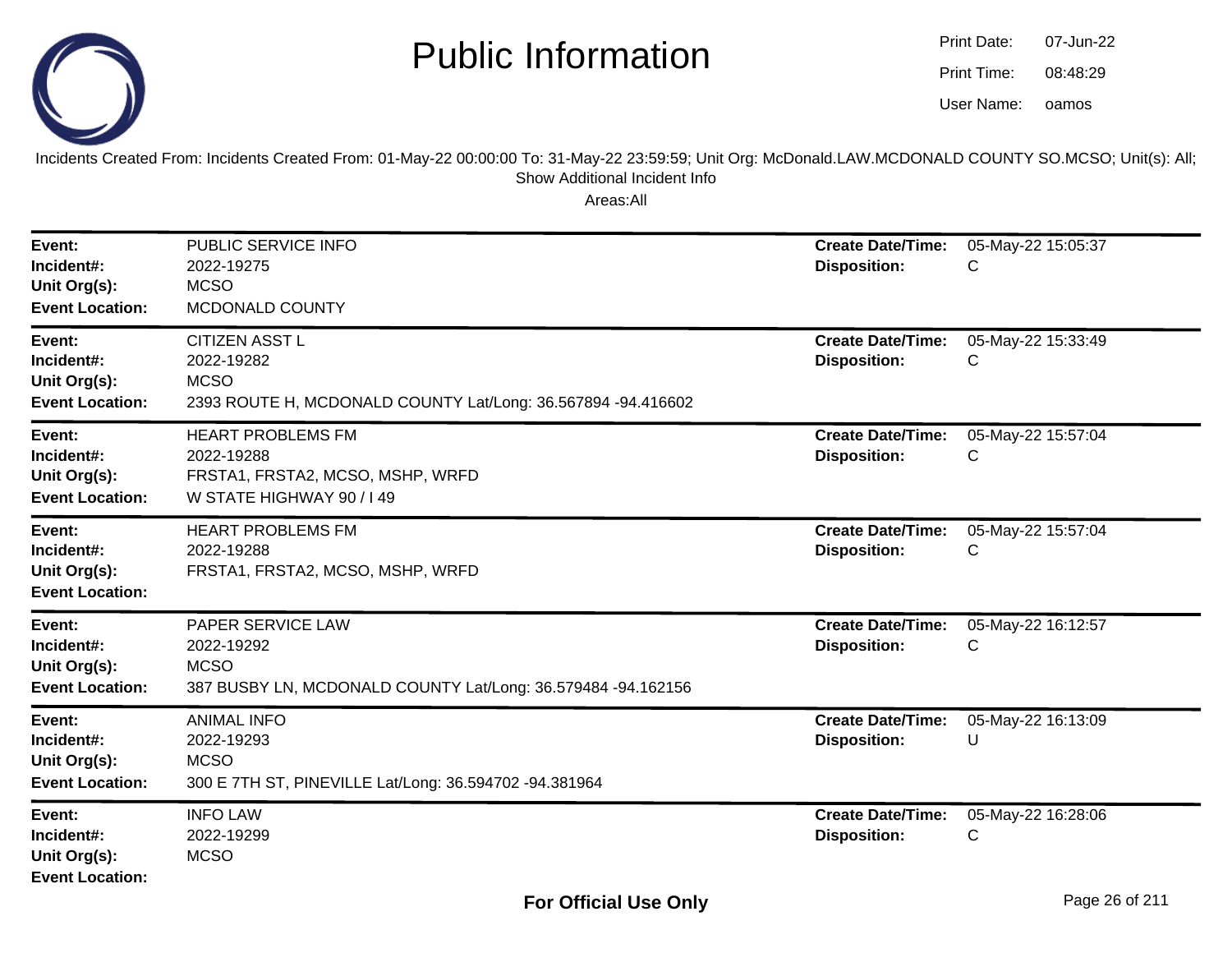



Incidents Created From: Incidents Created From: 01-May-22 00:00:00 To: 31-May-22 23:59:59; Unit Org: McDonald.LAW.MCDONALD COUNTY SO.MCSO; Unit(s): All;Show Additional Incident Info

| Event:<br>Incident#:<br>Unit Org(s):<br><b>Event Location:</b> | <b>INFO LAW</b><br>2022-19299<br><b>MCSO</b><br>DERRICK HAYES RD / ROCKY COMFORT                                                                                                          | <b>Create Date/Time:</b><br><b>Disposition:</b> | 05-May-22 16:28:06<br>С                              |
|----------------------------------------------------------------|-------------------------------------------------------------------------------------------------------------------------------------------------------------------------------------------|-------------------------------------------------|------------------------------------------------------|
| Event:<br>Incident#:<br>Unit Org(s):<br><b>Event Location:</b> | PUBLIC SERVICE INFO<br>2022-19304<br><b>MCSO</b><br>MCDONALD COUNTY                                                                                                                       | <b>Create Date/Time:</b><br><b>Disposition:</b> | 05-May-22 16:34:13<br>С                              |
| Event:<br>Incident#:<br>Unit Org(s):<br><b>Event Location:</b> | <b>CHEST PAIN FM</b><br>2022-19308<br>FRSTA1, GFD, MCSO<br>491 LARK RD, MCDONALD COUNTY Lat/Long: 36.751385 -94.399126                                                                    | <b>Create Date/Time:</b><br><b>Disposition:</b> | 05-May-22 16:37:53<br><b>TRANS</b>                   |
| Event:<br>Incident#:<br>Unit Org(s):<br><b>Event Location:</b> | PAPER SERVICE LAW<br>2022-19311<br><b>MCSO</b><br>439 N SHETLAND RD, MCDONALD COUNTY Lat/Long: 36.736209 -94.220762                                                                       | <b>Create Date/Time:</b><br><b>Disposition:</b> | 05-May-22 16:58:07<br><b>NA</b>                      |
| Event:<br>Incident#:<br>Unit Org(s):<br><b>Event Location:</b> | <b>CITIZEN ASST L</b><br>2022-19313<br><b>MCSO</b><br>MCDONALD COUNTY                                                                                                                     | <b>Create Date/Time:</b><br><b>Disposition:</b> | 05-May-22 17:06:01<br><b>HBO</b>                     |
| Event:<br>Incident#:<br>Unit Org(s):<br><b>Event Location:</b> | PAPER SERVICE LAW<br>2022-19315<br><b>MCSO</b><br>772 LARK RD, MCDONALD COUNTY Lat/Long: 36.755521 -94.39817                                                                              | <b>Create Date/Time:</b><br><b>Disposition:</b> | 05-May-22 17:18:12<br><b>PAPER</b>                   |
| Event:<br>Incident#:<br>Unit Org(s):<br><b>Event Location:</b> | PAPER SERVICE LAW<br>2022-19316<br><b>MCSO</b><br>181 ROUTE BB, MCDONALD COUNTY Lat/Long: 36.738457 -94.420198<br>$E_{\text{max}}$ $\Delta H_{\text{max}}$ is the $\Delta H_{\text{max}}$ | <b>Create Date/Time:</b><br><b>Disposition:</b> | 05-May-22 17:27:52<br><b>PAPER</b><br>Dogo 27 of 244 |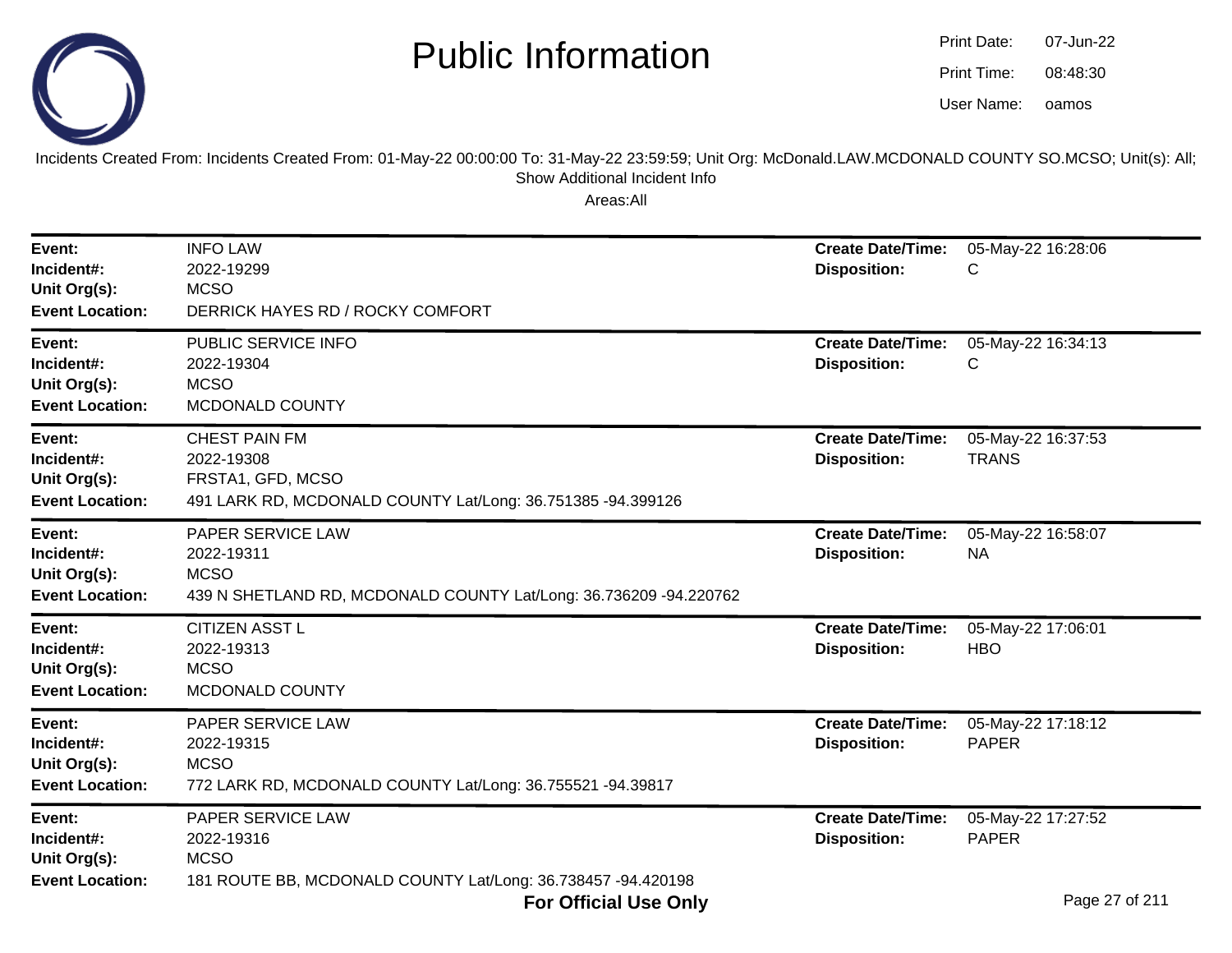

| Print Date: | 07-Jun-22 |
|-------------|-----------|
| Print Time: | 08:48:31  |
| User Name:  | oamos     |

Incidents Created From: Incidents Created From: 01-May-22 00:00:00 To: 31-May-22 23:59:59; Unit Org: McDonald.LAW.MCDONALD COUNTY SO.MCSO; Unit(s): All; Show Additional Incident Info

| Event:<br>Incident#:<br>Unit Org(s):<br><b>Event Location:</b> | <b>WANTED VEHICLE CHECK</b><br>2022-19320<br><b>MCSO</b><br>MCDONALD COUNTY                                                  | <b>Create Date/Time:</b><br><b>Disposition:</b> | 05-May-22 17:36:20<br>C |
|----------------------------------------------------------------|------------------------------------------------------------------------------------------------------------------------------|-------------------------------------------------|-------------------------|
| Event:<br>Incident#:<br>Unit Org(s):<br><b>Event Location:</b> | <b>WANTED PERSON CHECK</b><br>2022-19326<br><b>JAIL MCSO</b><br>MCDONALD CO                                                  | <b>Create Date/Time:</b><br><b>Disposition:</b> | 05-May-22 18:15:29<br>C |
| Event:<br>Incident#:<br>Unit Org(s):<br><b>Event Location:</b> | SUPPLEMENTAL OTHER<br>2022-19329<br>JAIL MCSO, MCSO<br>SOUTHWEST CITY AREA                                                   | <b>Create Date/Time:</b><br><b>Disposition:</b> | 05-May-22 18:35:38<br>С |
| Event:<br>Incident#:<br>Unit Org(s):<br><b>Event Location:</b> | SUPPLEMENTAL OTHER<br>2022-19330<br><b>MCSO</b><br>MCDONALD CO                                                               | <b>Create Date/Time:</b><br><b>Disposition:</b> | 05-May-22 18:35:40<br>С |
| Event:<br>Incident#:<br>Unit Org(s):<br><b>Event Location:</b> | <b>WATER PROBLEM</b><br>2022-19332<br>LPD, MCSO<br>205 BUTLER ST, LANAGAN Lat/Long: 36.602056 -94.443517                     | <b>Create Date/Time:</b><br><b>Disposition:</b> | 05-May-22 18:52:15<br>С |
| Event:<br>Incident#:<br>Unit Org(s):<br><b>Event Location:</b> | <b>TRAFFIC/TRANSP ACC LFM</b><br>2022-19333<br>AFD, FRSTA1, FRSTA2, MCSO, MSHP<br>ROUTE NN / GRASSHOPPER RD, MCDONALD COUNTY | <b>Create Date/Time:</b><br><b>Disposition:</b> | 05-May-22 18:56:12<br>С |
| Event:<br>Incident#:<br>Unit Org(s):                           | <b>TRAFFIC/TRANSP ACC LFM</b><br>2022-19333<br>AFD, FRSTA1, FRSTA2, MCSO, MSHP                                               | <b>Create Date/Time:</b><br><b>Disposition:</b> | 05-May-22 18:56:12<br>C |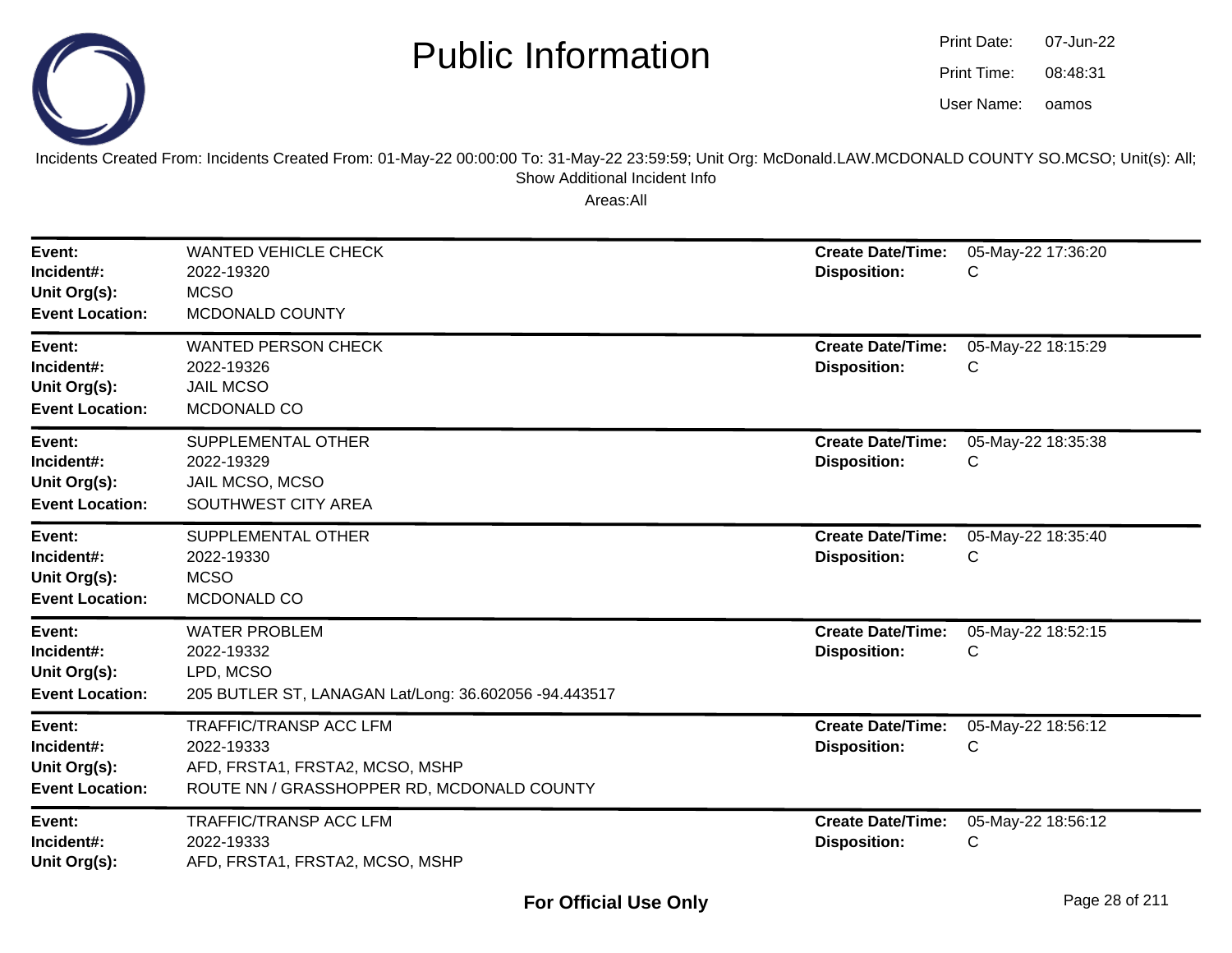

oamos07-Jun-2208:48:33Print Date:Print Time:User Name:

#### Incidents Created From: Incidents Created From: 01-May-22 00:00:00 To: 31-May-22 23:59:59; Unit Org: McDonald.LAW.MCDONALD COUNTY SO.MCSO; Unit(s): All; Show Additional Incident Info

Areas:All

**Event Location:**

| Event:<br>Incident#:<br>Unit Org(s):<br><b>Event Location:</b> | SUPPLEMENTAL OTHER<br>2022-19334<br><b>MCSO</b><br>MCDONALD CO                                                                                                                           | <b>Create Date/Time:</b><br><b>Disposition:</b> | 05-May-22 19:00:35<br>С          |
|----------------------------------------------------------------|------------------------------------------------------------------------------------------------------------------------------------------------------------------------------------------|-------------------------------------------------|----------------------------------|
| Event:<br>Incident#:<br>Unit Org(s):<br><b>Event Location:</b> | 911 HANGUP L<br>2022-19338<br><b>MCSO</b><br>1301 FRYE RD, MCDONALD COUNTY Lat/Long: 36.504138 -94.589275                                                                                | <b>Create Date/Time:</b><br><b>Disposition:</b> | 05-May-22 19:37:39<br><b>HBO</b> |
| Event:<br>Incident#:<br>Unit Org(s):<br><b>Event Location:</b> | IN PROG VERB IND/SM GRP L<br>2022-19348<br><b>JAIL MCSO</b><br>868 STATE HIGHWAY 59, MCDONALD COUNTY Lat/Long: 36.747403 -94.414499                                                      | <b>Create Date/Time:</b><br><b>Disposition:</b> | 05-May-22 21:04:10<br>С          |
| Event:<br>Incident#:<br>Unit Org(s):<br><b>Event Location:</b> | WATER RESCUE SINKING VEH<br>2022-19350<br>BVFD, COUNTY EMERG, FRSTA2, MCSO, MSHP, PRAMB, WASHFD<br>Lat/Long: 36.56342267 -94.1215682                                                     | <b>Create Date/Time:</b><br><b>Disposition:</b> | 05-May-22 21:20:49<br>С          |
| Event:<br>Incident#:<br>Unit Org(s):<br><b>Event Location:</b> | <b>WATER RESCUE SINKING VEH</b><br>2022-19350<br>BVFD, COUNTY EMERG, FRSTA2, MCSO, MSHP, PRAMB, WASHFD<br>BUZZARD GLORY RD / ROUTE KK, MCDONALD COUNTY Lat/Long: 36.56342267 -94.1215682 | <b>Create Date/Time:</b><br><b>Disposition:</b> | 05-May-22 21:20:49<br>С          |
| Event:<br>Incident#:<br>Unit Org(s):<br><b>Event Location:</b> | IN PROG VERBAL L<br>2022-19353<br>MCSO, NPD<br>11853 W STATE HIGHWAY 90, MCDONALD COUNTY Lat/Long: 36.541873 -94.480318                                                                  | <b>Create Date/Time:</b><br><b>Disposition:</b> | 05-May-22 21:28:22<br>12 Hour    |
| Event:<br>Incident#:                                           | <b>EXTRA PATROL</b><br>2022-19358                                                                                                                                                        | <b>Create Date/Time:</b><br><b>Disposition:</b> | 05-May-22 22:19:35<br>С          |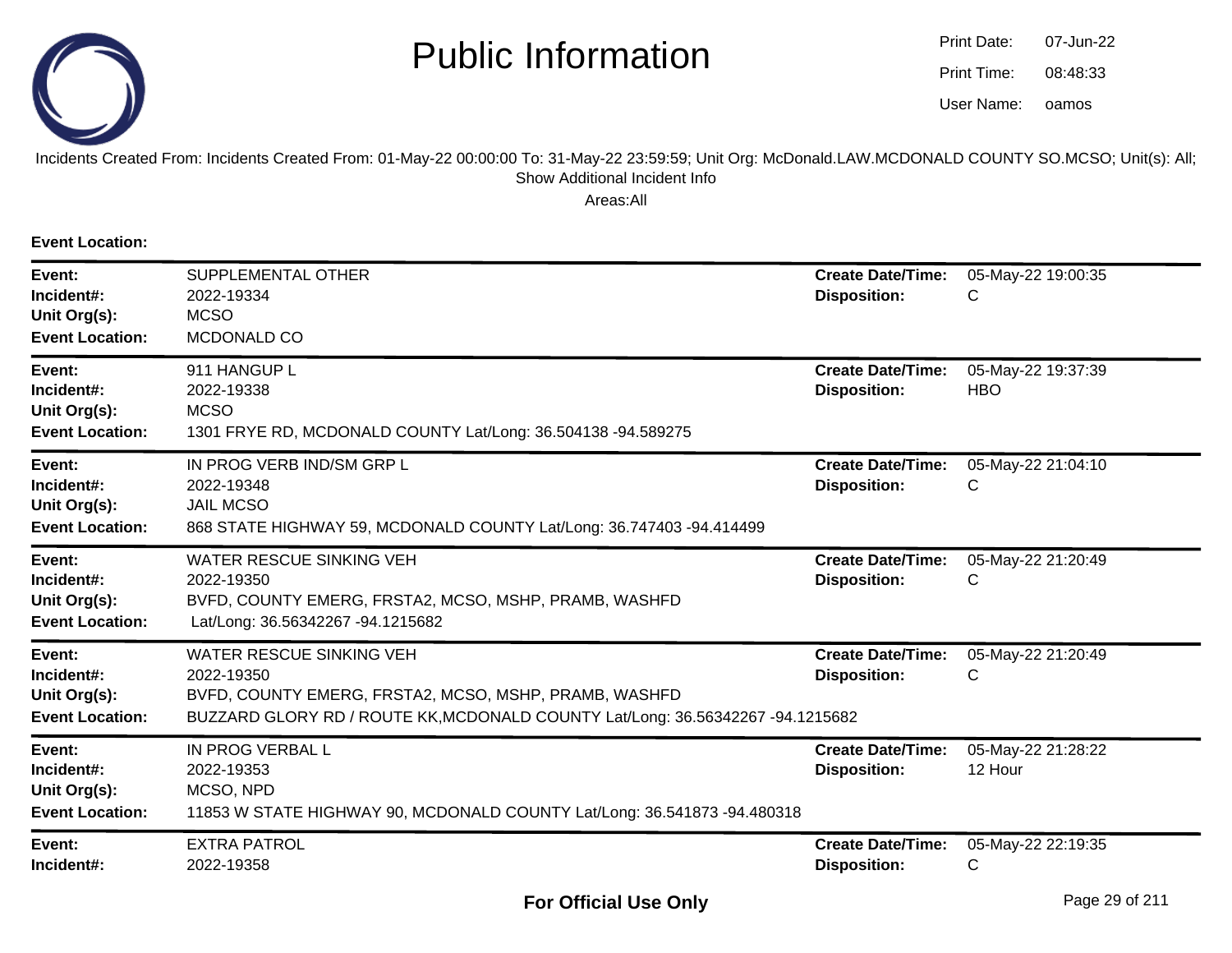

oamos07-Jun-2208:48:34Print Date:Print Time:User Name:

Incidents Created From: Incidents Created From: 01-May-22 00:00:00 To: 31-May-22 23:59:59; Unit Org: McDonald.LAW.MCDONALD COUNTY SO.MCSO; Unit(s): All; Show Additional Incident Info

| Unit Org(s):<br><b>Event Location:</b>                         | <b>JAIL MCSO</b>                                                                                                                |                                                 |                                  |
|----------------------------------------------------------------|---------------------------------------------------------------------------------------------------------------------------------|-------------------------------------------------|----------------------------------|
| Event:<br>Incident#:<br>Unit Org(s):<br><b>Event Location:</b> | <b>EXTRA PATROL</b><br>2022-19358<br><b>JAIL MCSO</b><br><b>HOBBS / HAPPY HOLLOW RD</b>                                         | <b>Create Date/Time:</b><br><b>Disposition:</b> | 05-May-22 22:19:35<br>C          |
| Event:<br>Incident#:<br>Unit Org(s):<br><b>Event Location:</b> | <b>TRAFFIC/TRANSP ACC LFM</b><br>2022-19359<br>FRSTA1, GFD, JAIL MCSO, MSHP<br>I49 NB / MM 16 Lat/Long: 36.72472000 -94.4203662 | <b>Create Date/Time:</b><br><b>Disposition:</b> | 05-May-22 22:21:57<br>C          |
| Event:<br>Incident#:<br>Unit Org(s):<br><b>Event Location:</b> | <b>TRAFFIC/TRANSP ACC LFM</b><br>2022-19359<br>FRSTA1, GFD, JAIL MCSO, MSHP<br>Lat/Long: 36.72472000 -94.4203662                | <b>Create Date/Time:</b><br><b>Disposition:</b> | 05-May-22 22:21:57<br>C          |
| Event:<br>Incident#:<br>Unit Org(s):<br><b>Event Location:</b> | IN PROG VERBAL L<br>2022-19363<br>JAIL MCSO, PPD<br>202 W 3RD ST, PINEVILLE Lat/Long: 36.59302 -94.385035                       | <b>Create Date/Time:</b><br><b>Disposition:</b> | 05-May-22 22:52:27<br><b>HBO</b> |
| Event:<br>Incident#:<br>Unit Org(s):<br><b>Event Location:</b> | SEXUAL ASSAULT PAST ADULT<br>2022-19369<br>JAIL MCSO, MCSO<br><b>FREEMAN JOPLIN</b>                                             | <b>Create Date/Time:</b><br><b>Disposition:</b> | 05-May-22 23:50:23<br><b>RT</b>  |
| Event:<br>Incident#:<br>Unit Org(s):<br><b>Event Location:</b> | 911 HANGUP L<br>2022-19372<br>JAIL MCSO, MCSO<br>Lat/Long: 36.53513073 -94.4898891                                              | <b>Create Date/Time:</b><br><b>Disposition:</b> | 06-May-22 03:12:10<br><b>NA</b>  |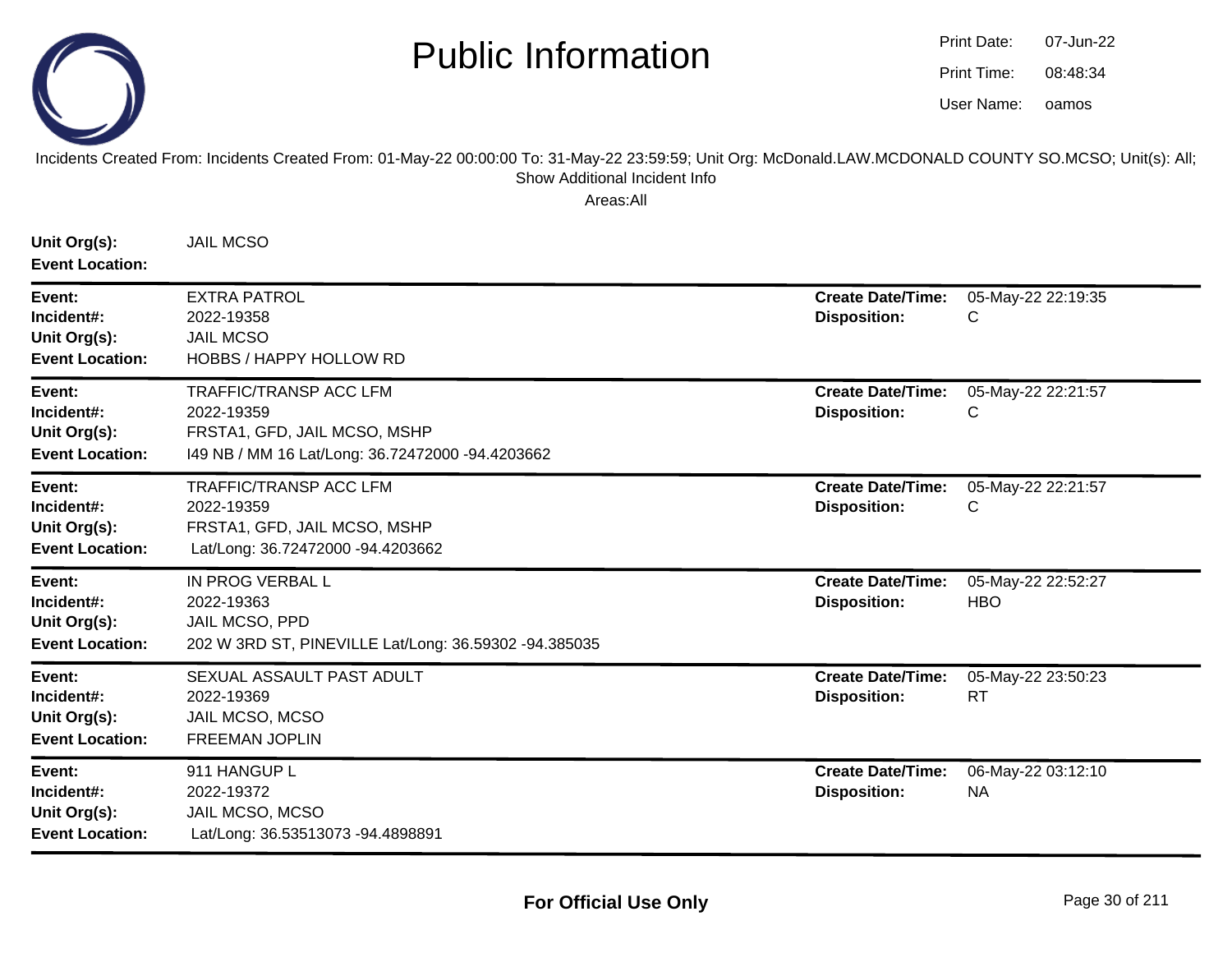Incidents Created From: Incidents Created From: 01-May-22 00:00:00 To: 31-May-22 23:59:59; Unit Org: McDonald.LAW.MCDONALD COUNTY SO.MCSO; Unit(s): All;Show Additional Incident Info

| Event:<br>Incident#:<br>Unit Org(s):<br><b>Event Location:</b> | <b>BURGLARY/INTRUSION L</b><br>2022-19376<br><b>MCSO</b><br>21150 US HIGHWAY 71, MCDONALD COUNTY Lat/Long: 36.510594 -94.281381 | <b>Create Date/Time:</b><br><b>Disposition:</b> | 06-May-22 03:46:42<br>С            |
|----------------------------------------------------------------|---------------------------------------------------------------------------------------------------------------------------------|-------------------------------------------------|------------------------------------|
| Event:<br>Incident#:<br>Unit Org(s):<br><b>Event Location:</b> | 911 HANGUP L<br>2022-19377<br><b>MCSO</b><br>23850 E STATE HIGHWAY 76, MCDONALD COUNTY Lat/Long: 36.738253 -94.092566           | <b>Create Date/Time:</b><br><b>Disposition:</b> | 06-May-22 03:48:51<br>С            |
| Event:<br>Incident#:<br>Unit Org(s):<br><b>Event Location:</b> | UNKNOWN OTHER SITUATION<br>2022-19390<br><b>MCSO</b><br>2409 BRUSH CREEK RD, MCDONALD COUNTY Lat/Long: 36.532713 -94.351694     | <b>Create Date/Time:</b><br><b>Disposition:</b> | 06-May-22 08:40:14<br><b>HBO</b>   |
| Event:<br>Incident#:<br>Unit Org(s):<br><b>Event Location:</b> | PAPER SERVICE LAW<br>2022-19394<br><b>MCSO</b><br>439 S SHETLAND RD, MCDONALD COUNTY Lat/Long: 36.719389 -94.221867             | <b>Create Date/Time:</b><br><b>Disposition:</b> | 06-May-22 09:28:18<br><b>NA</b>    |
| Event:<br>Incident#:<br>Unit Org(s):<br><b>Event Location:</b> | PAPER SERVICE LAW<br>2022-19397<br><b>MCSO</b><br>138 KRISTY RD, MCDONALD COUNTY Lat/Long: 36.75285 -94.387443                  | <b>Create Date/Time:</b><br><b>Disposition:</b> | 06-May-22 09:54:30<br><b>PAPER</b> |
| Event:<br>Incident#:<br>Unit Org(s):<br><b>Event Location:</b> | MISC INFO L<br>2022-19398<br>MCSO, MSHP<br>1451 CANNING FACTORY RD, MCDONALD COUNTY Lat/Long: 36.629227 -94.438849              | <b>Create Date/Time:</b><br><b>Disposition:</b> | 06-May-22 09:59:32<br>C            |
| Event:<br>Incident#:<br>Unit Org(s):<br><b>Event Location:</b> | PAPER SERVICE LAW<br>2022-19399<br><b>MCSO</b><br>13 RIGGS RANCH TRL, MCDONALD COUNTY Lat/Long: 36.753125 -94.399335            | <b>Create Date/Time:</b><br><b>Disposition:</b> | 06-May-22 10:03:18<br>С            |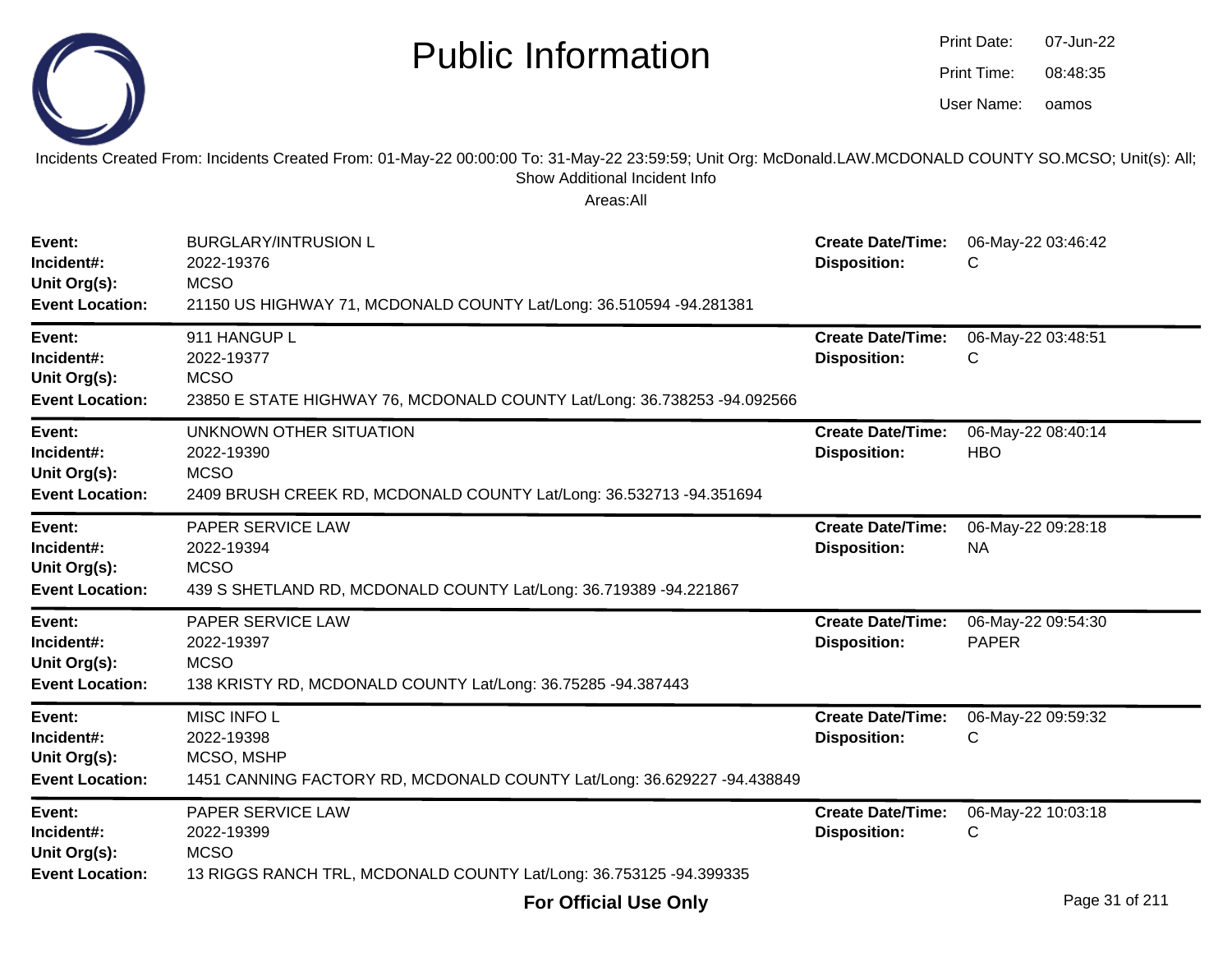

oamos07-Jun-2208:48:36Print Date:Print Time:User Name:

Incidents Created From: Incidents Created From: 01-May-22 00:00:00 To: 31-May-22 23:59:59; Unit Org: McDonald.LAW.MCDONALD COUNTY SO.MCSO; Unit(s): All; Show Additional Incident Info

| Event:<br>Incident#:<br>Unit Org(s):<br><b>Event Location:</b> | SEXUAL ASSAULT PAST CHILD<br>2022-19400<br><b>MCSO</b><br>MCDONALD COUNTY                                                      | <b>Create Date/Time:</b><br><b>Disposition:</b> | 06-May-22 10:42:31<br><b>RT</b>    |
|----------------------------------------------------------------|--------------------------------------------------------------------------------------------------------------------------------|-------------------------------------------------|------------------------------------|
| Event:<br>Incident#:<br>Unit Org(s):<br><b>Event Location:</b> | THEFT FROM VEHICLE PAST<br>2022-19409<br><b>MCSO</b><br>5421 STATE HIGHWAY 59, MCDONALD COUNTY Lat/Long: 36.685184 -94.437598  | <b>Create Date/Time:</b><br><b>Disposition:</b> | 06-May-22 12:04:44<br>С            |
| Event:<br>Incident#:<br>Unit Org(s):<br><b>Event Location:</b> | <b>TRESPASS PAST</b><br>2022-19411<br><b>MCSO</b><br>106 OLD PLANK LN, MCDONALD COUNTY Lat/Long: 36.590041 -94.479621          | <b>Create Date/Time:</b><br><b>Disposition:</b> | 06-May-22 12:28:31<br>С            |
| Event:<br>Incident#:<br>Unit Org(s):<br><b>Event Location:</b> | <b>THREAT</b><br>2022-19413<br><b>MCSO</b><br>52 CALDER LN, MCDONALD COUNTY Lat/Long: 36.68664 -94.413633                      | <b>Create Date/Time:</b><br><b>Disposition:</b> | 06-May-22 12:41:47<br>С            |
| Event:<br>Incident#:<br>Unit Org(s):<br><b>Event Location:</b> | <b>WELFARE CHECK NON URGENT</b><br>2022-19414<br><b>MCSO</b><br>39 BROOKLYN RD, MCDONALD COUNTY Lat/Long: 36.678697 -94.463729 | <b>Create Date/Time:</b><br><b>Disposition:</b> | 06-May-22 12:48:11<br><b>HBO</b>   |
| Event:<br>Incident#:<br>Unit Org(s):<br><b>Event Location:</b> | PAPER SERVICE LAW<br>2022-19423<br><b>MCSO</b><br>117 N SCHOOL ST, GOODMAN Lat/Long: 36.740854 -94.407319                      | <b>Create Date/Time:</b><br><b>Disposition:</b> | 06-May-22 13:53:30<br><b>PAPER</b> |
| Event:<br>Incident#:<br>Unit Org(s):<br><b>Event Location:</b> | <b>CRASH NO INJ LAW</b><br>2022-19428<br>MCSO, NPD<br>Lat/Long: 36.553986 -94.482779                                           | <b>Create Date/Time:</b><br><b>Disposition:</b> | 06-May-22 14:26:43<br>С            |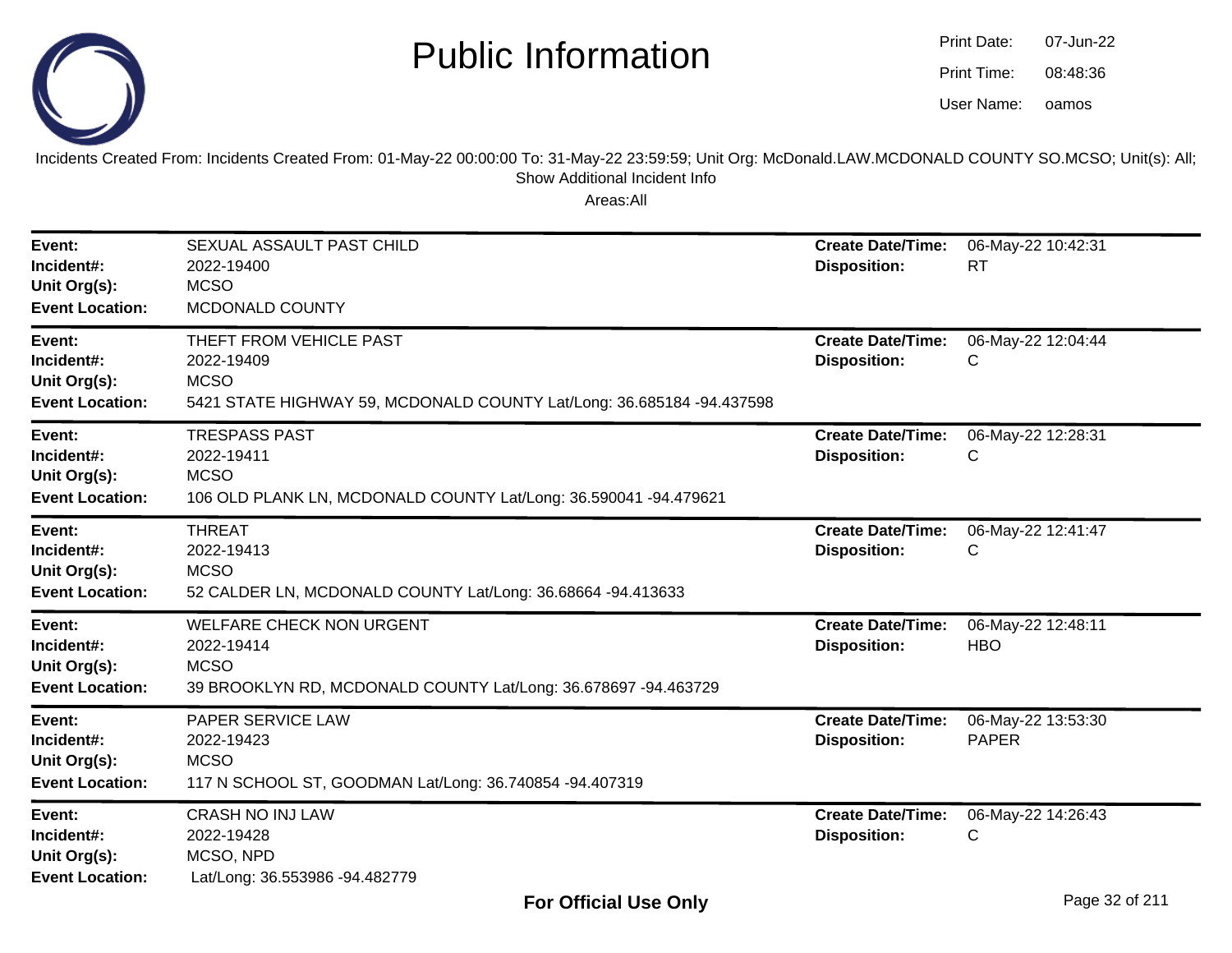

| Print Date: | 07-Jun-22 |  |  |
|-------------|-----------|--|--|
| Print Time: | 08:48:37  |  |  |
| User Name:  | oamos     |  |  |

Incidents Created From: Incidents Created From: 01-May-22 00:00:00 To: 31-May-22 23:59:59; Unit Org: McDonald.LAW.MCDONALD COUNTY SO.MCSO; Unit(s): All; Show Additional Incident Info

| Event:<br>Incident#:<br>Unit Org(s):<br><b>Event Location:</b> | <b>CRASH NO INJ LAW</b><br>2022-19428<br>MCSO, NPD<br>N CLIFFSIDE DR / ROUTE DD, NOEL Lat/Long: 36.553986 -94.482779      | <b>Create Date/Time:</b><br><b>Disposition:</b> | 06-May-22 14:26:43<br>С            |
|----------------------------------------------------------------|---------------------------------------------------------------------------------------------------------------------------|-------------------------------------------------|------------------------------------|
| Event:<br>Incident#:<br>Unit Org(s):<br><b>Event Location:</b> | <b>EXTRA PATROL</b><br>2022-19432<br>MCSO, MSHP<br>CANNING FACTORY RD, MCDONALD COUNTY Lat/Long: 36.636634 -94.436166     | <b>Create Date/Time:</b><br><b>Disposition:</b> | 06-May-22 14:34:11<br>С            |
| Event:<br>Incident#:<br>Unit Org(s):<br><b>Event Location:</b> | <b>WANTED PERSON CHECK</b><br>2022-19434<br><b>MCSO</b><br>508 N CLIFFSIDE DR, NOEL Lat/Long: 36.552044 -94.487334        | <b>Create Date/Time:</b><br><b>Disposition:</b> | 06-May-22 14:39:52<br>С            |
| Event:<br>Incident#:<br>Unit Org(s):<br><b>Event Location:</b> | CARDIAC/RESP/DEATH LFM<br>2022-19441<br>FRSTA1, GFD, GPD, MCSO<br>218 S SCHOOL ST, GOODMAN Lat/Long: 36.734317 -94.408133 | <b>Create Date/Time:</b><br><b>Disposition:</b> | 06-May-22 15:05:45<br><b>TRANS</b> |
| Event:<br>Incident#:<br>Unit Org(s):<br><b>Event Location:</b> | PUBLIC SERVICE INFO<br>2022-19450<br><b>MCSO</b><br>MCDONALD COUNTY                                                       | <b>Create Date/Time:</b><br><b>Disposition:</b> | 06-May-22 16:31:31<br>С            |
| Event:<br>Incident#:<br>Unit Org(s):<br><b>Event Location:</b> | PUBLIC SERVICE INFO<br>2022-19450<br><b>MCSO</b><br>MCDONALD COUNTY                                                       | <b>Create Date/Time:</b><br><b>Disposition:</b> | 06-May-22 16:31:31<br>С            |
| Event:<br>Incident#:<br>Unit Org(s):<br><b>Event Location:</b> | <b>INFO ONLY L</b><br>2022-19451<br><b>MCSO</b><br>2950 ROUTE B, MCDONALD COUNTY Lat/Long: 36.747121 -94.467914           | <b>Create Date/Time:</b><br><b>Disposition:</b> | 06-May-22 16:44:36<br>С            |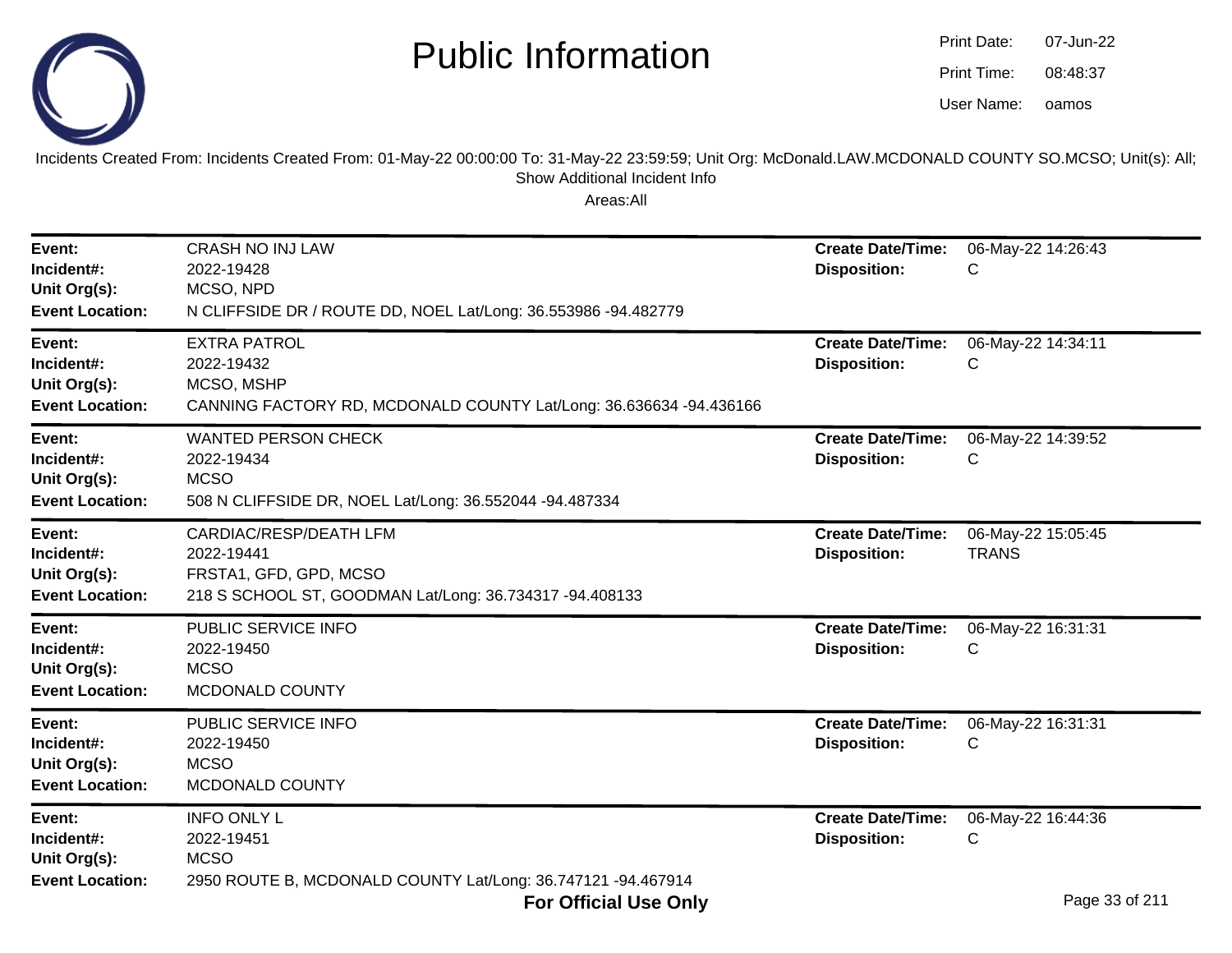

oamos07-Jun-2208:48:39Print Date:Print Time:User Name:

Incidents Created From: Incidents Created From: 01-May-22 00:00:00 To: 31-May-22 23:59:59; Unit Org: McDonald.LAW.MCDONALD COUNTY SO.MCSO; Unit(s): All; Show Additional Incident Info

| Event:<br>Incident#:<br>Unit Org(s):<br><b>Event Location:</b> | PUBLIC SERVICE INFO<br>2022-19453<br><b>MCSO</b><br>347 BRYCE RD, MCDONALD COUNTY Lat/Long: 36.509401 -94.186338                      | <b>Create Date/Time:</b><br><b>Disposition:</b> | 06-May-22 17:00:06<br>С |
|----------------------------------------------------------------|---------------------------------------------------------------------------------------------------------------------------------------|-------------------------------------------------|-------------------------|
| Event:<br>Incident#:<br>Unit Org(s):<br><b>Event Location:</b> | PUBLIC SERVICE INFO<br>2022-19455<br><b>MCSO</b><br>2950 ROUTE B, MCDONALD COUNTY Lat/Long: 36.747121 -94.467914                      | <b>Create Date/Time:</b><br><b>Disposition:</b> | 06-May-22 17:21:13<br>С |
| Event:<br>Incident#:<br>Unit Org(s):<br><b>Event Location:</b> | SEIZURES/CONVULSIONS FM<br>2022-19456<br>AFD, APD, FRSTA1, MCSO<br>712 N 71 BUSINESS HIGHWAY, ANDERSON Lat/Long: 36.662093 -94.442193 | <b>Create Date/Time:</b><br><b>Disposition:</b> | 06-May-22 17:31:41<br>С |
| Event:<br>Incident#:<br>Unit Org(s):<br><b>Event Location:</b> | PUBLIC SERVICE INFO<br>2022-19459<br><b>MCSO</b><br>ROUTE H/GINGER BLUE                                                               | <b>Create Date/Time:</b><br><b>Disposition:</b> | 06-May-22 17:47:30<br>С |
| Event:<br>Incident#:<br>Unit Org(s):<br><b>Event Location:</b> | PUBLIC SERVICE INFO<br>2022-19459<br><b>MCSO</b>                                                                                      | <b>Create Date/Time:</b><br><b>Disposition:</b> | 06-May-22 17:47:30<br>С |
| Event:<br>Incident#:<br>Unit Org(s):<br><b>Event Location:</b> | <b>INFOL</b><br>2022-19462<br>FRSTA1, MCSO, NCAMB, PFD<br>808 BAILEY RD, PINEVILLE Lat/Long: 36.597193 -94.383748                     | <b>Create Date/Time:</b><br><b>Disposition:</b> | 06-May-22 18:08:32<br>С |
| Event:<br>Incident#:<br>Unit Org(s):                           | SEXUAL ASSAULT PAST CHILD<br>2022-19463<br>MCSO, PPD                                                                                  | <b>Create Date/Time:</b><br><b>Disposition:</b> | 06-May-22 18:11:32<br>С |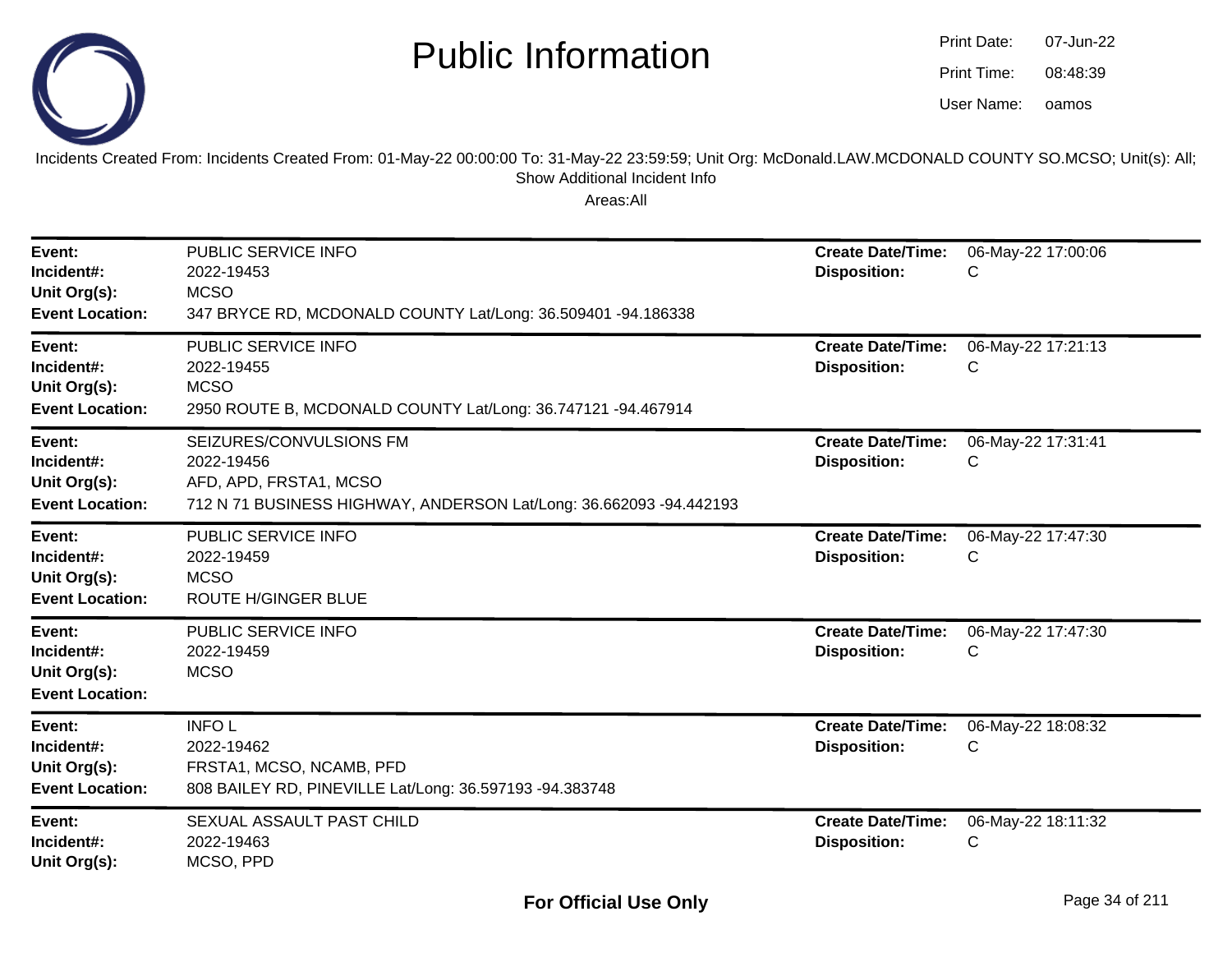

| Print Date: | 07-Jun-22 |
|-------------|-----------|
| Print Time: | 08:48:40  |
| User Name:  | oamos     |

Incidents Created From: Incidents Created From: 01-May-22 00:00:00 To: 31-May-22 23:59:59; Unit Org: McDonald.LAW.MCDONALD COUNTY SO.MCSO; Unit(s): All; Show Additional Incident Info

| <b>Event Location:</b>                                         | 606 MAIN ST, PINEVILLE Lat/Long: 36.594646 -94.383767                                                                                     |                                                 |                         |
|----------------------------------------------------------------|-------------------------------------------------------------------------------------------------------------------------------------------|-------------------------------------------------|-------------------------|
| Event:<br>Incident#:<br>Unit Org(s):<br><b>Event Location:</b> | <b>THREAT PAST</b><br>2022-19465<br><b>MCSO</b><br>MCDONALD COUNTY                                                                        | <b>Create Date/Time:</b><br><b>Disposition:</b> | 06-May-22 18:27:04<br>С |
| Event:<br>Incident#:<br>Unit Org(s):<br><b>Event Location:</b> | <b>CITIZEN ASST L</b><br>2022-19467<br><b>MCSO</b><br>E STATE HIGHWAY 76 / N PLAINVIEW RD, MCDONALD COUNTY Lat/Long: 36.664822 -94.297273 | <b>Create Date/Time:</b><br><b>Disposition:</b> | 06-May-22 18:30:41<br>С |
| Event:<br>Incident#:<br>Unit Org(s):<br><b>Event Location:</b> | <b>CITIZEN ASST L</b><br>2022-19467<br><b>MCSO</b><br>Lat/Long: 36.664822 -94.297273                                                      | <b>Create Date/Time:</b><br><b>Disposition:</b> | 06-May-22 18:30:41<br>C |
| Event:<br>Incident#:<br>Unit Org(s):<br><b>Event Location:</b> | <b>PAST</b><br>2022-19474<br><b>MCSO</b><br>140 DEER TRAIL DR, MCDONALD COUNTY Lat/Long: 36.580835 -94.346558                             | <b>Create Date/Time:</b><br><b>Disposition:</b> | 06-May-22 19:03:18<br>С |
| Event:<br>Incident#:<br>Unit Org(s):<br><b>Event Location:</b> | <b>HARASSMENT</b><br>2022-19475<br><b>MCSO</b><br>2950 ROUTE B, MCDONALD COUNTY Lat/Long: 36.747121 -94.467914                            | <b>Create Date/Time:</b><br><b>Disposition:</b> | 06-May-22 19:21:11<br>С |
| Event:<br>Incident#:<br>Unit Org(s):<br><b>Event Location:</b> | <b>HARASSMENT</b><br>2022-19478<br><b>MCSO</b><br>MCDONALD COUNTY                                                                         | <b>Create Date/Time:</b><br><b>Disposition:</b> | 06-May-22 19:38:38<br>С |
| Event:<br>Incident#:                                           | <b>TRAFFIC STOP</b><br>2022-19483                                                                                                         | <b>Create Date/Time:</b><br><b>Disposition:</b> | 06-May-22 20:37:56<br>С |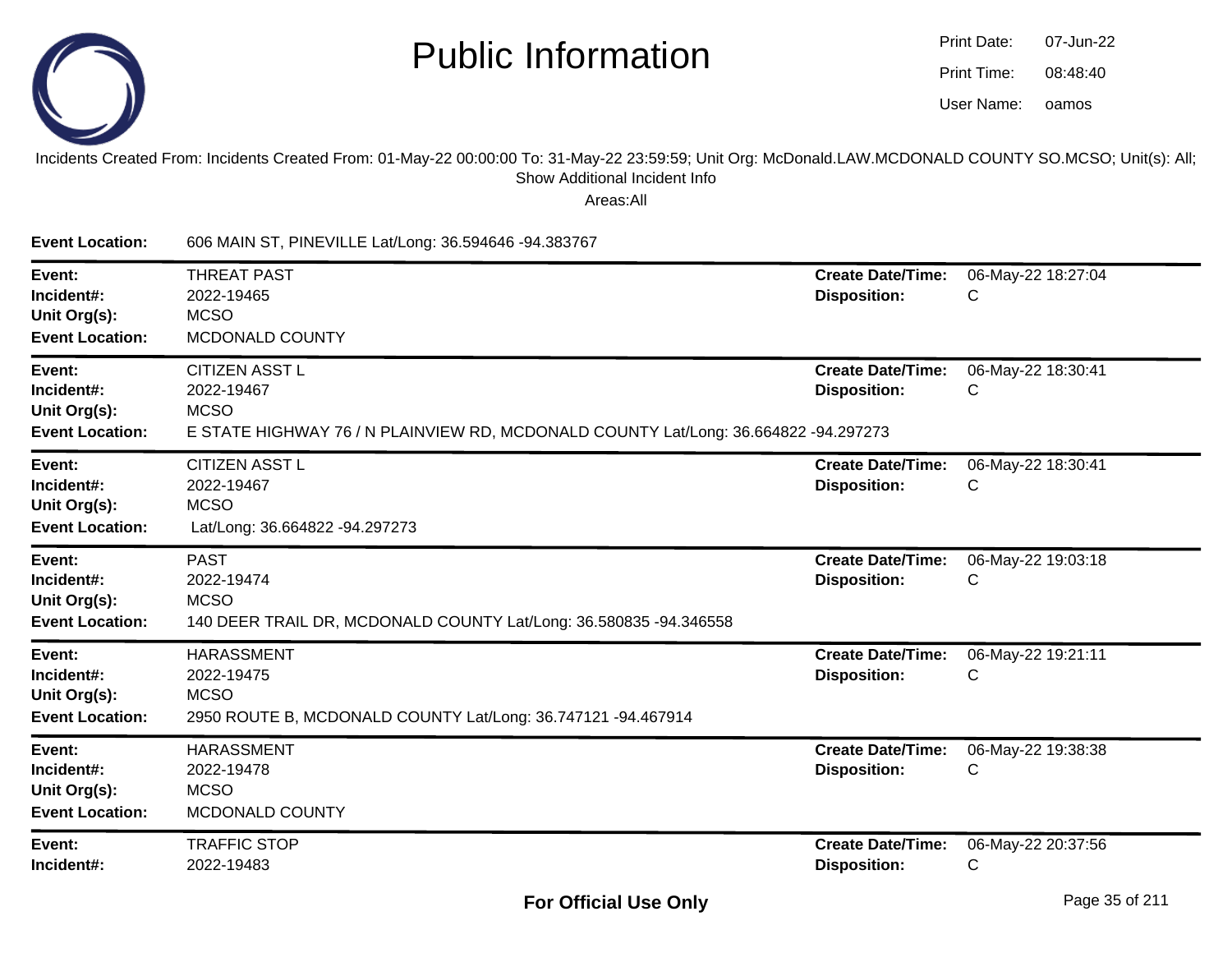

oamos07-Jun-2208:48:41Print Date:Print Time:User Name:

#### Incidents Created From: Incidents Created From: 01-May-22 00:00:00 To: 31-May-22 23:59:59; Unit Org: McDonald.LAW.MCDONALD COUNTY SO.MCSO; Unit(s): All; Show Additional Incident Info

| Unit Org(s):<br><b>Event Location:</b>                         | <b>MCSO</b>                                                                                                      |                                                 |                         |
|----------------------------------------------------------------|------------------------------------------------------------------------------------------------------------------|-------------------------------------------------|-------------------------|
| Event:<br>Incident#:<br>Unit Org(s):<br><b>Event Location:</b> | <b>TRAFFIC STOP</b><br>2022-19483<br><b>MCSO</b><br>SB I 49 / MM 14.0                                            | <b>Create Date/Time:</b><br><b>Disposition:</b> | 06-May-22 20:37:56<br>C |
| Event:<br>Incident#:<br>Unit Org(s):<br><b>Event Location:</b> | <b>SUSP VEH</b><br>2022-19492<br><b>MCSO</b><br>476 ALEXANDER LN, MCDONALD COUNTY Lat/Long: 36.65045 -94.340623  | <b>Create Date/Time:</b><br><b>Disposition:</b> | 06-May-22 21:48:03<br>C |
| Event:<br>Incident#:<br>Unit Org(s):<br><b>Event Location:</b> | <b>WANTED VEHICLE CHECK</b><br>2022-19496<br><b>MCSO</b><br>MCDONALD COUNTY                                      | <b>Create Date/Time:</b><br><b>Disposition:</b> | 06-May-22 22:28:23<br>С |
| Event:<br>Incident#:<br>Unit Org(s):<br><b>Event Location:</b> | <b>WANTED VEHICLE CHECK</b><br>2022-19502<br><b>MCSO</b><br>MCDONALD COUNTY                                      | <b>Create Date/Time:</b><br><b>Disposition:</b> | 06-May-22 23:13:18<br>C |
| Event:<br>Incident#:<br>Unit Org(s):<br><b>Event Location:</b> | IN PROG VERB IND/SM GRP L<br>2022-19509<br>APD, MCSO<br>497 E HIGHWAY 76, ANDERSON Lat/Long: 36.649552 -94.42402 | <b>Create Date/Time:</b><br><b>Disposition:</b> | 07-May-22 02:24:16<br>C |
| Event:<br>Incident#:<br>Unit Org(s):<br><b>Event Location:</b> | <b>INFO</b><br>2022-19510<br>APD, MCSO, PPD<br><b>INDIAN CREEK APARTMENTS</b>                                    | <b>Create Date/Time:</b><br><b>Disposition:</b> | 07-May-22 02:25:11<br>C |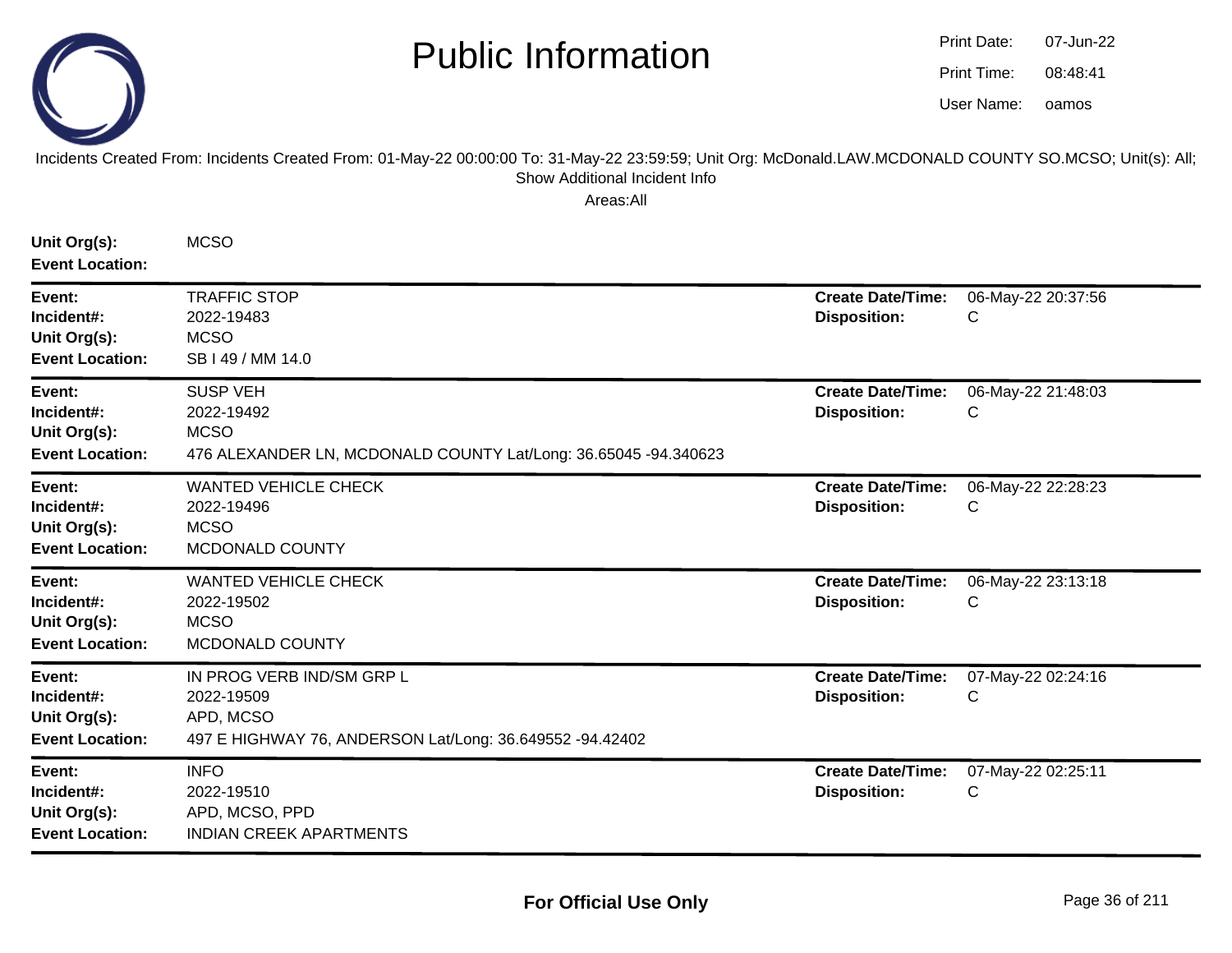

Incidents Created From: Incidents Created From: 01-May-22 00:00:00 To: 31-May-22 23:59:59; Unit Org: McDonald.LAW.MCDONALD COUNTY SO.MCSO; Unit(s): All; Show Additional Incident Info

| Event:<br>Incident#:<br>Unit Org(s):<br><b>Event Location:</b> | <b>PAST</b><br>2022-19533<br><b>MCSO</b><br>MCDONALD COUNTY                                                                              | <b>Create Date/Time:</b><br><b>Disposition:</b> | 07-May-22 09:02:54<br><b>NA</b>    |
|----------------------------------------------------------------|------------------------------------------------------------------------------------------------------------------------------------------|-------------------------------------------------|------------------------------------|
| Event:<br>Incident#:<br>Unit Org(s):<br><b>Event Location:</b> | <b>THEFT PAST</b><br>2022-19534<br>MCSO, W2 GARDNER<br>4311 E STATE HIGHWAY 90, MCDONALD COUNTY Lat/Long: 36.57051 -94.247759            | <b>Create Date/Time:</b><br><b>Disposition:</b> | 07-May-22 09:06:15<br>C            |
| Event:<br>Incident#:<br>Unit Org(s):<br><b>Event Location:</b> | <b>ANIMAL INFO</b><br>2022-19537<br><b>MCSO</b><br>THIEF HOLLOW RD / RACETRACK HOLLOW RD, MCDONALD COUNTY Lat/Long: 36.645725 -94.386242 | <b>Create Date/Time:</b><br><b>Disposition:</b> | 07-May-22 09:25:59<br><b>HBO</b>   |
| Event:<br>Incident#:<br>Unit Org(s):<br><b>Event Location:</b> | <b>ANIMAL INFO</b><br>2022-19537<br><b>MCSO</b><br>Lat/Long: 36.645725 -94.386242                                                        | <b>Create Date/Time:</b><br><b>Disposition:</b> | 07-May-22 09:25:59<br><b>HBO</b>   |
| Event:<br>Incident#:<br>Unit Org(s):<br><b>Event Location:</b> | PAPER SERVICE LAW<br>2022-19540<br><b>MCSO</b><br>2872 RAINS RD, JANE Lat/Long: 36.548252 -94.306389                                     | <b>Create Date/Time:</b><br><b>Disposition:</b> | 07-May-22 09:51:03<br><b>NA</b>    |
| Event:<br>Incident#:<br>Unit Org(s):<br><b>Event Location:</b> | PUBLIC SERVICE INFO<br>2022-19542<br><b>MCSO</b><br><b>MCDONALD</b>                                                                      | <b>Create Date/Time:</b><br><b>Disposition:</b> | 07-May-22 10:02:35<br><b>NA</b>    |
| Event:<br>Incident#:<br>Unit Org(s):<br><b>Event Location:</b> | PAPER SERVICE LAW<br>2022-19543<br><b>MCSO</b><br>4503 E STATE HIGHWAY 90, MCDONALD COUNTY Lat/Long: 36.568527 -94.258451                | <b>Create Date/Time:</b><br><b>Disposition:</b> | 07-May-22 10:03:36<br><b>PAPER</b> |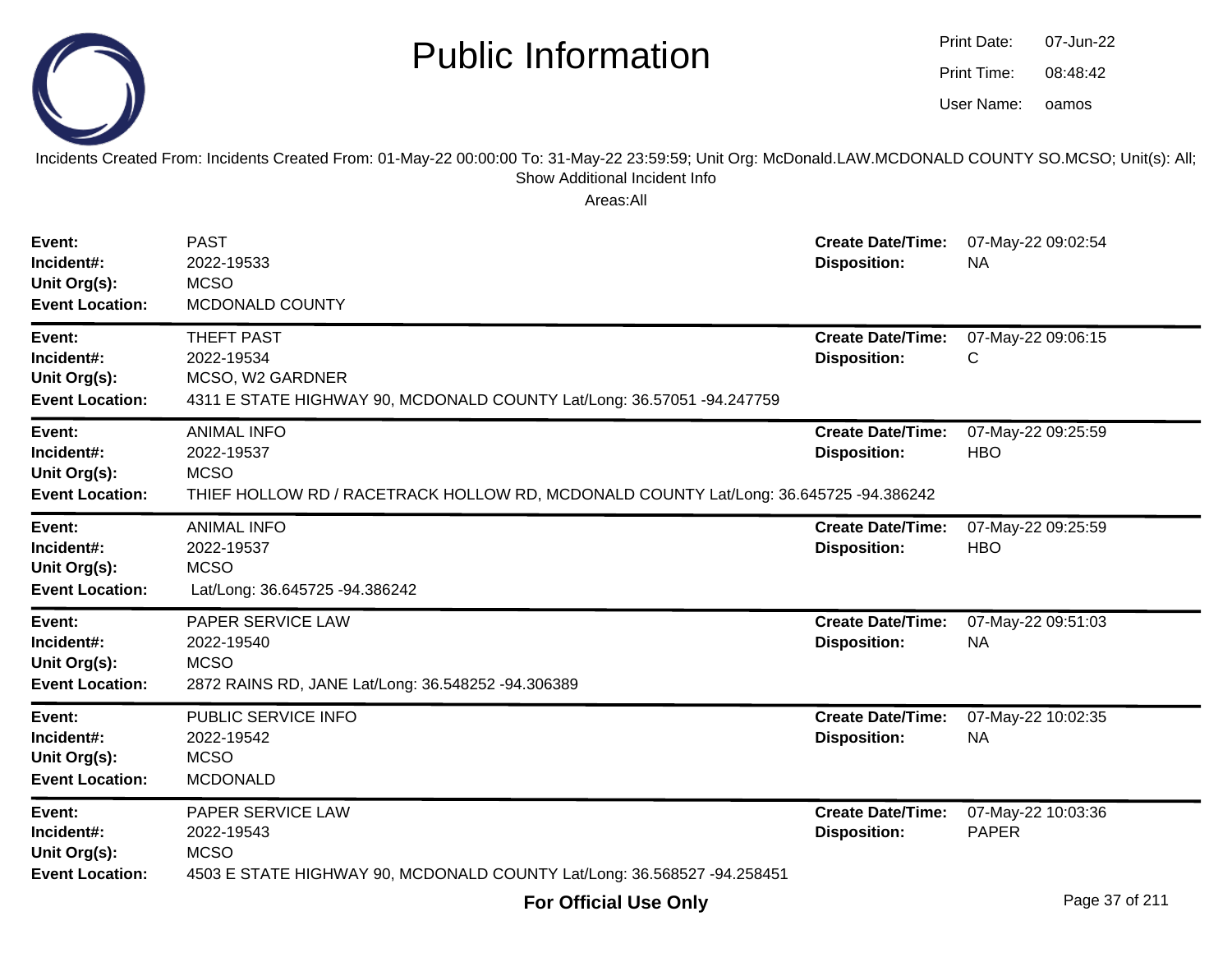

oamos07-Jun-2208:48:43Print Date:Print Time:User Name:

Incidents Created From: Incidents Created From: 01-May-22 00:00:00 To: 31-May-22 23:59:59; Unit Org: McDonald.LAW.MCDONALD COUNTY SO.MCSO; Unit(s): All; Show Additional Incident Info

| Event:<br>Incident#:<br>Unit Org(s):<br><b>Event Location:</b> | PAPER SERVICE LAW<br>2022-19544<br><b>MCSO</b><br>160 CLEVELAND LN, MCDONALD COUNTY Lat/Long: 36.559573 -94.167414       | <b>Create Date/Time:</b><br><b>Disposition:</b> | 07-May-22 10:21:03<br>C          |
|----------------------------------------------------------------|--------------------------------------------------------------------------------------------------------------------------|-------------------------------------------------|----------------------------------|
| Event:<br>Incident#:<br>Unit Org(s):<br><b>Event Location:</b> | <b>ANIMAL INFO</b><br>2022-19545<br><b>MCSO</b>                                                                          | <b>Create Date/Time:</b><br><b>Disposition:</b> | 07-May-22 10:21:03<br>C          |
| Event:<br>Incident#:<br>Unit Org(s):<br><b>Event Location:</b> | <b>ANIMAL INFO</b><br>2022-19545<br><b>MCSO</b><br>THIEF HOLLOW/RACETRACK HOLLOW                                         | <b>Create Date/Time:</b><br><b>Disposition:</b> | 07-May-22 10:21:03<br>С          |
| Event:<br>Incident#:<br>Unit Org(s):<br><b>Event Location:</b> | <b>TRAFFIC STOP</b><br>2022-19546<br><b>MCSO</b><br>ROUTE F/HWY 59                                                       | <b>Create Date/Time:</b><br><b>Disposition:</b> | 07-May-22 10:34:56<br>C          |
| Event:<br>Incident#:<br>Unit Org(s):<br><b>Event Location:</b> | PAPER SERVICE LAW<br>2022-19548<br><b>MCSO</b><br>1627 FLETCHER RIDGE RD, MCDONALD COUNTY Lat/Long: 36.523197 -94.088033 | <b>Create Date/Time:</b><br><b>Disposition:</b> | 07-May-22 10:39:02<br><b>NA</b>  |
| Event:<br>Incident#:<br>Unit Org(s):<br><b>Event Location:</b> | IN PROG PHYSICAL L<br>2022-19549<br>MCSO, NPD<br>103 N LONGVIEW ST, NOEL Lat/Long: 36.544121 -94.48221                   | <b>Create Date/Time:</b><br><b>Disposition:</b> | 07-May-22 10:48:37<br><b>ARR</b> |
| Event:<br>Incident#:<br>Unit Org(s):<br><b>Event Location:</b> | <b>CITIZEN ASST L</b><br>2022-19552<br><b>MCSO</b><br>300 E 7TH ST, PINEVILLE Lat/Long: 36.594702 -94.381964             | <b>Create Date/Time:</b><br><b>Disposition:</b> | 07-May-22 10:55:34<br>C          |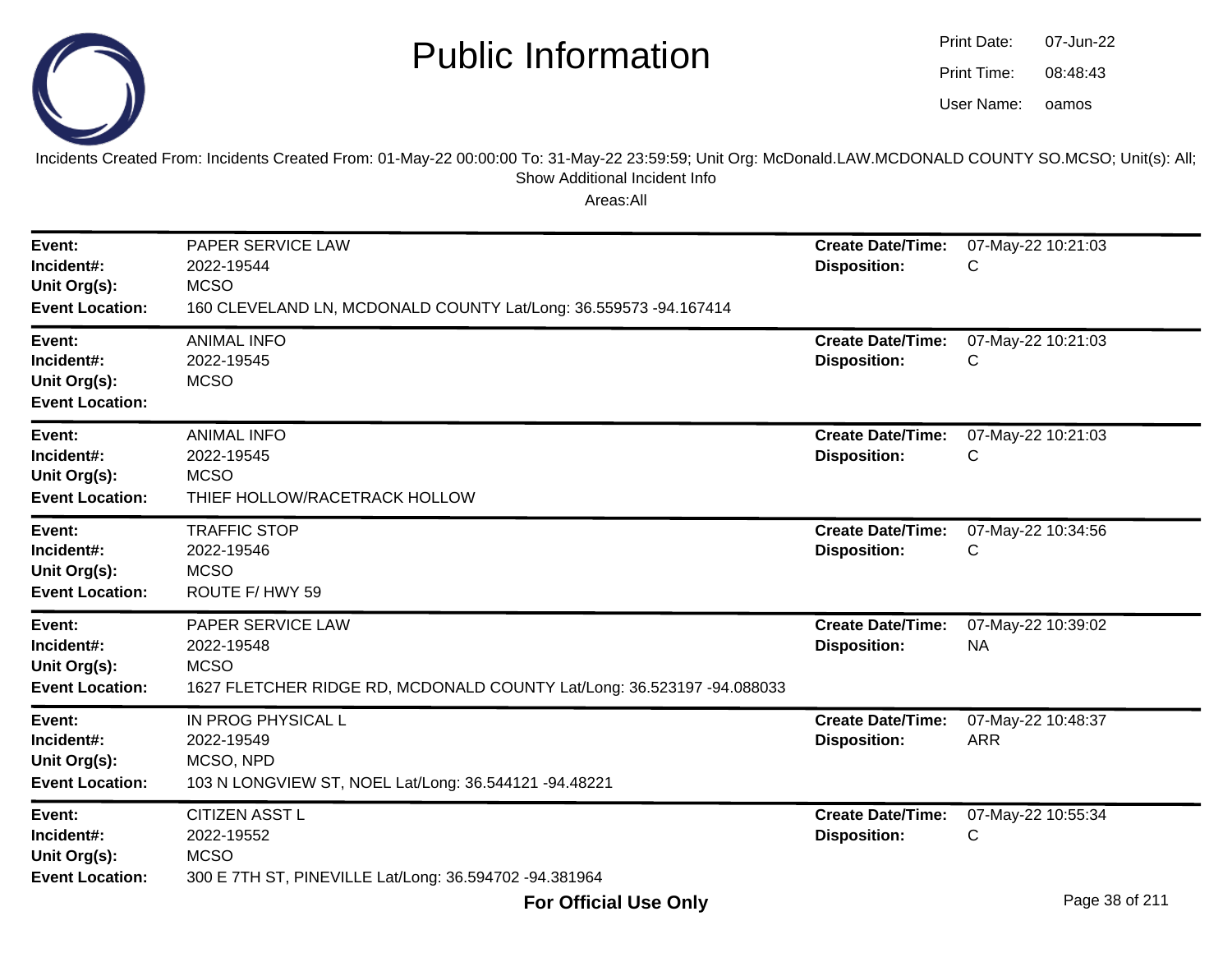

| Print Date: | 07-Jun-22 |
|-------------|-----------|
| Print Time: | 08:48:44  |
| User Name:  | oamos     |

Incidents Created From: Incidents Created From: 01-May-22 00:00:00 To: 31-May-22 23:59:59; Unit Org: McDonald.LAW.MCDONALD COUNTY SO.MCSO; Unit(s): All;Show Additional Incident Info

| Event:<br>Incident#:<br>Unit Org(s):<br><b>Event Location:</b> | <b>NON URGENT MESSAGE</b><br>2022-19554<br><b>MCSO</b><br>156 CLEVELAND LN                                                       | <b>Create Date/Time:</b><br><b>Disposition:</b> | 07-May-22 11:36:10<br>С            |
|----------------------------------------------------------------|----------------------------------------------------------------------------------------------------------------------------------|-------------------------------------------------|------------------------------------|
| Event:<br>Incident#:<br>Unit Org(s):<br><b>Event Location:</b> | <b>PAPER SERVICE LAW</b><br>2022-19557<br><b>MCSO</b><br>712 SESILY CT, ANDERSON Lat/Long: 36.65432 -94.433587                   | <b>Create Date/Time:</b><br><b>Disposition:</b> | 07-May-22 12:04:28<br><b>PAPER</b> |
| Event:<br>Incident#:<br>Unit Org(s):<br><b>Event Location:</b> | <b>WANTED VEHICLE CHECK</b><br>2022-19558<br><b>MCSO</b><br>MCDONALD COUNTY                                                      | <b>Create Date/Time:</b><br><b>Disposition:</b> | 07-May-22 12:18:34<br>С            |
| Event:<br>Incident#:<br>Unit Org(s):<br><b>Event Location:</b> | <b>PAPER SERVICE LAW</b><br>2022-19559<br><b>MCSO</b><br>2962 W STATE HIGHWAY 76, MCDONALD COUNTY Lat/Long: 36.648824 -94.498213 | <b>Create Date/Time:</b><br><b>Disposition:</b> | 07-May-22 12:21:55<br>С            |
| Event:<br>Incident#:<br>Unit Org(s):<br><b>Event Location:</b> | <b>NUISANCE</b><br>2022-19567<br><b>MCSO</b><br>100 COMMERCIAL DR, MCDONALD COUNTY Lat/Long: 36.508231 -94.278518                | <b>Create Date/Time:</b><br><b>Disposition:</b> | 07-May-22 13:03:20<br><b>TRANS</b> |
| Event:<br>Incident#:<br>Unit Org(s):<br><b>Event Location:</b> | PUBLIC SERVICE INFO<br>2022-19569<br><b>MCSO</b><br>383 BERLE GENE LN, MCDONALD COUNTY Lat/Long: 36.516635 -94.162014            | <b>Create Date/Time:</b><br><b>Disposition:</b> | 07-May-22 13:09:05<br>С            |
| Event:<br>Incident#:<br>Unit Org(s):<br><b>Event Location:</b> | <b>UNKNOWN PROB LM</b><br>2022-19576<br>FRSTA1, MCSO<br>N STATE HIGHWAY 43, MCDONALD COUNTY Lat/Long: 36.70586 -94.611311        | <b>Create Date/Time:</b><br><b>Disposition:</b> | 07-May-22 14:00:50<br>С            |
|                                                                | <b>For Official Use Only</b>                                                                                                     |                                                 | Page 39 of 211                     |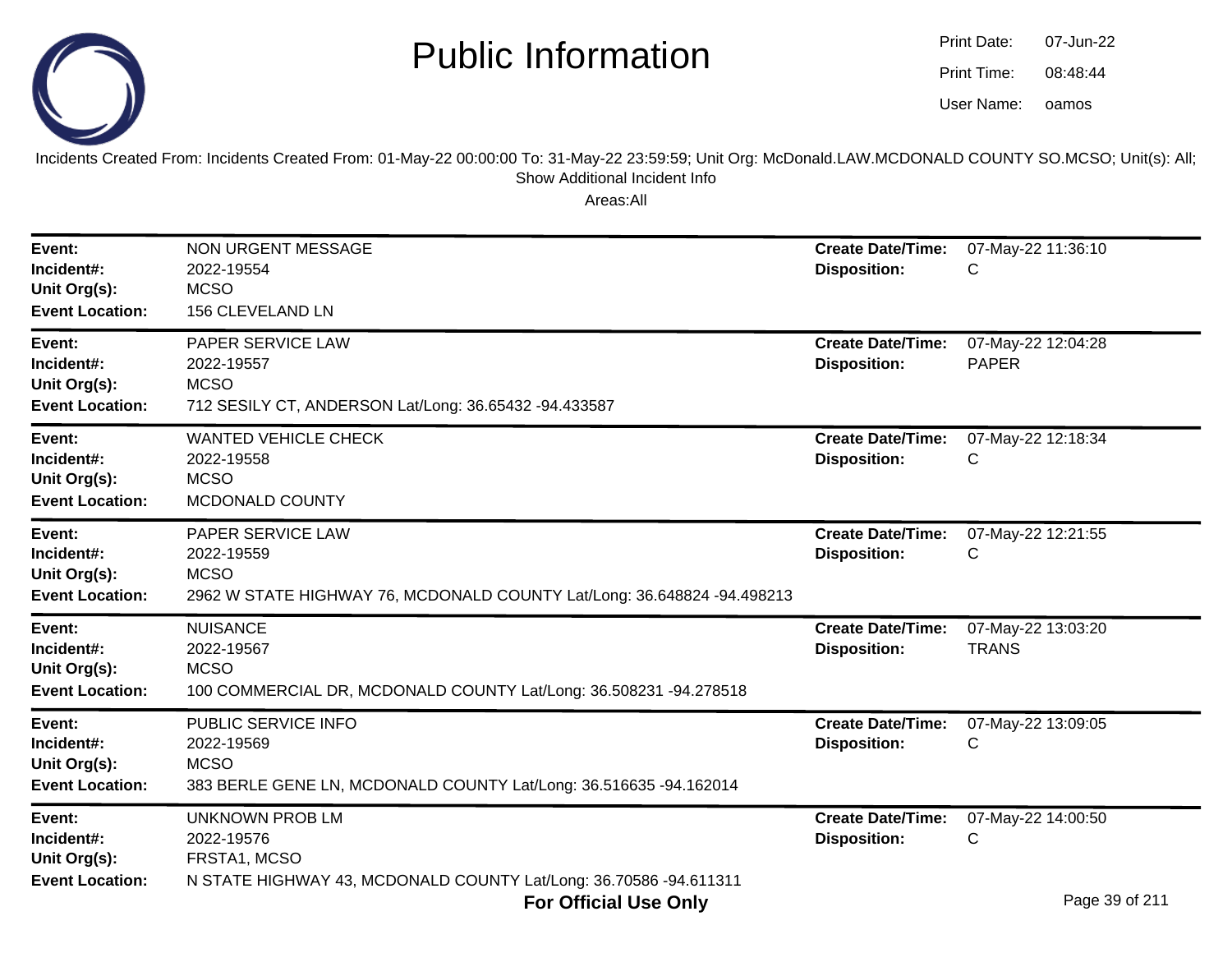

| Print Date: | 07-Jun-22 |
|-------------|-----------|
| Print Time: | 08:48:46  |
| User Name:  | oamos     |

Incidents Created From: Incidents Created From: 01-May-22 00:00:00 To: 31-May-22 23:59:59; Unit Org: McDonald.LAW.MCDONALD COUNTY SO.MCSO; Unit(s): All; Show Additional Incident Info

| Event:<br>Incident#:<br>Unit Org(s):<br><b>Event Location:</b> | <b>TRAFFIC STOP</b><br>2022-19596<br><b>MCSO</b><br>SB I49/MILE MARKER 17.8                                                           | <b>Create Date/Time:</b><br><b>Disposition:</b> | 07-May-22 15:28:30<br>C          |
|----------------------------------------------------------------|---------------------------------------------------------------------------------------------------------------------------------------|-------------------------------------------------|----------------------------------|
| Event:<br>Incident#:<br>Unit Org(s):<br><b>Event Location:</b> | <b>ABANDON VEH L</b><br>2022-19607<br><b>MCSO</b><br>20675 STATE HIGHWAY 59, MCDONALD COUNTY Lat/Long: 36.501615 -94.482745           | <b>Create Date/Time:</b><br><b>Disposition:</b> | 07-May-22 16:38:00<br>С          |
| Event:<br>Incident#:<br>Unit Org(s):<br><b>Event Location:</b> | <b>CITIZEN ASST L</b><br>2022-19608<br><b>MCSO</b><br>SPLITLOG RD / STATE HIGHWAY 59, MCDONALD COUNTY Lat/Long: 36.738346 -94.428526  | <b>Create Date/Time:</b><br><b>Disposition:</b> | 07-May-22 16:53:21<br>C          |
| Event:<br>Incident#:<br>Unit Org(s):<br><b>Event Location:</b> | <b>CITIZEN ASST L</b><br>2022-19608<br><b>MCSO</b><br>Lat/Long: 36.738346 -94.428526                                                  | <b>Create Date/Time:</b><br><b>Disposition:</b> | 07-May-22 16:53:21<br>С          |
| Event:<br>Incident#:<br>Unit Org(s):<br><b>Event Location:</b> | PUBLIC SERVICE INFO<br>2022-19609<br><b>MCSO</b><br>567 FLETCHER RIDGE RD, MCDONALD COUNTY Lat/Long: 36.52240633 -94.1043591          | <b>Create Date/Time:</b><br><b>Disposition:</b> | 07-May-22 16:53:49<br><b>HBO</b> |
| Event:<br>Incident#:<br>Unit Org(s):<br><b>Event Location:</b> | ELECTROCUTION/LIGHTNING FM<br>2022-19612<br>FRSTA2, MCSO, WRFD<br>21196 US HIGHWAY 71, MCDONALD COUNTY Lat/Long: 36.509867 -94.280914 | <b>Create Date/Time:</b><br><b>Disposition:</b> | 07-May-22 17:02:45<br>C          |
| Event:<br>Incident#:<br>Unit Org(s):                           | <b>PAST</b><br>2022-19619<br><b>MCSO</b>                                                                                              | <b>Create Date/Time:</b><br><b>Disposition:</b> | 07-May-22 17:26:26<br>С          |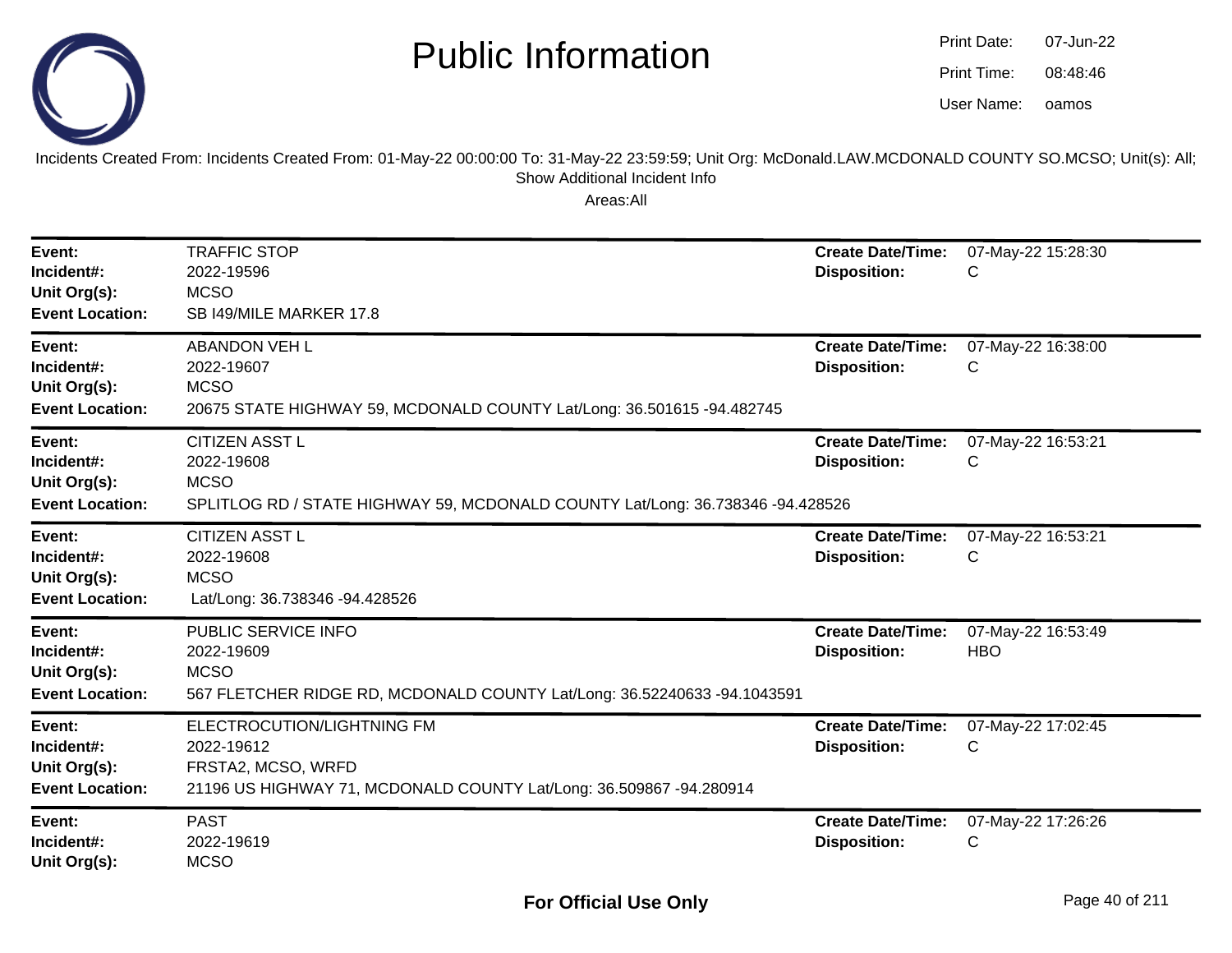

| Print Date: | 07-Jun-22 |
|-------------|-----------|
| Print Time: | 08:48:47  |
| User Name:  | oamos     |

#### Incidents Created From: Incidents Created From: 01-May-22 00:00:00 To: 31-May-22 23:59:59; Unit Org: McDonald.LAW.MCDONALD COUNTY SO.MCSO; Unit(s): All;Show Additional Incident Info

| <b>Event Location:</b>                                         | 297 NARROWS LN, MCDONALD COUNTY Lat/Long: 36.559343 -94.467855                                                                                 |                                                 |                         |
|----------------------------------------------------------------|------------------------------------------------------------------------------------------------------------------------------------------------|-------------------------------------------------|-------------------------|
| Event:<br>Incident#:<br>Unit Org(s):<br><b>Event Location:</b> | <b>ABANDON VEH L</b><br>2022-19623<br>MCSO, W10 MITCHELL<br>US HIGHWAY 71 / LITTLE MISSOURI RD, MCDONALD COUNTY Lat/Long: 36.530975 -94.296562 | <b>Create Date/Time:</b><br><b>Disposition:</b> | 07-May-22 17:41:04<br>C |
| Event:<br>Incident#:<br>Unit Org(s):<br><b>Event Location:</b> | <b>ABANDON VEH L</b><br>2022-19623<br>MCSO, W10 MITCHELL<br>Lat/Long: 36.530975 -94.296562                                                     | <b>Create Date/Time:</b><br><b>Disposition:</b> | 07-May-22 17:41:04<br>C |
| Event:<br>Incident#:<br>Unit Org(s):<br><b>Event Location:</b> | PUBLIC SERVICE INFO<br>2022-19626<br><b>MCSO</b><br>2962 W STATE HIGHWAY 76, MCDONALD COUNTY Lat/Long: 36.648824 -94.498213                    | <b>Create Date/Time:</b><br><b>Disposition:</b> | 07-May-22 17:57:25<br>C |
| Event:<br>Incident#:<br>Unit Org(s):<br><b>Event Location:</b> | <b>BREATHING PROBLEMS FM</b><br>2022-19631<br>AFD, FRSTA1, MCSO<br>1701 THIEF HOLLOW RD, MCDONALD COUNTY Lat/Long: 36.646328 -94.372861        | <b>Create Date/Time:</b><br><b>Disposition:</b> | 07-May-22 18:23:47<br>С |
| Event:<br>Incident#:<br>Unit Org(s):<br><b>Event Location:</b> | <b>NUISANCE</b><br>2022-19633<br><b>MCSO</b><br>1273 THIEF HOLLOW RD, MCDONALD COUNTY Lat/Long: 36.645955 -94.379774                           | <b>Create Date/Time:</b><br><b>Disposition:</b> | 07-May-22 18:29:05<br>С |
| Event:<br>Incident#:<br>Unit Org(s):<br><b>Event Location:</b> | 911 HANGUP L<br>2022-19634<br><b>MCSO</b><br>80 LITTLE SUGAR LN, MCDONALD COUNTY Lat/Long: 36.526901 -94.287547                                | <b>Create Date/Time:</b><br><b>Disposition:</b> | 07-May-22 18:34:48<br>C |
| Event:<br>Incident#:                                           | 911 HANGUP L<br>2022-19635                                                                                                                     | <b>Create Date/Time:</b><br><b>Disposition:</b> | 07-May-22 18:35:03<br>C |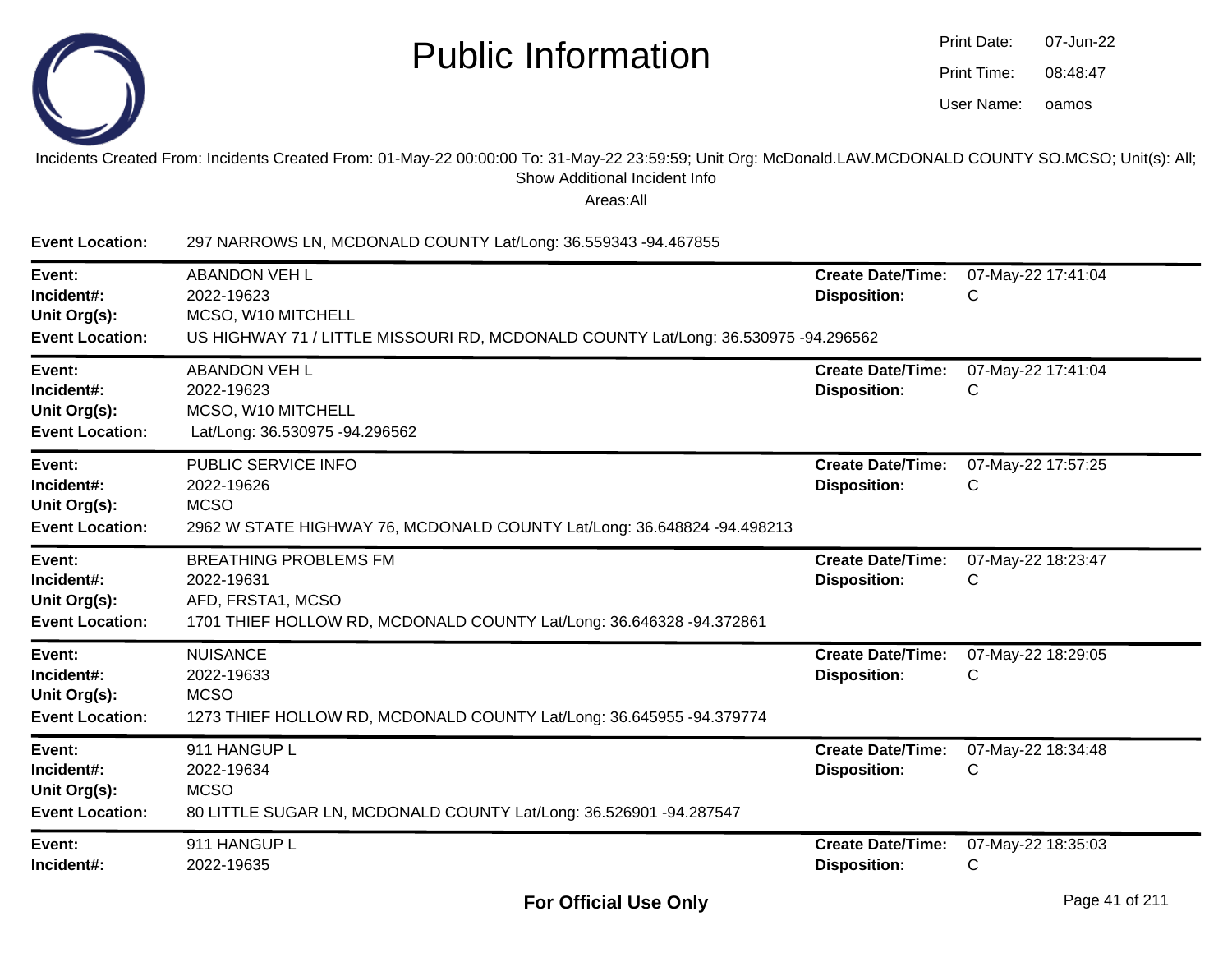

oamos07-Jun-2208:48:48Print Date:Print Time:User Name:

Incidents Created From: Incidents Created From: 01-May-22 00:00:00 To: 31-May-22 23:59:59; Unit Org: McDonald.LAW.MCDONALD COUNTY SO.MCSO; Unit(s): All; Show Additional Incident Info

| Unit Org(s):<br><b>Event Location:</b>                         | <b>MCSO</b><br>136 PANTHERS DEN LN, MCDONALD COUNTY                                                                                        |                                                 |                                  |
|----------------------------------------------------------------|--------------------------------------------------------------------------------------------------------------------------------------------|-------------------------------------------------|----------------------------------|
| Event:<br>Incident#:<br>Unit Org(s):<br><b>Event Location:</b> | <b>TRESPASSING</b><br>2022-19636<br><b>MCSO</b><br>370 MINK RD, MCDONALD COUNTY Lat/Long: 36.733879 -94.364139                             | <b>Create Date/Time:</b><br><b>Disposition:</b> | 07-May-22 18:38:52<br>C          |
| Event:<br>Incident#:<br>Unit Org(s):<br><b>Event Location:</b> | FND PROP/PCKUP PROP L<br>2022-19637<br><b>MCSO</b><br>300 E 7TH ST, PINEVILLE Lat/Long: 36.594702 -94.381964                               | <b>Create Date/Time:</b><br><b>Disposition:</b> | 07-May-22 18:40:15<br>C          |
| Event:<br>Incident#:<br>Unit Org(s):<br><b>Event Location:</b> | <b>TRESPASSING</b><br>2022-19639<br><b>MCSO</b>                                                                                            | <b>Create Date/Time:</b><br><b>Disposition:</b> | 07-May-22 18:50:15<br>C          |
| Event:<br>Incident#:<br>Unit Org(s):<br><b>Event Location:</b> | <b>TRESPASSING</b><br>2022-19639<br><b>MCSO</b><br>N OF THE 90 INTERSECTION/ NB SIDE BETWEEN TWO ROCK CUTS                                 | <b>Create Date/Time:</b><br><b>Disposition:</b> | 07-May-22 18:50:15<br>C          |
| Event:<br>Incident#:<br>Unit Org(s):<br><b>Event Location:</b> | <b>FALLS LFM</b><br>2022-19641<br>FRSTA2, LIFELINE, MCSO, WASHFD<br>1465 FLETCHER RIDGE RD, MCDONALD COUNTY Lat/Long: 36.522563 -94.089547 | <b>Create Date/Time:</b><br><b>Disposition:</b> | 07-May-22 18:56:20<br>C          |
| Event:<br>Incident#:<br>Unit Org(s):<br><b>Event Location:</b> | <b>SHOTS HEARD ONLY</b><br>2022-19645<br>MCSO, NCSO<br>13925 SPRUCE DRIVE NEOSHO                                                           | <b>Create Date/Time:</b><br><b>Disposition:</b> | 07-May-22 19:25:07<br><b>HBO</b> |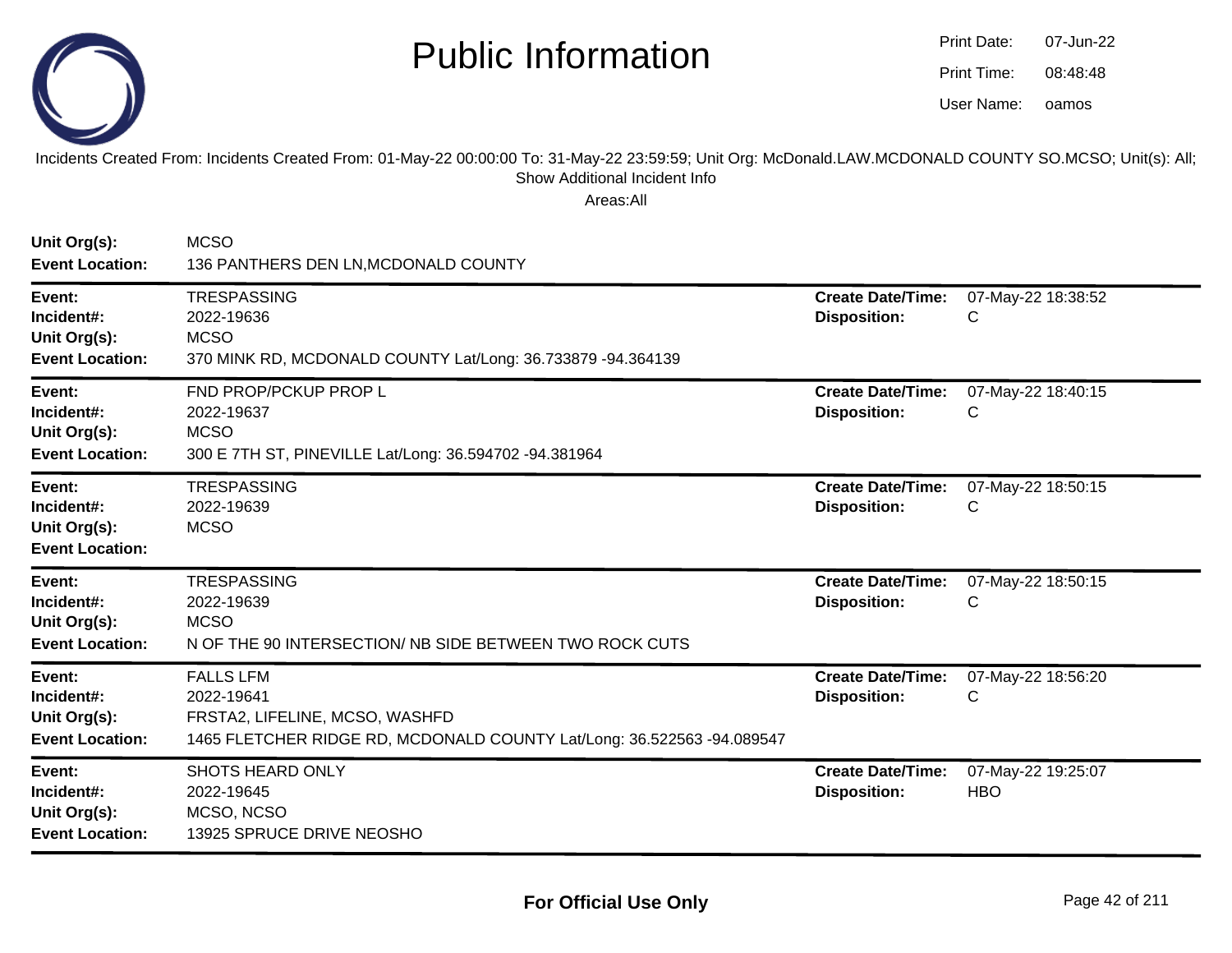|                                                                | <b>Public Information</b>                                                                                                                                                                              |                                                 | Print Date:<br>Print Time:<br>User Name: | 07-Jun-22<br>08:48:49<br>oamos |
|----------------------------------------------------------------|--------------------------------------------------------------------------------------------------------------------------------------------------------------------------------------------------------|-------------------------------------------------|------------------------------------------|--------------------------------|
|                                                                | Incidents Created From: Incidents Created From: 01-May-22 00:00:00 To: 31-May-22 23:59:59; Unit Org: McDonald.LAW.MCDONALD COUNTY SO.MCSO; Unit(s): All;<br>Show Additional Incident Info<br>Areas:All |                                                 |                                          |                                |
| Event:<br>Incident#:<br>Unit Org(s):<br><b>Event Location:</b> | <b>TRANSPORT PERSON COOPERATIVE</b><br>2022-19649<br><b>MCSO</b><br>E STATE HIGHWAY 76 / BUNKER HILL RD, MCDONALD COUNTY Lat/Long: 36.674828 -94.27246                                                 | <b>Create Date/Time:</b><br><b>Disposition:</b> | 07-May-22 19:56:02<br>C                  |                                |
| Event:<br>Incident#:<br>Unit Org(s):<br><b>Event Location:</b> | TRANSPORT PERSON COOPERATIVE<br>2022-19649<br><b>MCSO</b><br>Lat/Long: 36.674828 -94.27246                                                                                                             | <b>Create Date/Time:</b><br><b>Disposition:</b> | 07-May-22 19:56:02<br>C                  |                                |
| Event:<br>Incident#:<br>Unit Org(s):<br><b>Event Location:</b> | <b>TRAFFIC STOP</b><br>2022-19676<br>MCSO, SWCPD<br>1000 S MAIN ST, SOUTHWEST CITY Lat/Long: 36.499604 -94.617414                                                                                      | <b>Create Date/Time:</b><br><b>Disposition:</b> | 07-May-22 22:31:05<br>C                  |                                |
| Event:<br>Incident#:<br>Unit Org(s):<br><b>Event Location:</b> | <b>TRAFFIC STOP</b><br>2022-19679<br><b>MCSO</b><br>Lat/Long: 36.513783 -94.6114                                                                                                                       | <b>Create Date/Time:</b><br><b>Disposition:</b> | 07-May-22 22:52:21<br>C                  |                                |
| Event:<br>Incident#:<br>Unit Org(s):<br><b>Event Location:</b> | <b>TRAFFIC STOP</b><br>2022-19679<br><b>MCSO</b><br>W CHOCTAW ST / S MAIN ST, SOUTHWEST CITY Lat/Long: 36.513783 -94.6114                                                                              | <b>Create Date/Time:</b><br><b>Disposition:</b> | 07-May-22 22:52:21<br>С                  |                                |
| Event:<br>Incident#:<br>Unit Org(s):<br><b>Event Location:</b> | <b>SUSP CIRCUMSTANCES</b><br>2022-19683<br><b>MCSO</b><br>10045 STATE HIGHWAY 59, MCDONALD COUNTY Lat/Long: 36.62729 -94.445699                                                                        | <b>Create Date/Time:</b><br><b>Disposition:</b> | 07-May-22 23:07:48<br>C                  |                                |
| Event:<br>Incident#:<br>Unit Org(s):<br><b>Event Location:</b> | <b>TRAFFIC/TRANSP ACC LFM</b><br>2022-19688<br>AIREVAC, FRSTA1, FRSTA2, GROVEAMB, MCSO, MEDFLIGHT, MSHP, SWCPD, SWFD, W10 MITCHELL<br>1302 ROUTE O, MCDONALD COUNTY Lat/Long: 36.597635 -94.617578     | <b>Create Date/Time:</b><br><b>Disposition:</b> | 08-May-22 00:09:53<br>C                  |                                |

**Contract Contract Contract Contract** 

07-Jun-22

Print Date: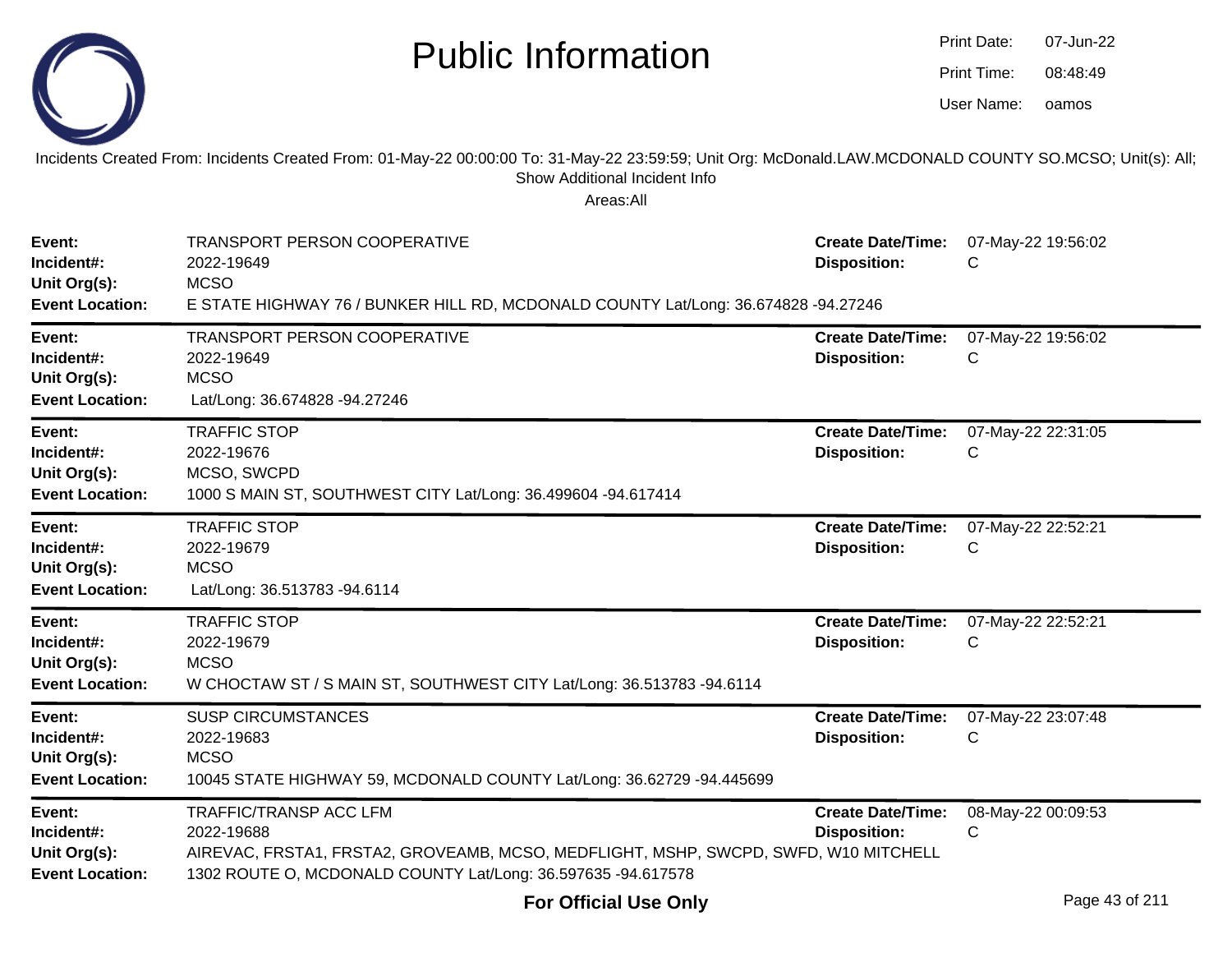

oamos07-Jun-2208:48:50Print Date:Print Time:User Name:

Incidents Created From: Incidents Created From: 01-May-22 00:00:00 To: 31-May-22 23:59:59; Unit Org: McDonald.LAW.MCDONALD COUNTY SO.MCSO; Unit(s): All; Show Additional Incident Info

| Event:<br>Incident#:<br>Unit Org(s):<br><b>Event Location:</b> | <b>TRESPASSING</b><br>2022-19695<br>MCSO, NPD<br>325 HARMONY ST, NOEL Lat/Long: 36.540762 -94.484949                            | <b>Create Date/Time:</b><br><b>Disposition:</b> | 08-May-22 01:21:12<br>С            |
|----------------------------------------------------------------|---------------------------------------------------------------------------------------------------------------------------------|-------------------------------------------------|------------------------------------|
| Event:<br>Incident#:<br>Unit Org(s):<br><b>Event Location:</b> | <b>LOUD MUSIC/PARTY L</b><br>2022-19697<br><b>MCSO</b><br>178 W SARRATT RD, MCDONALD COUNTY Lat/Long: 36.751879 -94.401912      | <b>Create Date/Time:</b><br><b>Disposition:</b> | 08-May-22 01:31:20<br>С            |
| Event:<br>Incident#:<br>Unit Org(s):<br><b>Event Location:</b> | <b>ANIMAL INFO</b><br>2022-19698<br><b>MCSO</b><br>THEIF HOLLOW ROAD / RACETRACK HOLLOW ROAD                                    | <b>Create Date/Time:</b><br><b>Disposition:</b> | 08-May-22 01:57:41<br>С            |
| Event:<br>Incident#:<br>Unit Org(s):<br><b>Event Location:</b> | <b>ANIMAL INFO</b><br>2022-19698<br><b>MCSO</b>                                                                                 | <b>Create Date/Time:</b><br><b>Disposition:</b> | 08-May-22 01:57:41<br>С            |
| Event:<br>Incident#:<br>Unit Org(s):<br><b>Event Location:</b> | <b>BURGLARY/INTRUSION L</b><br>2022-19713<br><b>MCSO</b><br>21150 US HIGHWAY 71, MCDONALD COUNTY Lat/Long: 36.510594 -94.281381 | <b>Create Date/Time:</b><br><b>Disposition:</b> | 08-May-22 05:36:17<br>С            |
| Event:<br>Incident#:<br>Unit Org(s):<br><b>Event Location:</b> | <b>ANIMAL INFO</b><br>2022-19714<br><b>MCSO</b><br>4246 CARNELL RD, MCDONALD COUNTY Lat/Long: 36.693839 -94.199269              | <b>Create Date/Time:</b><br><b>Disposition:</b> | 08-May-22 07:28:21<br><b>HBO</b>   |
| Event:<br>Incident#:<br>Unit Org(s):<br><b>Event Location:</b> | PREGNANCY/BIRTH FM<br>2022-19716<br>FRSTA2, MCSO, NFD, NPD<br>13 REDWOOD LN, NOEL Lat/Long: 36.731286 -94.344174                | <b>Create Date/Time:</b><br><b>Disposition:</b> | 08-May-22 07:38:53<br><b>TRANS</b> |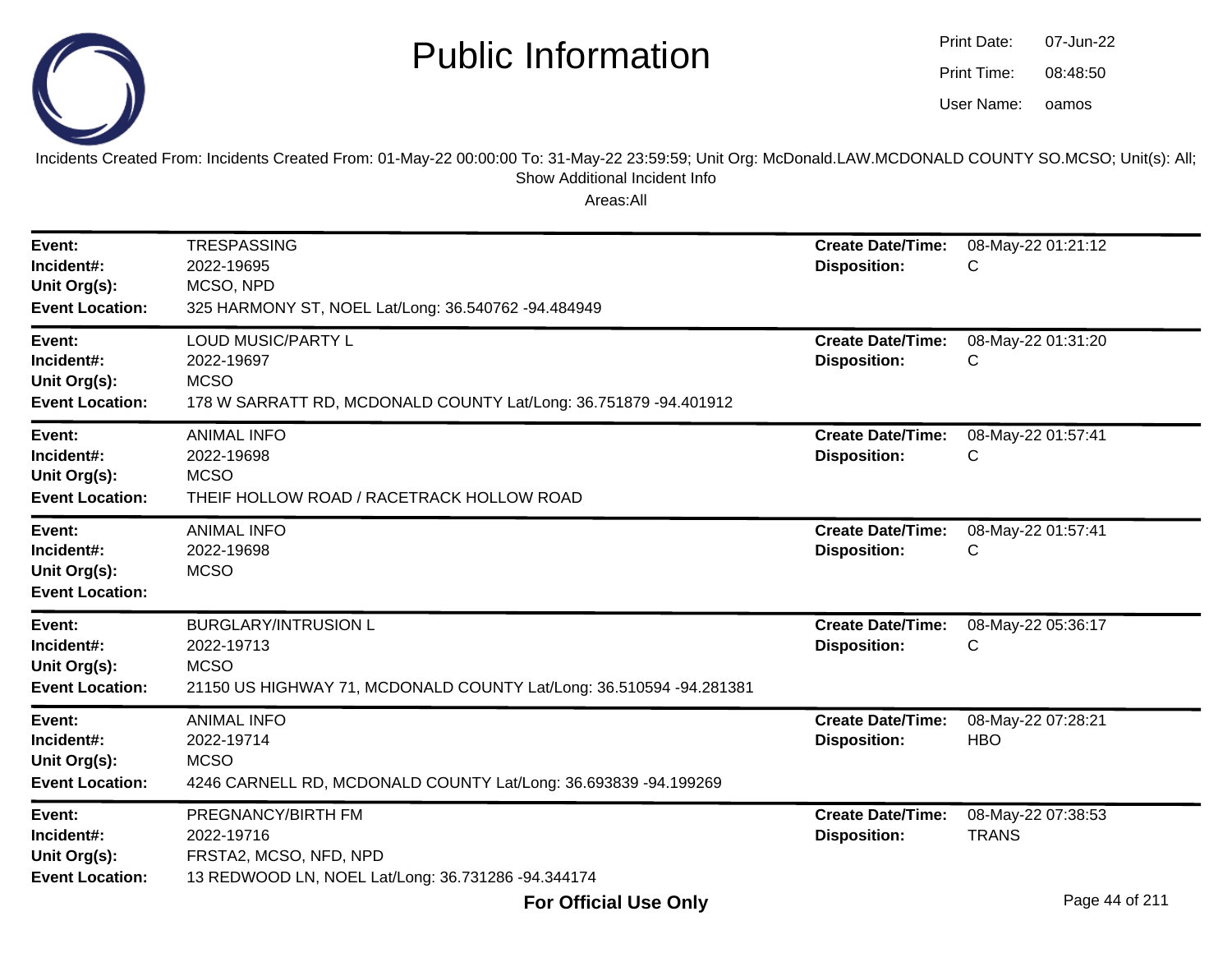

oamos07-Jun-2208:48:51Print Date:Print Time:User Name:

Incidents Created From: Incidents Created From: 01-May-22 00:00:00 To: 31-May-22 23:59:59; Unit Org: McDonald.LAW.MCDONALD COUNTY SO.MCSO; Unit(s): All; Show Additional Incident Info

| Event:<br>Incident#:<br>Unit Org(s):<br><b>Event Location:</b> | <b>IND/SMALL GROUP L</b><br>2022-19727<br>APD, GPD, MCSO<br>505 S HWY 59, ANDERSON Lat/Long: 36.647559 -94.448498         | <b>Create Date/Time:</b><br><b>Disposition:</b> | 08-May-22 09:20:37<br><b>RT</b>  |
|----------------------------------------------------------------|---------------------------------------------------------------------------------------------------------------------------|-------------------------------------------------|----------------------------------|
| Event:<br>Incident#:<br>Unit Org(s):<br><b>Event Location:</b> | <b>CITIZEN ASST L</b><br>2022-19735<br><b>MCSO</b><br>US HIGHWAY 71 / LITTLE MISSOURI RD                                  | <b>Create Date/Time:</b><br><b>Disposition:</b> | 08-May-22 10:43:45<br>С          |
| Event:<br>Incident#:<br>Unit Org(s):<br><b>Event Location:</b> | <b>CITIZEN ASST L</b><br>2022-19735<br><b>MCSO</b>                                                                        | <b>Create Date/Time:</b><br><b>Disposition:</b> | 08-May-22 10:43:45<br>С          |
| Event:<br>Incident#:<br>Unit Org(s):<br><b>Event Location:</b> | <b>BURGLARY/INTRUSION L</b><br>2022-19738<br><b>MCSO</b><br>1988 EDSEL RD, MCDONALD COUNTY Lat/Long: 36.704192 -94.248659 | <b>Create Date/Time:</b><br><b>Disposition:</b> | 08-May-22 11:50:18<br><b>HBO</b> |
| Event:<br>Incident#:<br>Unit Org(s):<br><b>Event Location:</b> | 911 HANGUP L<br>2022-19741<br><b>MCSO</b><br>74 WALNUT RD, MCDONALD COUNTY Lat/Long: 36.663675 -94.367136                 | <b>Create Date/Time:</b><br><b>Disposition:</b> | 08-May-22 12:09:29<br><b>HBO</b> |
| Event:<br>Incident#:<br>Unit Org(s):<br><b>Event Location:</b> | <b>THREAT</b><br>2022-19757<br><b>MCSO</b><br>593 WILLIAMS LN, MCDONALD COUNTY Lat/Long: 36.701103 -94.077126             | <b>Create Date/Time:</b><br><b>Disposition:</b> | 08-May-22 13:40:32<br><b>RF</b>  |
| Event:<br>Incident#:<br>Unit Org(s):<br><b>Event Location:</b> | <b>TRAFFIC STOP</b><br>2022-19759<br>MCSO, PPD<br>E 76/149                                                                | <b>Create Date/Time:</b><br><b>Disposition:</b> | 08-May-22 13:51:07<br>С          |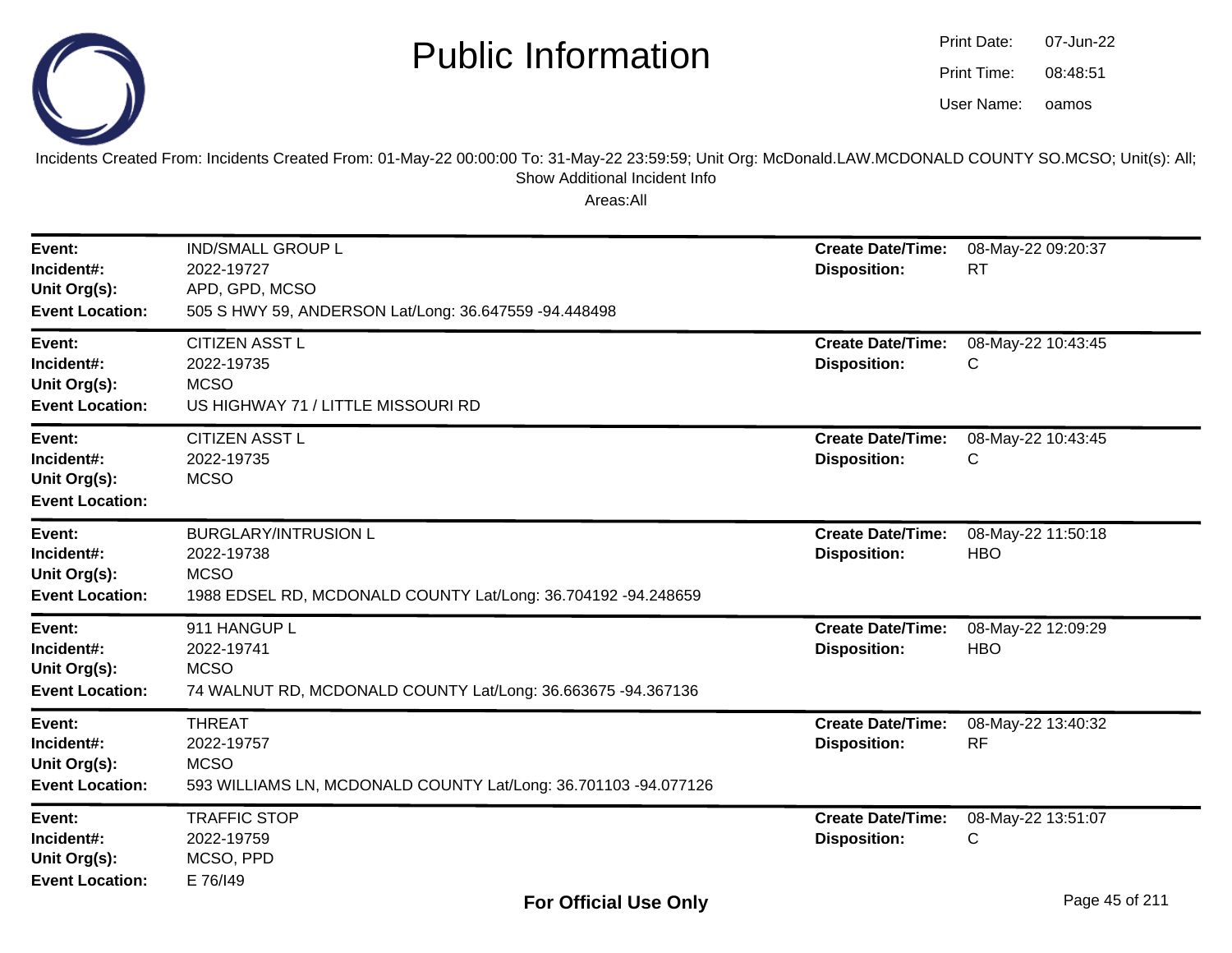

| <b>Print Date:</b> | 07-Jun-22 |
|--------------------|-----------|
| Print Time:        | 08:48:53  |
| User Name:         | oamos     |

Incidents Created From: Incidents Created From: 01-May-22 00:00:00 To: 31-May-22 23:59:59; Unit Org: McDonald.LAW.MCDONALD COUNTY SO.MCSO; Unit(s): All; Show Additional Incident Info

| Event:<br>Incident#:<br>Unit Org(s):<br><b>Event Location:</b> | <b>SICK FM</b><br>2022-19760<br>AFD, FRSTA1, MCSO<br>10033 STATE HIGHWAY 59, MCDONALD COUNTY Lat/Long: 36.627091 -94.44594            | <b>Create Date/Time:</b><br><b>Disposition:</b> | 08-May-22 15:21:18<br>C          |
|----------------------------------------------------------------|---------------------------------------------------------------------------------------------------------------------------------------|-------------------------------------------------|----------------------------------|
| Event:<br>Incident#:<br>Unit Org(s):<br><b>Event Location:</b> | PUBLIC SERVICE INFO<br>2022-19768<br><b>MCSO</b><br>232 CHEROKEE LN, MCDONALD COUNTY Lat/Long: 36.640542 -94.525687                   | <b>Create Date/Time:</b><br><b>Disposition:</b> | 08-May-22 16:00:45<br>C.         |
| Event:<br>Incident#:<br>Unit Org(s):<br><b>Event Location:</b> | PARKING COMPLAINT<br>2022-19769<br><b>MCSO</b><br>SUGAR CREEK RD / E STATE HIGHWAY 90, MCDONALD COUNTY Lat/Long: 36.606299 -94.160747 | <b>Create Date/Time:</b><br><b>Disposition:</b> | 08-May-22 16:02:27<br><b>HBO</b> |
| Event:<br>Incident#:<br>Unit Org(s):<br><b>Event Location:</b> | PARKING COMPLAINT<br>2022-19769<br><b>MCSO</b><br>Lat/Long: 36.606299 -94.160747                                                      | <b>Create Date/Time:</b><br><b>Disposition:</b> | 08-May-22 16:02:27<br><b>HBO</b> |
| Event:<br>Incident#:<br>Unit Org(s):<br><b>Event Location:</b> | <b>FM</b><br>2022-19770<br>JAIL MCSO, MCSO<br>300 E 7TH ST, PINEVILLE Lat/Long: 36.594702 -94.381964                                  | <b>Create Date/Time:</b><br><b>Disposition:</b> | 08-May-22 16:13:13<br>C          |
| Event:<br>Incident#:<br>Unit Org(s):<br><b>Event Location:</b> | <b>CITIZEN ASST L</b><br>2022-19776<br>APD, MCSO<br>713 N 71 BUSINESS HIGHWAY, ANDERSON Lat/Long: 36.663674 -94.442977                | <b>Create Date/Time:</b><br><b>Disposition:</b> | 08-May-22 17:08:28<br>С          |
| Event:<br>Incident#:<br>Unit Org(s):                           | SUPPLEMENTAL OTHER<br>2022-19779<br>MCSO, NFD, NPD                                                                                    | <b>Create Date/Time:</b><br><b>Disposition:</b> | 08-May-22 17:44:30<br>С          |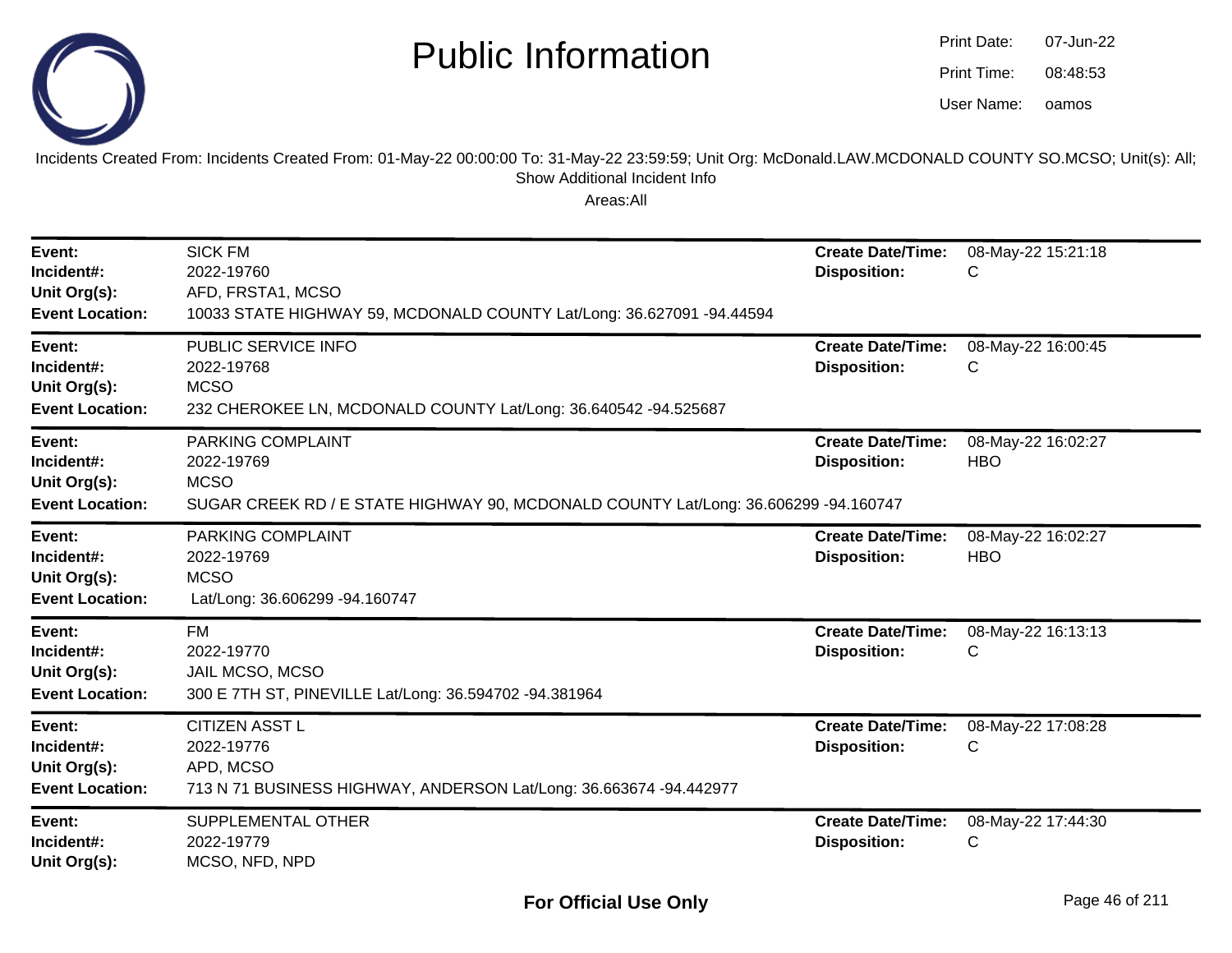

oamos07-Jun-2208:48:54Print Date:Print Time:User Name:

#### Incidents Created From: Incidents Created From: 01-May-22 00:00:00 To: 31-May-22 23:59:59; Unit Org: McDonald.LAW.MCDONALD COUNTY SO.MCSO; Unit(s): All; Show Additional Incident Info

| <b>Event Location:</b>                                         | <b>NOEL</b>                                                                                                               |                                                 |                                  |
|----------------------------------------------------------------|---------------------------------------------------------------------------------------------------------------------------|-------------------------------------------------|----------------------------------|
| Event:<br>Incident#:<br>Unit Org(s):<br><b>Event Location:</b> | <b>WANTED VEHICLE CHECK</b><br>2022-19780<br><b>MCSO</b><br>MCDONALD COUNTY                                               | <b>Create Date/Time:</b><br><b>Disposition:</b> | 08-May-22 17:52:29<br>С          |
| Event:<br>Incident#:<br>Unit Org(s):<br><b>Event Location:</b> | <b>WANTED VEHICLE CHECK</b><br>2022-19781<br><b>MCSO</b><br>MCDONALD COUNTY                                               | <b>Create Date/Time:</b><br><b>Disposition:</b> | 08-May-22 17:58:24<br>С          |
| Event:<br>Incident#:<br>Unit Org(s):<br><b>Event Location:</b> | <b>NOISE COMPLAINT OTHER</b><br>2022-19786<br><b>MCSO</b><br>166 BUNCH LN, MCDONALD COUNTY Lat/Long: 36.515214 -94.481355 | <b>Create Date/Time:</b><br><b>Disposition:</b> | 08-May-22 18:17:43<br>С          |
| Event:<br>Incident#:<br>Unit Org(s):<br><b>Event Location:</b> | IN PROG VERBAL L<br>2022-19805<br><b>MCSO</b><br>1354 BIG SUGAR CREEK RD, MCDONALD Lat/Long: 36.600814 -94.3695           | <b>Create Date/Time:</b><br><b>Disposition:</b> | 08-May-22 20:28:19<br>С          |
| Event:<br>Incident#:<br>Unit Org(s):<br><b>Event Location:</b> | IN PROG PHYSICAL L<br>2022-19808<br><b>MCSO</b><br>447 PHOENIX RD, MCDONALD COUNTY Lat/Long: 36.734493 -94.419732         | <b>Create Date/Time:</b><br><b>Disposition:</b> | 08-May-22 20:36:31<br>С          |
| Event:<br>Incident#:<br>Unit Org(s):<br><b>Event Location:</b> | 911 HANGUP L<br>2022-19816<br><b>MCSO</b><br>21 KIBLER LN, MCDONALD COUNTY Lat/Long: 36.5423 -94.48064                    | <b>Create Date/Time:</b><br><b>Disposition:</b> | 08-May-22 21:05:05<br><b>HBO</b> |
| Event:<br>Incident#:                                           | PAST PHYSICAL L<br>2022-19822                                                                                             | <b>Create Date/Time:</b><br><b>Disposition:</b> | 08-May-22 21:48:14<br>С          |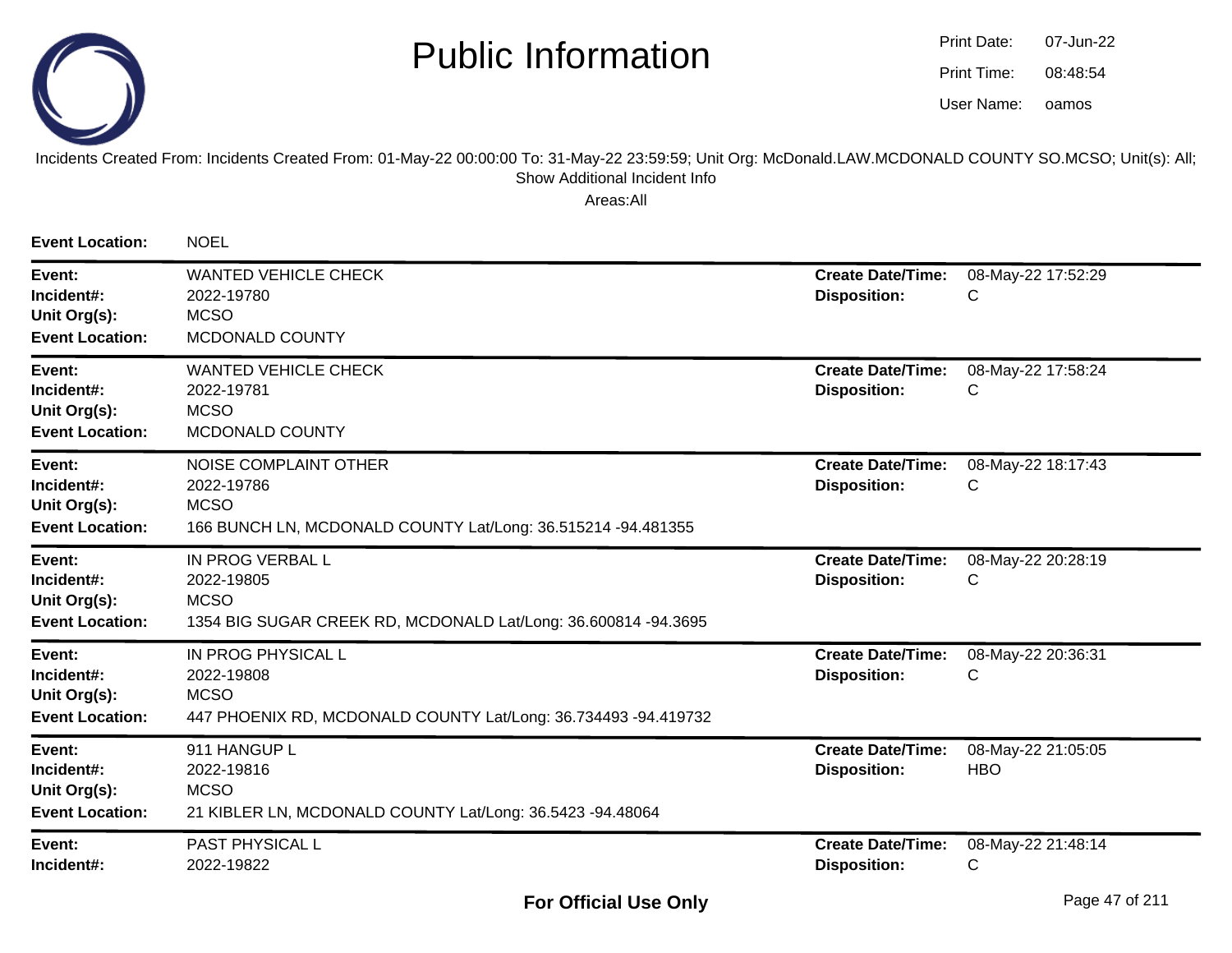

| Print Date: | 07-Jun-22 |
|-------------|-----------|
| Print Time: | 08:48:55  |
| User Name:  | oamos     |

Incidents Created From: Incidents Created From: 01-May-22 00:00:00 To: 31-May-22 23:59:59; Unit Org: McDonald.LAW.MCDONALD COUNTY SO.MCSO; Unit(s): All; Show Additional Incident Info

| Unit Org(s):<br><b>Event Location:</b>                         | FRSTA2, MCSO, NPD<br>643 JOHNSON DR, NOEL Lat/Long: 36.53625 -94.485657                                                         |                                                 |                         |
|----------------------------------------------------------------|---------------------------------------------------------------------------------------------------------------------------------|-------------------------------------------------|-------------------------|
| Event:<br>Incident#:<br>Unit Org(s):<br><b>Event Location:</b> | <b>WELFARE CHECK NON URGENT</b><br>2022-19824<br><b>MCSO</b><br>100 COMMERCIAL DR, MCDONALD Lat/Long: 36.508231 -94.278518      | <b>Create Date/Time:</b><br><b>Disposition:</b> | 08-May-22 22:54:23<br>C |
| Event:<br>Incident#:<br>Unit Org(s):<br><b>Event Location:</b> | PUBLIC SERVICE INFO<br>2022-19829<br><b>MCSO</b><br>MCDONALD COUNTY                                                             | <b>Create Date/Time:</b><br><b>Disposition:</b> | 08-May-22 23:35:15<br>C |
| Event:<br>Incident#:<br>Unit Org(s):<br><b>Event Location:</b> | <b>WANTED VEHICLE CHECK</b><br>2022-19835<br><b>MCSO</b><br>MCDONALD COUNTY                                                     | <b>Create Date/Time:</b><br><b>Disposition:</b> | 09-May-22 00:31:04<br>C |
| Event:<br>Incident#:<br>Unit Org(s):<br><b>Event Location:</b> | <b>SUSP VEH</b><br>2022-19836<br><b>MCSO</b><br>FOX TROT RD, MCDONALD COUNTY Lat/Long: 36.500244 -94.227128                     | <b>Create Date/Time:</b><br><b>Disposition:</b> | 09-May-22 00:49:30<br>C |
| Event:<br>Incident#:<br>Unit Org(s):<br><b>Event Location:</b> | <b>BURGLARY/INTRUSION L</b><br>2022-19842<br><b>MCSO</b><br>21150 US HIGHWAY 71, MCDONALD COUNTY Lat/Long: 36.510594 -94.281381 | <b>Create Date/Time:</b><br><b>Disposition:</b> | 09-May-22 03:07:28<br>C |
| Event:<br>Incident#:<br>Unit Org(s):<br><b>Event Location:</b> | <b>WANTED VEHICLE CHECK</b><br>2022-19851<br><b>MCSO</b><br>ROUTE E / MIKES CREEK RD, MCDONALD COUNTY                           | <b>Create Date/Time:</b><br><b>Disposition:</b> | 09-May-22 07:16:16<br>C |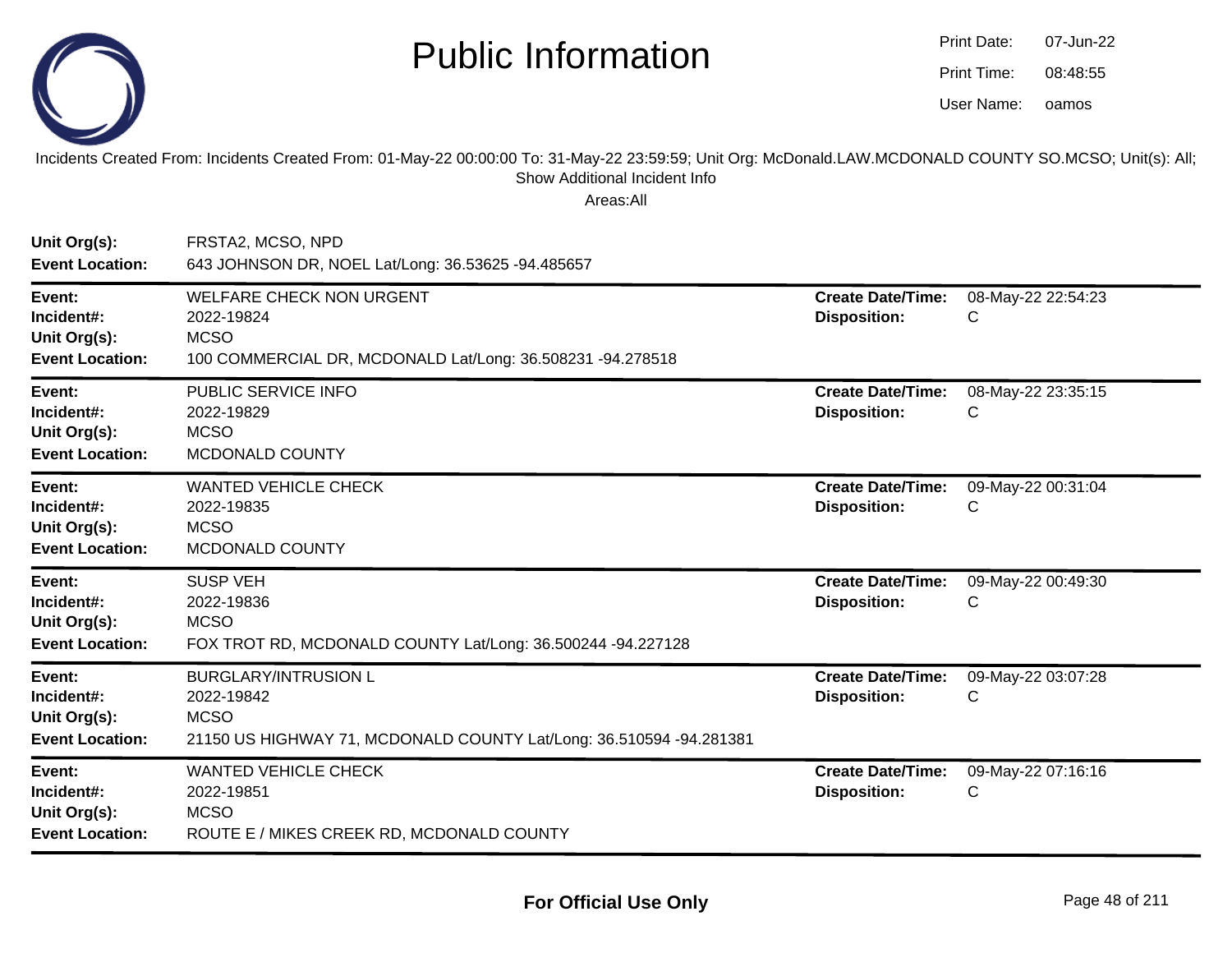|--|

| Print Date: | 07-Jun-22 |
|-------------|-----------|
| Print Time: | 08:48:56  |
| User Name:  | oamos     |

Incidents Created From: Incidents Created From: 01-May-22 00:00:00 To: 31-May-22 23:59:59; Unit Org: McDonald.LAW.MCDONALD COUNTY SO.MCSO; Unit(s): All; Show Additional Incident Info

| Event:<br>Incident#:<br>Unit Org(s):<br><b>Event Location:</b> | <b>WANTED VEHICLE CHECK</b><br>2022-19851<br><b>MCSO</b>                                                             | <b>Create Date/Time:</b><br><b>Disposition:</b> | 09-May-22 07:16:16<br>C |
|----------------------------------------------------------------|----------------------------------------------------------------------------------------------------------------------|-------------------------------------------------|-------------------------|
| Event:<br>Incident#:<br>Unit Org(s):<br><b>Event Location:</b> | <b>WANTED VEHICLE CHECK</b><br>2022-19855<br><b>MCSO</b><br>ROUTE E / MIKES CREEK RD, MCDONALD COUNTY                | <b>Create Date/Time:</b><br><b>Disposition:</b> | 09-May-22 07:20:57<br>C |
| Event:<br>Incident#:<br>Unit Org(s):<br><b>Event Location:</b> | <b>WANTED VEHICLE CHECK</b><br>2022-19855<br><b>MCSO</b>                                                             | <b>Create Date/Time:</b><br><b>Disposition:</b> | 09-May-22 07:20:57<br>С |
| Event:<br>Incident#:<br>Unit Org(s):<br><b>Event Location:</b> | <b>HARASSMENT</b><br>2022-19864<br><b>MCSO</b><br>MCDONALD CO                                                        | <b>Create Date/Time:</b><br><b>Disposition:</b> | 09-May-22 08:06:56<br>C |
| Event:<br>Incident#:<br>Unit Org(s):<br><b>Event Location:</b> | <b>ABANDON VEH L</b><br>2022-19871<br>APD, MCSO, W2 GARDNER<br>RIVERVIEW DR, ANDERSON Lat/Long: 36.642745 -94.438222 | <b>Create Date/Time:</b><br><b>Disposition:</b> | 09-May-22 08:47:12<br>С |
| Event:<br>Incident#:<br>Unit Org(s):<br><b>Event Location:</b> | <b>CITIZEN ASST L</b><br>2022-19882<br><b>MCSO</b><br><b>MOUNTAIN RD</b>                                             | <b>Create Date/Time:</b><br><b>Disposition:</b> | 09-May-22 09:12:32<br>C |
| Event:<br>Incident#:<br>Unit Org(s):<br><b>Event Location:</b> | <b>CITIZEN ASST L</b><br>2022-19889<br><b>MCSO</b><br>BEEMAN ST, PINEVILLE Lat/Long: 36.593033 -94.386286            | <b>Create Date/Time:</b><br><b>Disposition:</b> | 09-May-22 10:07:42<br>С |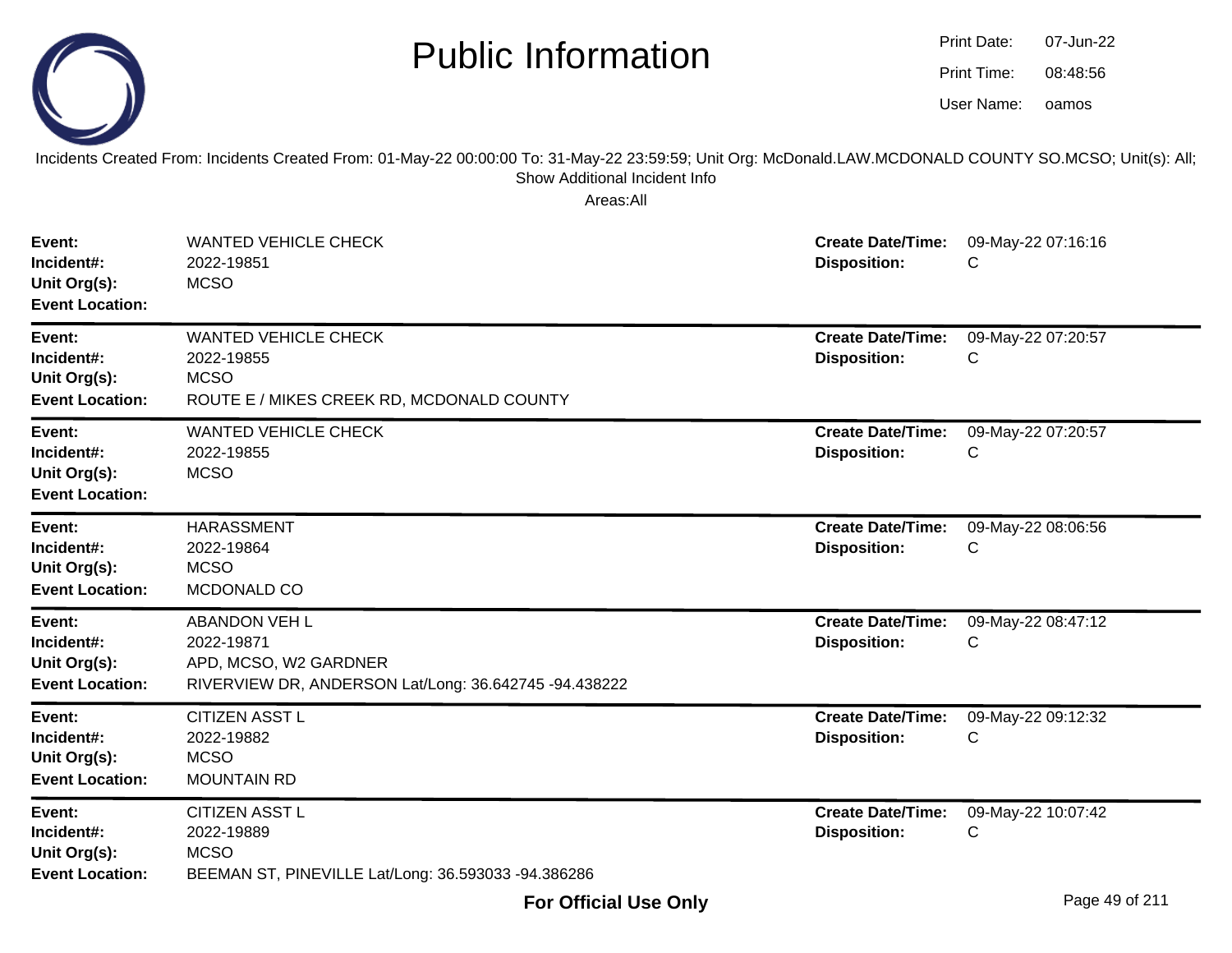

| Print Date: | 07-Jun-22 |
|-------------|-----------|
| Print Time: | 08:48:57  |
| User Name:  | oamos     |

Incidents Created From: Incidents Created From: 01-May-22 00:00:00 To: 31-May-22 23:59:59; Unit Org: McDonald.LAW.MCDONALD COUNTY SO.MCSO; Unit(s): All; Show Additional Incident Info

| Event:<br>Incident#:<br>Unit Org(s):<br><b>Event Location:</b> | PUBLIC SERVICE INFO<br>2022-19890<br><b>MCSO</b><br>MCDONALD COUNTY                                                               | <b>Create Date/Time:</b><br><b>Disposition:</b> | 09-May-22 10:09:09<br>С            |
|----------------------------------------------------------------|-----------------------------------------------------------------------------------------------------------------------------------|-------------------------------------------------|------------------------------------|
| Event:<br>Incident#:<br>Unit Org(s):<br><b>Event Location:</b> | <b>HEAT/COLD EXPOSURE LFM</b><br>2022-19891<br>FRSTA1, GFD, MCSO<br>3837 ROUTE CC, MCDONALD COUNTY Lat/Long: 36.712082 -94.322443 | <b>Create Date/Time:</b><br><b>Disposition:</b> | 09-May-22 10:09:52<br><b>TRANS</b> |
| Event:<br>Incident#:<br>Unit Org(s):<br><b>Event Location:</b> | IN PROG PHYSICAL IND/SM GRP L<br>2022-19898<br><b>MCSO</b><br>1900 ROUTE NN, MCDONALD COUNTY Lat/Long: 36.686581 -94.412578       | <b>Create Date/Time:</b><br><b>Disposition:</b> | 09-May-22 10:58:43<br><b>ARR</b>   |
| Event:<br>Incident#:<br>Unit Org(s):<br><b>Event Location:</b> | <b>ANIMAL INFO</b><br>2022-19903<br><b>MCSO</b><br>MCDONALD CO                                                                    | <b>Create Date/Time:</b><br><b>Disposition:</b> | 09-May-22 11:32:21<br><b>HBO</b>   |
| Event:<br>Incident#:<br>Unit Org(s):<br><b>Event Location:</b> | <b>WANTED VEHICLE CHECK</b><br>2022-19917<br><b>MCSO</b><br>MCDONALD COUNTY                                                       | <b>Create Date/Time:</b><br><b>Disposition:</b> | 09-May-22 13:51:46<br>С            |
| Event:<br>Incident#:<br>Unit Org(s):<br><b>Event Location:</b> | <b>WANTED VEHICLE CHECK</b><br>2022-19919<br><b>MCSO</b><br>MCDONALD COUNTY                                                       | <b>Create Date/Time:</b><br><b>Disposition:</b> | 09-May-22 13:55:34<br>C            |
| Event:<br>Incident#:<br>Unit Org(s):<br><b>Event Location:</b> | <b>NON URGENT LAW</b><br>2022-19924<br>MCSO, SWCPD<br>HONEY CREEK RD, ARKANSAS Lat/Long: 36.484459 -94.572322                     | <b>Create Date/Time:</b><br><b>Disposition:</b> | 09-May-22 14:32:08<br>С            |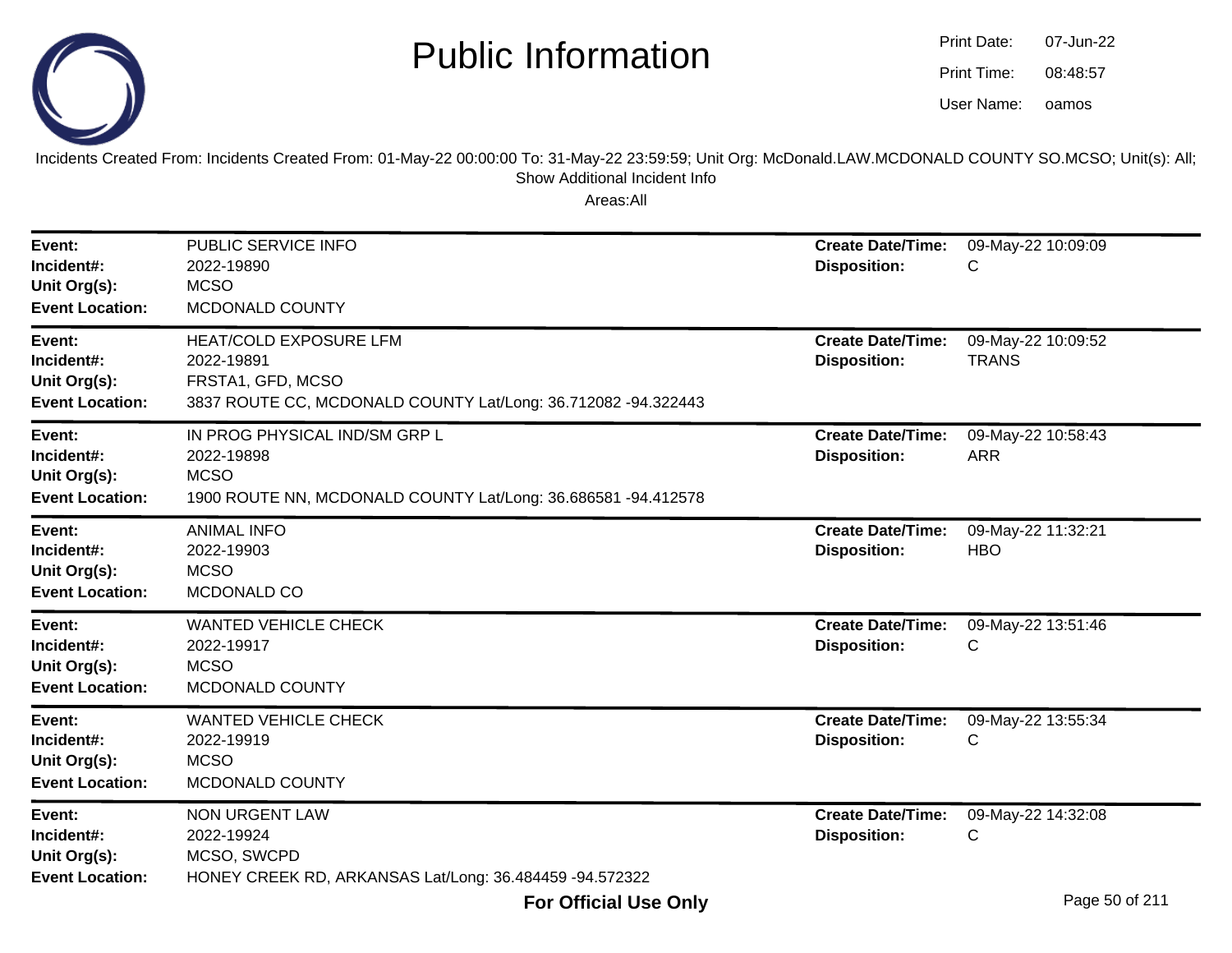

oamos07-Jun-2208:48:59Print Date:Print Time:User Name:

Incidents Created From: Incidents Created From: 01-May-22 00:00:00 To: 31-May-22 23:59:59; Unit Org: McDonald.LAW.MCDONALD COUNTY SO.MCSO; Unit(s): All; Show Additional Incident Info

| Event:<br>Incident#:<br>Unit Org(s):<br><b>Event Location:</b> | 911 HANGUP L<br>2022-19928<br><b>MCSO</b><br>301 S MAIN ST, LANAGAN Lat/Long: 36.60529 -94.450388                                                     | <b>Create Date/Time:</b><br><b>Disposition:</b> | 09-May-22 14:38:44<br><b>HBO</b> |
|----------------------------------------------------------------|-------------------------------------------------------------------------------------------------------------------------------------------------------|-------------------------------------------------|----------------------------------|
| Event:<br>Incident#:<br>Unit Org(s):<br><b>Event Location:</b> | 911 HANGUP L<br>2022-19930<br><b>MCSO</b><br>253 SPRING FLOOD RD, MCDONALD COUNTY Lat/Long: 36.722225 -94.480207                                      | <b>Create Date/Time:</b><br><b>Disposition:</b> | 09-May-22 14:56:09<br><b>HBO</b> |
| Event:<br>Incident#:<br>Unit Org(s):<br><b>Event Location:</b> | <b>ANIMAL INFO</b><br>2022-19936<br><b>MCSO</b><br>3675 E STATE HIGHWAY 76, MCDONALD COUNTY Lat/Long: 36.656735 -94.380712                            | <b>Create Date/Time:</b><br><b>Disposition:</b> | 09-May-22 15:31:23<br><b>NA</b>  |
| Event:<br>Incident#:<br>Unit Org(s):<br><b>Event Location:</b> | <b>INFO ONLY</b><br>2022-19942<br><b>MCSO</b><br>615 LAWHORN RD, MCDONALD COUNTY Lat/Long: 36.640926 -94.494152                                       | <b>Create Date/Time:</b><br><b>Disposition:</b> | 09-May-22 16:03:24<br>С          |
| Event:<br>Incident#:<br>Unit Org(s):<br><b>Event Location:</b> | <b>WELFARE CHECK NON URGENT</b><br>2022-19948<br><b>MCSO</b><br>GOODIN HOLLOW RD / W STATE HIGHWAY 90, MCDONALD COUNTY Lat/Long: 36.574764 -94.386838 | <b>Create Date/Time:</b><br><b>Disposition:</b> | 09-May-22 16:12:04<br><b>HBO</b> |
| Event:<br>Incident#:<br>Unit Org(s):<br><b>Event Location:</b> | <b>WELFARE CHECK NON URGENT</b><br>2022-19948<br><b>MCSO</b><br>Lat/Long: 36.574764 -94.386838                                                        | <b>Create Date/Time:</b><br><b>Disposition:</b> | 09-May-22 16:12:04<br><b>HBO</b> |
| Event:<br>Incident#:<br>Unit Org(s):<br><b>Event Location:</b> | <b>MINOR</b><br>2022-19953<br>MCSO, NPD<br>102 GAIL ST, NOEL Lat/Long: 36.545154 -94.477571                                                           | <b>Create Date/Time:</b><br><b>Disposition:</b> | 09-May-22 16:41:59<br>С          |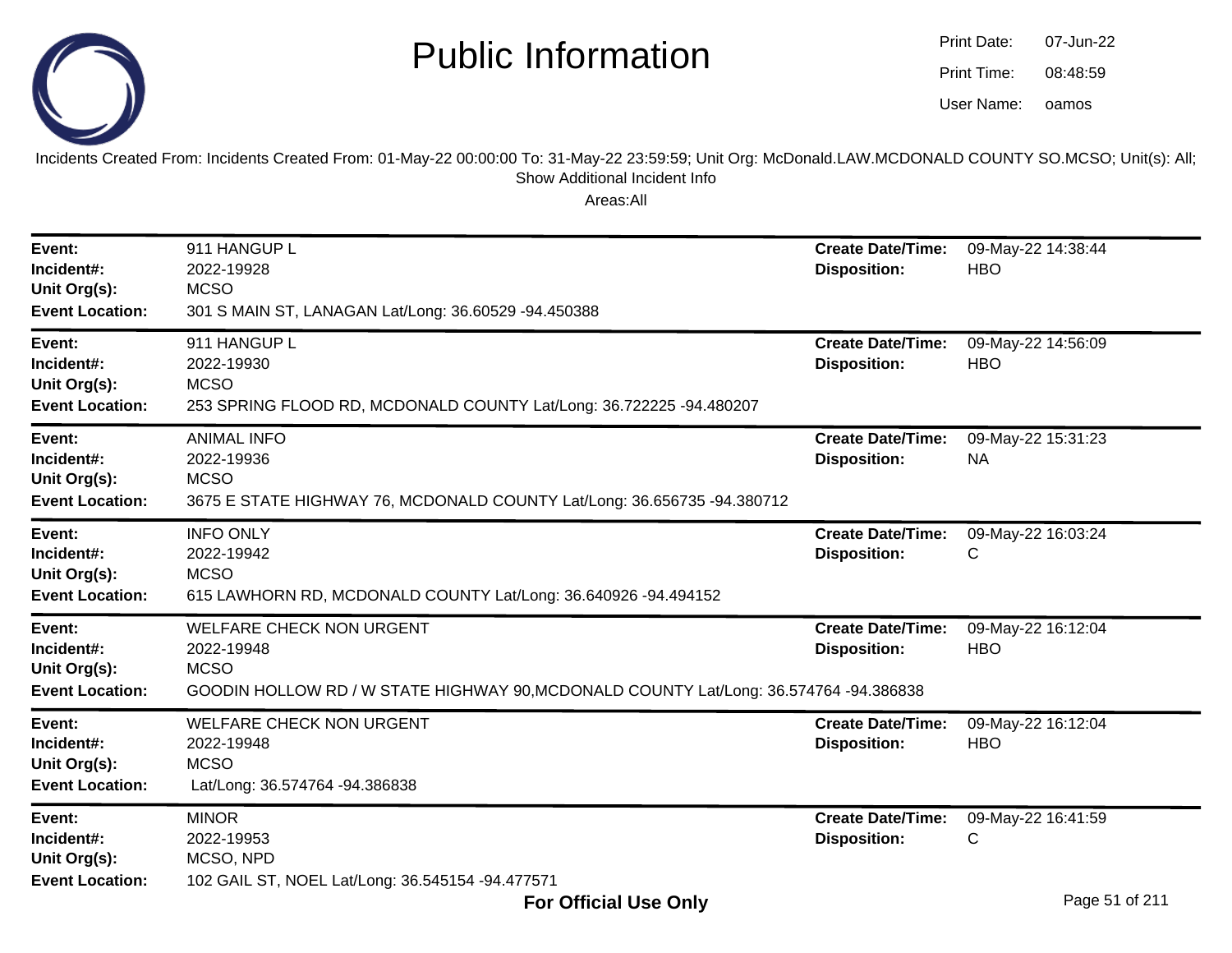

| Print Date: | 07-Jun-22 |
|-------------|-----------|
| Print Time: | 08:49:00  |
| User Name:  | oamos     |

Incidents Created From: Incidents Created From: 01-May-22 00:00:00 To: 31-May-22 23:59:59; Unit Org: McDonald.LAW.MCDONALD COUNTY SO.MCSO; Unit(s): All; Show Additional Incident Info

| Event:<br>Incident#:<br>Unit Org(s):<br><b>Event Location:</b> | <b>INFO LAW</b><br>2022-19955<br><b>MCSO</b><br>135 CRAIG LN, MCDONALD COUNTY Lat/Long: 36.691839 -94.53303                 | <b>Create Date/Time:</b><br><b>Disposition:</b> | 09-May-22 16:45:34<br><b>HBO</b> |
|----------------------------------------------------------------|-----------------------------------------------------------------------------------------------------------------------------|-------------------------------------------------|----------------------------------|
| Event:<br>Incident#:<br>Unit Org(s):<br><b>Event Location:</b> | <b>CITIZEN ASST L</b><br>2022-19958<br><b>MCSO</b>                                                                          | <b>Create Date/Time:</b><br><b>Disposition:</b> | 09-May-22 17:11:40<br>С          |
| Event:<br>Incident#:<br>Unit Org(s):<br><b>Event Location:</b> | <b>CITIZEN ASST L</b><br>2022-19958<br><b>MCSO</b><br>ROUTE F / MYRTLE RD, MCDONALD COUNTY                                  | <b>Create Date/Time:</b><br><b>Disposition:</b> | 09-May-22 17:11:40<br>С          |
| Event:<br>Incident#:<br>Unit Org(s):<br><b>Event Location:</b> | <b>WANTED VEHICLE CHECK</b><br>2022-19964<br><b>MCSO</b>                                                                    | <b>Create Date/Time:</b><br><b>Disposition:</b> | 09-May-22 17:44:03<br>С          |
| Event:<br>Incident#:<br>Unit Org(s):<br><b>Event Location:</b> | <b>WANTED VEHICLE CHECK</b><br>2022-19964<br><b>MCSO</b><br>N STATE HIGHWAY 43 / BUFFALO CREEK RD, MCDONALD COUNTY          | <b>Create Date/Time:</b><br><b>Disposition:</b> | 09-May-22 17:44:03<br>С          |
| Event:<br>Incident#:<br>Unit Org(s):<br><b>Event Location:</b> | <b>TRAFFIC STOP</b><br>2022-19968<br><b>MCSO</b><br>1475 N STATE HIGHWAY 43, MCDONALD COUNTY Lat/Long: 36.691768 -94.610145 | <b>Create Date/Time:</b><br><b>Disposition:</b> | 09-May-22 18:03:11<br>С          |
| Event:<br>Incident#:<br>Unit Org(s):                           | <b>WELFARE CHECK NON URGENT</b><br>2022-19970<br><b>MCSO</b>                                                                | <b>Create Date/Time:</b><br><b>Disposition:</b> | 09-May-22 18:20:08<br>С          |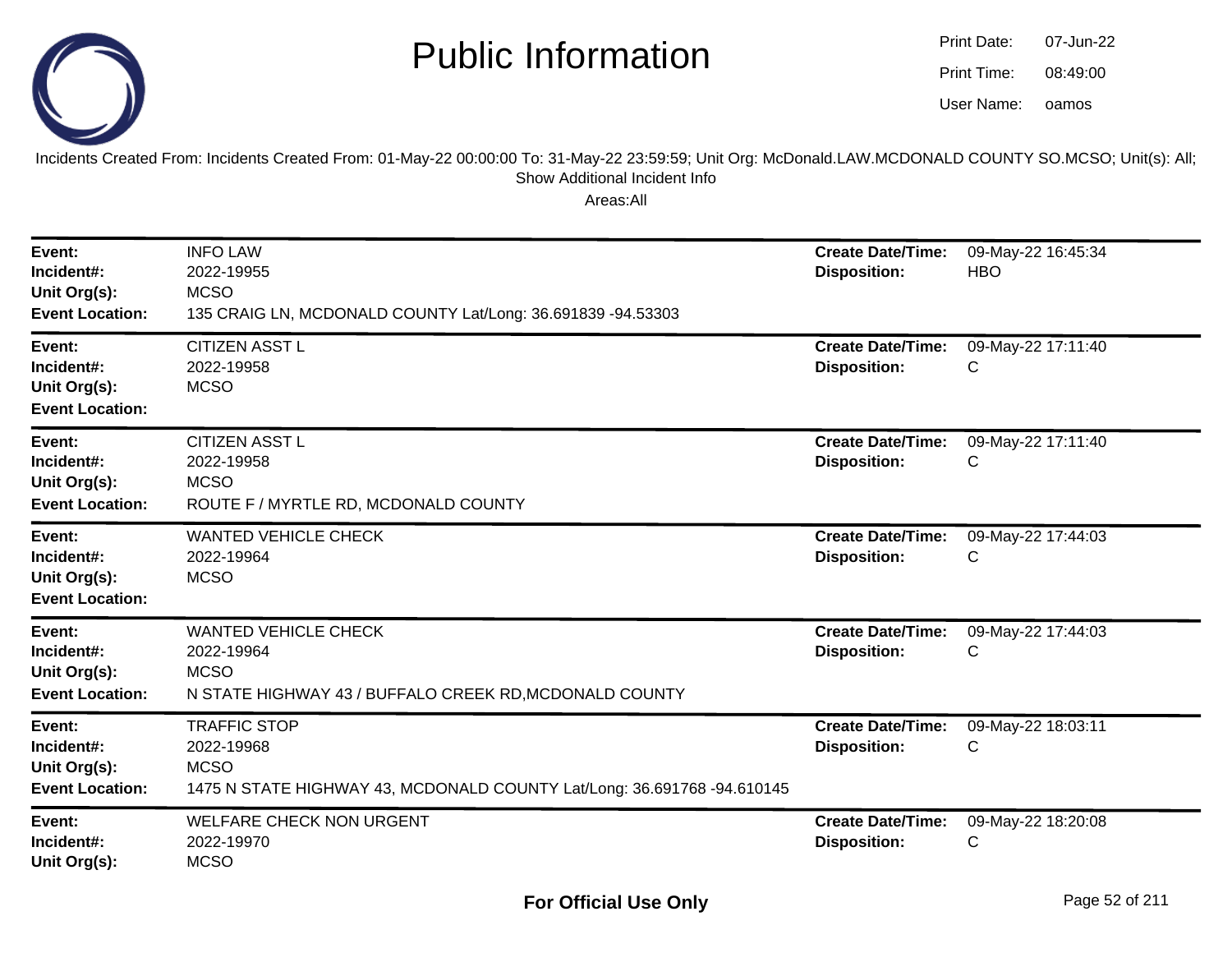

| Print Date: | 07-Jun-22 |
|-------------|-----------|
| Print Time: | 08:49:01  |
| User Name:  | oamos     |

#### Incidents Created From: Incidents Created From: 01-May-22 00:00:00 To: 31-May-22 23:59:59; Unit Org: McDonald.LAW.MCDONALD COUNTY SO.MCSO; Unit(s): All; Show Additional Incident Info

| <b>Event Location:</b>                                         | Lat/Long: 36.53326 -94.433807                                                                                                                      |                                                 |                                  |
|----------------------------------------------------------------|----------------------------------------------------------------------------------------------------------------------------------------------------|-------------------------------------------------|----------------------------------|
| Event:<br>Incident#:<br>Unit Org(s):<br><b>Event Location:</b> | <b>WELFARE CHECK NON URGENT</b><br>2022-19970<br><b>MCSO</b><br>BLANKENSHIP RD / W STATE HIGHWAY 90, MCDONALD COUNTY Lat/Long: 36.53326 -94.433807 | <b>Create Date/Time:</b><br><b>Disposition:</b> | 09-May-22 18:20:08<br>C          |
| Event:<br>Incident#:<br>Unit Org(s):<br><b>Event Location:</b> | <b>SUSP PERSON</b><br>2022-19980<br><b>MCSO</b><br>Lat/Long: 36.500467 -94.433636                                                                  | <b>Create Date/Time:</b><br><b>Disposition:</b> | 09-May-22 19:22:03<br>C          |
| Event:<br>Incident#:<br>Unit Org(s):<br><b>Event Location:</b> | <b>SUSP PERSON</b><br>2022-19980<br><b>MCSO</b><br>DEER CREEK RD / UPPER MILL CREEK RD, MCDONALD COUNTY Lat/Long: 36.500467 -94.433636             | <b>Create Date/Time:</b><br><b>Disposition:</b> | 09-May-22 19:22:03<br>C          |
| Event:<br>Incident#:<br>Unit Org(s):<br><b>Event Location:</b> | <b>SUSP CIRCUMSTANCES</b><br>2022-19982<br>MCSO, NPD<br>227 MAIN ST, NOEL Lat/Long: 36.545761 -94.48627                                            | <b>Create Date/Time:</b><br><b>Disposition:</b> | 09-May-22 19:43:55<br><b>DIS</b> |
| Event:<br>Incident#:<br>Unit Org(s):<br><b>Event Location:</b> | <b>LOST PROPERTY L</b><br>2022-19985<br><b>MCSO</b><br>Lat/Long: 36.526757 -94.177721                                                              | <b>Create Date/Time:</b><br><b>Disposition:</b> | 09-May-22 19:51:44<br>C          |
| Event:<br>Incident#:<br>Unit Org(s):<br><b>Event Location:</b> | <b>LOST PROPERTY L</b><br>2022-19985<br><b>MCSO</b><br>ROUTE E / E STATE HIGHWAY 90, MCDONALD COUNTY Lat/Long: 36.526757 -94.177721                | <b>Create Date/Time:</b><br><b>Disposition:</b> | 09-May-22 19:51:44<br>C          |
| Event:<br>Incident#:                                           | <b>WANTED VEHICLE CHECK</b><br>2022-19993                                                                                                          | <b>Create Date/Time:</b><br><b>Disposition:</b> | 09-May-22 20:39:29<br>С          |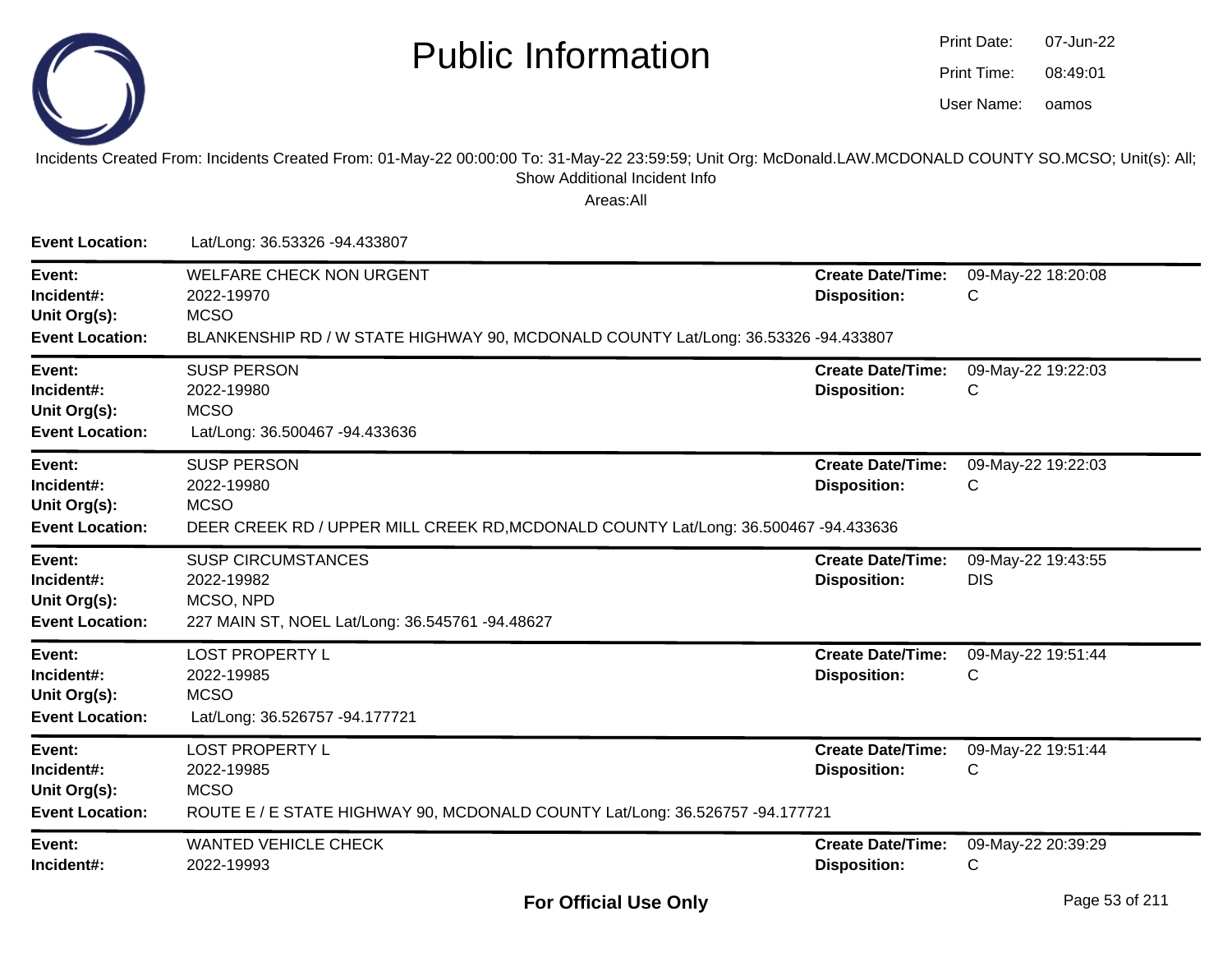

oamos07-Jun-2208:49:02Print Date:Print Time:User Name:

Incidents Created From: Incidents Created From: 01-May-22 00:00:00 To: 31-May-22 23:59:59; Unit Org: McDonald.LAW.MCDONALD COUNTY SO.MCSO; Unit(s): All; Show Additional Incident Info

| Unit Org(s):<br><b>Event Location:</b>                         | <b>MCSO</b><br><b>MCDONALD COUNTY</b>                                                                              |                                                 |                                  |
|----------------------------------------------------------------|--------------------------------------------------------------------------------------------------------------------|-------------------------------------------------|----------------------------------|
| Event:<br>Incident#:<br>Unit Org(s):<br><b>Event Location:</b> | <b>WANTED VEHICLE CHECK</b><br>2022-19995<br><b>MCSO</b><br>MCDONALD CO                                            | <b>Create Date/Time:</b><br><b>Disposition:</b> | 09-May-22 20:57:18<br>C          |
| Event:<br>Incident#:<br>Unit Org(s):<br><b>Event Location:</b> | <b>CITIZEN ASST L</b><br>2022-20002<br><b>MCSO</b><br>N 71 BUSINESS HIGHWAY / E STATE HIGHWAY 76, ANDERSON         | <b>Create Date/Time:</b><br><b>Disposition:</b> | 09-May-22 22:21:10<br>С          |
| Event:<br>Incident#:<br>Unit Org(s):<br><b>Event Location:</b> | <b>CITIZEN ASST L</b><br>2022-20002<br><b>MCSO</b>                                                                 | <b>Create Date/Time:</b><br><b>Disposition:</b> | 09-May-22 22:21:10<br>С          |
| Event:<br>Incident#:<br>Unit Org(s):<br><b>Event Location:</b> | 911 HANGUP L<br>2022-20004<br><b>MCSO</b><br>206 WEST ST, MCDONALD COUNTY Lat/Long: 36.74727 -94.093631            | <b>Create Date/Time:</b><br><b>Disposition:</b> | 09-May-22 22:31:24<br>C          |
| Event:<br>Incident#:<br>Unit Org(s):<br><b>Event Location:</b> | <b>TRESPASSING</b><br>2022-20006<br><b>MCSO</b><br>506 HILL TOP RD, MCDONALD COUNTY Lat/Long: 36.540684 -94.516691 | <b>Create Date/Time:</b><br><b>Disposition:</b> | 09-May-22 22:37:08<br><b>HBO</b> |
| Event:<br>Incident#:<br>Unit Org(s):<br><b>Event Location:</b> | <b>SUSP VEH</b><br>2022-20011<br><b>MCSO</b><br>5230 SPLITLOG RD, MCDONALD COUNTY Lat/Long: 36.691875 -94.44159    | <b>Create Date/Time:</b><br><b>Disposition:</b> | 09-May-22 22:56:03<br>С          |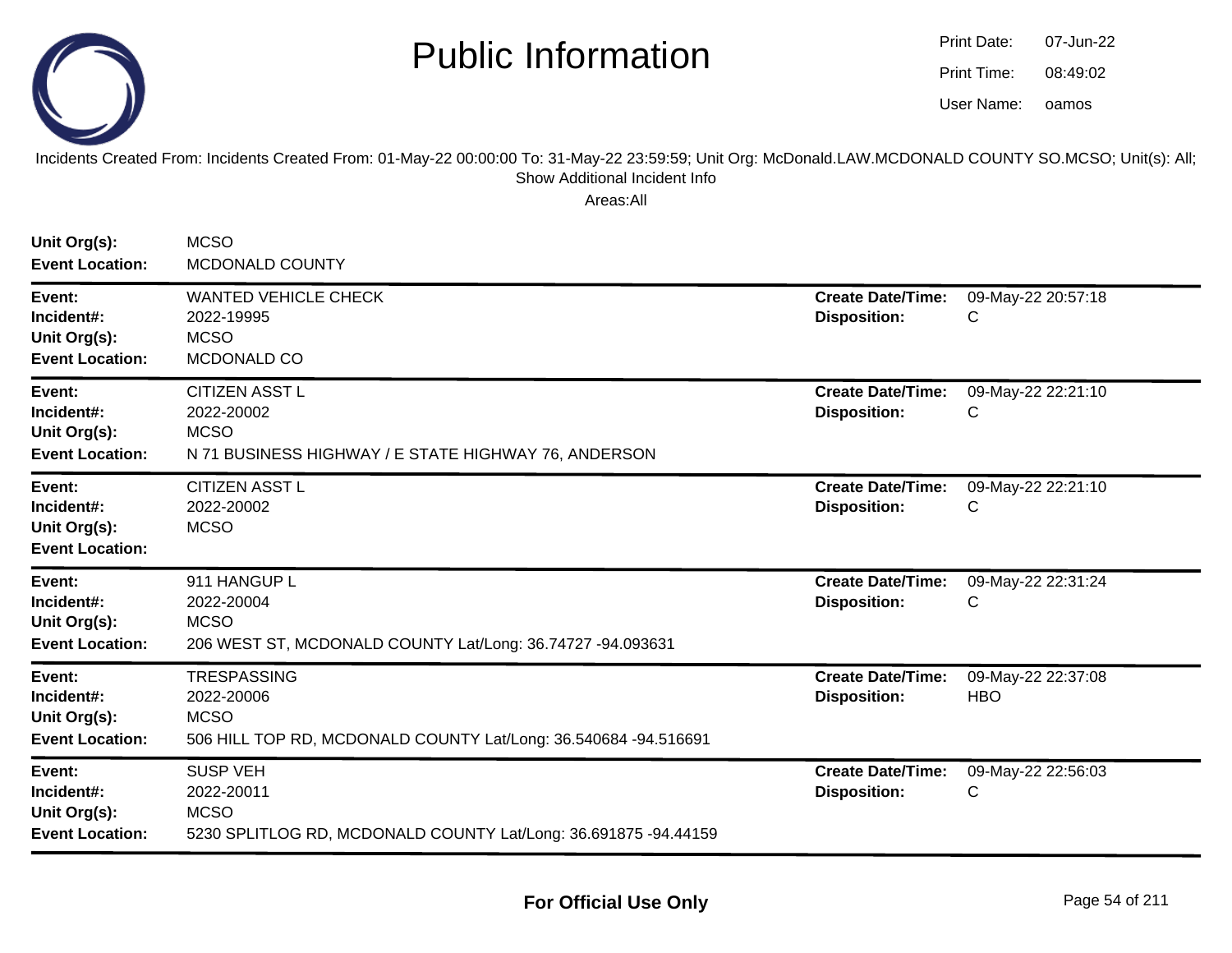|                                                                | <b>Public Information</b>                                                                                                                                                                              |                                                 | <b>Print Date:</b><br><b>Print Time:</b><br>User Name: | 07-Jun-22<br>08:49:03<br>oamos |
|----------------------------------------------------------------|--------------------------------------------------------------------------------------------------------------------------------------------------------------------------------------------------------|-------------------------------------------------|--------------------------------------------------------|--------------------------------|
|                                                                | Incidents Created From: Incidents Created From: 01-May-22 00:00:00 To: 31-May-22 23:59:59; Unit Org: McDonald.LAW.MCDONALD COUNTY SO.MCSO; Unit(s): All;<br>Show Additional Incident Info<br>Areas:All |                                                 |                                                        |                                |
| Event:<br>Incident#:<br>Unit Org(s):<br><b>Event Location:</b> | <b>THREAT PAST</b><br>2022-20017<br><b>MCSO</b><br>367 BRYCE RD, MCDONALD COUNTY Lat/Long: 36.510089 -94.187485                                                                                        | <b>Create Date/Time:</b><br><b>Disposition:</b> | <b>HBO</b>                                             | 10-May-22 00:29:17             |
| Event:<br>Incident#:<br>Unit Org(s):<br><b>Event Location:</b> | <b>ANIMAL INFO</b><br>2022-20018<br><b>MCSO</b>                                                                                                                                                        | <b>Create Date/Time:</b><br><b>Disposition:</b> | С                                                      | 10-May-22 01:11:22             |
| Event:<br>Incident#:<br>Unit Org(s):<br><b>Event Location:</b> | <b>ANIMAL INFO</b><br>2022-20018<br><b>MCSO</b><br>ANGLIN LN / E STATE HIGHWAY 76, MCDONALD COUNTY                                                                                                     | <b>Create Date/Time:</b><br><b>Disposition:</b> | С                                                      | 10-May-22 01:11:22             |
| Event:<br>Incident#:<br>Unit Org(s):<br><b>Event Location:</b> | <b>BURGLARY/INTRUSION L</b><br>2022-20029<br><b>MCSO</b><br>21150 US HIGHWAY 71, MCDONALD Lat/Long: 36.510594 -94.281381                                                                               | <b>Create Date/Time:</b><br><b>Disposition:</b> | С                                                      | 10-May-22 03:14:00             |
| Event:<br>Incident#:<br>Unit Org(s):<br><b>Event Location:</b> | UNKNOWN OTHER SITUATION<br>2022-20031<br><b>MCSO</b><br>506 HILL TOP RD, MCDONALD COUNTY Lat/Long: 36.540684 -94.516691                                                                                | <b>Create Date/Time:</b><br><b>Disposition:</b> | <b>HBO</b>                                             | 10-May-22 04:11:28             |
| Event:<br>Incident#:<br>Unit Org(s):<br><b>Event Location:</b> | 911 HANGUP L<br>2022-20037<br>MCSO, SWCPD<br>10700 S STATE HIGHWAY 43, MCDONALD COUNTY Lat/Long: 36.543838 -94.600838                                                                                  | <b>Create Date/Time:</b><br><b>Disposition:</b> |                                                        | 10-May-22 05:05:13             |
| Event:<br>Incident#:<br>Unit Org(s):<br><b>Event Location:</b> | FND PROP/PCKUP PROP L<br>2022-20047<br><b>MCSO</b><br>8697 ROUTE K, MCDONALD COUNTY Lat/Long: 36.582424 -94.256233                                                                                     | <b>Create Date/Time:</b><br><b>Disposition:</b> | <b>HBO</b>                                             | 10-May-22 07:58:06             |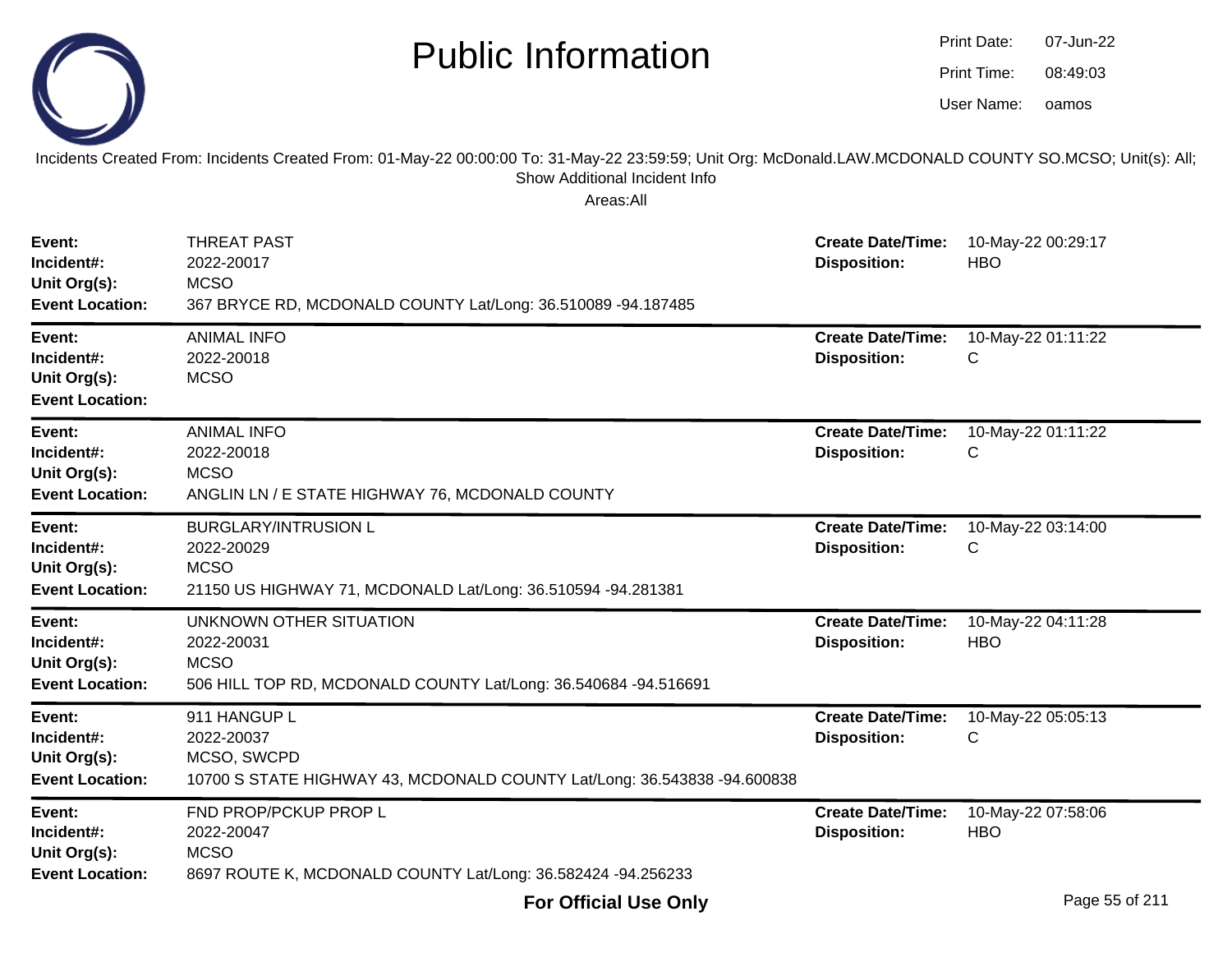

oamos07-Jun-2208:49:04Print Date:Print Time:User Name:

Incidents Created From: Incidents Created From: 01-May-22 00:00:00 To: 31-May-22 23:59:59; Unit Org: McDonald.LAW.MCDONALD COUNTY SO.MCSO; Unit(s): All; Show Additional Incident Info

| Event:<br>Incident#:<br>Unit Org(s):<br><b>Event Location:</b> | <b>WANTED VEHICLE CHECK</b><br>2022-20049<br><b>MCSO</b><br>MCDONALD COUNTY                                                       | <b>Create Date/Time:</b><br><b>Disposition:</b> | 10-May-22 08:16:57<br>С          |
|----------------------------------------------------------------|-----------------------------------------------------------------------------------------------------------------------------------|-------------------------------------------------|----------------------------------|
| Event:<br>Incident#:<br>Unit Org(s):<br><b>Event Location:</b> | <b>WANTED VEHICLE CHECK</b><br>2022-20055<br><b>MCSO</b><br>MCDONALD CO                                                           | <b>Create Date/Time:</b><br><b>Disposition:</b> | 10-May-22 08:53:10<br>C          |
| Event:<br>Incident#:<br>Unit Org(s):<br><b>Event Location:</b> | <b>CITIZEN ASST L</b><br>2022-20068<br><b>MCSO</b><br>MCDONALD COUNTY                                                             | <b>Create Date/Time:</b><br><b>Disposition:</b> | 10-May-22 10:01:18<br><b>HBO</b> |
| Event:<br>Incident#:<br>Unit Org(s):<br><b>Event Location:</b> | THEFT FROM VEHICLE PAST<br>2022-20069<br><b>MCSO</b><br>81 E CARTER RD, MCDONALD COUNTY Lat/Long: 36.70637 -94.130466             | <b>Create Date/Time:</b><br><b>Disposition:</b> | 10-May-22 10:07:55<br>С          |
| Event:<br>Incident#:<br>Unit Org(s):<br><b>Event Location:</b> | <b>WANTED VEHICLE CHECK</b><br>2022-20070<br><b>MCSO</b><br>MCDONALD COUNTY                                                       | <b>Create Date/Time:</b><br><b>Disposition:</b> | 10-May-22 10:17:15<br>С          |
| Event:<br>Incident#:<br>Unit Org(s):<br><b>Event Location:</b> | <b>VEHICLE THEFT PAST</b><br>2022-20078<br><b>MCSO</b><br>3570 E STATE HIGHWAY 76, MCDONALD COUNTY Lat/Long: 36.656164 -94.375234 | <b>Create Date/Time:</b><br><b>Disposition:</b> | 10-May-22 11:16:40<br>С          |
| Event:<br>Incident#:<br>Unit Org(s):<br><b>Event Location:</b> | <b>CITIZEN ASST L</b><br>2022-20079<br><b>MCSO</b><br>MCDONALD CO                                                                 | <b>Create Date/Time:</b><br><b>Disposition:</b> | 10-May-22 11:26:01<br>C          |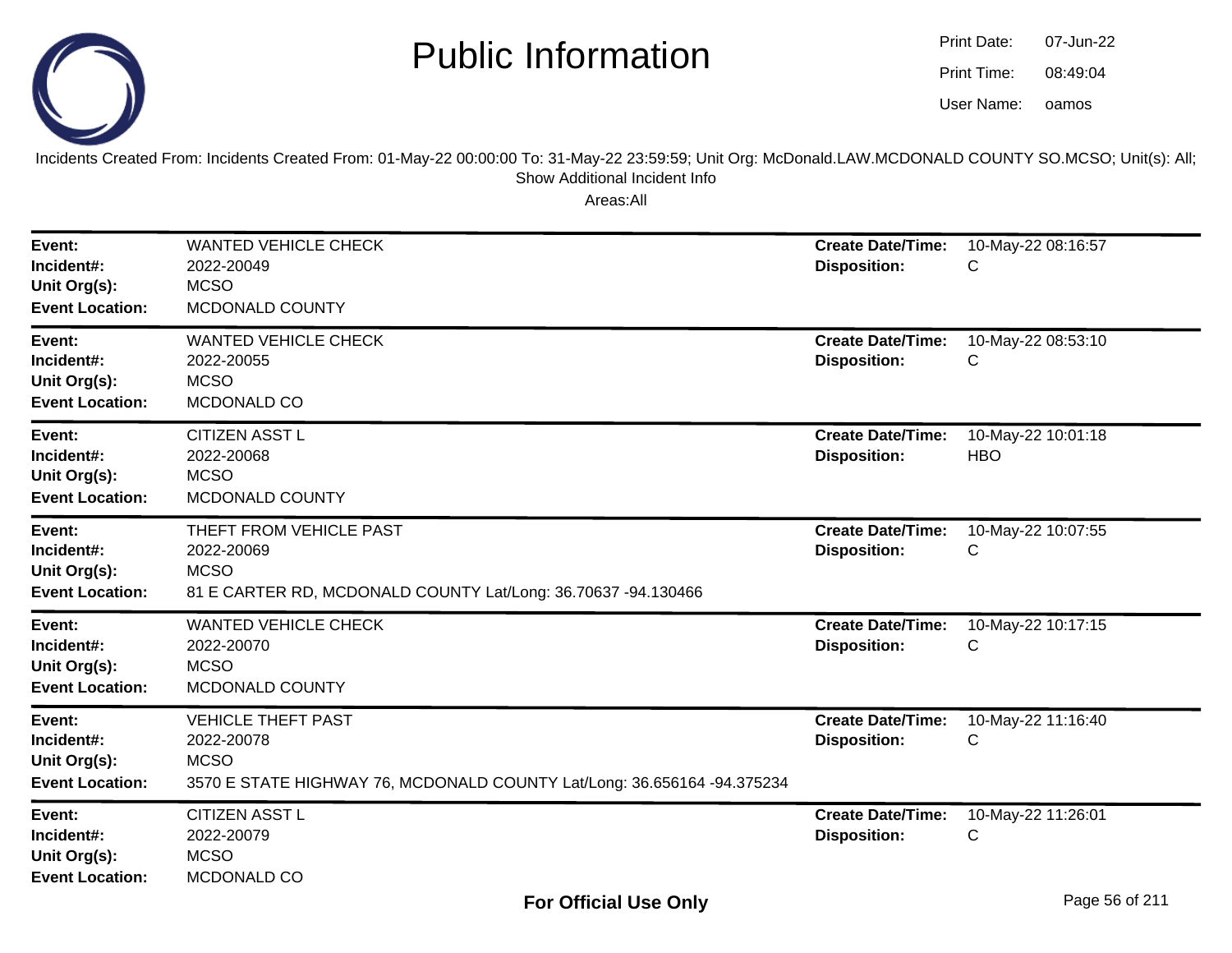

| Print Date: | 07-Jun-22 |
|-------------|-----------|
| Print Time: | 08:49:05  |
| User Name:  | oamos     |

Incidents Created From: Incidents Created From: 01-May-22 00:00:00 To: 31-May-22 23:59:59; Unit Org: McDonald.LAW.MCDONALD COUNTY SO.MCSO; Unit(s): All; Show Additional Incident Info

| Event:<br>Incident#:<br>Unit Org(s):<br><b>Event Location:</b> | <b>WANTED VEHICLE CHECK</b><br>2022-20081<br><b>MCSO</b><br>20925 STATE HIGHWAY 59, MCDONALD Lat/Long: 36.499242 -94.480693 | <b>Create Date/Time:</b><br><b>Disposition:</b> | 10-May-22 11:35:52<br>С            |
|----------------------------------------------------------------|-----------------------------------------------------------------------------------------------------------------------------|-------------------------------------------------|------------------------------------|
| Event:<br>Incident#:<br>Unit Org(s):<br><b>Event Location:</b> | 911 HANGUP L<br>2022-20082<br><b>MCSO</b><br>466 W GARNER ST, MCDONALD COUNTY Lat/Long: 36.74499 -94.422688                 | <b>Create Date/Time:</b><br><b>Disposition:</b> | 10-May-22 11:37:41<br>С            |
| Event:<br>Incident#:<br>Unit Org(s):<br><b>Event Location:</b> | <b>ABUSE PAST</b><br>2022-20086<br><b>MCSO</b><br>2 SAWMILL TER, GOODMAN Lat/Long: 36.7376 -94.41842                        | <b>Create Date/Time:</b><br><b>Disposition:</b> | 10-May-22 11:56:27<br><b>RT</b>    |
| Event:<br>Incident#:<br>Unit Org(s):<br><b>Event Location:</b> | <b>INFO LAW</b><br>2022-20089<br><b>MCSO</b><br>ROUTE D / N REINDEER                                                        | <b>Create Date/Time:</b><br><b>Disposition:</b> | 10-May-22 12:11:13<br><b>DIS</b>   |
| Event:<br>Incident#:<br>Unit Org(s):<br><b>Event Location:</b> | <b>INFO LAW</b><br>2022-20089<br><b>MCSO</b>                                                                                | <b>Create Date/Time:</b><br><b>Disposition:</b> | 10-May-22 12:11:13<br><b>DIS</b>   |
| Event:<br>Incident#:<br>Unit Org(s):<br><b>Event Location:</b> | PUBLIC SERVICE INFO<br>2022-20091<br><b>MCSO</b><br>MCDONALD COUNTY                                                         | <b>Create Date/Time:</b><br><b>Disposition:</b> | 10-May-22 12:20:47<br>C            |
| Event:<br>Incident#:<br>Unit Org(s):<br><b>Event Location:</b> | PAPER SERVICE LAW<br>2022-20094<br><b>MCSO</b><br>1627 FLETCHER RIDGE RD, MCDONALD COUNTY Lat/Long: 36.523197 -94.088033    | <b>Create Date/Time:</b><br><b>Disposition:</b> | 10-May-22 12:57:58<br><b>PAPER</b> |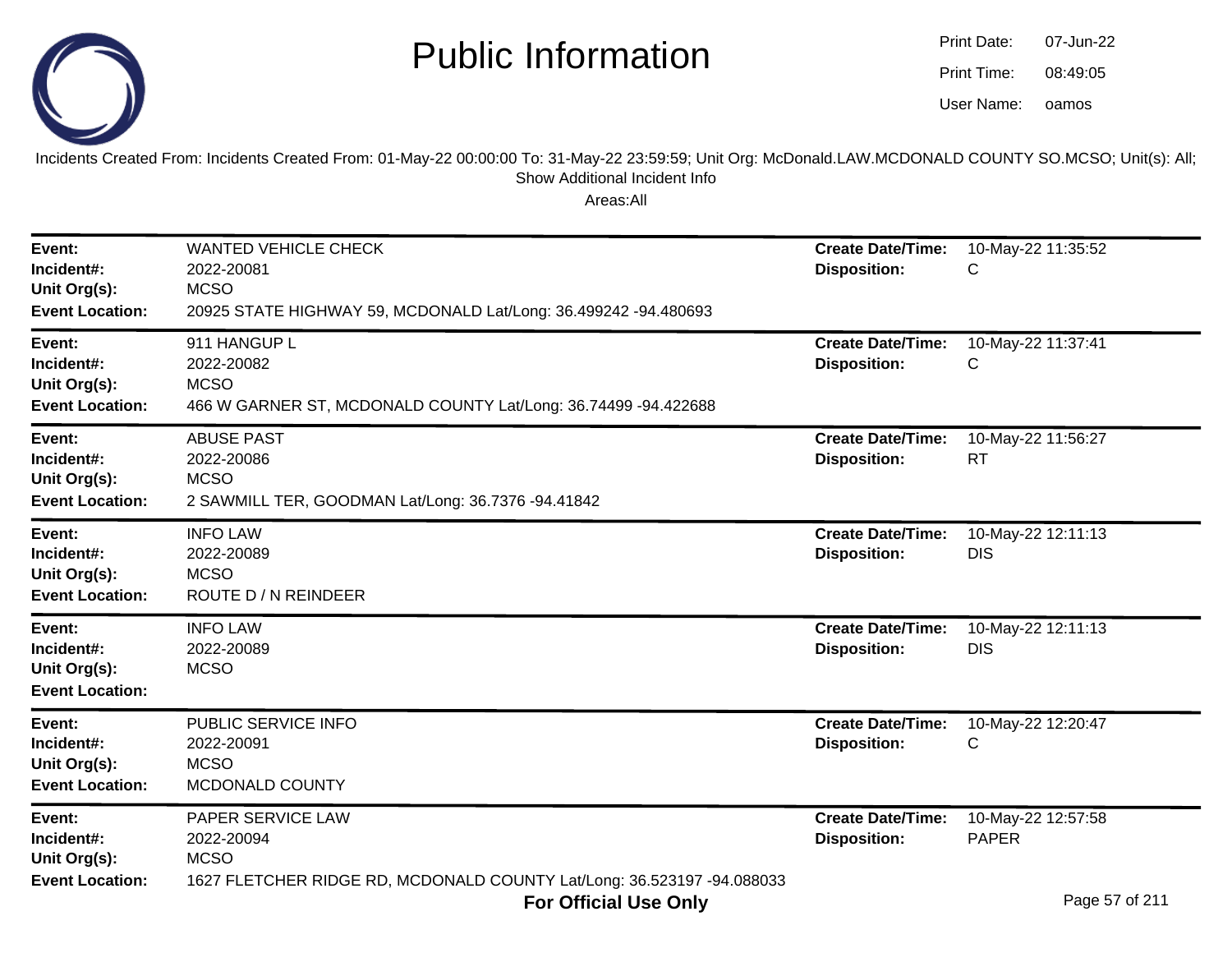

oamos07-Jun-2208:49:07Print Date:Print Time:User Name:

Incidents Created From: Incidents Created From: 01-May-22 00:00:00 To: 31-May-22 23:59:59; Unit Org: McDonald.LAW.MCDONALD COUNTY SO.MCSO; Unit(s): All; Show Additional Incident Info

| Event:<br>Incident#:<br>Unit Org(s):<br><b>Event Location:</b> | <b>ANIMAL INFO</b><br>2022-20095<br><b>MCSO</b><br>4246 CARNELL RD, MCDONALD COUNTY Lat/Long: 36.693839 -94.199269   | <b>Create Date/Time:</b><br><b>Disposition:</b> | 10-May-22 13:14:04<br>С         |
|----------------------------------------------------------------|----------------------------------------------------------------------------------------------------------------------|-------------------------------------------------|---------------------------------|
| Event:<br>Incident#:<br>Unit Org(s):<br><b>Event Location:</b> | PAPER SERVICE LAW<br>2022-20096<br><b>MCSO</b><br>160 CLEVELAND LN, MCDONALD COUNTY Lat/Long: 36.559573 -94.167414   | <b>Create Date/Time:</b><br><b>Disposition:</b> | 10-May-22 13:20:32<br>С         |
| Event:<br>Incident#:<br>Unit Org(s):<br><b>Event Location:</b> | <b>HARASSMENT</b><br>2022-20097<br><b>MCSO</b><br>5380 DEER CREEK RD, MCDONALD COUNTY Lat/Long: 36.500666 -94.411486 | <b>Create Date/Time:</b><br><b>Disposition:</b> | 10-May-22 13:30:54<br>С         |
| Event:<br>Incident#:<br>Unit Org(s):<br><b>Event Location:</b> | PAPER SERVICE LAW<br>2022-20099<br><b>MCSO</b><br>13342 ROUTE E, MCDONALD COUNTY Lat/Long: 36.51868 -94.177208       | <b>Create Date/Time:</b><br><b>Disposition:</b> | 10-May-22 13:40:48<br>С         |
| Event:<br>Incident#:<br>Unit Org(s):<br><b>Event Location:</b> | <b>SUSP PERSON</b><br>2022-20100<br><b>MCSO</b><br>11256 ROUTE CC, MCDONALD COUNTY Lat/Long: 36.723134 -94.213375    | <b>Create Date/Time:</b><br><b>Disposition:</b> | 10-May-22 14:01:46<br>U         |
| Event:<br>Incident#:<br>Unit Org(s):<br><b>Event Location:</b> | PAPER SERVICE LAW<br>2022-20101<br><b>MCSO</b><br>2872 RAINS RD, JANE Lat/Long: 36.548252 -94.306389                 | <b>Create Date/Time:</b><br><b>Disposition:</b> | 10-May-22 14:01:56<br>С         |
| Event:<br>Incident#:<br>Unit Org(s):                           | PUBLIC SERVICE INFO<br>2022-20105<br><b>MCSO</b>                                                                     | <b>Create Date/Time:</b><br><b>Disposition:</b> | 10-May-22 14:12:29<br><b>NA</b> |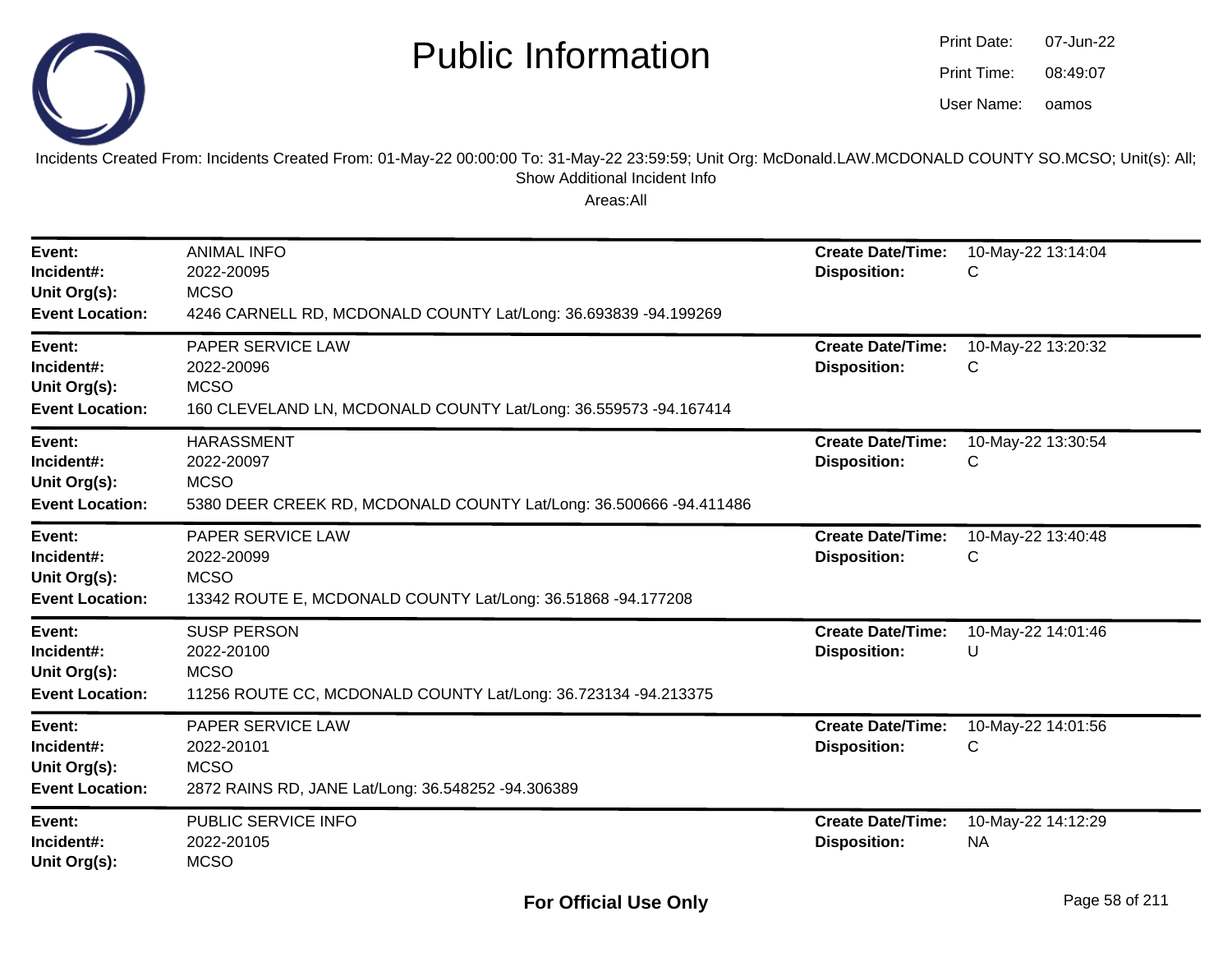

| Print Date: | 07-Jun-22 |
|-------------|-----------|
| Print Time: | 08:49:08  |
| User Name:  | oamos     |

#### Incidents Created From: Incidents Created From: 01-May-22 00:00:00 To: 31-May-22 23:59:59; Unit Org: McDonald.LAW.MCDONALD COUNTY SO.MCSO; Unit(s): All; Show Additional Incident Info

| <b>Event Location:</b>                                         | <b>MCDONALD COUNTY</b>                                                                                         |                                                 |                                    |
|----------------------------------------------------------------|----------------------------------------------------------------------------------------------------------------|-------------------------------------------------|------------------------------------|
| Event:<br>Incident#:<br>Unit Org(s):<br><b>Event Location:</b> | <b>WANTED VEHICLE CHECK</b><br>2022-20108<br><b>MCSO</b><br>MCDONALD CO                                        | <b>Create Date/Time:</b><br><b>Disposition:</b> | 10-May-22 14:44:34<br>С            |
| Event:<br>Incident#:<br>Unit Org(s):<br><b>Event Location:</b> | PAPER SERVICE LAW<br>2022-20110<br><b>MCSO</b><br>202 E 8TH ST, PINEVILLE Lat/Long: 36.595582 -94.383169       | <b>Create Date/Time:</b><br><b>Disposition:</b> | 10-May-22 14:56:28<br><b>NA</b>    |
| Event:<br>Incident#:<br>Unit Org(s):<br><b>Event Location:</b> | PAPER SERVICE LAW<br>2022-20113<br><b>MCSO</b><br>16 CALDER LN, MCDONALD COUNTY Lat/Long: 36.686771 -94.413258 | <b>Create Date/Time:</b><br><b>Disposition:</b> | 10-May-22 15:12:26<br><b>PAPER</b> |
| Event:<br>Incident#:<br>Unit Org(s):<br><b>Event Location:</b> | PAPER SERVICE LAW<br>2022-20115<br><b>MCSO</b><br>2950 ROUTE B, MCDONALD COUNTY Lat/Long: 36.747121 -94.467914 | <b>Create Date/Time:</b><br><b>Disposition:</b> | 10-May-22 15:28:43<br>С            |
| Event:<br>Incident#:<br>Unit Org(s):<br><b>Event Location:</b> | <b>TRAFFIC STOP</b><br>2022-20116<br><b>MCSO</b>                                                               | <b>Create Date/Time:</b><br><b>Disposition:</b> | 10-May-22 15:29:17<br>VW           |
| Event:<br>Incident#:<br>Unit Org(s):<br><b>Event Location:</b> | <b>TRAFFIC STOP</b><br>2022-20116<br><b>MCSO</b><br>MUD SPRINGS RD / E STATE HIGHWAY 76                        | <b>Create Date/Time:</b><br><b>Disposition:</b> | 10-May-22 15:29:17<br>VW           |
| Event:<br>Incident#:                                           | <b>THEFT PAST</b><br>2022-20119                                                                                | <b>Create Date/Time:</b><br><b>Disposition:</b> | 10-May-22 15:36:25<br><b>RF</b>    |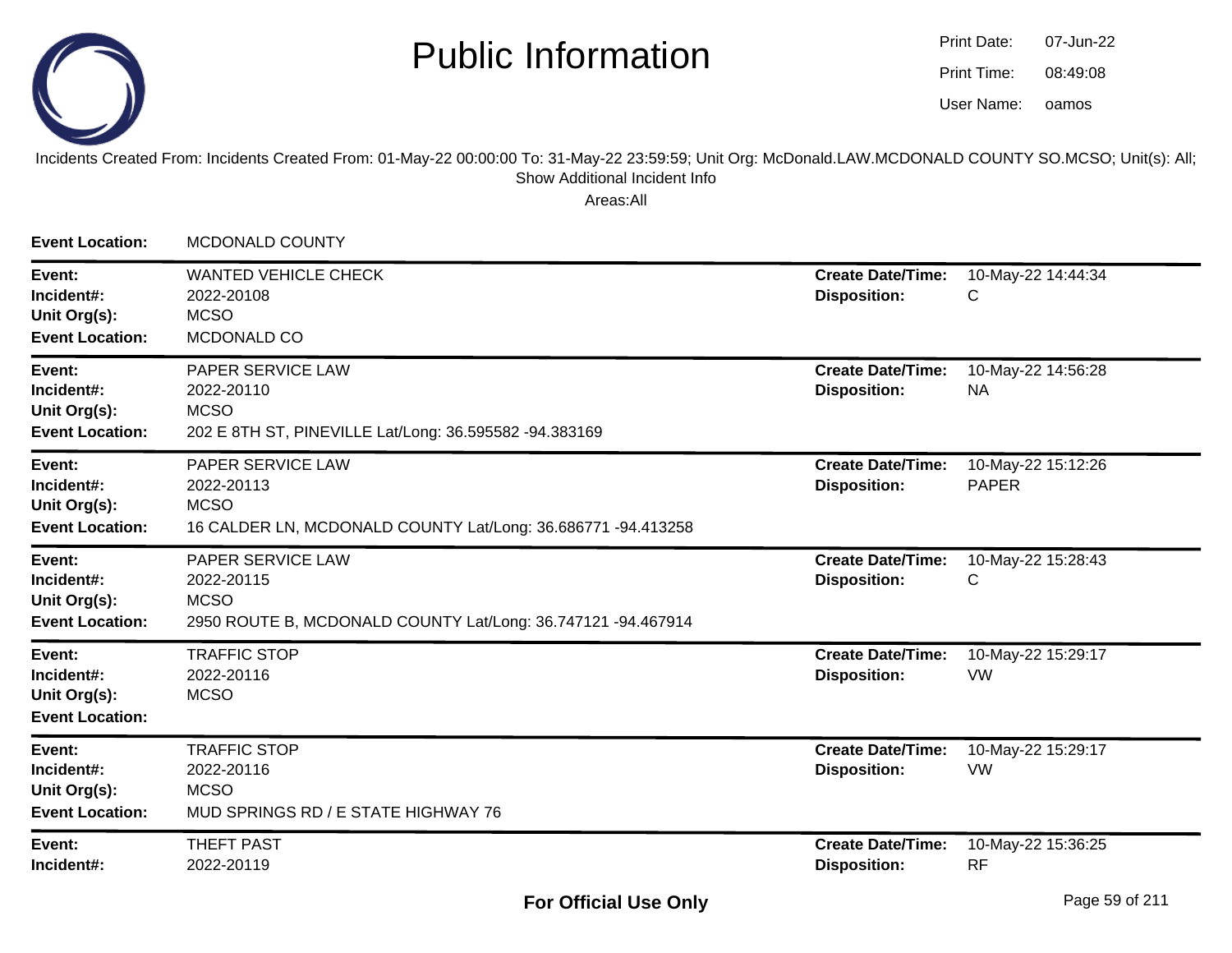

| Print Date: | 07-Jun-22 |
|-------------|-----------|
| Print Time: | 08:49:09  |
| User Name:  | oamos     |

Incidents Created From: Incidents Created From: 01-May-22 00:00:00 To: 31-May-22 23:59:59; Unit Org: McDonald.LAW.MCDONALD COUNTY SO.MCSO; Unit(s): All; Show Additional Incident Info

| Unit Org(s):<br><b>Event Location:</b>                         | <b>MCSO</b><br>100 COMMERCIAL DR, MCDONALD Lat/Long: 36.508231 -94.278518                                                               |                                                 |                                    |
|----------------------------------------------------------------|-----------------------------------------------------------------------------------------------------------------------------------------|-------------------------------------------------|------------------------------------|
| Event:<br>Incident#:<br>Unit Org(s):<br><b>Event Location:</b> | PUBLIC SERVICE INFO<br>2022-20121<br><b>MCSO</b><br>MCDONALD COUNTY                                                                     | <b>Create Date/Time:</b><br><b>Disposition:</b> | 10-May-22 15:53:13<br>С            |
| Event:<br>Incident#:<br>Unit Org(s):<br><b>Event Location:</b> | <b>REPOSSESSION</b><br>2022-20122<br><b>MCSO</b><br>105 INDIAN CREEK DR, LANAGAN Lat/Long: 36.599447 -94.448541                         | <b>Create Date/Time:</b><br><b>Disposition:</b> | 10-May-22 16:08:24<br>С            |
| Event:<br>Incident#:<br>Unit Org(s):<br><b>Event Location:</b> | PAPER SERVICE LAW<br>2022-20128<br><b>MCSO</b><br>2872 RAINS RD, JANE Lat/Long: 36.548252 -94.306389                                    | <b>Create Date/Time:</b><br><b>Disposition:</b> | 10-May-22 16:39:07<br><b>PAPER</b> |
| Event:<br>Incident#:<br>Unit Org(s):<br><b>Event Location:</b> | <b>TRAFFIC STOP</b><br>2022-20130<br><b>MCSO</b><br>HWY 59 / TYSONS                                                                     | <b>Create Date/Time:</b><br><b>Disposition:</b> | 10-May-22 16:45:33<br>С            |
| Event:<br>Incident#:<br>Unit Org(s):<br><b>Event Location:</b> | <b>TRAFFIC STOP</b><br>2022-20130<br><b>MCSO</b>                                                                                        | <b>Create Date/Time:</b><br><b>Disposition:</b> | 10-May-22 16:45:33<br>С            |
| Event:<br>Incident#:<br>Unit Org(s):<br><b>Event Location:</b> | <b>WELFARE CHECK NON URGENT</b><br>2022-20133<br>JAIL MCSO, MCSO<br>6699 COUNTY LINE RD, MCDONALD COUNTY Lat/Long: 36.761712 -94.529379 | <b>Create Date/Time:</b><br><b>Disposition:</b> | 10-May-22 16:58:40<br>С            |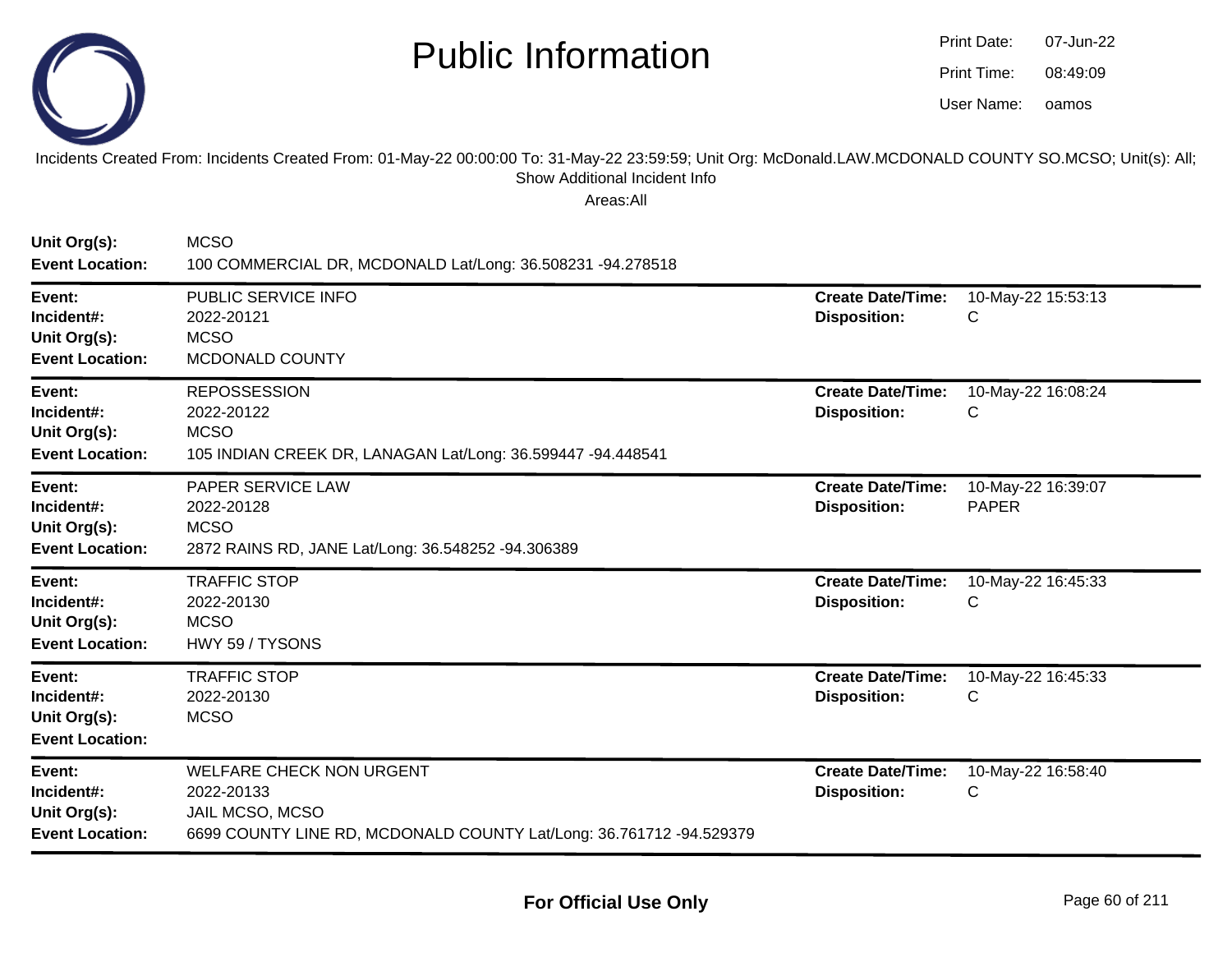|                                                                | <b>Public Information</b><br>Incidents Created From: Incidents Created From: 01-May-22 00:00:00 To: 31-May-22 23:59:59; Unit Org: McDonald.LAW.MCDONALD COUNTY SO.MCSO; Unit(s): All; |                                                 | Print Date:<br>Print Time:<br>User Name: | 07-Jun-22<br>08:49:10<br>oamos |
|----------------------------------------------------------------|---------------------------------------------------------------------------------------------------------------------------------------------------------------------------------------|-------------------------------------------------|------------------------------------------|--------------------------------|
|                                                                | Show Additional Incident Info<br>Areas:All                                                                                                                                            |                                                 |                                          |                                |
| Event:<br>Incident#:<br>Unit Org(s):<br><b>Event Location:</b> | PAPER SERVICE LAW<br>2022-20136<br><b>MCSO</b><br>2950 ROUTE B, MCDONALD COUNTY Lat/Long: 36.747121 -94.467914                                                                        | <b>Create Date/Time:</b><br><b>Disposition:</b> | <b>PAPER</b>                             | 10-May-22 17:33:10             |
| Event:<br>Incident#:<br>Unit Org(s):<br><b>Event Location:</b> | <b>HARASSMENT</b><br>2022-20138<br>LPD, MCSO<br>101 MORRISS LN, LANAGAN Lat/Long: 36.609014 -94.448537                                                                                | <b>Create Date/Time:</b><br><b>Disposition:</b> | С                                        | 10-May-22 18:30:13             |
| Event:<br>Incident#:<br>Unit Org(s):<br><b>Event Location:</b> | <b>PAST</b><br>2022-20148<br><b>MCSO</b><br>7004 E STATE HIGHWAY 76, MCDONALD Lat/Long: 36.662094 -94.320739                                                                          | <b>Create Date/Time:</b><br><b>Disposition:</b> | С                                        | 10-May-22 20:01:38             |
| Event:<br>Incident#:<br>Unit Org(s):<br><b>Event Location:</b> | <b>INFO ONLY L</b><br>2022-20152<br><b>MCSO</b><br>111 SPRING BROOK LN, MCDONALD COUNTY Lat/Long: 36.644223 -94.382282                                                                | <b>Create Date/Time:</b><br><b>Disposition:</b> | С                                        | 10-May-22 20:35:44             |
| Event:<br>Incident#:<br>Unit Org(s):<br><b>Event Location:</b> | <b>WEAPONS INCIDENT</b><br>2022-20155<br>FRSTA1, JAIL MCSO, MCSO<br>168 SILVERLEAF LN, MCDONALD COUNTY Lat/Long: 36.592895 -94.184426                                                 | <b>Create Date/Time:</b><br><b>Disposition:</b> | <b>ARR</b>                               | 10-May-22 20:39:13             |
| Event:<br>Incident#:<br>Unit Org(s):<br><b>Event Location:</b> | 911 HANGUP L<br>2022-20157<br><b>MCSO</b><br>Lat/Long: 36.51979923 -94.5335984                                                                                                        | <b>Create Date/Time:</b><br><b>Disposition:</b> | С                                        | 10-May-22 20:58:20             |
| Event:<br>Incident#:<br>Unit Org(s):<br><b>Event Location:</b> | SUPPLEMENTAL OTHER<br>2022-20158<br><b>MCSO</b><br>383 BERLE GENE LN, MCDONALD COUNTY Lat/Long: 36.516635 -94.162014                                                                  | <b>Create Date/Time:</b><br><b>Disposition:</b> | С                                        | 10-May-22 20:58:48             |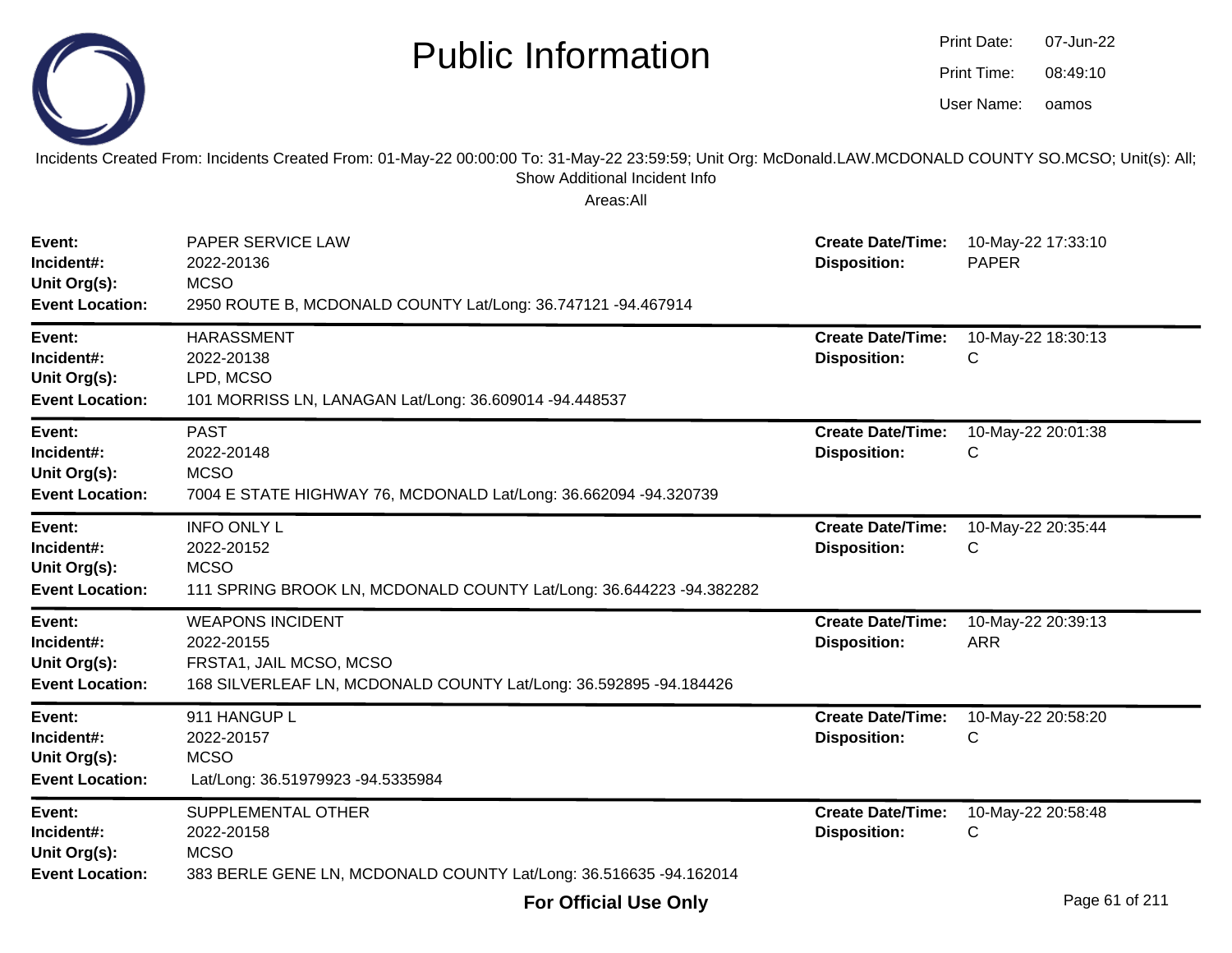

oamos07-Jun-2208:49:11Print Date:Print Time:User Name:

Incidents Created From: Incidents Created From: 01-May-22 00:00:00 To: 31-May-22 23:59:59; Unit Org: McDonald.LAW.MCDONALD COUNTY SO.MCSO; Unit(s): All; Show Additional Incident Info

| Event:<br>Incident#:<br>Unit Org(s):<br><b>Event Location:</b> | <b>WELFARE CHECK NON URGENT</b><br>2022-20172<br><b>MCSO</b><br>14680 ROUTE E, MCDONALD COUNTY Lat/Long: 36.50134 -94.181049                 | <b>Create Date/Time:</b><br><b>Disposition:</b> | 10-May-22 23:39:29<br><b>HBO</b> |
|----------------------------------------------------------------|----------------------------------------------------------------------------------------------------------------------------------------------|-------------------------------------------------|----------------------------------|
| Event:<br>Incident#:<br>Unit Org(s):<br><b>Event Location:</b> | <b>TRAFFIC PURSUIT</b><br>2022-20175<br>FRSTA1, FRSTA2, JAIL MCSO, MCSO, MSHP, W10 MITCHELL<br>BEAR HOLLOW RD / ROUGHTON LN, MCDONALD COUNTY | <b>Create Date/Time:</b><br><b>Disposition:</b> | 11-May-22 00:27:00<br><b>ARR</b> |
| Event:<br>Incident#:<br>Unit Org(s):<br><b>Event Location:</b> | <b>TRAFFIC PURSUIT</b><br>2022-20175<br>FRSTA1, FRSTA2, JAIL MCSO, MCSO, MSHP, W10 MITCHELL                                                  | <b>Create Date/Time:</b><br><b>Disposition:</b> | 11-May-22 00:27:00<br><b>ARR</b> |
| Event:<br>Incident#:<br>Unit Org(s):<br><b>Event Location:</b> | SUPPLEMENTAL SUSPECT<br>2022-20184<br><b>MCSO</b><br>MCDONALD COUNTY                                                                         | <b>Create Date/Time:</b><br><b>Disposition:</b> | 11-May-22 02:37:01<br>С          |
| Event:<br>Incident#:<br>Unit Org(s):<br><b>Event Location:</b> | <b>SUSP VEH</b><br>2022-20190<br>MCSO, NPD<br>202 MAIN ST, NOEL Lat/Long: 36.545122 -94.487665                                               | <b>Create Date/Time:</b><br><b>Disposition:</b> | 11-May-22 03:34:42<br>С          |
| Event:<br>Incident#:<br>Unit Org(s):<br><b>Event Location:</b> | IN PROG VERB IND/SM GRP L<br>2022-20191<br>JAIL MCSO, MCSO, PPD<br>ROUTE K / W OF GRACE AVE Lat/Long: 36.58392548 -94.3574738                | <b>Create Date/Time:</b><br><b>Disposition:</b> | 11-May-22 04:15:08<br><b>HBO</b> |
| Event:<br>Incident#:<br>Unit Org(s):<br><b>Event Location:</b> | IN PROG VERB IND/SM GRP L<br>2022-20191<br>JAIL MCSO, MCSO, PPD<br>Lat/Long: 36.58392548 -94.3574738                                         | <b>Create Date/Time:</b><br><b>Disposition:</b> | 11-May-22 04:15:08<br><b>HBO</b> |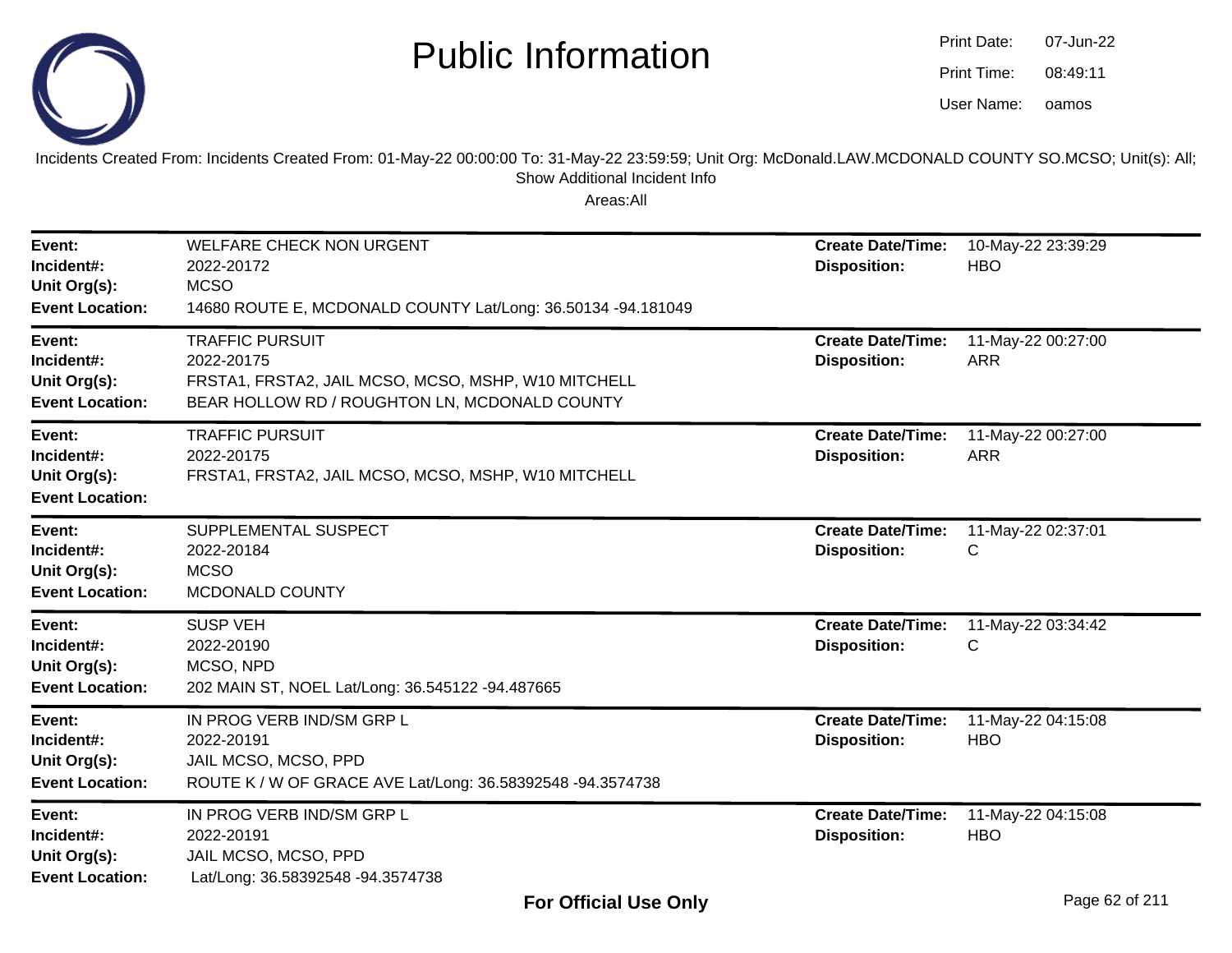

| Print Date: | 07-Jun-22 |
|-------------|-----------|
| Print Time: | 08:49:13  |
| User Name:  | oamos     |

Incidents Created From: Incidents Created From: 01-May-22 00:00:00 To: 31-May-22 23:59:59; Unit Org: McDonald.LAW.MCDONALD COUNTY SO.MCSO; Unit(s): All; Show Additional Incident Info

| Event:<br>Incident#:<br>Unit Org(s):<br><b>Event Location:</b> | PUBLIC SERVICE INFO<br>2022-20202<br><b>MCSO</b><br>300 E 7TH ST, PINEVILLE Lat/Long: 36.594702 -94.381964                   | <b>Create Date/Time:</b><br><b>Disposition:</b> | 11-May-22 08:20:10<br>C          |
|----------------------------------------------------------------|------------------------------------------------------------------------------------------------------------------------------|-------------------------------------------------|----------------------------------|
| Event:<br>Incident#:<br>Unit Org(s):<br><b>Event Location:</b> | MISC INFO L<br>2022-20203<br><b>MCSO</b><br><b>GOODMAN AREA</b>                                                              | <b>Create Date/Time:</b><br><b>Disposition:</b> | 11-May-22 08:21:12<br>C          |
| Event:<br>Incident#:<br>Unit Org(s):<br><b>Event Location:</b> | <b>PICKUP L</b><br>2022-20204<br><b>MCSO</b><br><b>NEOSHO FREEMAN</b>                                                        | <b>Create Date/Time:</b><br><b>Disposition:</b> | 11-May-22 08:31:22<br>С          |
| Event:<br>Incident#:<br>Unit Org(s):<br><b>Event Location:</b> | 911 HANGUP L<br>2022-20206<br><b>MCSO</b><br>8 MILE POINT ON ELK RIVER Lat/Long: 36.56902313 -94.3899822                     | <b>Create Date/Time:</b><br><b>Disposition:</b> | 11-May-22 08:36:01<br><b>HBO</b> |
| Event:<br>Incident#:<br>Unit Org(s):<br><b>Event Location:</b> | <b>WANTED PERSON CHECK</b><br>2022-20208<br><b>MCSO</b><br>300 E 7TH ST, PINEVILLE Lat/Long: 36.594702 -94.381964            | <b>Create Date/Time:</b><br><b>Disposition:</b> | 11-May-22 08:39:02<br>С          |
| Event:<br>Incident#:<br>Unit Org(s):<br><b>Event Location:</b> | FND PROP/PCKUP PROP L<br>2022-20209<br><b>MCSO</b><br>1627 FLETCHER RIDGE RD, MCDONALD COUNTY Lat/Long: 36.523197 -94.088033 | <b>Create Date/Time:</b><br><b>Disposition:</b> | 11-May-22 08:39:59<br>C          |
| Event:<br>Incident#:<br>Unit Org(s):<br><b>Event Location:</b> | <b>WANTED VEHICLE CHECK</b><br>2022-20210<br><b>MCSO</b><br>MCDONALD COUNTY                                                  | <b>Create Date/Time:</b><br><b>Disposition:</b> | 11-May-22 08:45:49<br>С          |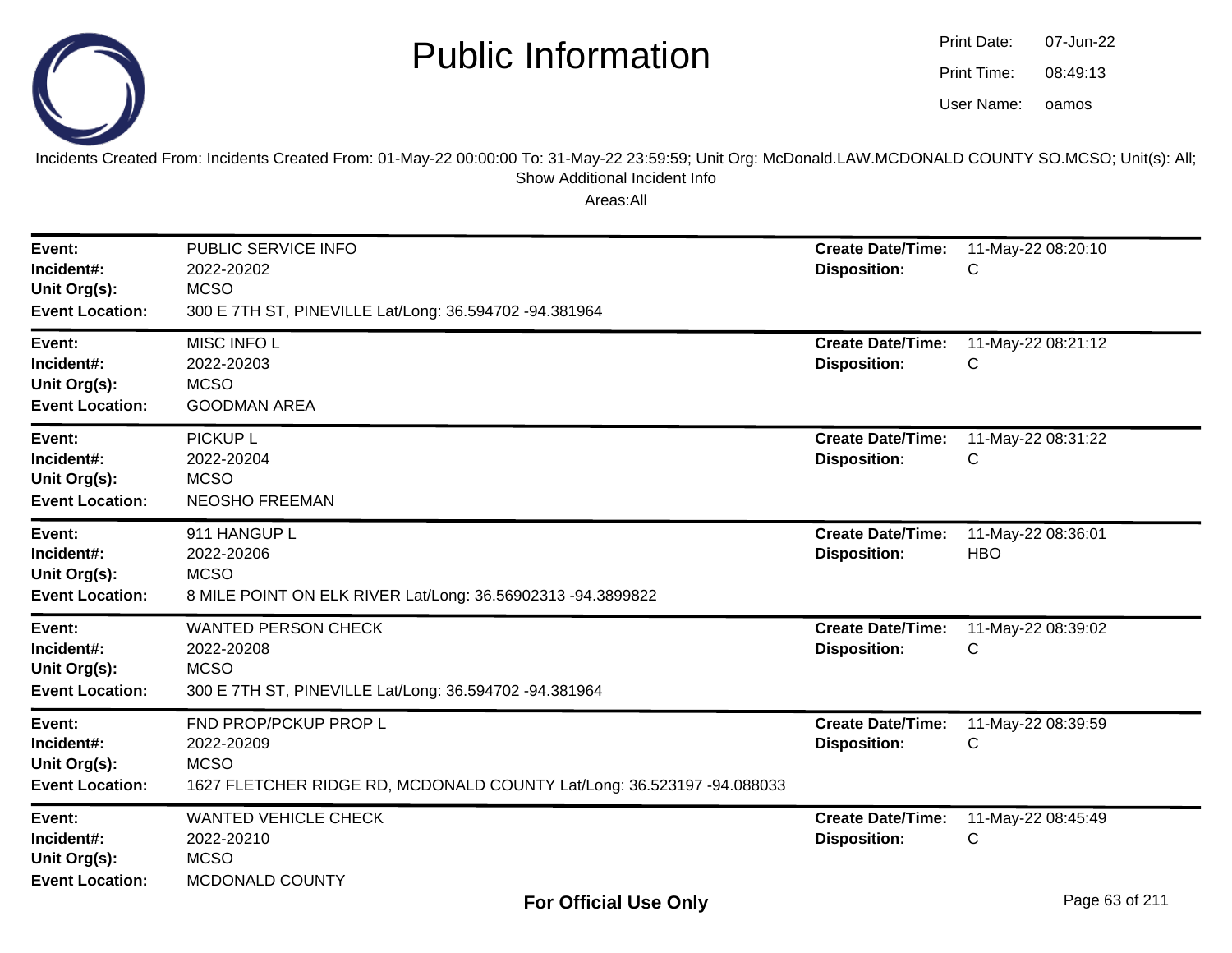

| Print Date: | 07-Jun-22 |
|-------------|-----------|
| Print Time: | 08:49:14  |
| User Name:  | oamos     |

Incidents Created From: Incidents Created From: 01-May-22 00:00:00 To: 31-May-22 23:59:59; Unit Org: McDonald.LAW.MCDONALD COUNTY SO.MCSO; Unit(s): All; Show Additional Incident Info

| Event:<br>Incident#:<br>Unit Org(s):<br><b>Event Location:</b> | <b>WANTED VEHICLE CHECK</b><br>2022-20211<br><b>MCSO</b><br>MCDONALD CO                                             | <b>Create Date/Time:</b><br><b>Disposition:</b> | 11-May-22 08:49:14<br>С            |
|----------------------------------------------------------------|---------------------------------------------------------------------------------------------------------------------|-------------------------------------------------|------------------------------------|
| Event:<br>Incident#:<br>Unit Org(s):<br><b>Event Location:</b> | PUBLIC SERVICE INFO<br>2022-20212<br><b>MCSO</b><br>MCDONALD COUNTY                                                 | <b>Create Date/Time:</b><br><b>Disposition:</b> | 11-May-22 08:50:42<br>С            |
| Event:<br>Incident#:<br>Unit Org(s):<br><b>Event Location:</b> | MISC INFO L<br>2022-20214<br>MCSO, MSHP, NCSO<br>212 HIGHLAND TER, GOODMAN Lat/Long: 36.74463 -94.415465            | <b>Create Date/Time:</b><br><b>Disposition:</b> | 11-May-22 08:53:26<br>С            |
| Event:<br>Incident#:<br>Unit Org(s):<br><b>Event Location:</b> | <b>THEFT PAST</b><br>2022-20218<br><b>MCSO</b><br>100 COMMERCIAL DR, MCDONALD Lat/Long: 36.508231 -94.278518        | <b>Create Date/Time:</b><br><b>Disposition:</b> | 11-May-22 09:07:20<br><b>RT</b>    |
| Event:<br>Incident#:<br>Unit Org(s):<br><b>Event Location:</b> | CITIZEN ASST L<br>2022-20219<br><b>MCSO</b><br>MCDONALD CO                                                          | <b>Create Date/Time:</b><br><b>Disposition:</b> | 11-May-22 09:07:33<br>С            |
| Event:<br>Incident#:<br>Unit Org(s):<br><b>Event Location:</b> | <b>SUSP PERSON</b><br>2022-20224<br><b>MCSO</b><br>5429 SPLITLOG RD, MCDONALD COUNTY Lat/Long: 36.691206 -94.438024 | <b>Create Date/Time:</b><br><b>Disposition:</b> | 11-May-22 09:33:42<br><b>GOA</b>   |
| Event:<br>Incident#:<br>Unit Org(s):                           | TRANSPORT PERSON COOPERATIVE<br>2022-20225<br><b>MCSO</b>                                                           | <b>Create Date/Time:</b><br><b>Disposition:</b> | 11-May-22 09:38:11<br><b>TRANS</b> |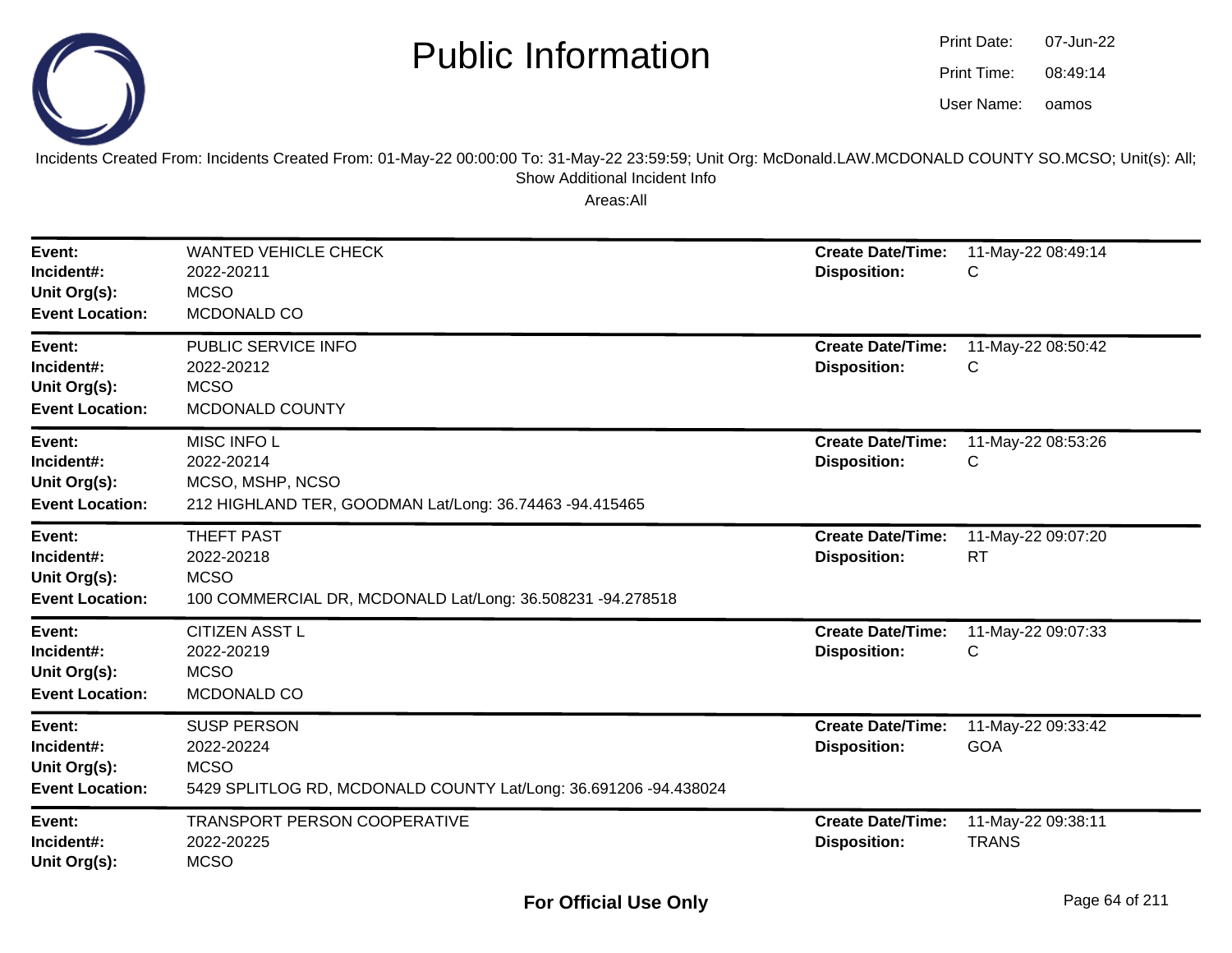

oamos07-Jun-2208:49:15Print Date:Print Time:User Name:

#### Incidents Created From: Incidents Created From: 01-May-22 00:00:00 To: 31-May-22 23:59:59; Unit Org: McDonald.LAW.MCDONALD COUNTY SO.MCSO; Unit(s): All; Show Additional Incident Info

| <b>Event Location:</b>                                         | NEWTON CO JAIL                                                                                                               |                                                 |                                    |
|----------------------------------------------------------------|------------------------------------------------------------------------------------------------------------------------------|-------------------------------------------------|------------------------------------|
| Event:<br>Incident#:<br>Unit Org(s):<br><b>Event Location:</b> | SUPPLEMENTAL OTHER<br>2022-20226<br><b>MCSO</b><br>MCDONALD CO                                                               | <b>Create Date/Time:</b><br><b>Disposition:</b> | 11-May-22 09:39:19<br>C            |
| Event:<br>Incident#:<br>Unit Org(s):<br><b>Event Location:</b> | <b>PAST VERBAL L</b><br>2022-20227<br><b>MCSO</b><br>12 BAILEY LN, MCDONALD COUNTY Lat/Long: 36.693577 -94.190243            | <b>Create Date/Time:</b><br><b>Disposition:</b> | 11-May-22 09:46:42<br><b>HBO</b>   |
| Event:<br>Incident#:<br>Unit Org(s):<br><b>Event Location:</b> | <b>TRESPASSING</b><br>2022-20235<br><b>MCSO</b><br>5230 SPLITLOG RD, MCDONALD COUNTY Lat/Long: 36.691875 -94.44159           | <b>Create Date/Time:</b><br><b>Disposition:</b> | 11-May-22 10:18:52<br><b>TFR</b>   |
| Event:<br>Incident#:<br>Unit Org(s):<br><b>Event Location:</b> | <b>WANTED PERSON CHECK</b><br>2022-20242<br><b>MCSO</b><br>300 E 7TH ST, PINEVILLE Lat/Long: 36.594702 -94.381964            | <b>Create Date/Time:</b><br><b>Disposition:</b> | 11-May-22 10:52:47<br>C            |
| Event:<br>Incident#:<br>Unit Org(s):<br><b>Event Location:</b> | <b>PAPER SERVICE LAW</b><br>2022-20248<br><b>MCSO</b><br>147 WHITE ROCK RD, MCDONALD Lat/Long: 36.551213 -94.301417          | <b>Create Date/Time:</b><br><b>Disposition:</b> | 11-May-22 11:25:23<br><b>PAPER</b> |
| Event:<br>Incident#:<br>Unit Org(s):<br><b>Event Location:</b> | <b>HARASS PAST L</b><br>2022-20257<br><b>MCSO</b><br>3022 E STATE HIGHWAY 90, MCDONALD COUNTY Lat/Long: 36.551401 -94.271719 | <b>Create Date/Time:</b><br><b>Disposition:</b> | 11-May-22 12:29:39<br>C            |
| Event:<br>Incident#:                                           | PUBLIC SERVICE INFO<br>2022-20260                                                                                            | <b>Create Date/Time:</b><br><b>Disposition:</b> | 11-May-22 12:45:12<br>C            |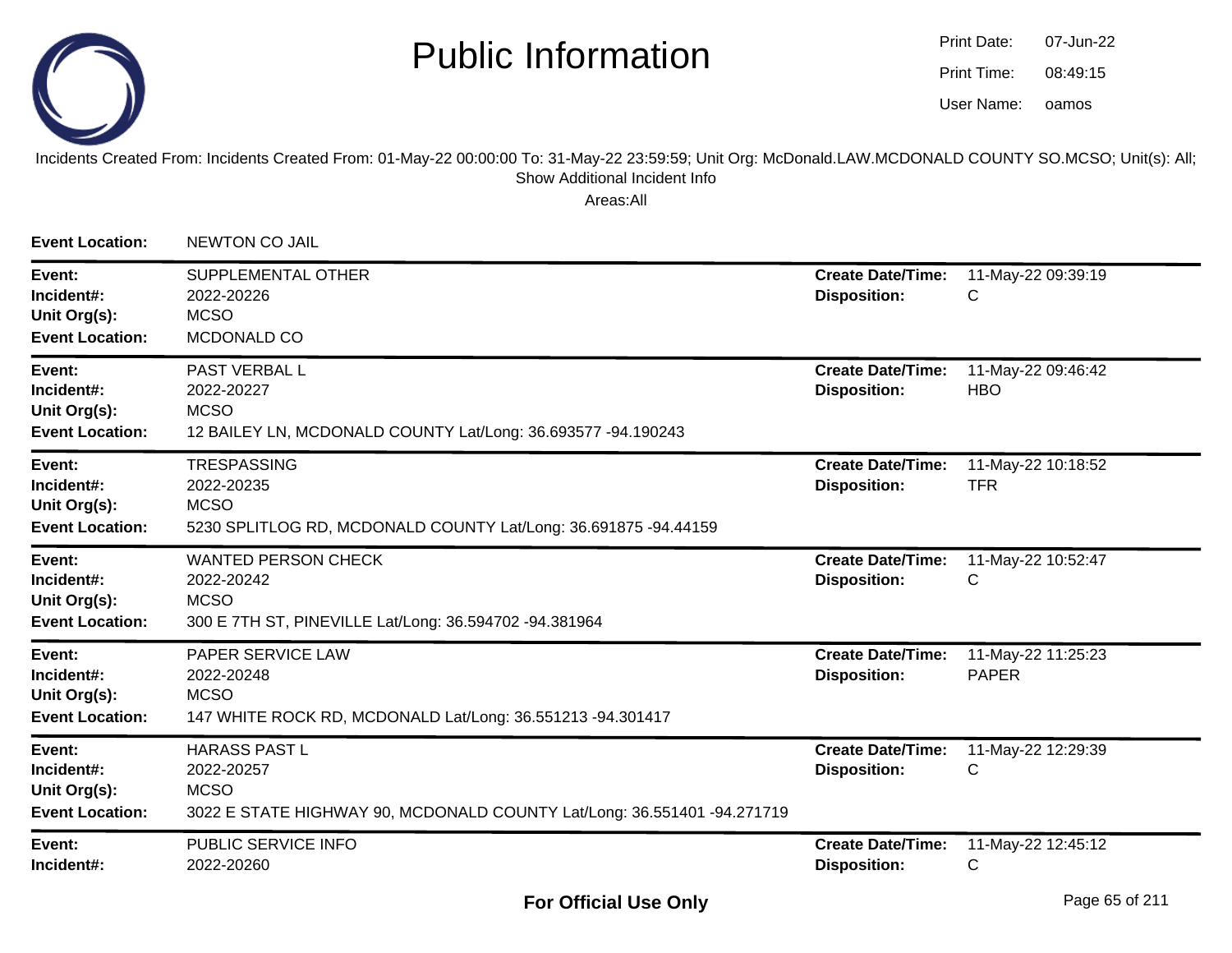

oamos07-Jun-2208:49:16Print Date:Print Time:User Name:

#### Incidents Created From: Incidents Created From: 01-May-22 00:00:00 To: 31-May-22 23:59:59; Unit Org: McDonald.LAW.MCDONALD COUNTY SO.MCSO; Unit(s): All; Show Additional Incident Info

| Unit Org(s):<br><b>Event Location:</b>                         | MCSO, NPD<br><b>NOEL</b>                                                                                                       |                                                 |                                    |
|----------------------------------------------------------------|--------------------------------------------------------------------------------------------------------------------------------|-------------------------------------------------|------------------------------------|
| Event:<br>Incident#:<br>Unit Org(s):<br><b>Event Location:</b> | PAPER SERVICE LAW<br>2022-20261<br><b>MCSO</b><br>665 YARBROUGH CIR, MCDONALD COUNTY Lat/Long: 36.522489 -94.519725            | <b>Create Date/Time:</b><br><b>Disposition:</b> | 11-May-22 13:03:40<br><b>NA</b>    |
| Event:<br>Incident#:<br>Unit Org(s):<br><b>Event Location:</b> | <b>THREAT</b><br>2022-20262<br>MCSO, NPD<br>118 W GRATZ ST, NOEL Lat/Long: 36.544675 -94.488281                                | <b>Create Date/Time:</b><br><b>Disposition:</b> | 11-May-22 13:05:15<br>С            |
| Event:<br>Incident#:<br>Unit Org(s):<br><b>Event Location:</b> | <b>PSYCH/SUICIDE LM</b><br>2022-20263<br>FRSTA1, FRSTA2, MCSO<br>121 GRINER LN, MCDONALD COUNTY Lat/Long: 36.693156 -94.440275 | <b>Create Date/Time:</b><br><b>Disposition:</b> | 11-May-22 13:05:43<br><b>TRANS</b> |
| Event:<br>Incident#:<br>Unit Org(s):<br><b>Event Location:</b> | PUBLIC SERVICE INFO<br>2022-20271<br><b>MCSO</b><br>13342 ROUTE E, MCDONALD COUNTY Lat/Long: 36.51868 -94.177208               | <b>Create Date/Time:</b><br><b>Disposition:</b> | 11-May-22 13:36:18<br>С            |
| Event:<br>Incident#:<br>Unit Org(s):<br><b>Event Location:</b> | PAPER SERVICE LAW<br>2022-20272<br><b>MCSO</b><br>10700 S STATE HIGHWAY 43, MCDONALD Lat/Long: 36.543838 -94.600838            | <b>Create Date/Time:</b><br><b>Disposition:</b> | 11-May-22 13:38:25<br>С            |
| Event:<br>Incident#:<br>Unit Org(s):<br><b>Event Location:</b> | SUPPLEMENTAL OTHER<br>2022-20274<br><b>MCSO</b><br>HIGHLAND TER, GOODMAN Lat/Long: 36.744045 -94.414936                        | <b>Create Date/Time:</b><br><b>Disposition:</b> | 11-May-22 13:52:24<br>С            |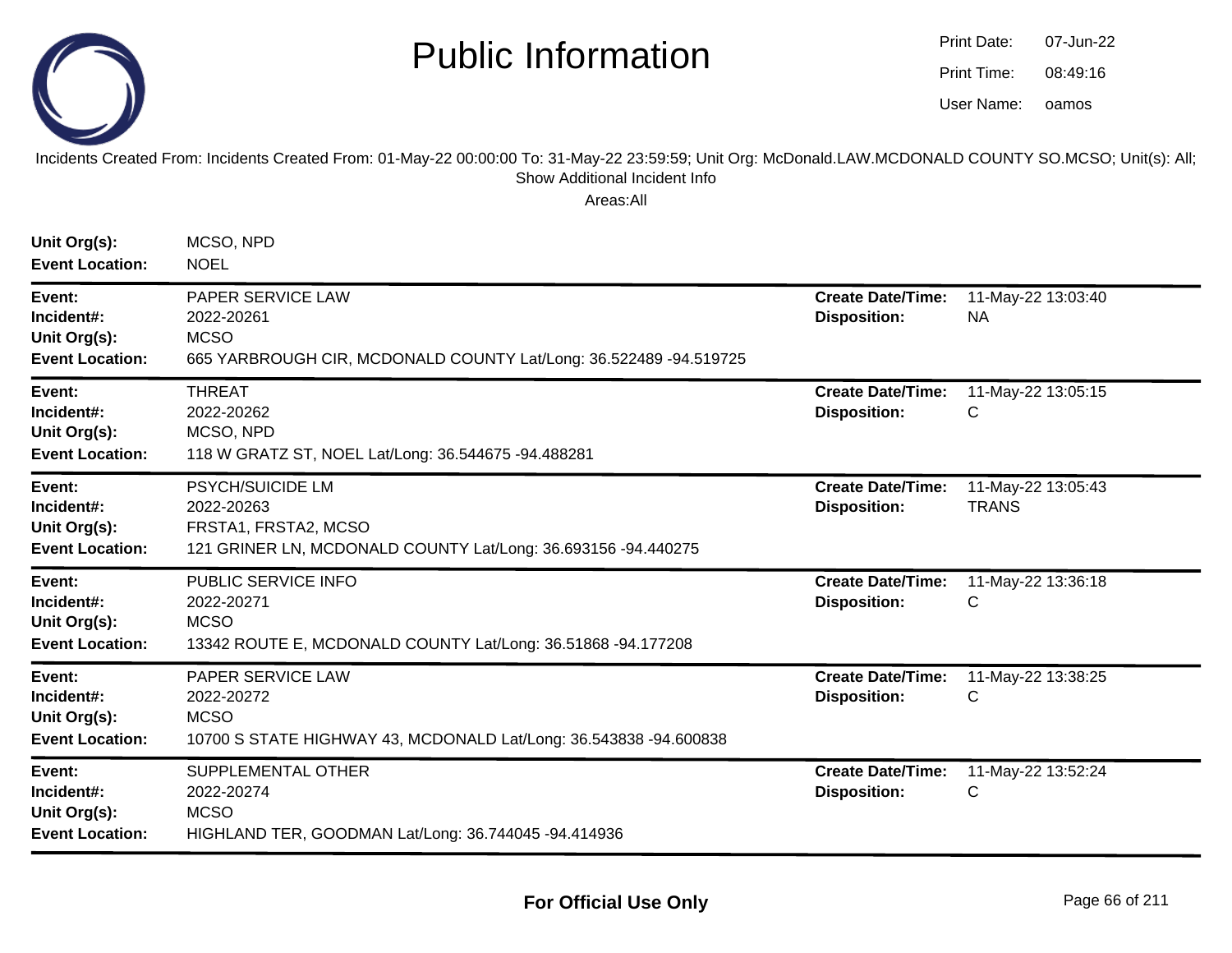|                                                                | <b>Public Information</b>                                                                                                                                                                              |                                                 | Print Date:<br>07-Jun-22<br>Print Time:<br>08:49:18<br>User Name:<br>oamos |  |
|----------------------------------------------------------------|--------------------------------------------------------------------------------------------------------------------------------------------------------------------------------------------------------|-------------------------------------------------|----------------------------------------------------------------------------|--|
|                                                                | Incidents Created From: Incidents Created From: 01-May-22 00:00:00 To: 31-May-22 23:59:59; Unit Org: McDonald.LAW.MCDONALD COUNTY SO.MCSO; Unit(s): All;<br>Show Additional Incident Info<br>Areas:All |                                                 |                                                                            |  |
| Event:<br>Incident#:<br>Unit Org(s):<br><b>Event Location:</b> | <b>RECKLESS ACTIVITY</b><br>2022-20277<br>MCSO, MSHP<br>100 MUSTANG LN, MCDONALD Lat/Long: 36.643322 -94.425748                                                                                        | <b>Create Date/Time:</b><br><b>Disposition:</b> | 11-May-22 14:04:28<br>С                                                    |  |
| Event:<br>Incident#:<br>Unit Org(s):<br><b>Event Location:</b> | SUPPLEMENTAL OTHER<br>2022-20282<br><b>MCSO</b><br>MCDONALD CO                                                                                                                                         | <b>Create Date/Time:</b><br><b>Disposition:</b> | 11-May-22 14:41:39<br>С                                                    |  |
| Event:<br>Incident#:<br>Unit Org(s):<br><b>Event Location:</b> | IN PROG PHYSICAL L<br>2022-20285<br><b>MCSO</b><br>99 SPARROW LN, MCDONALD COUNTY Lat/Long: 36.598035 -94.49597                                                                                        | <b>Create Date/Time:</b><br><b>Disposition:</b> | 11-May-22 15:18:33<br>12 Hour                                              |  |
| Event:<br>Incident#:<br>Unit Org(s):<br><b>Event Location:</b> | PAPER SERVICE LAW<br>2022-20288<br><b>MCSO</b><br>40 HARLOW LN, MCDONALD COUNTY Lat/Long: 36.550576 -94.270469                                                                                         | <b>Create Date/Time:</b><br><b>Disposition:</b> | 11-May-22 15:24:05<br><b>PAPER</b>                                         |  |
| Event:<br>Incident#:<br>Unit Org(s):<br><b>Event Location:</b> | <b>CITIZEN ASST L</b><br>2022-20292<br><b>MCSO</b><br>MCDONALD CO                                                                                                                                      | <b>Create Date/Time:</b><br><b>Disposition:</b> | 11-May-22 15:36:30<br>С                                                    |  |
| Event:<br>Incident#:<br>Unit Org(s):<br><b>Event Location:</b> | <b>CITIZEN ASST L</b><br>2022-20292<br><b>MCSO</b><br>MCDONALD CO                                                                                                                                      | <b>Create Date/Time:</b><br><b>Disposition:</b> | 11-May-22 15:36:30<br>C                                                    |  |
| Event:<br>Incident#:<br>Unit Org(s):<br><b>Event Location:</b> | <b>CITIZEN ASST L</b><br>2022-20293<br><b>MCSO</b><br>MCDONALD CO                                                                                                                                      | <b>Create Date/Time:</b><br><b>Disposition:</b> | 11-May-22 15:39:01<br>С                                                    |  |

-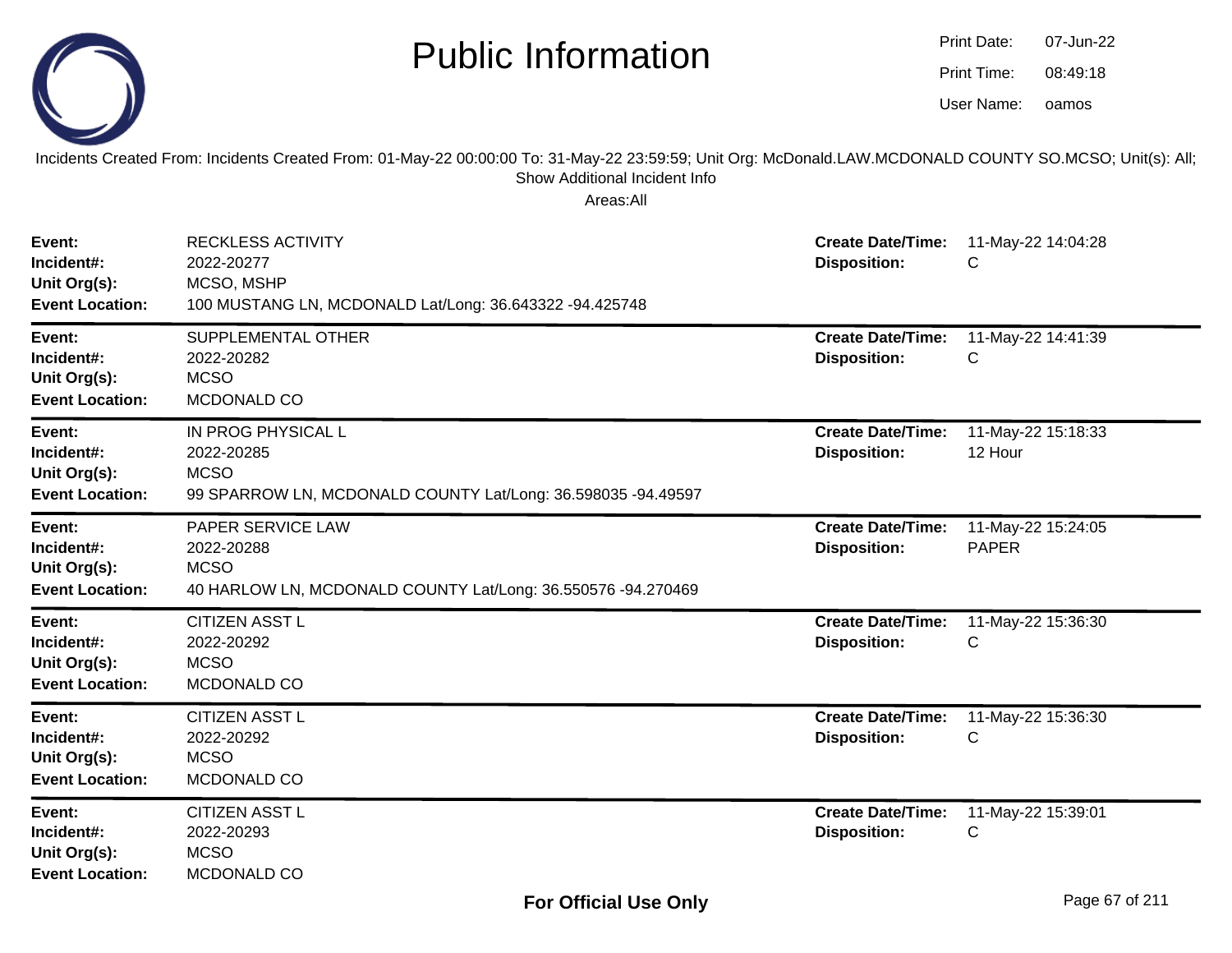

| <b>Print Date:</b> | 07-Jun-22 |
|--------------------|-----------|
| Print Time:        | 08:49:19  |
| User Name:         | oamos     |

Incidents Created From: Incidents Created From: 01-May-22 00:00:00 To: 31-May-22 23:59:59; Unit Org: McDonald.LAW.MCDONALD COUNTY SO.MCSO; Unit(s): All; Show Additional Incident Info

| Event:<br>Incident#:<br>Unit Org(s):<br><b>Event Location:</b> | <b>PAPER SERVICE LAW</b><br>2022-20296<br><b>MCSO</b><br>13342 ROUTE E, MCDONALD COUNTY Lat/Long: 36.51868 -94.177208   | <b>Create Date/Time:</b><br><b>Disposition:</b> | 11-May-22 15:46:16<br>С          |
|----------------------------------------------------------------|-------------------------------------------------------------------------------------------------------------------------|-------------------------------------------------|----------------------------------|
| Event:<br>Incident#:<br>Unit Org(s):<br><b>Event Location:</b> | PUBLIC SERVICE INFO<br>2022-20298<br><b>MCSO</b><br>614 GORDON HOLLOW RD, MCDONALD COUNTY Lat/Long: 36.50571 -94.289478 | <b>Create Date/Time:</b><br><b>Disposition:</b> | 11-May-22 15:50:31<br>С          |
| Event:<br>Incident#:<br>Unit Org(s):<br><b>Event Location:</b> | PAPER SERVICE LAW<br>2022-20299<br><b>MCSO</b><br>160 CLEVELAND LN, MCDONALD COUNTY Lat/Long: 36.559573 -94.167414      | <b>Create Date/Time:</b><br><b>Disposition:</b> | 11-May-22 15:56:25<br><b>NA</b>  |
| Event:<br>Incident#:<br>Unit Org(s):<br><b>Event Location:</b> | 911 HANGUP L<br>2022-20300<br><b>MCSO</b><br>65 ALOHA LN, MCDONALD COUNTY Lat/Long: 36.537509 -94.421587                | <b>Create Date/Time:</b><br><b>Disposition:</b> | 11-May-22 15:58:51<br><b>HBO</b> |
| Event:<br>Incident#:<br>Unit Org(s):<br><b>Event Location:</b> | PAPER SERVICE LAW<br>2022-20303<br><b>MCSO</b><br>5088 COWAN RIDGE RD, MCDONALD COUNTY Lat/Long: 36.614323 -94.229688   | <b>Create Date/Time:</b><br><b>Disposition:</b> | 11-May-22 16:23:44<br><b>NA</b>  |
| Event:<br>Incident#:<br>Unit Org(s):<br><b>Event Location:</b> | PUBLIC SERVICE INFO<br>2022-20304<br><b>MCSO</b><br>160 CLEVELAND LN, MCDONALD COUNTY Lat/Long: 36.559573 -94.167414    | <b>Create Date/Time:</b><br><b>Disposition:</b> | 11-May-22 16:25:41<br><b>NA</b>  |
| Event:<br>Incident#:<br>Unit Org(s):<br><b>Event Location:</b> | <b>CITIZEN ASST L</b><br>2022-20307<br><b>MCSO</b>                                                                      | <b>Create Date/Time:</b><br><b>Disposition:</b> | 11-May-22 16:38:38<br><b>HBO</b> |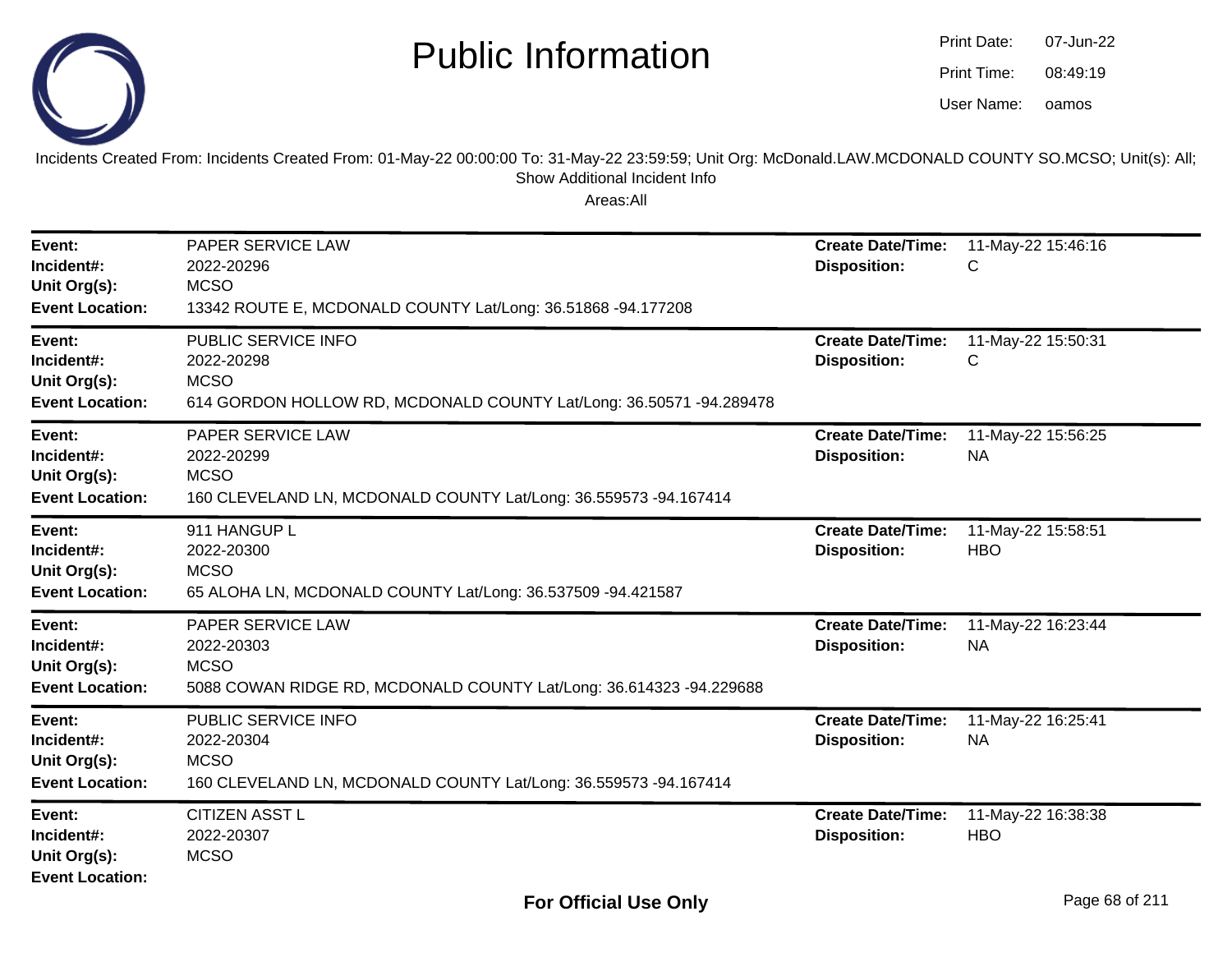

| Print Date: | 07-Jun-22 |
|-------------|-----------|
| Print Time: | 08:49:20  |
| User Name:  | oamos     |

Incidents Created From: Incidents Created From: 01-May-22 00:00:00 To: 31-May-22 23:59:59; Unit Org: McDonald.LAW.MCDONALD COUNTY SO.MCSO; Unit(s): All; Show Additional Incident Info

| Event:<br>Incident#:<br>Unit Org(s):<br><b>Event Location:</b> | <b>CITIZEN ASST L</b><br>2022-20307<br><b>MCSO</b><br>CREEKSIDE ROAD / E COWAN RIDGE                                  | <b>Create Date/Time:</b><br><b>Disposition:</b> | 11-May-22 16:38:38<br><b>HBO</b>     |
|----------------------------------------------------------------|-----------------------------------------------------------------------------------------------------------------------|-------------------------------------------------|--------------------------------------|
| Event:<br>Incident#:<br>Unit Org(s):<br><b>Event Location:</b> | MENTAL NOT VIOLENT L<br>2022-20309<br><b>MCSO</b><br>665 RED ROBIN RD, MCDONALD COUNTY Lat/Long: 36.566415 -94.207431 | <b>Create Date/Time:</b><br><b>Disposition:</b> | 11-May-22 16:48:34<br><b>TRANS</b>   |
| Event:<br>Incident#:<br>Unit Org(s):<br><b>Event Location:</b> | PAPER SERVICE LAW<br>2022-20313<br><b>MCSO</b><br>3578 CARNELL RD, MCDONALD COUNTY Lat/Long: 36.698373 -94.185711     | <b>Create Date/Time:</b><br><b>Disposition:</b> | 11-May-22 16:59:23<br><b>PAPER</b>   |
| Event:<br>Incident#:<br>Unit Org(s):<br><b>Event Location:</b> | THEFT INFO<br>2022-20315<br>APD, MCSO<br>MCDONALD COUNTY                                                              | <b>Create Date/Time:</b><br><b>Disposition:</b> | 11-May-22 17:16:38<br>C              |
| Event:<br>Incident#:<br>Unit Org(s):<br><b>Event Location:</b> | <b>INFO</b><br>2022-20317<br>GPD, MCSO<br>105 W WILLIAMS ST, GOODMAN Lat/Long: 36.736397 -94.408938                   | <b>Create Date/Time:</b><br><b>Disposition:</b> | 11-May-22 17:33:22<br>C              |
| Event:<br>Incident#:<br>Unit Org(s):<br><b>Event Location:</b> | PUBLIC SERVICE INFO<br>2022-20318<br><b>MCSO</b><br>562 PHOENIX RD, MCDONALD COUNTY Lat/Long: 36.733262 -94.421028    | <b>Create Date/Time:</b><br><b>Disposition:</b> | 11-May-22 17:46:45<br>C              |
| Event:<br>Incident#:<br>Unit Org(s):<br><b>Event Location:</b> | <b>THREAT</b><br>2022-20321<br><b>MCSO</b><br>14664 ROUTE E, MCDONALD COUNTY Lat/Long: 36.502172 -94.180954           | <b>Create Date/Time:</b><br><b>Disposition:</b> | 11-May-22 18:51:07<br>C<br>$D = 0.2$ |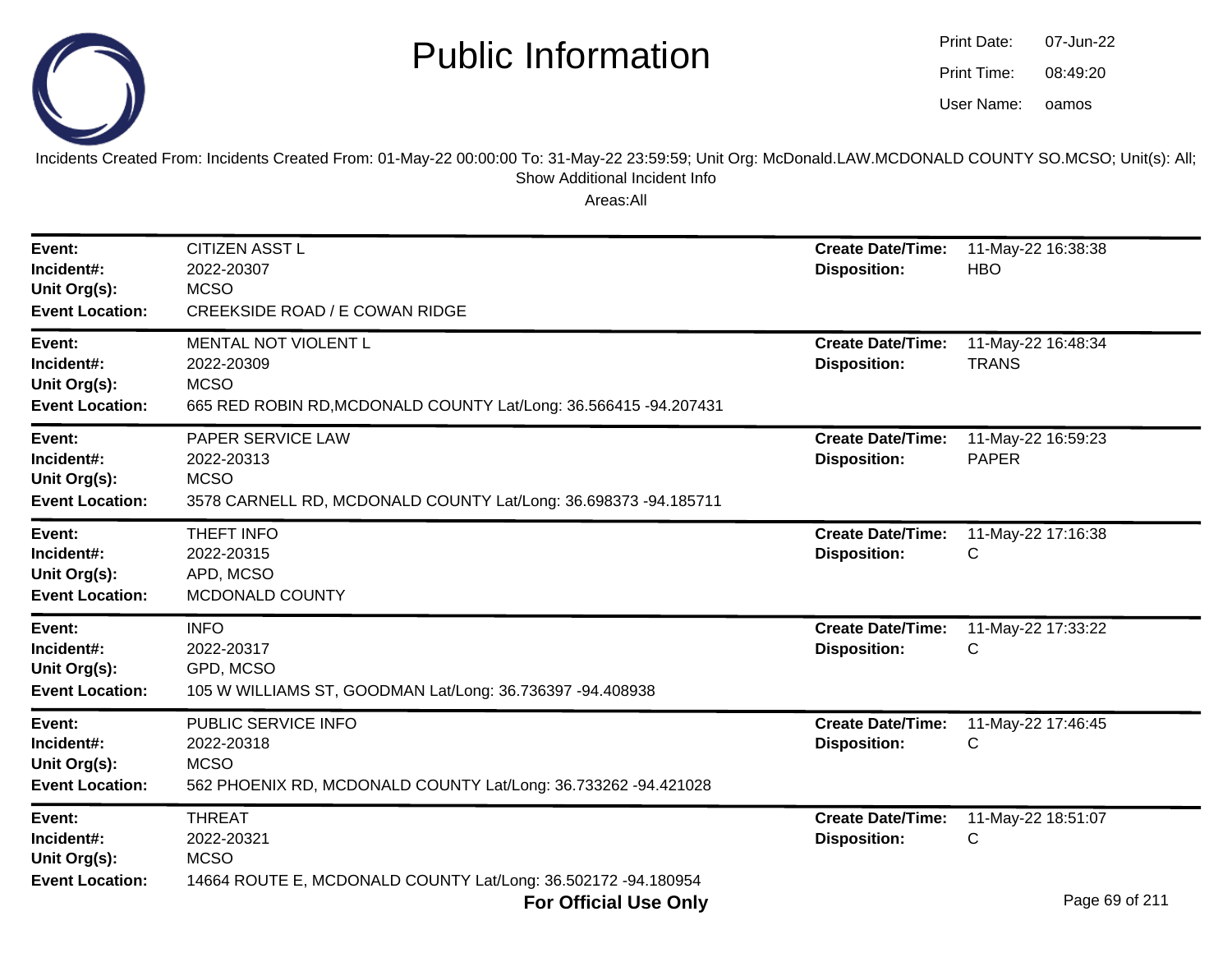

oamos07-Jun-2208:49:21Print Date:Print Time:User Name:

Incidents Created From: Incidents Created From: 01-May-22 00:00:00 To: 31-May-22 23:59:59; Unit Org: McDonald.LAW.MCDONALD COUNTY SO.MCSO; Unit(s): All; Show Additional Incident Info

| Event:<br>Incident#:<br>Unit Org(s):<br><b>Event Location:</b> | <b>SUICIDE THREAT</b><br>2022-20330<br><b>MCSO</b><br>270 DEER CREEK RD, MCDONALD COUNTY Lat/Long: 36.51376962 -94.4554066 | <b>Create Date/Time:</b><br><b>Disposition:</b> | 11-May-22 20:08:12<br>С          |
|----------------------------------------------------------------|----------------------------------------------------------------------------------------------------------------------------|-------------------------------------------------|----------------------------------|
| Event:<br>Incident#:<br>Unit Org(s):<br><b>Event Location:</b> | 911 HANGUP L<br>2022-20337<br><b>MCSO</b><br>148 STAGE COACH DR, MCDONALD COUNTY Lat/Long: 36.534555 -94.181526            | <b>Create Date/Time:</b><br><b>Disposition:</b> | 11-May-22 20:50:31<br><b>HBO</b> |
| Event:<br>Incident#:<br>Unit Org(s):<br><b>Event Location:</b> | <b>WANTED PERSON CHECK</b><br>2022-20344<br>APD, GPD, MCSO<br>211 N ROY HILL BLVD, GOODMAN Lat/Long: 36.744774 -94.416086  | <b>Create Date/Time:</b><br><b>Disposition:</b> | 11-May-22 21:29:37<br>С          |
| Event:<br>Incident#:<br>Unit Org(s):<br><b>Event Location:</b> | <b>MINOR</b><br>2022-20346<br><b>MCSO</b><br>9841 E STATE HIGHWAY 76, MCDONALD COUNTY Lat/Long: 36.673635 -94.275335       | <b>Create Date/Time:</b><br><b>Disposition:</b> | 11-May-22 22:12:22<br>С          |
| Event:<br>Incident#:<br>Unit Org(s):<br><b>Event Location:</b> | 911 HANGUP L<br>2022-20351<br><b>MCSO</b><br>5196 DEER CREEK RD, MCDONALD COUNTY Lat/Long: 36.502523 -94.413148            | <b>Create Date/Time:</b><br><b>Disposition:</b> | 11-May-22 22:38:13<br><b>HBO</b> |
| Event:<br>Incident#:<br>Unit Org(s):<br><b>Event Location:</b> | <b>TRAFFIC STOP</b><br>2022-20355<br><b>MCSO</b><br>149 / ROUTE EE                                                         | <b>Create Date/Time:</b><br><b>Disposition:</b> | 11-May-22 22:49:32<br><b>VW</b>  |
| Event:<br>Incident#:<br>Unit Org(s):                           | <b>TRESPASSING</b><br>2022-20360<br><b>JAIL MCSO</b>                                                                       | <b>Create Date/Time:</b><br><b>Disposition:</b> | 11-May-22 23:00:18<br>С          |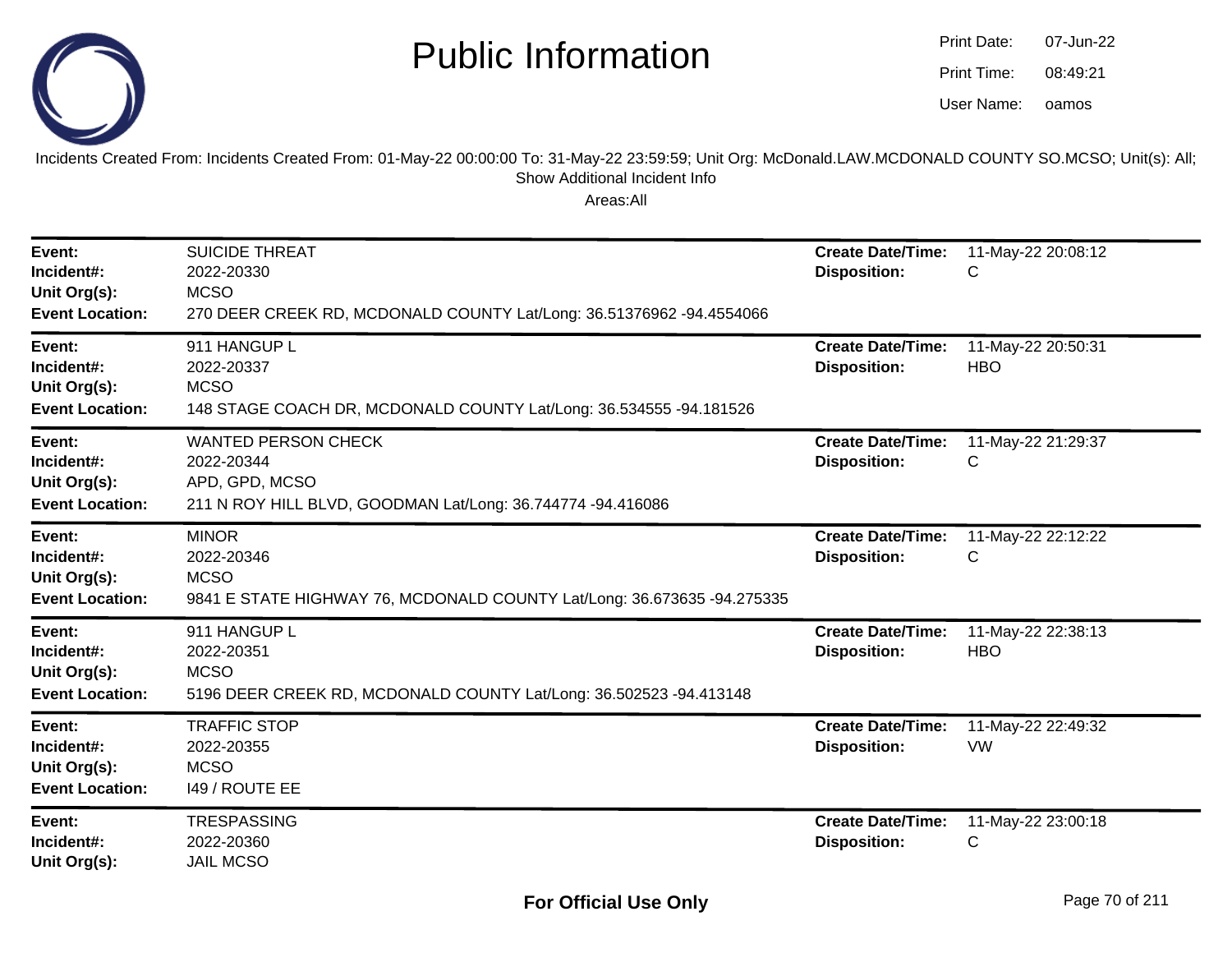

| Print Date: | 07-Jun-22 |
|-------------|-----------|
| Print Time: | 08.49.22  |
| User Name:  | oamos     |

#### Incidents Created From: Incidents Created From: 01-May-22 00:00:00 To: 31-May-22 23:59:59; Unit Org: McDonald.LAW.MCDONALD COUNTY SO.MCSO; Unit(s): All;Show Additional Incident Info

Areas:All

**Event Location:**168 SILVERLEAF LN, MCDONALD COUNTY Lat/Long: 36.592895 -94.184426

| Event:<br>Incident#:<br>Unit Org(s):<br><b>Event Location:</b> | <b>WANTED PERSON CHECK</b><br>2022-20363<br><b>MCSO</b><br>MCDONALD COUNTY                                                      | <b>Create Date/Time:</b><br><b>Disposition:</b> | 11-May-22 23:30:41<br>С          |
|----------------------------------------------------------------|---------------------------------------------------------------------------------------------------------------------------------|-------------------------------------------------|----------------------------------|
| Event:<br>Incident#:<br>Unit Org(s):<br><b>Event Location:</b> | <b>SUPPLEMENTAL ITEMS</b><br>2022-20371<br><b>MCSO</b><br>MCDONALD COUNTY                                                       | <b>Create Date/Time:</b><br><b>Disposition:</b> | 12-May-22 00:42:10<br>С          |
| Event:<br>Incident#:<br>Unit Org(s):<br><b>Event Location:</b> | PUBLIC SERVICE INFO<br>2022-20372<br><b>MCSO</b><br>506 CYCLONE RD, MCDONALD COUNTY Lat/Long: 36.594859 -94.2644                | <b>Create Date/Time:</b><br><b>Disposition:</b> | 12-May-22 00:59:50<br>С          |
| Event:<br>Incident#:<br>Unit Org(s):<br><b>Event Location:</b> | <b>SUPPLEMENTAL OTHER</b><br>2022-20374<br><b>MCSO</b><br>MCDONALD COUNTY                                                       | <b>Create Date/Time:</b><br><b>Disposition:</b> | 12-May-22 02:27:43<br>C          |
| Event:<br>Incident#:<br>Unit Org(s):<br><b>Event Location:</b> | <b>ASSAULT PAST</b><br>2022-20377<br>APD, MCSO, NPD<br>441 N CLIFFSIDE DR, NOEL                                                 | <b>Create Date/Time:</b><br><b>Disposition:</b> | 12-May-22 03:40:23<br>C          |
| Event:<br>Incident#:<br>Unit Org(s):<br><b>Event Location:</b> | <b>BURGLARY/INTRUSION L</b><br>2022-20390<br><b>MCSO</b><br>2869 MOSS CHURCH RD, MCDONALD COUNTY Lat/Long: 36.625445 -94.507196 | <b>Create Date/Time:</b><br><b>Disposition:</b> | 12-May-22 08:31:14<br><b>DIS</b> |
| Event:<br>Incident#:                                           | <b>WANTED PERSON CHECK</b><br>2022-20391                                                                                        | <b>Create Date/Time:</b><br><b>Disposition:</b> | 12-May-22 08:37:24<br>С          |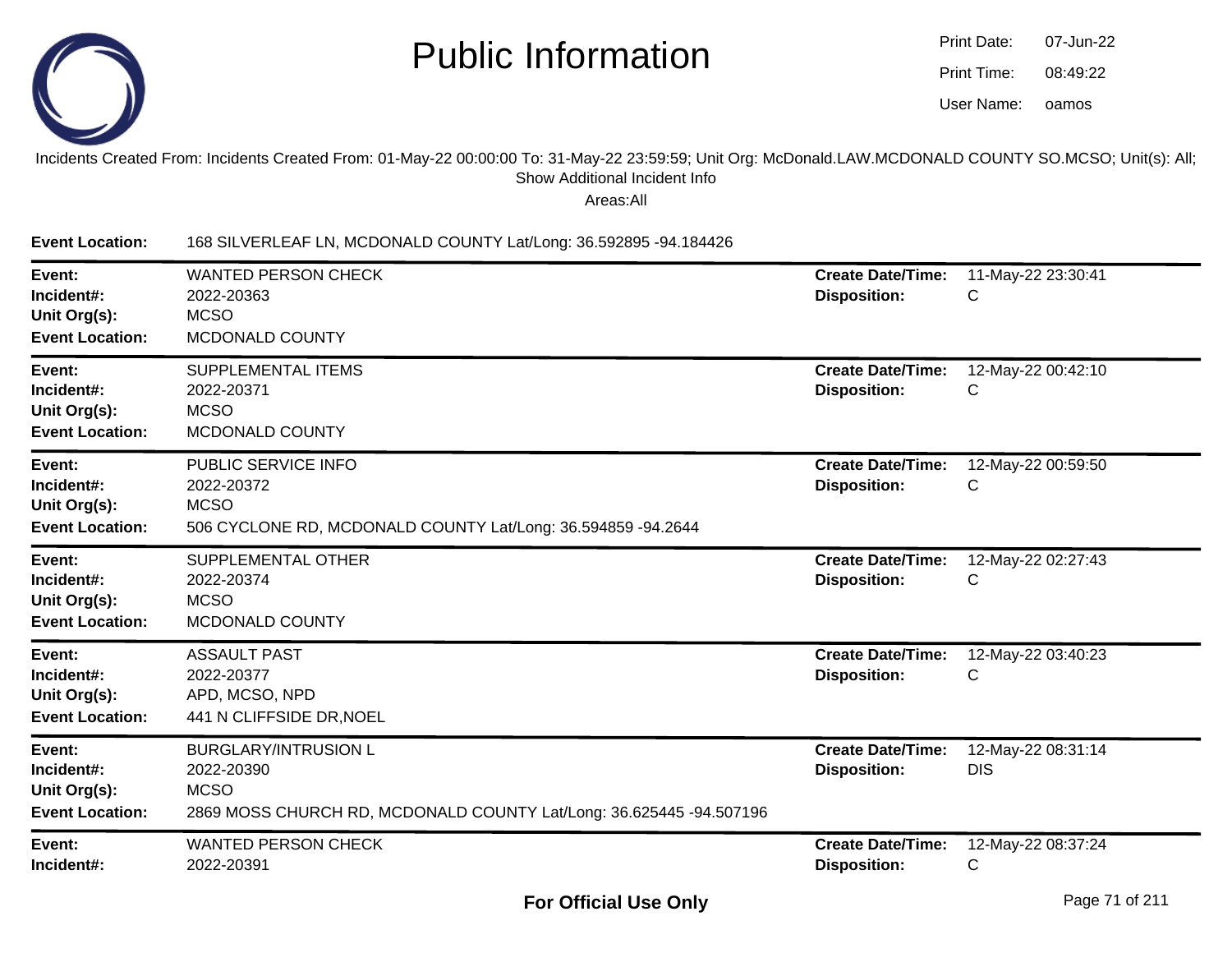

oamos07-Jun-2208:49:24Print Date:Print Time:User Name:

Incidents Created From: Incidents Created From: 01-May-22 00:00:00 To: 31-May-22 23:59:59; Unit Org: McDonald.LAW.MCDONALD COUNTY SO.MCSO; Unit(s): All; Show Additional Incident Info

| Unit Org(s):<br><b>Event Location:</b>                         | <b>MCSO</b><br><b>MCDONALD COUNTY</b>                                                                                   |                                                 |                                    |
|----------------------------------------------------------------|-------------------------------------------------------------------------------------------------------------------------|-------------------------------------------------|------------------------------------|
| Event:<br>Incident#:<br>Unit Org(s):<br><b>Event Location:</b> | PUBLIC SERVICE INFO<br>2022-20395<br><b>MCSO</b><br>300 E 7TH ST, PINEVILLE Lat/Long: 36.594702 -94.381964              | <b>Create Date/Time:</b><br><b>Disposition:</b> | 12-May-22 08:53:53<br>C            |
| Event:<br>Incident#:<br>Unit Org(s):<br><b>Event Location:</b> | <b>ANIMAL INFO</b><br>2022-20396<br><b>MCSO</b><br>464 KLONDIKE RD, MCDONALD COUNTY Lat/Long: 36.694239 -94.569745      | <b>Create Date/Time:</b><br><b>Disposition:</b> | 12-May-22 09:07:45<br>C            |
| Event:<br>Incident#:<br>Unit Org(s):<br><b>Event Location:</b> | <b>EXTRA PATROL</b><br>2022-20398<br><b>MCSO</b><br>6199 ROUTE F, MCDONALD COUNTY Lat/Long: 36.686741 -94.537185        | <b>Create Date/Time:</b><br><b>Disposition:</b> | 12-May-22 09:14:38<br>C            |
| Event:<br>Incident#:<br>Unit Org(s):<br><b>Event Location:</b> | <b>WANTED PERSON CHECK</b><br>2022-20399<br><b>MCSO</b><br>MCDONALD COUNTY                                              | <b>Create Date/Time:</b><br><b>Disposition:</b> | 12-May-22 09:32:09<br>C            |
| Event:<br>Incident#:<br>Unit Org(s):<br><b>Event Location:</b> | <b>PAPER SERVICE LAW</b><br>2022-20403<br><b>MCSO</b><br>1 TYSON AVE, NOEL Lat/Long: 36.553352 -94.488129               | <b>Create Date/Time:</b><br><b>Disposition:</b> | 12-May-22 09:43:11<br><b>PAPER</b> |
| Event:<br>Incident#:<br>Unit Org(s):<br><b>Event Location:</b> | THEFT FROM VEHICLE ATTEMPT<br>2022-20406<br><b>MCSO</b><br>5924 ROUTE F, MCDONALD COUNTY Lat/Long: 36.683475 -94.533241 | <b>Create Date/Time:</b><br><b>Disposition:</b> | 12-May-22 10:15:49<br>C            |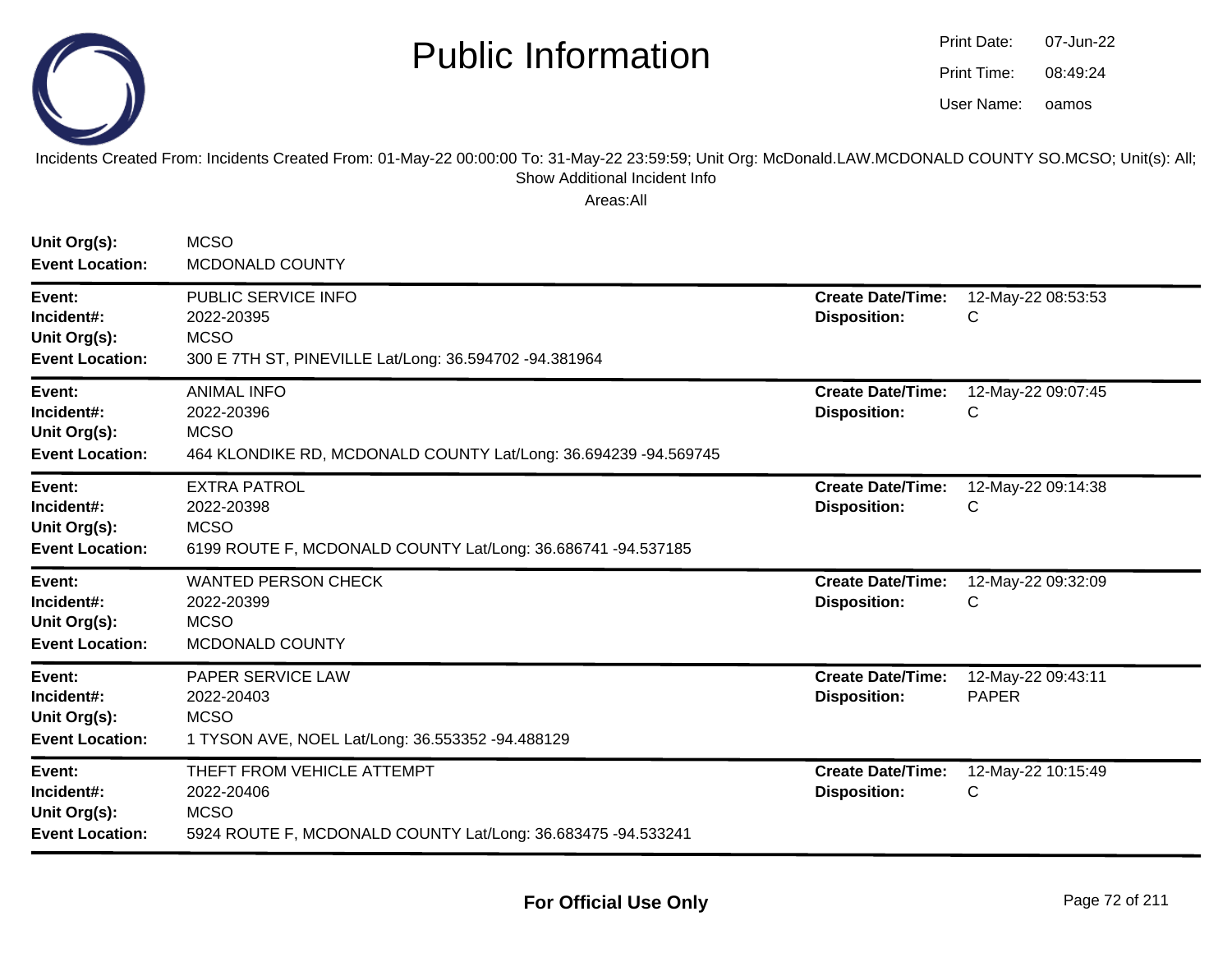|                                                                | <b>Public Information</b>                                                                                                                                                                              |                                                 | Print Date:<br>07-Jun-22<br>Print Time:<br>08:49:25<br>User Name:<br>oamos |
|----------------------------------------------------------------|--------------------------------------------------------------------------------------------------------------------------------------------------------------------------------------------------------|-------------------------------------------------|----------------------------------------------------------------------------|
|                                                                | Incidents Created From: Incidents Created From: 01-May-22 00:00:00 To: 31-May-22 23:59:59; Unit Org: McDonald.LAW.MCDONALD COUNTY SO.MCSO; Unit(s): All;<br>Show Additional Incident Info<br>Areas:All |                                                 |                                                                            |
| Event:<br>Incident#:<br>Unit Org(s):<br><b>Event Location:</b> | <b>INFO LAW</b><br>2022-20411<br><b>MCSO</b><br>FORT LN, MCDONALD COUNTY Lat/Long: 36.52719 -94.569626                                                                                                 | <b>Create Date/Time:</b><br><b>Disposition:</b> | 12-May-22 10:30:17<br>С                                                    |
| Event:<br>Incident#:<br>Unit Org(s):<br><b>Event Location:</b> | SUPPLEMENTAL OTHER<br>2022-20412<br><b>MCSO</b><br>9841 E STATE HIGHWAY 76, MCDONALD COUNTY Lat/Long: 36.673635 -94.275335                                                                             | <b>Create Date/Time:</b><br><b>Disposition:</b> | 12-May-22 10:37:58<br><b>NA</b>                                            |
| Event:<br>Incident#:<br>Unit Org(s):<br><b>Event Location:</b> | <b>VEHICLE THEFT PAST</b><br>2022-20413<br><b>MCSO</b><br>83 SHYANNE RD, MCDONALD COUNTY Lat/Long: 36.755897 -94.397334                                                                                | <b>Create Date/Time:</b><br><b>Disposition:</b> | 12-May-22 10:40:42<br>С                                                    |
| Event:<br>Incident#:<br>Unit Org(s):<br><b>Event Location:</b> | SUPPLEMENTAL OTHER<br>2022-20414<br><b>MCSO</b><br>OAKRIDGE LN, MCDONALD COUNTY Lat/Long: 36.604495 -94.273713                                                                                         | <b>Create Date/Time:</b><br><b>Disposition:</b> | 12-May-22 10:45:25<br>С                                                    |
| Event:<br>Incident#:<br>Unit Org(s):<br><b>Event Location:</b> | <b>INFO LAW</b><br>20220512-111746.475<br><b>MCSO</b><br>FORT LN, MCDONALD COUNTY Lat/Long: 36.52719 -94.569626                                                                                        | <b>Create Date/Time:</b><br><b>Disposition:</b> | 12-May-22 11:17:46<br>С                                                    |
| Event:<br>Incident#:<br>Unit Org(s):<br><b>Event Location:</b> | PUBLIC SERVICE INFO<br>2022-20421<br><b>MCSO</b><br>MCDONALD COUNTY                                                                                                                                    | <b>Create Date/Time:</b><br><b>Disposition:</b> | 12-May-22 11:55:12<br>$\mathsf{C}$                                         |
| Event:<br>Incident#:<br>Unit Org(s):<br><b>Event Location:</b> | <b>TRAFFIC STOP</b><br>2022-20433<br><b>MCSO</b><br>1200 BLK OF JESSE JAMES RD                                                                                                                         | <b>Create Date/Time:</b><br><b>Disposition:</b> | 12-May-22 13:29:15<br><b>HBO</b>                                           |

 $\sim$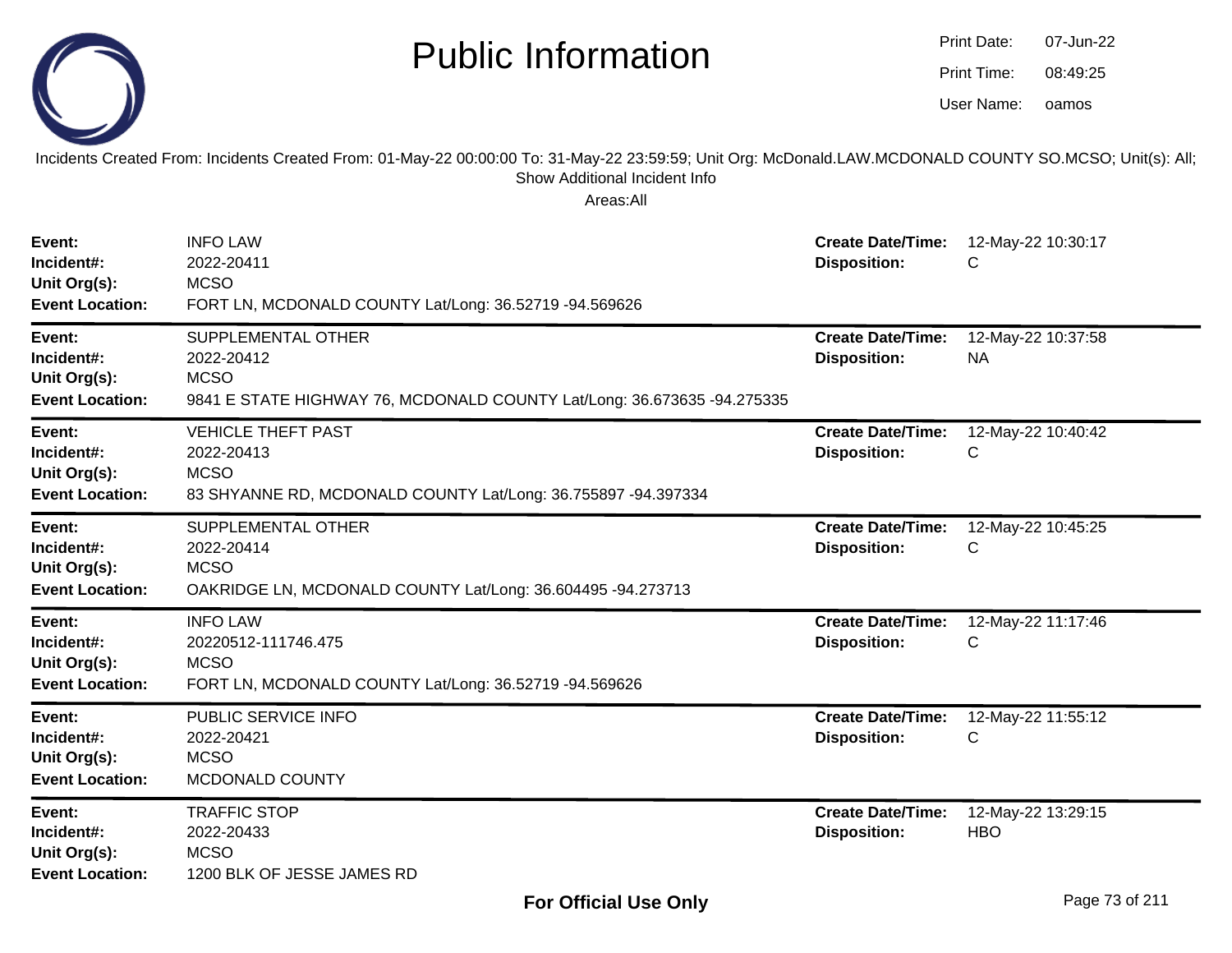

oamos07-Jun-2208:49:26Print Date:Print Time:User Name:

Incidents Created From: Incidents Created From: 01-May-22 00:00:00 To: 31-May-22 23:59:59; Unit Org: McDonald.LAW.MCDONALD COUNTY SO.MCSO; Unit(s): All; Show Additional Incident Info

| Event:<br>Incident#:<br>Unit Org(s):<br><b>Event Location:</b> | <b>THEFT PAST</b><br>2022-20434<br><b>MCSO</b><br>229 N URCHIN RD, MCDONALD COUNTY Lat/Long: 36.724808 -94.159248        | <b>Create Date/Time:</b><br><b>Disposition:</b> | 12-May-22 13:37:48<br>С            |
|----------------------------------------------------------------|--------------------------------------------------------------------------------------------------------------------------|-------------------------------------------------|------------------------------------|
| Event:<br>Incident#:<br>Unit Org(s):<br><b>Event Location:</b> | <b>CITIZEN ASST L</b><br>2022-20437<br><b>MCSO</b><br>E HWY 90/PAST KARLA LN                                             | <b>Create Date/Time:</b><br><b>Disposition:</b> | 12-May-22 13:42:43<br>С            |
| Event:<br>Incident#:<br>Unit Org(s):<br><b>Event Location:</b> | <b>CITIZEN ASST L</b><br>2022-20437<br><b>MCSO</b>                                                                       | <b>Create Date/Time:</b><br><b>Disposition:</b> | 12-May-22 13:42:43<br>С            |
| Event:<br>Incident#:<br>Unit Org(s):<br><b>Event Location:</b> | PAPER SERVICE LAW<br>2022-20440<br><b>MCSO</b><br>1336 TRENT RD, MCDONALD COUNTY Lat/Long: 36.563736 -94.082887          | <b>Create Date/Time:</b><br><b>Disposition:</b> | 12-May-22 14:29:42<br><b>PAPER</b> |
| Event:<br>Incident#:<br>Unit Org(s):<br><b>Event Location:</b> | <b>WANTED PERSON CHECK</b><br>2022-20442<br><b>MCSO</b><br>MCDONALD COUNTY                                               | <b>Create Date/Time:</b><br><b>Disposition:</b> | 12-May-22 14:39:56<br>С            |
| Event:<br>Incident#:<br>Unit Org(s):<br><b>Event Location:</b> | 911 HANGUP L<br>2022-20444<br><b>MCSO</b><br>Lat/Long: 36.54471158 -94.5236849                                           | <b>Create Date/Time:</b><br><b>Disposition:</b> | 12-May-22 14:48:07<br><b>HBO</b>   |
| Event:<br>Incident#:<br>Unit Org(s):<br><b>Event Location:</b> | <b>WANTED VEHICLE CHECK</b><br>2022-20451<br><b>MCSO</b><br>165 OSAGE LN, MCDONALD COUNTY Lat/Long: 36.556116 -94.160309 | <b>Create Date/Time:</b><br><b>Disposition:</b> | 12-May-22 15:30:30<br>С            |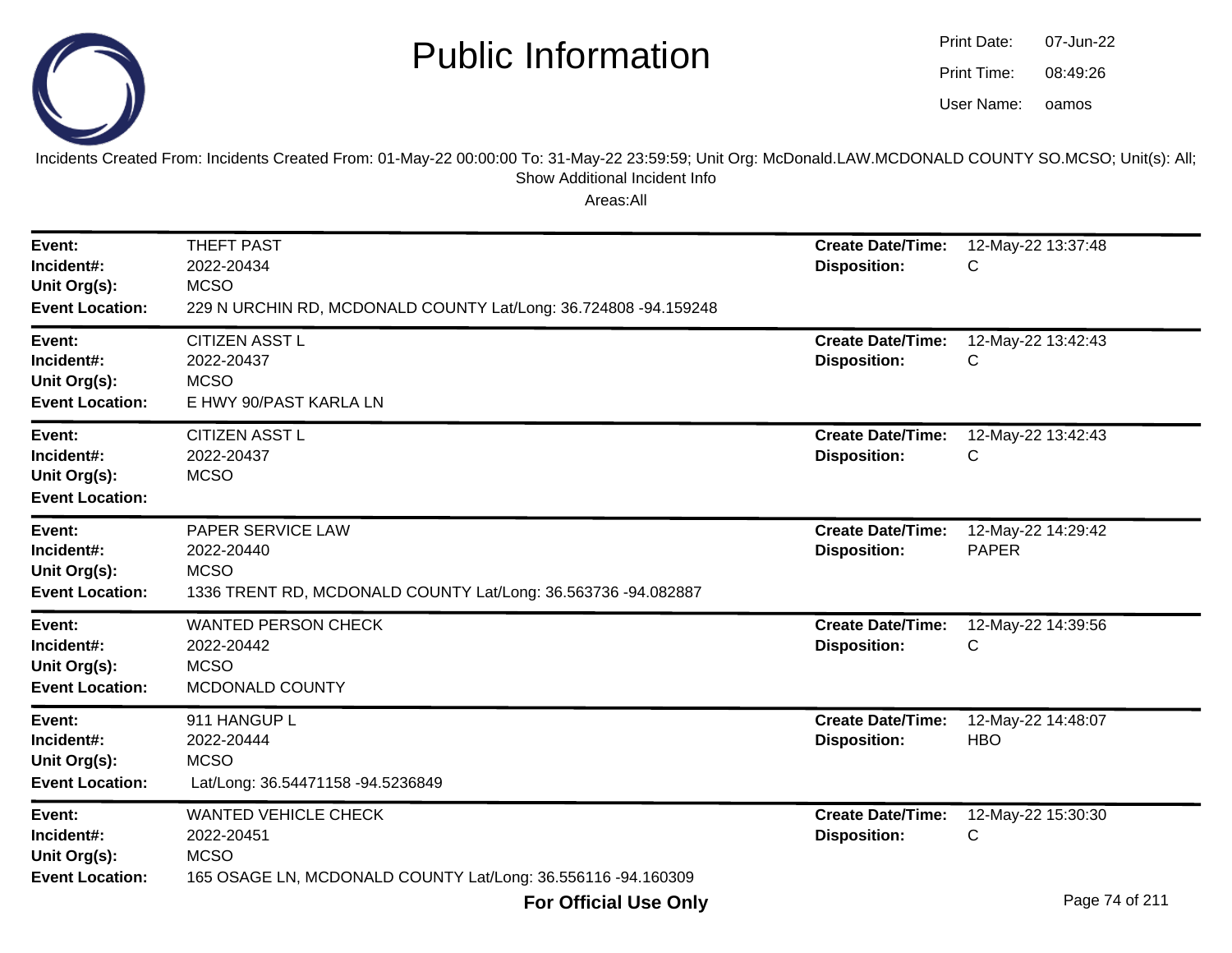

oamos07-Jun-2208:49:27Print Date:Print Time:User Name:

Incidents Created From: Incidents Created From: 01-May-22 00:00:00 To: 31-May-22 23:59:59; Unit Org: McDonald.LAW.MCDONALD COUNTY SO.MCSO; Unit(s): All; Show Additional Incident Info

| Event:<br>Incident#:<br>Unit Org(s):<br><b>Event Location:</b> | <b>WELFARE CHECK NON URGENT</b><br>2022-20455<br>FRSTA1, MCSO, MSHP<br>Lat/Long: 36.76045775 -94.4263100                        | <b>Create Date/Time:</b><br><b>Disposition:</b> | 12-May-22 15:55:01<br>С                                 |
|----------------------------------------------------------------|---------------------------------------------------------------------------------------------------------------------------------|-------------------------------------------------|---------------------------------------------------------|
| Event:<br>Incident#:<br>Unit Org(s):<br><b>Event Location:</b> | <b>WELFARE CHECK NON URGENT</b><br>2022-20455<br>FRSTA1, MCSO, MSHP<br>N I49 / MM 18.0 Lat/Long: 36.76045775 -94.4263100        | <b>Create Date/Time:</b><br><b>Disposition:</b> | 12-May-22 15:55:01<br>C                                 |
| Event:<br>Incident#:<br>Unit Org(s):<br><b>Event Location:</b> | PUBLIC SERVICE INFO<br>2022-20461<br><b>MCSO</b><br>3150 E STATE HIGHWAY 90, MCDONALD COUNTY Lat/Long: 36.552774 -94.268567     | <b>Create Date/Time:</b><br><b>Disposition:</b> | 12-May-22 16:18:27<br>С                                 |
| Event:<br>Incident#:<br>Unit Org(s):<br><b>Event Location:</b> | 911 HANGUP L<br>2022-20462<br><b>MCSO</b><br>5559 STATE HIGHWAY 59, MCDONALD COUNTY Lat/Long: 36.68336 -94.438762               | <b>Create Date/Time:</b><br><b>Disposition:</b> | 12-May-22 16:36:47<br><b>HBO</b>                        |
| Event:<br>Incident#:<br>Unit Org(s):<br><b>Event Location:</b> | <b>THEFT PAST</b><br>2022-20470<br><b>MCSO</b><br>229 N URCHIN RD, MCDONALD COUNTY Lat/Long: 36.724808 -94.159248               | <b>Create Date/Time:</b><br><b>Disposition:</b> | 12-May-22 17:01:18<br>C                                 |
| Event:<br>Incident#:<br>Unit Org(s):<br><b>Event Location:</b> | <b>SUICIDE THREAT</b><br>2022-20475<br>APD, MCSO<br>715 N 71 BUSINESS HIGHWAY, ANDERSON Lat/Long: 36.664125 -94.442876          | <b>Create Date/Time:</b><br><b>Disposition:</b> | 12-May-22 17:14:04<br>С                                 |
| Event:<br>Incident#:<br>Unit Org(s):<br><b>Event Location:</b> | <b>BURGLARY/INTRUSION L</b><br>2022-20477<br><b>MCSO</b><br>1397 SPRING FLOOD RD, MCDONALD COUNTY Lat/Long: 36.73796 -94.479988 | <b>Create Date/Time:</b><br><b>Disposition:</b> | 12-May-22 17:17:06<br><b>HBO</b><br><b>D., 75, 6044</b> |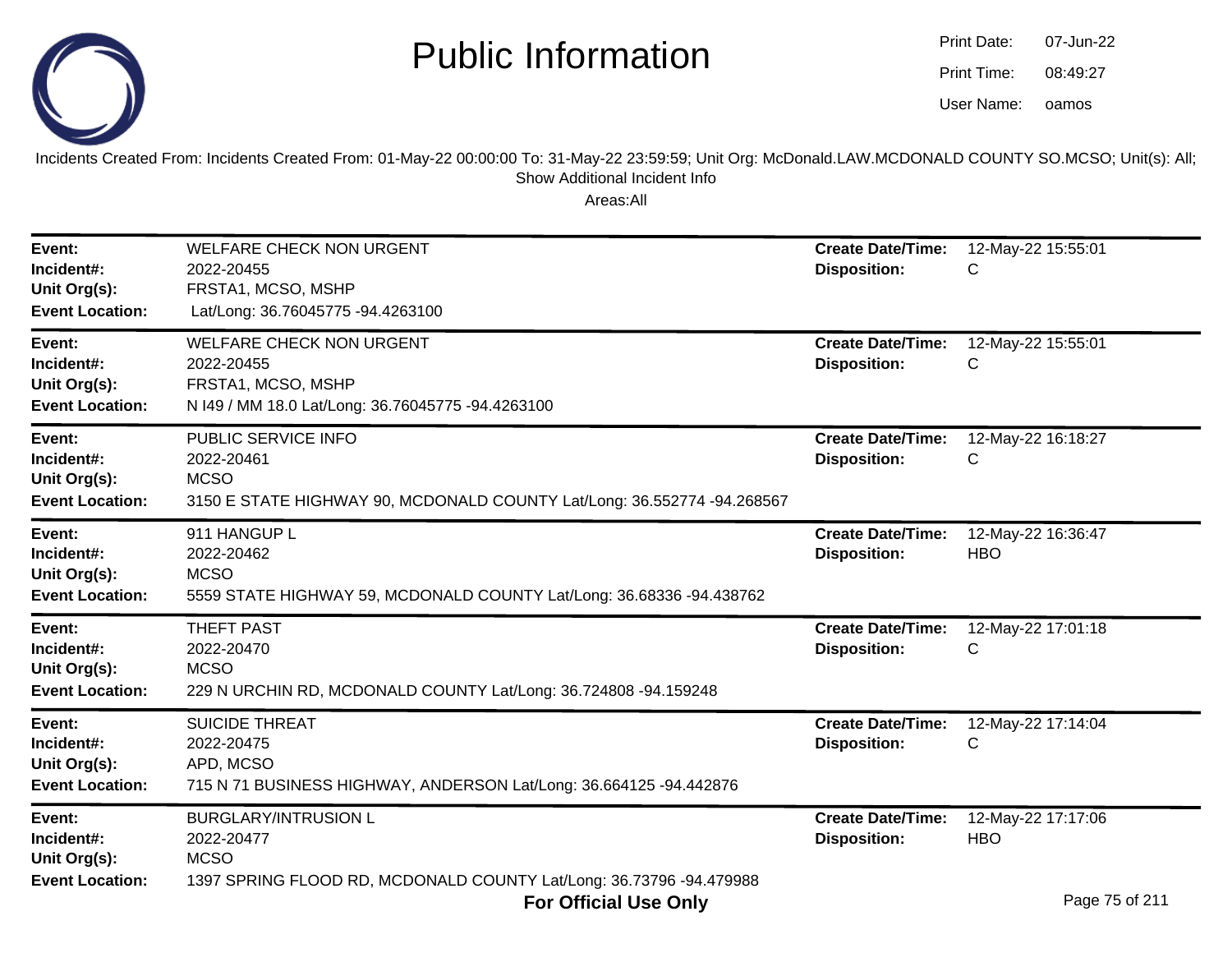

| Print Date: | 07-Jun-22 |
|-------------|-----------|
| Print Time: | 08:49:29  |
| User Name:  | oamos     |

Incidents Created From: Incidents Created From: 01-May-22 00:00:00 To: 31-May-22 23:59:59; Unit Org: McDonald.LAW.MCDONALD COUNTY SO.MCSO; Unit(s): All; Show Additional Incident Info

| Event:<br>Incident#:<br>Unit Org(s):<br><b>Event Location:</b> | <b>TRAFFIC VIOLATION COMPLT</b><br>2022-20478<br><b>MCSO</b><br>ROUTE H / THOMPSON LN, MCDONALD COUNTY                            | <b>Create Date/Time:</b><br><b>Disposition:</b> | 12-May-22 17:18:29<br><b>HBO</b>   |
|----------------------------------------------------------------|-----------------------------------------------------------------------------------------------------------------------------------|-------------------------------------------------|------------------------------------|
| Event:<br>Incident#:<br>Unit Org(s):<br><b>Event Location:</b> | <b>TRAFFIC VIOLATION COMPLT</b><br>2022-20478<br><b>MCSO</b>                                                                      | <b>Create Date/Time:</b><br><b>Disposition:</b> | 12-May-22 17:18:29<br><b>HBO</b>   |
| Event:<br>Incident#:<br>Unit Org(s):<br><b>Event Location:</b> | <b>SHOTS FIRED SUSP SEEN</b><br>2022-20484<br>MCSO, NPD, SWCPD<br>197 HUNTLEY LN, MCDONALD COUNTY Lat/Long: 36.544654 -94.539084  | <b>Create Date/Time:</b><br><b>Disposition:</b> | 12-May-22 17:49:36<br><b>HBO</b>   |
| Event:<br>Incident#:<br>Unit Org(s):<br><b>Event Location:</b> | <b>UNKNOWN PROB M</b><br>2022-20487<br>FRSTA1, FRSTA2, MCSO, WRFD<br>74 GRAVES LN, MCDONALD COUNTY Lat/Long: 36.561392 -94.222777 | <b>Create Date/Time:</b><br><b>Disposition:</b> | 12-May-22 17:56:23<br><b>TRANS</b> |
| Event:<br>Incident#:<br>Unit Org(s):<br><b>Event Location:</b> | <b>BURGLARY/INTRUSION L</b><br>2022-20489<br>MCSO, NPD<br>1742 ROUTE DD, MCDONALD COUNTY Lat/Long: 36.572385 -94.502695           | <b>Create Date/Time:</b><br><b>Disposition:</b> | 12-May-22 18:24:55<br>C            |
| Event:<br>Incident#:<br>Unit Org(s):<br><b>Event Location:</b> | IN PROG VERBAL L<br>2022-20493<br><b>MCSO</b><br>211 HOLLOWAY LN, MCDONALD COUNTY Lat/Long: 36.685738 -94.420781                  | <b>Create Date/Time:</b><br><b>Disposition:</b> | 12-May-22 18:46:33<br><b>HBO</b>   |
| Event:<br>Incident#:<br>Unit Org(s):                           | <b>SUICIDE THREAT</b><br>2022-20497<br>FRSTA1, FRSTA2, MCSO                                                                       | <b>Create Date/Time:</b><br><b>Disposition:</b> | 12-May-22 18:54:16<br>C            |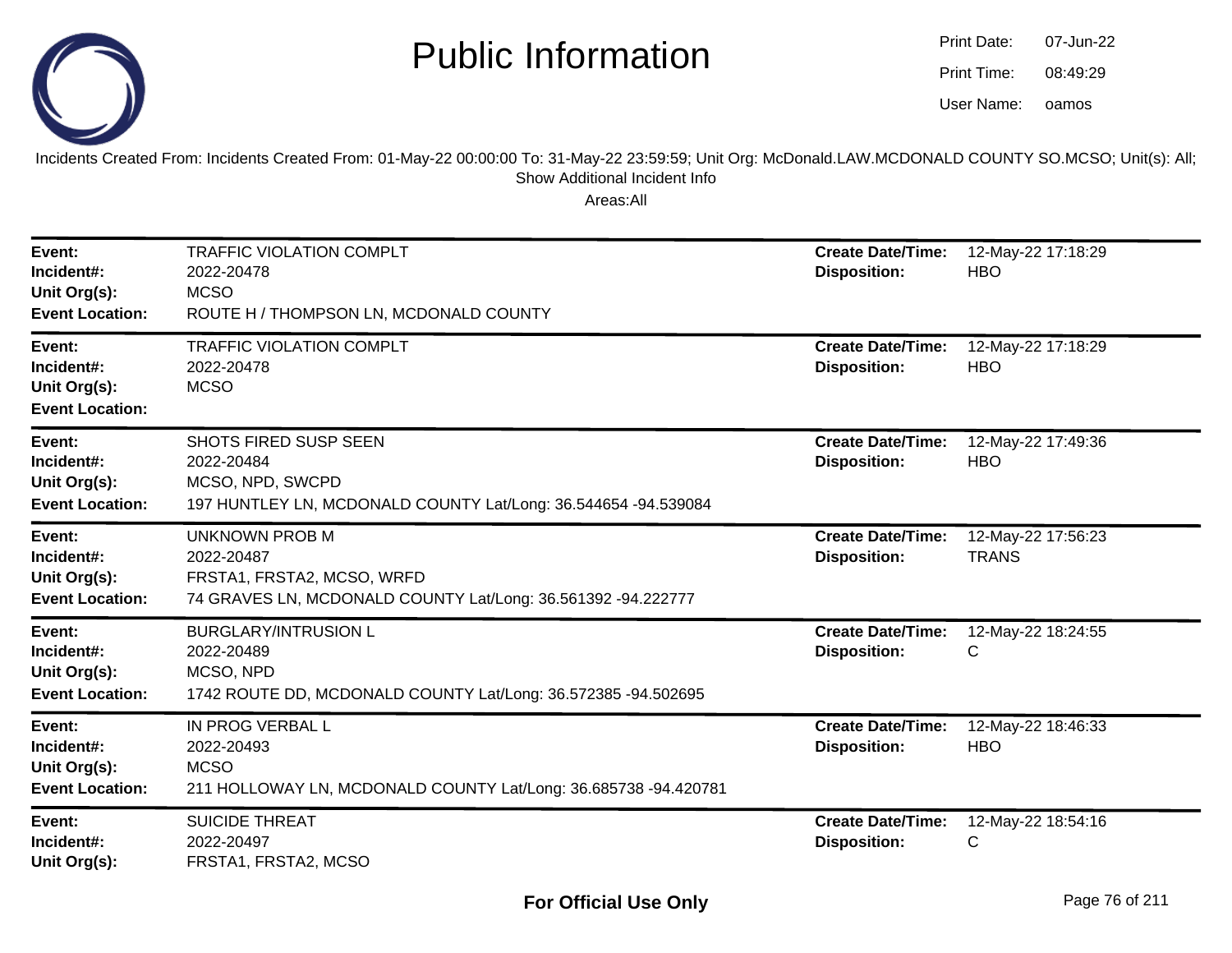

| Print Date: | 07-Jun-22 |
|-------------|-----------|
| Print Time: | 08:49:30  |
| User Name:  | oamos     |

#### Incidents Created From: Incidents Created From: 01-May-22 00:00:00 To: 31-May-22 23:59:59; Unit Org: McDonald.LAW.MCDONALD COUNTY SO.MCSO; Unit(s): All;Show Additional Incident Info

Areas:All

**Event Location:** 78 TWIN PINES LN, MCDONALD COUNTY Lat/Long: 36.742511 -94.267104**Event:** WANTED VEHICLE CHECK **Create Date/Time:** 12-May-22 19:14:47 **Incident#:** 2022-20504 **Disposition:** <sup>C</sup>**Unit Org(s):MCSO**  MCDONALD COUNTY**Event Location:Event:** THEFT PAST **Create Date/Time:** 12-May-22 19:56:03 **Incident#:** 2022-20508 **Disposition:** <sup>C</sup>**Unit Org(s):** MCSO 229 N URCHIN RD, MCDONALD COUNTY Lat/Long: 36.724808 -94.159248**Event Location:Event:** WANTED PERSON CHECK **Create Date/Time:** 12-May-22 23:31:00 **Incident#:** 2022-20529 **Disposition:** <sup>C</sup>**Unit Org(s):MCSO** : MCSO **Event Location:Event:** TANK +5 GALL F **Create Date/Time:** 12-May-22 23:35:43 **Incident#:** 2022-20530 **Disposition:** <sup>C</sup>**Unit Org(s):** LPD, MCSO, NFD 309 S MAIN ST, LANAGAN Lat/Long: 36.60434 -94.452009**Event Location:Event:** 911 HANGUP L **Create Date/Time:** 13-May-22 00:42:57 **Incident#:** 2022-20541 **Disposition:** HBO**Unit Org(s):** MCSO 252 BONE LN, MCDONALD COUNTY Lat/Long: 36.663886 -94.286515**Event Location:Event:** TRAFFIC HAZARD HIGH RISK FIRE **Create Date/Time:** 13-May-22 01:17:40 **Incident#:** 2022-20545 **Disposition:** HBO**Unit Org(s):** MCSO, MSHP**Event Location:Event:** TRAFFIC HAZARD HIGH RISK FIRE **Create Date/Time:** 13-May-22 01:17:40 **Incident#:** 2022-20545**Disposition:** HBO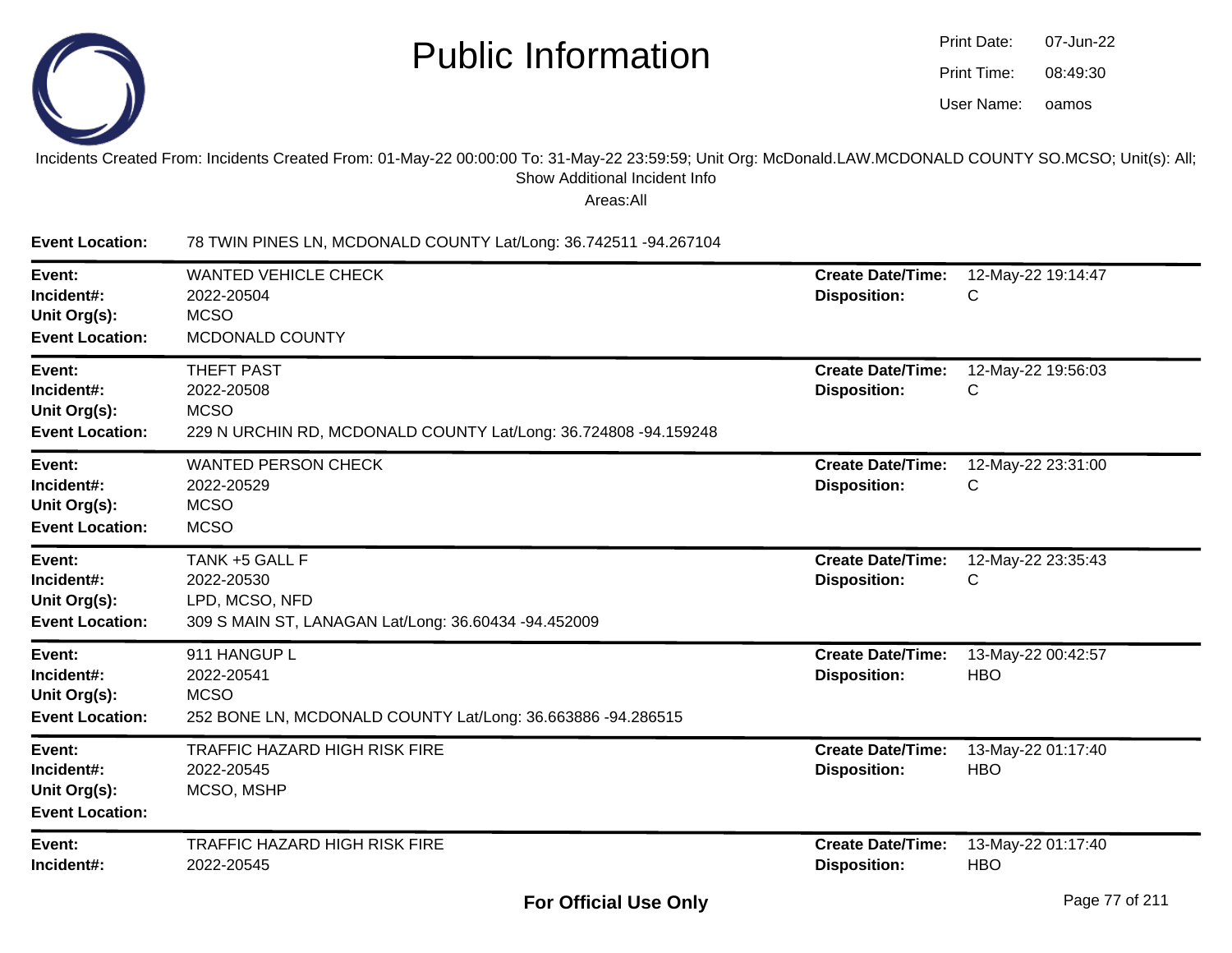

oamos07-Jun-2208:49:31Print Date:Print Time:User Name:

Incidents Created From: Incidents Created From: 01-May-22 00:00:00 To: 31-May-22 23:59:59; Unit Org: McDonald.LAW.MCDONALD COUNTY SO.MCSO; Unit(s): All; Show Additional Incident Info

| Unit Org(s):<br><b>Event Location:</b>                         | MCSO, MSHP<br>SB I49/MM 13.4                                                                                             |                                                 |                                    |
|----------------------------------------------------------------|--------------------------------------------------------------------------------------------------------------------------|-------------------------------------------------|------------------------------------|
| Event:<br>Incident#:<br>Unit Org(s):<br><b>Event Location:</b> | <b>BURGLARY/INTRUSION L</b><br>2022-20546<br><b>MCSO</b><br>21150 US HIGHWAY 71, MCDONALD Lat/Long: 36.510594 -94.281381 | <b>Create Date/Time:</b><br><b>Disposition:</b> | 13-May-22 02:43:44<br>С            |
| Event:<br>Incident#:<br>Unit Org(s):<br><b>Event Location:</b> | <b>SUSP PERSON</b><br>2022-20550<br><b>MCSO</b><br>5161 S BUSINESS HIGHWAY 71, PINEVILLE Lat/Long: 36.586655 -94.384823  | <b>Create Date/Time:</b><br><b>Disposition:</b> | 13-May-22 03:14:46<br><b>TRANS</b> |
| Event:<br>Incident#:<br>Unit Org(s):<br><b>Event Location:</b> | <b>TRAFFIC PURSUIT</b><br>2022-20553<br><b>MCSO</b><br>E 152 (HART AREA)                                                 | <b>Create Date/Time:</b><br><b>Disposition:</b> | 13-May-22 04:16:48<br><b>DIS</b>   |
| Event:<br>Incident#:<br>Unit Org(s):<br><b>Event Location:</b> | <b>TRAFFIC STOP</b><br>2022-20557<br><b>MCSO</b>                                                                         | <b>Create Date/Time:</b><br><b>Disposition:</b> | 13-May-22 05:07:58<br><b>VW</b>    |
| Event:<br>Incident#:<br>Unit Org(s):<br><b>Event Location:</b> | <b>TRAFFIC STOP</b><br>2022-20557<br><b>MCSO</b><br>ROUTE B / E OF GRACIE LN, MCDONALD COUNTY                            | <b>Create Date/Time:</b><br><b>Disposition:</b> | 13-May-22 05:07:58<br><b>VW</b>    |
| Event:<br>Incident#:<br>Unit Org(s):<br><b>Event Location:</b> | <b>WANTED PERSON CHECK</b><br>2022-20562<br><b>MCSO</b><br>MCDONALD COUNTY                                               | <b>Create Date/Time:</b><br><b>Disposition:</b> | 13-May-22 05:33:16<br>С            |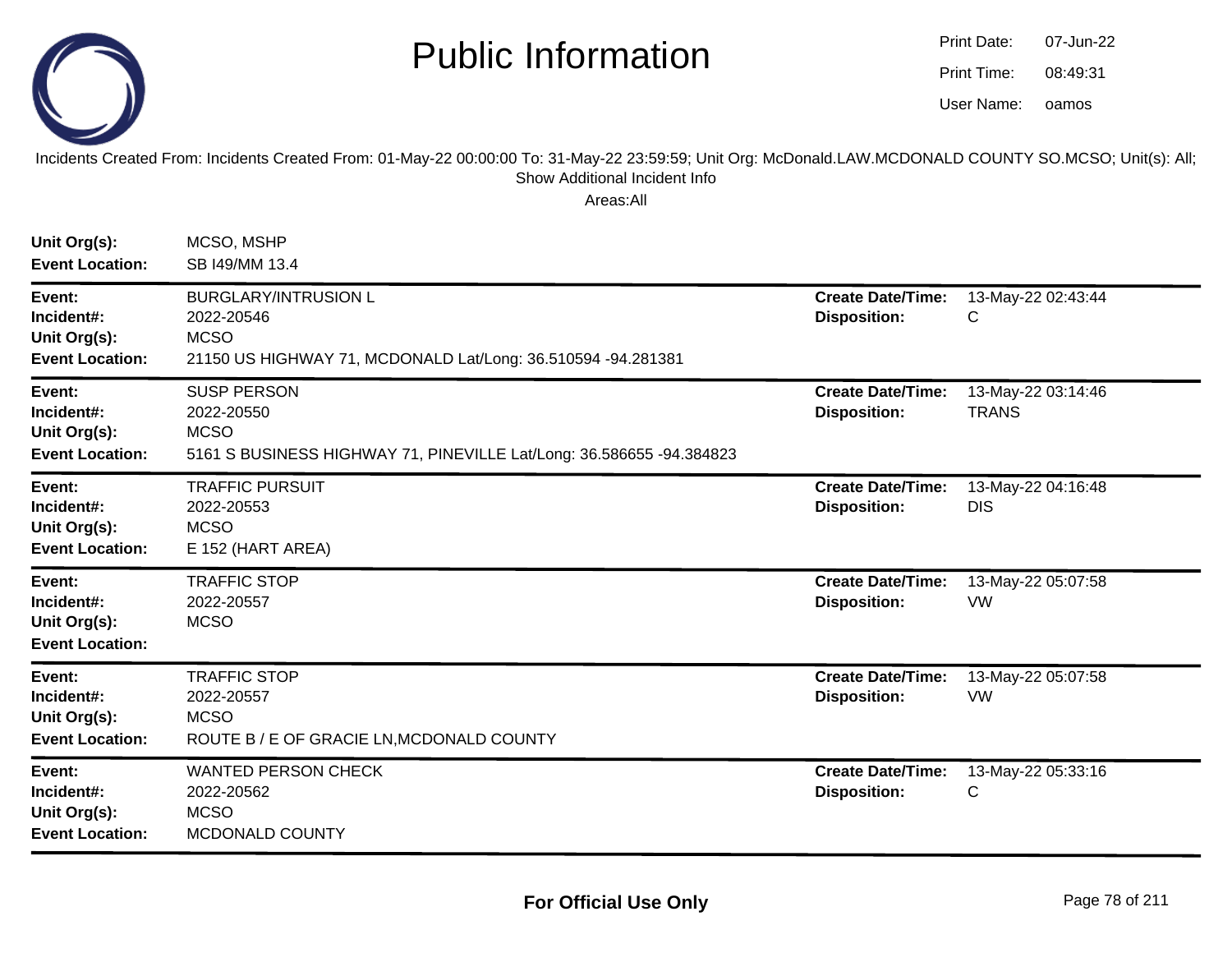

Incidents Created From: Incidents Created From: 01-May-22 00:00:00 To: 31-May-22 23:59:59; Unit Org: McDonald.LAW.MCDONALD COUNTY SO.MCSO; Unit(s): All; Show Additional Incident Info

| Event:<br>Incident#:<br>Unit Org(s):<br><b>Event Location:</b> | <b>INFO LAW</b><br>2022-20563<br>JAIL MCSO, MCSO<br>MCDONALD CO                                                          | <b>Create Date/Time:</b><br><b>Disposition:</b> | 13-May-22 06:08:24<br><b>TRANS</b> |
|----------------------------------------------------------------|--------------------------------------------------------------------------------------------------------------------------|-------------------------------------------------|------------------------------------|
| Event:<br>Incident#:<br>Unit Org(s):<br><b>Event Location:</b> | <b>SUSP PERSON</b><br>2022-20566<br><b>MCSO</b><br>757 W GARNER ST, MCDONALD COUNTY Lat/Long: 36.745844 -94.427148       | <b>Create Date/Time:</b><br><b>Disposition:</b> | 13-May-22 07:19:08<br><b>TRANS</b> |
| Event:<br>Incident#:<br>Unit Org(s):<br><b>Event Location:</b> | <b>SUICIDE THREAT</b><br>2022-20574<br>APD, MCSO<br>106 HARPER DR, ANDERSON Lat/Long: 36.659878 -94.432974               | <b>Create Date/Time:</b><br><b>Disposition:</b> | 13-May-22 08:10:02<br><b>TRANS</b> |
| Event:<br>Incident#:<br>Unit Org(s):<br><b>Event Location:</b> | <b>WANTED VEHICLE CHECK</b><br>2022-20584<br><b>MCSO</b><br>1196 ROUTE B, MCDONALD COUNTY Lat/Long: 36.73842 -94.439064  | <b>Create Date/Time:</b><br><b>Disposition:</b> | 13-May-22 09:02:55<br><b>HBO</b>   |
| Event:<br>Incident#:<br>Unit Org(s):<br><b>Event Location:</b> | <b>SUPPLEMENTAL OTHER</b><br>2022-20585<br><b>MCSO</b><br>804 CHITWOOD RD, MCDONALD COUNTY Lat/Long: 36.73419 -94.077192 | <b>Create Date/Time:</b><br><b>Disposition:</b> | 13-May-22 09:06:51<br>C            |
| Event:<br>Incident#:<br>Unit Org(s):<br><b>Event Location:</b> | PUBLIC SERVICE INFO<br>2022-20587<br><b>MCSO</b><br><b>GOODMAN</b>                                                       | <b>Create Date/Time:</b><br><b>Disposition:</b> | 13-May-22 09:26:26<br>C            |
| Event:<br>Incident#:<br>Unit Org(s):<br><b>Event Location:</b> | <b>TRAFFIC STOP</b><br>2022-20592<br><b>MCSO</b>                                                                         | <b>Create Date/Time:</b><br><b>Disposition:</b> | 13-May-22 09:56:09<br>С            |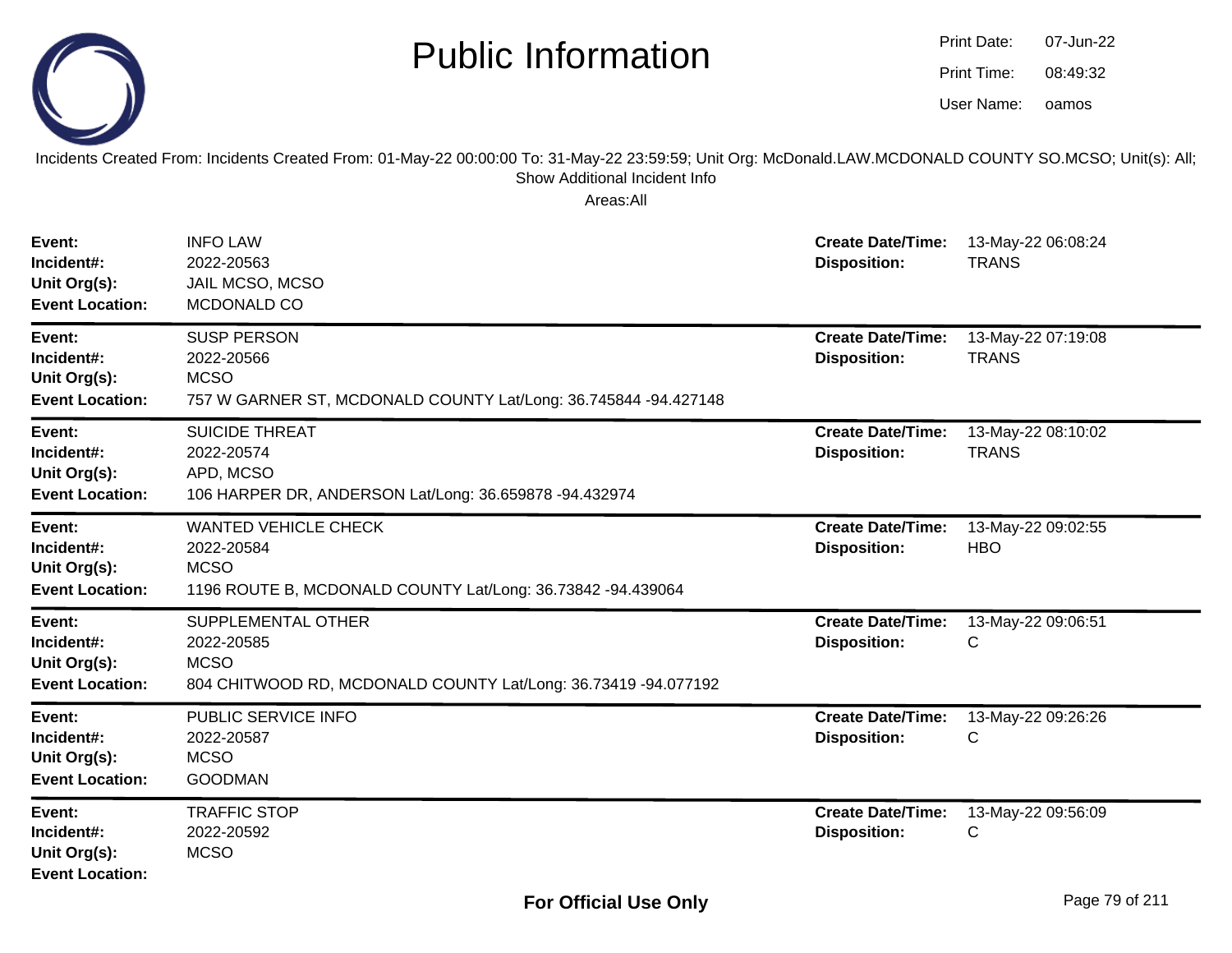

oamos07-Jun-2208:49:33Print Date:Print Time:User Name:

Incidents Created From: Incidents Created From: 01-May-22 00:00:00 To: 31-May-22 23:59:59; Unit Org: McDonald.LAW.MCDONALD COUNTY SO.MCSO; Unit(s): All; Show Additional Incident Info

| Event:<br>Incident#:<br>Unit Org(s):<br><b>Event Location:</b> | <b>TRAFFIC STOP</b><br>2022-20592<br><b>MCSO</b><br>WEST ST / DERRICK HAY RD, MCDONALD COUNTY                                             | <b>Create Date/Time:</b><br><b>Disposition:</b> | 13-May-22 09:56:09<br>С            |
|----------------------------------------------------------------|-------------------------------------------------------------------------------------------------------------------------------------------|-------------------------------------------------|------------------------------------|
| Event:<br>Incident#:<br>Unit Org(s):<br><b>Event Location:</b> | <b>PAPER SERVICE LAW</b><br>2022-20593<br><b>MCSO</b><br>20585 E STATE HIGHWAY 76, MCDONALD COUNTY Lat/Long: 36.721205 -94.131622         | <b>Create Date/Time:</b><br><b>Disposition:</b> | 13-May-22 10:02:59<br>С            |
| Event:<br>Incident#:<br>Unit Org(s):<br><b>Event Location:</b> | PUBLIC SERVICE INFO<br>2022-20594<br><b>MCSO</b><br>MCDONALD COUNTY                                                                       | <b>Create Date/Time:</b><br><b>Disposition:</b> | 13-May-22 10:07:16<br><b>NA</b>    |
| Event:<br>Incident#:<br>Unit Org(s):<br><b>Event Location:</b> | PAPER SERVICE LAW<br>2022-20596<br><b>MCSO</b><br>16741 E STATE HIGHWAY 76, MCDONALD COUNTY Lat/Long: 36.723761 -94.200653                | <b>Create Date/Time:</b><br><b>Disposition:</b> | 13-May-22 10:10:47<br><b>PAPER</b> |
| Event:<br>Incident#:<br>Unit Org(s):<br><b>Event Location:</b> | <b>WELFARE CHECK NON URGENT</b><br>2022-20597<br>FRSTA1, MCSO, PPD<br>4589 S BUSINESS HIGHWAY 71, PINEVILLE Lat/Long: 36.594054 -94.39133 | <b>Create Date/Time:</b><br><b>Disposition:</b> | 13-May-22 10:16:20<br><b>TRANS</b> |
| Event:<br>Incident#:<br>Unit Org(s):<br><b>Event Location:</b> | <b>WELFARE CHECK NON URGENT</b><br>2022-20597<br>FRSTA1, MCSO, PPD<br>4589 S BUSINESS HIGHWAY 71, PINEVILLE Lat/Long: 36.594054 -94.39133 | <b>Create Date/Time:</b><br><b>Disposition:</b> | 13-May-22 10:16:20<br><b>TRANS</b> |
| Event:<br>Incident#:<br>Unit Org(s):<br><b>Event Location:</b> | PUBLIC SERVICE INFO<br>2022-20598<br><b>MCSO</b><br>804 CHITWOOD RD, MCDONALD COUNTY Lat/Long: 36.73419 -94.077192                        | <b>Create Date/Time:</b><br><b>Disposition:</b> | 13-May-22 10:30:26<br><b>HBO</b>   |
|                                                                | <b>For Official Use Only</b>                                                                                                              |                                                 | Page 80 of 211                     |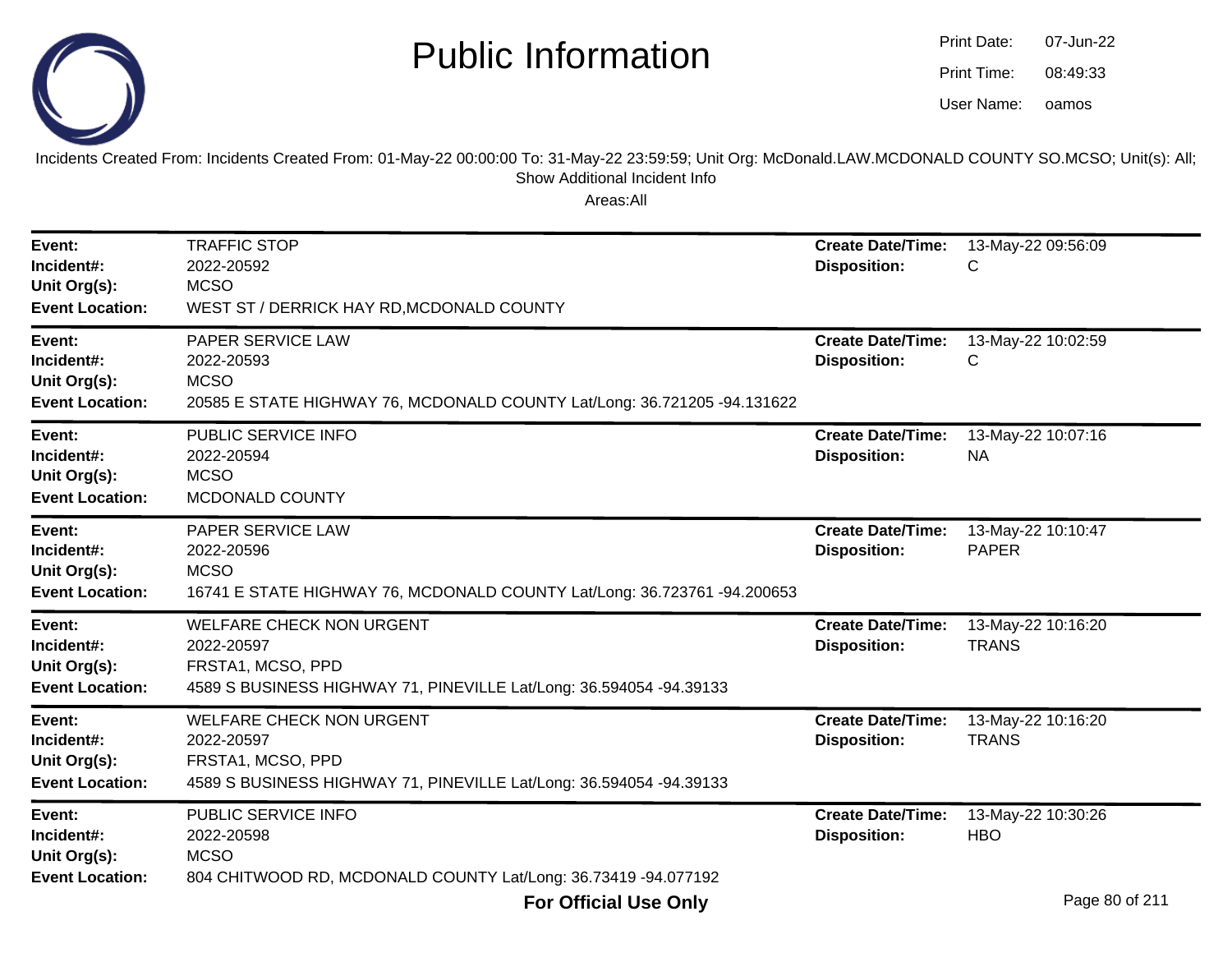

| Print Date: | 07-Jun-22 |
|-------------|-----------|
| Print Time: | 08:49:34  |
| User Name:  | oamos     |

Incidents Created From: Incidents Created From: 01-May-22 00:00:00 To: 31-May-22 23:59:59; Unit Org: McDonald.LAW.MCDONALD COUNTY SO.MCSO; Unit(s): All; Show Additional Incident Info

| Event:<br>Incident#:<br>Unit Org(s):                                                     | PUBLIC SERVICE INFO<br>2022-20599<br><b>MCSO</b>                                                                                     | <b>Create Date/Time:</b><br><b>Disposition:</b> | 13-May-22 10:38:54<br><b>NA</b>    |
|------------------------------------------------------------------------------------------|--------------------------------------------------------------------------------------------------------------------------------------|-------------------------------------------------|------------------------------------|
| <b>Event Location:</b><br>Event:<br>Incident#:<br>Unit Org(s):<br><b>Event Location:</b> | 128 W TERRY ST, GOODMAN Lat/Long: 36.745798 -94.41169<br><b>WANTED VEHICLE CHECK</b><br>2022-20602<br><b>MCSO</b><br>MCDONALD COUNTY | <b>Create Date/Time:</b><br><b>Disposition:</b> | 13-May-22 10:46:32<br>C            |
| Event:<br>Incident#:<br>Unit Org(s):<br><b>Event Location:</b>                           | <b>THEFT PAST</b><br>2022-20603<br><b>MCSO</b><br>MCDONALD CO                                                                        | <b>Create Date/Time:</b><br><b>Disposition:</b> | 13-May-22 10:50:20<br>С            |
| Event:<br>Incident#:<br>Unit Org(s):<br><b>Event Location:</b>                           | <b>ANIMAL INFO</b><br>2022-20606<br>CONSERVATION, MCSO<br>605 W 8TH ST, PINEVILLE Lat/Long: 36.598922 -94.388596                     | <b>Create Date/Time:</b><br><b>Disposition:</b> | 13-May-22 11:30:57<br>С            |
| Event:<br>Incident#:<br>Unit Org(s):<br><b>Event Location:</b>                           | PAPER SERVICE LAW<br>2022-20614<br><b>MCSO</b><br>719 FOX TROT RD, MCDONALD COUNTY Lat/Long: 36.500445 -94.224468                    | <b>Create Date/Time:</b><br><b>Disposition:</b> | 13-May-22 12:46:02<br><b>PAPER</b> |
| Event:<br>Incident#:<br>Unit Org(s):<br><b>Event Location:</b>                           | <b>MISSING PERSON</b><br>2022-20619<br><b>MCSO</b><br>873 MUD SPRINGS RD, MCDONALD COUNTY Lat/Long: 36.655581 -94.403441             | <b>Create Date/Time:</b><br><b>Disposition:</b> | 13-May-22 14:08:47<br>С            |
| Event:<br>Incident#:<br>Unit Org(s):<br><b>Event Location:</b>                           | <b>CITIZEN ASST L</b><br>2022-20626<br><b>MCSO</b><br>MCDONALD COUNTY                                                                | <b>Create Date/Time:</b><br><b>Disposition:</b> | 13-May-22 14:50:30<br>С            |
|                                                                                          | <b>For Official Use Only</b>                                                                                                         |                                                 | Page 81 of 211                     |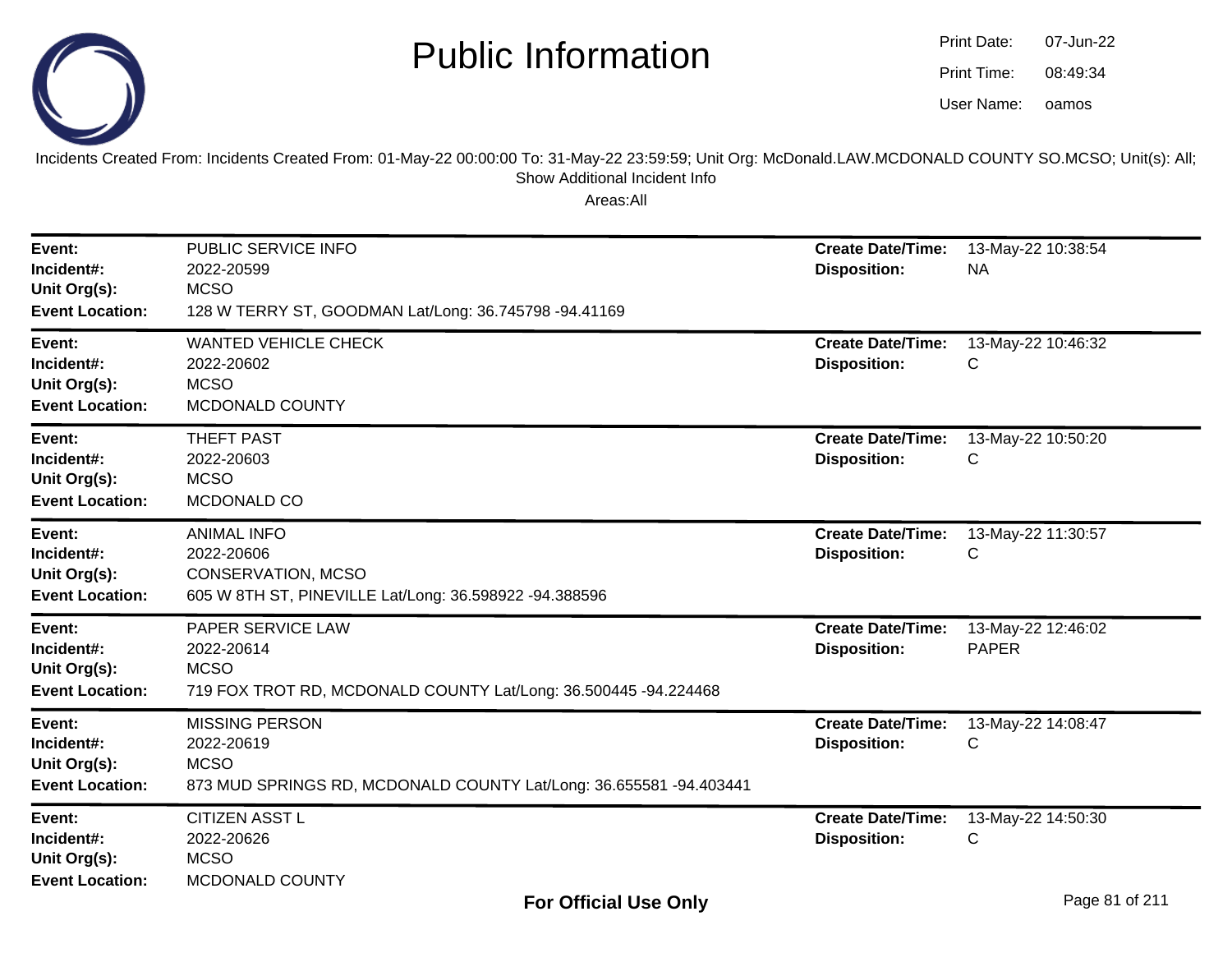

oamos07-Jun-2208:49:36Print Date:Print Time:User Name:

Incidents Created From: Incidents Created From: 01-May-22 00:00:00 To: 31-May-22 23:59:59; Unit Org: McDonald.LAW.MCDONALD COUNTY SO.MCSO; Unit(s): All; Show Additional Incident Info

| Event:<br>Incident#:<br>Unit Org(s):<br><b>Event Location:</b> | <b>THEFT PAST</b><br>2022-20627<br>GPD, MCSO<br>300 N ROY HILL BLVD, GOODMAN Lat/Long: 36.745862 -94.416653                            | <b>Create Date/Time:</b><br><b>Disposition:</b> | 13-May-22 14:53:17<br>С |
|----------------------------------------------------------------|----------------------------------------------------------------------------------------------------------------------------------------|-------------------------------------------------|-------------------------|
| Event:<br>Incident#:<br>Unit Org(s):<br><b>Event Location:</b> | <b>INFO</b><br>2022-20628<br>MCSO, SWCPD<br>1000 HONEY LAKE ACRES, SOUTHWEST CITY Lat/Long: 36.529073 -94.616531                       | <b>Create Date/Time:</b><br><b>Disposition:</b> | 13-May-22 15:28:29<br>С |
| Event:<br>Incident#:<br>Unit Org(s):<br><b>Event Location:</b> | <b>TRESPASS PAST</b><br>2022-20631<br><b>MCSO</b><br>101 ITTNER RD, MCDONALD COUNTY Lat/Long: 36.595129 -94.455497                     | <b>Create Date/Time:</b><br><b>Disposition:</b> | 13-May-22 15:38:51<br>С |
| Event:<br>Incident#:<br>Unit Org(s):<br><b>Event Location:</b> | <b>TRAFFIC STOP</b><br>2022-20636<br><b>MCSO</b><br>LATINOS PARK LN / STATE HIGHWAY 59, MCDONALD COUNTY Lat/Long: 36.562477 -94.473149 | <b>Create Date/Time:</b><br><b>Disposition:</b> | 13-May-22 16:00:29<br>С |
| Event:<br>Incident#:<br>Unit Org(s):<br><b>Event Location:</b> | <b>TRAFFIC STOP</b><br>2022-20636<br><b>MCSO</b><br>Lat/Long: 36.562477 -94.473149                                                     | <b>Create Date/Time:</b><br><b>Disposition:</b> | 13-May-22 16:00:29<br>С |
| Event:<br>Incident#:<br>Unit Org(s):<br><b>Event Location:</b> | <b>PICKUP L</b><br>2022-20640<br><b>MCSO</b><br>300 E 7TH ST, PINEVILLE Lat/Long: 36.594702 -94.381964                                 | <b>Create Date/Time:</b><br><b>Disposition:</b> | 13-May-22 16:38:27<br>С |
| Event:<br>Incident#:<br>Unit Org(s):                           | <b>TRAFFIC STOP</b><br>2022-20643<br><b>MCSO</b>                                                                                       | <b>Create Date/Time:</b><br><b>Disposition:</b> | 13-May-22 16:49:38<br>С |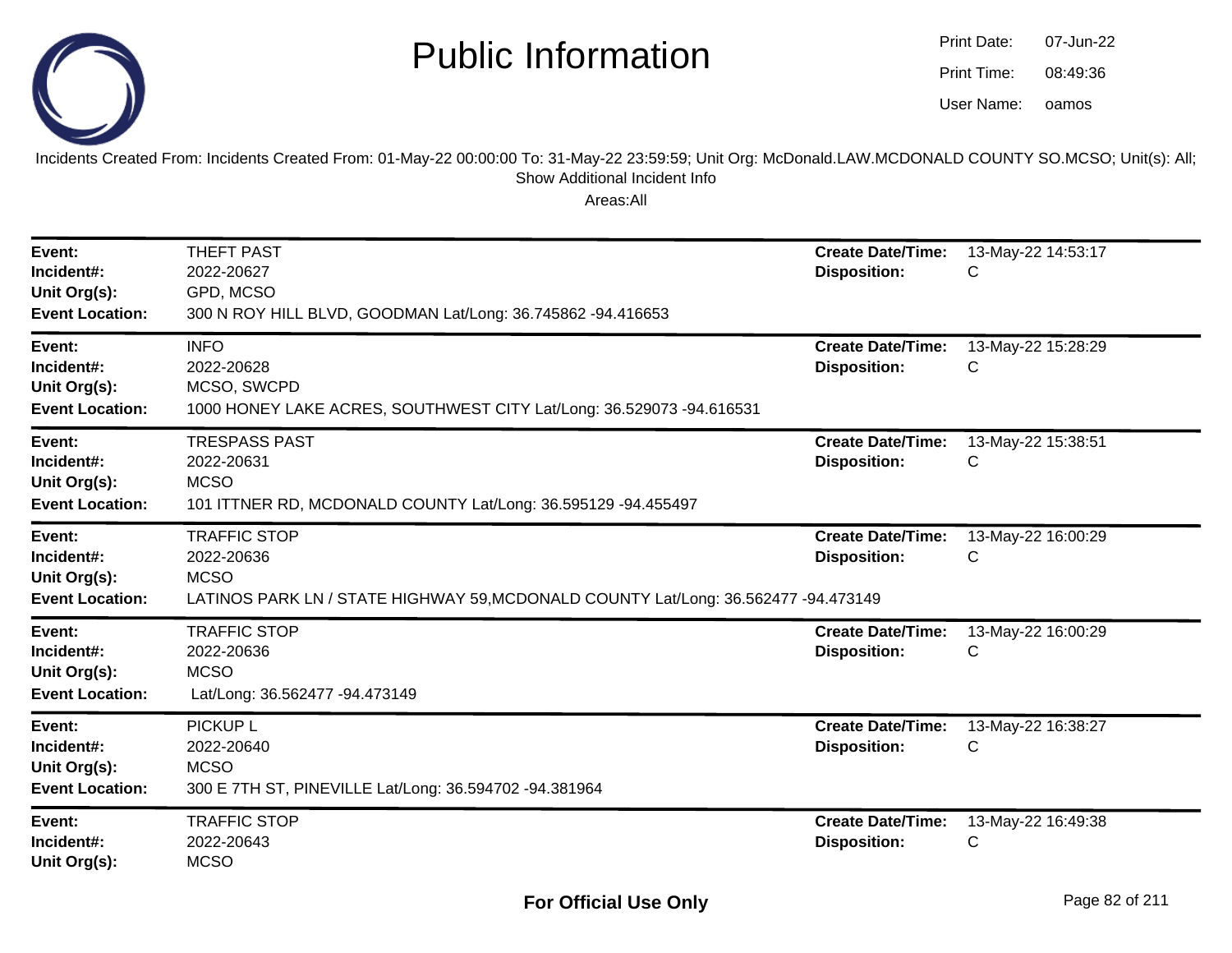

oamos07-Jun-2208:49:37Print Date:Print Time:User Name:

#### Incidents Created From: Incidents Created From: 01-May-22 00:00:00 To: 31-May-22 23:59:59; Unit Org: McDonald.LAW.MCDONALD COUNTY SO.MCSO; Unit(s): All; Show Additional Incident Info

Areas:All

**Event Location:**

| Event:<br>Incident#:<br>Unit Org(s):<br><b>Event Location:</b> | <b>TRAFFIC STOP</b><br>2022-20643<br><b>MCSO</b><br>N CLIFFSIDE DR / BIG BRIDGE                                                              | <b>Create Date/Time:</b><br><b>Disposition:</b> | 13-May-22 16:49:38<br>С          |
|----------------------------------------------------------------|----------------------------------------------------------------------------------------------------------------------------------------------|-------------------------------------------------|----------------------------------|
| Event:<br>Incident#:<br>Unit Org(s):<br><b>Event Location:</b> | <b>HARASSMENT</b><br>2022-20648<br>JAIL MCSO, MCSO, SWCPD<br>566 NORMAN RD, MCDONALD COUNTY Lat/Long: 36.555378 -94.578531                   | <b>Create Date/Time:</b><br><b>Disposition:</b> | 13-May-22 17:07:03<br>С          |
| Event:<br>Incident#:<br>Unit Org(s):<br><b>Event Location:</b> | <b>EXTRA PATROL</b><br>2022-20652<br><b>MCSO</b><br>14420 STATE HIGHWAY 59, MCDONALD Lat/Long: 36.578464 -94.463883                          | <b>Create Date/Time:</b><br><b>Disposition:</b> | 13-May-22 17:16:35<br>С          |
| Event:<br>Incident#:<br>Unit Org(s):<br><b>Event Location:</b> | <b>WANTED VEHICLE CHECK</b><br>2022-20654<br><b>MCSO</b><br>MCDONALD COUNTY                                                                  | <b>Create Date/Time:</b><br><b>Disposition:</b> | 13-May-22 17:35:16<br>С          |
| Event:<br>Incident#:<br>Unit Org(s):<br><b>Event Location:</b> | <b>WELFARE CHECK NON URGENT</b><br>2022-20661<br><b>JAIL MCSO</b><br>7461 E STATE HIGHWAY 76, MCDONALD COUNTY Lat/Long: 36.660065 -94.313451 | <b>Create Date/Time:</b><br><b>Disposition:</b> | 13-May-22 17:56:18<br>С          |
| Event:<br>Incident#:<br>Unit Org(s):<br><b>Event Location:</b> | 911 HANGUP L<br>2022-20662<br><b>MCSO</b><br>1385 BACHMAN RD, MCDONALD COUNTY Lat/Long: 36.638576 -94.542452                                 | <b>Create Date/Time:</b><br><b>Disposition:</b> | 13-May-22 17:57:13<br>С          |
| Event:<br>Incident#:                                           | 911 HANGUP L<br>2022-20663                                                                                                                   | <b>Create Date/Time:</b><br><b>Disposition:</b> | 13-May-22 18:03:48<br><b>HBO</b> |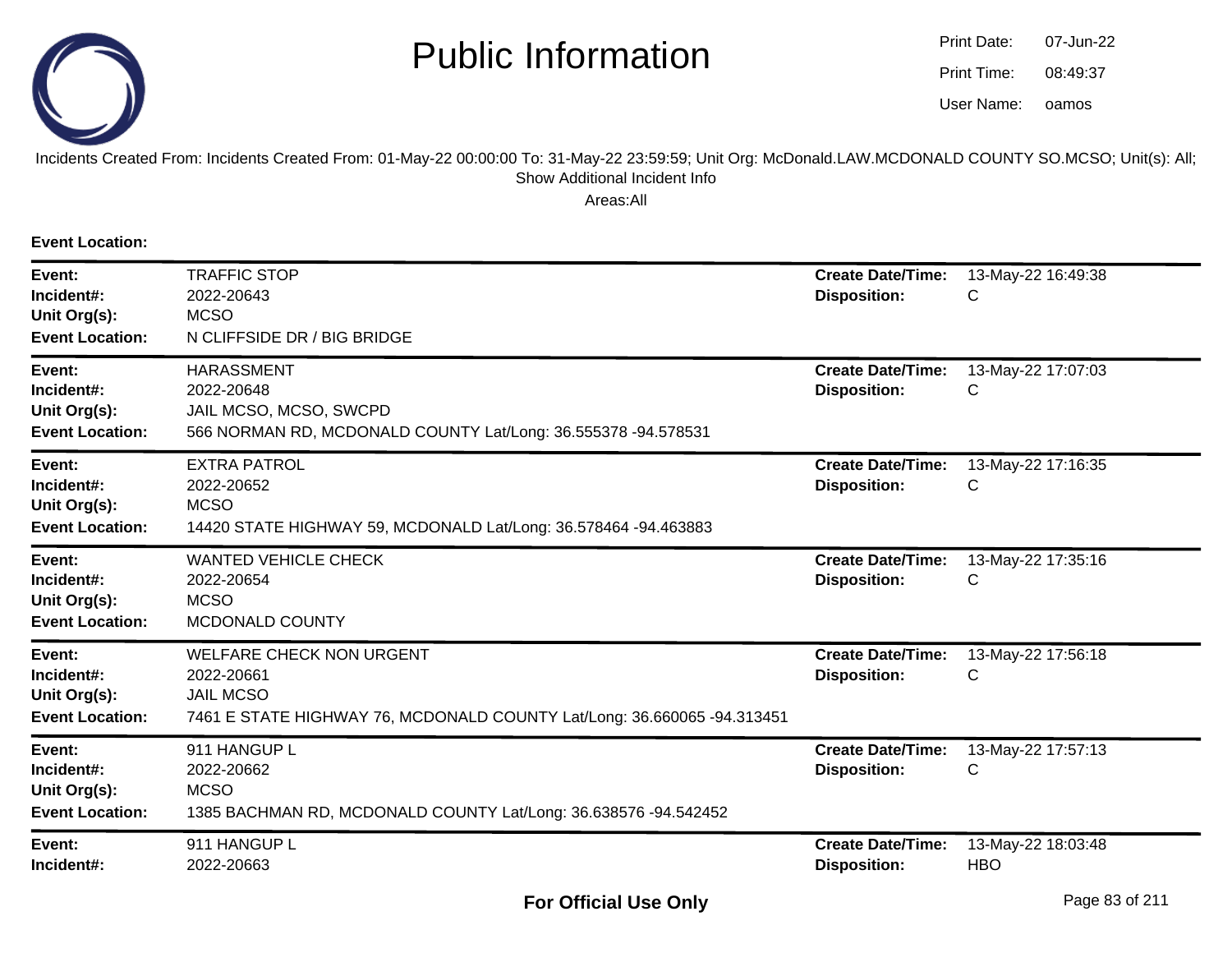

oamos07-Jun-2208:49:38Print Date:Print Time:User Name:

#### Incidents Created From: Incidents Created From: 01-May-22 00:00:00 To: 31-May-22 23:59:59; Unit Org: McDonald.LAW.MCDONALD COUNTY SO.MCSO; Unit(s): All; Show Additional Incident Info

| Unit Org(s):<br><b>Event Location:</b>                         | <b>MCSO</b><br>BIG SUGAR CREEK RD / SCHLESSMAN RD Lat/Long: 36.62214159 -94.3308448                                                 |                                                 |                                  |
|----------------------------------------------------------------|-------------------------------------------------------------------------------------------------------------------------------------|-------------------------------------------------|----------------------------------|
| Event:<br>Incident#:<br>Unit Org(s):<br><b>Event Location:</b> | 911 HANGUP L<br>2022-20663<br><b>MCSO</b><br>Lat/Long: 36.62214159 -94.3308448                                                      | <b>Create Date/Time:</b><br><b>Disposition:</b> | 13-May-22 18:03:48<br><b>HBO</b> |
| Event:<br>Incident#:<br>Unit Org(s):<br><b>Event Location:</b> | <b>PAST</b><br>2022-20665<br><b>MCSO</b><br>974 BUZZARD GLORY RD, MCDONALD COUNTY Lat/Long: 36.553422 -94.115022                    | <b>Create Date/Time:</b><br><b>Disposition:</b> | 13-May-22 18:06:50<br><b>HBO</b> |
| Event:<br>Incident#:<br>Unit Org(s):<br><b>Event Location:</b> | <b>CITIZEN ASST L</b><br>2022-20668<br><b>MCSO</b><br>201 W CHASE DR, GOODMAN Lat/Long: 36.743845 -94.412492                        | <b>Create Date/Time:</b><br><b>Disposition:</b> | 13-May-22 18:19:18<br>С          |
| Event:<br>Incident#:<br>Unit Org(s):<br><b>Event Location:</b> | 911 HANGUP L<br>2022-20669<br>GPD, MCSO<br>136 E RUSSELL ST, GOODMAN Lat/Long: 36.738623 -94.404435                                 | <b>Create Date/Time:</b><br><b>Disposition:</b> | 13-May-22 18:22:20<br><b>HBO</b> |
| Event:<br>Incident#:<br>Unit Org(s):<br><b>Event Location:</b> | <b>SUDDEN DEATH</b><br>2022-20671<br>CORONER, JAIL MCSO, MCSO<br>462 MARY RD, MCDONALD COUNTY Lat/Long: 36.630604 -94.454958        | <b>Create Date/Time:</b><br><b>Disposition:</b> | 13-May-22 18:42:14<br>С          |
| Event:<br>Incident#:<br>Unit Org(s):<br><b>Event Location:</b> | <b>BURGLARY/INTRUSION L</b><br>2022-20673<br><b>MCSO</b><br>21013 E STATE HIGHWAY 76, MCDONALD COUNTY Lat/Long: 36.72228 -94.122735 | <b>Create Date/Time:</b><br><b>Disposition:</b> | 13-May-22 18:51:22<br>С          |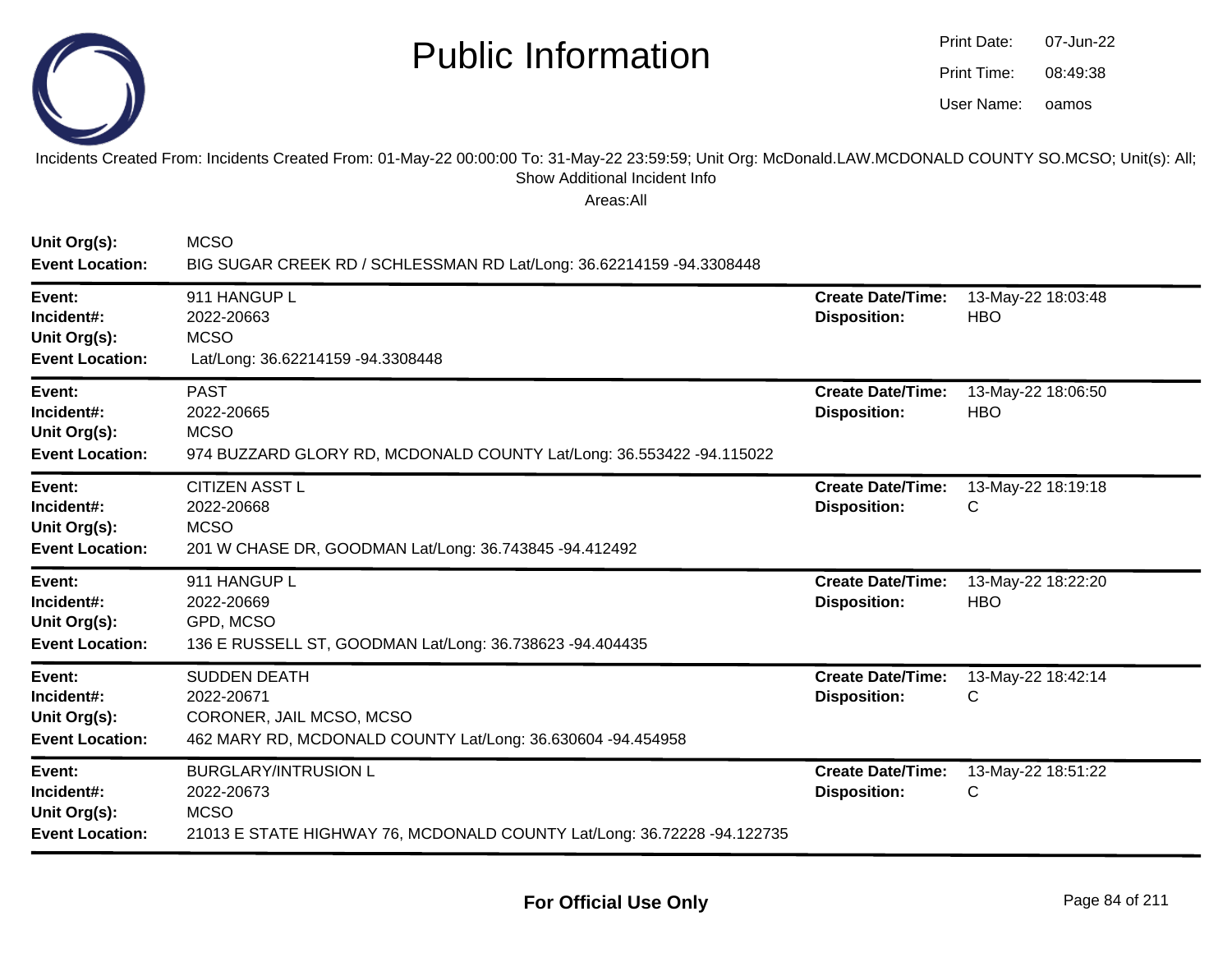

Incidents Created From: Incidents Created From: 01-May-22 00:00:00 To: 31-May-22 23:59:59; Unit Org: McDonald.LAW.MCDONALD COUNTY SO.MCSO; Unit(s): All; Show Additional Incident Info

| Event:<br>Incident#:<br>Unit Org(s):<br><b>Event Location:</b> | PUBLIC SERVICE INFO<br>2022-20675<br><b>MCSO</b><br>MCDONALD COUNTY                                                    | <b>Create Date/Time:</b><br><b>Disposition:</b> | 13-May-22 19:12:05<br>С            |
|----------------------------------------------------------------|------------------------------------------------------------------------------------------------------------------------|-------------------------------------------------|------------------------------------|
| Event:<br>Incident#:<br>Unit Org(s):<br><b>Event Location:</b> | PAST VERBAL L<br>2022-20687<br><b>MCSO</b><br>310 WRIGHT HILL LN, MCDONALD COUNTY Lat/Long: 36.540063 -94.319077       | <b>Create Date/Time:</b><br><b>Disposition:</b> | 13-May-22 21:11:51<br>C            |
| Event:<br>Incident#:<br>Unit Org(s):<br><b>Event Location:</b> | <b>HARASS PAST L</b><br>2022-20692<br><b>MCSO</b><br>257 ROGERS RD, MCDONALD COUNTY Lat/Long: 36.518233 -94.566709     | <b>Create Date/Time:</b><br><b>Disposition:</b> | 13-May-22 21:55:39<br>С            |
| Event:<br>Incident#:<br>Unit Org(s):<br><b>Event Location:</b> | IN PROG VERBAL L<br>2022-20693<br>JAIL MCSO, MCSO<br>638 NEW BETHEL RD, MCDONALD COUNTY Lat/Long: 36.683885 -94.473347 | <b>Create Date/Time:</b><br><b>Disposition:</b> | 13-May-22 22:05:52<br>C            |
| Event:<br>Incident#:<br>Unit Org(s):<br><b>Event Location:</b> | <b>PAST</b><br>2022-20698<br><b>JAIL MCSO</b><br>2950 ROUTE B, MCDONALD COUNTY Lat/Long: 36.747121 -94.467914          | <b>Create Date/Time:</b><br><b>Disposition:</b> | 13-May-22 22:41:24<br><b>RT</b>    |
| Event:<br>Incident#:<br>Unit Org(s):<br><b>Event Location:</b> | TRANSPORT PERSON COOPERATIVE<br>2022-20700<br>MCSO, NCSO<br>300 E 7TH ST, PINEVILLE Lat/Long: 36.594702 -94.381964     | <b>Create Date/Time:</b><br><b>Disposition:</b> | 13-May-22 23:21:15<br><b>TRANS</b> |
| Event:<br>Incident#:<br>Unit Org(s):<br><b>Event Location:</b> | <b>TRAFFIC STOP</b><br>2022-20701<br><b>MCSO</b><br>SB 149 / MM 13.6                                                   | <b>Create Date/Time:</b><br><b>Disposition:</b> | 13-May-22 23:37:03<br>C            |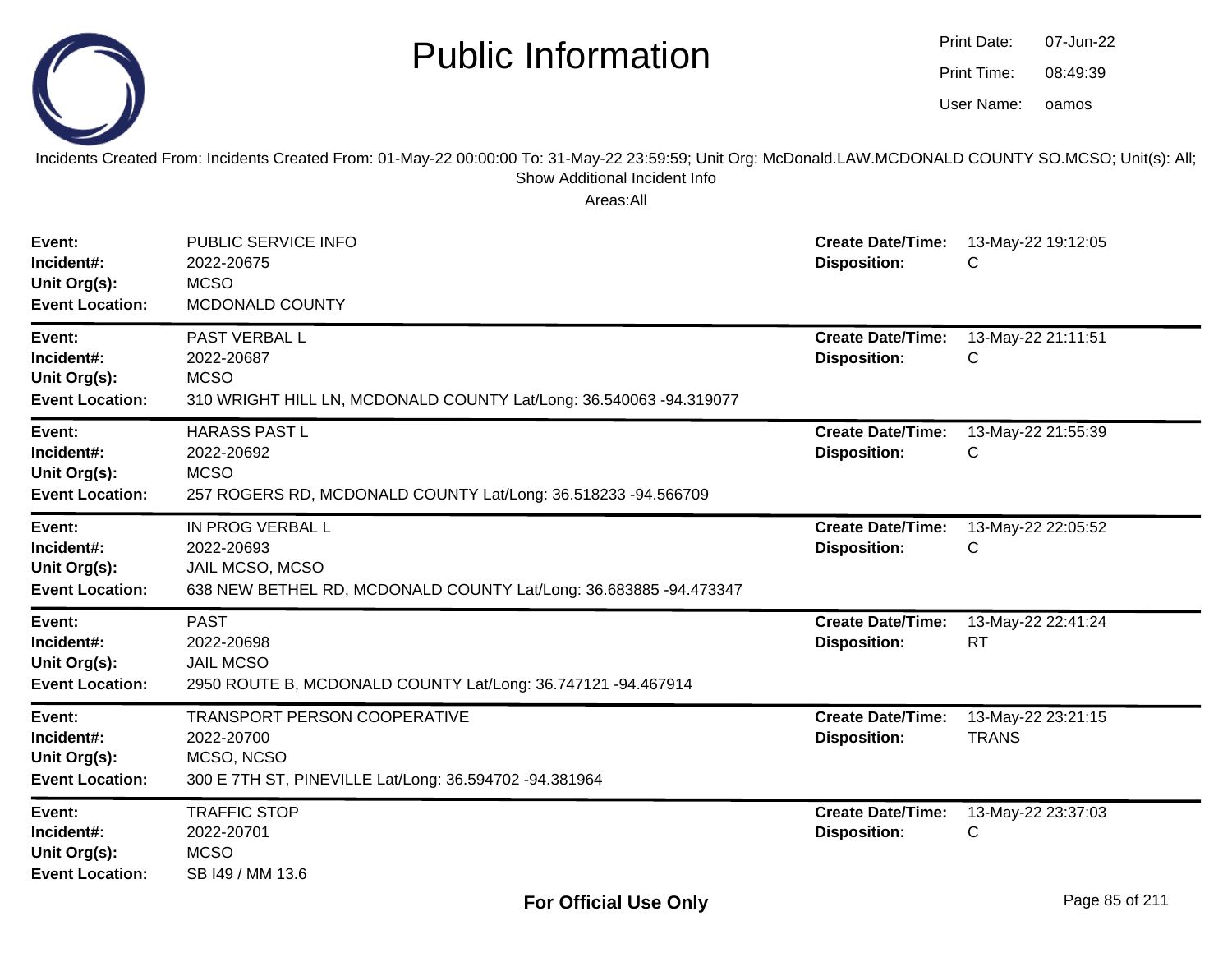Incidents Created From: Incidents Created From: 01-May-22 00:00:00 To: 31-May-22 23:59:59; Unit Org: McDonald.LAW.MCDONALD COUNTY SO.MCSO; Unit(s): All; Show Additional Incident Info

| Event:<br>Incident#:<br>Unit Org(s):<br><b>Event Location:</b> | <b>TRAFFIC STOP</b><br>2022-20701<br><b>MCSO</b>                                                                                | <b>Create Date/Time:</b><br><b>Disposition:</b> | 13-May-22 23:37:03<br>C          |
|----------------------------------------------------------------|---------------------------------------------------------------------------------------------------------------------------------|-------------------------------------------------|----------------------------------|
| Event:<br>Incident#:<br>Unit Org(s):<br><b>Event Location:</b> | <b>TRAFFIC STOP</b><br>2022-20704<br><b>MCSO</b>                                                                                | <b>Create Date/Time:</b><br><b>Disposition:</b> | 13-May-22 23:48:40<br>С          |
| Event:<br>Incident#:<br>Unit Org(s):<br><b>Event Location:</b> | <b>TRAFFIC STOP</b><br>2022-20704<br><b>MCSO</b><br>NB OFF RAMP / HWY 59                                                        | <b>Create Date/Time:</b><br><b>Disposition:</b> | 13-May-22 23:48:40<br>C          |
| Event:<br>Incident#:<br>Unit Org(s):<br><b>Event Location:</b> | <b>WANTED PERSON CHECK</b><br>2022-20708<br><b>MCSO</b><br>MCDONALD COUNTY                                                      | <b>Create Date/Time:</b><br><b>Disposition:</b> | 14-May-22 02:13:46<br>C          |
| Event:<br>Incident#:<br>Unit Org(s):<br><b>Event Location:</b> | <b>SUSP VEH</b><br>2022-20709<br>JAIL MCSO, MCSO<br>77 SPEARS LN, MCDONALD COUNTY Lat/Long: 36.69238 -94.462857                 | <b>Create Date/Time:</b><br><b>Disposition:</b> | 14-May-22 02:37:16<br><b>GOA</b> |
| Event:<br>Incident#:<br>Unit Org(s):<br><b>Event Location:</b> | <b>WELFARE CHECK NON URGENT</b><br>2022-20711<br>APD, MCSO<br>154 JACKRABBIT LN, MCDONALD COUNTY Lat/Long: 36.642272 -94.500908 | <b>Create Date/Time:</b><br><b>Disposition:</b> | 14-May-22 04:12:38<br><b>HBO</b> |
| Event:<br>Incident#:<br>Unit Org(s):<br><b>Event Location:</b> | 911 HANGUP L<br>2022-20718<br><b>MCSO</b><br>549 TATE RD, MCDONALD COUNTY Lat/Long: 36.519141 -94.296297                        | <b>Create Date/Time:</b><br><b>Disposition:</b> | 14-May-22 06:44:37<br><b>HBO</b> |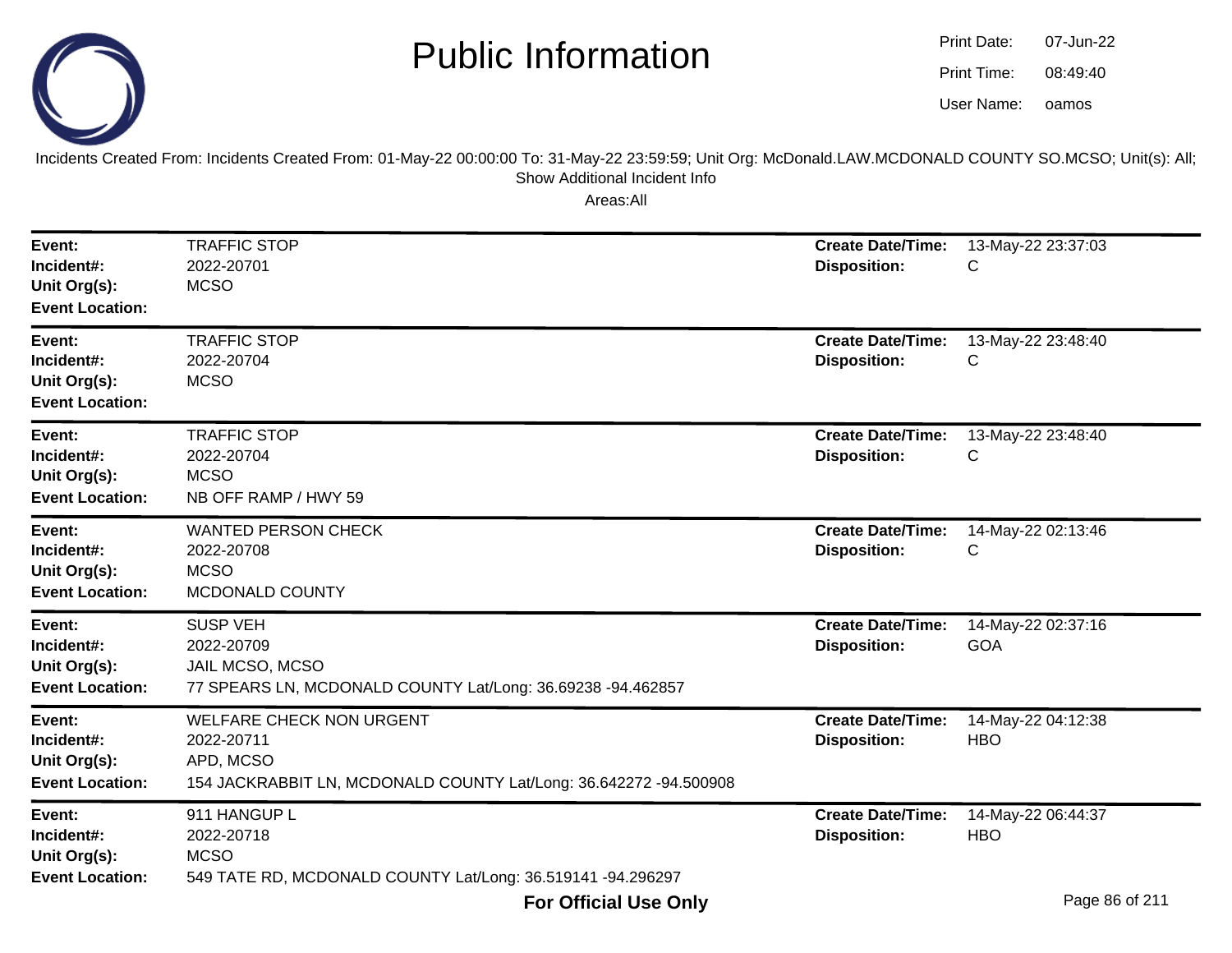

oamos07-Jun-2208:49:42Print Date:Print Time:User Name:

Incidents Created From: Incidents Created From: 01-May-22 00:00:00 To: 31-May-22 23:59:59; Unit Org: McDonald.LAW.MCDONALD COUNTY SO.MCSO; Unit(s): All; Show Additional Incident Info

| Event:<br>Incident#:<br>Unit Org(s):<br><b>Event Location:</b> | <b>FALLS FM</b><br>2022-20722<br>FRSTA1, MCSO, TFD<br>1123 LONE DOVE RD, MCDONALD COUNTY Lat/Long: 36.675881 -94.569789                               | <b>Create Date/Time:</b><br><b>Disposition:</b> | 14-May-22 08:04:47<br><b>TRANS</b>                              |
|----------------------------------------------------------------|-------------------------------------------------------------------------------------------------------------------------------------------------------|-------------------------------------------------|-----------------------------------------------------------------|
| Event:<br>Incident#:<br>Unit Org(s):<br><b>Event Location:</b> | PAST <sub>L</sub><br>2022-20726<br><b>MCSO</b><br>1133 PLAINVIEW RD, MCDONALD COUNTY Lat/Long: 36.654836 -94.293169                                   | <b>Create Date/Time:</b><br><b>Disposition:</b> | 14-May-22 08:54:28<br>С                                         |
| Event:<br>Incident#:<br>Unit Org(s):<br><b>Event Location:</b> | <b>WELFARE CHECK NON URGENT</b><br>2022-20728<br><b>MCSO</b><br>621 LARK RD, MCDONALD COUNTY Lat/Long: 36.753477 -94.398845                           | <b>Create Date/Time:</b><br><b>Disposition:</b> | 14-May-22 09:05:13<br><b>HBO</b>                                |
| Event:<br>Incident#:<br>Unit Org(s):<br><b>Event Location:</b> | PUBLIC SERVICE INFO<br>2022-20738<br><b>JAIL MCSO</b><br>2950 ROUTE B, MCDONALD COUNTY Lat/Long: 36.747121 -94.467914                                 | <b>Create Date/Time:</b><br><b>Disposition:</b> | 14-May-22 10:33:03<br>С                                         |
| Event:<br>Incident#:<br>Unit Org(s):<br><b>Event Location:</b> | <b>THEFT PAST</b><br>2022-20740<br><b>MCSO</b><br>100 COMMERCIAL DR, MCDONALD Lat/Long: 36.508231 -94.278518                                          | <b>Create Date/Time:</b><br><b>Disposition:</b> | 14-May-22 10:58:55<br>С                                         |
| Event:<br>Incident#:<br>Unit Org(s):<br><b>Event Location:</b> | <b>CARDIAC/RESP/DEATH LFM</b><br>2022-20747<br>CORONER, FRSTA1, GFD, MCSO, PA OFFICE<br>2057 ROUTE NN, MCDONALD COUNTY Lat/Long: 36.688228 -94.409659 | <b>Create Date/Time:</b><br><b>Disposition:</b> | 14-May-22 11:14:21<br>С                                         |
| Event:<br>Incident#:<br>Unit Org(s):<br><b>Event Location:</b> | <b>NOISE COMPLAINT PAST</b><br>2022-20749<br><b>MCSO</b><br>350 LATINOS PARK LN, MCDONALD COUNTY Lat/Long: 36.560453 -94.469496                       | <b>Create Date/Time:</b><br><b>Disposition:</b> | 14-May-22 11:22:54<br><b>HBO</b><br>$\sim$ $\sim$ $\sim$ $\sim$ |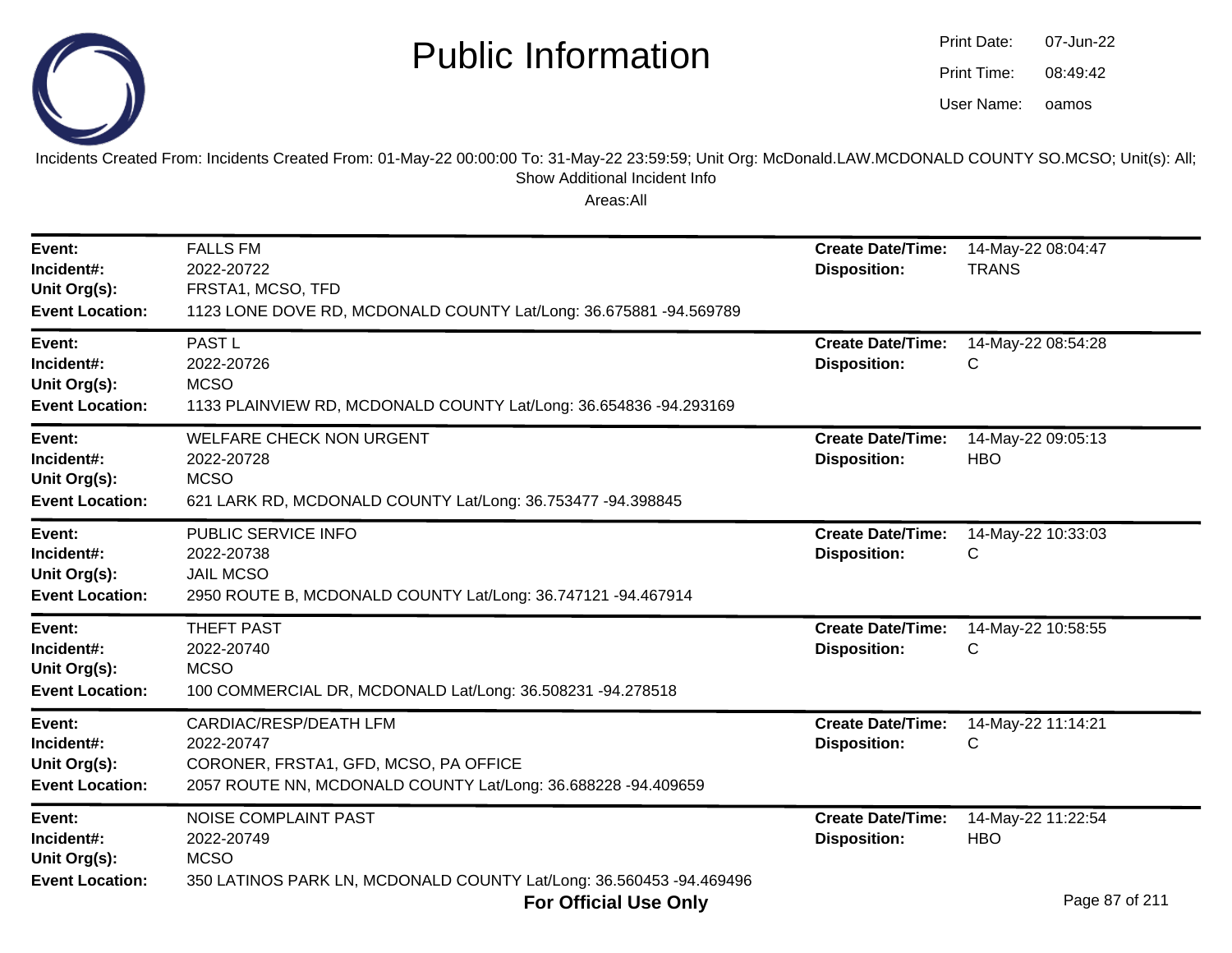

oamos07-Jun-2208:49:43Print Date:Print Time:User Name:

Incidents Created From: Incidents Created From: 01-May-22 00:00:00 To: 31-May-22 23:59:59; Unit Org: McDonald.LAW.MCDONALD COUNTY SO.MCSO; Unit(s): All; Show Additional Incident Info

| Event:<br>Incident#:<br>Unit Org(s):<br><b>Event Location:</b> | <b>CITIZEN ASST L</b><br>2022-20772<br><b>MCSO</b><br>2057 ROUTE NN, MCDONALD COUNTY Lat/Long: 36.688228 -94.409659                                            | <b>Create Date/Time:</b><br><b>Disposition:</b> | 14-May-22 14:37:45<br>C          |
|----------------------------------------------------------------|----------------------------------------------------------------------------------------------------------------------------------------------------------------|-------------------------------------------------|----------------------------------|
| Event:<br>Incident#:<br>Unit Org(s):<br><b>Event Location:</b> | <b>WANTED VEHICLE CHECK</b><br>2022-20775<br><b>MCSO</b><br>MCDONALD COUNTY                                                                                    | <b>Create Date/Time:</b><br><b>Disposition:</b> | 14-May-22 14:49:52<br>С          |
| Event:<br>Incident#:<br>Unit Org(s):<br><b>Event Location:</b> | <b>INFO LAW</b><br>2022-20781<br>GPD, MCSO<br>MCDONALD COUNTY                                                                                                  | <b>Create Date/Time:</b><br><b>Disposition:</b> | 14-May-22 15:27:00<br>C          |
| Event:<br>Incident#:<br>Unit Org(s):<br><b>Event Location:</b> | <b>TRAFFIC/TRANSP ACC LFM</b><br>2022-20787<br>FRSTA2, MCSO, MSHP, NFD, NPD, W10 MITCHELL<br>Lat/Long: 36.55202865 -94.5014333                                 | <b>Create Date/Time:</b><br><b>Disposition:</b> | 14-May-22 15:53:41<br>C          |
| Event:<br>Incident#:<br>Unit Org(s):<br><b>Event Location:</b> | <b>TRAFFIC/TRANSP ACC LFM</b><br>2022-20787<br>FRSTA2, MCSO, MSHP, NFD, NPD, W10 MITCHELL<br>W STATE HIGHWAY 90 / HILLTOP RD Lat/Long: 36.55202865 -94.5014333 | <b>Create Date/Time:</b><br><b>Disposition:</b> | 14-May-22 15:53:41<br>С          |
| Event:<br>Incident#:<br>Unit Org(s):<br><b>Event Location:</b> | 911 HANGUP L<br>2022-20789<br><b>MCSO</b><br>25 SUMMER LN, MCDONALD COUNTY Lat/Long: 36.614752 -94.440039                                                      | <b>Create Date/Time:</b><br><b>Disposition:</b> | 14-May-22 16:18:44<br><b>HBO</b> |
| Event:<br>Incident#:<br>Unit Org(s):                           | <b>DWI</b><br>2022-20791<br>MCSO, NPD                                                                                                                          | <b>Create Date/Time:</b><br><b>Disposition:</b> | 14-May-22 16:20:07<br>С          |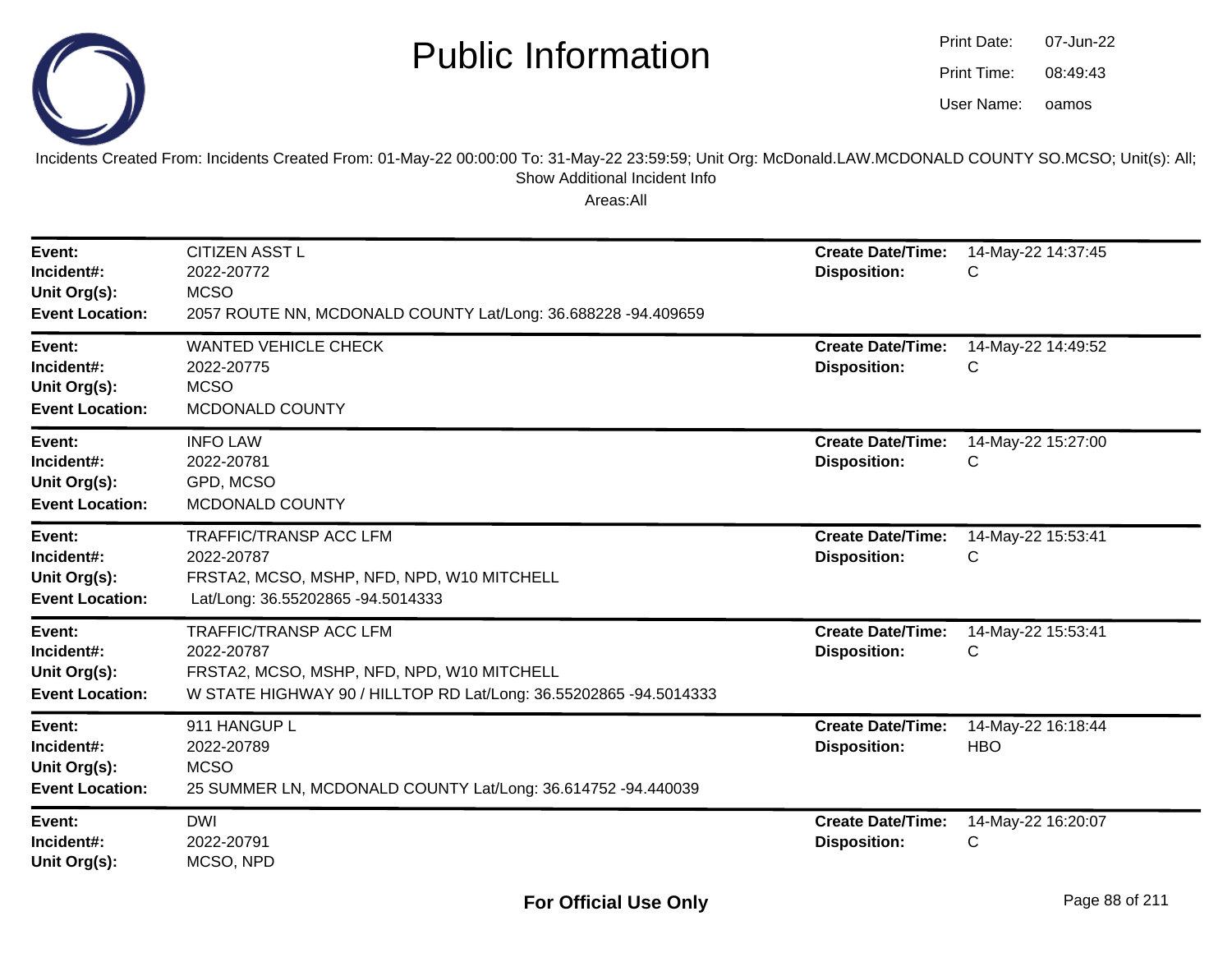

| Print Date: | 07-Jun-22 |
|-------------|-----------|
| Print Time: | 08:49:44  |
| User Name:  | oamos     |

Incidents Created From: Incidents Created From: 01-May-22 00:00:00 To: 31-May-22 23:59:59; Unit Org: McDonald.LAW.MCDONALD COUNTY SO.MCSO; Unit(s): All;Show Additional Incident Info

| <b>Event Location:</b>                                         | 508 N CLIFFSIDE DR, NOEL Lat/Long: 36.552044 -94.487334                                                                                |                                                 |                         |
|----------------------------------------------------------------|----------------------------------------------------------------------------------------------------------------------------------------|-------------------------------------------------|-------------------------|
| Event:<br>Incident#:<br>Unit Org(s):<br><b>Event Location:</b> | <b>WELFARE CHECK NON URGENT</b><br>2022-20800<br>MCSO, NPD<br>201 MINNOW SPRINGS AVE, NOEL Lat/Long: 36.548662 -94.494348              | <b>Create Date/Time:</b><br><b>Disposition:</b> | 14-May-22 17:20:24<br>С |
| Event:<br>Incident#:<br>Unit Org(s):<br><b>Event Location:</b> | 911 HANGUP L<br>2022-20813<br><b>MCSO</b><br>137 WALTERS LN, MCDONALD COUNTY Lat/Long: 36.641061 -94.426057                            | <b>Create Date/Time:</b><br><b>Disposition:</b> | 14-May-22 19:20:09<br>C |
| Event:<br>Incident#:<br>Unit Org(s):<br><b>Event Location:</b> | <b>WELFARE CHECK NON URGENT</b><br>2022-20818<br><b>MCSO</b><br>1410 HOTTEL SPRINGS RD, MCDONALD COUNTY Lat/Long: 36.756756 -94.576202 | <b>Create Date/Time:</b><br><b>Disposition:</b> | 14-May-22 19:51:40<br>C |
| Event:<br>Incident#:<br>Unit Org(s):<br><b>Event Location:</b> | <b>CITIZEN ASST L</b><br>2022-20825<br><b>MCSO</b><br>MCDONALD COUNTY                                                                  | <b>Create Date/Time:</b><br><b>Disposition:</b> | 14-May-22 20:25:12<br>С |
| Event:<br>Incident#:<br>Unit Org(s):<br><b>Event Location:</b> | <b>CITIZEN ASST L</b><br>2022-20826<br><b>MCSO</b><br>383 BERLE GENE LN, MCDONALD COUNTY Lat/Long: 36.516635 -94.162014                | <b>Create Date/Time:</b><br><b>Disposition:</b> | 14-May-22 20:53:24<br>С |
| Event:<br>Incident#:<br>Unit Org(s):<br><b>Event Location:</b> | <b>TRAFFIC STOP</b><br>2022-20828<br>GPD, MCSO<br>N JANICE ST / W GARNER ST, GOODMAN Lat/Long: 36.741801 -94.414139                    | <b>Create Date/Time:</b><br><b>Disposition:</b> | 14-May-22 20:59:18<br>С |
| Event:<br>Incident#:                                           | <b>TRAFFIC STOP</b><br>2022-20828                                                                                                      | <b>Create Date/Time:</b><br><b>Disposition:</b> | 14-May-22 20:59:18<br>C |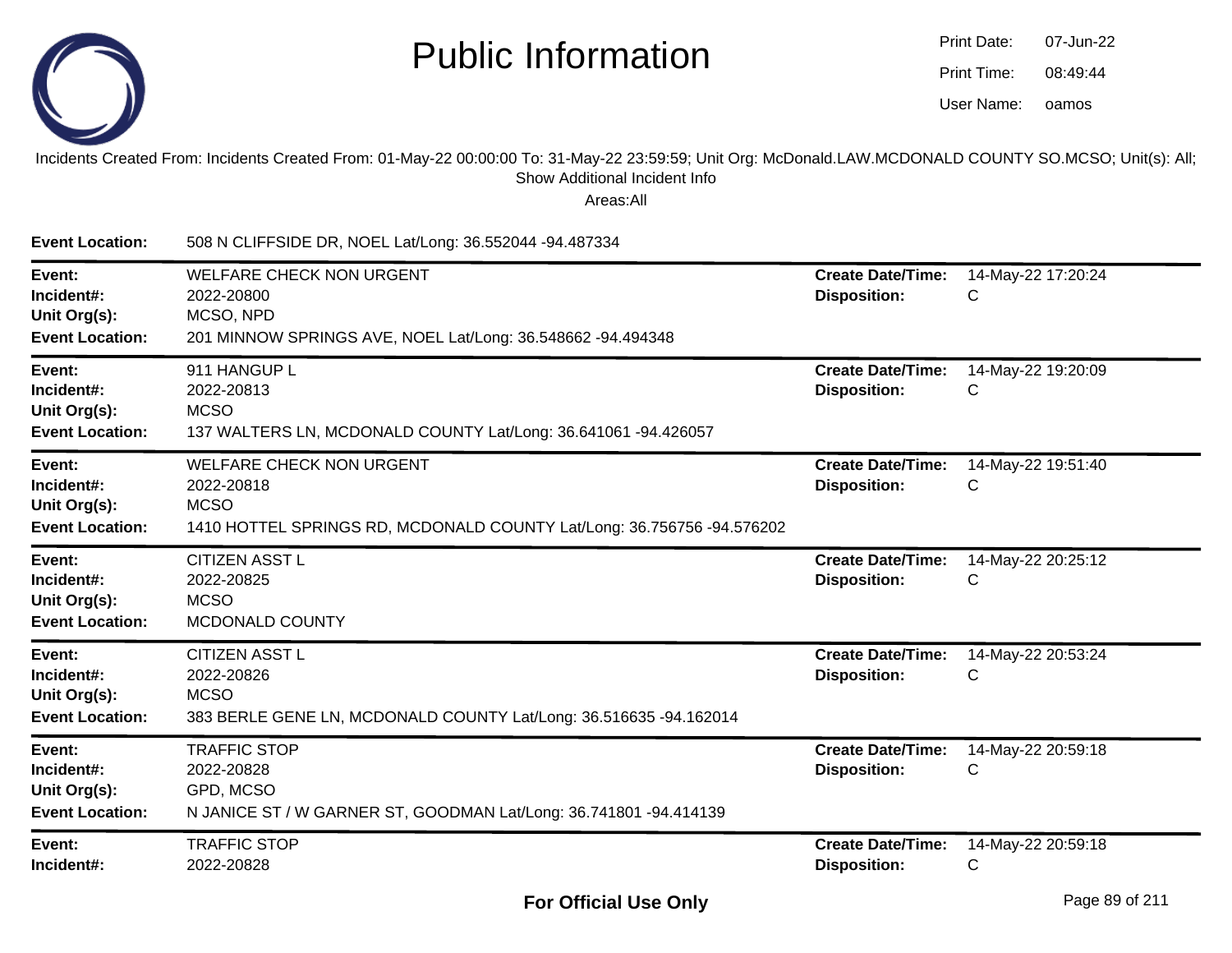

| Print Date: | 07-Jun-22 |
|-------------|-----------|
| Print Time: | 08:49:45  |
| User Name:  | oamos     |

#### Incidents Created From: Incidents Created From: 01-May-22 00:00:00 To: 31-May-22 23:59:59; Unit Org: McDonald.LAW.MCDONALD COUNTY SO.MCSO; Unit(s): All;Show Additional Incident Info

| Unit Org(s):<br><b>Event Location:</b>                         | GPD, MCSO<br>Lat/Long: 36.741801 -94.414139                                                                                      |                                                 |                                    |
|----------------------------------------------------------------|----------------------------------------------------------------------------------------------------------------------------------|-------------------------------------------------|------------------------------------|
| Event:<br>Incident#:<br>Unit Org(s):<br><b>Event Location:</b> | <b>HARASSMENT</b><br>2022-20831<br><b>MCSO</b><br>2543 BUNCH RD, MCDONALD COUNTY Lat/Long: 36.647544 -94.51715                   | <b>Create Date/Time:</b><br><b>Disposition:</b> | 14-May-22 21:06:35<br>C            |
| Event:<br>Incident#:<br>Unit Org(s):<br><b>Event Location:</b> | <b>TRESPASSING</b><br>2022-20835<br><b>MCSO</b><br>SYCAMORE ACRES LN, MCDONALD COUNTY Lat/Long: 36.671799 -94.347906             | <b>Create Date/Time:</b><br><b>Disposition:</b> | 14-May-22 21:32:25<br><b>DIS</b>   |
| Event:<br>Incident#:<br>Unit Org(s):<br><b>Event Location:</b> | <b>TRAFFIC STOP</b><br>2022-20836<br><b>MCSO</b><br>GOFF RIDGE RD / HUDSON RD, MCDONALD COUNTY                                   | <b>Create Date/Time:</b><br><b>Disposition:</b> | 14-May-22 21:35:56<br>C            |
| Event:<br>Incident#:<br>Unit Org(s):<br><b>Event Location:</b> | <b>TRAFFIC STOP</b><br>2022-20836<br><b>MCSO</b>                                                                                 | <b>Create Date/Time:</b><br><b>Disposition:</b> | 14-May-22 21:35:56<br>C            |
| Event:<br>Incident#:<br>Unit Org(s):<br><b>Event Location:</b> | IN PROG PHYSICAL L<br>2022-20837<br><b>MCSO</b><br>102 CLEVELAND LN, MCDONALD COUNTY Lat/Long: 36.559158 -94.168586              | <b>Create Date/Time:</b><br><b>Disposition:</b> | 14-May-22 21:36:53<br><b>TRANS</b> |
| Event:<br>Incident#:<br>Unit Org(s):<br><b>Event Location:</b> | <b>BURGLARY/INTRUSION L</b><br>2022-20843<br><b>MCSO</b><br>898 STATE HIGHWAY 59, MCDONALD COUNTY Lat/Long: 36.746674 -94.416227 | <b>Create Date/Time:</b><br><b>Disposition:</b> | 14-May-22 22:07:23<br>$\mathsf{C}$ |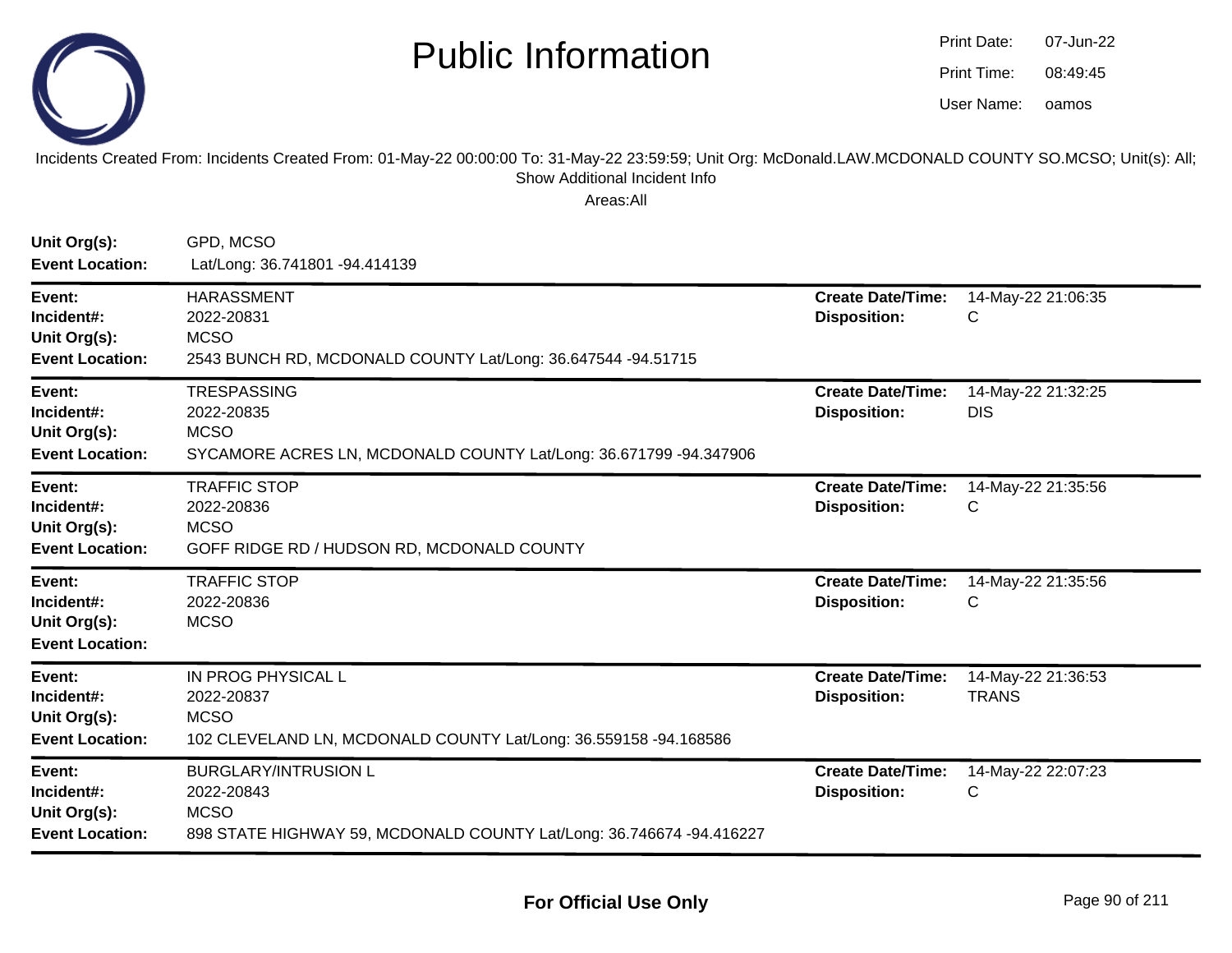|                                                                | <b>Public Information</b>                                                                                                                                                                              |                                                 | Print Date:<br>Print Time:<br>User Name: | 07-Jun-22<br>08:49:46<br>oamos |
|----------------------------------------------------------------|--------------------------------------------------------------------------------------------------------------------------------------------------------------------------------------------------------|-------------------------------------------------|------------------------------------------|--------------------------------|
|                                                                | Incidents Created From: Incidents Created From: 01-May-22 00:00:00 To: 31-May-22 23:59:59; Unit Org: McDonald.LAW.MCDONALD COUNTY SO.MCSO; Unit(s): All;<br>Show Additional Incident Info<br>Areas:All |                                                 |                                          |                                |
| Event:<br>Incident#:<br>Unit Org(s):<br><b>Event Location:</b> | 911 HANGUP L<br>2022-20844<br><b>MCSO</b><br>595 EASY ST, MCDONALD COUNTY Lat/Long: 36.55199 -94.481201                                                                                                | <b>Create Date/Time:</b><br><b>Disposition:</b> | 14-May-22 22:08:13<br><b>HBO</b>         |                                |
| Event:<br>Incident#:<br>Unit Org(s):<br><b>Event Location:</b> | IN PROG VERBAL L<br>2022-20859<br>APD, MCSO, PPD<br>509 HILLTOP DR, ANDERSON Lat/Long: 36.651723 -94.451446                                                                                            | <b>Create Date/Time:</b><br><b>Disposition:</b> | 15-May-22 00:01:24<br>С                  |                                |
| Event:<br>Incident#:<br>Unit Org(s):<br><b>Event Location:</b> | <b>NOISE COMPLAINT OTHER</b><br>2022-20864<br><b>MCSO</b><br>350 LATINOS PARK LN, MCDONALD COUNTY Lat/Long: 36.560453 -94.469496                                                                       | <b>Create Date/Time:</b><br><b>Disposition:</b> | 15-May-22 01:52:45<br>С                  |                                |
| Event:<br>Incident#:<br>Unit Org(s):<br><b>Event Location:</b> | <b>TRESPASSING</b><br>2022-20865<br><b>MCSO</b><br>108 MILL CREEK RD, MCDONALD COUNTY Lat/Long: 36.549536 -94.474192                                                                                   | <b>Create Date/Time:</b><br><b>Disposition:</b> | 15-May-22 02:08:12<br><b>GOA</b>         |                                |
| Event:<br>Incident#:<br>Unit Org(s):<br><b>Event Location:</b> | <b>WANTED VEHICLE CHECK</b><br>2022-20872<br><b>MCSO</b>                                                                                                                                               | <b>Create Date/Time:</b><br><b>Disposition:</b> | 15-May-22 02:40:56<br>С                  |                                |
| Event:<br>Incident#:<br>Unit Org(s):<br><b>Event Location:</b> | <b>WANTED VEHICLE CHECK</b><br>2022-20872<br><b>MCSO</b><br>SCOTCH HOLLOW RD / CASEY LN, MCDONALD COUNTY                                                                                               | <b>Create Date/Time:</b><br><b>Disposition:</b> | 15-May-22 02:40:56<br>C                  |                                |
| Event:<br>Incident#:<br>Unit Org(s):<br><b>Event Location:</b> | <b>URGENT LAW</b><br>2022-20876<br>APD, MCSO, NCSO, PPD                                                                                                                                                | <b>Create Date/Time:</b><br><b>Disposition:</b> | 15-May-22 04:02:38<br>C                  |                                |

 $\sim$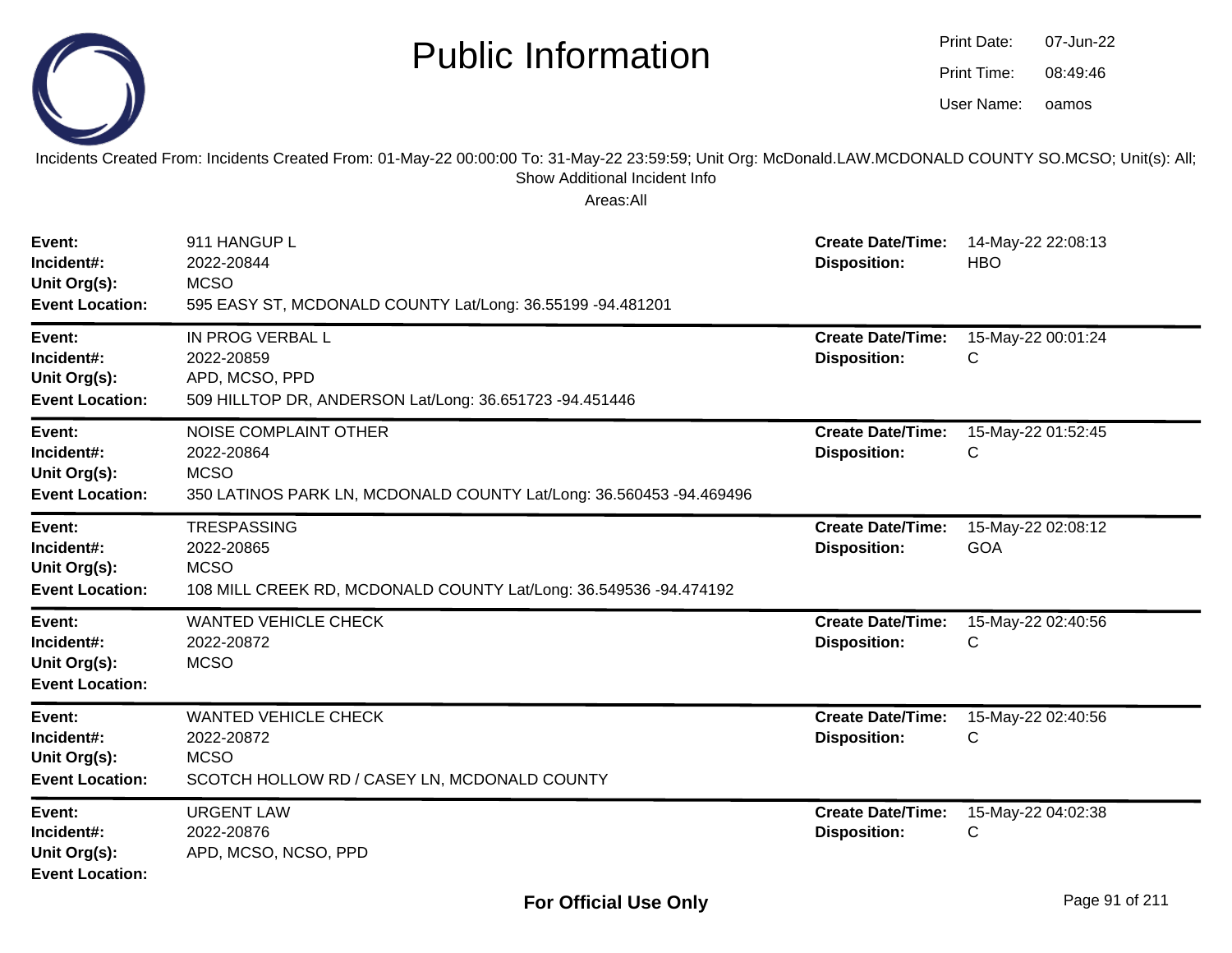

oamos07-Jun-2208:49:47Print Date:Print Time:User Name:

Incidents Created From: Incidents Created From: 01-May-22 00:00:00 To: 31-May-22 23:59:59; Unit Org: McDonald.LAW.MCDONALD COUNTY SO.MCSO; Unit(s): All; Show Additional Incident Info

| Event:<br>Incident#:<br>Unit Org(s):<br><b>Event Location:</b> | <b>URGENT LAW</b><br>2022-20876<br>APD, MCSO, NCSO, PPD<br>MM 22.6 / SB I49                                                             | <b>Create Date/Time:</b><br><b>Disposition:</b> | 15-May-22 04:02:38<br>C          |
|----------------------------------------------------------------|-----------------------------------------------------------------------------------------------------------------------------------------|-------------------------------------------------|----------------------------------|
| Event:<br>Incident#:<br>Unit Org(s):<br><b>Event Location:</b> | PUBLIC SERVICE INFO<br>2022-20886<br>JAIL MCSO, MCSO<br>2950 ROUTE B, MCDONALD COUNTY Lat/Long: 36.747121 -94.467914                    | <b>Create Date/Time:</b><br><b>Disposition:</b> | 15-May-22 06:45:45<br>C          |
| Event:<br>Incident#:<br>Unit Org(s):<br><b>Event Location:</b> | PARKING COMPLAINT<br>2022-20892<br><b>MCSO</b><br>350 LATINOS PARK LN, MCDONALD COUNTY Lat/Long: 36.560453 -94.469496                   | <b>Create Date/Time:</b><br><b>Disposition:</b> | 15-May-22 07:54:39<br>C          |
| Event:<br>Incident#:<br>Unit Org(s):<br><b>Event Location:</b> | <b>ABANDON VEH L</b><br>2022-20894<br><b>MCSO</b><br>E BRODIE RD / E OF RAILROAD TRACKS, MCDONALD COUNTY Lat/Long: 36.754703 -94.393013 | <b>Create Date/Time:</b><br><b>Disposition:</b> | 15-May-22 08:43:36<br>C          |
| Event:<br>Incident#:<br>Unit Org(s):<br><b>Event Location:</b> | <b>ABANDON VEH L</b><br>2022-20894<br><b>MCSO</b><br>Lat/Long: 36.754703 -94.393013                                                     | <b>Create Date/Time:</b><br><b>Disposition:</b> | 15-May-22 08:43:36<br>C          |
| Event:<br>Incident#:<br>Unit Org(s):<br><b>Event Location:</b> | 911 HANGUP L<br>2022-20897<br><b>MCSO</b><br>Lat/Long: 36.56271457 -94.4736671                                                          | <b>Create Date/Time:</b><br><b>Disposition:</b> | 15-May-22 08:54:33<br><b>HBO</b> |
| Event:<br>Incident#:<br>Unit Org(s):<br><b>Event Location:</b> | <b>SUSP PERSON</b><br>2022-20903<br>APD, MCSO<br>102 APPLE ST, ANDERSON Lat/Long: 36.651599 -94.441791                                  | <b>Create Date/Time:</b><br><b>Disposition:</b> | 15-May-22 09:25:42<br>U          |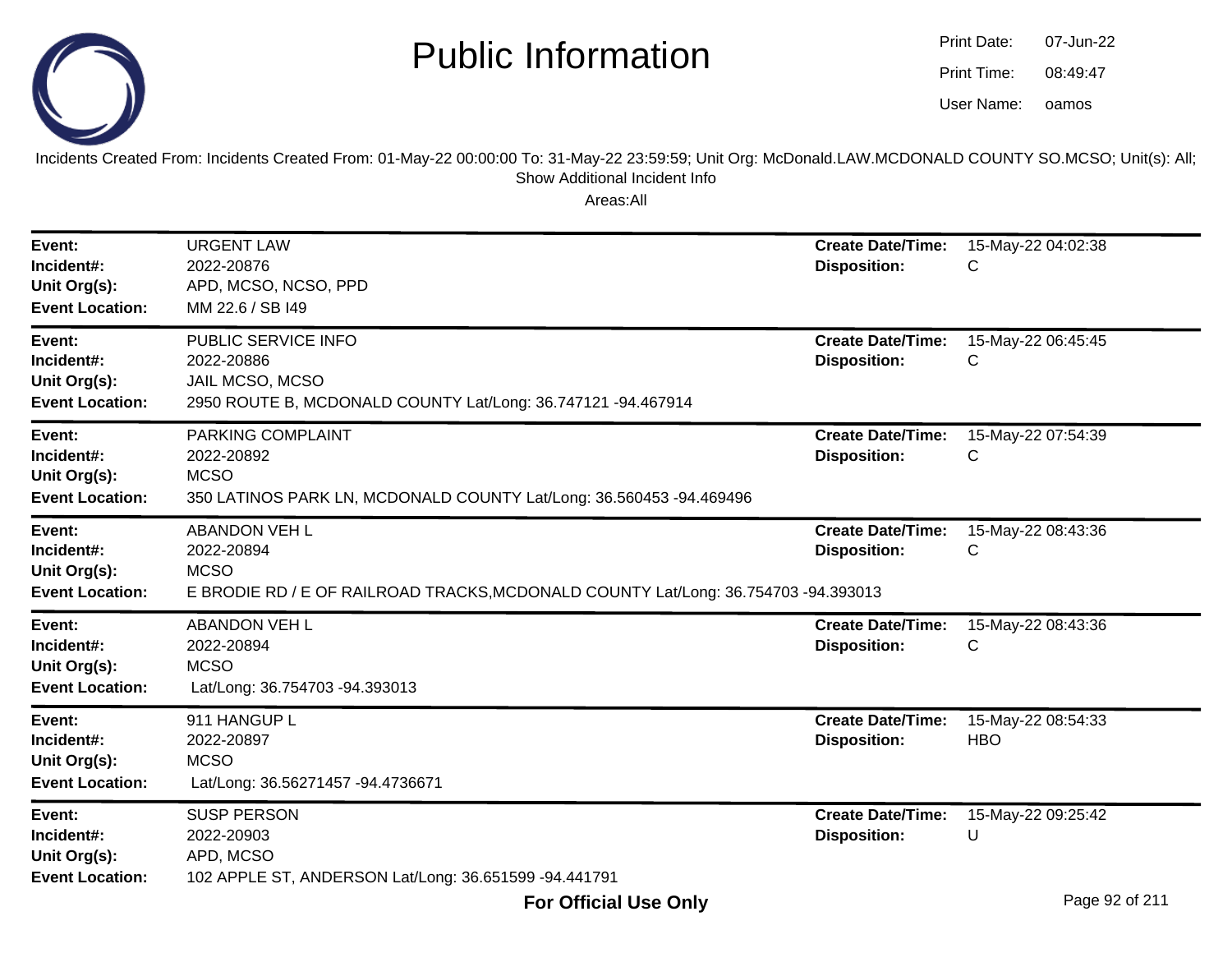

oamos07-Jun-2208:49:49Print Date:Print Time:User Name:

Incidents Created From: Incidents Created From: 01-May-22 00:00:00 To: 31-May-22 23:59:59; Unit Org: McDonald.LAW.MCDONALD COUNTY SO.MCSO; Unit(s): All; Show Additional Incident Info

| Event:<br>Incident#:<br>Unit Org(s):<br><b>Event Location:</b> | <b>CITIZEN ASST L</b><br>2022-20904<br><b>MCSO</b><br>2057 ROUTE NN, MCDONALD COUNTY Lat/Long: 36.688228 -94.409659       | <b>Create Date/Time:</b><br><b>Disposition:</b> | 15-May-22 10:08:17<br>С                           |
|----------------------------------------------------------------|---------------------------------------------------------------------------------------------------------------------------|-------------------------------------------------|---------------------------------------------------|
| Event:<br>Incident#:<br>Unit Org(s):<br><b>Event Location:</b> | <b>SUSP PERSON</b><br>2022-20906<br>APD, MCSO<br>505 S HWY 59, ANDERSON Lat/Long: 36.647559 -94.448498                    | <b>Create Date/Time:</b><br><b>Disposition:</b> | 15-May-22 10:48:02<br><b>ARR</b>                  |
| Event:<br>Incident#:<br>Unit Org(s):<br><b>Event Location:</b> | 911 HANGUP L<br>2022-20913<br><b>MCSO</b><br>1.25 ELK RIVER, NOEL Lat/Long: 36.5812199563 -94.4037886071                  | <b>Create Date/Time:</b><br><b>Disposition:</b> | 15-May-22 11:43:35<br><b>HBO</b>                  |
| Event:<br>Incident#:<br>Unit Org(s):<br><b>Event Location:</b> | <b>HARASSMENT</b><br>2022-20916<br><b>MCSO</b><br>MCDONALD CO                                                             | <b>Create Date/Time:</b><br><b>Disposition:</b> | 15-May-22 12:08:07<br><b>NA</b>                   |
| Event:<br>Incident#:<br>Unit Org(s):<br><b>Event Location:</b> | 911 HANGUP L<br>2022-20921<br><b>MCSO</b><br>6.25 ELK RIVER, MCDONALD COUNTY Lat/Long: 36.5853385962 -94.4555575534       | <b>Create Date/Time:</b><br><b>Disposition:</b> | 15-May-22 12:45:00<br><b>HBO</b>                  |
| Event:<br>Incident#:<br>Unit Org(s):<br><b>Event Location:</b> | IN PROG PHYSICAL L<br>2022-20927<br><b>MCSO</b><br>1755 FLETCHER RIDGE RD, MCDONALD COUNTY Lat/Long: 36.523643 -94.085489 | <b>Create Date/Time:</b><br><b>Disposition:</b> | 15-May-22 13:12:00<br><b>HBO</b>                  |
| Event:<br>Incident#:<br>Unit Org(s):<br><b>Event Location:</b> | 911 HANGUP L<br>2022-20928<br><b>MCSO</b><br>7.75 ELK RIVER, MCDONALD COUNTY Lat/Long: 36.5733157306 -94.4606904962       | <b>Create Date/Time:</b><br><b>Disposition:</b> | 15-May-22 13:58:16<br><b>HBO</b><br>$\sim$ $\sim$ |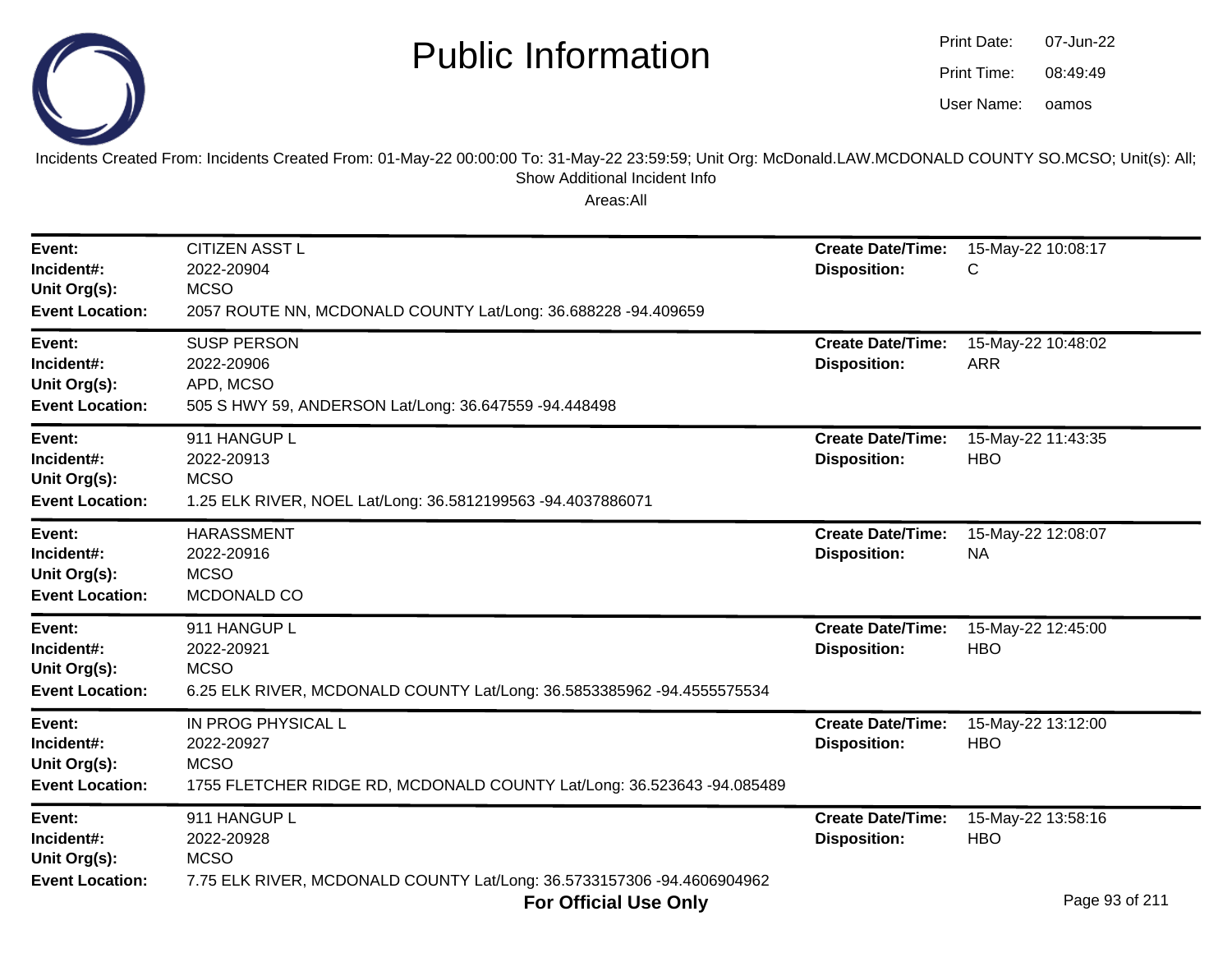

oamos07-Jun-2208:49:50Print Date:Print Time:User Name:

Incidents Created From: Incidents Created From: 01-May-22 00:00:00 To: 31-May-22 23:59:59; Unit Org: McDonald.LAW.MCDONALD COUNTY SO.MCSO; Unit(s): All; Show Additional Incident Info

| Event:<br>Incident#:<br>Unit Org(s):<br><b>Event Location:</b> | 911 HANGUP L<br>2022-20937<br><b>MCSO</b><br>Lat/Long: 36.75465345 -94.3929648                                      | <b>Create Date/Time:</b><br><b>Disposition:</b> | 15-May-22 14:22:40<br><b>HBO</b>   |
|----------------------------------------------------------------|---------------------------------------------------------------------------------------------------------------------|-------------------------------------------------|------------------------------------|
| Event:<br>Incident#:<br>Unit Org(s):<br><b>Event Location:</b> | LM<br>2022-20941<br>FRSTA1, GPD, MCSO<br>678 STOVER HOLLOW RD, MCDONALD COUNTY Lat/Long: 36.727764 -94.447722       | <b>Create Date/Time:</b><br><b>Disposition:</b> | 15-May-22 14:54:39<br><b>TRANS</b> |
| Event:<br>Incident#:<br>Unit Org(s):<br><b>Event Location:</b> | 911 HANGUP L<br>2022-20943<br><b>MCSO</b><br>506 HILL TOP RD, MCDONALD COUNTY Lat/Long: 36.540684 -94.516691        | <b>Create Date/Time:</b><br><b>Disposition:</b> | 15-May-22 15:05:19<br><b>HBO</b>   |
| Event:<br>Incident#:<br>Unit Org(s):<br><b>Event Location:</b> | OD/Poisoning LFM<br>2022-20957<br>FRSTA1, GFD, MCSO<br>2950 ROUTE B, MCDONALD COUNTY Lat/Long: 36.747121 -94.467914 | <b>Create Date/Time:</b><br><b>Disposition:</b> | 15-May-22 16:23:45<br><b>TRANS</b> |
| Event:<br>Incident#:<br>Unit Org(s):<br><b>Event Location:</b> | <b>TRESPASSING</b><br>2022-20959<br><b>MCSO</b><br>100 COMMERCIAL DR, MCDONALD Lat/Long: 36.508231 -94.278518       | <b>Create Date/Time:</b><br><b>Disposition:</b> | 15-May-22 16:34:20<br><b>HBO</b>   |
| Event:<br>Incident#:<br>Unit Org(s):<br><b>Event Location:</b> | 911 HANGUP L<br>2022-20964<br><b>MCSO</b><br>1880 THIEF HOLLOW RD, MCDONALD COUNTY Lat/Long: 36.646758 -94.369711   | <b>Create Date/Time:</b><br><b>Disposition:</b> | 15-May-22 17:03:35<br>C            |
| Event:<br>Incident#:<br>Unit Org(s):                           | <b>TRAFFIC HAZARD LAW</b><br>2022-20965<br><b>MCSO</b>                                                              | <b>Create Date/Time:</b><br><b>Disposition:</b> | 15-May-22 17:15:38<br>С            |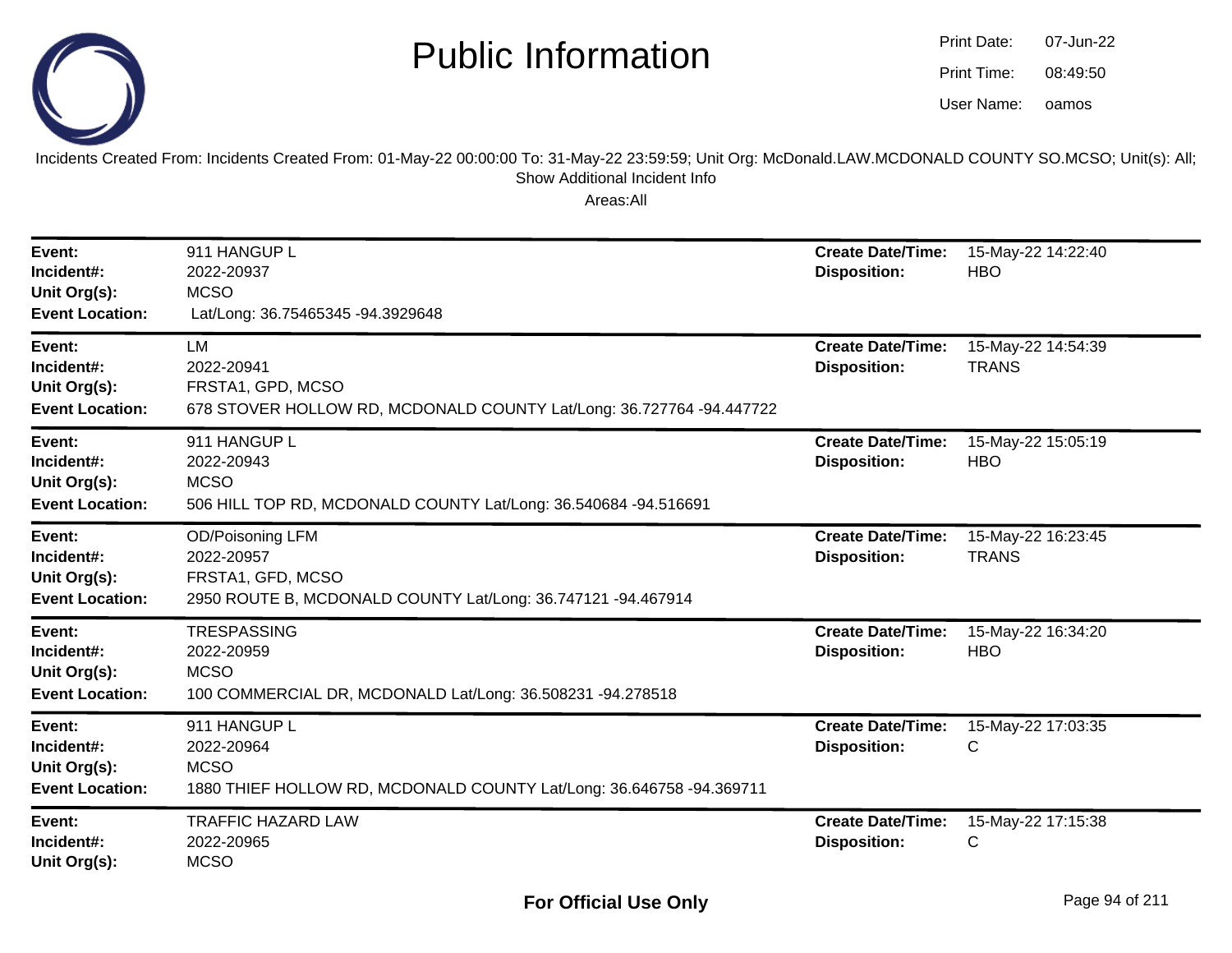

| Print Date: | 07-Jun-22 |
|-------------|-----------|
| Print Time: | 08:49:51  |
| User Name:  | oamos     |

#### Incidents Created From: Incidents Created From: 01-May-22 00:00:00 To: 31-May-22 23:59:59; Unit Org: McDonald.LAW.MCDONALD COUNTY SO.MCSO; Unit(s): All; Show Additional Incident Info

| <b>Event Location:</b>                                         | ROUTE B / CALER RD, MCDONALD COUNTY                                                                                         |                                                 |                                  |
|----------------------------------------------------------------|-----------------------------------------------------------------------------------------------------------------------------|-------------------------------------------------|----------------------------------|
| Event:<br>Incident#:<br>Unit Org(s):<br><b>Event Location:</b> | <b>TRAFFIC HAZARD LAW</b><br>2022-20965<br><b>MCSO</b>                                                                      | <b>Create Date/Time:</b><br><b>Disposition:</b> | 15-May-22 17:15:38<br>С          |
| Event:<br>Incident#:<br>Unit Org(s):<br><b>Event Location:</b> | <b>SUSP CIRCUMSTANCES</b><br>2022-20968<br><b>MCSO</b><br>13504 E STATE HIGHWAY 76, MCDONALD Lat/Long: 36.687166 -94.215641 | <b>Create Date/Time:</b><br><b>Disposition:</b> | 15-May-22 17:54:27<br>С          |
| Event:<br>Incident#:<br>Unit Org(s):<br><b>Event Location:</b> | <b>PAST</b><br>2022-20969<br>MCSO, NPD<br>109 N KINGS HIGHWAY, NOEL Lat/Long: 36.544422 -94.483159                          | <b>Create Date/Time:</b><br><b>Disposition:</b> | 15-May-22 18:00:39<br>С          |
| Event:<br>Incident#:<br>Unit Org(s):<br><b>Event Location:</b> | IN PROG VERBAL L<br>2022-20972<br>APD, MCSO, PPD<br>4589 S BUSINESS HIGHWAY 71, PINEVILLE Lat/Long: 36.594054 -94.39133     | <b>Create Date/Time:</b><br><b>Disposition:</b> | 15-May-22 18:07:04<br><b>ARR</b> |
| Event:<br>Incident#:<br>Unit Org(s):<br><b>Event Location:</b> | <b>PAST</b><br>2022-20974<br><b>MCSO</b><br>5429 SPLITLOG RD, MCDONALD COUNTY Lat/Long: 36.691206 -94.438024                | <b>Create Date/Time:</b><br><b>Disposition:</b> | 15-May-22 18:21:07<br>С          |
| Event:<br>Incident#:<br>Unit Org(s):<br><b>Event Location:</b> | <b>HARASS PAST L</b><br>2022-20976<br><b>MCSO</b><br>422 PINE TREE DR, MCDONALD COUNTY Lat/Long: 36.517651 -94.171078       | <b>Create Date/Time:</b><br><b>Disposition:</b> | 15-May-22 18:30:48<br>С          |
| Event:<br>Incident#:                                           | <b>WELFARE CHECK NON URGENT</b><br>2022-20978                                                                               | <b>Create Date/Time:</b><br><b>Disposition:</b> | 15-May-22 19:31:56<br>C          |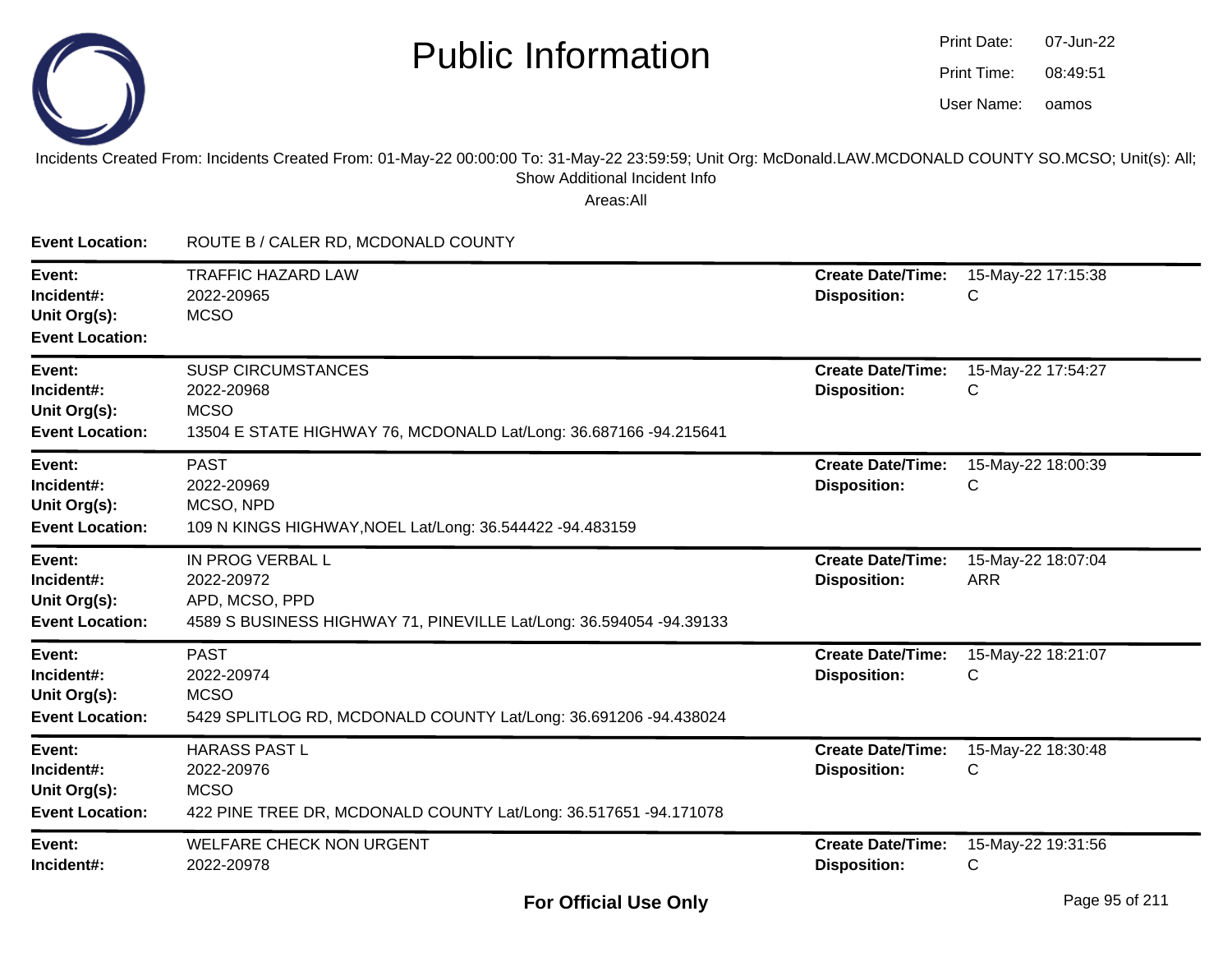

| Print Date: | 07-Jun-22 |
|-------------|-----------|
| Print Time: | 08:49:52  |
| User Name:  | oamos     |

Incidents Created From: Incidents Created From: 01-May-22 00:00:00 To: 31-May-22 23:59:59; Unit Org: McDonald.LAW.MCDONALD COUNTY SO.MCSO; Unit(s): All; Show Additional Incident Info

| Unit Org(s):<br><b>Event Location:</b>                         | <b>MCSO</b><br>21140 US HIGHWAY 71, MCDONALD COUNTY Lat/Long: 36.511021 -94.281688                                                         |                                                 |                                    |
|----------------------------------------------------------------|--------------------------------------------------------------------------------------------------------------------------------------------|-------------------------------------------------|------------------------------------|
| Event:<br>Incident#:<br>Unit Org(s):<br><b>Event Location:</b> | <b>CARDIAC/RESP/DEATH LFM</b><br>2022-20982<br>FRSTA1, MCSO, TFD<br>1410 HOTTEL SPRINGS RD, MCDONALD COUNTY Lat/Long: 36.756756 -94.576202 | <b>Create Date/Time:</b><br><b>Disposition:</b> | 15-May-22 20:21:27<br><b>TRANS</b> |
| Event:<br>Incident#:<br>Unit Org(s):<br><b>Event Location:</b> | <b>SUPPLEMENTAL OTHER</b><br>2022-20988<br><b>MCSO</b><br>5429 SPLITLOG RD, MCDONALD COUNTY Lat/Long: 36.691206 -94.438024                 | <b>Create Date/Time:</b><br><b>Disposition:</b> | 15-May-22 20:43:29<br>С            |
| Event:<br>Incident#:<br>Unit Org(s):<br><b>Event Location:</b> | <b>WELFARE CHECK NON URGENT</b><br>2022-20995<br><b>MCSO</b><br>21140 US HIGHWAY 71, MCDONALD COUNTY Lat/Long: 36.511021 -94.281688        | <b>Create Date/Time:</b><br><b>Disposition:</b> | 15-May-22 21:11:38<br>С            |
| Event:<br>Incident#:<br>Unit Org(s):<br><b>Event Location:</b> | <b>SUPPLEMENTAL OTHER</b><br>2022-20996<br><b>MCSO</b><br>678 STOVER HOLLOW RD, MCDONALD COUNTY Lat/Long: 36.727764 -94.447722             | <b>Create Date/Time:</b><br><b>Disposition:</b> | 15-May-22 21:23:06<br>С            |
| Event:<br>Incident#:<br>Unit Org(s):<br><b>Event Location:</b> | 911 HANGUP L<br>2022-20999<br><b>MCSO</b><br>159 ROGERS RD, MCDONALD COUNTY Lat/Long: 36.518041 -94.565052                                 | <b>Create Date/Time:</b><br><b>Disposition:</b> | 15-May-22 21:39:15<br>C            |
| Event:<br>Incident#:<br>Unit Org(s):<br><b>Event Location:</b> | <b>VEHICLE THEFT</b><br>2022-21012<br><b>MCSO</b><br>17280 E STATE HIGHWAY 76, MCDONALD COUNTY Lat/Long: 36.722543 -94.191314              | <b>Create Date/Time:</b><br><b>Disposition:</b> | 15-May-22 23:03:03<br><b>RT</b>    |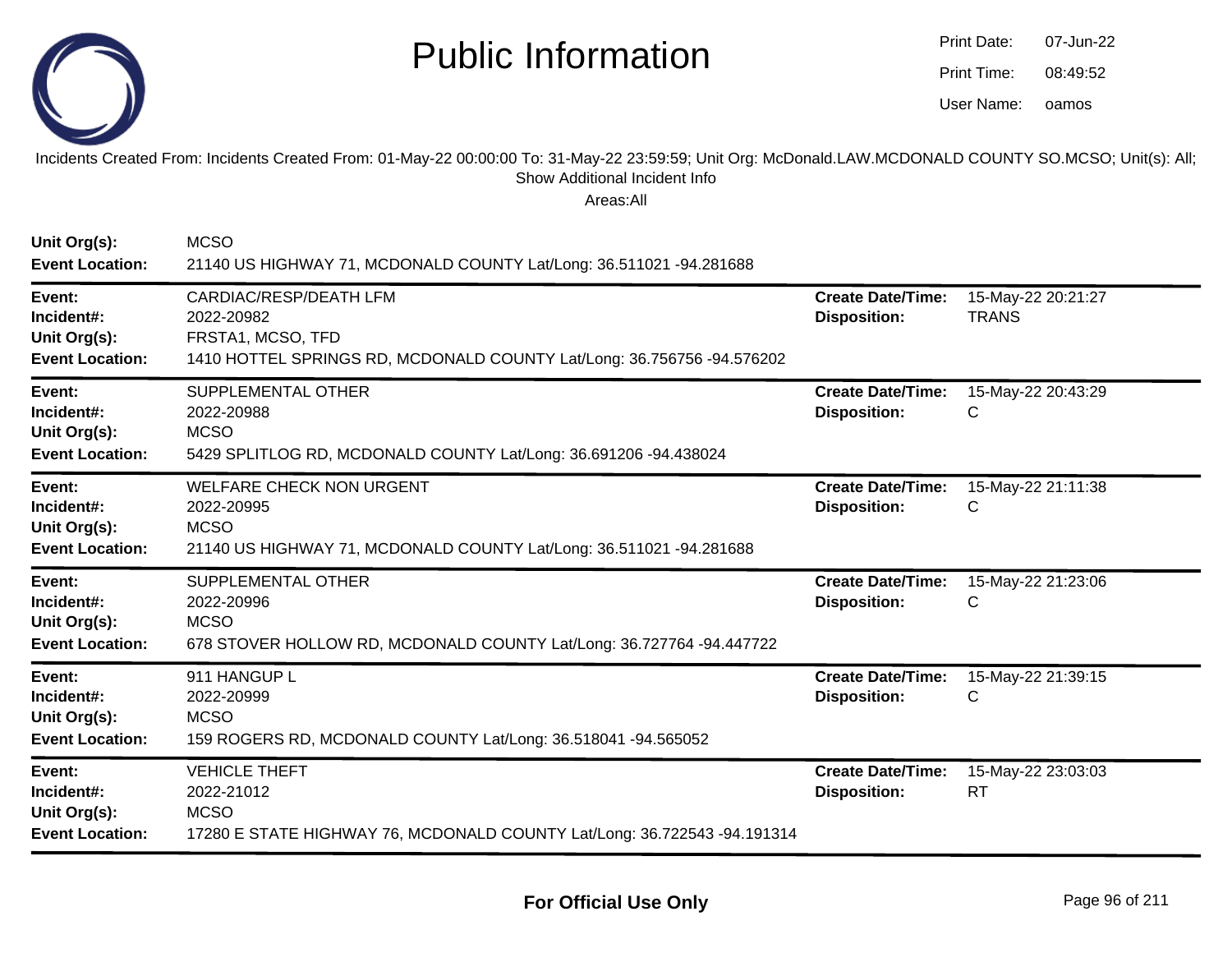

| Print Date: | 07-Jun-22 |
|-------------|-----------|
| Print Time: | 08:49:53  |
| User Name:  | oamos     |

Incidents Created From: Incidents Created From: 01-May-22 00:00:00 To: 31-May-22 23:59:59; Unit Org: McDonald.LAW.MCDONALD COUNTY SO.MCSO; Unit(s): All; Show Additional Incident Info

| Event:<br>Incident#:<br>Unit Org(s):<br><b>Event Location:</b> | <b>WANTED PERSON CHECK</b><br>2022-21016<br><b>MCSO</b><br>MCDONALD COUNTY                                                         | <b>Create Date/Time:</b><br><b>Disposition:</b> | 15-May-22 23:15:25<br>С            |
|----------------------------------------------------------------|------------------------------------------------------------------------------------------------------------------------------------|-------------------------------------------------|------------------------------------|
| Event:<br>Incident#:<br>Unit Org(s):<br><b>Event Location:</b> | PAST VERBAL L<br>2022-21018<br>APD, MCSO<br>224 E HIGHWAY 76, ANDERSON Lat/Long: 36.647775 -94.428317                              | <b>Create Date/Time:</b><br><b>Disposition:</b> | 16-May-22 00:46:04<br>12 Hour      |
| Event:<br>Incident#:<br>Unit Org(s):<br><b>Event Location:</b> | SUPPLEMENTAL OTHER<br>2022-21024<br><b>MCSO</b><br>17280 E STATE HIGHWAY 76, MCDONALD COUNTY Lat/Long: 36.722543 -94.191314        | <b>Create Date/Time:</b><br><b>Disposition:</b> | 16-May-22 02:11:22<br>С            |
| Event:<br>Incident#:<br>Unit Org(s):<br><b>Event Location:</b> | <b>CHEST PAIN FM</b><br>2022-21025<br>FRSTA1, FRSTA2, MCSO, TFD<br>785 KLONDIKE RD, MCDONALD COUNTY Lat/Long: 36.690836 -94.578789 | <b>Create Date/Time:</b><br><b>Disposition:</b> | 16-May-22 02:58:40<br><b>TRANS</b> |
| Event:<br>Incident#:<br>Unit Org(s):<br><b>Event Location:</b> | <b>SUSP CIRCUMSTANCES</b><br>2022-21030<br>APD, MCSO<br>441 JOHNSON RD, MCDONALD COUNTY Lat/Long: 36.711299 -94.459481             | <b>Create Date/Time:</b><br><b>Disposition:</b> | 16-May-22 03:45:59<br>С            |
| Event:<br>Incident#:<br>Unit Org(s):<br><b>Event Location:</b> | THEFT PAST<br>2022-21041<br><b>MCSO</b><br>1046 POSSUM HOLLOW RD, MCDONALD COUNTY Lat/Long: 36.722714 -94.286168                   | <b>Create Date/Time:</b><br><b>Disposition:</b> | 16-May-22 06:52:50<br><b>RT</b>    |
| Event:<br>Incident#:<br>Unit Org(s):<br><b>Event Location:</b> | <b>PAST</b><br>2022-21046<br><b>MCSO</b><br>304 LOVE RD, MCDONALD COUNTY Lat/Long: 36.718561 -94.19356                             | <b>Create Date/Time:</b><br><b>Disposition:</b> | 16-May-22 07:44:12<br><b>RT</b>    |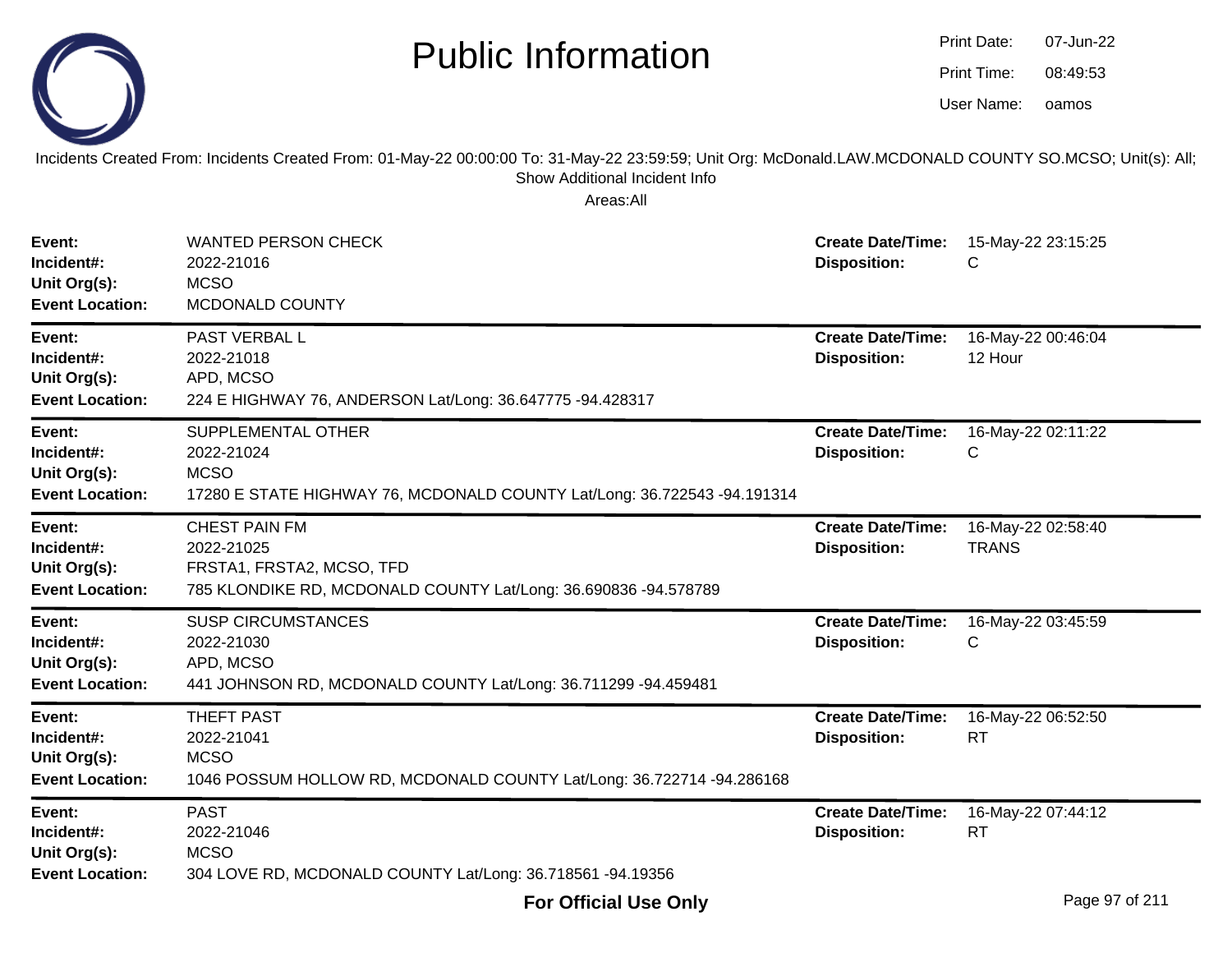

| Print Date: | 07-Jun-22 |
|-------------|-----------|
| Print Time: | 08:49:55  |
| User Name:  | oamos     |

Incidents Created From: Incidents Created From: 01-May-22 00:00:00 To: 31-May-22 23:59:59; Unit Org: McDonald.LAW.MCDONALD COUNTY SO.MCSO; Unit(s): All; Show Additional Incident Info

| Event:<br>Incident#:<br>Unit Org(s):<br><b>Event Location:</b> | <b>ASSAULT PAST</b><br>2022-21048<br><b>MCSO</b><br>CALDER LN, MCDONALD COUNTY Lat/Long: 36.688078 -94.416839   | <b>Create Date/Time:</b><br><b>Disposition:</b> | 16-May-22 07:47:46<br>C          |
|----------------------------------------------------------------|-----------------------------------------------------------------------------------------------------------------|-------------------------------------------------|----------------------------------|
| Event:<br>Incident#:<br>Unit Org(s):<br><b>Event Location:</b> | PUBLIC SERVICE INFO<br>2022-21049<br><b>MCSO</b><br>300 E 7TH ST, PINEVILLE Lat/Long: 36.594702 -94.381964      | <b>Create Date/Time:</b><br><b>Disposition:</b> | 16-May-22 08:14:16<br>C          |
| Event:<br>Incident#:<br>Unit Org(s):<br><b>Event Location:</b> | <b>CITIZEN ASST L</b><br>2022-21058<br><b>MCSO</b><br>MCDONALD CO                                               | <b>Create Date/Time:</b><br><b>Disposition:</b> | 16-May-22 09:13:32<br>C          |
| Event:<br>Incident#:<br>Unit Org(s):<br><b>Event Location:</b> | <b>TRAFFIC STOP</b><br>2022-21059<br><b>MCSO</b><br>ROUTE W / THIEF HOLLOW RD, MCDONALD COUNTY                  | <b>Create Date/Time:</b><br><b>Disposition:</b> | 16-May-22 09:21:08<br>C          |
| Event:<br>Incident#:<br>Unit Org(s):<br><b>Event Location:</b> | <b>HARASS PAST L</b><br>2022-21060<br><b>MCSO</b><br>300 E 7TH ST, PINEVILLE Lat/Long: 36.594702 -94.381964     | <b>Create Date/Time:</b><br><b>Disposition:</b> | 16-May-22 09:28:52<br>С          |
| Event:<br>Incident#:<br>Unit Org(s):<br><b>Event Location:</b> | 911 HANGUP L<br>2022-21062<br><b>MCSO</b><br>148 STAGE COACH DR, MCDONALD COUNTY Lat/Long: 36.534555 -94.181526 | <b>Create Date/Time:</b><br><b>Disposition:</b> | 16-May-22 09:31:15<br><b>HBO</b> |
| Event:<br>Incident#:<br>Unit Org(s):<br><b>Event Location:</b> | <b>INFO ONLY</b><br>2022-21064<br><b>MCSO</b><br>MCDONALD CO                                                    | <b>Create Date/Time:</b><br><b>Disposition:</b> | 16-May-22 09:42:30<br>С          |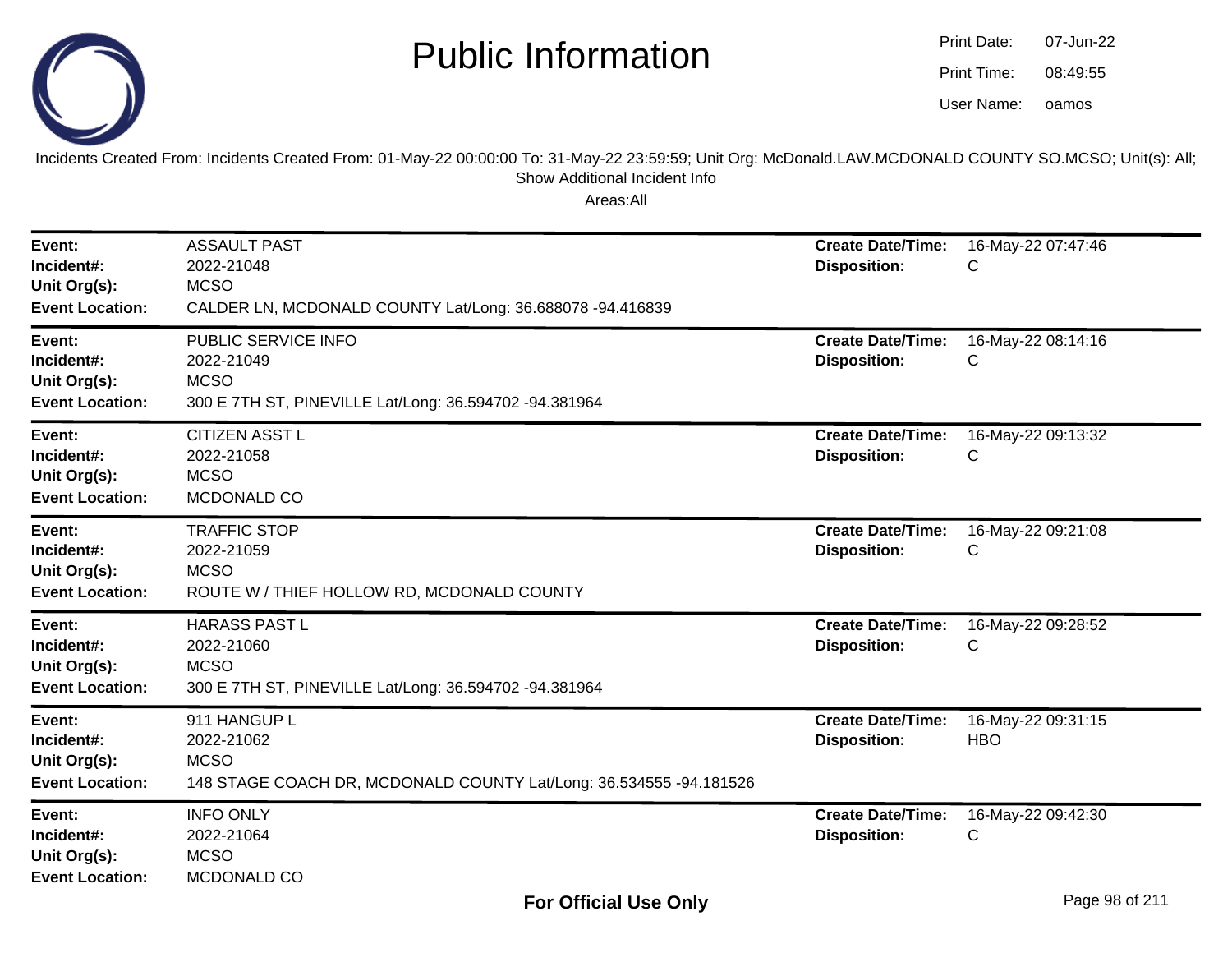

| Print Date: | 07-Jun-22 |
|-------------|-----------|
| Print Time: | 08:49:56  |
| User Name:  | oamos     |

#### Incidents Created From: Incidents Created From: 01-May-22 00:00:00 To: 31-May-22 23:59:59; Unit Org: McDonald.LAW.MCDONALD COUNTY SO.MCSO; Unit(s): All;Show Additional Incident Info

| Event:<br>Incident#:<br>Unit Org(s):<br><b>Event Location:</b> | <b>CITIZEN ASST L</b><br>2022-21065<br><b>MCSO</b><br>2742 LITTLE MISSOURI RD, MCDONALD COUNTY Lat/Long: 36.520422 -94.251202                      | <b>Create Date/Time:</b><br><b>Disposition:</b> | 16-May-22 10:04:20<br><b>HBO</b>          |
|----------------------------------------------------------------|----------------------------------------------------------------------------------------------------------------------------------------------------|-------------------------------------------------|-------------------------------------------|
| Event:<br>Incident#:<br>Unit Org(s):<br><b>Event Location:</b> | <b>TRESPASSING</b><br>2022-21070<br><b>MCSO</b><br>2742 LITTLE MISSOURI RD, MCDONALD COUNTY Lat/Long: 36.520422 -94.251202                         | <b>Create Date/Time:</b><br><b>Disposition:</b> | 16-May-22 10:36:04<br>C                   |
| Event:<br>Incident#:<br>Unit Org(s):<br><b>Event Location:</b> | <b>HARASS PAST L</b><br>2022-21072<br><b>MCSO</b><br>101 SLATE GAP LN, MCDONALD COUNTY Lat/Long: 36.550631 -94.273643                              | <b>Create Date/Time:</b><br><b>Disposition:</b> | 16-May-22 10:45:20<br>С                   |
| Event:<br>Incident#:<br>Unit Org(s):<br><b>Event Location:</b> | <b>CITIZEN ASST L</b><br>2022-21076<br><b>MCSO</b><br>5429 SPLITLOG RD, MCDONALD COUNTY Lat/Long: 36.691206 -94.438024                             | <b>Create Date/Time:</b><br><b>Disposition:</b> | 16-May-22 11:05:09<br>С                   |
| Event:<br>Incident#:<br>Unit Org(s):<br><b>Event Location:</b> | <b>ANIMAL INFO</b><br>2022-21077<br><b>MCSO</b><br>785 KLONDIKE RD, MCDONALD COUNTY Lat/Long: 36.690836 -94.578789                                 | <b>Create Date/Time:</b><br><b>Disposition:</b> | 16-May-22 11:05:33<br>C                   |
| Event:<br>Incident#:<br>Unit Org(s):<br><b>Event Location:</b> | SUPPLEMENTAL SUSPECT<br>2022-21079<br><b>MCSO</b><br>304 LOVE RD, MCDONALD COUNTY Lat/Long: 36.718561 -94.19356                                    | <b>Create Date/Time:</b><br><b>Disposition:</b> | 16-May-22 11:17:39<br>C                   |
| Event:<br>Incident#:<br>Unit Org(s):<br><b>Event Location:</b> | SUPPLEMENTAL OTHER<br>2022-21089<br><b>MCSO</b><br>130 WOODWORTH LN, MCDONALD COUNTY Lat/Long: 36.64212 -94.453735<br><b>For Official Use Only</b> | <b>Create Date/Time:</b><br><b>Disposition:</b> | 16-May-22 12:13:38<br>С<br>Page 99 of 211 |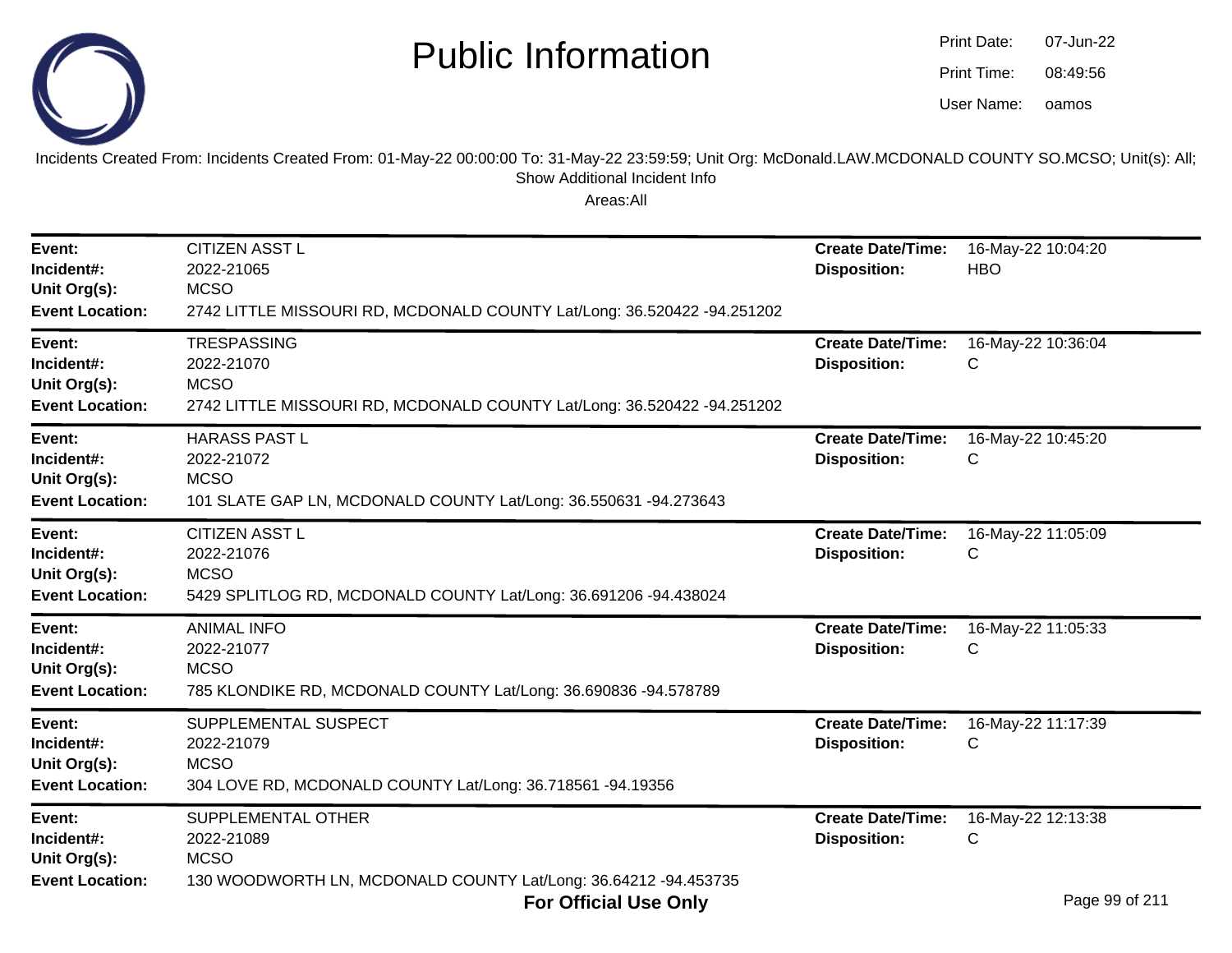

oamos07-Jun-2208:49:57Print Date:Print Time:User Name:

Incidents Created From: Incidents Created From: 01-May-22 00:00:00 To: 31-May-22 23:59:59; Unit Org: McDonald.LAW.MCDONALD COUNTY SO.MCSO; Unit(s): All; Show Additional Incident Info

| Event:<br>Incident#:<br>Unit Org(s):<br><b>Event Location:</b> | SUPPLEMENTAL OTHER<br>2022-21093<br><b>MCSO</b><br>MCDONALD CO                                                               | <b>Create Date/Time:</b><br><b>Disposition:</b> | 16-May-22 12:23:54<br>С |
|----------------------------------------------------------------|------------------------------------------------------------------------------------------------------------------------------|-------------------------------------------------|-------------------------|
| Event:<br>Incident#:<br>Unit Org(s):<br><b>Event Location:</b> | SUPPLEMENTAL OTHER<br>2022-21093<br><b>MCSO</b><br>MCDONALD CO                                                               | <b>Create Date/Time:</b><br><b>Disposition:</b> | 16-May-22 12:23:54<br>С |
| Event:<br>Incident#:<br>Unit Org(s):<br><b>Event Location:</b> | PUBLIC SERVICE INFO<br>2022-21096<br><b>MCSO</b><br>17280 E STATE HIGHWAY 76, MCDONALD COUNTY Lat/Long: 36.722543 -94.191314 | <b>Create Date/Time:</b><br><b>Disposition:</b> | 16-May-22 12:35:17<br>C |
| Event:<br>Incident#:<br>Unit Org(s):<br><b>Event Location:</b> | <b>ANIMAL INFO</b><br>2022-21097<br><b>MCSO</b><br>785 KLONDIKE RD, MCDONALD COUNTY Lat/Long: 36.690836 -94.578789           | <b>Create Date/Time:</b><br><b>Disposition:</b> | 16-May-22 12:39:41<br>С |
| Event:<br>Incident#:<br>Unit Org(s):<br><b>Event Location:</b> | <b>ANIMAL INFO</b><br>2022-21101<br>MCSO, W2 GARDNER<br>785 KLONDIKE RD, MCDONALD COUNTY Lat/Long: 36.690836 -94.578789      | <b>Create Date/Time:</b><br><b>Disposition:</b> | 16-May-22 13:30:18<br>С |
| Event:<br>Incident#:<br>Unit Org(s):<br><b>Event Location:</b> | MISC INFO L<br>2022-21104<br><b>MCSO</b><br>MCDONALD COUNTY                                                                  | <b>Create Date/Time:</b><br><b>Disposition:</b> | 16-May-22 13:41:04<br>С |
| Event:<br>Incident#:<br>Unit Org(s):                           | PUBLIC SERVICE INFO<br>2022-21105<br><b>MCSO</b>                                                                             | <b>Create Date/Time:</b><br><b>Disposition:</b> | 16-May-22 13:42:58<br>С |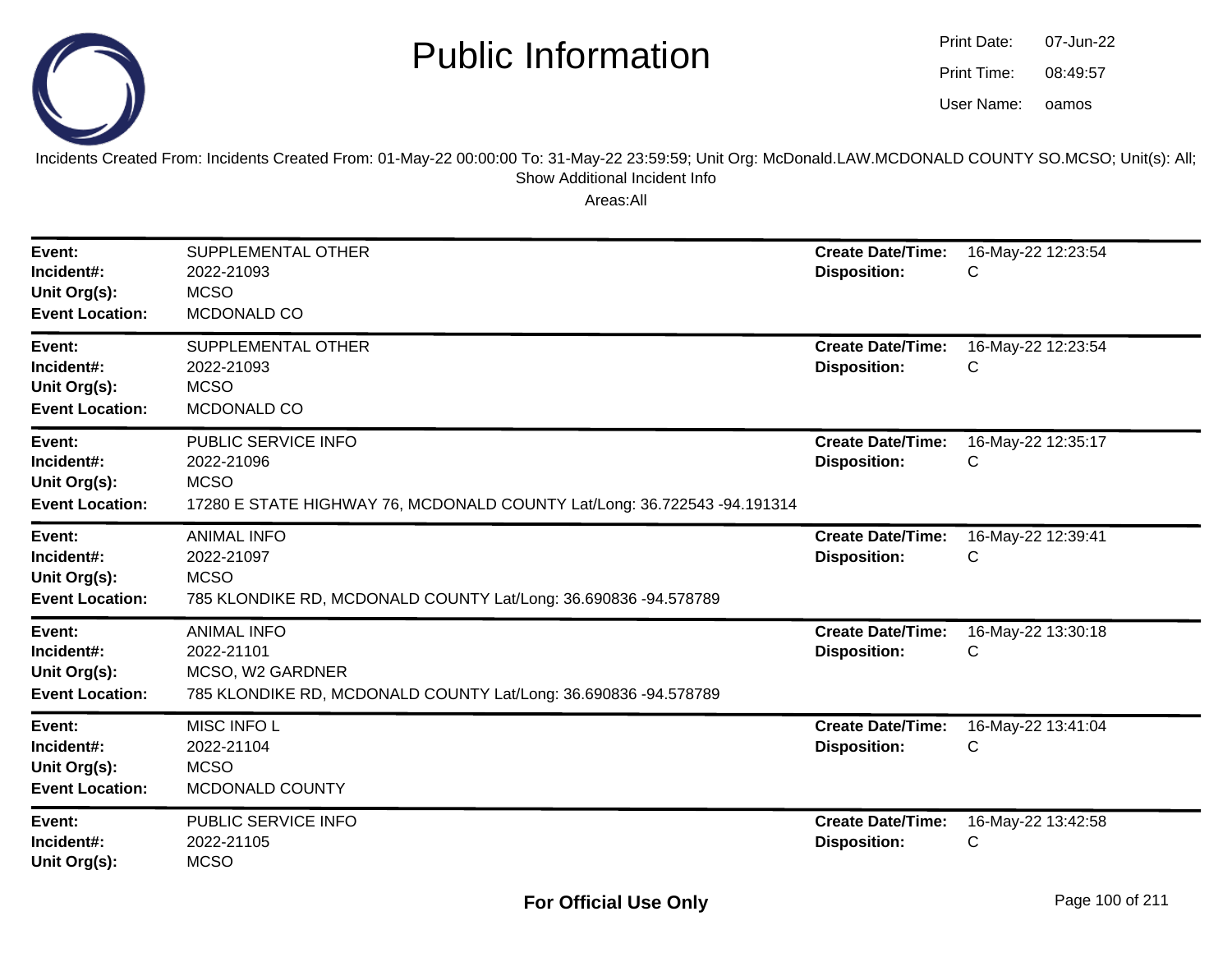

| Print Date: | 07-Jun-22 |
|-------------|-----------|
| Print Time: | 08:49:58  |
| User Name:  | oamos     |

#### Incidents Created From: Incidents Created From: 01-May-22 00:00:00 To: 31-May-22 23:59:59; Unit Org: McDonald.LAW.MCDONALD COUNTY SO.MCSO; Unit(s): All; Show Additional Incident Info

| <b>Event Location:</b>                                         | 300 E 7TH ST, PINEVILLE Lat/Long: 36.594702 -94.381964                                                              |                                                 |                                    |
|----------------------------------------------------------------|---------------------------------------------------------------------------------------------------------------------|-------------------------------------------------|------------------------------------|
| Event:<br>Incident#:<br>Unit Org(s):<br><b>Event Location:</b> | <b>MISC INFO L</b><br>2022-21106<br><b>MCSO</b><br>11385 ROUTE E, MCDONALD COUNTY Lat/Long: 36.542265 -94.186296    | <b>Create Date/Time:</b><br><b>Disposition:</b> | 16-May-22 13:48:17<br><b>HBO</b>   |
| Event:<br>Incident#:<br>Unit Org(s):<br><b>Event Location:</b> | 911 HANGUP L<br>2022-21110<br><b>MCSO</b><br>Lat/Long: 36.53461575 -94.1811347                                      | <b>Create Date/Time:</b><br><b>Disposition:</b> | 16-May-22 14:10:36<br><b>HBO</b>   |
| Event:<br>Incident#:<br>Unit Org(s):<br><b>Event Location:</b> | <b>INFO</b><br>2022-21118<br><b>MCSO</b><br>293 BLAKE LN, MCDONALD COUNTY Lat/Long: 36.584542 -94.462697            | <b>Create Date/Time:</b><br><b>Disposition:</b> | 16-May-22 14:41:23<br><b>HBO</b>   |
| Event:<br>Incident#:<br>Unit Org(s):<br><b>Event Location:</b> | SUPPLEMENTAL OTHER<br>2022-21125<br><b>MCSO</b><br>MCDONALD CO                                                      | <b>Create Date/Time:</b><br><b>Disposition:</b> | 16-May-22 14:59:38<br><b>NA</b>    |
| Event:<br>Incident#:<br>Unit Org(s):<br><b>Event Location:</b> | <b>MINOR</b><br>2022-21127<br><b>MCSO</b><br>466 S STATE HIGHWAY 43, MCDONALD COUNTY Lat/Long: 36.666897 -94.602595 | <b>Create Date/Time:</b><br><b>Disposition:</b> | 16-May-22 15:08:32<br><b>NA</b>    |
| Event:<br>Incident#:<br>Unit Org(s):<br><b>Event Location:</b> | <b>TRAFFIC STOP</b><br>2022-21130<br><b>MCSO</b><br>59/ANDERSON CEMETARY                                            | <b>Create Date/Time:</b><br><b>Disposition:</b> | 16-May-22 15:35:20<br>C            |
| Event:<br>Incident#:                                           | <b>TRAFFIC STOP</b><br>2022-21130                                                                                   | <b>Create Date/Time:</b><br><b>Disposition:</b> | 16-May-22 15:35:20<br>$\mathsf{C}$ |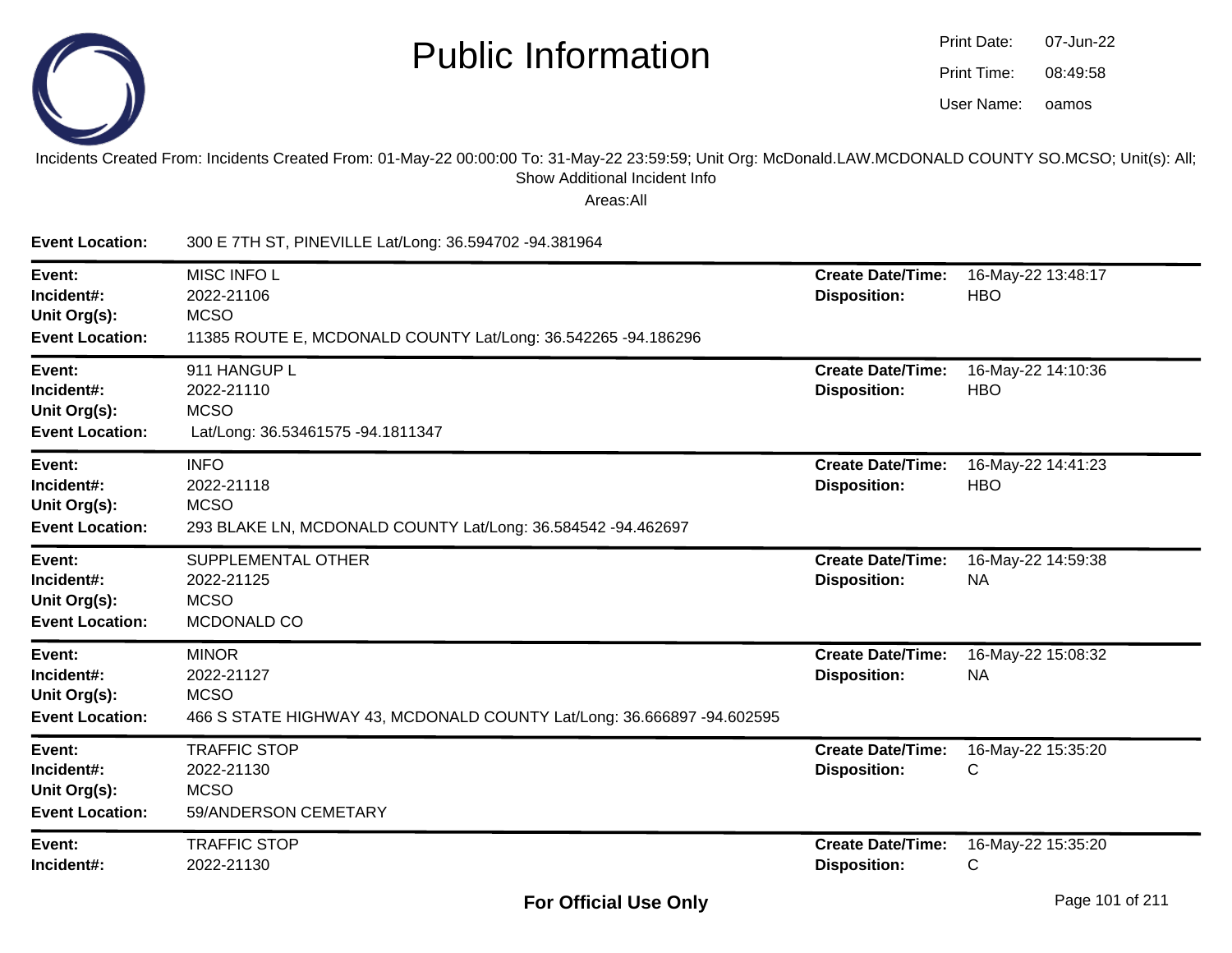

| Print Date: | 07-Jun-22 |
|-------------|-----------|
| Print Time: | 08:50:00  |
| User Name:  | oamos     |

#### Incidents Created From: Incidents Created From: 01-May-22 00:00:00 To: 31-May-22 23:59:59; Unit Org: McDonald.LAW.MCDONALD COUNTY SO.MCSO; Unit(s): All; Show Additional Incident Info

| Unit Org(s):<br><b>Event Location:</b>                         | <b>MCSO</b>                                                                                                                    |                                                 |                                  |
|----------------------------------------------------------------|--------------------------------------------------------------------------------------------------------------------------------|-------------------------------------------------|----------------------------------|
| Event:<br>Incident#:<br>Unit Org(s):<br><b>Event Location:</b> | <b>ABANDON VEH L</b><br>2022-21141<br><b>MCSO</b><br>5359 W STATE HIGHWAY 76, MCDONALD COUNTY Lat/Long: 36.655517 -94.542906   | <b>Create Date/Time:</b><br><b>Disposition:</b> | 16-May-22 17:07:40<br>C          |
| Event:<br>Incident#:<br>Unit Org(s):<br><b>Event Location:</b> | <b>SUSP VEH</b><br>2022-21142<br><b>MCSO</b><br>SOUTH OF NEW BETHEL CHURCH                                                     | <b>Create Date/Time:</b><br><b>Disposition:</b> | 16-May-22 17:12:20<br><b>GOA</b> |
| Event:<br>Incident#:<br>Unit Org(s):<br><b>Event Location:</b> | <b>WELFARE CHECK NON URGENT</b><br>2022-21143<br>APD, MCSO<br>2673 KLONDIKE RD, MCDONALD COUNTY Lat/Long: 36.715254 -94.567315 | <b>Create Date/Time:</b><br><b>Disposition:</b> | 16-May-22 17:14:33<br>С          |
| Event:<br>Incident#:<br>Unit Org(s):<br><b>Event Location:</b> | PUBLIC SERVICE INFO<br>2022-21145<br><b>MCSO</b><br>13342 ROUTE E, MCDONALD COUNTY Lat/Long: 36.51868 -94.177208               | <b>Create Date/Time:</b><br><b>Disposition:</b> | 16-May-22 17:29:22<br>C          |
| Event:<br>Incident#:<br>Unit Org(s):<br><b>Event Location:</b> | PUBLIC SERVICE INFO<br>2022-21146<br><b>MCSO</b><br>2645 E STATE HIGHWAY 76, MCDONALD COUNTY Lat/Long: 36.654562 -94.390448    | <b>Create Date/Time:</b><br><b>Disposition:</b> | 16-May-22 17:38:23<br>C          |
| Event:<br>Incident#:<br>Unit Org(s):<br><b>Event Location:</b> | PUBLIC SERVICE INFO<br>2022-21147<br><b>MCSO</b><br>MCDONALD COUNTY                                                            | <b>Create Date/Time:</b><br><b>Disposition:</b> | 16-May-22 17:39:37<br>C          |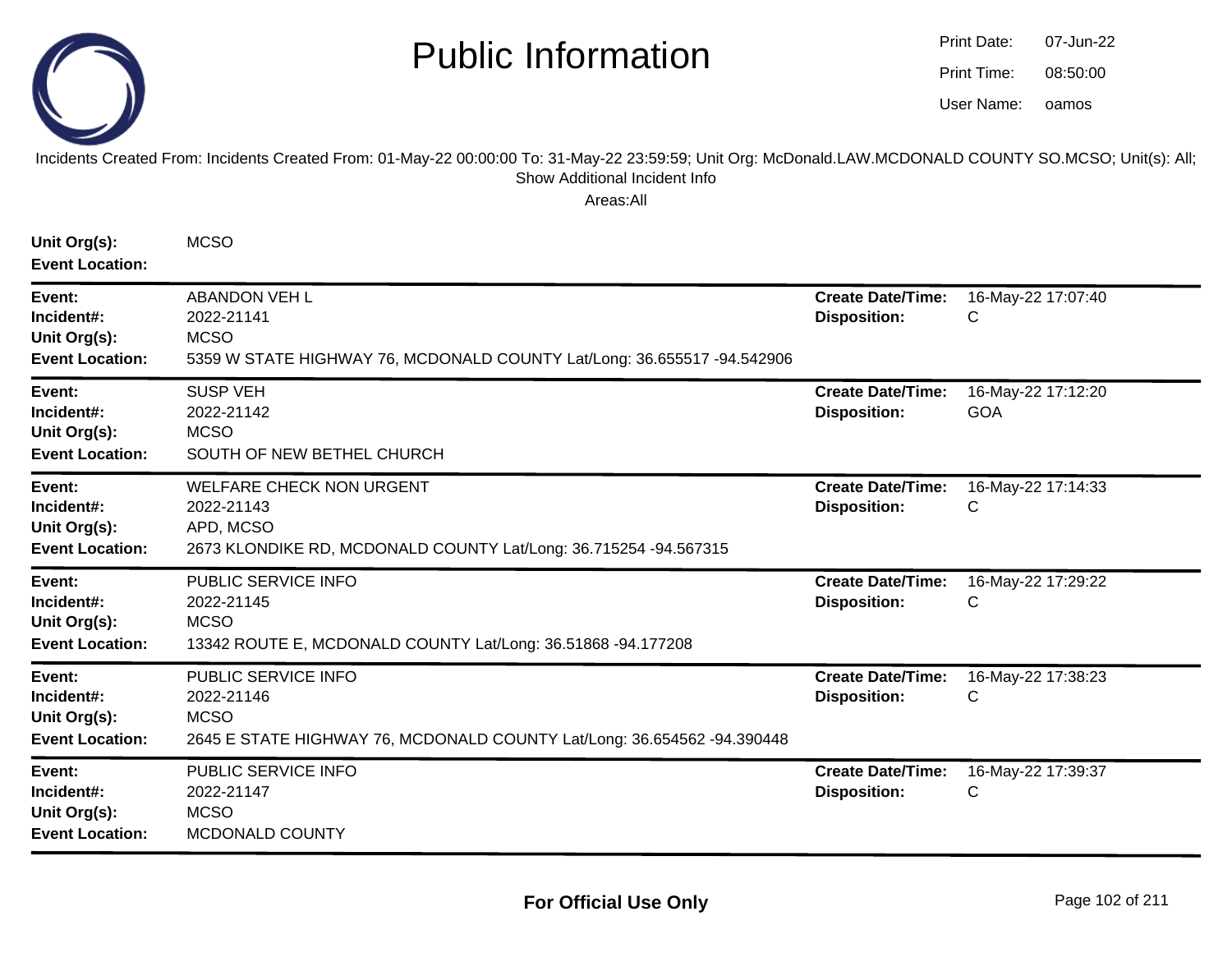

Incidents Created From: Incidents Created From: 01-May-22 00:00:00 To: 31-May-22 23:59:59; Unit Org: McDonald.LAW.MCDONALD COUNTY SO.MCSO; Unit(s): All; Show Additional Incident Info

| Event:<br>Incident#:<br>Unit Org(s):<br><b>Event Location:</b> | <b>TRAFFIC VIOLATION COMPLT</b><br>2022-21154<br><b>MCSO</b><br>566 NORMAN RD                                           | <b>Create Date/Time:</b><br><b>Disposition:</b> | 16-May-22 18:18:21<br>C            |
|----------------------------------------------------------------|-------------------------------------------------------------------------------------------------------------------------|-------------------------------------------------|------------------------------------|
| Event:<br>Incident#:<br>Unit Org(s):<br><b>Event Location:</b> | <b>BURGLARY/INTRUSION L</b><br>2022-21162<br><b>MCSO</b><br>2890 ROUTE W, MCDONALD COUNTY Lat/Long: 36.625848 -94.36517 | <b>Create Date/Time:</b><br><b>Disposition:</b> | 16-May-22 18:28:56<br>C            |
| Event:<br>Incident#:<br>Unit Org(s):<br><b>Event Location:</b> | <b>INFO ONLY L</b><br>2022-21180<br><b>MCSO</b><br>264 LOVE RD, MCDONALD COUNTY Lat/Long: 36.719134 -94.19359           | <b>Create Date/Time:</b><br><b>Disposition:</b> | 16-May-22 19:45:17<br>С            |
| Event:<br>Incident#:<br>Unit Org(s):<br><b>Event Location:</b> | <b>MINOR</b><br>2022-21184<br><b>MCSO</b><br>522 TAFT RD, MCDONALD COUNTY Lat/Long: 36.723072 -94.42664                 | <b>Create Date/Time:</b><br><b>Disposition:</b> | 16-May-22 20:06:01<br>C            |
| Event:<br>Incident#:<br>Unit Org(s):<br><b>Event Location:</b> | <b>TRAFFIC STOP</b><br>2022-21185<br><b>MCSO</b><br>E 76/ CARTER RD                                                     | <b>Create Date/Time:</b><br><b>Disposition:</b> | 16-May-22 20:06:42<br>С            |
| Event:<br>Incident#:<br>Unit Org(s):<br><b>Event Location:</b> | <b>INFO</b><br>2022-21206<br>MCSO, NPD<br>413 S CLIFFSIDE DR, NOEL Lat/Long: 36.535832 -94.488812                       | <b>Create Date/Time:</b><br><b>Disposition:</b> | 16-May-22 21:52:58<br>$\mathsf{C}$ |
| Event:<br>Incident#:<br>Unit Org(s):<br><b>Event Location:</b> | IN PROG VERB IND/SM GRP L<br>2022-21216<br><b>MCSO</b><br>206 S KINGS HIGHWAY, NOEL Lat/Long: 36.543716 -94.483038      | <b>Create Date/Time:</b><br><b>Disposition:</b> | 16-May-22 22:37:27<br>$\mathsf{C}$ |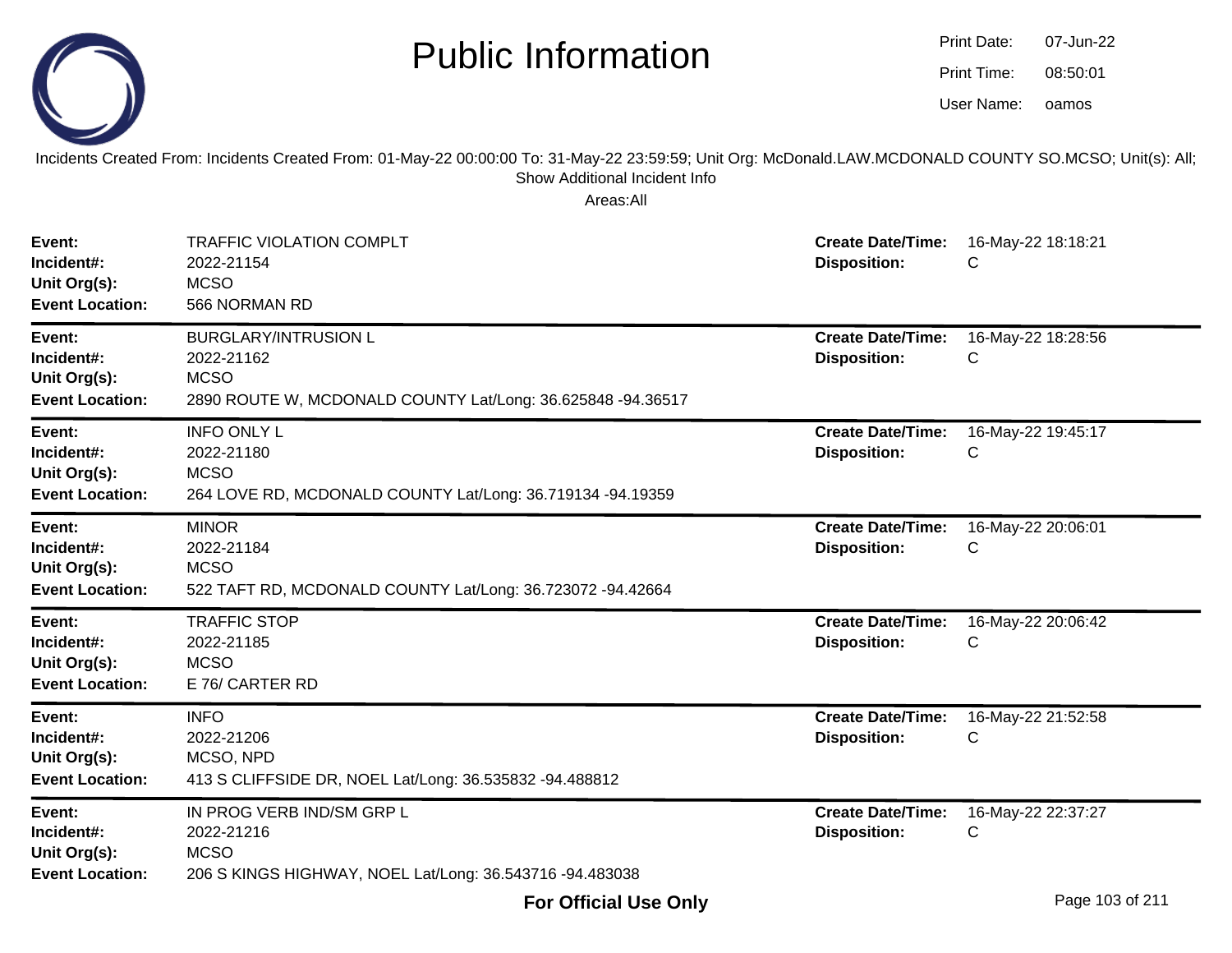

oamos07-Jun-2208:50:02Print Date:Print Time:User Name:

Incidents Created From: Incidents Created From: 01-May-22 00:00:00 To: 31-May-22 23:59:59; Unit Org: McDonald.LAW.MCDONALD COUNTY SO.MCSO; Unit(s): All; Show Additional Incident Info

| Event:<br>Incident#:<br>Unit Org(s):<br><b>Event Location:</b> | NOISE COMPLAINT OTHER<br>2022-21229<br>MCSO, SWCPD<br>606 S BROADWAY ST, SOUTHWEST CITY                       | <b>Create Date/Time:</b><br><b>Disposition:</b> | 17-May-22 00:24:43<br>C |
|----------------------------------------------------------------|---------------------------------------------------------------------------------------------------------------|-------------------------------------------------|-------------------------|
| Event:<br>Incident#:<br>Unit Org(s):<br><b>Event Location:</b> | <b>INFO LAW</b><br>2022-21234<br>GPD, MCSO<br>227 W GARNER ST, GOODMAN Lat/Long: 36.745451 -94.415721         | <b>Create Date/Time:</b><br><b>Disposition:</b> | 17-May-22 01:13:31<br>C |
| Event:<br>Incident#:<br>Unit Org(s):<br><b>Event Location:</b> | <b>NUISANCE</b><br>2022-21235<br>MCSO, NPD<br>MAIN ST, NOEL Lat/Long: 36.545761 -94.48627                     | <b>Create Date/Time:</b><br><b>Disposition:</b> | 17-May-22 01:31:33<br>С |
| Event:<br>Incident#:<br>Unit Org(s):<br><b>Event Location:</b> | <b>EXTRA PATROL</b><br>2022-21236<br><b>MCSO</b>                                                              | <b>Create Date/Time:</b><br><b>Disposition:</b> | 17-May-22 02:43:05<br>C |
| Event:<br>Incident#:<br>Unit Org(s):<br><b>Event Location:</b> | <b>EXTRA PATROL</b><br>2022-21236<br><b>MCSO</b><br>ROUTE F / LONE DOVE RD, MCDONALD COUNTY                   | <b>Create Date/Time:</b><br><b>Disposition:</b> | 17-May-22 02:43:05<br>С |
| Event:<br>Incident#:<br>Unit Org(s):<br><b>Event Location:</b> | <b>WELFARE CHECK NON URGENT</b><br>2022-21240<br><b>MCSO</b><br>BETWEEN 43 AND 90                             | <b>Create Date/Time:</b><br><b>Disposition:</b> | 17-May-22 03:56:58<br>C |
| Event:<br>Incident#:<br>Unit Org(s):<br><b>Event Location:</b> | IN PROG PHYSICAL L<br>2022-21242<br>APD, GPD, MCSO<br>120 W CENTER ST, GOODMAN Lat/Long: 36.744292 -94.411426 | <b>Create Date/Time:</b><br><b>Disposition:</b> | 17-May-22 05:07:56<br>С |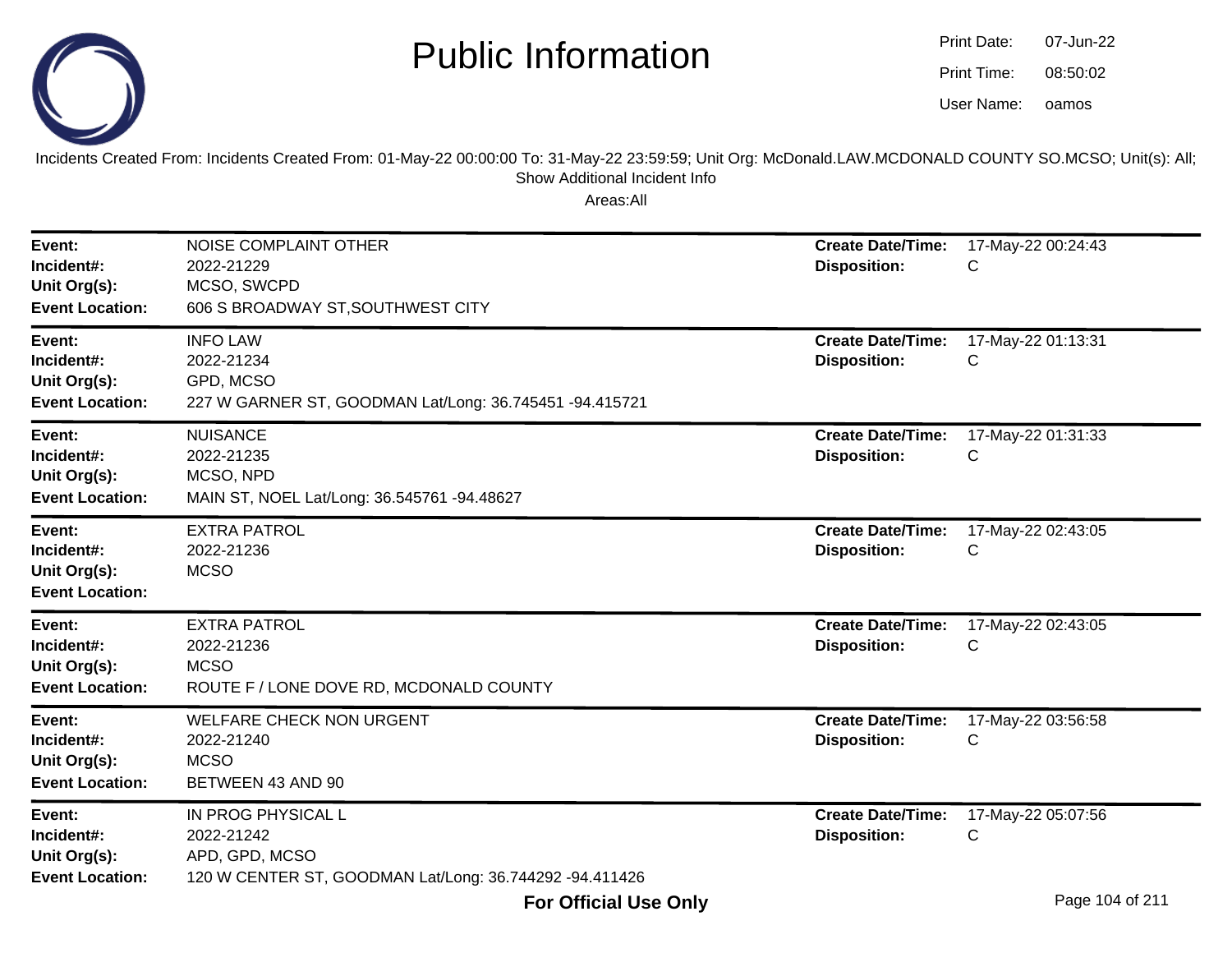

| Print Date: | 07-Jun-22 |
|-------------|-----------|
| Print Time: | 08:50:03  |
| User Name:  | oamos     |

Incidents Created From: Incidents Created From: 01-May-22 00:00:00 To: 31-May-22 23:59:59; Unit Org: McDonald.LAW.MCDONALD COUNTY SO.MCSO; Unit(s): All; Show Additional Incident Info

| Event:<br>Incident#:<br>Unit Org(s):<br><b>Event Location:</b> | <b>CITIZEN ASST L</b><br>2022-21254<br><b>MCSO</b><br>2409 PLEASANT GROVE RD, MCDONALD COUNTY Lat/Long: 36.698504 -94.527348 | <b>Create Date/Time:</b><br><b>Disposition:</b> | 17-May-22 08:05:23<br><b>HBO</b>   |
|----------------------------------------------------------------|------------------------------------------------------------------------------------------------------------------------------|-------------------------------------------------|------------------------------------|
| Event:<br>Incident#:<br>Unit Org(s):<br><b>Event Location:</b> | <b>ANIMAL INFO</b><br>2022-21256<br><b>MCSO</b><br>812 ELK RIVER RD, PINEVILLE Lat/Long: 36.585235 -94.401293                | <b>Create Date/Time:</b><br><b>Disposition:</b> | 17-May-22 08:22:40<br><b>HBO</b>   |
| Event:<br>Incident#:<br>Unit Org(s):<br><b>Event Location:</b> | <b>SUSP VEH</b><br>2022-21258<br><b>MCSO</b><br>606 MAIN ST, PINEVILLE Lat/Long: 36.594646 -94.383767                        | <b>Create Date/Time:</b><br><b>Disposition:</b> | 17-May-22 08:28:28<br>$\mathsf{C}$ |
| Event:<br>Incident#:<br>Unit Org(s):<br><b>Event Location:</b> | <b>VEHICLE FIRE EXTINGUISHED</b><br>2022-21262<br>MCSO, W2 GARDNER<br>600-800 BLOCK OF JEFFERSON LANE                        | <b>Create Date/Time:</b><br><b>Disposition:</b> | 17-May-22 08:57:05<br>$\mathsf{C}$ |
| Event:<br>Incident#:<br>Unit Org(s):<br><b>Event Location:</b> | <b>INFO ONLY</b><br>2022-21265<br><b>MCSO</b><br>1409 CEDAR RD, MCDONALD COUNTY Lat/Long: 36.641249 -94.434053               | <b>Create Date/Time:</b><br><b>Disposition:</b> | 17-May-22 08:59:46<br><b>RT</b>    |
| Event:<br>Incident#:<br>Unit Org(s):<br><b>Event Location:</b> | <b>WANTED PERSON CHECK</b><br>2022-21266<br><b>MCSO</b><br>MCDONALD COUNTY                                                   | <b>Create Date/Time:</b><br><b>Disposition:</b> | 17-May-22 09:06:09<br>C            |
| Event:<br>Incident#:<br>Unit Org(s):<br><b>Event Location:</b> | <b>PAST</b><br>2022-21271<br><b>MCSO</b><br>7679 E STATE HIGHWAY 90, MCDONALD COUNTY Lat/Long: 36.548462 -94.206708          | <b>Create Date/Time:</b><br><b>Disposition:</b> | 17-May-22 09:36:04<br><b>RT</b>    |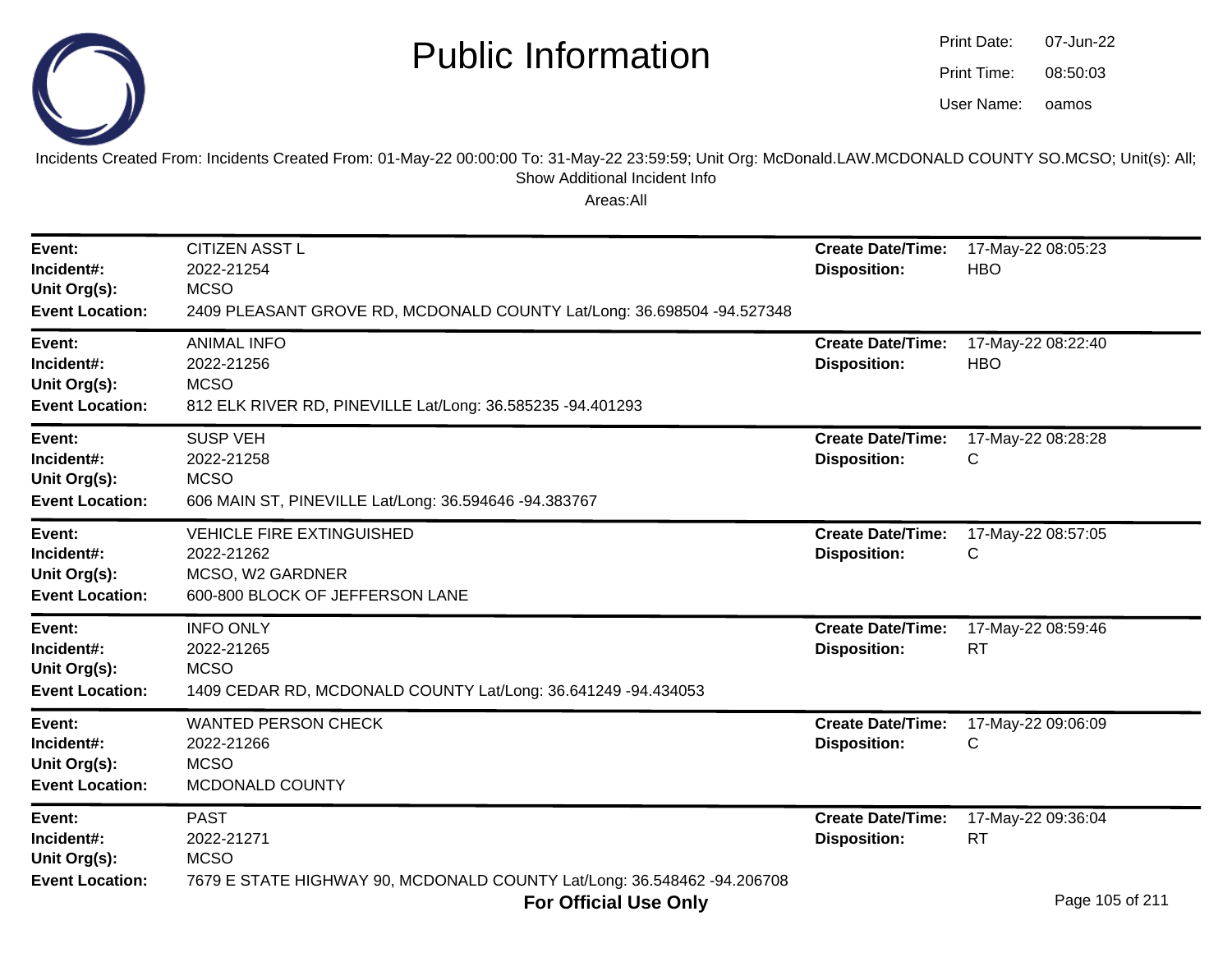

| Print Date: | 07-Jun-22 |
|-------------|-----------|
| Print Time: | 08:50:04  |
| User Name:  | oamos     |

Incidents Created From: Incidents Created From: 01-May-22 00:00:00 To: 31-May-22 23:59:59; Unit Org: McDonald.LAW.MCDONALD COUNTY SO.MCSO; Unit(s): All; Show Additional Incident Info

| Event:<br>Incident#:<br>Unit Org(s):<br><b>Event Location:</b> | PUBLIC SERVICE INFO<br>2022-21277<br><b>MCSO</b><br>300 E 7TH ST, PINEVILLE Lat/Long: 36.594702 -94.381964   | <b>Create Date/Time:</b><br><b>Disposition:</b> | 17-May-22 10:07:23<br>С         |
|----------------------------------------------------------------|--------------------------------------------------------------------------------------------------------------|-------------------------------------------------|---------------------------------|
| Event:<br>Incident#:<br>Unit Org(s):<br><b>Event Location:</b> | <b>INFO ONLY</b><br>2022-21279<br><b>MCSO</b><br>MCDONALD CO                                                 | <b>Create Date/Time:</b><br><b>Disposition:</b> | 17-May-22 10:12:33<br>С         |
| Event:<br>Incident#:<br>Unit Org(s):<br><b>Event Location:</b> | <b>THEFT PAST</b><br>2022-21283<br><b>MCSO</b><br>100 COMMERCIAL DR, MCDONALD Lat/Long: 36.508231 -94.278518 | <b>Create Date/Time:</b><br><b>Disposition:</b> | 17-May-22 10:22:51<br>С         |
| Event:<br>Incident#:<br>Unit Org(s):<br><b>Event Location:</b> | <b>INFO ONLY</b><br>2022-21292<br><b>MCSO</b><br>300 E 7TH ST, PINEVILLE Lat/Long: 36.594702 -94.381964      | <b>Create Date/Time:</b><br><b>Disposition:</b> | 17-May-22 11:18:54<br>С         |
| Event:<br>Incident#:<br>Unit Org(s):<br><b>Event Location:</b> | <b>WANTED PERSON CHECK</b><br>2022-21294<br><b>MCSO</b><br>MCDONALD COUNTY                                   | <b>Create Date/Time:</b><br><b>Disposition:</b> | 17-May-22 11:31:48<br>С         |
| Event:<br>Incident#:<br>Unit Org(s):<br><b>Event Location:</b> | PAPER SERVICE LAW<br>2022-21298<br><b>MCSO</b><br>772 LARK RD, MCDONALD COUNTY Lat/Long: 36.755521 -94.39817 | <b>Create Date/Time:</b><br><b>Disposition:</b> | 17-May-22 12:19:51<br>С         |
| Event:<br>Incident#:<br>Unit Org(s):                           | PUBLIC SERVICE INFO<br>2022-21306<br><b>MCSO</b>                                                             | <b>Create Date/Time:</b><br><b>Disposition:</b> | 17-May-22 12:54:02<br><b>NA</b> |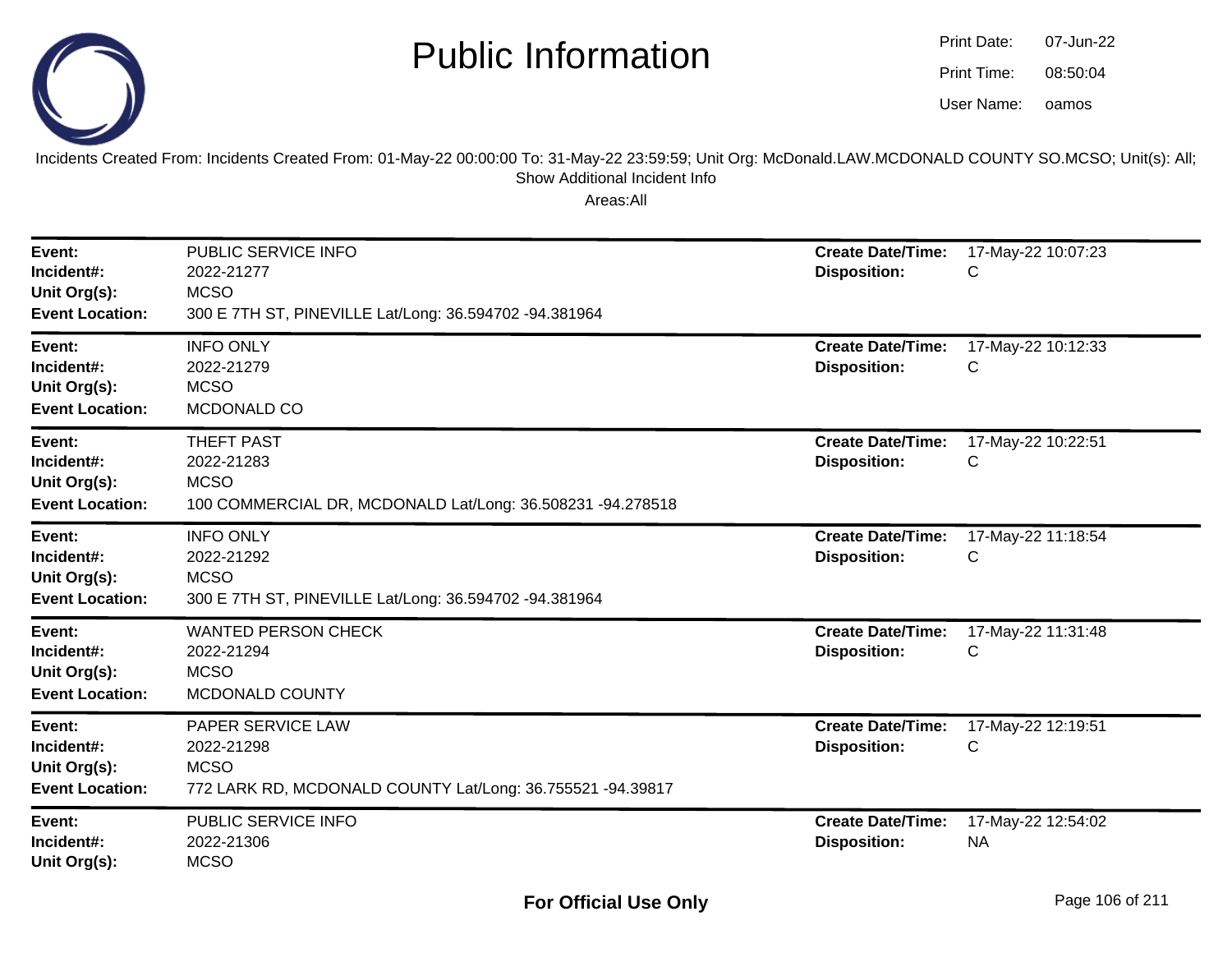

| Print Date: | 07-Jun-22 |
|-------------|-----------|
| Print Time: | 08:50:06  |
| User Name:  | oamos     |

#### Incidents Created From: Incidents Created From: 01-May-22 00:00:00 To: 31-May-22 23:59:59; Unit Org: McDonald.LAW.MCDONALD COUNTY SO.MCSO; Unit(s): All; Show Additional Incident Info

| <b>Event Location:</b>                                         | 790 E STATE HIGHWAY 90, MCDONALD COUNTY Lat/Long: 36.540066 -94.33303                                                       |                                                 |                                    |
|----------------------------------------------------------------|-----------------------------------------------------------------------------------------------------------------------------|-------------------------------------------------|------------------------------------|
| Event:<br>Incident#:<br>Unit Org(s):<br><b>Event Location:</b> | <b>ANIMAL INFO</b><br>2022-21307<br><b>MCSO</b><br>3441 GOFF RIDGE RD, MCDONALD COUNTY Lat/Long: 36.508496 -94.229294       | <b>Create Date/Time:</b><br><b>Disposition:</b> | 17-May-22 12:55:10<br>C            |
| Event:<br>Incident#:<br>Unit Org(s):<br><b>Event Location:</b> | <b>WELFARE CHECK NON URGENT</b><br>2022-21309<br><b>MCSO</b><br>US HIGHWAY 71/CAVE ENTRENCE                                 | <b>Create Date/Time:</b><br><b>Disposition:</b> | 17-May-22 12:58:16<br><b>RT</b>    |
| Event:<br>Incident#:<br>Unit Org(s):<br><b>Event Location:</b> | <b>WELFARE CHECK NON URGENT</b><br>2022-21309<br><b>MCSO</b>                                                                | <b>Create Date/Time:</b><br><b>Disposition:</b> | 17-May-22 12:58:16<br><b>RT</b>    |
| Event:<br>Incident#:<br>Unit Org(s):<br><b>Event Location:</b> | <b>HEART PROBLEMS FM</b><br>2022-21311<br>FRSTA1, MCSO<br>927 N 71 BUSINESS HIGHWAY, ANDERSON Lat/Long: 36.66913 -94.442115 | <b>Create Date/Time:</b><br><b>Disposition:</b> | 17-May-22 13:27:34<br><b>TRANS</b> |
| Event:<br>Incident#:<br>Unit Org(s):<br><b>Event Location:</b> | <b>TRAFFIC STOP</b><br>2022-21314<br>APD, MCSO<br>JESSE JAMES RD / W 8TH ST, PINEVILLE Lat/Long: 36.598973 -94.388534       | <b>Create Date/Time:</b><br><b>Disposition:</b> | 17-May-22 13:29:09<br>C            |
| Event:<br>Incident#:<br>Unit Org(s):<br><b>Event Location:</b> | <b>TRAFFIC STOP</b><br>2022-21314<br>APD, MCSO<br>Lat/Long: 36.598973 -94.388534                                            | <b>Create Date/Time:</b><br><b>Disposition:</b> | 17-May-22 13:29:09<br>С            |
| Event:<br>Incident#:                                           | PAPER SERVICE LAW<br>2022-21317                                                                                             | <b>Create Date/Time:</b><br><b>Disposition:</b> | 17-May-22 13:48:08<br><b>PAPER</b> |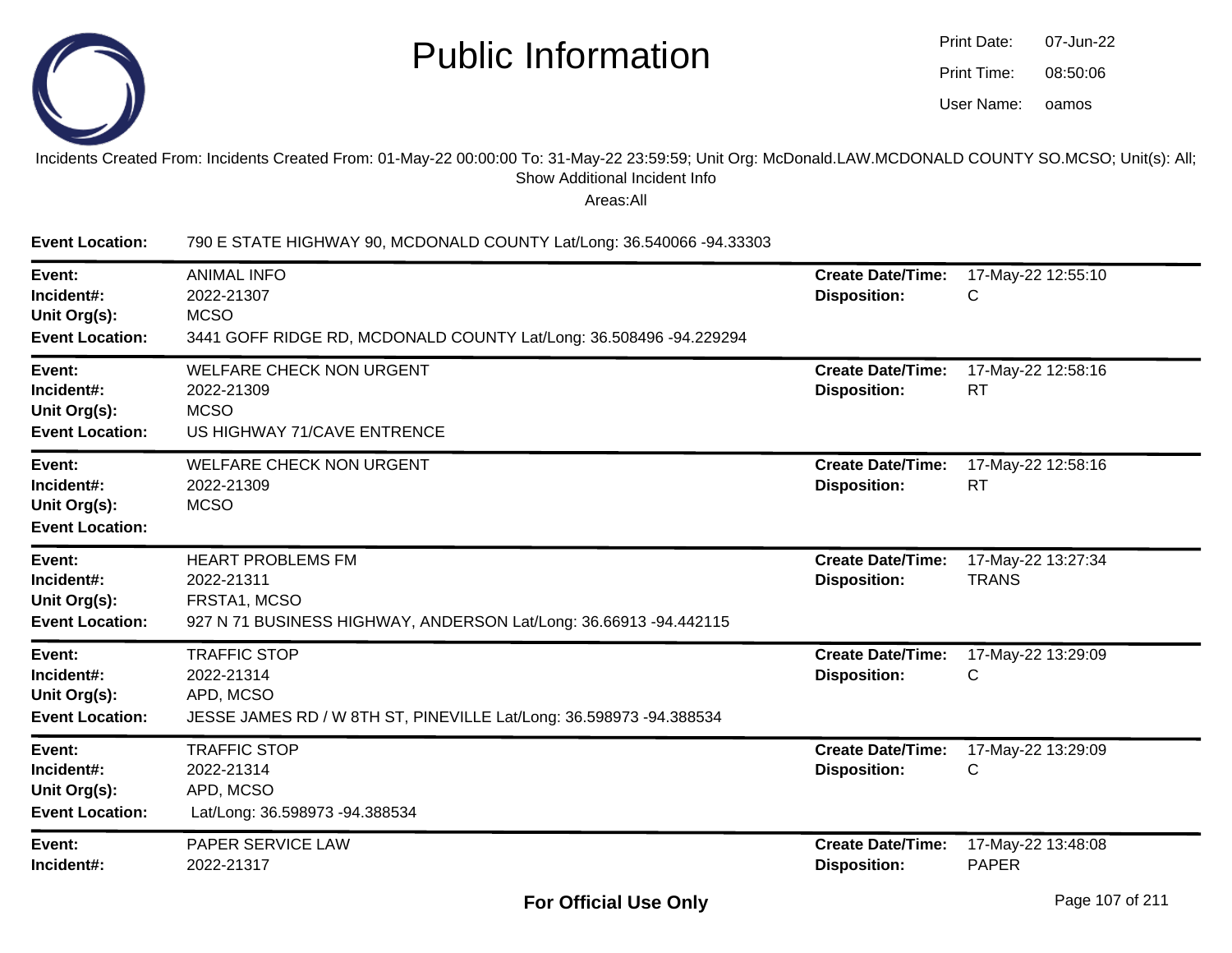

| Print Date: | 07-Jun-22 |
|-------------|-----------|
| Print Time: | 08:50:07  |
| User Name:  | oamos     |

Incidents Created From: Incidents Created From: 01-May-22 00:00:00 To: 31-May-22 23:59:59; Unit Org: McDonald.LAW.MCDONALD COUNTY SO.MCSO; Unit(s): All; Show Additional Incident Info

| Unit Org(s):<br><b>Event Location:</b>                         | <b>MCSO</b><br>965 SKAGGS HOLLOW RD, MCDONALD COUNTY Lat/Long: 36.583985 -94.30173                                       |                                                 |                                  |
|----------------------------------------------------------------|--------------------------------------------------------------------------------------------------------------------------|-------------------------------------------------|----------------------------------|
| Event:<br>Incident#:<br>Unit Org(s):<br><b>Event Location:</b> | <b>WANTED VEHICLE CHECK</b><br>2022-21318<br><b>MCSO</b><br>MCDONALD COUNTY                                              | <b>Create Date/Time:</b><br><b>Disposition:</b> | 17-May-22 13:56:30<br>C          |
| Event:<br>Incident#:<br>Unit Org(s):<br><b>Event Location:</b> | <b>VEHICLE THEFT PAST</b><br>2022-21321<br><b>MCSO</b><br>44 THRASHER LN, MCDONALD COUNTY Lat/Long: 36.682582 -94.516374 | <b>Create Date/Time:</b><br><b>Disposition:</b> | 17-May-22 14:20:04<br>С          |
| Event:<br>Incident#:<br>Unit Org(s):<br><b>Event Location:</b> | PAPER SERVICE LAW<br>2022-21324<br><b>MCSO</b><br>1068 KYLE RD, MCDONALD COUNTY Lat/Long: 36.54346 -94.452959            | <b>Create Date/Time:</b><br><b>Disposition:</b> | 17-May-22 14:38:09<br><b>NA</b>  |
| Event:<br>Incident#:<br>Unit Org(s):<br><b>Event Location:</b> | PAPER SERVICE LAW<br>2022-21325<br><b>MCSO</b><br>15813 STATE HIGHWAY 59, MCDONALD COUNTY Lat/Long: 36.561617 -94.476332 | <b>Create Date/Time:</b><br><b>Disposition:</b> | 17-May-22 14:57:03<br><b>NA</b>  |
| Event:<br>Incident#:<br>Unit Org(s):<br><b>Event Location:</b> | <b>CITIZEN ASST L</b><br>2022-21329<br><b>MCSO</b><br>MCDONALD CO                                                        | <b>Create Date/Time:</b><br><b>Disposition:</b> | 17-May-22 15:22:54<br>C          |
| Event:<br>Incident#:<br>Unit Org(s):<br><b>Event Location:</b> | <b>SUSP CIRCUMSTANCES</b><br>2022-21330<br><b>MCSO</b><br>MT SHIRA RD, MCDONALD COUNTY Lat/Long: 36.583179 -94.466622    | <b>Create Date/Time:</b><br><b>Disposition:</b> | 17-May-22 15:24:44<br><b>GOA</b> |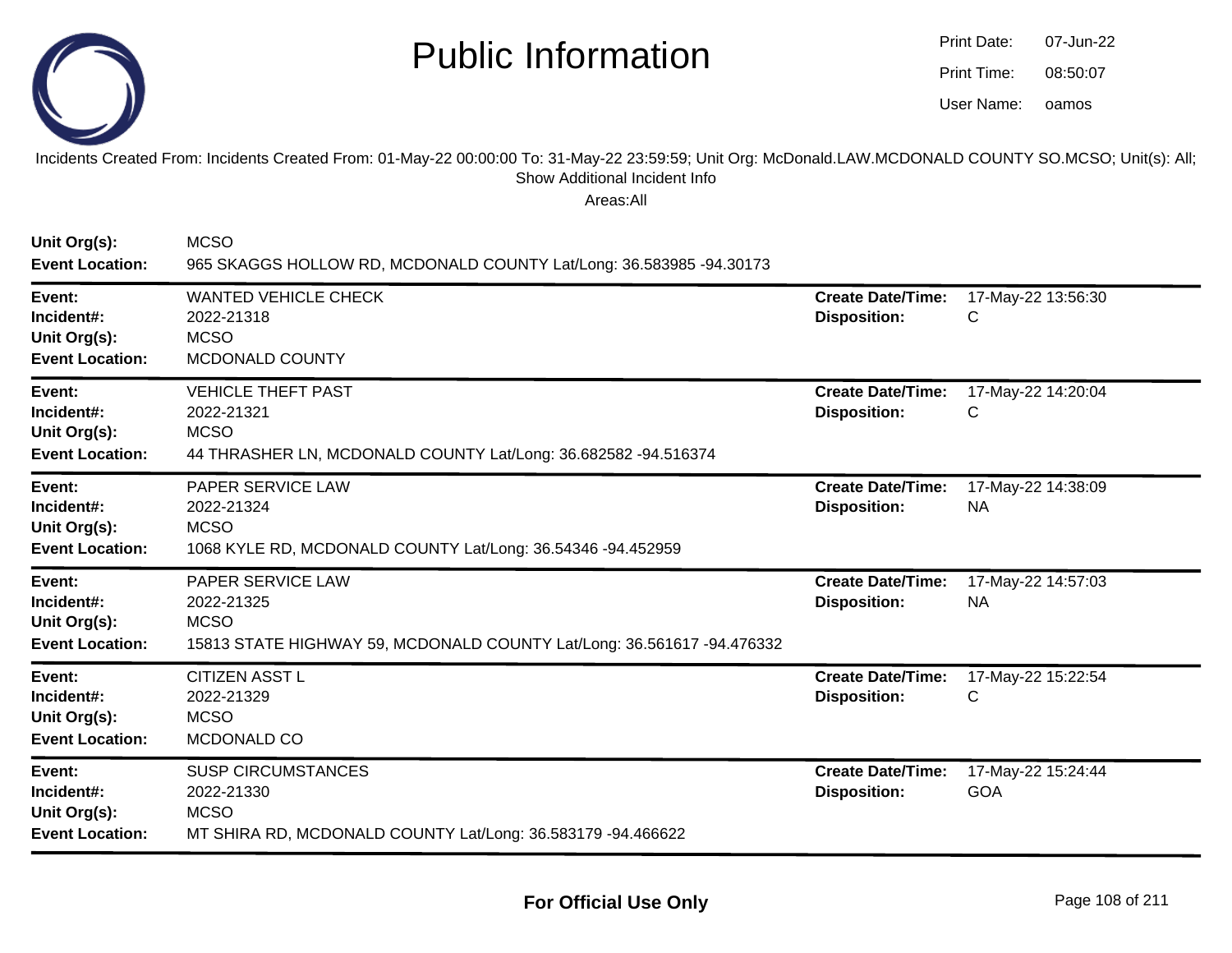|                                                                | <b>Public Information</b>                                                                                                                                                                              |                                                 | Print Date:<br>07-Jun-22<br>Print Time:<br>08:50:08<br>User Name:<br>oamos |  |
|----------------------------------------------------------------|--------------------------------------------------------------------------------------------------------------------------------------------------------------------------------------------------------|-------------------------------------------------|----------------------------------------------------------------------------|--|
|                                                                | Incidents Created From: Incidents Created From: 01-May-22 00:00:00 To: 31-May-22 23:59:59; Unit Org: McDonald.LAW.MCDONALD COUNTY SO.MCSO; Unit(s): All;<br>Show Additional Incident Info<br>Areas:All |                                                 |                                                                            |  |
| Event:<br>Incident#:<br>Unit Org(s):<br><b>Event Location:</b> | PAPER SERVICE LAW<br>2022-21332<br><b>MCSO</b><br>1900 ROUTE NN, MCDONALD COUNTY Lat/Long: 36.686581 -94.412578                                                                                        | <b>Create Date/Time:</b><br><b>Disposition:</b> | 17-May-22 15:33:08<br><b>NA</b>                                            |  |
| Event:<br>Incident#:<br>Unit Org(s):<br><b>Event Location:</b> | <b>HOLDUP/PANIC L</b><br>2022-21336<br>GPD, MCSO<br>110 E MAIN ST, GOODMAN Lat/Long: 36.739678 -94.406797                                                                                              | <b>Create Date/Time:</b><br><b>Disposition:</b> | 17-May-22 15:45:36<br>С                                                    |  |
| Event:<br>Incident#:<br>Unit Org(s):<br><b>Event Location:</b> | PUBLIC SERVICE INFO<br>2022-21339<br><b>MCSO</b><br>1900 ROUTE NN, MCDONALD COUNTY Lat/Long: 36.686581 -94.412578                                                                                      | <b>Create Date/Time:</b><br><b>Disposition:</b> | 17-May-22 15:57:51<br>С                                                    |  |
| Event:<br>Incident#:<br>Unit Org(s):<br><b>Event Location:</b> | SUPPLEMENTAL OTHER<br>2022-21349<br><b>MCSO</b><br>1 TYSON AVE, NOEL Lat/Long: 36.553352 -94.488129                                                                                                    | <b>Create Date/Time:</b><br><b>Disposition:</b> | 17-May-22 16:31:16<br>С                                                    |  |
| Event:<br>Incident#:<br>Unit Org(s):<br><b>Event Location:</b> | PAPER SERVICE LAW<br>2022-21355<br><b>MCSO</b><br><b>40 HARLOW LANE</b>                                                                                                                                | <b>Create Date/Time:</b><br><b>Disposition:</b> | 17-May-22 16:49:59<br><b>PAPER</b>                                         |  |
| Event:<br>Incident#:<br>Unit Org(s):<br><b>Event Location:</b> | PAPER SERVICE LAW<br>2022-21360<br><b>MCSO</b><br>160 CLEVELAND LN, MCDONALD COUNTY Lat/Long: 36.559573 -94.167414                                                                                     | <b>Create Date/Time:</b><br><b>Disposition:</b> | 17-May-22 17:11:24<br>PAPER                                                |  |
| Event:<br>Incident#:<br>Unit Org(s):<br><b>Event Location:</b> | PAPER SERVICE LAW<br>2022-21362<br><b>MCSO</b><br>13342 ROUTE E, MCDONALD COUNTY Lat/Long: 36.51868 -94.177208                                                                                         | <b>Create Date/Time:</b><br><b>Disposition:</b> | 17-May-22 17:24:34<br>С                                                    |  |

-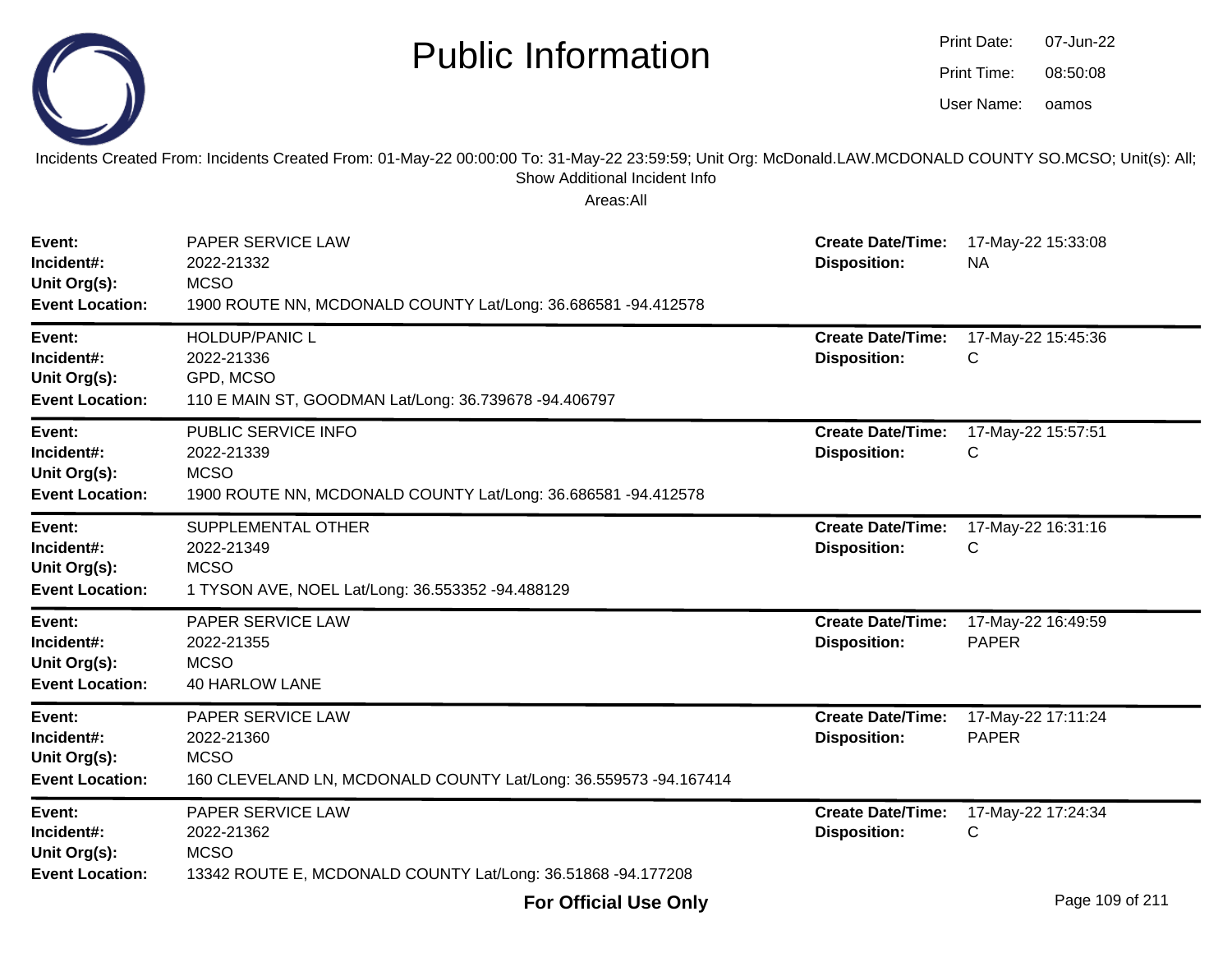

| Print Date: | 07-Jun-22 |
|-------------|-----------|
| Print Time: | 08:50:09  |
| User Name:  | oamos     |

Incidents Created From: Incidents Created From: 01-May-22 00:00:00 To: 31-May-22 23:59:59; Unit Org: McDonald.LAW.MCDONALD COUNTY SO.MCSO; Unit(s): All; Show Additional Incident Info

| Event:<br>Incident#:<br>Unit Org(s):<br><b>Event Location:</b> | PUBLIC SERVICE INFO<br>2022-21363<br><b>MCSO</b><br>1062 KYLE RD, MCDONALD COUNTY Lat/Long: 36.543707 -94.453092              | <b>Create Date/Time:</b><br><b>Disposition:</b> | 17-May-22 17:27:26<br>С                 |
|----------------------------------------------------------------|-------------------------------------------------------------------------------------------------------------------------------|-------------------------------------------------|-----------------------------------------|
| Event:<br>Incident#:<br>Unit Org(s):<br><b>Event Location:</b> | 911 HANGUP L<br>2022-21364<br><b>MCSO</b><br>117 N SCHOOL ST, GOODMAN Lat/Long: 36.740854 -94.407319                          | <b>Create Date/Time:</b><br><b>Disposition:</b> | 17-May-22 17:44:07<br><b>HBO</b>        |
| Event:<br>Incident#:<br>Unit Org(s):<br><b>Event Location:</b> | <b>PAPER SERVICE LAW</b><br>2022-21365<br><b>MCSO</b><br>392 OLD JOE MILLS LN, MCDONALD COUNTY Lat/Long: 36.603078 -94.172399 | <b>Create Date/Time:</b><br><b>Disposition:</b> | 17-May-22 17:46:07<br>С                 |
| Event:<br>Incident#:<br>Unit Org(s):<br><b>Event Location:</b> | <b>WANTED PERSON CHECK</b><br>2022-21366<br><b>MCSO</b><br>MCDONALD COUNTY                                                    | <b>Create Date/Time:</b><br><b>Disposition:</b> | 17-May-22 17:53:17<br>С                 |
| Event:<br>Incident#:<br>Unit Org(s):<br><b>Event Location:</b> | <b>CITIZEN ASST L</b><br>2022-21367<br>GPD, MCSO<br>120 W CENTER ST, GOODMAN Lat/Long: 36.744292 -94.411426                   | <b>Create Date/Time:</b><br><b>Disposition:</b> | 17-May-22 17:55:56<br>С                 |
| Event:<br>Incident#:<br>Unit Org(s):<br><b>Event Location:</b> | PAPER SERVICE LAW<br>2022-21368<br><b>MCSO</b><br>410 JEFFERSON LN, MCDONALD COUNTY Lat/Long: 36.612248 -94.172814            | <b>Create Date/Time:</b><br><b>Disposition:</b> | 17-May-22 17:58:20<br><b>PAPER</b>      |
| Event:<br>Incident#:<br>Unit Org(s):<br><b>Event Location:</b> | PAPER SERVICE LAW<br>2022-21375<br><b>MCSO</b><br>3578 CARNELL RD, MCDONALD COUNTY Lat/Long: 36.698373 -94.185711             | <b>Create Date/Time:</b><br><b>Disposition:</b> | 17-May-22 18:14:03<br><b>PAPER</b><br>. |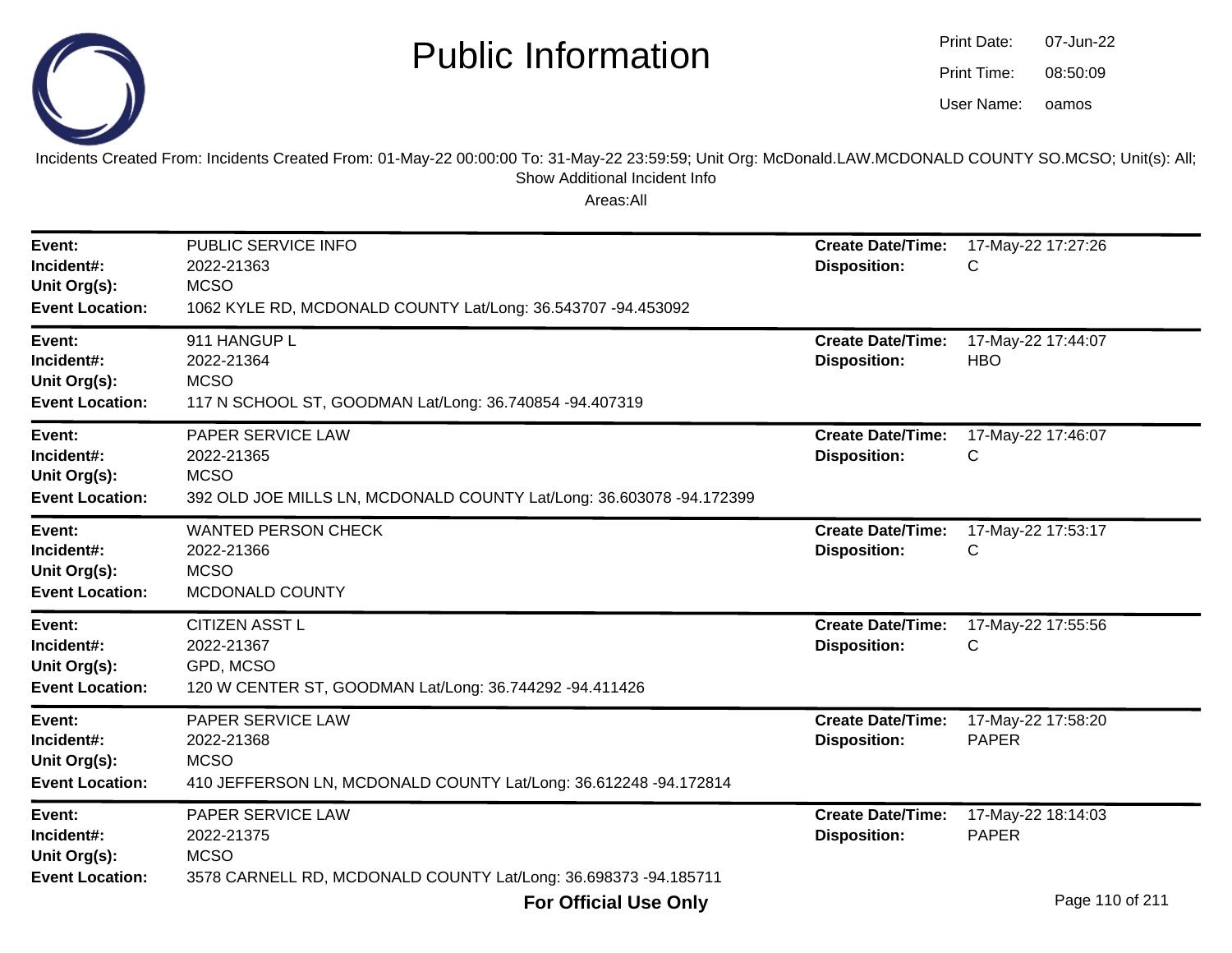

oamos07-Jun-2208:50:11Print Date:Print Time:User Name:

Incidents Created From: Incidents Created From: 01-May-22 00:00:00 To: 31-May-22 23:59:59; Unit Org: McDonald.LAW.MCDONALD COUNTY SO.MCSO; Unit(s): All; Show Additional Incident Info

| Event:<br>Incident#:<br>Unit Org(s):<br><b>Event Location:</b> | THEFT INFO<br>2022-21376<br>JAIL MCSO, MCSO<br>7679 E STATE HIGHWAY 90, MCDONALD COUNTY Lat/Long: 36.548462 -94.206708            | <b>Create Date/Time:</b><br><b>Disposition:</b> | 17-May-22 18:15:43<br>С            |
|----------------------------------------------------------------|-----------------------------------------------------------------------------------------------------------------------------------|-------------------------------------------------|------------------------------------|
| Event:<br>Incident#:<br>Unit Org(s):<br><b>Event Location:</b> | PAPER SERVICE LAW<br>2022-21380<br><b>MCSO</b><br>1900 ROUTE NN, MCDONALD COUNTY Lat/Long: 36.686581 -94.412578                   | <b>Create Date/Time:</b><br><b>Disposition:</b> | 17-May-22 18:45:56<br><b>PAPER</b> |
| Event:<br>Incident#:<br>Unit Org(s):<br><b>Event Location:</b> | <b>UNKNOWN 3RD PARTY</b><br>2022-21390<br><b>MCSO</b><br>853 N RACCOON RD, MCDONALD COUNTY Lat/Long: 36.744341 -94.238727         | <b>Create Date/Time:</b><br><b>Disposition:</b> | 17-May-22 19:30:08<br>С            |
| Event:<br>Incident#:<br>Unit Org(s):<br><b>Event Location:</b> | <b>WANTED PERSON CHECK</b><br>2022-21396<br>JAIL MCSO, MCSO<br>705 N 71 BUSINESS HIGHWAY, ANDERSON Lat/Long: 36.660611 -94.442948 | <b>Create Date/Time:</b><br><b>Disposition:</b> | 17-May-22 19:53:36<br>С            |
| Event:<br>Incident#:<br>Unit Org(s):<br><b>Event Location:</b> | <b>TRAFFIC STOP</b><br>2022-21412<br>MCSO, NPD, W5 M and S<br>Lat/Long: 36.544409 -94.490028                                      | <b>Create Date/Time:</b><br><b>Disposition:</b> | 17-May-22 21:06:42<br>С            |
| Event:<br>Incident#:<br>Unit Org(s):<br><b>Event Location:</b> | <b>TRAFFIC STOP</b><br>2022-21412<br>MCSO, NPD, W5 M and S<br>ESTER ST / S CLIFFSIDE DR, NOEL Lat/Long: 36.544409 -94.490028      | <b>Create Date/Time:</b><br><b>Disposition:</b> | 17-May-22 21:06:42<br>C            |
| Event:<br>Incident#:<br>Unit Org(s):<br><b>Event Location:</b> | <b>SUICIDE THREAT</b><br>2022-21415<br>JAIL MCSO, MCSO, NPD<br>517 JOHNSON DR, NOEL Lat/Long: 36.537944 -94.485149                | <b>Create Date/Time:</b><br><b>Disposition:</b> | 17-May-22 22:03:25<br><b>TRANS</b> |
|                                                                | <b>For Official Use Only</b>                                                                                                      |                                                 | Page 111 of 211                    |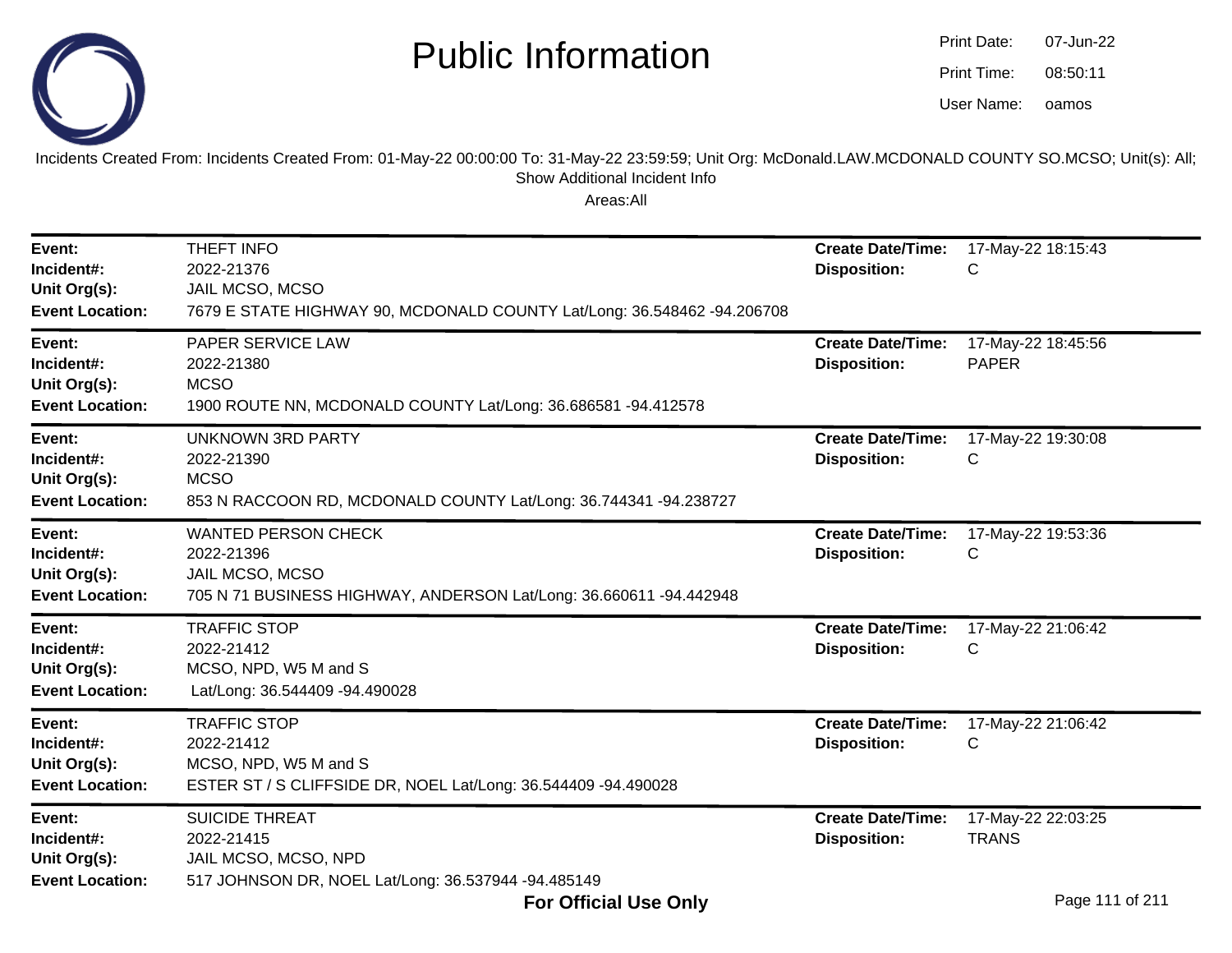

| Print Date: | 07-Jun-22 |
|-------------|-----------|
| Print Time: | 08:50:12  |
| User Name:  | oamos     |

Incidents Created From: Incidents Created From: 01-May-22 00:00:00 To: 31-May-22 23:59:59; Unit Org: McDonald.LAW.MCDONALD COUNTY SO.MCSO; Unit(s): All; Show Additional Incident Info

| Event:<br>Incident#:<br>Unit Org(s):<br><b>Event Location:</b> | IN PROG PHYSICAL L<br>2022-21419<br><b>MCSO</b><br>1288 E INDIAN CREEK RD, MCDONALD COUNTY Lat/Long: 36.737939 -94.103011                                    | <b>Create Date/Time:</b><br><b>Disposition:</b> | 17-May-22 22:12:29<br>C            |
|----------------------------------------------------------------|--------------------------------------------------------------------------------------------------------------------------------------------------------------|-------------------------------------------------|------------------------------------|
| Event:<br>Incident#:<br>Unit Org(s):<br><b>Event Location:</b> | <b>WELFARE CHECK NON URGENT</b><br>2022-21426<br>JAIL MCSO, MCSO, NPD<br>227 ALEXANDER ST, NOEL Lat/Long: 36.546962 -94.492953                               | <b>Create Date/Time:</b><br><b>Disposition:</b> | 17-May-22 22:22:42<br>С            |
| Event:<br>Incident#:<br>Unit Org(s):<br><b>Event Location:</b> | <b>SUSP VEH</b><br>2022-21433<br><b>MCSO</b><br>3562 ROUTE C, MCDONALD COUNTY Lat/Long: 36.730836 -94.344791                                                 | <b>Create Date/Time:</b><br><b>Disposition:</b> | 17-May-22 22:49:00<br><b>NA</b>    |
| Event:<br>Incident#:<br>Unit Org(s):<br><b>Event Location:</b> | <b>BREATHING PROBLEMS FM</b><br>2022-21443<br>BVAMB, FRSTA1, FRSTA2, JAIL MCSO, MCSO, PFD<br>1704 CYCLONE RD, MCDONALD COUNTY Lat/Long: 36.606706 -94.265442 | <b>Create Date/Time:</b><br><b>Disposition:</b> | 18-May-22 01:02:00<br>С            |
| Event:<br>Incident#:<br>Unit Org(s):<br><b>Event Location:</b> | <b>MENTAL VIOLENT L</b><br>2022-21446<br>APD, GPD, MCSO<br>120 W CENTER ST, GOODMAN Lat/Long: 36.744292 -94.411426                                           | <b>Create Date/Time:</b><br><b>Disposition:</b> | 18-May-22 01:30:58<br><b>TRANS</b> |
| Event:<br>Incident#:<br>Unit Org(s):<br><b>Event Location:</b> | IN PROG PHYSICAL L<br>2022-21452<br>JAIL MCSO, MCSO, NPD<br>11855 W STATE HIGHWAY 90, MCDONALD COUNTY Lat/Long: 36.541876 -94.480318                         | <b>Create Date/Time:</b><br><b>Disposition:</b> | 18-May-22 03:30:13<br><b>HBO</b>   |
| Event:<br>Incident#:<br>Unit Org(s):                           | <b>SUSP PERSON</b><br>2022-21455<br><b>MCSO</b>                                                                                                              | <b>Create Date/Time:</b><br><b>Disposition:</b> | 18-May-22 03:49:55<br><b>GOA</b>   |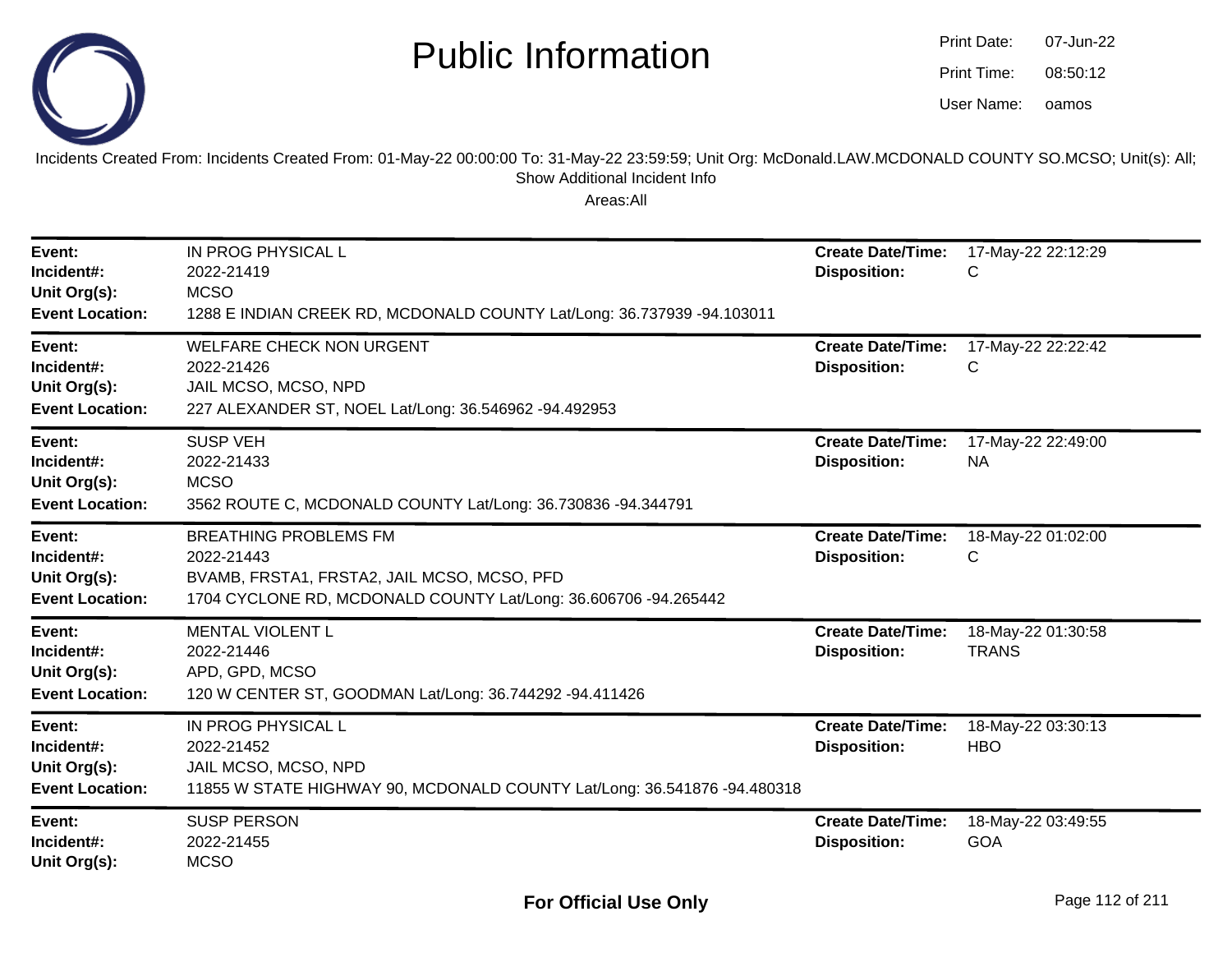

oamos07-Jun-2208:50:13Print Date:Print Time:User Name:

#### Incidents Created From: Incidents Created From: 01-May-22 00:00:00 To: 31-May-22 23:59:59; Unit Org: McDonald.LAW.MCDONALD COUNTY SO.MCSO; Unit(s): All; Show Additional Incident Info

Areas:All

**Event Location:**

| Event:<br>Incident#:<br>Unit Org(s):<br><b>Event Location:</b> | <b>SUSP PERSON</b><br>2022-21455<br><b>MCSO</b><br>ROUTE E / TOWARD POWELL                                         | <b>Create Date/Time:</b><br><b>Disposition:</b> | 18-May-22 03:49:55<br>GOA           |
|----------------------------------------------------------------|--------------------------------------------------------------------------------------------------------------------|-------------------------------------------------|-------------------------------------|
| Event:<br>Incident#:<br>Unit Org(s):<br><b>Event Location:</b> | <b>ANIMAL INFO</b><br>2022-21463<br>MCSO, MSHP<br>SONGBIRD RD, MCDONALD COUNTY Lat/Long: 36.601915 -94.123983      | <b>Create Date/Time:</b><br><b>Disposition:</b> | 18-May-22 06:09:54<br><b>GOA</b>    |
| Event:<br>Incident#:<br>Unit Org(s):<br><b>Event Location:</b> | <b>VEHICLE THEFT</b><br>2022-21464<br><b>MCSO</b><br>83 SHYANNE RD, MCDONALD COUNTY Lat/Long: 36.755897 -94.397334 | <b>Create Date/Time:</b><br><b>Disposition:</b> | 18-May-22 06:16:30<br>С             |
| Event:<br>Incident#:<br>Unit Org(s):<br><b>Event Location:</b> | <b>WANTED PERSON CHECK</b><br>2022-21466<br><b>MCSO</b><br>MCDONALD COUNTY                                         | <b>Create Date/Time:</b><br><b>Disposition:</b> | 18-May-22 06:52:43<br>C             |
| Event:<br>Incident#:<br>Unit Org(s):<br><b>Event Location:</b> | <b>TRAFFIC STOP</b><br>2022-21467<br>APD, MCSO<br>59 / S CITY LIMITS                                               | <b>Create Date/Time:</b><br><b>Disposition:</b> | 18-May-22 06:53:56<br><b>TICKET</b> |
| Event:<br>Incident#:<br>Unit Org(s):<br><b>Event Location:</b> | <b>TRAFFIC STOP</b><br>2022-21467<br>APD, MCSO                                                                     | <b>Create Date/Time:</b><br><b>Disposition:</b> | 18-May-22 06:53:56<br><b>TICKET</b> |
| Event:<br>Incident#:                                           | IN PROG VERBAL L<br>2022-21469                                                                                     | <b>Create Date/Time:</b><br><b>Disposition:</b> | 18-May-22 08:00:26<br>12 Hour       |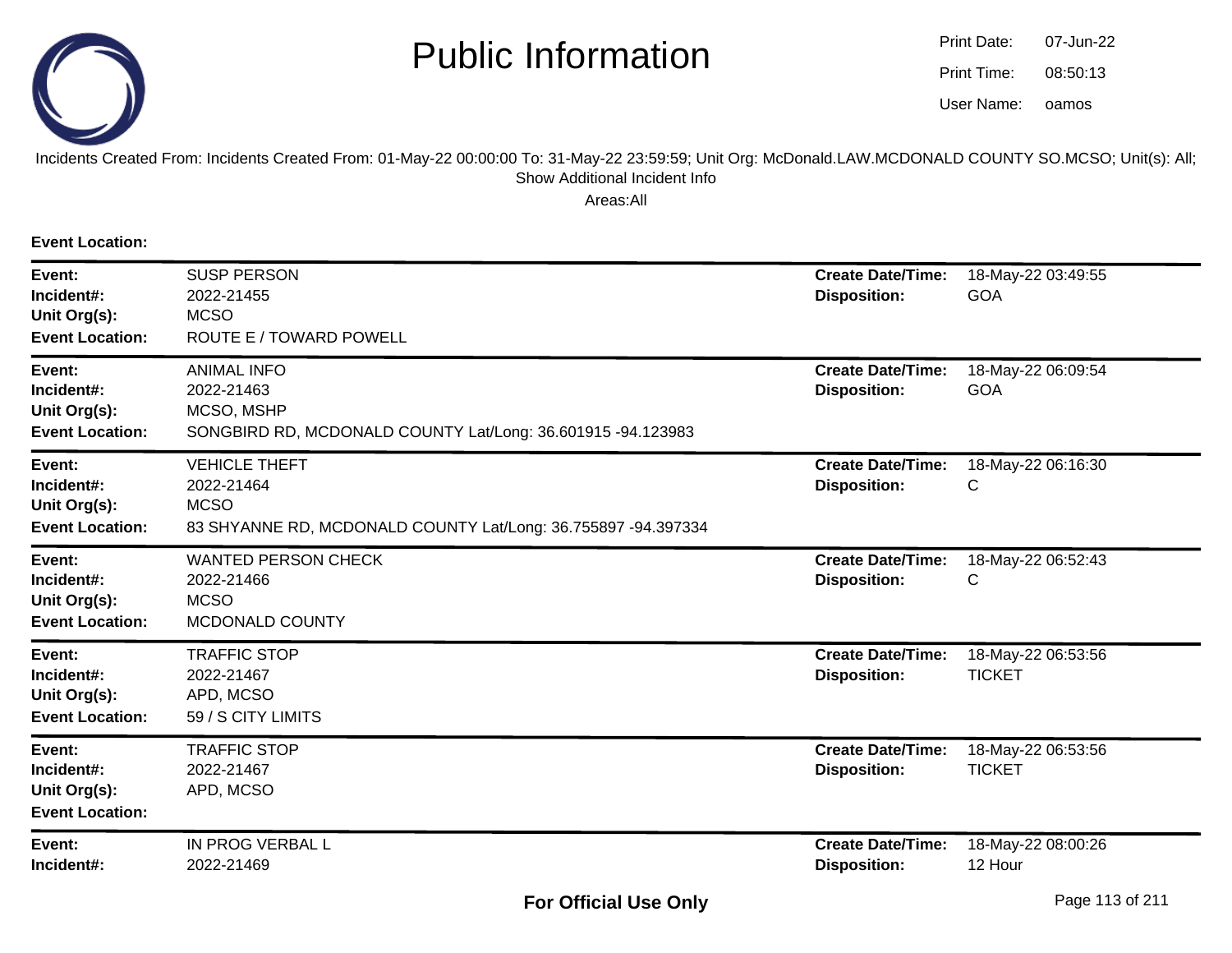

| Print Date: | 07-Jun-22 |
|-------------|-----------|
| Print Time: | 08:50:14  |
| User Name:  | oamos     |

Incidents Created From: Incidents Created From: 01-May-22 00:00:00 To: 31-May-22 23:59:59; Unit Org: McDonald.LAW.MCDONALD COUNTY SO.MCSO; Unit(s): All; Show Additional Incident Info

| Unit Org(s):<br><b>Event Location:</b>                         | MCSO, NPD<br>11855 W STATE HIGHWAY 90, MCDONALD COUNTY Lat/Long: 36.541876 -94.480318                                      |                                                 |                                    |
|----------------------------------------------------------------|----------------------------------------------------------------------------------------------------------------------------|-------------------------------------------------|------------------------------------|
| Event:<br>Incident#:<br>Unit Org(s):<br><b>Event Location:</b> | SUPPLEMENTAL OTHER<br>2022-21475<br><b>MCSO</b><br>2682 W STATE HIGHWAY 76, MCDONALD COUNTY Lat/Long: 36.649522 -94.494283 | <b>Create Date/Time:</b><br><b>Disposition:</b> | 18-May-22 08:31:19<br>С            |
| Event:<br>Incident#:<br>Unit Org(s):<br><b>Event Location:</b> | PAST <sub>L</sub><br>2022-21485<br>MCSO, MSHP<br>853 N RACCOON RD, MCDONALD COUNTY Lat/Long: 36.744341 -94.238727          | <b>Create Date/Time:</b><br><b>Disposition:</b> | 18-May-22 10:06:07<br><b>TFR</b>   |
| Event:<br>Incident#:<br>Unit Org(s):<br><b>Event Location:</b> | <b>OUTSIDE AGENCY</b><br>2022-21487<br>911, MCSO<br>1957 MOUNTAIN RIDGE DR, MCDONALD Lat/Long: 36.559885 -94.396834        | <b>Create Date/Time:</b><br><b>Disposition:</b> | 18-May-22 10:25:55<br>C            |
| Event:<br>Incident#:<br>Unit Org(s):<br><b>Event Location:</b> | PUBLIC SERVICE INFO<br>2022-21488<br><b>MCSO</b><br>13342 ROUTE E, MCDONALD COUNTY Lat/Long: 36.51868 -94.177208           | <b>Create Date/Time:</b><br><b>Disposition:</b> | 18-May-22 10:27:50<br>С            |
| Event:<br>Incident#:<br>Unit Org(s):<br><b>Event Location:</b> | <b>INFO LAW</b><br>2022-21490<br><b>MCSO</b><br>551 WILDERNESS WAY, MCDONALD COUNTY Lat/Long: 36.684694 -94.460863         | <b>Create Date/Time:</b><br><b>Disposition:</b> | 18-May-22 10:35:10<br>С            |
| Event:<br>Incident#:<br>Unit Org(s):<br><b>Event Location:</b> | PAPER SERVICE LAW<br>2022-21494<br><b>MCSO</b><br>772 LARK RD, MCDONALD COUNTY Lat/Long: 36.755521 -94.39817               | <b>Create Date/Time:</b><br><b>Disposition:</b> | 18-May-22 11:03:43<br><b>PAPER</b> |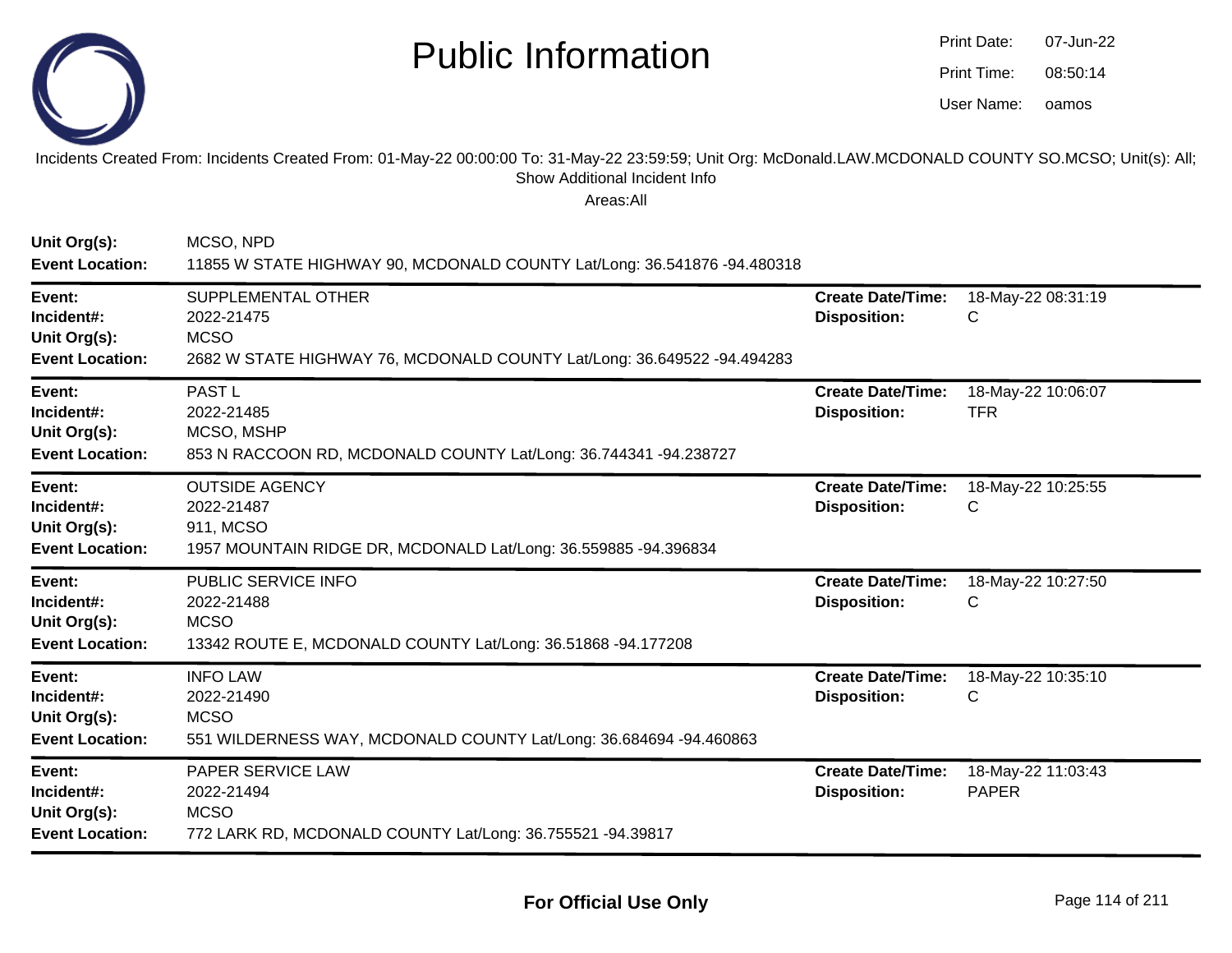|                                                                | <b>Public Information</b><br>Incidents Created From: Incidents Created From: 01-May-22 00:00:00 To: 31-May-22 23:59:59; Unit Org: McDonald.LAW.MCDONALD COUNTY SO.MCSO; Unit(s): All; |                                                 | Print Date:<br>Print Time:<br>User Name: | 07-Jun-22<br>08:50:15<br>oamos |
|----------------------------------------------------------------|---------------------------------------------------------------------------------------------------------------------------------------------------------------------------------------|-------------------------------------------------|------------------------------------------|--------------------------------|
|                                                                | Show Additional Incident Info<br>Areas:All                                                                                                                                            |                                                 |                                          |                                |
| Event:<br>Incident#:<br>Unit Org(s):<br><b>Event Location:</b> | <b>ANIMAL INFO</b><br>2022-21495<br><b>MCSO</b><br>785 KLONDIKE RD, MCDONALD COUNTY Lat/Long: 36.690836 -94.578789                                                                    | <b>Create Date/Time:</b><br><b>Disposition:</b> | C                                        | 18-May-22 11:18:21             |
| Event:<br>Incident#:<br>Unit Org(s):<br><b>Event Location:</b> | 911 HANGUP L<br>2022-21496<br><b>MCSO</b><br>100 MUSTANG LN, MCDONALD Lat/Long: 36.643322 -94.425748                                                                                  | <b>Create Date/Time:</b><br><b>Disposition:</b> | <b>HBO</b>                               | 18-May-22 11:28:11             |
| Event:<br>Incident#:<br>Unit Org(s):<br><b>Event Location:</b> | <b>IN PROGRESS</b><br>2022-21498<br><b>MCSO</b><br>6696 E STATE HIGHWAY 76, MCDONALD COUNTY Lat/Long: 36.659655 -94.325334                                                            | <b>Create Date/Time:</b><br><b>Disposition:</b> | C                                        | 18-May-22 11:34:43             |
| Event:<br>Incident#:<br>Unit Org(s):<br><b>Event Location:</b> | <b>CITIZEN ASST L</b><br>2022-21499<br><b>MCSO</b><br>873 MUD SPRINGS RD, MCDONALD COUNTY Lat/Long: 36.655581 -94.403441                                                              | <b>Create Date/Time:</b><br><b>Disposition:</b> | C                                        | 18-May-22 11:40:04             |
| Event:<br>Incident#:<br>Unit Org(s):<br><b>Event Location:</b> | <b>ABANDON VEH L</b><br>2022-21500<br><b>MCSO</b><br>US HIGHWAY 71 / ACROSS FROM DUNCAN LN, MCDONALD COUNTY Lat/Long: 36.52686 -94.294478                                             | <b>Create Date/Time:</b><br><b>Disposition:</b> | C                                        | 18-May-22 11:50:50             |
| Event:<br>Incident#:<br>Unit Org(s):<br><b>Event Location:</b> | <b>ABANDON VEH L</b><br>2022-21500<br><b>MCSO</b><br>Lat/Long: 36.52686 -94.294478                                                                                                    | <b>Create Date/Time:</b><br><b>Disposition:</b> | C                                        | 18-May-22 11:50:50             |
| Event:<br>Incident#:<br>Unit Org(s):<br><b>Event Location:</b> | PAPER SERVICE LAW<br>2022-21502<br><b>MCSO</b><br>719 FOX TROT RD, MCDONALD COUNTY Lat/Long: 36.500445 -94.224468                                                                     | <b>Create Date/Time:</b><br><b>Disposition:</b> | C                                        | 18-May-22 11:53:47             |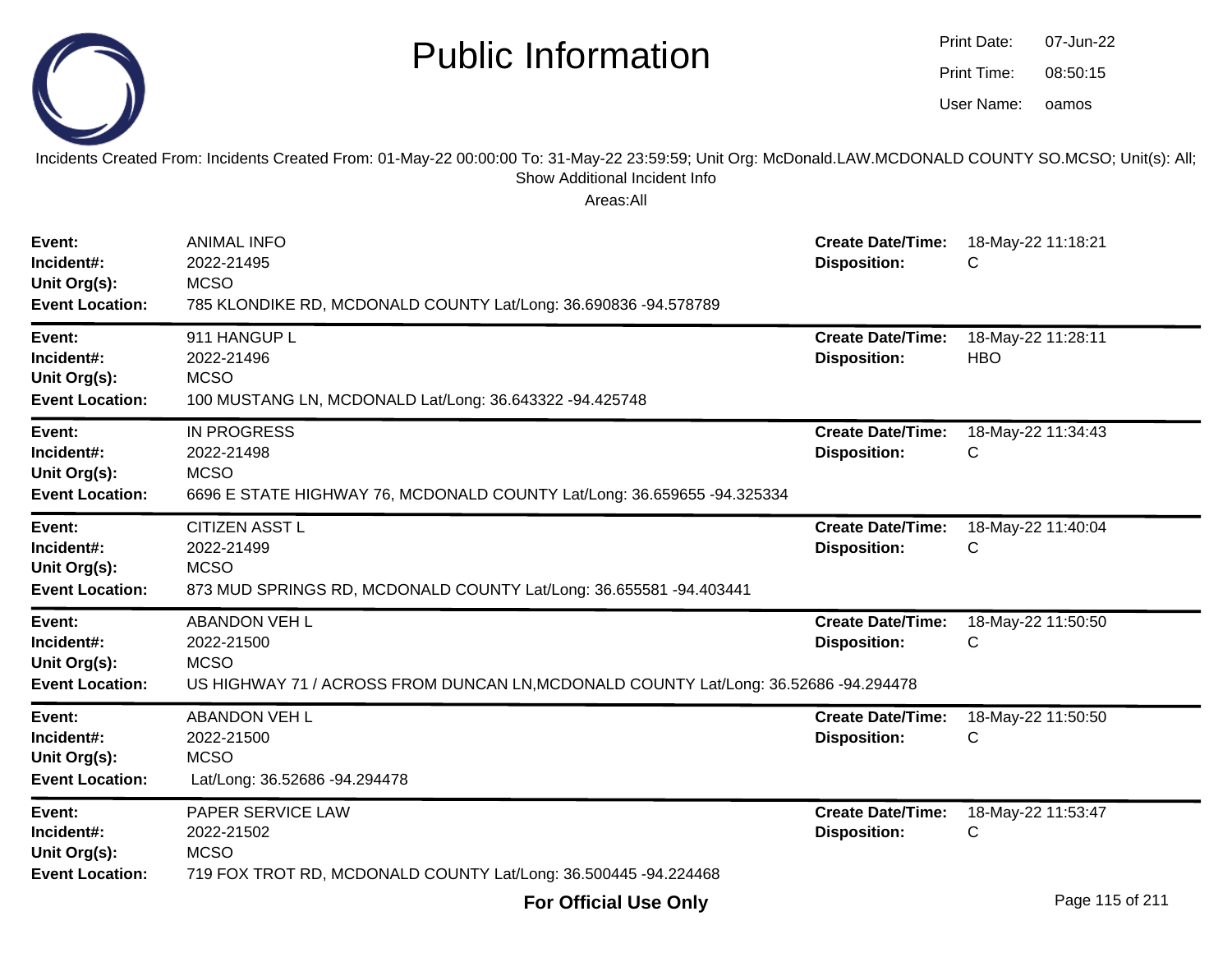



Incidents Created From: Incidents Created From: 01-May-22 00:00:00 To: 31-May-22 23:59:59; Unit Org: McDonald.LAW.MCDONALD COUNTY SO.MCSO; Unit(s): All; Show Additional Incident Info

| Event:<br>Incident#:<br>Unit Org(s):<br><b>Event Location:</b> | <b>CITIZEN ASST L</b><br>2022-21503<br><b>MCSO</b><br>MCDONALD CO                                                             | <b>Create Date/Time:</b><br><b>Disposition:</b> | 18-May-22 12:05:22<br>С            |
|----------------------------------------------------------------|-------------------------------------------------------------------------------------------------------------------------------|-------------------------------------------------|------------------------------------|
| Event:<br>Incident#:<br>Unit Org(s):<br><b>Event Location:</b> | <b>ABANDON VEH L</b><br>2022-21505<br><b>MCSO</b><br>16655 E STATE HIGHWAY 76, MCDONALD COUNTY Lat/Long: 36.723574 -94.202293 | <b>Create Date/Time:</b><br><b>Disposition:</b> | 18-May-22 12:19:52<br>С            |
| Event:<br>Incident#:<br>Unit Org(s):<br><b>Event Location:</b> | <b>CITIZEN ASST L</b><br>2022-21510<br><b>MCSO</b><br>2057 ROUTE NN, MCDONALD COUNTY Lat/Long: 36.688228 -94.409659           | <b>Create Date/Time:</b><br><b>Disposition:</b> | 18-May-22 12:55:11<br>С            |
| Event:<br>Incident#:<br>Unit Org(s):<br><b>Event Location:</b> | PUBLIC SERVICE INFO<br>2022-21512<br><b>MCSO</b><br>MCDONALD COUNTY                                                           | <b>Create Date/Time:</b><br><b>Disposition:</b> | 18-May-22 12:59:40<br>С            |
| Event:<br>Incident#:<br>Unit Org(s):<br><b>Event Location:</b> | PAPER SERVICE LAW<br>2022-21513<br><b>MCSO</b><br>409 S MAIN ST, SOUTHWEST CITY Lat/Long: 36.513087 -94.61166                 | <b>Create Date/Time:</b><br><b>Disposition:</b> | 18-May-22 13:37:26<br><b>PAPER</b> |
| Event:<br>Incident#:<br>Unit Org(s):<br><b>Event Location:</b> | <b>WANTED VEHICLE CHECK</b><br>2022-21514<br><b>MCSO</b><br>MCDONALD COUNTY                                                   | <b>Create Date/Time:</b><br><b>Disposition:</b> | 18-May-22 13:43:12<br>С            |
| Event:<br>Incident#:<br>Unit Org(s):<br><b>Event Location:</b> | PAPER SERVICE LAW<br>2022-21516<br><b>MCSO</b><br>10700 S STATE HIGHWAY 43, MCDONALD Lat/Long: 36.543838 -94.600838           | <b>Create Date/Time:</b><br><b>Disposition:</b> | 18-May-22 13:46:18<br><b>PAPER</b> |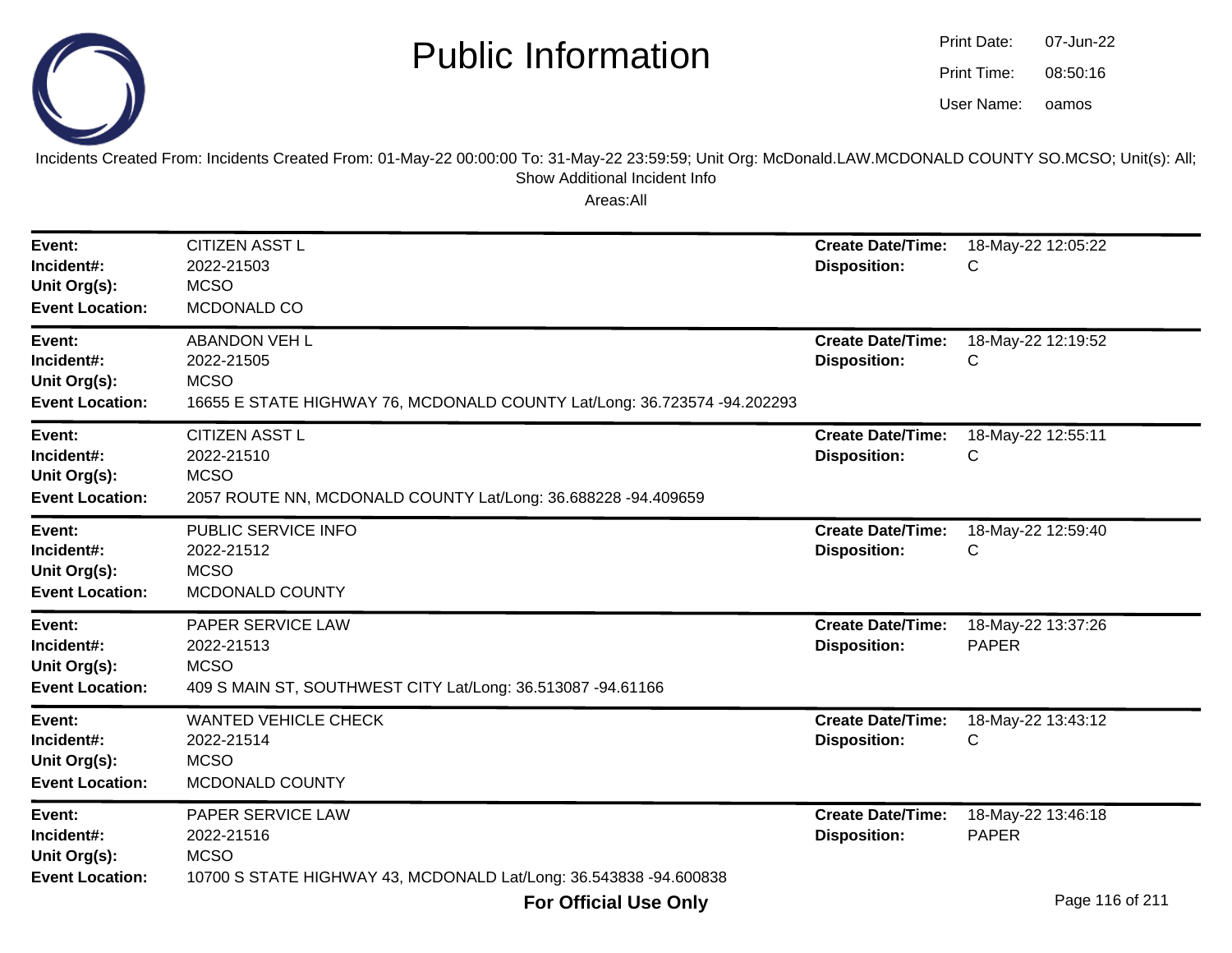

| Print Date: | 07-Jun-22 |
|-------------|-----------|
| Print Time: | 08:50:18  |
| User Name:  | oamos     |

Incidents Created From: Incidents Created From: 01-May-22 00:00:00 To: 31-May-22 23:59:59; Unit Org: McDonald.LAW.MCDONALD COUNTY SO.MCSO; Unit(s): All;Show Additional Incident Info

| Event:<br>Incident#:<br>Unit Org(s):<br><b>Event Location:</b> | <b>WANTED VEHICLE CHECK</b><br>2022-21519<br><b>MCSO</b><br>MCDONALD COUNTY                                                                                      | <b>Create Date/Time:</b><br><b>Disposition:</b> | 18-May-22 14:01:27<br>С                    |
|----------------------------------------------------------------|------------------------------------------------------------------------------------------------------------------------------------------------------------------|-------------------------------------------------|--------------------------------------------|
| Event:<br>Incident#:<br>Unit Org(s):<br><b>Event Location:</b> | <b>PAPER SERVICE LAW</b><br>2022-21520<br><b>MCSO</b><br>121 LOGAN AVE, MCDONALD COUNTY Lat/Long: 36.519148 -94.533516                                           | <b>Create Date/Time:</b><br><b>Disposition:</b> | 18-May-22 14:04:41<br>U                    |
| Event:<br>Incident#:<br>Unit Org(s):<br><b>Event Location:</b> | PAPER SERVICE LAW<br>2022-21522<br><b>MCSO</b><br>110 YARBROUGH CIR, MCDONALD COUNTY Lat/Long: 36.520818 -94.520808                                              | <b>Create Date/Time:</b><br><b>Disposition:</b> | 18-May-22 14:15:04<br><b>NA</b>            |
| Event:<br>Incident#:<br>Unit Org(s):<br><b>Event Location:</b> | <b>WANTED VEHICLE CHECK</b><br>2022-21523<br><b>MCSO</b><br>MCDONALD COUNTY                                                                                      | <b>Create Date/Time:</b><br><b>Disposition:</b> | 18-May-22 14:18:55<br>С                    |
| Event:<br>Incident#:<br>Unit Org(s):<br><b>Event Location:</b> | <b>WELFARE CHECK NON URGENT</b><br>2022-21525<br><b>MCSO</b><br>375 DOGWOOD DR, MCDONALD COUNTY Lat/Long: 36.671061 -94.350901                                   | <b>Create Date/Time:</b><br><b>Disposition:</b> | 18-May-22 14:25:46<br>С                    |
| Event:<br>Incident#:<br>Unit Org(s):<br><b>Event Location:</b> | <b>PAPER SERVICE LAW</b><br>2022-21526<br><b>MCSO</b><br>1477 SHANGHAI RD, MCDONALD COUNTY Lat/Long: 36.601247 -94.4939                                          | <b>Create Date/Time:</b><br><b>Disposition:</b> | 18-May-22 14:32:50<br><b>PAPER</b>         |
| Event:<br>Incident#:<br>Unit Org(s):<br><b>Event Location:</b> | <b>CITIZEN ASST L</b><br>2022-21528<br><b>MCSO</b><br>408 PENDERGRAFT RD, MCDONALD COUNTY Lat/Long: 36.526264 -94.375682<br>$F_{\rm{max}}$ official linear oral. | <b>Create Date/Time:</b><br><b>Disposition:</b> | 18-May-22 14:52:19<br>C<br>Dogo 117 of 011 |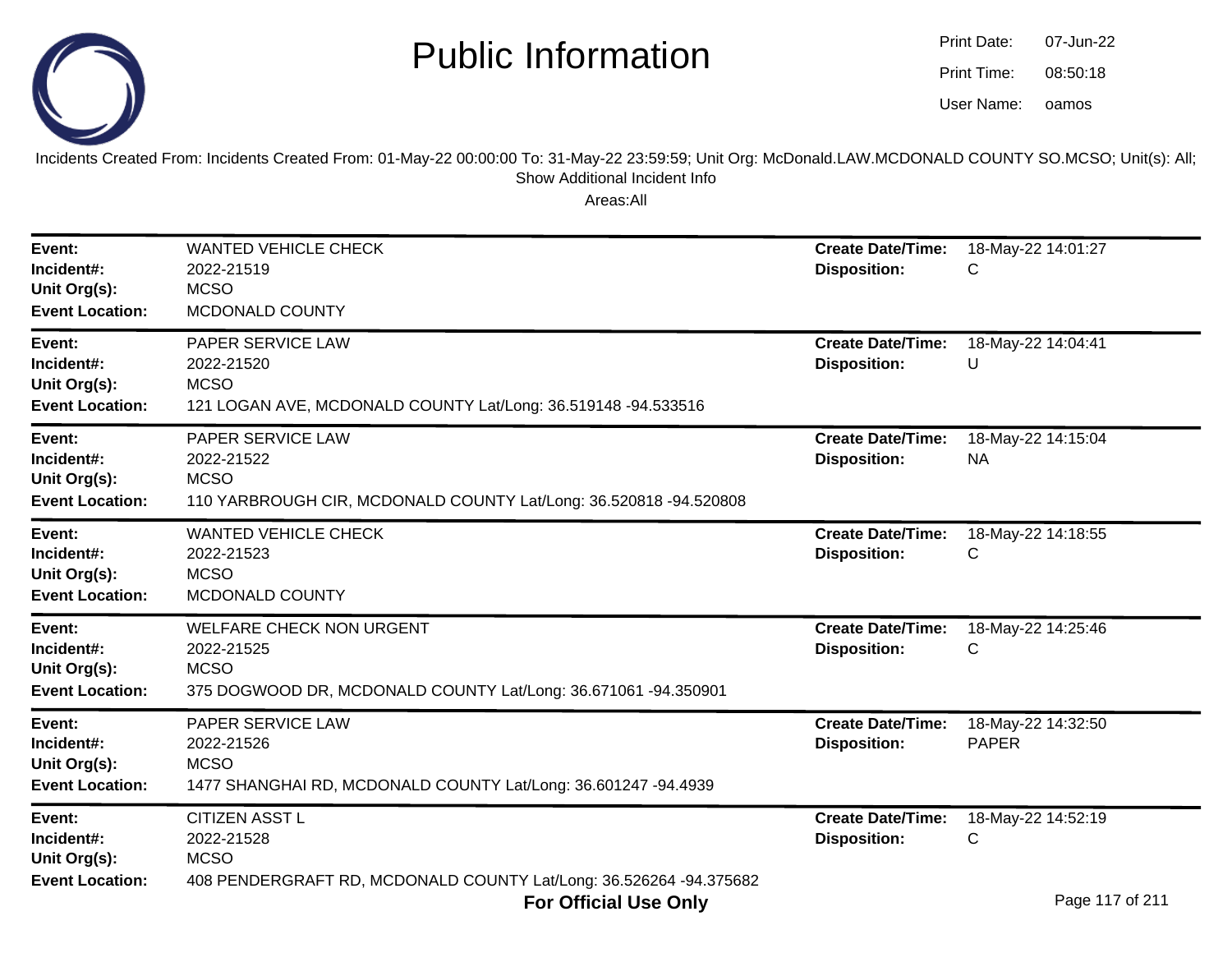

| Print Date: | 07-Jun-22 |
|-------------|-----------|
| Print Time: | 08:50:19  |
| User Name:  | oamos     |

Incidents Created From: Incidents Created From: 01-May-22 00:00:00 To: 31-May-22 23:59:59; Unit Org: McDonald.LAW.MCDONALD COUNTY SO.MCSO; Unit(s): All; Show Additional Incident Info

| Event:<br>Incident#:<br>Unit Org(s):<br><b>Event Location:</b> | THEFT INFO<br>2022-21531<br>MCSO, PPD<br>100 COMMERCIAL DR, MCDONALD Lat/Long: 36.508231 -94.278518          | <b>Create Date/Time:</b><br><b>Disposition:</b> | 18-May-22 15:05:59<br>С          |
|----------------------------------------------------------------|--------------------------------------------------------------------------------------------------------------|-------------------------------------------------|----------------------------------|
| Event:<br>Incident#:<br>Unit Org(s):<br><b>Event Location:</b> | <b>CRASH NO INJ LAW</b><br>2022-21532<br>APD, MCSO                                                           | <b>Create Date/Time:</b><br><b>Disposition:</b> | 18-May-22 15:20:28<br>С          |
| Event:<br>Incident#:<br>Unit Org(s):<br><b>Event Location:</b> | <b>CRASH NO INJ LAW</b><br>2022-21532<br>APD, MCSO<br>N 71 BUSINESS HIGHWAY / MUSTANG LN, MCDONALD COUNTY    | <b>Create Date/Time:</b><br><b>Disposition:</b> | 18-May-22 15:20:28<br>С          |
| Event:<br>Incident#:<br>Unit Org(s):<br><b>Event Location:</b> | <b>INFO LAW</b><br>2022-21541<br><b>MCSO</b><br>2950 ROUTE B, MCDONALD COUNTY Lat/Long: 36.747121 -94.467914 | <b>Create Date/Time:</b><br><b>Disposition:</b> | 18-May-22 16:07:41<br>С          |
| Event:<br>Incident#:<br>Unit Org(s):<br><b>Event Location:</b> | <b>WELFARE CHECK NON URGENT</b><br>2022-21543<br><b>MCSO</b>                                                 | <b>Create Date/Time:</b><br><b>Disposition:</b> | 18-May-22 16:11:07<br>С          |
| Event:<br>Incident#:<br>Unit Org(s):<br><b>Event Location:</b> | <b>WELFARE CHECK NON URGENT</b><br>2022-21543<br><b>MCSO</b><br>NB I49 / MM 18                               | <b>Create Date/Time:</b><br><b>Disposition:</b> | 18-May-22 16:11:07<br>С          |
| Event:<br>Incident#:<br>Unit Org(s):                           | 911 HANGUP L<br>2022-21544<br><b>MCSO</b>                                                                    | <b>Create Date/Time:</b><br><b>Disposition:</b> | 18-May-22 16:12:50<br><b>HBO</b> |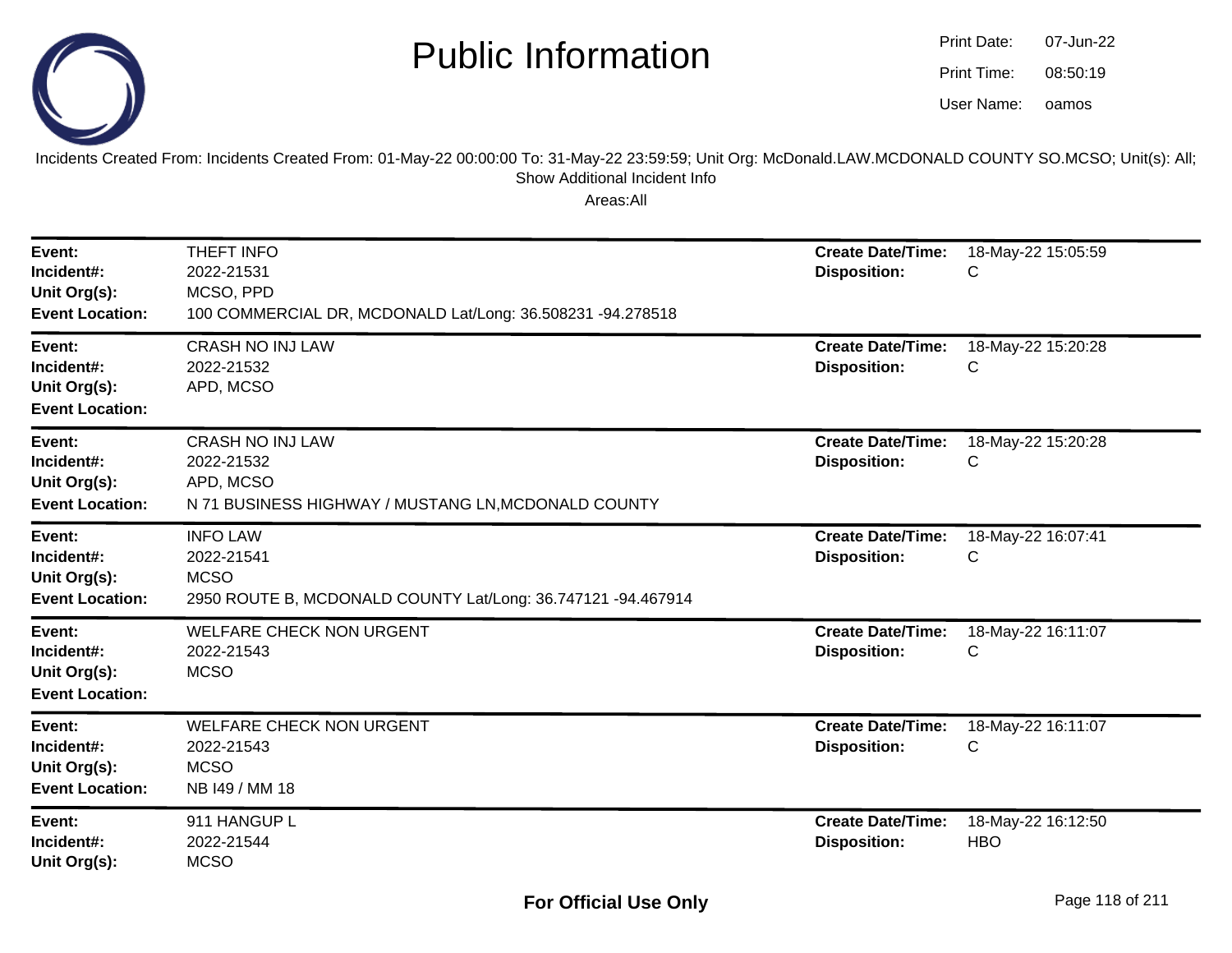

| Print Date: | 07-Jun-22 |
|-------------|-----------|
| Print Time: | 08:50:20  |
| User Name:  | oamos     |

#### Incidents Created From: Incidents Created From: 01-May-22 00:00:00 To: 31-May-22 23:59:59; Unit Org: McDonald.LAW.MCDONALD COUNTY SO.MCSO; Unit(s): All;Show Additional Incident Info

| <b>Event Location:</b>                                         | 148 STAGE COACH DR, MCDONALD COUNTY Lat/Long: 36.534555 -94.181526                                                            |                                                 |                                    |
|----------------------------------------------------------------|-------------------------------------------------------------------------------------------------------------------------------|-------------------------------------------------|------------------------------------|
| Event:<br>Incident#:<br>Unit Org(s):<br><b>Event Location:</b> | PAPER SERVICE LAW<br>2022-21546<br><b>MCSO</b><br>16 CALDER LN, MCDONALD COUNTY Lat/Long: 36.686771 -94.413258                | <b>Create Date/Time:</b><br><b>Disposition:</b> | 18-May-22 16:19:32<br>C            |
| Event:<br>Incident#:<br>Unit Org(s):<br><b>Event Location:</b> | 911 HANGUP L<br>2022-21549<br>FRSTA2, MCSO<br>BEAVER RD / ROUTE CC, MCDONALD COUNTY Lat/Long: 36.731925 -94.238828            | <b>Create Date/Time:</b><br><b>Disposition:</b> | 18-May-22 16:29:43<br>C            |
| Event:<br>Incident#:<br>Unit Org(s):<br><b>Event Location:</b> | <b>ANIMAL INFO</b><br>2022-21553<br><b>JAIL MCSO</b><br>100 COMMERCIAL DR, MCDONALD COUNTY Lat/Long: 36.508231 -94.278518     | <b>Create Date/Time:</b><br><b>Disposition:</b> | 18-May-22 16:36:27<br>C            |
| Event:<br>Incident#:<br>Unit Org(s):<br><b>Event Location:</b> | <b>CITIZEN ASST L</b><br>2022-21554<br><b>MCSO</b><br>1068 CANNING FACTORY RD, MCDONALD COUNTY Lat/Long: 36.633847 -94.446479 | <b>Create Date/Time:</b><br><b>Disposition:</b> | 18-May-22 16:43:21<br>С            |
| Event:<br>Incident#:<br>Unit Org(s):<br><b>Event Location:</b> | <b>ABANDON VEH L</b><br>2022-21559<br><b>MCSO</b><br>6140 W STATE HIGHWAY 76, MCDONALD COUNTY Lat/Long: 36.65147 -94.55701    | <b>Create Date/Time:</b><br><b>Disposition:</b> | 18-May-22 17:09:37<br>C            |
| Event:<br>Incident#:<br>Unit Org(s):<br><b>Event Location:</b> | <b>HARASS PAST L</b><br>2022-21562<br><b>MCSO</b><br>3527 N STATE HIGHWAY 43, MCDONALD COUNTY Lat/Long: 36.719087 -94.610015  | <b>Create Date/Time:</b><br><b>Disposition:</b> | 18-May-22 17:23:44<br><b>PAPER</b> |
| Event:<br>Incident#:                                           | <b>SUSP/WANTED PERS INFO</b><br>2022-21574                                                                                    | <b>Create Date/Time:</b><br><b>Disposition:</b> | 18-May-22 19:22:08<br>C            |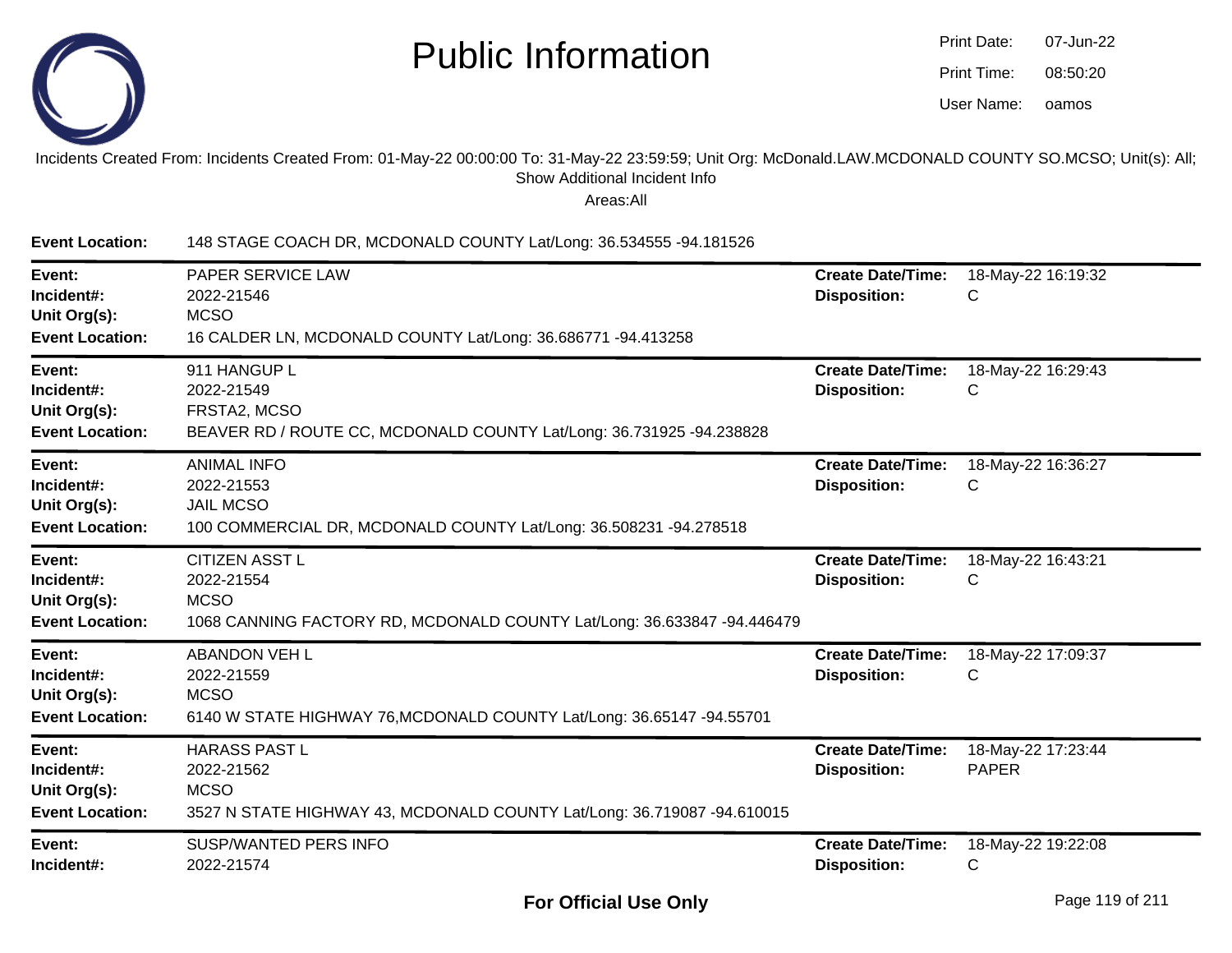

| Print Date: | 07-Jun-22 |
|-------------|-----------|
| Print Time: | 08:50:21  |
| User Name:  | oamos     |

Incidents Created From: Incidents Created From: 01-May-22 00:00:00 To: 31-May-22 23:59:59; Unit Org: McDonald.LAW.MCDONALD COUNTY SO.MCSO; Unit(s): All; Show Additional Incident Info

| Unit Org(s):<br><b>Event Location:</b>                         | <b>JAIL MCSO</b><br>14863 ROUTE E, MCDONALD Lat/Long: 36.498907 -94.181763                                                                       |                                                 |                                    |
|----------------------------------------------------------------|--------------------------------------------------------------------------------------------------------------------------------------------------|-------------------------------------------------|------------------------------------|
| Event:<br>Incident#:<br>Unit Org(s):<br><b>Event Location:</b> | <b>DIABETIC PROBLEMS LFM</b><br>2022-21580<br>FRSTA1, MCSO, PFD<br>1313 PINE HILL RD, MCDONALD COUNTY Lat/Long: 36.618102 -94.334115             | <b>Create Date/Time:</b><br><b>Disposition:</b> | 18-May-22 20:37:37<br><b>TRANS</b> |
| Event:<br>Incident#:<br>Unit Org(s):<br><b>Event Location:</b> | <b>TRAUMATIC INJURIES FM</b><br>2022-21581<br>FRSTA2, JAIL MCSO, MCSO, MSHP, NFD<br>150 LOGAN AVE, MCDONALD COUNTY Lat/Long: 36.52001 -94.533505 | <b>Create Date/Time:</b><br><b>Disposition:</b> | 18-May-22 20:39:49<br><b>TRANS</b> |
| Event:<br>Incident#:<br>Unit Org(s):<br><b>Event Location:</b> | <b>WANTED VEHICLE CHECK</b><br>2022-21583<br><b>MCSO</b><br>MCDONALD COUNTY                                                                      | <b>Create Date/Time:</b><br><b>Disposition:</b> | 18-May-22 21:50:50<br>С            |
| Event:<br>Incident#:<br>Unit Org(s):<br><b>Event Location:</b> | <b>TRAFFIC STOP</b><br>2022-21584<br>JAIL MCSO, MCSO, NPD, W5 M and S<br>525 N CLIFFSIDE DR, NOEL Lat/Long: 36.552481 -94.486236                 | <b>Create Date/Time:</b><br><b>Disposition:</b> | 18-May-22 21:57:52<br><b>HBO</b>   |
| Event:<br>Incident#:<br>Unit Org(s):<br><b>Event Location:</b> | <b>TRAFFIC STOP</b><br>2022-21585<br><b>JAIL MCSO</b><br>ADD ON RD / W STATE HIGHWAY 90, MCDONALD COUNTY                                         | <b>Create Date/Time:</b><br><b>Disposition:</b> | 18-May-22 22:08:13<br>C            |
| Event:<br>Incident#:<br>Unit Org(s):<br><b>Event Location:</b> | <b>SUSP CIRCUMSTANCES</b><br>2022-21586<br>GPD, JAIL MCSO<br>224 E GARNER ST, GOODMAN Lat/Long: 36.745603 -94.400374                             | <b>Create Date/Time:</b><br><b>Disposition:</b> | 18-May-22 22:11:08<br>C            |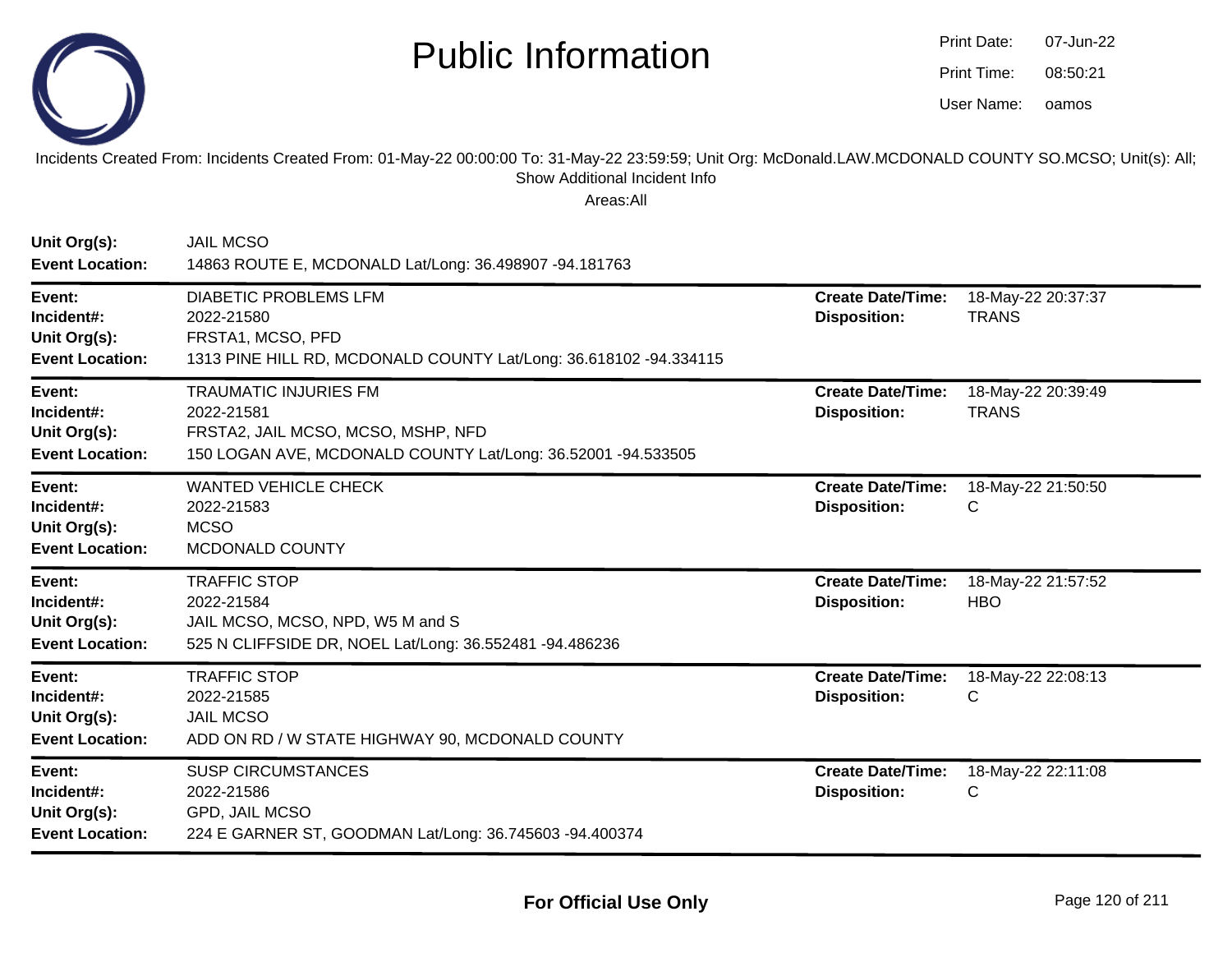|                                                                | <b>Public Information</b><br>Incidents Created From: Incidents Created From: 01-May-22 00:00:00 To: 31-May-22 23:59:59; Unit Org: McDonald.LAW.MCDONALD COUNTY SO.MCSO; Unit(s): All;<br>Show Additional Incident Info<br>Areas:All |                                                 | <b>Print Date:</b><br>Print Time:<br>User Name: | 07-Jun-22<br>08:50:23<br>oamos |
|----------------------------------------------------------------|-------------------------------------------------------------------------------------------------------------------------------------------------------------------------------------------------------------------------------------|-------------------------------------------------|-------------------------------------------------|--------------------------------|
| Event:<br>Incident#:<br>Unit Org(s):<br><b>Event Location:</b> | <b>SUSP CIRCUMSTANCES</b><br>2022-21588<br><b>MCSO</b><br>504 S CLIFFSIDE DR, NOEL Lat/Long: 36.533778 -94.488153                                                                                                                   | <b>Create Date/Time:</b><br><b>Disposition:</b> | <b>HBO</b>                                      | 18-May-22 22:23:27             |
| Event:<br>Incident#:<br>Unit Org(s):<br><b>Event Location:</b> | <b>CITIZEN ASST L</b><br>2022-21591<br><b>MCSO</b><br>964 E MCKINNEY ST                                                                                                                                                             | <b>Create Date/Time:</b><br><b>Disposition:</b> | C                                               | 18-May-22 23:15:59             |
| Event:<br>Incident#:<br>Unit Org(s):<br><b>Event Location:</b> | <b>THREAT</b><br>2022-21593<br><b>JAIL MCSO</b><br>2599 E STATE HIGHWAY 76, MCDONALD COUNTY Lat/Long: 36.654539 -94.390809                                                                                                          | <b>Create Date/Time:</b><br><b>Disposition:</b> | C                                               | 18-May-22 23:27:07             |
| Event:<br>Incident#:<br>Unit Org(s):<br><b>Event Location:</b> | <b>BARKING DOG</b><br>2022-21598<br>JAIL MCSO, MCSO<br>7506 BIG SUGAR CREEK RD, MCDONALD COUNTY Lat/Long: 36.620768 -94.281072                                                                                                      | <b>Create Date/Time:</b><br><b>Disposition:</b> | C                                               | 19-May-22 01:20:08             |
| Event:<br>Incident#:<br>Unit Org(s):<br><b>Event Location:</b> | <b>SUICIDE THREAT</b><br>2022-21600<br>JAIL MCSO, LPD, MCSO<br>101 RABBIT HOLLOW ST, LANAGAN Lat/Long: 36.604682 -94.456783                                                                                                         | <b>Create Date/Time:</b><br><b>Disposition:</b> | <b>TRANS</b>                                    | 19-May-22 01:39:48             |
| Event:<br>Incident#:<br>Unit Org(s):<br><b>Event Location:</b> | <b>WELFARE CHECK NON URGENT</b><br>2022-21602<br><b>MCSO</b><br>4501 E STATE HIGHWAY 90, MCDONALD COUNTY Lat/Long: 36.570162 -94.244183                                                                                             | <b>Create Date/Time:</b><br><b>Disposition:</b> | <b>HBO</b>                                      | 19-May-22 05:43:49             |
| Event:<br>Incident#:<br>Unit Org(s):<br><b>Event Location:</b> | THEFT FROM VEHICLE PAST<br>2022-21606<br><b>MCSO</b><br>212 W CHASE DR, GOODMAN Lat/Long: 36.743533 -94.415178                                                                                                                      | <b>Create Date/Time:</b><br><b>Disposition:</b> | C                                               | 19-May-22 07:11:39             |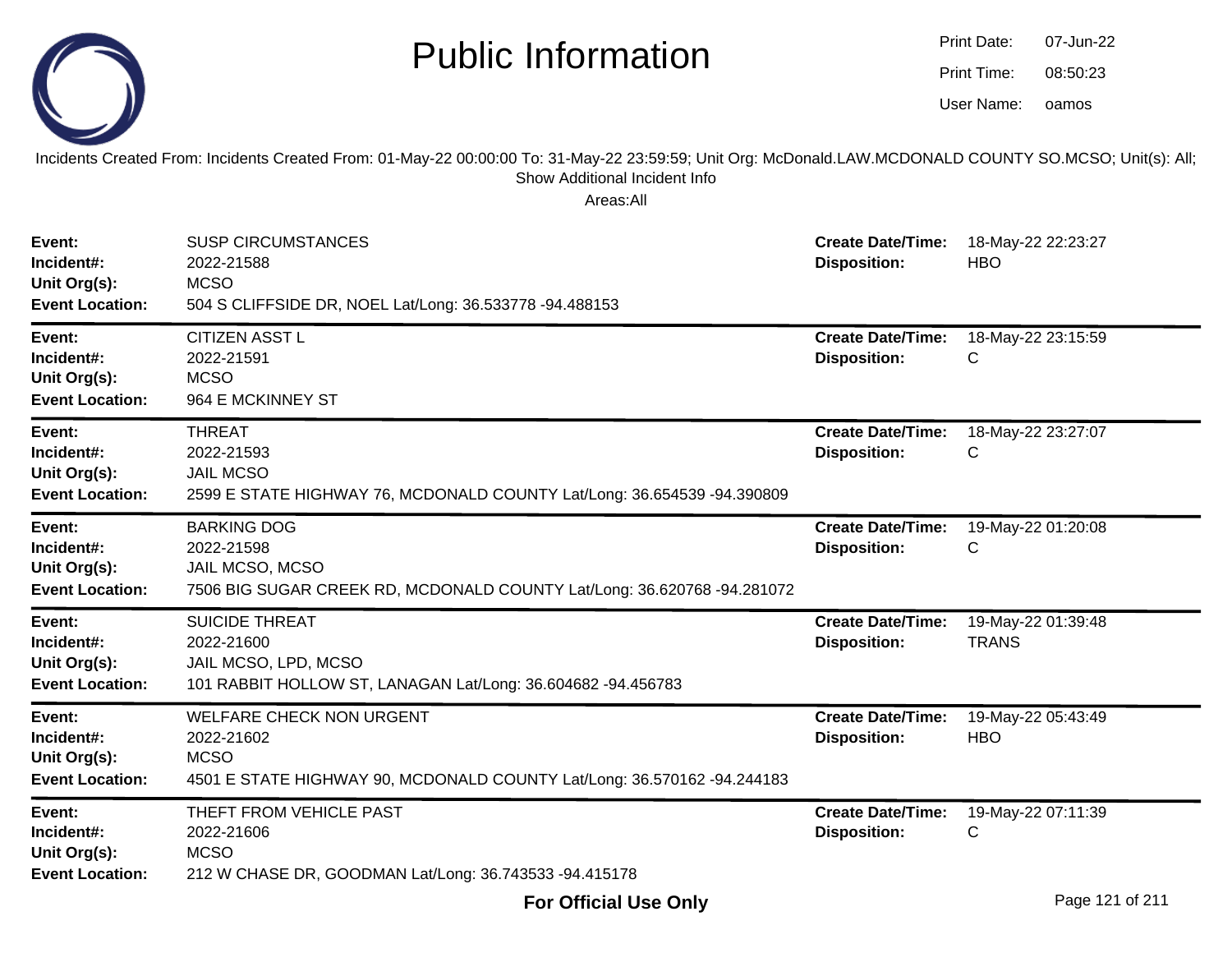

oamos07-Jun-2208:50:24Print Date:Print Time:User Name:

Incidents Created From: Incidents Created From: 01-May-22 00:00:00 To: 31-May-22 23:59:59; Unit Org: McDonald.LAW.MCDONALD COUNTY SO.MCSO; Unit(s): All; Show Additional Incident Info

| Event:<br>Incident#:<br>Unit Org(s):<br><b>Event Location:</b> | SUPPLEMENTAL OTHER<br>2022-21610<br><b>MCSO</b><br>7232 E STATE HIGHWAY 76, MCDONALD COUNTY Lat/Long: 36.659333 -94.315491 | <b>Create Date/Time:</b><br><b>Disposition:</b> | 19-May-22 08:54:07<br><b>HBO</b> |
|----------------------------------------------------------------|----------------------------------------------------------------------------------------------------------------------------|-------------------------------------------------|----------------------------------|
| Event:<br>Incident#:<br>Unit Org(s):<br><b>Event Location:</b> | <b>ANIMAL INFO</b><br>2022-21613<br><b>MCSO</b><br>7524 BIG SUGAR CREEK RD, MCDONALD COUNTY Lat/Long: 36.619419 -94.280811 | <b>Create Date/Time:</b><br><b>Disposition:</b> | 19-May-22 09:12:00<br><b>HBO</b> |
| Event:<br>Incident#:<br>Unit Org(s):<br><b>Event Location:</b> | PUBLIC SERVICE INFO<br>2022-21615<br><b>MCSO</b><br>522 TAFT RD, MCDONALD COUNTY Lat/Long: 36.723072 -94.42664             | <b>Create Date/Time:</b><br><b>Disposition:</b> | 19-May-22 09:15:15<br>С          |
| Event:<br>Incident#:<br>Unit Org(s):<br><b>Event Location:</b> | <b>CITIZEN ASST L</b><br>2022-21616<br>APD, GPD, LPD, MCSO, NPD, PPD, SWCPD<br>MCDONALD CO AND CITIES                      | <b>Create Date/Time:</b><br><b>Disposition:</b> | 19-May-22 09:16:16<br>C          |
| Event:<br>Incident#:<br>Unit Org(s):<br><b>Event Location:</b> | SUPPLEMENTAL OTHER<br>2022-21617<br><b>MCSO</b><br>7679 E STATE HIGHWAY 90, MCDONALD COUNTY Lat/Long: 36.548462 -94.206708 | <b>Create Date/Time:</b><br><b>Disposition:</b> | 19-May-22 09:41:54<br><b>HBO</b> |
| Event:<br>Incident#:<br>Unit Org(s):<br><b>Event Location:</b> | <b>WANTED VEHICLE CHECK</b><br>2022-21619<br><b>MCSO</b><br>MCDONALD CO                                                    | <b>Create Date/Time:</b><br><b>Disposition:</b> | 19-May-22 10:08:42<br>C          |
| Event:<br>Incident#:<br>Unit Org(s):<br><b>Event Location:</b> | PAPER SERVICE LAW<br>2022-21621<br><b>MCSO</b><br>772 LARK RD, MCDONALD COUNTY Lat/Long: 36.755521 -94.39817               | <b>Create Date/Time:</b><br><b>Disposition:</b> | 19-May-22 10:10:32<br>С          |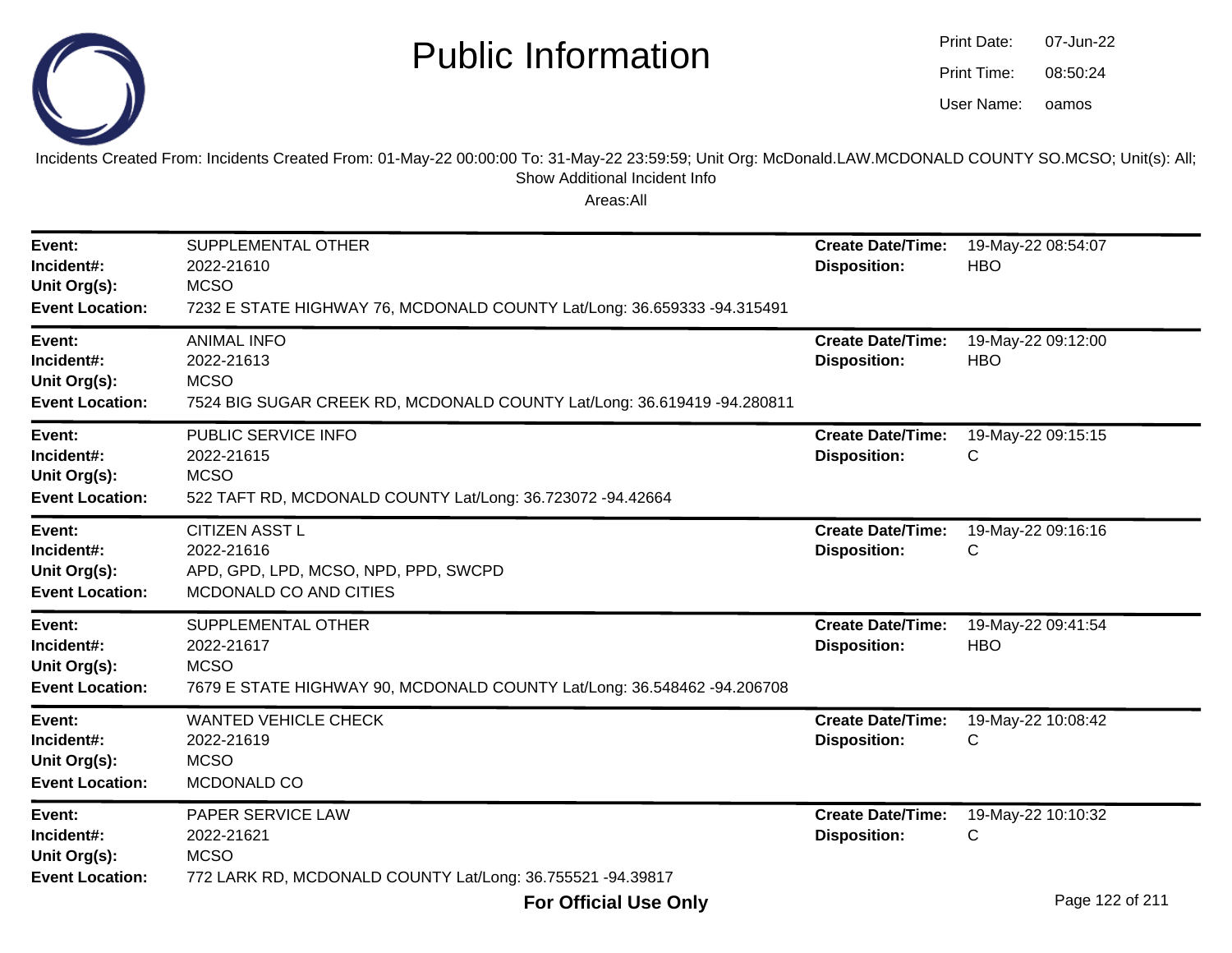



Incidents Created From: Incidents Created From: 01-May-22 00:00:00 To: 31-May-22 23:59:59; Unit Org: McDonald.LAW.MCDONALD COUNTY SO.MCSO; Unit(s): All; Show Additional Incident Info

| Event:<br>Incident#:<br>Unit Org(s):<br><b>Event Location:</b> | MISC INFO L<br>2022-21623<br><b>MCSO</b><br>704 S HWY 59, ANDERSON Lat/Long: 36.645335 -94.452253                   | <b>Create Date/Time:</b><br><b>Disposition:</b> | 19-May-22 10:21:31<br>С             |
|----------------------------------------------------------------|---------------------------------------------------------------------------------------------------------------------|-------------------------------------------------|-------------------------------------|
| Event:<br>Incident#:<br>Unit Org(s):<br><b>Event Location:</b> | PUBLIC SERVICE INFO<br>2022-21629<br><b>MCSO</b><br>MCDONALD COUNTY                                                 | <b>Create Date/Time:</b><br><b>Disposition:</b> | 19-May-22 10:55:08<br><b>HBO</b>    |
| Event:<br>Incident#:<br>Unit Org(s):<br><b>Event Location:</b> | <b>TRESPASSING</b><br>2022-21632<br><b>MCSO</b><br>284 COLLEGE RD, MCDONALD COUNTY Lat/Long: 36.515426 -94.283728   | <b>Create Date/Time:</b><br><b>Disposition:</b> | 19-May-22 11:22:52<br><b>HBO</b>    |
| Event:<br>Incident#:<br>Unit Org(s):<br><b>Event Location:</b> | PUBLIC SERVICE INFO<br>2022-21637<br><b>MCSO</b><br>1722 MISER RD, MCDONALD COUNTY Lat/Long: 36.521241 -94.316122   | <b>Create Date/Time:</b><br><b>Disposition:</b> | 19-May-22 12:00:12<br><b>HBO</b>    |
| Event:<br>Incident#:<br>Unit Org(s):<br><b>Event Location:</b> | INTOXICATED/CHEMICALLY IMPAIRED<br>2022-21638<br>FRSTA2, MCSO<br>318 SULPHER ST, NOEL Lat/Long: 36.538869 -94.48566 | <b>Create Date/Time:</b><br><b>Disposition:</b> | 19-May-22 12:14:07<br><b>REFUSE</b> |
| Event:<br>Incident#:<br>Unit Org(s):<br><b>Event Location:</b> | 911 HANGUP L<br>2022-21640<br><b>MCSO</b><br>Lat/Long: 36.56841158 -94.4592046                                      | <b>Create Date/Time:</b><br><b>Disposition:</b> | 19-May-22 12:32:44<br>C             |
| Event:<br>Incident#:<br>Unit Org(s):<br><b>Event Location:</b> | <b>PICKUP L</b><br>2022-21641<br><b>MCSO</b><br>MCDONALD COUNTY                                                     | <b>Create Date/Time:</b><br><b>Disposition:</b> | 19-May-22 12:50:21<br>С             |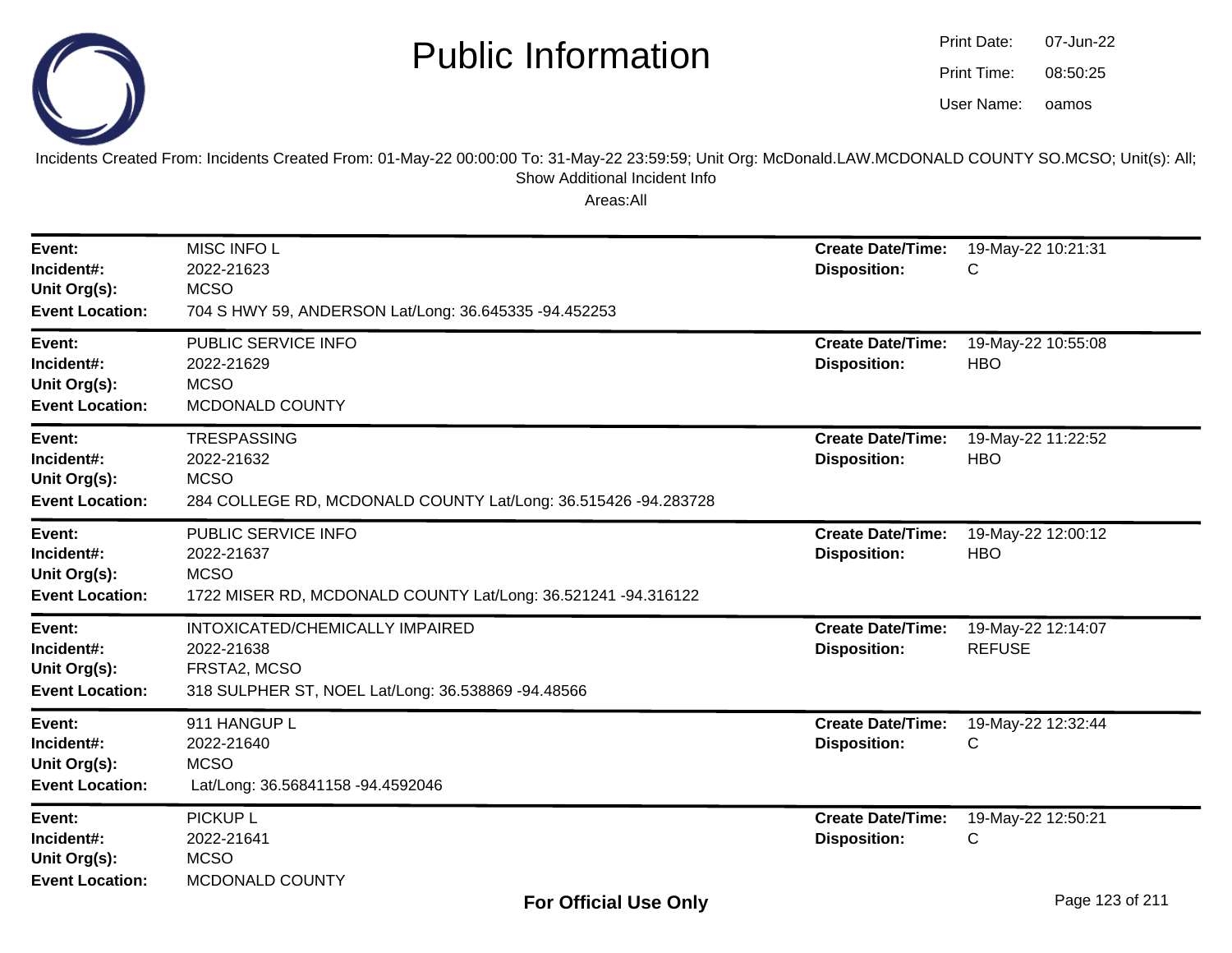

| Print Date: | 07-Jun-22 |
|-------------|-----------|
| Print Time: | 08:50:26  |
| User Name:  | oamos     |

Incidents Created From: Incidents Created From: 01-May-22 00:00:00 To: 31-May-22 23:59:59; Unit Org: McDonald.LAW.MCDONALD COUNTY SO.MCSO; Unit(s): All; Show Additional Incident Info

| Event:<br>Incident#:<br>Unit Org(s):<br><b>Event Location:</b> | 911 HANGUP L<br>2022-21647<br>911, MCSO<br>Lat/Long: 36.56168460 -94.2266464                                                                  | <b>Create Date/Time:</b><br><b>Disposition:</b> | 19-May-22 13:47:22<br><b>HBO</b>   |
|----------------------------------------------------------------|-----------------------------------------------------------------------------------------------------------------------------------------------|-------------------------------------------------|------------------------------------|
| Event:<br>Incident#:<br>Unit Org(s):<br><b>Event Location:</b> | <b>UNKNOWN PROB LM</b><br>2022-21650<br>FRSTA1, FRSTA2, MCSO, MSHP<br>6071 LITTLE MISSOURI RD, MCDONALD COUNTY Lat/Long: 36.560375 -94.227837 | <b>Create Date/Time:</b><br><b>Disposition:</b> | 19-May-22 13:53:30<br><b>TRANS</b> |
| Event:<br>Incident#:<br>Unit Org(s):<br><b>Event Location:</b> | <b>CITIZEN ASST L</b><br>2022-21659<br><b>MCSO</b><br>MCDONALD CO                                                                             | <b>Create Date/Time:</b><br><b>Disposition:</b> | 19-May-22 14:25:13<br><b>HBO</b>   |
| Event:<br>Incident#:<br>Unit Org(s):<br><b>Event Location:</b> | <b>HARASS PAST L</b><br>2022-21660<br><b>MCSO</b><br>562 PHOENIX RD, MCDONALD COUNTY Lat/Long: 36.733262 -94.421028                           | <b>Create Date/Time:</b><br><b>Disposition:</b> | 19-May-22 14:26:07<br><b>NA</b>    |
| Event:<br>Incident#:<br>Unit Org(s):<br><b>Event Location:</b> | <b>PAPER SERVICE LAW</b><br>2022-21663<br>MCSO, NPD<br>11855 W STATE HIGHWAY 90, MCDONALD COUNTY Lat/Long: 36.541876 -94.480318               | <b>Create Date/Time:</b><br><b>Disposition:</b> | 19-May-22 14:46:22<br><b>PAPER</b> |
| Event:<br>Incident#:<br>Unit Org(s):<br><b>Event Location:</b> | PUBLIC SERVICE INFO<br>2022-21667<br><b>MCSO</b><br>MCDONALD COUNTY                                                                           | <b>Create Date/Time:</b><br><b>Disposition:</b> | 19-May-22 14:56:11<br>С            |
| Event:<br>Incident#:<br>Unit Org(s):                           | <b>HOLDUP/PANIC L</b><br>2022-21669<br>GPD, MCSO                                                                                              | <b>Create Date/Time:</b><br><b>Disposition:</b> | 19-May-22 15:14:08<br><b>DIS</b>   |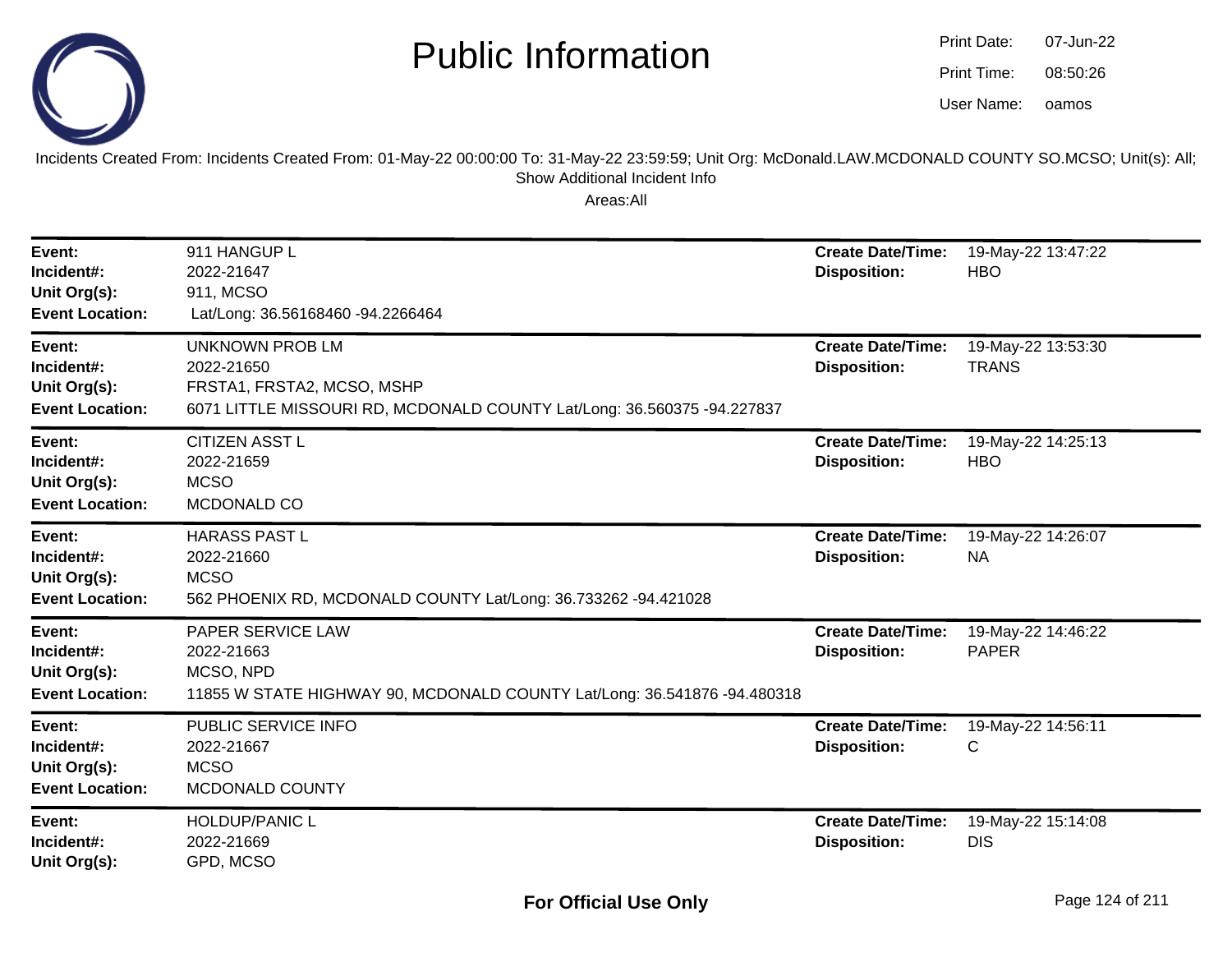

| Print Date: | 07-Jun-22 |
|-------------|-----------|
| Print Time: | 08:50:28  |
| User Name:  | oamos     |

Incidents Created From: Incidents Created From: 01-May-22 00:00:00 To: 31-May-22 23:59:59; Unit Org: McDonald.LAW.MCDONALD COUNTY SO.MCSO; Unit(s): All; Show Additional Incident Info

| <b>Event Location:</b>                                         | 110 E MAIN ST, GOODMAN Lat/Long: 36.739678 -94.406797                                                                       |                                                 |                                    |
|----------------------------------------------------------------|-----------------------------------------------------------------------------------------------------------------------------|-------------------------------------------------|------------------------------------|
| Event:<br>Incident#:<br>Unit Org(s):<br><b>Event Location:</b> | <b>SUPPLEMENTAL OTHER</b><br>2022-21674<br><b>MCSO</b><br>48 SERENDIPITY LN, MCDONALD COUNTY Lat/Long: 36.651259 -94.516064 | <b>Create Date/Time:</b><br><b>Disposition:</b> | 19-May-22 16:01:52<br><b>HBO</b>   |
| Event:<br>Incident#:<br>Unit Org(s):<br><b>Event Location:</b> | <b>TRESPASSING</b><br>2022-21675<br><b>MCSO</b><br>396 W MOUNTAIN RD, MCDONALD COUNTY Lat/Long: 36.537719 -94.128843        | <b>Create Date/Time:</b><br><b>Disposition:</b> | 19-May-22 16:15:23<br><b>ARR</b>   |
| Event:<br>Incident#:<br>Unit Org(s):<br><b>Event Location:</b> | PAPER SERVICE LAW<br>2022-21686<br><b>MCSO</b><br>406 4TH ST, ANDERSON Lat/Long: 36.64768 -94.45045                         | <b>Create Date/Time:</b><br><b>Disposition:</b> | 19-May-22 16:50:02<br><b>PAPER</b> |
| Event:<br>Incident#:<br>Unit Org(s):<br><b>Event Location:</b> | <b>WANTED VEHICLE CHECK</b><br>2022-21687<br><b>MCSO</b><br>MCDONALD COUNTY                                                 | <b>Create Date/Time:</b><br><b>Disposition:</b> | 19-May-22 16:51:31<br>С            |
| Event:<br>Incident#:<br>Unit Org(s):<br><b>Event Location:</b> | <b>PAPER SERVICE LAW</b><br>2022-21688<br><b>MCSO</b><br>1900 ROUTE NN, MCDONALD COUNTY Lat/Long: 36.686581 -94.412578      | <b>Create Date/Time:</b><br><b>Disposition:</b> | 19-May-22 17:00:22<br><b>NA</b>    |
| Event:<br>Incident#:<br>Unit Org(s):<br><b>Event Location:</b> | <b>INFO ONLY L</b><br>2022-21697<br><b>MCSO</b><br>125 W TERRY ST, GOODMAN Lat/Long: 36.745962 -94.411439                   | <b>Create Date/Time:</b><br><b>Disposition:</b> | 19-May-22 17:49:49<br>C            |
| Event:<br>Incident#:                                           | <b>LFM</b><br>2022-21701                                                                                                    | <b>Create Date/Time:</b><br><b>Disposition:</b> | 19-May-22 18:24:55<br><b>TRANS</b> |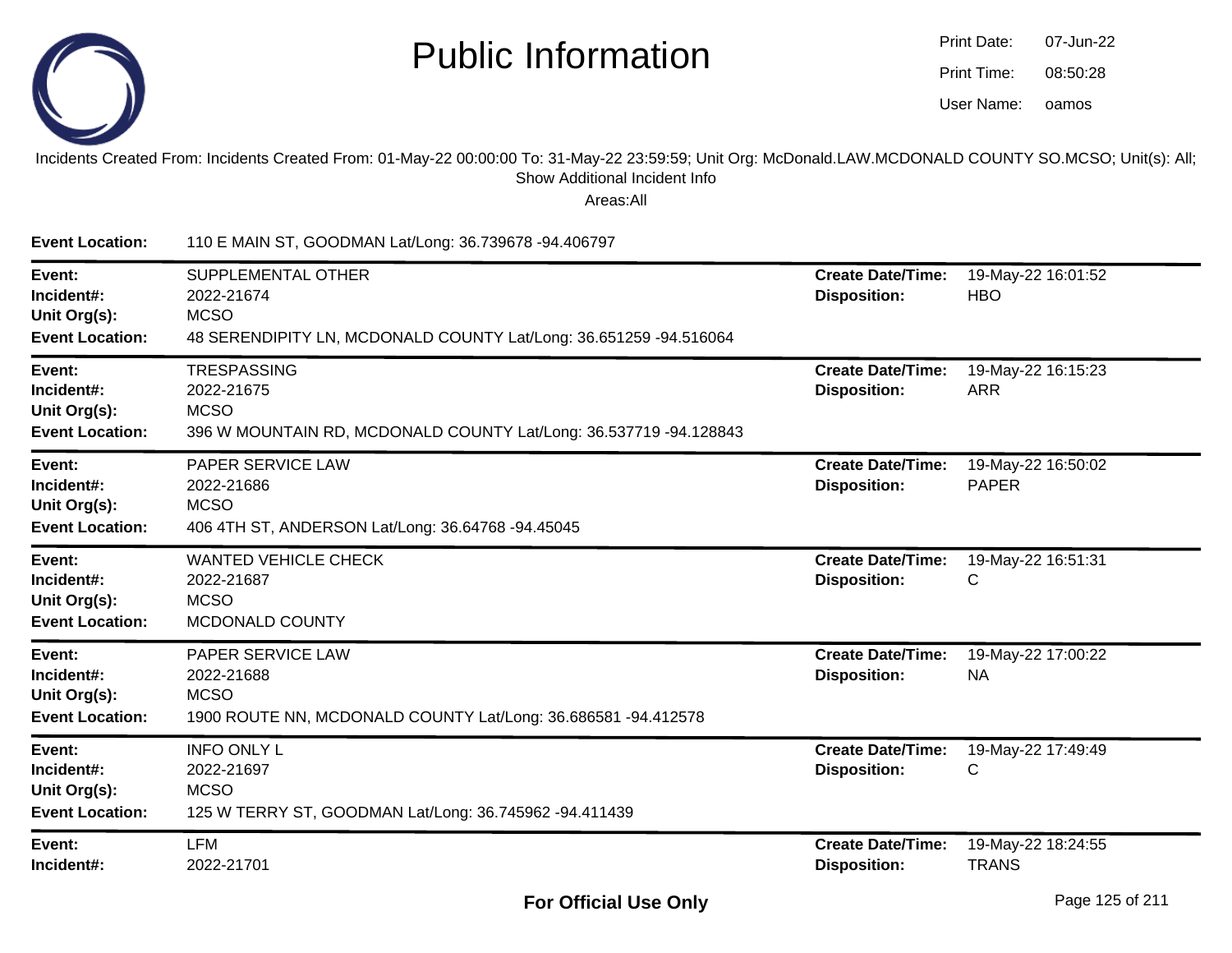

| Print Date: | 07-Jun-22 |
|-------------|-----------|
| Print Time: | 08:50:29  |
| User Name:  | oamos     |

#### Incidents Created From: Incidents Created From: 01-May-22 00:00:00 To: 31-May-22 23:59:59; Unit Org: McDonald.LAW.MCDONALD COUNTY SO.MCSO; Unit(s): All; Show Additional Incident Info

| Unit Org(s):<br><b>Event Location:</b>                         | FRSTA1, FRSTA2, JAIL MCSO, MCSO, NFD, NPD<br>158 HOLBROOK LN, MCDONALD COUNTY Lat/Long: 36.520649 -94.535717                                       |                                                 |                                  |
|----------------------------------------------------------------|----------------------------------------------------------------------------------------------------------------------------------------------------|-------------------------------------------------|----------------------------------|
| Event:<br>Incident#:<br>Unit Org(s):<br><b>Event Location:</b> | <b>PAST</b><br>2022-21706<br><b>MCSO</b><br>676 ELBERT RD, MCDONALD COUNTY Lat/Long: 36.689193 -94.500744                                          | <b>Create Date/Time:</b><br><b>Disposition:</b> | 19-May-22 18:40:59<br>C          |
| Event:<br>Incident#:<br>Unit Org(s):<br><b>Event Location:</b> | <b>ANIMAL INFO</b><br>2022-21711<br>911, MCSO<br>271 KNOX LN, MCDONALD COUNTY Lat/Long: 36.578779 -94.40837                                        | <b>Create Date/Time:</b><br><b>Disposition:</b> | 19-May-22 18:51:47<br>С          |
| Event:<br>Incident#:<br>Unit Org(s):<br><b>Event Location:</b> | <b>WELFARE CHECK NON URGENT</b><br>2022-21712<br>CORONER, JAIL MCSO, MCSO<br>1635 SUGAR VALLEY CIR, MCDONALD COUNTY Lat/Long: 36.558662 -94.366008 | <b>Create Date/Time:</b><br><b>Disposition:</b> | 19-May-22 19:02:58<br>C          |
| Event:<br>Incident#:<br>Unit Org(s):<br><b>Event Location:</b> | <b>EXTRA PATROL</b><br>2022-21722<br><b>MCSO</b><br>676 ELBERT RD, MCDONALD COUNTY Lat/Long: 36.689193 -94.500744                                  | <b>Create Date/Time:</b><br><b>Disposition:</b> | 19-May-22 20:08:36<br>C          |
| Event:<br>Incident#:<br>Unit Org(s):<br><b>Event Location:</b> | <b>ASSAULT PAST</b><br>2022-21728<br><b>MCSO</b><br>1366 MOUNTAIN RD, MCDONALD COUNTY Lat/Long: 36.54403 -94.102362                                | <b>Create Date/Time:</b><br><b>Disposition:</b> | 19-May-22 20:48:59<br>C          |
| Event:<br>Incident#:<br>Unit Org(s):<br><b>Event Location:</b> | <b>NEGLECT</b><br>2022-21733<br><b>MCSO</b><br>100 COMMERCIAL DR, MCDONALD Lat/Long: 36.508231 -94.278518                                          | <b>Create Date/Time:</b><br><b>Disposition:</b> | 19-May-22 21:16:28<br><b>ARR</b> |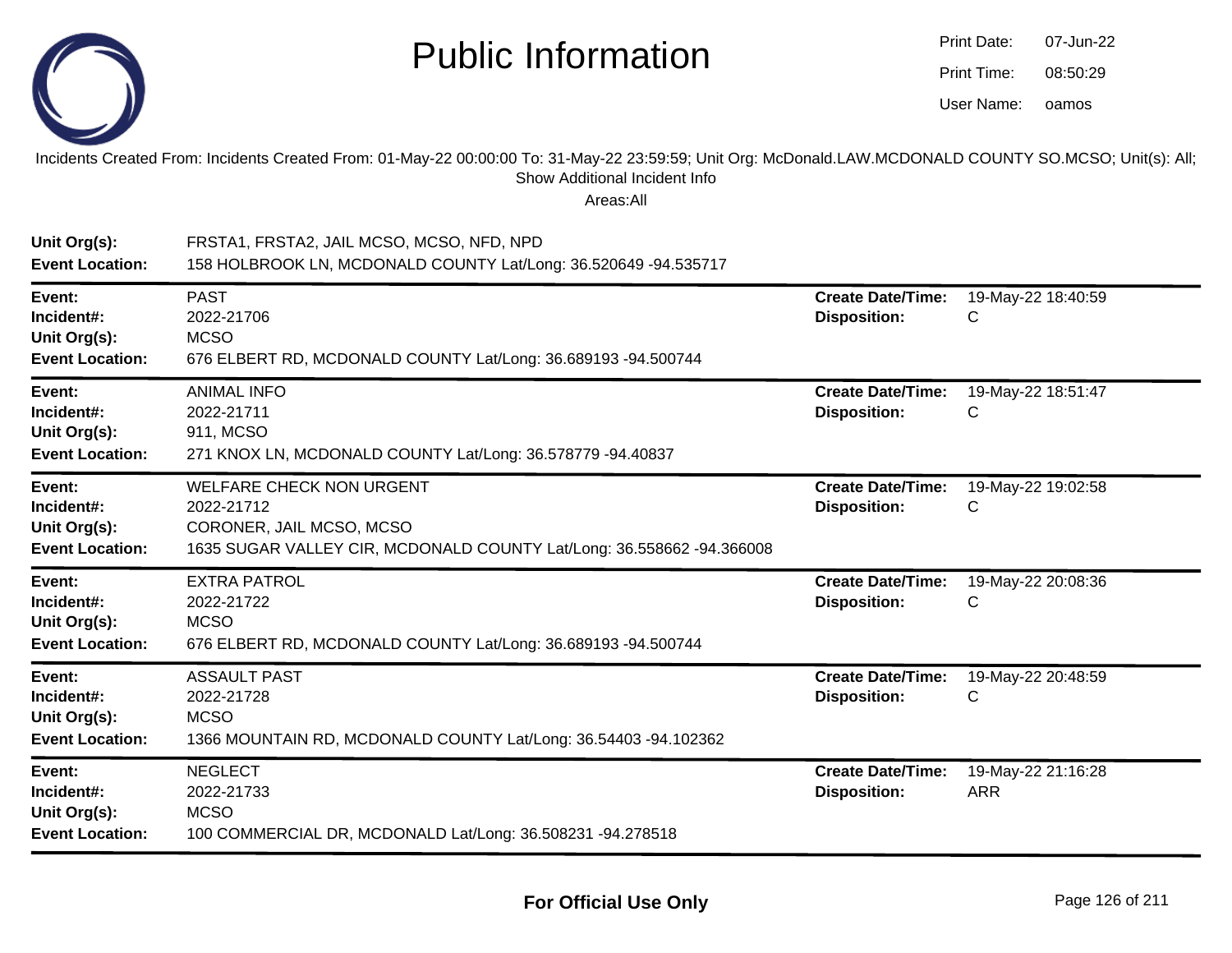|                                                                | <b>Public Information</b>                                                                                                                                                                              |                                                 | Print Date:<br>Print Time:<br>User Name: | 07-Jun-22<br>08:50:30<br>oamos |
|----------------------------------------------------------------|--------------------------------------------------------------------------------------------------------------------------------------------------------------------------------------------------------|-------------------------------------------------|------------------------------------------|--------------------------------|
|                                                                | Incidents Created From: Incidents Created From: 01-May-22 00:00:00 To: 31-May-22 23:59:59; Unit Org: McDonald.LAW.MCDONALD COUNTY SO.MCSO; Unit(s): All;<br>Show Additional Incident Info<br>Areas:All |                                                 |                                          |                                |
| Event:<br>Incident#:<br>Unit Org(s):<br><b>Event Location:</b> | IN PROG PHYS LARGE GRP L<br>2022-21735<br>APD, JAIL MCSO<br>403 MILL ST, ANDERSON Lat/Long: 36.647211 -94.447872                                                                                       | <b>Create Date/Time:</b><br><b>Disposition:</b> | 19-May-22 21:29:48<br>С                  |                                |
| Event:<br>Incident#:<br>Unit Org(s):<br><b>Event Location:</b> | <b>TRESPASS PAST</b><br>2022-21737<br><b>MCSO</b><br>1062 KYLE RD, MCDONALD COUNTY Lat/Long: 36.543707 -94.453092                                                                                      | <b>Create Date/Time:</b><br><b>Disposition:</b> | 19-May-22 21:40:57<br>С                  |                                |
| Event:<br>Incident#:<br>Unit Org(s):<br><b>Event Location:</b> | <b>TRAFFIC PURSUIT</b><br>2022-21742<br>FRSTA1, FRSTA2, JAIL MCSO, MCSO, MSHP, NFD, NPD, W10 MITCHELL<br>441 N CLIFFSIDE DR, NOEL Lat/Long: 36.552706 -94.488708                                       | <b>Create Date/Time:</b><br><b>Disposition:</b> | 19-May-22 23:25:13<br>С                  |                                |
| Event:<br>Incident#:<br>Unit Org(s):<br><b>Event Location:</b> | <b>NUISANCE</b><br>2022-21743<br><b>MCSO</b><br>300 E 7TH ST, PINEVILLE Lat/Long: 36.594702 -94.381964                                                                                                 | <b>Create Date/Time:</b><br><b>Disposition:</b> | 19-May-22 23:31:14<br>С                  |                                |
| Event:<br>Incident#:<br>Unit Org(s):<br><b>Event Location:</b> | <b>WANTED PERSON CHECK</b><br>2022-21751<br><b>MCSO</b><br>MCDONALD COUNTY                                                                                                                             | <b>Create Date/Time:</b><br><b>Disposition:</b> | 20-May-22 03:20:21<br>С                  |                                |
| Event:<br>Incident#:<br>Unit Org(s):<br><b>Event Location:</b> | <b>IN PROGRESS</b><br>2022-21755<br>APD, MCSO<br>516 HILLTOP DR, ANDERSON Lat/Long: 36.651517 -94.455052                                                                                               | <b>Create Date/Time:</b><br><b>Disposition:</b> | 20-May-22 04:19:36<br>ARR                |                                |
| Event:<br>Incident#:<br>Unit Org(s):<br><b>Event Location:</b> | PUBLIC SERVICE INFO<br>2022-21757<br><b>MCSO</b><br>MCDONALD COUNTY                                                                                                                                    | <b>Create Date/Time:</b><br><b>Disposition:</b> | 20-May-22 05:15:23<br>С                  |                                |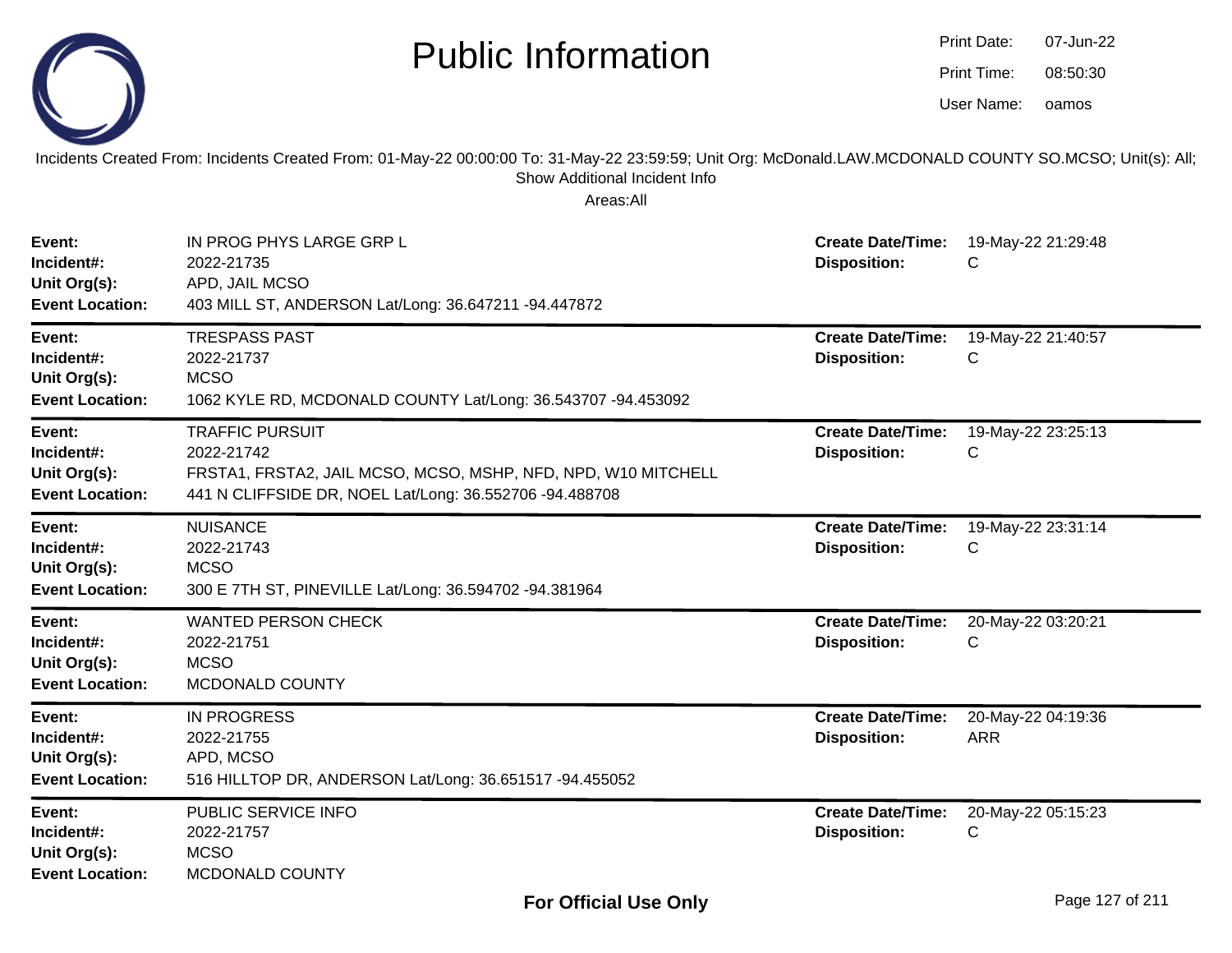

oamos07-Jun-2208:50:31Print Date:Print Time:User Name:

Incidents Created From: Incidents Created From: 01-May-22 00:00:00 To: 31-May-22 23:59:59; Unit Org: McDonald.LAW.MCDONALD COUNTY SO.MCSO; Unit(s): All; Show Additional Incident Info

| Event:<br>Incident#:<br>Unit Org(s):<br><b>Event Location:</b> | <b>TRAFFIC STOP</b><br>2022-21758<br>MCSO, W5 M and S<br>ROY HILL BLVD/OZARK FUENRAL HOME                                       | <b>Create Date/Time:</b><br><b>Disposition:</b> | 20-May-22 05:22:09<br><b>ARR</b>                        |
|----------------------------------------------------------------|---------------------------------------------------------------------------------------------------------------------------------|-------------------------------------------------|---------------------------------------------------------|
| Event:<br>Incident#:<br>Unit Org(s):<br><b>Event Location:</b> | <b>ANIMAL INFO</b><br>2022-21766<br><b>MCSO</b><br>107 S SCHOOL ST, GOODMAN Lat/Long: 36.739093 -94.408402                      | <b>Create Date/Time:</b><br><b>Disposition:</b> | 20-May-22 07:16:03<br>С                                 |
| Event:<br>Incident#:<br>Unit Org(s):<br><b>Event Location:</b> | <b>INFO ONLY L</b><br>2022-21771<br>APD, MCSO<br>2544 THIEF HOLLOW RD, MCDONALD COUNTY Lat/Long: 36.648074 -94.35874            | <b>Create Date/Time:</b><br><b>Disposition:</b> | 20-May-22 07:24:08<br><b>ARR</b>                        |
| Event:<br>Incident#:<br>Unit Org(s):<br><b>Event Location:</b> | <b>ANIMAL INFO</b><br>2022-21772<br><b>MCSO</b><br>40 FORT LN, MCDONALD COUNTY Lat/Long: 36.531835 -94.569618                   | <b>Create Date/Time:</b><br><b>Disposition:</b> | 20-May-22 07:38:37<br>С                                 |
| Event:<br>Incident#:<br>Unit Org(s):<br><b>Event Location:</b> | PUBLIC SERVICE INFO<br>2022-21776<br><b>MCSO</b><br>MCDONALD COUNTY                                                             | <b>Create Date/Time:</b><br><b>Disposition:</b> | 20-May-22 08:25:17<br><b>HBO</b>                        |
| Event:<br>Incident#:<br>Unit Org(s):<br><b>Event Location:</b> | CARDIAC/RESP/DEATH LFM<br>2022-21778<br>FRSTA1, FRSTA2, GFD, GPD, MCSO<br>213 E MAIN ST, GOODMAN Lat/Long: 36.739179 -94.403078 | <b>Create Date/Time:</b><br><b>Disposition:</b> | 20-May-22 08:41:18<br><b>TRANS</b>                      |
| Event:<br>Incident#:<br>Unit Org(s):<br><b>Event Location:</b> | PUBLIC SERVICE INFO<br>2022-21785<br><b>MCSO</b><br>1900 ROUTE NN, MCDONALD COUNTY Lat/Long: 36.686581 -94.412578               | <b>Create Date/Time:</b><br><b>Disposition:</b> | 20-May-22 09:11:51<br><b>PAPER</b><br>$D - - 100 - 101$ |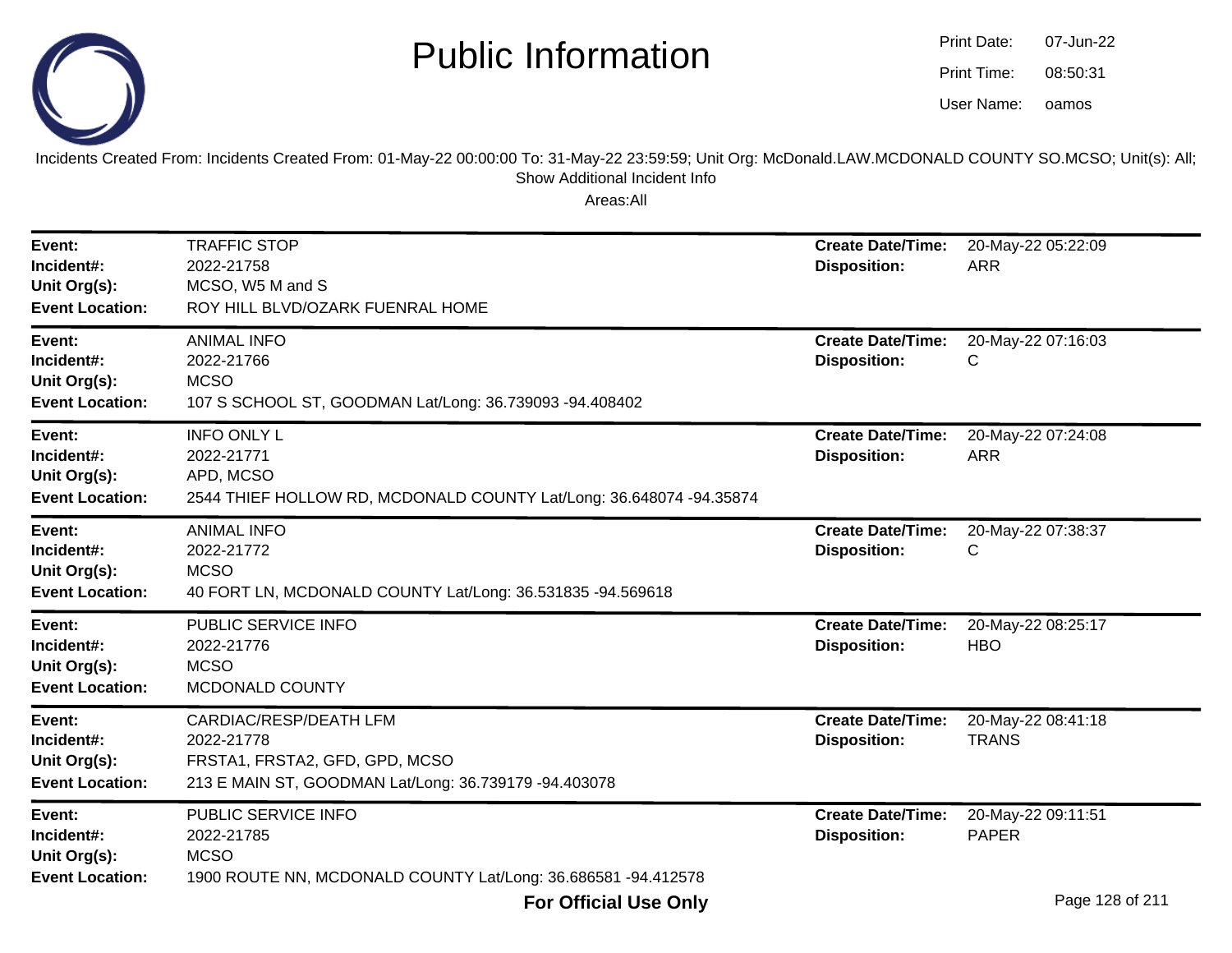

| Print Date: | 07-Jun-22 |
|-------------|-----------|
| Print Time: | 08:50:33  |
| User Name:  | oamos     |

Incidents Created From: Incidents Created From: 01-May-22 00:00:00 To: 31-May-22 23:59:59; Unit Org: McDonald.LAW.MCDONALD COUNTY SO.MCSO; Unit(s): All;Show Additional Incident Info

| Event:<br>Incident#:<br>Unit Org(s):<br><b>Event Location:</b> | <b>ANIMAL INFO</b><br>2022-21793<br><b>MCSO</b><br>126 S SECOND ST, GOODMAN Lat/Long: 36.73692 -94.405226                                              | <b>Create Date/Time:</b><br><b>Disposition:</b> | 20-May-22 09:37:49<br><b>HBO</b>           |
|----------------------------------------------------------------|--------------------------------------------------------------------------------------------------------------------------------------------------------|-------------------------------------------------|--------------------------------------------|
| Event:<br>Incident#:<br>Unit Org(s):<br><b>Event Location:</b> | <b>ANIMAL INFO</b><br>2022-21812<br><b>MCSO</b><br>888 BEAVER RD, MCDONALD COUNTY Lat/Long: 36.719267 -94.23904                                        | <b>Create Date/Time:</b><br><b>Disposition:</b> | 20-May-22 11:58:04<br>С                    |
| Event:<br>Incident#:<br>Unit Org(s):<br><b>Event Location:</b> | PAPER SERVICE LAW<br>2022-21825<br><b>MCSO</b><br>1424 BEAMON HOLLOW RD, MCDONALD COUNTY Lat/Long: 36.711758 -94.491496                                | <b>Create Date/Time:</b><br><b>Disposition:</b> | 20-May-22 13:07:13<br><b>NA</b>            |
| Event:<br>Incident#:<br>Unit Org(s):<br><b>Event Location:</b> | PAPER SERVICE LAW<br>2022-21829<br><b>MCSO</b><br>893 NEW BETHEL RD, MCDONALD COUNTY Lat/Long: 36.687495 -94.47292                                     | <b>Create Date/Time:</b><br><b>Disposition:</b> | 20-May-22 13:22:21<br><b>PAPER</b>         |
| Event:<br>Incident#:<br>Unit Org(s):<br><b>Event Location:</b> | <b>WELFARE CHECK NON URGENT</b><br>2022-21830<br><b>MCSO</b><br>709 HODGKINSON LN, MCDONALD COUNTY Lat/Long: 36.599031 -94.276743                      | <b>Create Date/Time:</b><br><b>Disposition:</b> | 20-May-22 13:25:37<br>C                    |
| Event:<br>Incident#:<br>Unit Org(s):<br><b>Event Location:</b> | <b>INFO LAW</b><br>2022-21837<br><b>MCSO</b><br>14814 E STATE HIGHWAY 76, MCDONALD Lat/Long: 36.696741 -94.201923                                      | <b>Create Date/Time:</b><br><b>Disposition:</b> | 20-May-22 13:35:42<br>С                    |
| Event:<br>Incident#:<br>Unit Org(s):<br><b>Event Location:</b> | <b>CIVIL STANDBY</b><br>2022-21838<br><b>MCSO</b><br>13342 ROUTE E, MCDONALD COUNTY Lat/Long: 36.51868 -94.177208<br>$F_{\rm{max}}$ official Hand only | <b>Create Date/Time:</b><br><b>Disposition:</b> | 20-May-22 14:03:31<br>C<br>Dogo 100 of 011 |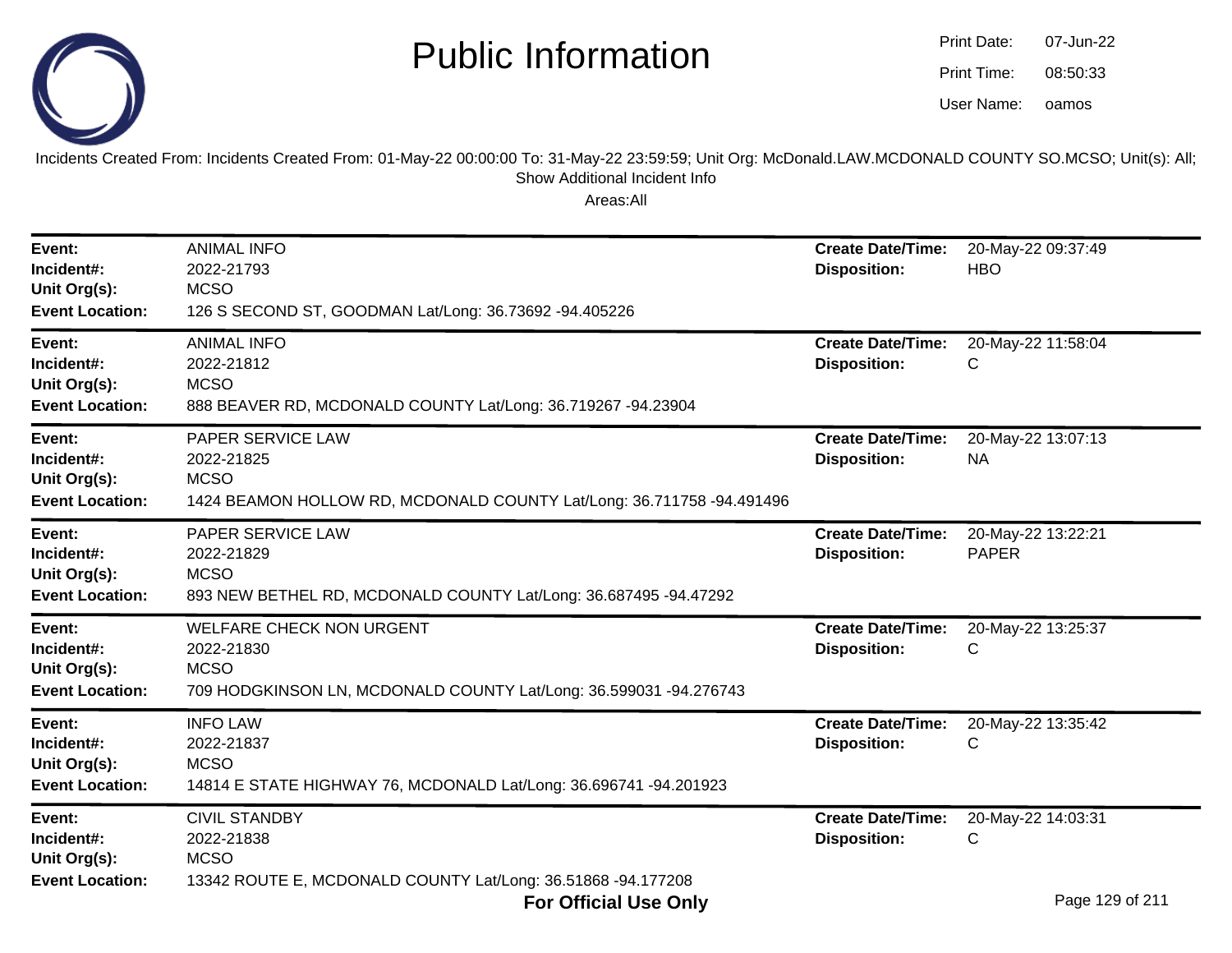

| Print Date: | 07-Jun-22 |
|-------------|-----------|
| Print Time: | 08:50:34  |
| User Name:  | oamos     |

Incidents Created From: Incidents Created From: 01-May-22 00:00:00 To: 31-May-22 23:59:59; Unit Org: McDonald.LAW.MCDONALD COUNTY SO.MCSO; Unit(s): All; Show Additional Incident Info

| Event:<br>Incident#:<br>Unit Org(s):<br><b>Event Location:</b> | PUBLIC SERVICE INFO<br>2022-21841<br><b>MCSO</b><br>MCDONALD COUNTY                                                                     | <b>Create Date/Time:</b><br><b>Disposition:</b> | 20-May-22 14:09:44<br>С          |
|----------------------------------------------------------------|-----------------------------------------------------------------------------------------------------------------------------------------|-------------------------------------------------|----------------------------------|
| Event:<br>Incident#:<br>Unit Org(s):<br><b>Event Location:</b> | <b>WELFARE CHECK NON URGENT</b><br>2022-21852<br><b>MCSO</b><br>11735 W STATE HIGHWAY 90, MCDONALD COUNTY Lat/Long: 36.53997 -94.479459 | <b>Create Date/Time:</b><br><b>Disposition:</b> | 20-May-22 15:16:14<br><b>ARR</b> |
| Event:<br>Incident#:<br>Unit Org(s):<br><b>Event Location:</b> | SUPPLEMENTAL OTHER<br>2022-21858<br><b>MCSO</b><br>7679 E STATE HIGHWAY 90, MCDONALD COUNTY Lat/Long: 36.548462 -94.206708              | <b>Create Date/Time:</b><br><b>Disposition:</b> | 20-May-22 15:30:43<br><b>HBO</b> |
| Event:<br>Incident#:<br>Unit Org(s):<br><b>Event Location:</b> | <b>INFO LAW</b><br>2022-21860<br><b>MCSO</b><br>1034 LAYTON HOLLOW RD, MCDONALD COUNTY Lat/Long: 36.693109 -94.071655                   | <b>Create Date/Time:</b><br><b>Disposition:</b> | 20-May-22 15:42:54<br>С          |
| Event:<br>Incident#:<br>Unit Org(s):<br><b>Event Location:</b> | <b>TRAFFIC STOP</b><br>2022-21861<br><b>MCSO</b><br>CANNING FACTORY RD/MILE WEST OF W2's BACK TWARDS ANDERSON                           | <b>Create Date/Time:</b><br><b>Disposition:</b> | 20-May-22 15:57:44<br>С          |
| Event:<br>Incident#:<br>Unit Org(s):<br><b>Event Location:</b> | 911 HANGUP L<br>2022-21872<br><b>MCSO</b><br>3168 BIG SUGAR CREEK RD, MCDONALD COUNTY Lat/Long: 36.616983 -94.352754                    | <b>Create Date/Time:</b><br><b>Disposition:</b> | 20-May-22 16:54:29<br><b>HBO</b> |
| Event:<br>Incident#:<br>Unit Org(s):                           | SUPPLEMENTAL OTHER<br>2022-21880<br><b>MCSO</b>                                                                                         | <b>Create Date/Time:</b><br><b>Disposition:</b> | 20-May-22 17:38:45<br>C          |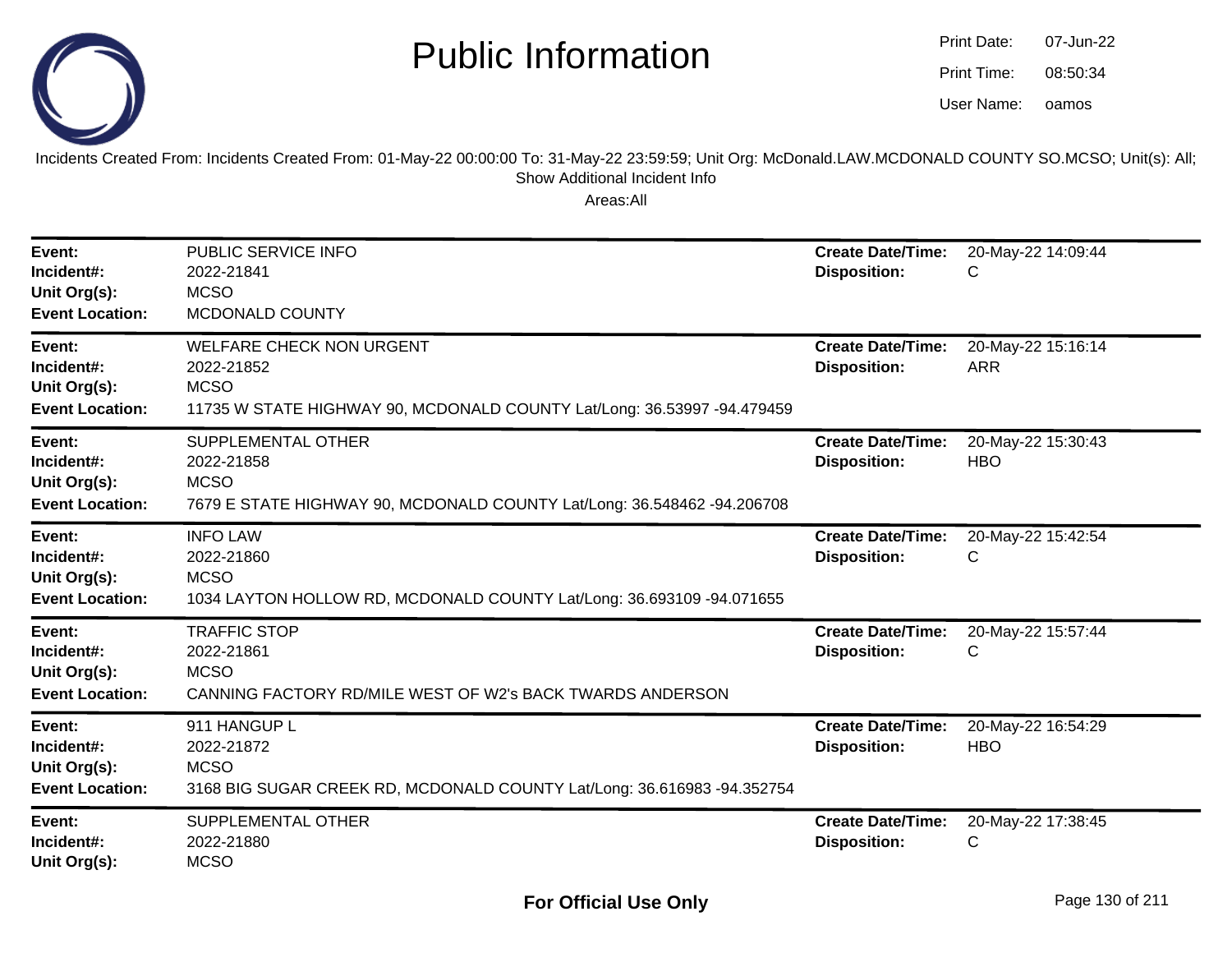

| Print Date: | 07-Jun-22 |
|-------------|-----------|
| Print Time: | 08:50:35  |
| User Name:  | oamos     |

#### Incidents Created From: Incidents Created From: 01-May-22 00:00:00 To: 31-May-22 23:59:59; Unit Org: McDonald.LAW.MCDONALD COUNTY SO.MCSO; Unit(s): All;Show Additional Incident Info

Areas:All

**Event Location:**441 JOHNSON RD, MCDONALD COUNTY Lat/Long: 36.711299 -94.459481

| Event:<br>Incident#:<br>Unit Org(s):<br><b>Event Location:</b> | PUBLIC SERVICE INFO<br>2022-21882<br><b>MCSO</b><br><b>GOODMAN</b>                                                        | <b>Create Date/Time:</b><br><b>Disposition:</b> | 20-May-22 17:46:19<br>С             |
|----------------------------------------------------------------|---------------------------------------------------------------------------------------------------------------------------|-------------------------------------------------|-------------------------------------|
| Event:<br>Incident#:<br>Unit Org(s):<br><b>Event Location:</b> | <b>TRAFFIC STOP</b><br>2022-21883<br><b>MCSO</b><br>N CLIFFSIDE/ BIG BRIDGE                                               | <b>Create Date/Time:</b><br><b>Disposition:</b> | 20-May-22 17:56:39<br>C             |
| Event:<br>Incident#:<br>Unit Org(s):<br><b>Event Location:</b> | IN PROG PHYSICAL L<br>2022-21884<br><b>MCSO</b><br>1301 FRYE RD, MCDONALD COUNTY Lat/Long: 36.504138 -94.589275           | <b>Create Date/Time:</b><br><b>Disposition:</b> | 20-May-22 17:58:12<br>C             |
| Event:<br>Incident#:<br>Unit Org(s):<br><b>Event Location:</b> | <b>TRESPASS INFO</b><br>2022-21892<br><b>MCSO</b><br>1432 GOFF RIDGE RD, MCDONALD COUNTY Lat/Long: 36.507589 -94.202858   | <b>Create Date/Time:</b><br><b>Disposition:</b> | 20-May-22 19:37:40<br>С             |
| Event:<br>Incident#:<br>Unit Org(s):<br><b>Event Location:</b> | INTOXICATED/CHEMICALLY IMPAIRED<br>2022-21897<br>APD, MCSO, PPD<br>202 E 8TH ST, PINEVILLE Lat/Long: 36.595582 -94.383169 | <b>Create Date/Time:</b><br><b>Disposition:</b> | 20-May-22 20:21:29<br><b>TICKET</b> |
| Event:<br>Incident#:<br>Unit Org(s):<br><b>Event Location:</b> | IN PROG PHYSICAL L<br>2022-21901<br><b>MCSO</b><br>1943 COOPERS RD, MCDONALD COUNTY Lat/Long: 36.57985925 -94.1699552     | <b>Create Date/Time:</b><br><b>Disposition:</b> | 20-May-22 21:24:41<br>С             |
| Event:<br>Incident#:                                           | <b>CITIZEN ASST L</b><br>2022-21908                                                                                       | <b>Create Date/Time:</b><br><b>Disposition:</b> | 20-May-22 21:44:33<br>С             |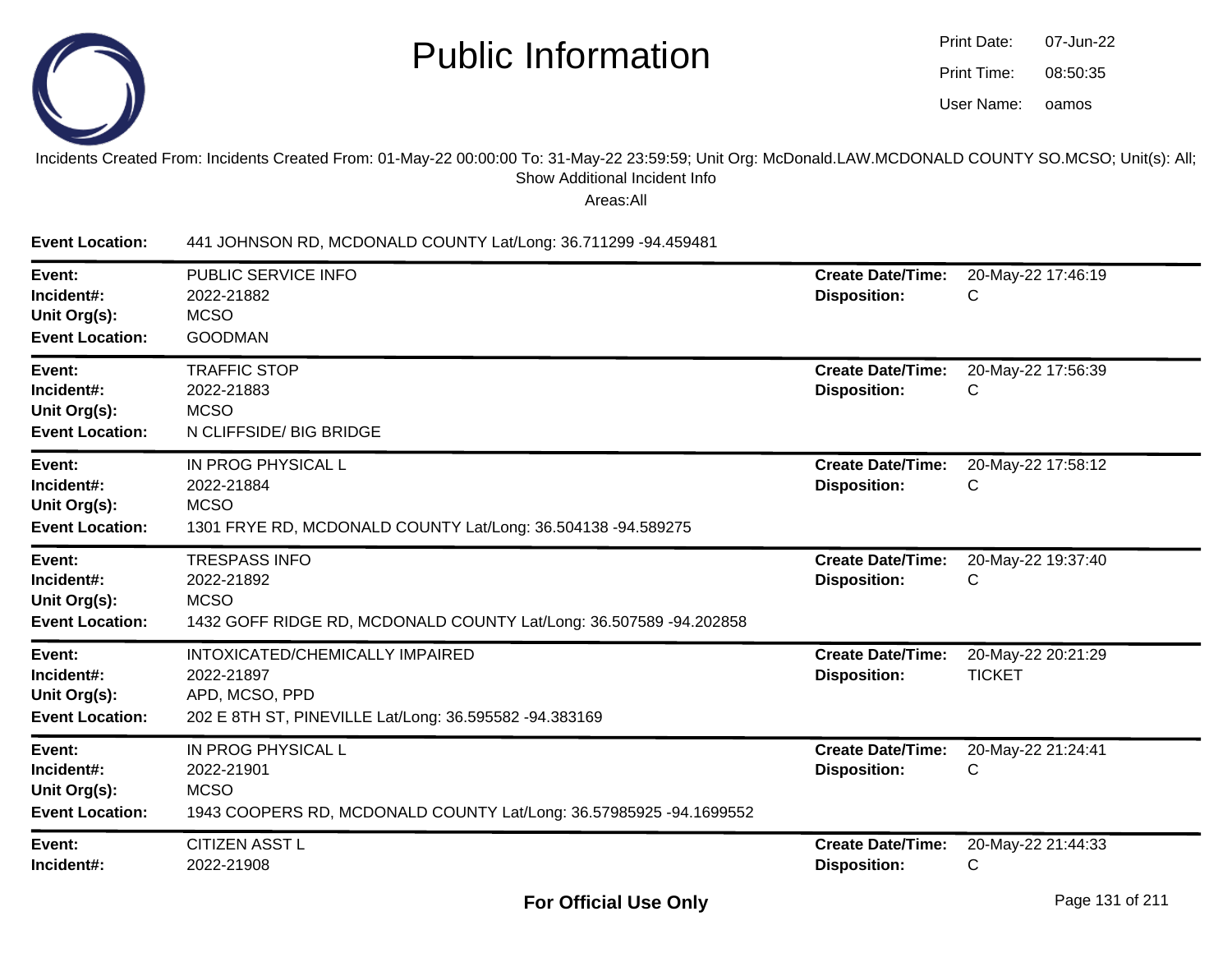

oamos07-Jun-2208:50:36Print Date:Print Time:User Name:

Incidents Created From: Incidents Created From: 01-May-22 00:00:00 To: 31-May-22 23:59:59; Unit Org: McDonald.LAW.MCDONALD COUNTY SO.MCSO; Unit(s): All; Show Additional Incident Info

| Unit Org(s):<br><b>Event Location:</b>                         | <b>MCSO</b><br>MCDONALD CO                                                                                                         |                                                 |                         |
|----------------------------------------------------------------|------------------------------------------------------------------------------------------------------------------------------------|-------------------------------------------------|-------------------------|
| Event:<br>Incident#:<br>Unit Org(s):<br><b>Event Location:</b> | 911 HANGUP L<br>2022-21911<br>MCSO, PPD<br>206 WEST ST, MCDONALD COUNTY                                                            | <b>Create Date/Time:</b><br><b>Disposition:</b> | 20-May-22 22:00:23<br>C |
| Event:<br>Incident#:<br>Unit Org(s):<br><b>Event Location:</b> | <b>WELFARE CHECK NON URGENT</b><br>2022-21914<br><b>MCSO</b><br>68 HACKBERRY LN, JANE Lat/Long: 36.541816 -94.300069               | <b>Create Date/Time:</b><br><b>Disposition:</b> | 20-May-22 22:06:00<br>С |
| Event:<br>Incident#:<br>Unit Org(s):<br><b>Event Location:</b> | IN PROG VERB IND/SM GRP L<br>2022-21915<br><b>MCSO</b><br>14234 E STATE HIGHWAY 76, MCDONALD COUNTY Lat/Long: 36.688289 -94.203892 | <b>Create Date/Time:</b><br><b>Disposition:</b> | 20-May-22 22:10:58<br>C |
| Event:<br>Incident#:<br>Unit Org(s):<br><b>Event Location:</b> | FND PROP/PCKUP PROP L<br>2022-21921<br><b>MCSO</b><br>100 COMMERCIAL DR, MCDONALD Lat/Long: 36.508231 -94.278518                   | <b>Create Date/Time:</b><br><b>Disposition:</b> | 20-May-22 22:49:18<br>C |
| Event:<br>Incident#:<br>Unit Org(s):<br><b>Event Location:</b> | IN PROG VERB IND/SM GRP L<br>2022-21922<br>MCSO, PPD<br>48 LITTLE MISSOURI RD, MCDONALD COUNTY Lat/Long: 36.530856 -94.295896      | <b>Create Date/Time:</b><br><b>Disposition:</b> | 20-May-22 23:03:01<br>C |
| Event:<br>Incident#:<br>Unit Org(s):<br><b>Event Location:</b> | <b>DWI</b><br>2022-21935<br>MCSO, NPD, W10 MITCHELL<br>59/ RIVER RD                                                                | <b>Create Date/Time:</b><br><b>Disposition:</b> | 21-May-22 05:53:38<br>C |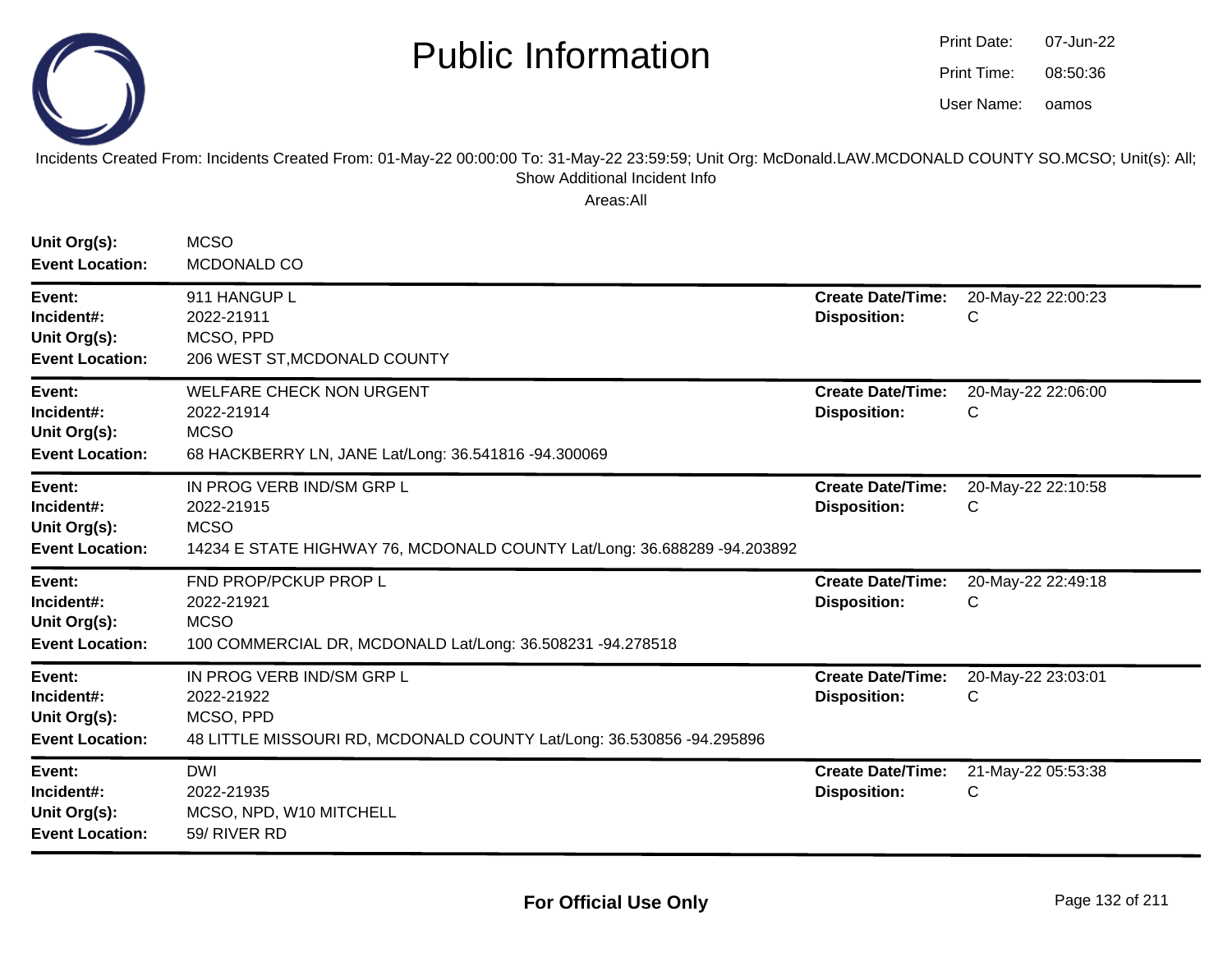|                                                                | <b>Public Information</b>                                                                                                                                                                              |                                                 | <b>Print Date:</b><br>07-Jun-22<br>Print Time:<br>08:50:37<br>User Name:<br>oamos |  |
|----------------------------------------------------------------|--------------------------------------------------------------------------------------------------------------------------------------------------------------------------------------------------------|-------------------------------------------------|-----------------------------------------------------------------------------------|--|
|                                                                | Incidents Created From: Incidents Created From: 01-May-22 00:00:00 To: 31-May-22 23:59:59; Unit Org: McDonald.LAW.MCDONALD COUNTY SO.MCSO; Unit(s): All;<br>Show Additional Incident Info<br>Areas:All |                                                 |                                                                                   |  |
| Event:<br>Incident#:<br>Unit Org(s):<br><b>Event Location:</b> | <b>ANIMAL INFO</b><br>2022-21940<br><b>MCSO</b><br>970 SPRING FLOOD RD, MCDONALD COUNTY Lat/Long: 36.732594 -94.480509                                                                                 | <b>Create Date/Time:</b><br><b>Disposition:</b> | 21-May-22 09:12:50<br><b>HBO</b>                                                  |  |
| Event:<br>Incident#:<br>Unit Org(s):<br><b>Event Location:</b> | <b>INFO LAW</b><br>2022-21946<br><b>MCSO</b><br><b>NEWTON COUNTY</b>                                                                                                                                   | <b>Create Date/Time:</b><br><b>Disposition:</b> | 21-May-22 10:03:19<br>C                                                           |  |
| Event:<br>Incident#:<br>Unit Org(s):<br><b>Event Location:</b> | PAPER SERVICE LAW<br>2022-21947<br><b>MCSO</b><br>206 W FIELDS AVE, GOODMAN Lat/Long: 36.739522 -94.412826                                                                                             | <b>Create Date/Time:</b><br><b>Disposition:</b> | 21-May-22 10:08:55<br><b>PAPER</b>                                                |  |
| Event:<br>Incident#:<br>Unit Org(s):<br><b>Event Location:</b> | <b>TREE DOWN</b><br>2022-21949<br><b>MCSO</b><br>LINCOLN RD, MCDONALD COUNTY Lat/Long: 36.72823 -94.458256                                                                                             | <b>Create Date/Time:</b><br><b>Disposition:</b> | 21-May-22 10:21:43<br>С                                                           |  |
| Event:<br>Incident#:<br>Unit Org(s):<br><b>Event Location:</b> | PAPER SERVICE LAW<br>2022-21950<br><b>MCSO</b><br>15 BOYD LN, MCDONALD COUNTY Lat/Long: 36.538213 -94.335426                                                                                           | <b>Create Date/Time:</b><br><b>Disposition:</b> | 21-May-22 10:47:31<br><b>NA</b>                                                   |  |
| Event:<br>Incident#:<br>Unit Org(s):<br><b>Event Location:</b> | PAPER SERVICE LAW<br>2022-21951<br><b>MCSO</b><br>1705 SUGAR VALLEY CIR, MCDONALD COUNTY Lat/Long: 36.55981 -94.365358                                                                                 | <b>Disposition:</b>                             | Create Date/Time: 21-May-22 11:09:41<br><b>NA</b>                                 |  |
| Event:<br>Incident#:<br>Unit Org(s):<br><b>Event Location:</b> | PUBLIC SERVICE INFO<br>2022-21952<br><b>MCSO</b><br>3985 W STATE HIGHWAY 76, MCDONALD COUNTY Lat/Long: 36.6507 -94.517647                                                                              | <b>Create Date/Time:</b><br><b>Disposition:</b> | 21-May-22 11:11:33<br><b>HBO</b>                                                  |  |

07-Jun-22

Print Date: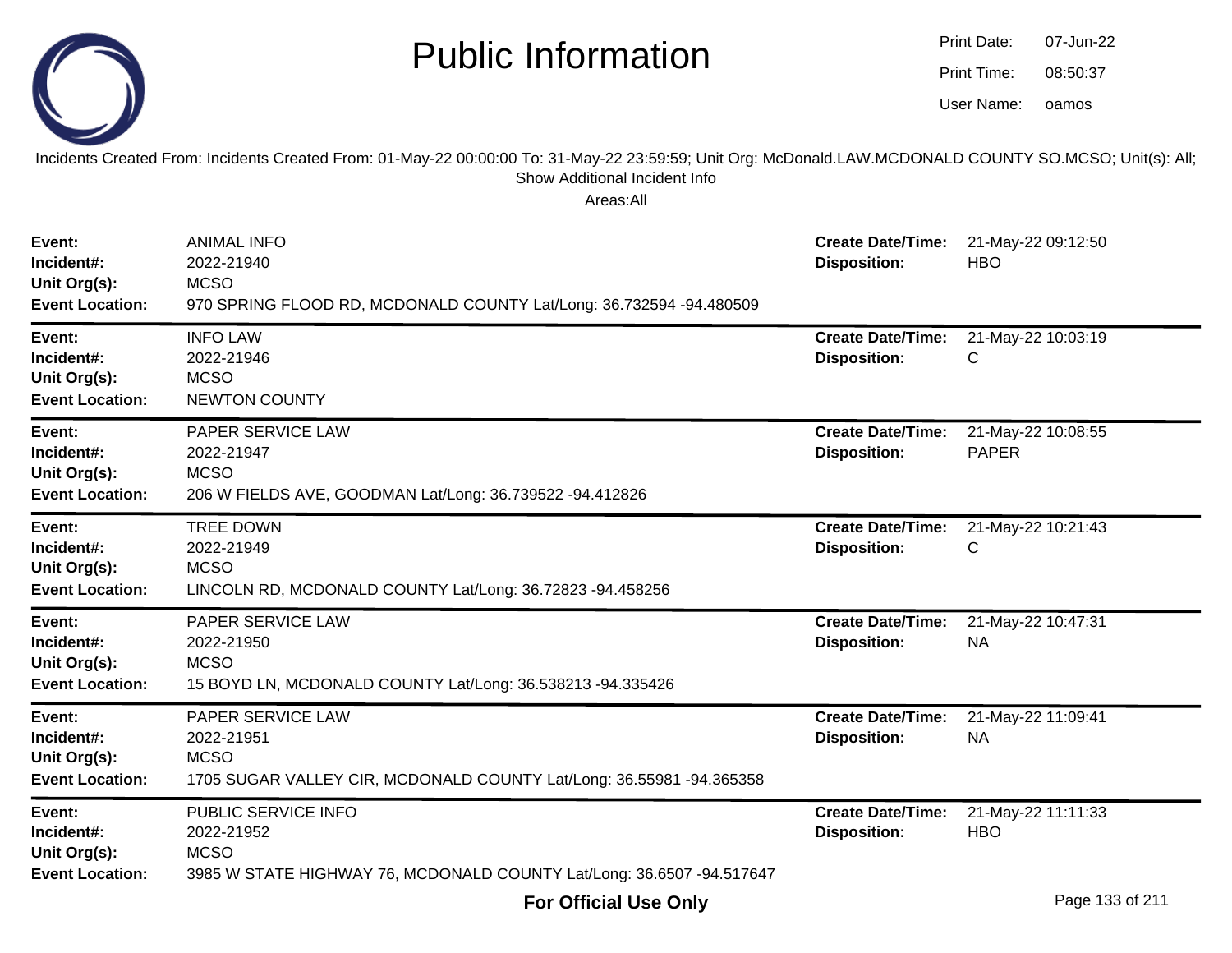

oamos07-Jun-2208:50:39Print Date:Print Time:User Name:

Incidents Created From: Incidents Created From: 01-May-22 00:00:00 To: 31-May-22 23:59:59; Unit Org: McDonald.LAW.MCDONALD COUNTY SO.MCSO; Unit(s): All; Show Additional Incident Info

| Event:<br>Incident#:<br>Unit Org(s):<br><b>Event Location:</b> | <b>THEFT</b><br>2022-21957<br>MCSO, NPD<br>504 S CLIFFSIDE DR, NOEL Lat/Long: 36.533778 -94.488153                        | <b>Create Date/Time:</b><br><b>Disposition:</b> | 21-May-22 11:58:13<br><b>HBO</b>   |
|----------------------------------------------------------------|---------------------------------------------------------------------------------------------------------------------------|-------------------------------------------------|------------------------------------|
| Event:<br>Incident#:<br>Unit Org(s):<br><b>Event Location:</b> | <b>INFO</b><br>2022-21963<br>MCSO, PPD<br>101 COLLEGE RD, MCDONALD Lat/Long: 36.509717 -94.280611                         | <b>Create Date/Time:</b><br><b>Disposition:</b> | 21-May-22 12:12:06<br><b>HBO</b>   |
| Event:<br>Incident#:<br>Unit Org(s):<br><b>Event Location:</b> | <b>TRESPASSING</b><br>2022-21969<br>911, MCSO<br>10509 E STATE HIGHWAY 90, MCDONALD COUNTY Lat/Long: 36.552622 -94.182174 | <b>Create Date/Time:</b><br><b>Disposition:</b> | 21-May-22 12:47:29<br><b>HBO</b>   |
| Event:<br>Incident#:<br>Unit Org(s):<br><b>Event Location:</b> | <b>ANIMAL INFO</b><br>2022-21975<br>APD, MCSO<br>104 HIGHWAY F, ANDERSON Lat/Long: 36.651931 -94.446343                   | <b>Create Date/Time:</b><br><b>Disposition:</b> | 21-May-22 13:27:39<br>C            |
| Event:<br>Incident#:<br>Unit Org(s):<br><b>Event Location:</b> | <b>THEFT INFO</b><br>2022-21978<br><b>MCSO</b><br>MCDONALD COUNTY                                                         | <b>Create Date/Time:</b><br><b>Disposition:</b> | 21-May-22 13:31:40<br><b>NA</b>    |
| Event:<br>Incident#:<br>Unit Org(s):<br><b>Event Location:</b> | <b>INFO</b><br>2022-21981<br>APD, MCSO<br>SB STATE HIGHWYA 59 / MUSTANG BISTRO                                            | <b>Create Date/Time:</b><br><b>Disposition:</b> | 21-May-22 14:07:07<br>C            |
| Event:<br>Incident#:<br>Unit Org(s):<br><b>Event Location:</b> | <b>PAPER SERVICE LAW</b><br>2022-21982<br><b>MCSO</b><br>853 CARTER ST                                                    | <b>Create Date/Time:</b><br><b>Disposition:</b> | 21-May-22 14:07:24<br><b>PAPER</b> |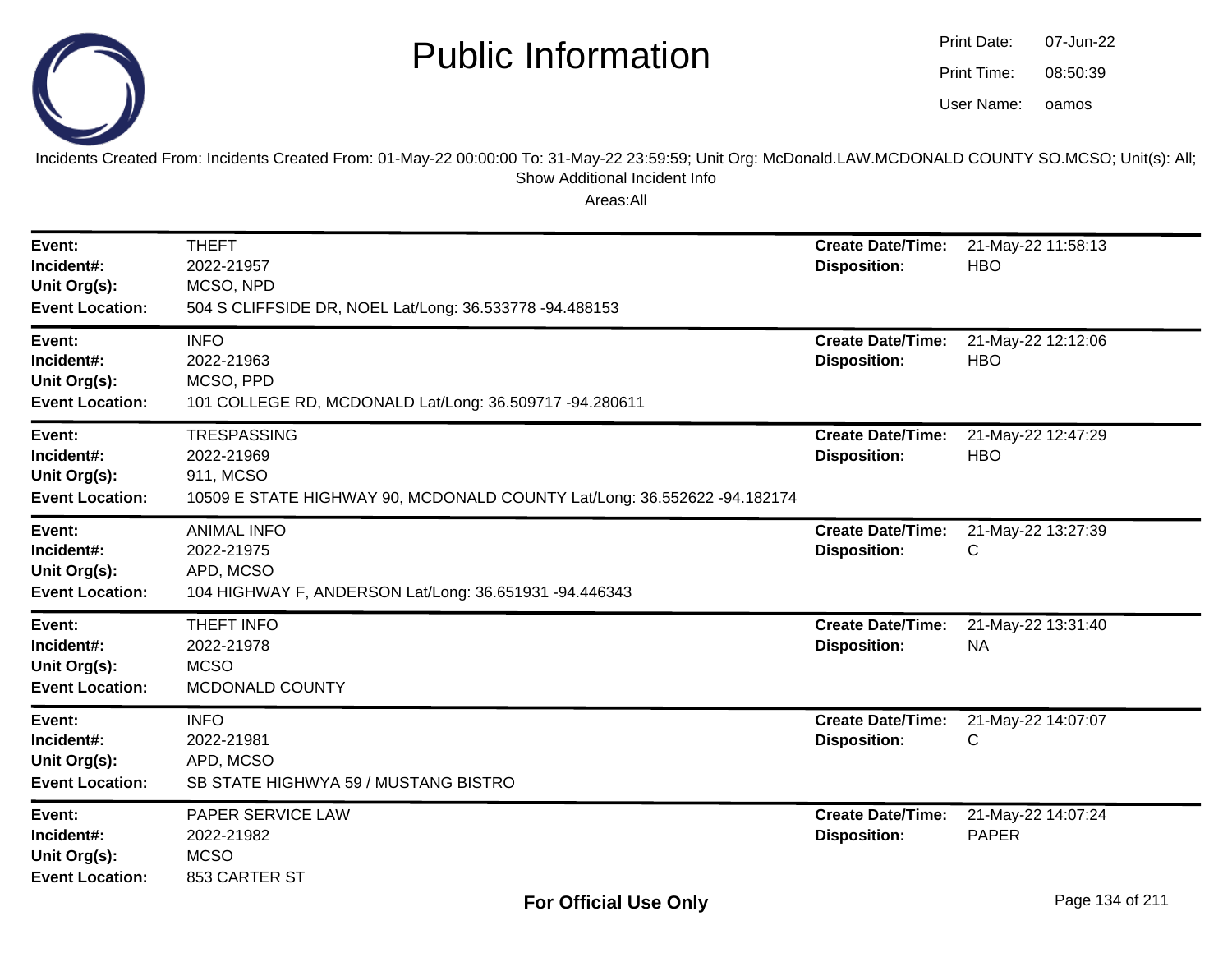

| Print Date: | 07-Jun-22 |
|-------------|-----------|
| Print Time: | 08:50:40  |
| User Name:  | oamos     |

Incidents Created From: Incidents Created From: 01-May-22 00:00:00 To: 31-May-22 23:59:59; Unit Org: McDonald.LAW.MCDONALD COUNTY SO.MCSO; Unit(s): All; Show Additional Incident Info

| Event:<br>Incident#:<br>Unit Org(s):<br><b>Event Location:</b> | SUPPLEMENTAL OTHER<br>2022-21985<br><b>MCSO</b><br>1943 COOPERS RD, MCDONALD COUNTY Lat/Long: 36.579823 -94.170245                                   | <b>Create Date/Time:</b><br><b>Disposition:</b> | 21-May-22 14:12:57<br>С            |
|----------------------------------------------------------------|------------------------------------------------------------------------------------------------------------------------------------------------------|-------------------------------------------------|------------------------------------|
| Event:<br>Incident#:<br>Unit Org(s):<br><b>Event Location:</b> | PARKING COMPLAINT<br>2022-21990<br><b>MCSO</b><br>SKAGGS HOLLOW RD/N SIDE OF THE BRIDGE IN THE CURVE, MCDONALD COUNTY Lat/Long: 36.569183 -94.302863 | <b>Create Date/Time:</b><br><b>Disposition:</b> | 21-May-22 14:44:48<br>С            |
| Event:<br>Incident#:<br>Unit Org(s):<br><b>Event Location:</b> | PAPER SERVICE LAW<br>2022-21992<br><b>MCSO</b><br>392 OLD JOE MILLS LN, MCDONALD COUNTY Lat/Long: 36.603078 -94.172399                               | <b>Create Date/Time:</b><br><b>Disposition:</b> | 21-May-22 15:03:03<br>C            |
| Event:<br>Incident#:<br>Unit Org(s):<br><b>Event Location:</b> | PAPER SERVICE LAW<br>2022-21993<br><b>MCSO</b><br>4364 S STATE HIGHWAY 43, MCDONALD COUNTY Lat/Long: 36.63273 -94.586888                             | <b>Create Date/Time:</b><br><b>Disposition:</b> | 21-May-22 15:11:56<br>С            |
| Event:<br>Incident#:<br>Unit Org(s):<br><b>Event Location:</b> | <b>WANTED PERSON CHECK</b><br>2022-21994<br><b>MCSO</b><br>MCDONALD COUNTY                                                                           | <b>Create Date/Time:</b><br><b>Disposition:</b> | 21-May-22 15:12:01<br>С            |
| Event:<br>Incident#:<br>Unit Org(s):<br><b>Event Location:</b> | <b>SUICIDE THREAT</b><br>2022-21995<br>FRSTA2, MCSO<br>1783 SUGAR VALLEY CIR, MCDONALD COUNTY Lat/Long: 36.564987 -94.363688                         | <b>Create Date/Time:</b><br><b>Disposition:</b> | 21-May-22 15:20:23<br><b>TRANS</b> |
| Event:<br>Incident#:<br>Unit Org(s):<br><b>Event Location:</b> | THEFT INFO<br>2022-22008<br><b>MCSO</b><br>MCDONALD COUNTY                                                                                           | <b>Create Date/Time:</b><br><b>Disposition:</b> | 21-May-22 15:48:10<br>C            |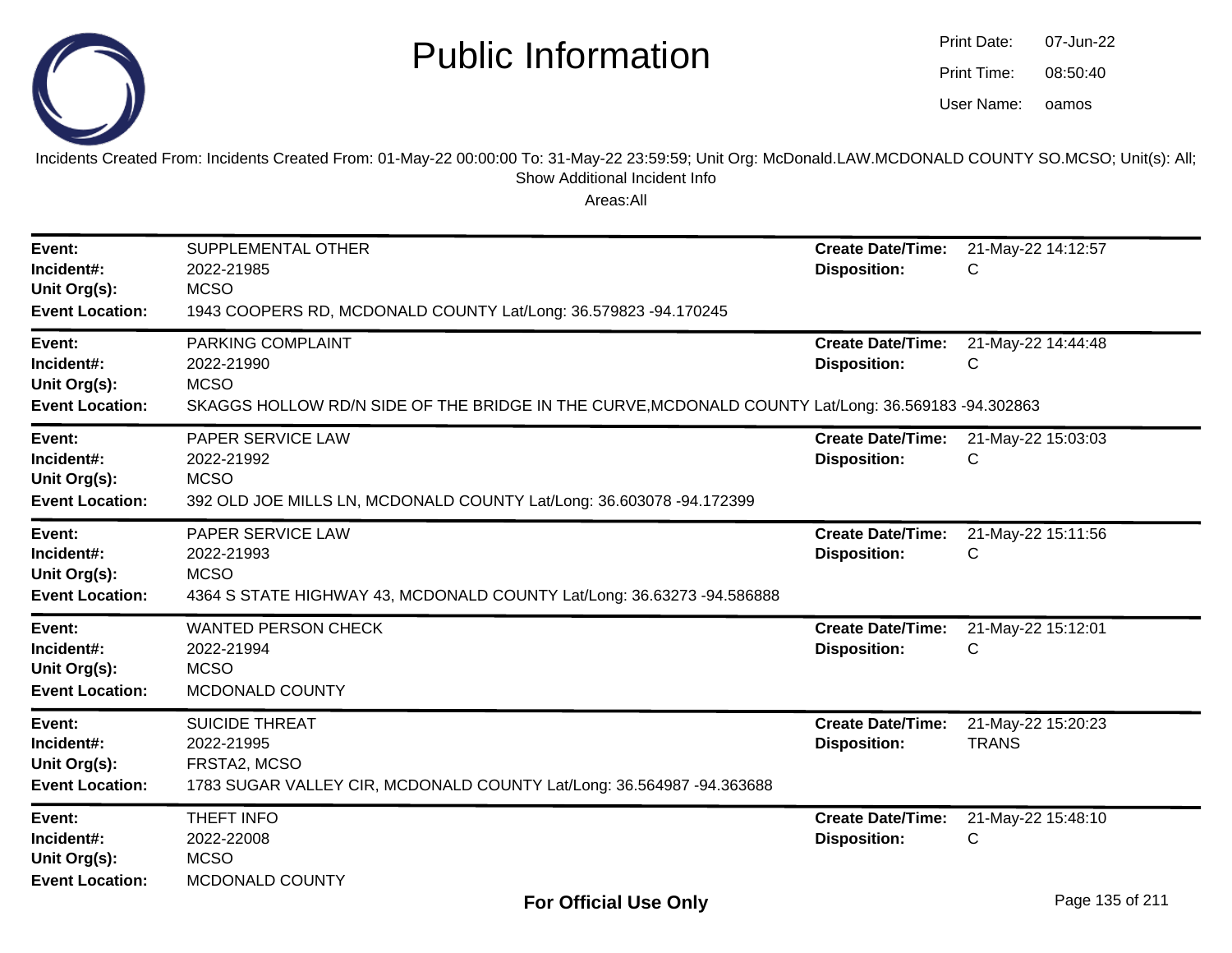

oamos07-Jun-2208:50:41Print Date:Print Time:User Name:

Incidents Created From: Incidents Created From: 01-May-22 00:00:00 To: 31-May-22 23:59:59; Unit Org: McDonald.LAW.MCDONALD COUNTY SO.MCSO; Unit(s): All; Show Additional Incident Info

| Event:<br>Incident#:<br>Unit Org(s):<br><b>Event Location:</b> | <b>CITIZEN ASST L</b><br>2022-22009<br>MCSO, PPD<br>5161 S BUSINESS HIGHWAY 71, PINEVILLE Lat/Long: 36.586655 -94.384823 | <b>Create Date/Time:</b><br><b>Disposition:</b> | 21-May-22 16:00:00<br>C |
|----------------------------------------------------------------|--------------------------------------------------------------------------------------------------------------------------|-------------------------------------------------|-------------------------|
| Event:<br>Incident#:<br>Unit Org(s):<br><b>Event Location:</b> | IN PROG VERBAL L<br>2022-22012<br><b>MCSO</b><br>232 CHEROKEE LN, MCDONALD COUNTY Lat/Long: 36.640542 -94.525687         | <b>Create Date/Time:</b><br><b>Disposition:</b> | 21-May-22 16:13:16<br>С |
| Event:<br>Incident#:<br>Unit Org(s):<br><b>Event Location:</b> | PUBLIC SERVICE INFO<br>2022-22022<br><b>MCSO</b><br>MCDONALD COUNTY                                                      | <b>Create Date/Time:</b><br><b>Disposition:</b> | 21-May-22 16:57:54<br>С |
| Event:<br>Incident#:<br>Unit Org(s):<br><b>Event Location:</b> | <b>INFO</b><br>2022-22028<br><b>MCSO</b><br>OLD PINE TRAIL / HWY 90                                                      | <b>Create Date/Time:</b><br><b>Disposition:</b> | 21-May-22 17:47:05<br>С |
| Event:<br>Incident#:<br>Unit Org(s):<br><b>Event Location:</b> | PUBLIC SERVICE INFO<br>2022-22029<br><b>MCSO</b><br>546 CYCLONE RD, MCDONALD COUNTY Lat/Long: 36.595185 -94.263193       | <b>Create Date/Time:</b><br><b>Disposition:</b> | 21-May-22 18:04:01<br>С |
| Event:<br>Incident#:<br>Unit Org(s):<br><b>Event Location:</b> | <b>INFO</b><br>2022-22034<br>MCSO, MSHP<br>518 PERCHERON LN, MCDONALD COUNTY Lat/Long: 36.695878 -94.213958              | <b>Create Date/Time:</b><br><b>Disposition:</b> | 21-May-22 19:12:33<br>C |
| Event:<br>Incident#:<br>Unit Org(s):                           | SUPPLEMENTAL OTHER<br>2022-22036<br><b>MCSO</b>                                                                          | <b>Create Date/Time:</b><br><b>Disposition:</b> | 21-May-22 19:26:13<br>С |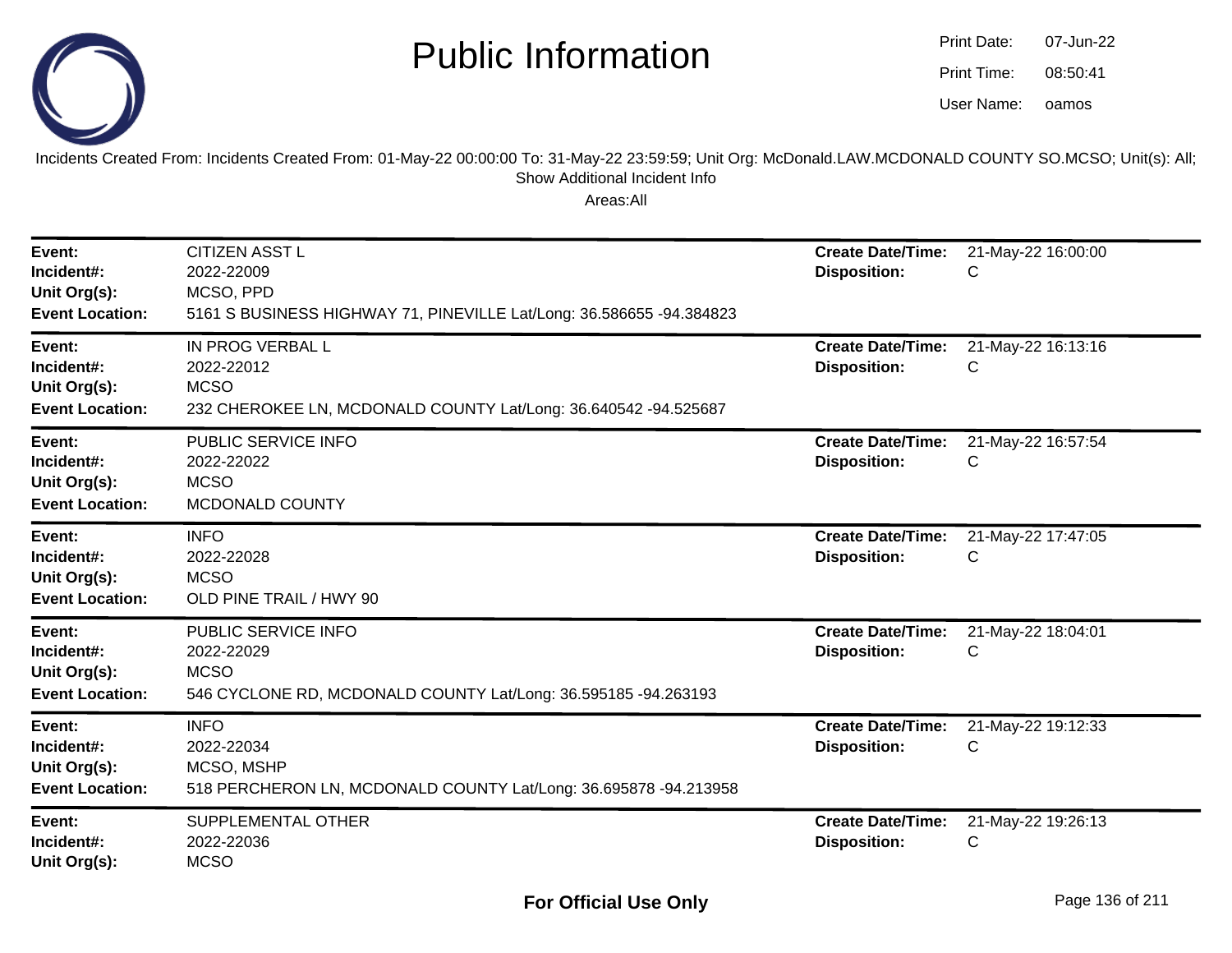

| Print Date: | 07-Jun-22 |
|-------------|-----------|
| Print Time: | 08:50:43  |
| User Name:  | oamos     |

#### Incidents Created From: Incidents Created From: 01-May-22 00:00:00 To: 31-May-22 23:59:59; Unit Org: McDonald.LAW.MCDONALD COUNTY SO.MCSO; Unit(s): All;Show Additional Incident Info

Areas:All

**Event Location:** 158 HOLBROOK LN, MCDONALD COUNTY Lat/Long: 36.520649 -94.535717**Event:** THEFT PAST **Create Date/Time:** 21-May-22 20:57:19 **Incident#:** 2022-22052 **Disposition:** <sup>C</sup>**Unit Org(s):MCSO**  11455 ROUTE B, MCDONALD COUNTY Lat/Long: 36.737148 -94.592199**Event Location:Event:** TRAFFIC STOP **Create Date/Time:** 21-May-22 22:06:15 **Incident#:** 2022-22063 **Disposition:** <sup>C</sup>**Unit Org(s):** MCSO, NPD SB 59/ JUST S OF CITY LIMITS**Event Location:Event:** PUBLIC SERVICE INFO **Create Date/Time:** 21-May-22 22:32:17 **Incident#:** 2022-22065 **Disposition:** <sup>C</sup>**Unit Org(s):** MCSO MCDONALD COUNTY**Event Location:Event:** PSYCH/SUICIDE LM **Create Date/Time:** 22-May-22 00:31:00 **Incident#:** 2022-22076 **Disposition:** <sup>C</sup>**Unit Org(s):** FRSTA1, MCSO 2368 E STATE HIGHWAY 76, MCDONALD COUNTY Lat/Long: 36.651017 -94.392626**Event Location:Event:** INFO ONLY L **Create Date/Time:** 22-May-22 01:47:57 **Incident#:** 2022-22086 **Disposition:** <sup>C</sup>**Unit Org(s):** MCSO, NPD 308 S LONGVIEW ST, NOEL Lat/Long: 36.541371 -94.481821**Event Location:Event:** SUPPLEMENTAL OTHER **Create Date/Time:** 22-May-22 03:08:43 **Incident#:** 2022-22095 **Disposition:** <sup>C</sup>**Unit Org(s):** MCSO, PPD 401 E 8TH ST, PINEVILLE Lat/Long: 36.594949 -94.381023**Event Location:Event:** PAST **Create Date/Time:** 22-May-22 03:14:54 **Incident#:** 2022-22097**Disposition:** <sup>C</sup>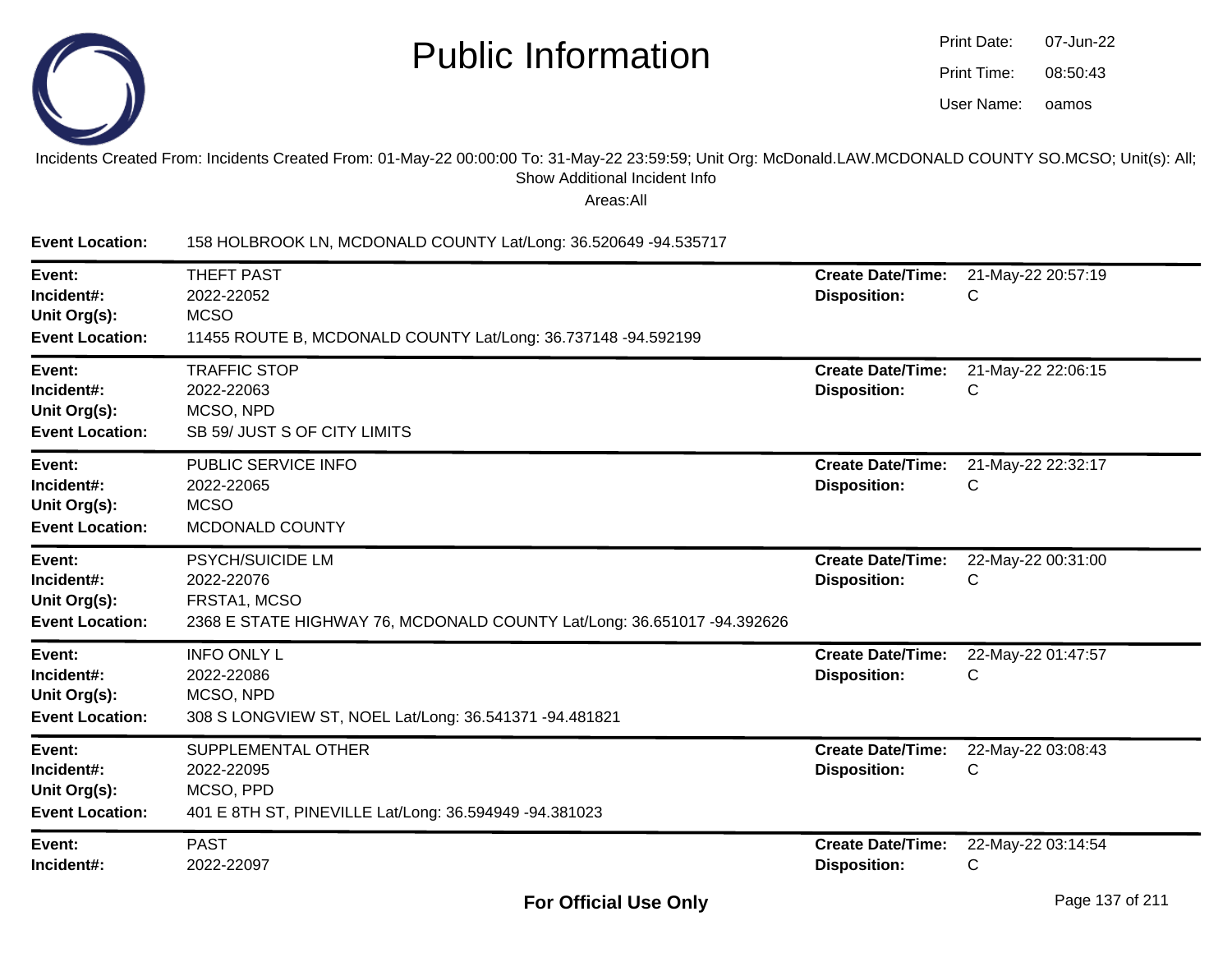

oamos07-Jun-2208:50:44Print Date:Print Time:User Name:

Incidents Created From: Incidents Created From: 01-May-22 00:00:00 To: 31-May-22 23:59:59; Unit Org: McDonald.LAW.MCDONALD COUNTY SO.MCSO; Unit(s): All; Show Additional Incident Info

| Unit Org(s):<br><b>Event Location:</b>                         | MCSO, NPD<br>2448 ROUTE DD, MCDONALD COUNTY Lat/Long: 36.582385 -94.503815                                                       |                                                 |                                  |
|----------------------------------------------------------------|----------------------------------------------------------------------------------------------------------------------------------|-------------------------------------------------|----------------------------------|
| Event:<br>Incident#:<br>Unit Org(s):<br><b>Event Location:</b> | IN PROG VERBAL L<br>2022-22099<br><b>MCSO</b><br>13495 ROUTE E, MCDONALD COUNTY Lat/Long: 36.516925 -94.178814                   | <b>Create Date/Time:</b><br><b>Disposition:</b> | 22-May-22 03:29:59<br>С          |
| Event:<br>Incident#:<br>Unit Org(s):<br><b>Event Location:</b> | <b>TRAFFIC STOP</b><br>2022-22100<br>MCSO, NPD<br>ROUTE DD/ 3/4 MILE OUTSIDE CITY LIMITS                                         | <b>Create Date/Time:</b><br><b>Disposition:</b> | 22-May-22 03:32:35<br>С          |
| Event:<br>Incident#:<br>Unit Org(s):<br><b>Event Location:</b> | <b>NUISANCE</b><br>2022-22109<br>MCSO, MSHP<br>518 PERCHERON LN, MCDONALD COUNTY Lat/Long: 36.695878 -94.213958                  | <b>Create Date/Time:</b><br><b>Disposition:</b> | 22-May-22 08:42:39<br>C          |
| Event:<br>Incident#:<br>Unit Org(s):<br><b>Event Location:</b> | <b>SUSP PERSON</b><br>2022-22110<br><b>MCSO</b><br>COWAN RIDGE RD / MEADOR RD, MCDONALD COUNTY                                   | <b>Create Date/Time:</b><br><b>Disposition:</b> | 22-May-22 08:51:06<br>С          |
| Event:<br>Incident#:<br>Unit Org(s):<br><b>Event Location:</b> | <b>HOLDUP/PANIC L</b><br>2022-22113<br>GPD, MCSO<br>110 E MAIN ST, GOODMAN Lat/Long: 36.739678 -94.406797                        | <b>Create Date/Time:</b><br><b>Disposition:</b> | 22-May-22 08:55:30<br>C          |
| Event:<br>Incident#:<br>Unit Org(s):<br><b>Event Location:</b> | <b>BURGLARY/INTRUSION L</b><br>2022-22114<br><b>MCSO</b><br>557 LIGHTNING BUG LN, MCDONALD COUNTY Lat/Long: 36.706352 -94.416623 | <b>Create Date/Time:</b><br><b>Disposition:</b> | 22-May-22 09:05:08<br><b>DIS</b> |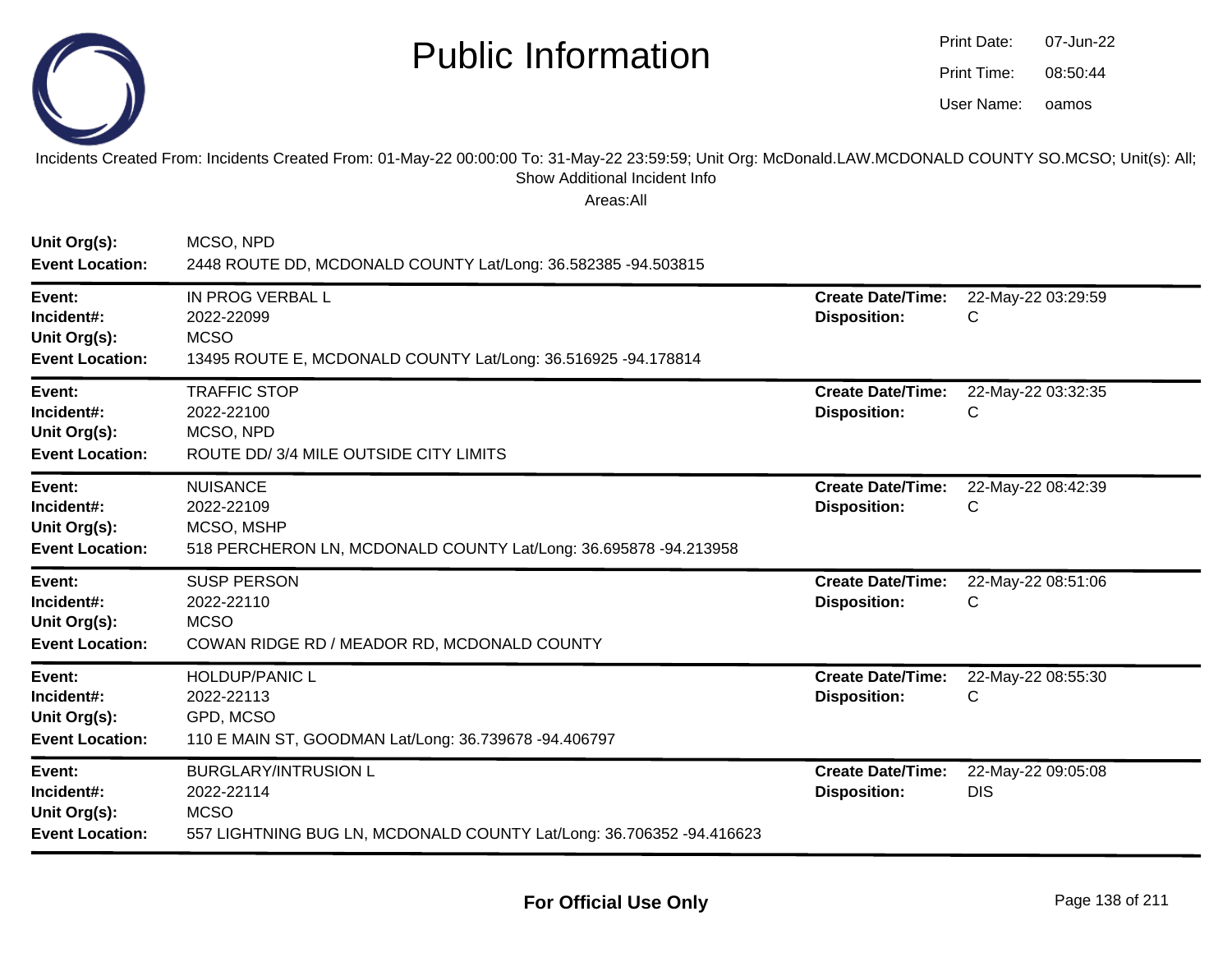|                                                                | <b>Public Information</b><br>Incidents Created From: Incidents Created From: 01-May-22 00:00:00 To: 31-May-22 23:59:59; Unit Org: McDonald.LAW.MCDONALD COUNTY SO.MCSO; Unit(s): All; |                                                 | <b>Print Date:</b><br>Print Time:<br>User Name: | 07-Jun-22<br>08:50:45<br>oamos |
|----------------------------------------------------------------|---------------------------------------------------------------------------------------------------------------------------------------------------------------------------------------|-------------------------------------------------|-------------------------------------------------|--------------------------------|
|                                                                | Show Additional Incident Info<br>Areas:All                                                                                                                                            |                                                 |                                                 |                                |
| Event:<br>Incident#:<br>Unit Org(s):<br><b>Event Location:</b> | <b>THREAT PAST</b><br>2022-22117<br><b>MCSO</b><br>132 LUCKY LN, MCDONALD COUNTY Lat/Long: 36.663728 -94.258452                                                                       | <b>Create Date/Time:</b><br><b>Disposition:</b> | <b>NA</b>                                       | 22-May-22 09:21:24             |
| Event:<br>Incident#:<br>Unit Org(s):<br><b>Event Location:</b> | <b>WANTED VEHICLE CHECK</b><br>2022-22119<br><b>MCSO</b><br>MCDONALD COUNTY                                                                                                           | <b>Create Date/Time:</b><br><b>Disposition:</b> | С                                               | 22-May-22 09:37:52             |
| Event:<br>Incident#:<br>Unit Org(s):<br><b>Event Location:</b> | <b>THREAT</b><br>2022-22122<br><b>MCSO</b><br>132 LUCKY LN, MCDONALD COUNTY Lat/Long: 36.663728 -94.258452                                                                            | <b>Create Date/Time:</b><br><b>Disposition:</b> | С                                               | 22-May-22 09:47:39             |
| Event:<br>Incident#:<br>Unit Org(s):<br><b>Event Location:</b> | PUBLIC SERVICE INFO<br>2022-22137<br><b>MCSO</b><br>MCDONALD COUNTY                                                                                                                   | <b>Create Date/Time:</b><br><b>Disposition:</b> | С                                               | 22-May-22 12:03:28             |
| Event:<br>Incident#:<br>Unit Org(s):<br><b>Event Location:</b> | <b>ANIMAL INFO</b><br>2022-22138<br><b>MCSO</b><br>480 OZARK TRL, MCDONALD COUNTY Lat/Long: 36.728287 -94.404229                                                                      | <b>Create Date/Time:</b><br><b>Disposition:</b> | С                                               | 22-May-22 12:13:22             |
| Event:<br>Incident#:<br>Unit Org(s):<br><b>Event Location:</b> | <b>HARASS PAST L</b><br>2022-22142<br><b>MCSO</b><br>1943 COOPERS RD, MCDONALD COUNTY Lat/Long: 36.579823 -94.170245                                                                  | <b>Create Date/Time:</b><br><b>Disposition:</b> | С                                               | 22-May-22 12:57:03             |
| Event:<br>Incident#:<br>Unit Org(s):<br><b>Event Location:</b> | PAST PHYSICAL L<br>2022-22143<br><b>MCSO</b><br>100 COMMERCIAL DR, MCDONALD Lat/Long: 36.508231 -94.278518                                                                            | <b>Create Date/Time:</b><br><b>Disposition:</b> | U                                               | 22-May-22 13:07:09             |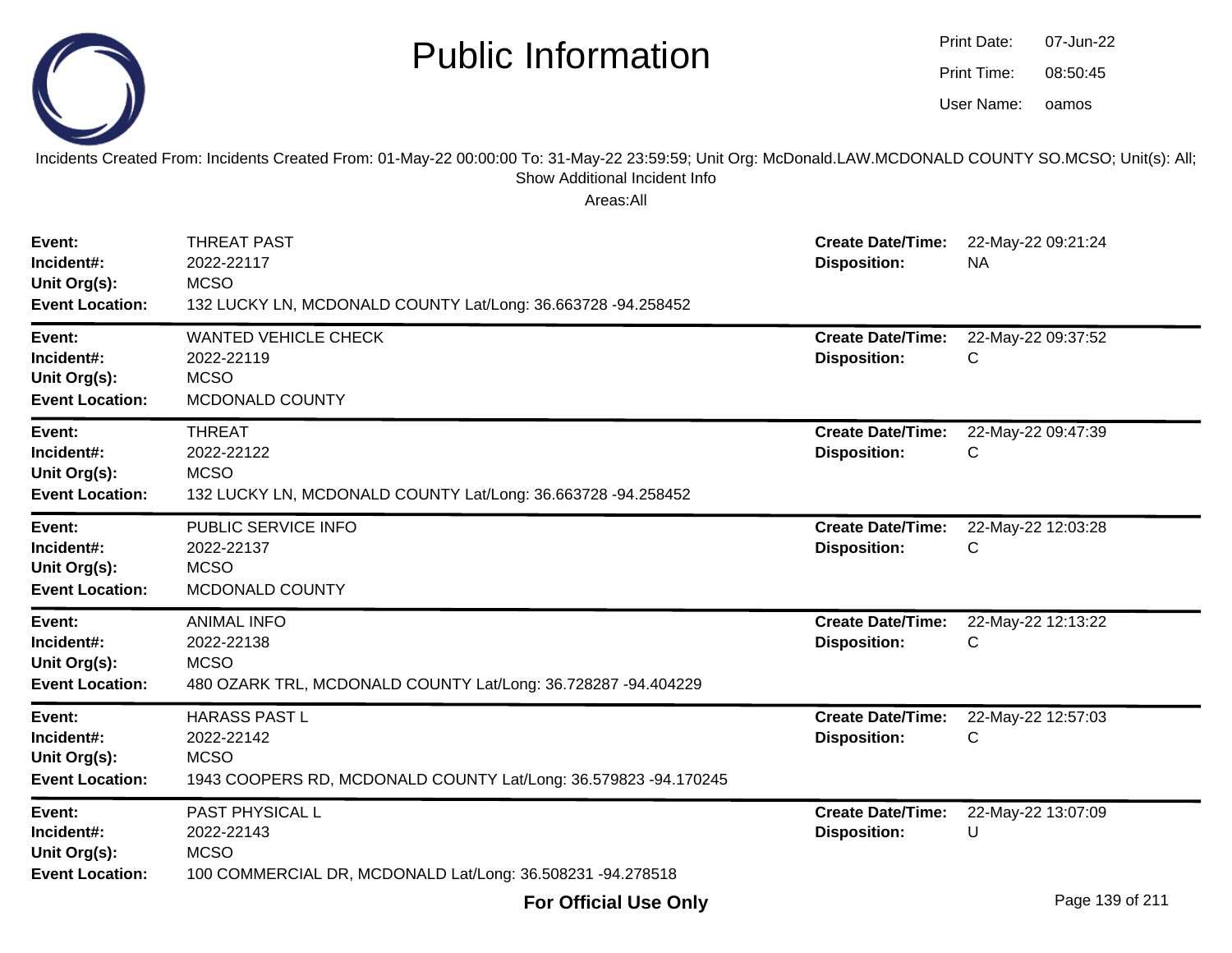

oamos07-Jun-2208:50:46Print Date:Print Time:User Name:

Incidents Created From: Incidents Created From: 01-May-22 00:00:00 To: 31-May-22 23:59:59; Unit Org: McDonald.LAW.MCDONALD COUNTY SO.MCSO; Unit(s): All; Show Additional Incident Info

| Event:<br>Incident#:<br>Unit Org(s):<br><b>Event Location:</b> | PUBLIC SERVICE INFO<br>2022-22144<br><b>MCSO</b><br>210 CYCLONE RD, MCDONALD COUNTY Lat/Long: 36.592398 -94.26703            | <b>Create Date/Time:</b><br><b>Disposition:</b> | 22-May-22 13:10:02<br><b>NA</b>    |
|----------------------------------------------------------------|------------------------------------------------------------------------------------------------------------------------------|-------------------------------------------------|------------------------------------|
| Event:<br>Incident#:<br>Unit Org(s):<br><b>Event Location:</b> | <b>CITIZEN ASST L</b><br>2022-22145<br><b>MCSO</b><br>300 E 7TH ST, PINEVILLE Lat/Long: 36.594702 -94.381964                 | <b>Create Date/Time:</b><br><b>Disposition:</b> | 22-May-22 14:22:01<br>С            |
| Event:<br>Incident#:<br>Unit Org(s):<br><b>Event Location:</b> | <b>CITIZEN ASST L</b><br>2022-22147<br><b>MCSO</b><br>HWY 59/S OF THE ANDERSON STOP LIGHT                                    | <b>Create Date/Time:</b><br><b>Disposition:</b> | 22-May-22 14:57:11<br>С            |
| Event:<br>Incident#:<br>Unit Org(s):<br><b>Event Location:</b> | PUBLIC SERVICE INFO<br>2022-22150<br><b>MCSO</b><br>18572 E STATE HIGHWAY 76, MCDONALD COUNTY Lat/Long: 36.721809 -94.167618 | <b>Create Date/Time:</b><br><b>Disposition:</b> | 22-May-22 15:08:20<br>С            |
| Event:<br>Incident#:<br>Unit Org(s):<br><b>Event Location:</b> | <b>CHEST PAIN FM</b><br>2022-22151<br>AFD, FRSTA1, MCSO<br>NB I 49 / MM 11.0 Lat/Long: 36.64859890 -94.4226193               | <b>Create Date/Time:</b><br><b>Disposition:</b> | 22-May-22 15:14:38<br><b>TRANS</b> |
| Event:<br>Incident#:<br>Unit Org(s):<br><b>Event Location:</b> | <b>INFO LAW</b><br>2022-22154<br>MCSO, W10 MITCHELL<br>205 HUMMINGBIRD LN, MCDONALD COUNTY Lat/Long: 36.717907 -94.616497    | <b>Create Date/Time:</b><br><b>Disposition:</b> | 22-May-22 15:33:26<br>С            |
| Event:<br>Incident#:<br>Unit Org(s):<br><b>Event Location:</b> | SUPPLEMENTAL OTHER<br>2022-22157<br><b>MCSO</b><br>2368 E STATE HIGHWAY 76, MCDONALD COUNTY Lat/Long: 36.651017 -94.392626   | <b>Create Date/Time:</b><br><b>Disposition:</b> | 22-May-22 15:56:10<br>С            |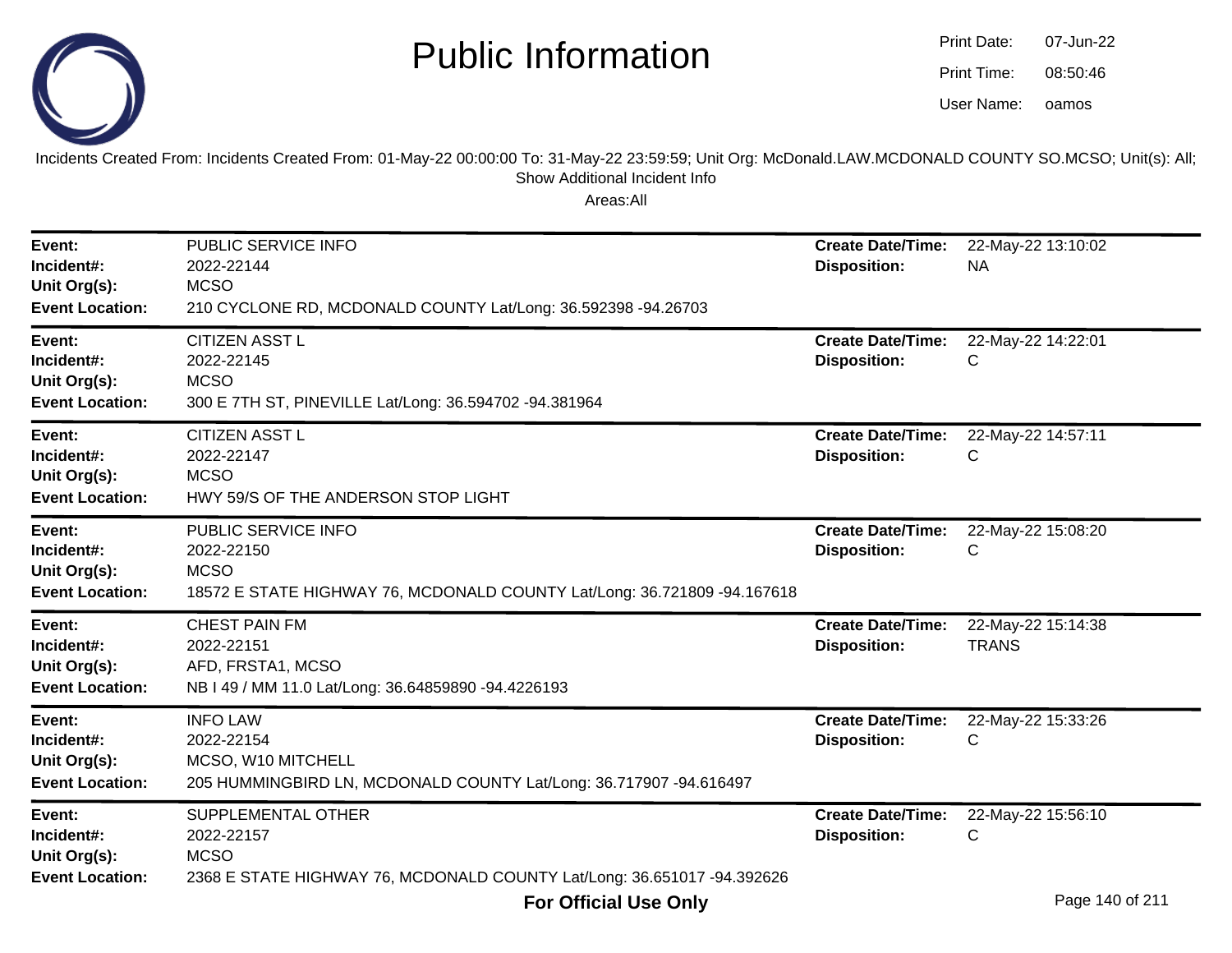

oamos07-Jun-2208:50:48Print Date:Print Time:User Name:

Incidents Created From: Incidents Created From: 01-May-22 00:00:00 To: 31-May-22 23:59:59; Unit Org: McDonald.LAW.MCDONALD COUNTY SO.MCSO; Unit(s): All; Show Additional Incident Info

| Event:<br>Incident#:<br>Unit Org(s):<br><b>Event Location:</b> | THEFT ATTEMPT PAST<br>2022-22164<br><b>MCSO</b><br>53 EAGLE NEST LN, MCDONALD COUNTY Lat/Long: 36.584449 -94.455989                    | <b>Create Date/Time:</b><br><b>Disposition:</b> | 22-May-22 16:52:48<br>С          |
|----------------------------------------------------------------|----------------------------------------------------------------------------------------------------------------------------------------|-------------------------------------------------|----------------------------------|
| Event:<br>Incident#:<br>Unit Org(s):<br><b>Event Location:</b> | PUBLIC SERVICE INFO<br>2022-22167<br><b>MCSO</b><br>MCDONALD COUNTY                                                                    | <b>Create Date/Time:</b><br><b>Disposition:</b> | 22-May-22 17:37:33<br>С          |
| Event:<br>Incident#:<br>Unit Org(s):<br><b>Event Location:</b> | <b>VEHICLE THEFT</b><br>2022-22174<br><b>MCSO</b><br>205 HUMMINGBIRD LN, MCDONALD COUNTY Lat/Long: 36.717907 -94.616497                | <b>Create Date/Time:</b><br><b>Disposition:</b> | 22-May-22 18:55:31<br>С          |
| Event:<br>Incident#:<br>Unit Org(s):<br><b>Event Location:</b> | 911 HANGUP L<br>2022-22182<br><b>MCSO</b><br>25392 E STATE HIGHWAY 76, MCDONALD COUNTY Lat/Long: 36.7474 -94.070175                    | <b>Create Date/Time:</b><br><b>Disposition:</b> | 22-May-22 19:41:13<br><b>HBO</b> |
| Event:<br>Incident#:<br>Unit Org(s):<br><b>Event Location:</b> | <b>VEHICLE THEFT PAST</b><br>2022-22185<br>GPD, JAIL MCSO, MCSO<br>100 W SPLITLOG AVE, GOODMAN Lat/Long: 36.737424 -94.408474          | <b>Create Date/Time:</b><br><b>Disposition:</b> | 22-May-22 19:54:32<br>С          |
| Event:<br>Incident#:<br>Unit Org(s):<br><b>Event Location:</b> | <b>SUSP/WANTED PERS INFO</b><br>2022-22186<br>MCSO, W10 MITCHELL<br>205 HUMMINGBIRD LN, MCDONALD COUNTY Lat/Long: 36.717907 -94.616497 | <b>Create Date/Time:</b><br><b>Disposition:</b> | 22-May-22 19:55:08<br><b>ARR</b> |
| Event:<br>Incident#:<br>Unit Org(s):<br><b>Event Location:</b> | INTOXICATED/CHEMICALLY IMPAIRED<br>2022-22197<br>APD, MCSO<br>SB HWY 59/ FROM NEWTON COUNTY                                            | <b>Create Date/Time:</b><br><b>Disposition:</b> | 22-May-22 21:29:57<br>С          |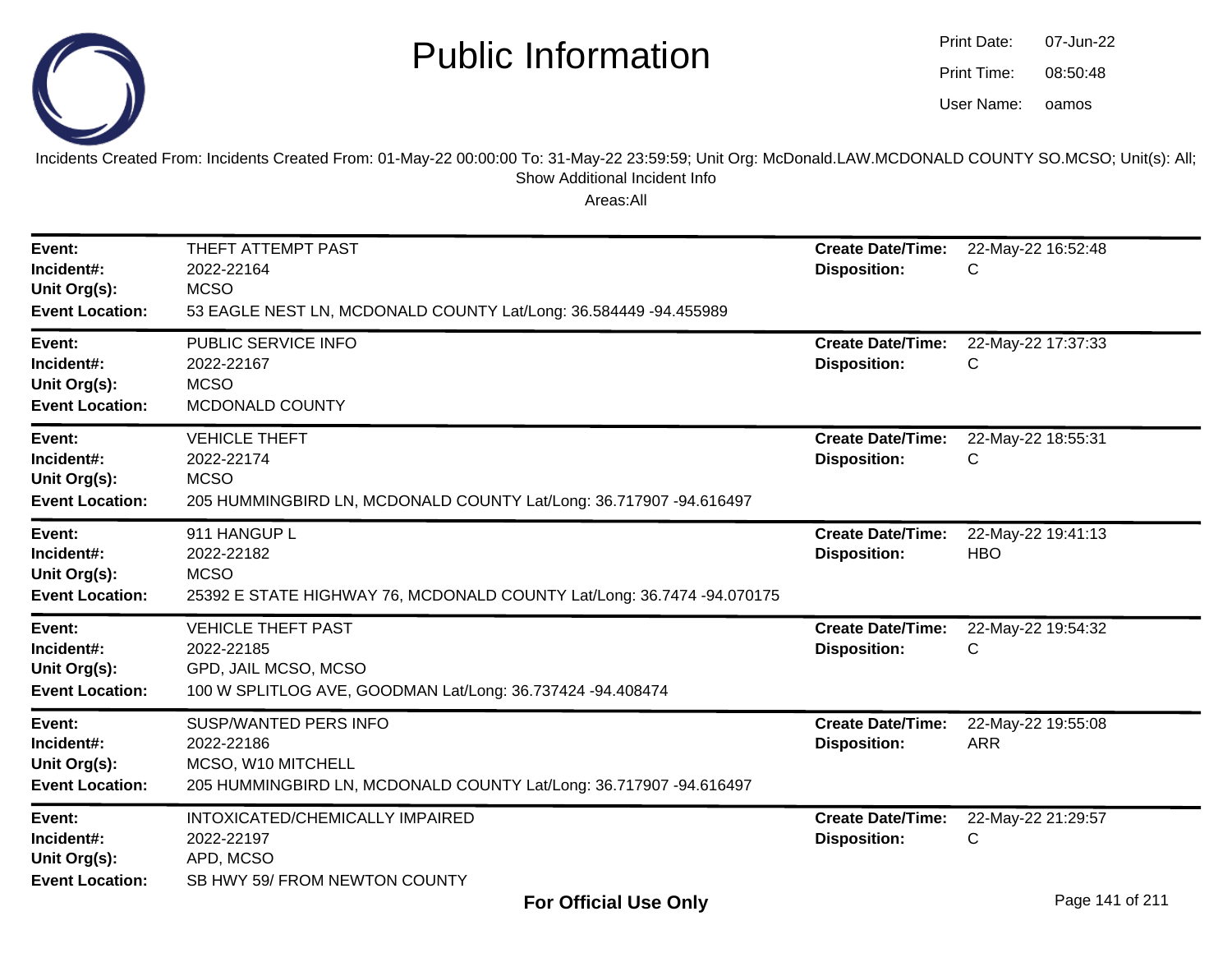

| <b>Print Date:</b> | 07-Jun-22 |
|--------------------|-----------|
| Print Time:        | 08:50:49  |
| User Name:         | oamos     |

Incidents Created From: Incidents Created From: 01-May-22 00:00:00 To: 31-May-22 23:59:59; Unit Org: McDonald.LAW.MCDONALD COUNTY SO.MCSO; Unit(s): All; Show Additional Incident Info

| Event:<br>Incident#:<br>Unit Org(s):<br><b>Event Location:</b> | <b>TRESPASSING</b><br>2022-22205<br>JAIL MCSO, MCSO, PPD<br>854 HWY W, MCDONALD COUNTY                                      | <b>Create Date/Time:</b><br><b>Disposition:</b> | 22-May-22 22:55:23<br>С            |
|----------------------------------------------------------------|-----------------------------------------------------------------------------------------------------------------------------|-------------------------------------------------|------------------------------------|
| Event:<br>Incident#:<br>Unit Org(s):<br><b>Event Location:</b> | <b>SUSP PERSON</b><br>2022-22214<br>MCSO, PPD<br>845 HWY W, MCDONALD COUNTY                                                 | <b>Create Date/Time:</b><br><b>Disposition:</b> | 22-May-22 23:52:06<br>С            |
| Event:<br>Incident#:<br>Unit Org(s):<br><b>Event Location:</b> | <b>INFO ONLY L</b><br>2022-22217<br>FRSTA1, FRSTA2, MCSO, PPD<br>850 HWY W, MCDONALD COUNTY                                 | <b>Create Date/Time:</b><br><b>Disposition:</b> | 23-May-22 01:23:14<br><b>TRANS</b> |
| Event:<br>Incident#:<br>Unit Org(s):<br><b>Event Location:</b> | PUBLIC SERVICE INFO<br>2022-22241<br><b>MCSO</b><br>MCDONALD COUNTY                                                         | <b>Create Date/Time:</b><br><b>Disposition:</b> | 23-May-22 10:28:25<br>C            |
| Event:<br>Incident#:<br>Unit Org(s):<br><b>Event Location:</b> | PUBLIC SERVICE INFO<br>2022-22247<br><b>MCSO</b><br>7679 E STATE HIGHWAY 90, MCDONALD COUNTY Lat/Long: 36.548462 -94.206708 | <b>Create Date/Time:</b><br><b>Disposition:</b> | 23-May-22 10:54:00<br><b>HBO</b>   |
| Event:<br>Incident#:<br>Unit Org(s):<br><b>Event Location:</b> | PUBLIC SERVICE INFO<br>2022-22252<br><b>MCSO</b><br>MCDONALD COUNTY                                                         | <b>Create Date/Time:</b><br><b>Disposition:</b> | 23-May-22 11:33:35<br>C            |
| Event:<br>Incident#:<br>Unit Org(s):                           | PAPER SERVICE LAW<br>2022-22254<br><b>MCSO</b>                                                                              | <b>Create Date/Time:</b><br><b>Disposition:</b> | 23-May-22 12:13:52<br>С            |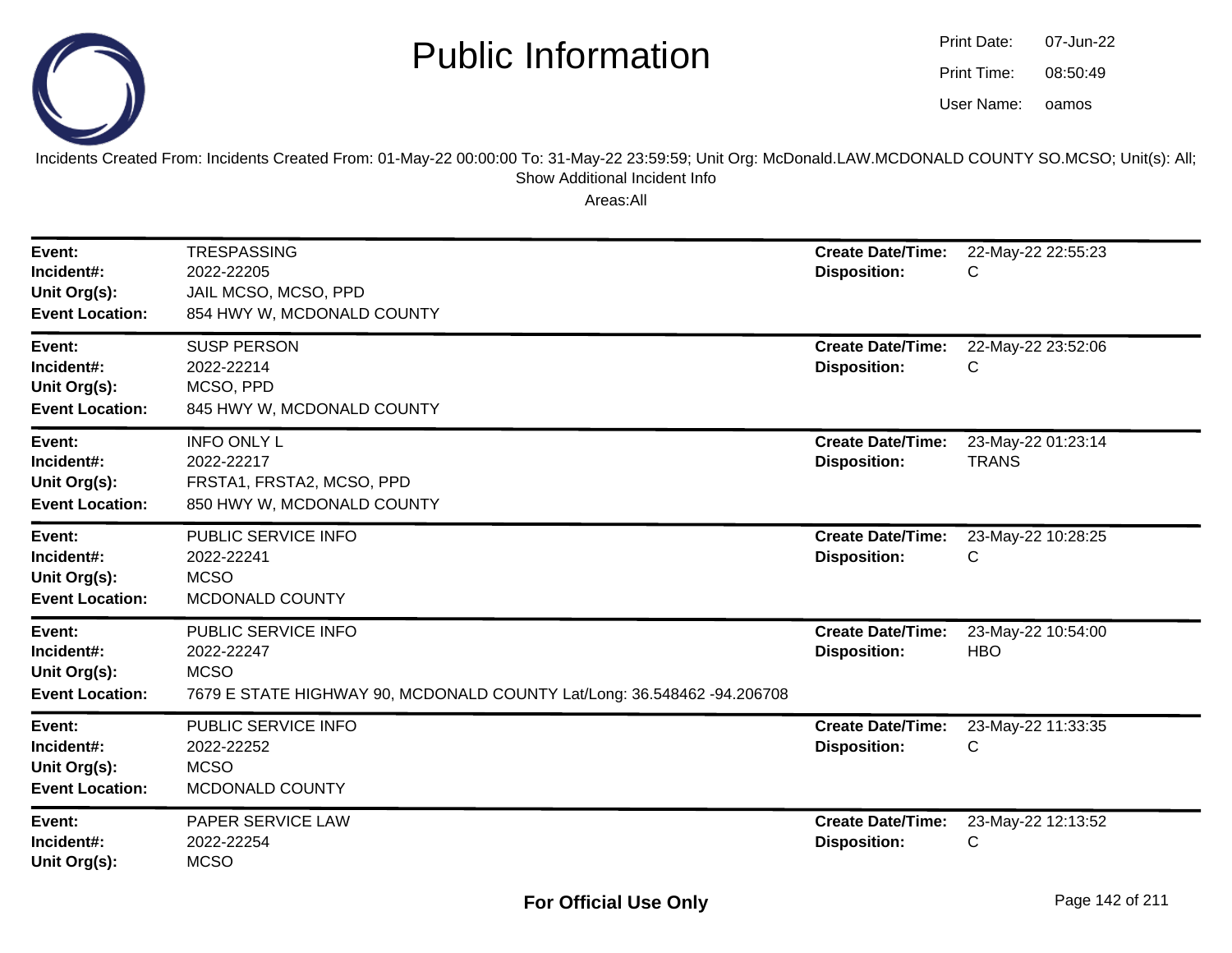

| Print Date: | 07-Jun-22 |
|-------------|-----------|
| Print Time: | 08:50:50  |
| User Name:  | oamos     |

#### Incidents Created From: Incidents Created From: 01-May-22 00:00:00 To: 31-May-22 23:59:59; Unit Org: McDonald.LAW.MCDONALD COUNTY SO.MCSO; Unit(s): All; Show Additional Incident Info

| <b>Event Location:</b>                                         | 5897 STATE HIGHWAY 59, MCDONALD Lat/Long: 36.680217 -94.441056                                                         |                                                 |                                    |
|----------------------------------------------------------------|------------------------------------------------------------------------------------------------------------------------|-------------------------------------------------|------------------------------------|
| Event:<br>Incident#:<br>Unit Org(s):<br><b>Event Location:</b> | <b>INFO LAW</b><br>2022-22255<br><b>MCSO</b><br>1635 SUGAR VALLEY CIR, MCDONALD COUNTY Lat/Long: 36.558662 -94.366008  | <b>Create Date/Time:</b><br><b>Disposition:</b> | 23-May-22 12:21:31<br>С            |
| Event:<br>Incident#:<br>Unit Org(s):<br><b>Event Location:</b> | <b>ANIMAL INFO</b><br>2022-22256<br><b>MCSO</b><br>4246 CARNELL RD, MCDONALD COUNTY Lat/Long: 36.693839 -94.199269     | <b>Create Date/Time:</b><br><b>Disposition:</b> | 23-May-22 12:26:45<br>С            |
| Event:<br>Incident#:<br>Unit Org(s):<br><b>Event Location:</b> | <b>WANTED PERSON CHECK</b><br>2022-22257<br><b>MCSO</b><br>MCDONALD COUNTY                                             | <b>Create Date/Time:</b><br><b>Disposition:</b> | 23-May-22 12:44:29<br>С            |
| Event:<br>Incident#:<br>Unit Org(s):<br><b>Event Location:</b> | <b>IN PROGRESS</b><br>2022-22259<br>LPD, MCSO<br>117 HAPPY HOLLOW RD, LANAGAN Lat/Long: 36.614258 -94.455691           | <b>Create Date/Time:</b><br><b>Disposition:</b> | 23-May-22 12:52:58<br>С            |
| Event:<br>Incident#:<br>Unit Org(s):<br><b>Event Location:</b> | PAPER SERVICE LAW<br>2022-22263<br><b>MCSO</b><br>392 LINCOLN RD, MCDONALD COUNTY Lat/Long: 36.723215 -94.457892       | <b>Create Date/Time:</b><br><b>Disposition:</b> | 23-May-22 13:46:04<br>С            |
| Event:<br>Incident#:<br>Unit Org(s):<br><b>Event Location:</b> | <b>PAPER SERVICE LAW</b><br>2022-22265<br><b>MCSO</b><br>468 LINCOLN RD, MCDONALD COUNTY Lat/Long: 36.724488 -94.45763 | <b>Create Date/Time:</b><br><b>Disposition:</b> | 23-May-22 13:52:47<br><b>PAPER</b> |
| Event:<br>Incident#:                                           | <b>THEFT PAST</b><br>2022-22267                                                                                        | <b>Create Date/Time:</b><br><b>Disposition:</b> | 23-May-22 13:54:20<br>С            |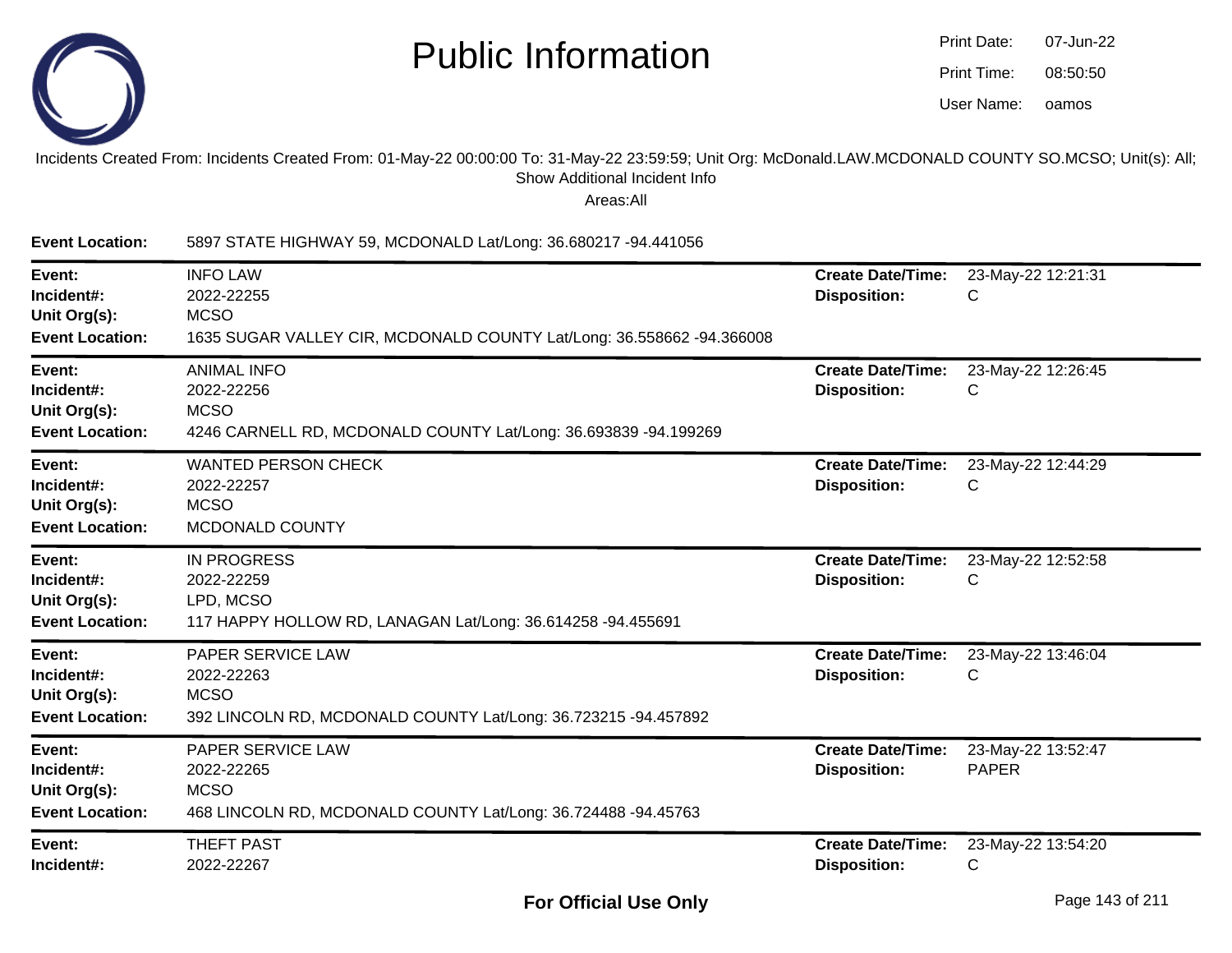

**Unit Org(s):**

**MCSO** 

## Public Information

| <b>Print Date:</b> | 07-Jun-22 |
|--------------------|-----------|
| Print Time:        | 08:50:51  |
| User Name:         | oamos     |

Incidents Created From: Incidents Created From: 01-May-22 00:00:00 To: 31-May-22 23:59:59; Unit Org: McDonald.LAW.MCDONALD COUNTY SO.MCSO; Unit(s): All; Show Additional Incident Info

| <b>Event Location:</b>                                         | 816 S HWY 59, ANDERSON Lat/Long: 36.64101 -94.455736                                                                    |                                                 |                                    |
|----------------------------------------------------------------|-------------------------------------------------------------------------------------------------------------------------|-------------------------------------------------|------------------------------------|
| Event:<br>Incident#:<br>Unit Org(s):<br><b>Event Location:</b> | PAPER SERVICE LAW<br>2022-22268<br><b>MCSO</b><br>1424 BEAMON HOLLOW RD, MCDONALD COUNTY Lat/Long: 36.711758 -94.491496 | <b>Create Date/Time:</b><br><b>Disposition:</b> | 23-May-22 14:10:27<br><b>NA</b>    |
| Event:<br>Incident#:<br>Unit Org(s):<br><b>Event Location:</b> | PAPER SERVICE LAW<br>2022-22273<br><b>MCSO</b><br>114 YARBROUGH CIR, MCDONALD COUNTY Lat/Long: 36.520344 -94.520522     | <b>Create Date/Time:</b><br><b>Disposition:</b> | 23-May-22 15:21:57<br><b>PAPER</b> |
| Event:<br>Incident#:<br>Unit Org(s):<br><b>Event Location:</b> | PAPER SERVICE LAW<br>2022-22274<br><b>MCSO</b><br>121 LOGAN AVE, MCDONALD COUNTY Lat/Long: 36.519148 -94.533516         | <b>Create Date/Time:</b><br><b>Disposition:</b> | 23-May-22 15:30:24<br>C            |
| Event:<br>Incident#:<br>Unit Org(s):<br><b>Event Location:</b> | <b>HARASSMENT</b><br>2022-22279<br><b>MCSO</b><br>48 LITTLE MISSOURI RD, MCDONALD COUNTY Lat/Long: 36.530856 -94.295896 | <b>Create Date/Time:</b><br><b>Disposition:</b> | 23-May-22 16:11:58<br>C            |
| Event:<br>Incident#:<br>Unit Org(s):<br><b>Event Location:</b> | <b>MISSING PERSON</b><br>2022-22283<br><b>MCSO</b><br>138 KRISTY RD, MCDONALD COUNTY Lat/Long: 36.75285 -94.387443      | <b>Create Date/Time:</b><br><b>Disposition:</b> | 23-May-22 16:19:49<br><b>HBO</b>   |
| Event:<br>Incident#:<br>Unit Org(s):<br><b>Event Location:</b> | PUBLIC SERVICE INFO<br>2022-22290<br><b>MCSO</b><br>715 N 71 BUSINESS HIGHWAY, ANDERSON Lat/Long: 36.664125 -94.442876  | <b>Create Date/Time:</b><br><b>Disposition:</b> | 23-May-22 16:45:56<br>C            |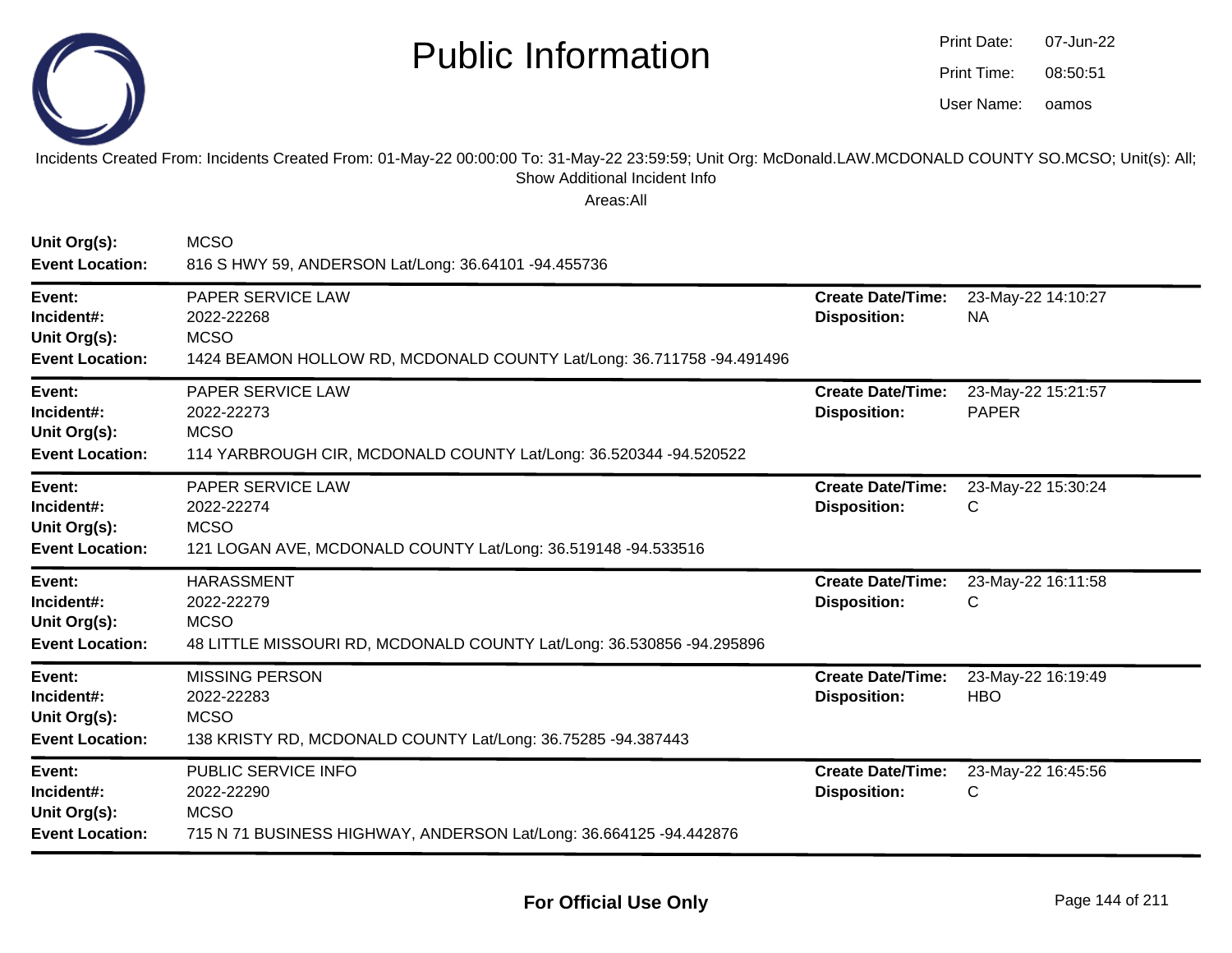|                                                                | <b>Public Information</b><br>Incidents Created From: Incidents Created From: 01-May-22 00:00:00 To: 31-May-22 23:59:59; Unit Org: McDonald.LAW.MCDONALD COUNTY SO.MCSO; Unit(s): All;<br>Show Additional Incident Info |                                                 | Print Date:<br>Print Time:<br>User Name: | 07-Jun-22<br>08:50:52<br>oamos |
|----------------------------------------------------------------|------------------------------------------------------------------------------------------------------------------------------------------------------------------------------------------------------------------------|-------------------------------------------------|------------------------------------------|--------------------------------|
| Event:<br>Incident#:<br>Unit Org(s):<br><b>Event Location:</b> | Areas:All<br>PAPER SERVICE LAW<br>2022-22295<br><b>MCSO</b><br>715 N 71 BUSINESS HIGHWAY, ANDERSON Lat/Long: 36.664125 -94.442876                                                                                      | <b>Create Date/Time:</b><br><b>Disposition:</b> | <b>PAPER</b>                             | 23-May-22 17:04:45             |
| Event:<br>Incident#:<br>Unit Org(s):<br><b>Event Location:</b> | <b>TRAFFIC STOP</b><br>2022-22298<br><b>MCSO</b><br>441 N CLIFFSIDE DR, NOEL Lat/Long: 36.552706 -94.488708                                                                                                            | <b>Create Date/Time:</b><br><b>Disposition:</b> | С                                        | 23-May-22 17:14:50             |
| Event:<br>Incident#:<br>Unit Org(s):<br><b>Event Location:</b> | <b>WANTED VEHICLE CHECK</b><br>2022-22300<br><b>MCSO</b><br>MCDONALD CO                                                                                                                                                | <b>Create Date/Time:</b><br><b>Disposition:</b> | С                                        | 23-May-22 17:19:33             |
| Event:<br>Incident#:<br>Unit Org(s):<br><b>Event Location:</b> | <b>TRAFFIC STOP</b><br>2022-22302<br><b>MCSO</b><br>71 WEST OUTER RD / S BUSINESS HIGHWAY 71, MCDONALD COUNTY                                                                                                          | <b>Create Date/Time:</b><br><b>Disposition:</b> | С                                        | 23-May-22 17:44:54             |
| Event:<br>Incident#:<br>Unit Org(s):<br><b>Event Location:</b> | PAPER SERVICE LAW<br>2022-22303<br><b>MCSO</b><br>179 TOWNSEND LN, MCDONALD COUNTY Lat/Long: 36.533724 -94.293757                                                                                                      | <b>Create Date/Time:</b><br><b>Disposition:</b> | <b>PAPER</b>                             | 23-May-22 17:51:00             |
| Event:<br>Incident#:<br>Unit Org(s):<br><b>Event Location:</b> | <b>SUICIDE THREAT</b><br>2022-22305<br><b>MCSO</b><br>12421 ROUTE E, MCDONALD COUNTY Lat/Long: 36.529314 -94.179133                                                                                                    | <b>Create Date/Time:</b><br><b>Disposition:</b> | С                                        | 23-May-22 18:00:50             |
| Event:<br>Incident#:<br>Unit Org(s):<br><b>Event Location:</b> | <b>INFO LAW</b><br>2022-22306<br><b>MCSO</b><br>BRYCE RD / GOFF RIDGE RD, MCDONALD COUNTY                                                                                                                              | <b>Create Date/Time:</b><br><b>Disposition:</b> | С                                        | 23-May-22 18:07:01             |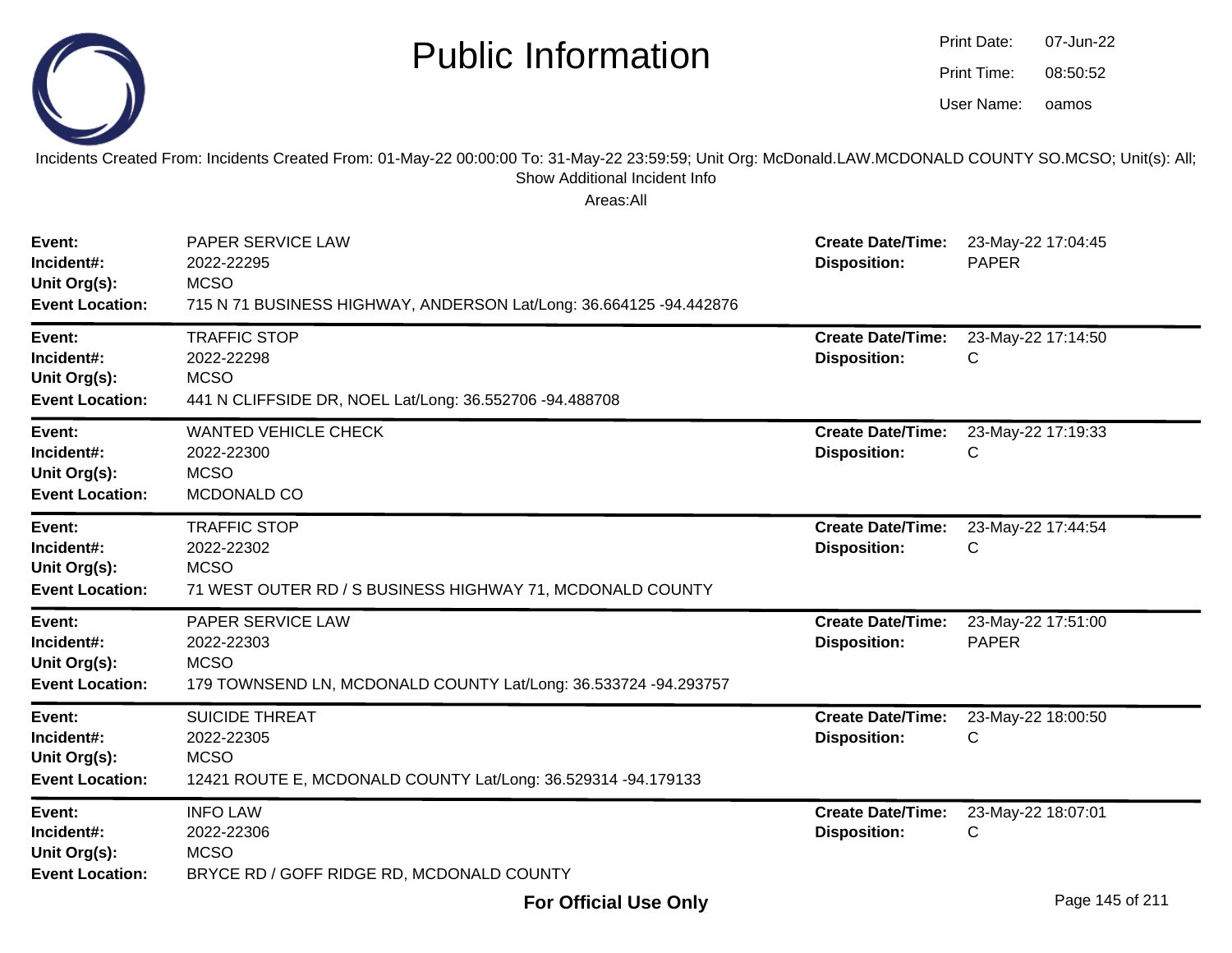

oamos07-Jun-2208:50:54Print Date:Print Time:User Name:

Incidents Created From: Incidents Created From: 01-May-22 00:00:00 To: 31-May-22 23:59:59; Unit Org: McDonald.LAW.MCDONALD COUNTY SO.MCSO; Unit(s): All; Show Additional Incident Info

| Event:<br>Incident#:<br>Unit Org(s):<br><b>Event Location:</b> | PAPER SERVICE LAW<br>2022-22307<br><b>MCSO</b><br>719 FOX TROT RD, MCDONALD COUNTY Lat/Long: 36.500445 -94.224468      | <b>Create Date/Time:</b><br><b>Disposition:</b> | 23-May-22 18:09:41<br>С                    |
|----------------------------------------------------------------|------------------------------------------------------------------------------------------------------------------------|-------------------------------------------------|--------------------------------------------|
| Event:<br>Incident#:<br>Unit Org(s):<br><b>Event Location:</b> | 911 HANGUP L<br>2022-22320<br><b>MCSO</b><br>Lat/Long: 36.57424807 -94.1701483                                         | <b>Create Date/Time:</b><br><b>Disposition:</b> | 23-May-22 19:18:44<br>C                    |
| Event:<br>Incident#:<br>Unit Org(s):<br><b>Event Location:</b> | SUPPLEMENTAL OTHER<br>2022-22323<br><b>MCSO</b><br>12421 ROUTE E, MCDONALD COUNTY Lat/Long: 36.529314 -94.179133       | <b>Create Date/Time:</b><br><b>Disposition:</b> | 23-May-22 20:28:30<br>С                    |
| Event:<br>Incident#:<br>Unit Org(s):<br><b>Event Location:</b> | IN PROG VERBAL L<br>2022-22330<br>GPD, MCSO<br>97 PLUM LN, MCDONALD COUNTY Lat/Long: 36.757112 -94.397099              | <b>Create Date/Time:</b><br><b>Disposition:</b> | 23-May-22 21:27:05<br>С                    |
| Event:<br>Incident#:<br>Unit Org(s):<br><b>Event Location:</b> | IN PROG VERB IND/SM GRP L<br>2022-22337<br><b>MCSO</b><br>125 BRYCE RD, MCDONALD COUNTY Lat/Long: 36.506789 -94.187726 | <b>Create Date/Time:</b><br><b>Disposition:</b> | 23-May-22 21:31:36<br><b>TRANS</b>         |
| Event:<br>Incident#:<br>Unit Org(s):<br><b>Event Location:</b> | SUPPLEMENTAL OTHER<br>2022-22344<br><b>MCSO</b><br>125 BRYCE RD, MCDONALD COUNTY Lat/Long: 36.506789 -94.187726        | <b>Create Date/Time:</b><br><b>Disposition:</b> | 23-May-22 22:03:33<br>С                    |
| Event:<br>Incident#:<br>Unit Org(s):<br><b>Event Location:</b> | <b>CITIZEN ASST L</b><br>2022-22347<br><b>MCSO</b><br>125 BRYCE RD, MCDONALD COUNTY Lat/Long: 36.506789 -94.187726     | <b>Create Date/Time:</b><br><b>Disposition:</b> | 23-May-22 22:24:03<br>C<br>$D = 4AC + 04A$ |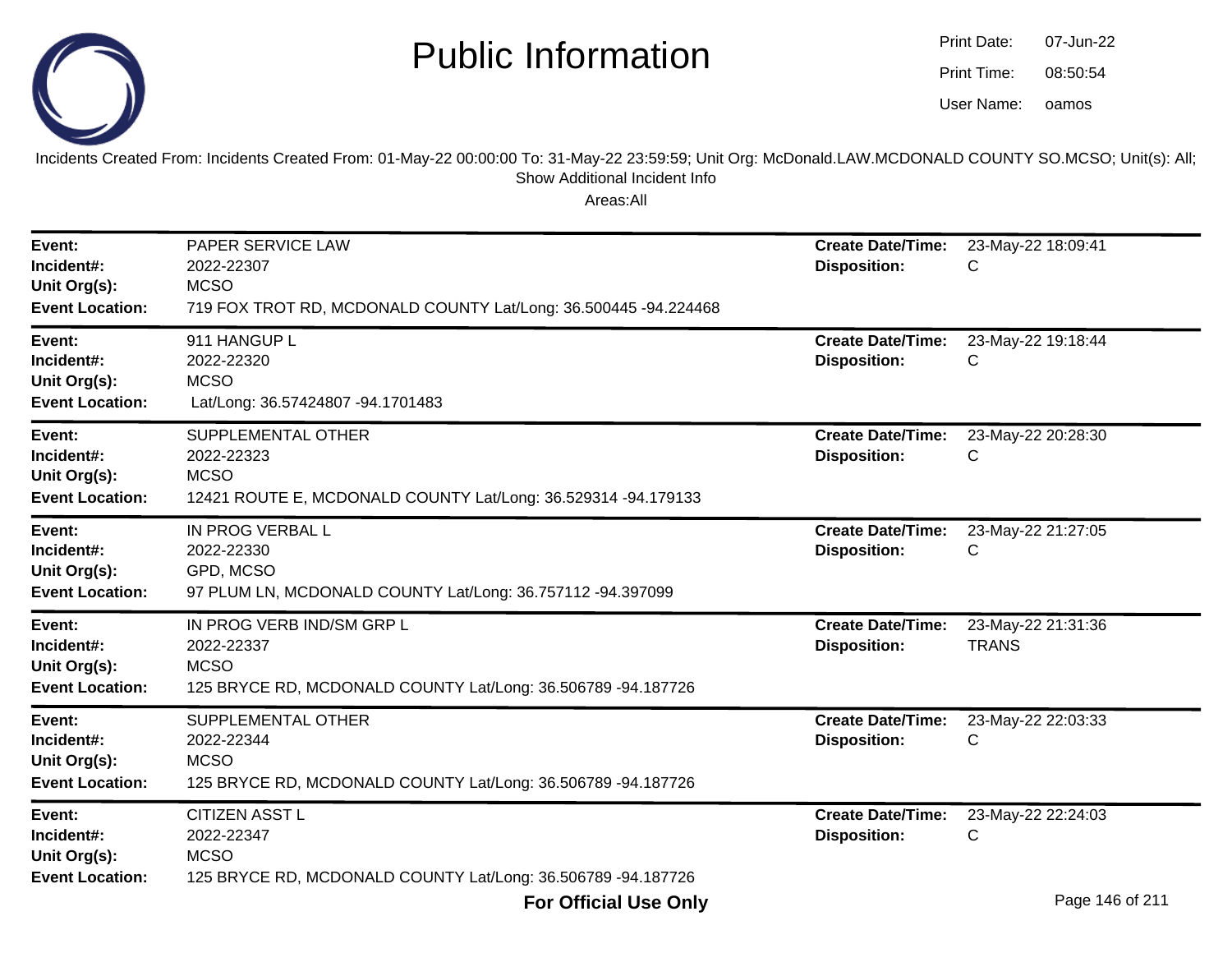

| <b>Print Date:</b> | 07-Jun-22 |
|--------------------|-----------|
| Print Time:        | 08:50:55  |
| User Name:         | oamos     |

Incidents Created From: Incidents Created From: 01-May-22 00:00:00 To: 31-May-22 23:59:59; Unit Org: McDonald.LAW.MCDONALD COUNTY SO.MCSO; Unit(s): All;Show Additional Incident Info

| Event:<br>Incident#:<br>Unit Org(s):<br><b>Event Location:</b> | SUPPLEMENTAL OTHER<br>2022-22351<br><b>MCSO</b><br>97 PLUM LN, MCDONALD COUNTY Lat/Long: 36.757112 -94.397099                                      | <b>Create Date/Time:</b><br><b>Disposition:</b> | 24-May-22 00:34:00<br>С              |
|----------------------------------------------------------------|----------------------------------------------------------------------------------------------------------------------------------------------------|-------------------------------------------------|--------------------------------------|
| Event:<br>Incident#:<br>Unit Org(s):<br><b>Event Location:</b> | <b>BURGLARY/INTRUSION L</b><br>2022-22355<br><b>MCSO</b><br>101 COLLEGE RD, MCDONALD COUNTY Lat/Long: 36.509717 -94.280611                         | <b>Create Date/Time:</b><br><b>Disposition:</b> | 24-May-22 01:36:13<br><b>BLD SEC</b> |
| Event:<br>Incident#:<br>Unit Org(s):<br><b>Event Location:</b> | SUPPLEMENTAL OTHER<br>2022-22358<br><b>MCSO</b><br>97 PLUM LN, MCDONALD COUNTY Lat/Long: 36.757112 -94.397099                                      | <b>Create Date/Time:</b><br><b>Disposition:</b> | 24-May-22 02:29:58<br>С              |
| Event:<br>Incident#:<br>Unit Org(s):<br><b>Event Location:</b> | <b>TRAFFIC/TRANSP ACC L</b><br>2022-22359<br>APD, MCSO, MSHP, W2 GARDNER<br>NB I49 / BEFORE EXIT 10 Lat/Long: 36.64492964 -94.4194650              | <b>Create Date/Time:</b><br><b>Disposition:</b> | 24-May-22 02:34:29<br>С              |
| Event:<br>Incident#:<br>Unit Org(s):<br><b>Event Location:</b> | <b>TRESPASSING</b><br>2022-22368<br><b>MCSO</b><br>82 GOLDEN LN, MCDONALD COUNTY Lat/Long: 36.505744 -94.22473                                     | <b>Create Date/Time:</b><br><b>Disposition:</b> | 24-May-22 02:58:15<br>С              |
| Event:<br>Incident#:<br>Unit Org(s):<br><b>Event Location:</b> | <b>SUICIDE THREAT</b><br>2022-22369<br><b>MCSO</b><br>2368 E STATE HIGHWAY 76, MCDONALD COUNTY Lat/Long: 36.651017 -94.392626                      | <b>Create Date/Time:</b><br><b>Disposition:</b> | 24-May-22 03:54:47<br><b>HBO</b>     |
| Event:<br>Incident#:<br>Unit Org(s):<br><b>Event Location:</b> | <b>TRAFFIC HAZARD LAW</b><br>2022-22374<br>MCSO, MSHP, W2 GARDNER, WRFD<br>8927 E STATE HIGHWAY 90, MCDONALD COUNTY Lat/Long: 36.548774 -94.190086 | <b>Create Date/Time:</b><br><b>Disposition:</b> | 24-May-22 04:56:51<br><b>ARR</b>     |
|                                                                | <b>For Official Use Only</b>                                                                                                                       |                                                 | Page 147 of 211                      |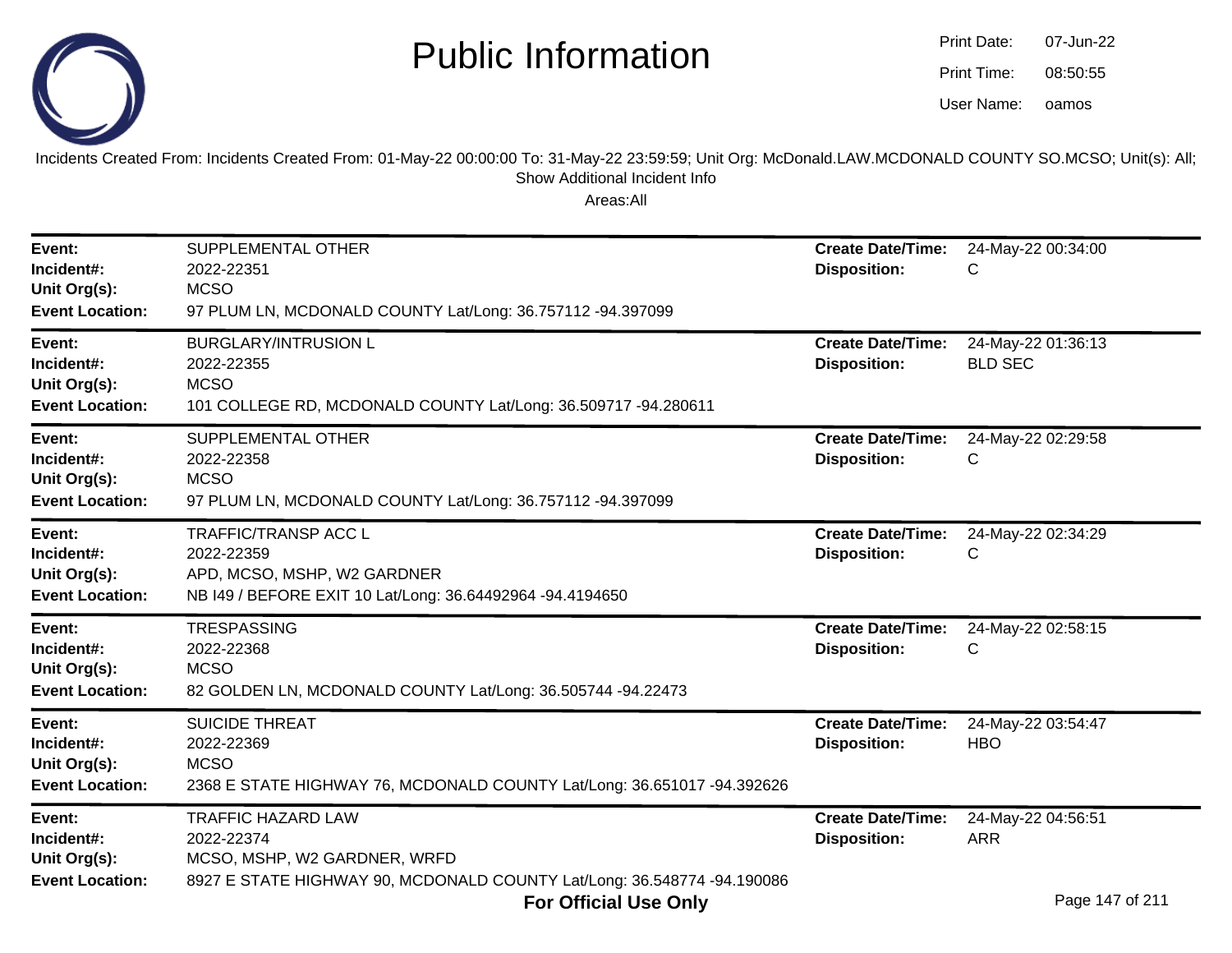

oamos07-Jun-2208:50:56Print Date:Print Time:User Name:

Incidents Created From: Incidents Created From: 01-May-22 00:00:00 To: 31-May-22 23:59:59; Unit Org: McDonald.LAW.MCDONALD COUNTY SO.MCSO; Unit(s): All; Show Additional Incident Info

| Event:<br>Incident#:<br>Unit Org(s):<br><b>Event Location:</b> | <b>RECKLESS ACTIVITY</b><br>2022-22378<br>MCSO, MSHP<br>90 ROUTE OO, MCDONALD COUNTY Lat/Long: 36.502504 -94.276537     | <b>Create Date/Time:</b><br><b>Disposition:</b> | 24-May-22 07:35:09<br>С          |
|----------------------------------------------------------------|-------------------------------------------------------------------------------------------------------------------------|-------------------------------------------------|----------------------------------|
| Event:<br>Incident#:<br>Unit Org(s):<br><b>Event Location:</b> | PUBLIC SERVICE INFO<br>2022-22380<br><b>MCSO</b><br>920 OZARK TRL, MCDONALD COUNTY Lat/Long: 36.727961 -94.397035       | <b>Create Date/Time:</b><br><b>Disposition:</b> | 24-May-22 08:29:56<br>С          |
| Event:<br>Incident#:<br>Unit Org(s):<br><b>Event Location:</b> | PUBLIC SERVICE INFO<br>2022-22382<br><b>MCSO</b><br>MCDONALD COUNTY                                                     | <b>Create Date/Time:</b><br><b>Disposition:</b> | 24-May-22 08:44:15<br>С          |
| Event:<br>Incident#:<br>Unit Org(s):<br><b>Event Location:</b> | PUBLIC SERVICE INFO<br>2022-22383<br><b>MCSO</b><br>MCDONALD COUNTY                                                     | <b>Create Date/Time:</b><br><b>Disposition:</b> | 24-May-22 09:02:13<br>С          |
| Event:<br>Incident#:<br>Unit Org(s):<br><b>Event Location:</b> | PUBLIC SERVICE INFO<br>2022-22387<br><b>MCSO</b><br>MCDONALD COUNTY                                                     | <b>Create Date/Time:</b><br><b>Disposition:</b> | 24-May-22 09:23:49<br><b>HBO</b> |
| Event:<br>Incident#:<br>Unit Org(s):<br><b>Event Location:</b> | <b>MISSING PERSON</b><br>2022-22388<br><b>MCSO</b><br>705 HODGKINSON LN, MCDONALD COUNTY Lat/Long: 36.598986 -94.277036 | <b>Create Date/Time:</b><br><b>Disposition:</b> | 24-May-22 09:24:49<br>С          |
| Event:<br>Incident#:<br>Unit Org(s):                           | SUPPLEMENTAL OTHER<br>2022-22390<br><b>MCSO</b>                                                                         | <b>Create Date/Time:</b><br><b>Disposition:</b> | 24-May-22 09:48:22<br>С          |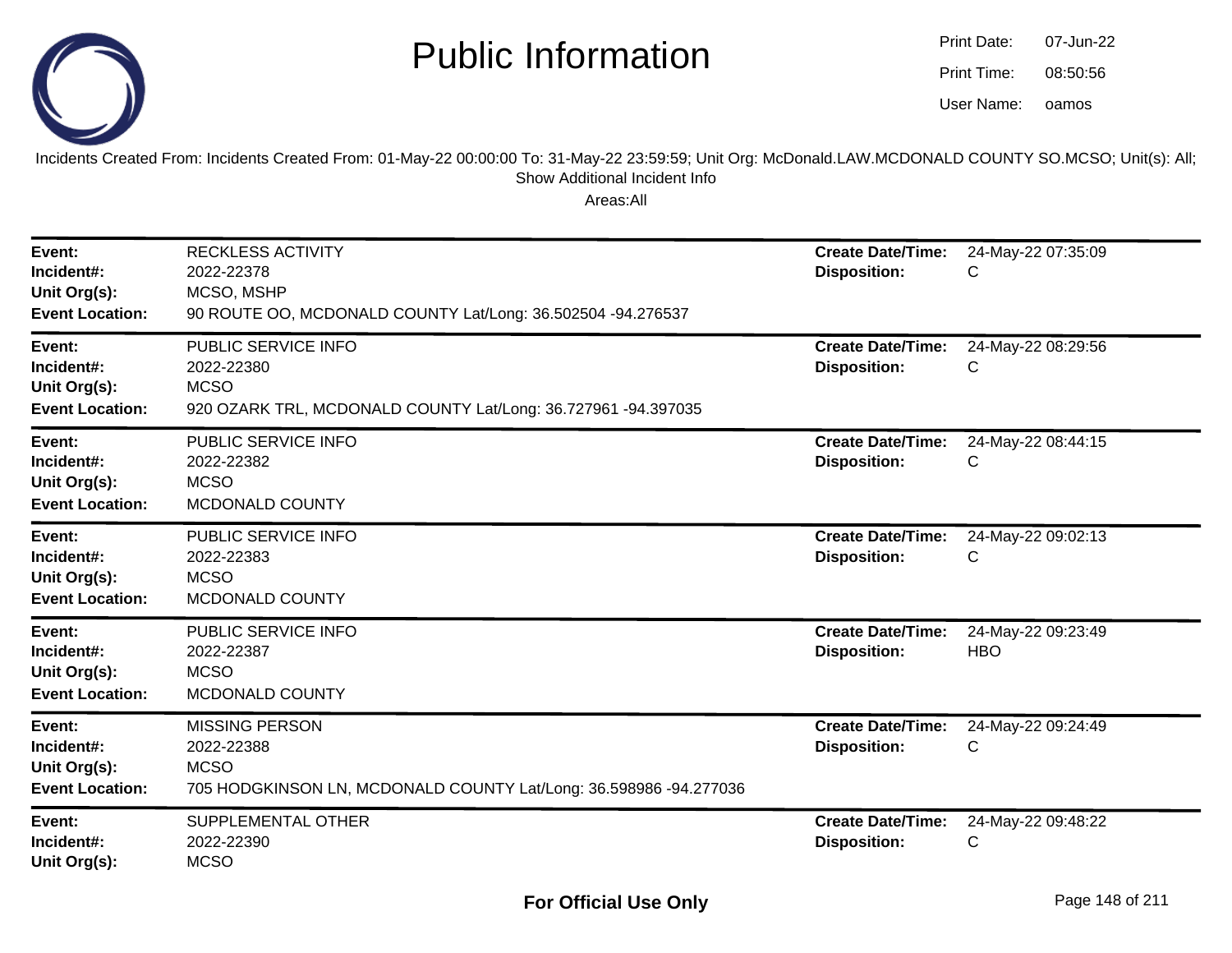

| <b>Print Date:</b> | 07-Jun-22 |
|--------------------|-----------|
| Print Time:        | 08:50:57  |
| User Name:         | oamos     |

#### Incidents Created From: Incidents Created From: 01-May-22 00:00:00 To: 31-May-22 23:59:59; Unit Org: McDonald.LAW.MCDONALD COUNTY SO.MCSO; Unit(s): All; Show Additional Incident Info

| <b>Event Location:</b>                                         | 7679 E STATE HIGHWAY 90, MCDONALD COUNTY Lat/Long: 36.548462 -94.206708                                                              |                                                 |                                 |
|----------------------------------------------------------------|--------------------------------------------------------------------------------------------------------------------------------------|-------------------------------------------------|---------------------------------|
| Event:<br>Incident#:<br>Unit Org(s):<br><b>Event Location:</b> | CARDIAC/RESP/DEATH LFM<br>2022-22391<br>CORONER, FRSTA2, MCSO, WRFD<br>1118 E STATE HIGHWAY 90, JANE Lat/Long: 36.547181 -94.302989  | <b>Create Date/Time:</b><br><b>Disposition:</b> | 24-May-22 09:54:13<br>С         |
| Event:<br>Incident#:<br>Unit Org(s):<br><b>Event Location:</b> | PAPER SERVICE LAW<br>2022-22393<br><b>MCSO</b><br>13342 ROUTE E, MCDONALD COUNTY Lat/Long: 36.51868 -94.177208                       | <b>Create Date/Time:</b><br><b>Disposition:</b> | 24-May-22 09:55:15<br>C         |
| Event:<br>Incident#:<br>Unit Org(s):<br><b>Event Location:</b> | <b>CARDIAC/RESP/DEATH M</b><br>2022-22396<br>CORONER, FRSTA1, MCSO<br>696 W CARTER RD, MCDONALD COUNTY Lat/Long: 36.707923 -94.17044 | <b>Create Date/Time:</b><br><b>Disposition:</b> | 24-May-22 10:19:14<br>C         |
| Event:<br>Incident#:<br>Unit Org(s):<br><b>Event Location:</b> | <b>INFO ONLY</b><br>2022-22399<br><b>MCSO</b><br>MCDONALD COUNTY                                                                     | <b>Create Date/Time:</b><br><b>Disposition:</b> | 24-May-22 10:26:04<br>С         |
| Event:<br>Incident#:<br>Unit Org(s):<br><b>Event Location:</b> | <b>INFO LAW</b><br>2022-22400<br><b>MCSO</b><br>MCDONALD CO                                                                          | <b>Create Date/Time:</b><br><b>Disposition:</b> | 24-May-22 10:42:38<br>С         |
| Event:<br>Incident#:<br>Unit Org(s):<br><b>Event Location:</b> | THEFT PAST<br>2022-22401<br><b>MCSO</b><br>S STATE HIGHWAY Y 43 / LONE DOVE RD Lat/Long: 36.667157 -94.57996                         | <b>Create Date/Time:</b><br><b>Disposition:</b> | 24-May-22 10:43:15<br><b>RT</b> |
| Event:<br>Incident#:                                           | <b>CITIZEN ASST L</b><br>2022-22403                                                                                                  | <b>Create Date/Time:</b><br><b>Disposition:</b> | 24-May-22 11:08:47<br>С         |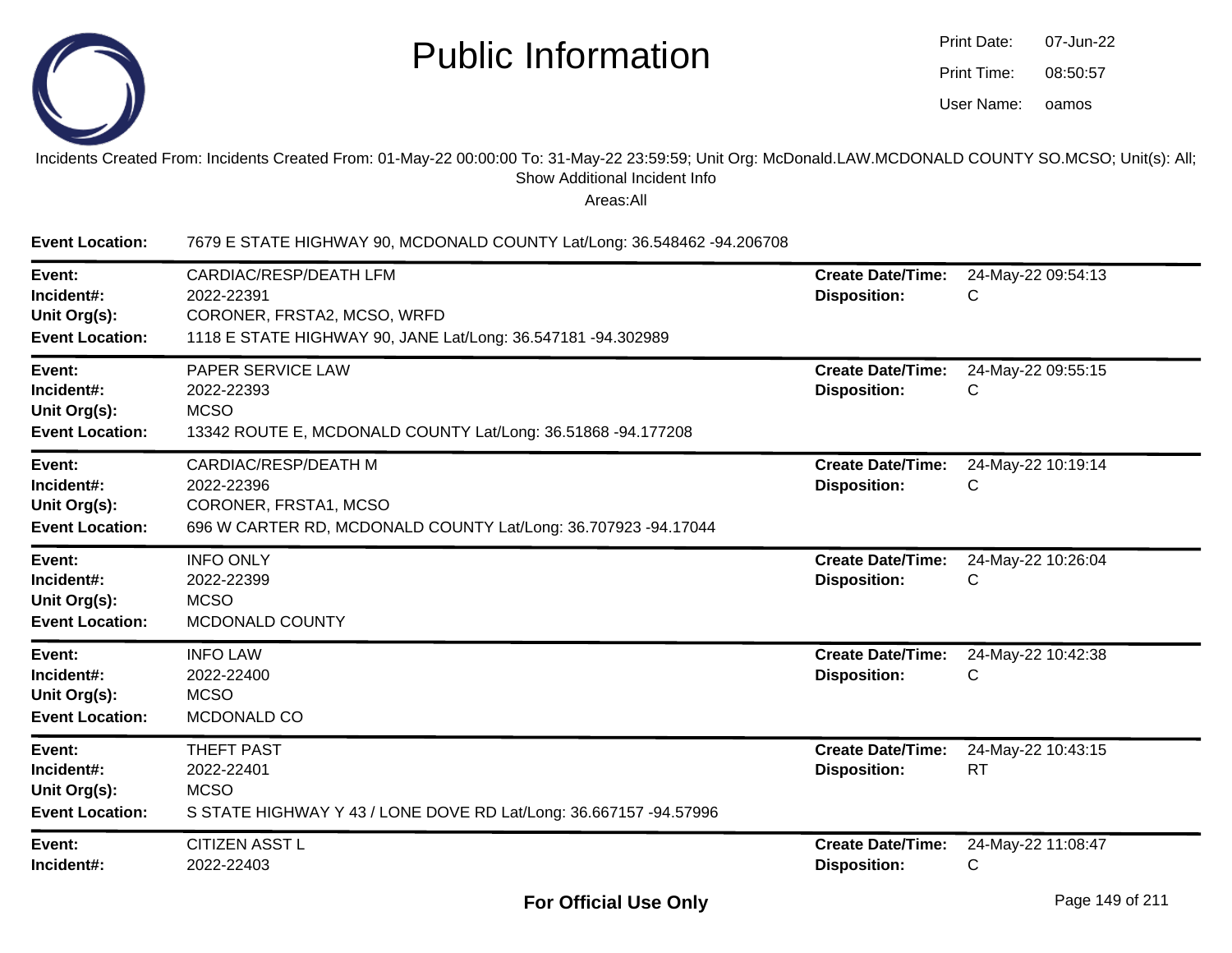

oamos07-Jun-2208:50:59Print Date:Print Time:User Name:

#### Incidents Created From: Incidents Created From: 01-May-22 00:00:00 To: 31-May-22 23:59:59; Unit Org: McDonald.LAW.MCDONALD COUNTY SO.MCSO; Unit(s): All; Show Additional Incident Info

| Unit Org(s):<br><b>Event Location:</b>                         | <b>MCSO</b><br>MCDONALD CO                                                                                                  |                                                 |                                    |
|----------------------------------------------------------------|-----------------------------------------------------------------------------------------------------------------------------|-------------------------------------------------|------------------------------------|
| Event:<br>Incident#:<br>Unit Org(s):<br><b>Event Location:</b> | <b>THREAT</b><br>2022-22404<br><b>MCSO</b><br>61 LAUREL LN, MCDONALD COUNTY Lat/Long: 36.72873258 -94.4496345               | <b>Create Date/Time:</b><br><b>Disposition:</b> | 24-May-22 11:34:56<br>С            |
| Event:<br>Incident#:<br>Unit Org(s):<br><b>Event Location:</b> | PAPER SERVICE LAW<br>2022-22414<br><b>MCSO</b><br>505 SUE ELLEN ST, ANDERSON Lat/Long: 36.648493 -94.451165                 | <b>Create Date/Time:</b><br><b>Disposition:</b> | 24-May-22 12:17:07<br><b>PAPER</b> |
| Event:<br>Incident#:<br>Unit Org(s):<br><b>Event Location:</b> | <b>TRANSPORT PERSON COOPERATIVE</b><br>2022-22416<br><b>MCSO</b><br>135 MUSTANG LN, MCDONALD Lat/Long: 36.645701 -94.423468 | <b>Create Date/Time:</b><br><b>Disposition:</b> | 24-May-22 12:29:38<br><b>TRANS</b> |
| Event:<br>Incident#:<br>Unit Org(s):<br><b>Event Location:</b> | <b>PUBLIC SERVICE INFO</b><br>2022-22417<br><b>MCSO</b><br>13342 ROUTE E, MCDONALD COUNTY Lat/Long: 36.51868 -94.177208     | <b>Create Date/Time:</b><br><b>Disposition:</b> | 24-May-22 12:48:41<br>C            |
| Event:<br>Incident#:<br>Unit Org(s):<br><b>Event Location:</b> | PAPER SERVICE LAW<br>2022-22419<br><b>MCSO</b><br>524 BUNCH RD, MCDONALD COUNTY Lat/Long: 36.645421 -94.480666              | <b>Create Date/Time:</b><br><b>Disposition:</b> | 24-May-22 13:25:21<br><b>PAPER</b> |
| Event:<br>Incident#:<br>Unit Org(s):<br><b>Event Location:</b> | PUBLIC SERVICE INFO<br>2022-22422<br><b>MCSO</b><br>4879 COWAN RIDGE RD, MCDONALD COUNTY Lat/Long: 36.614842 -94.225478     | <b>Create Date/Time:</b><br><b>Disposition:</b> | 24-May-22 13:34:33<br><b>NA</b>    |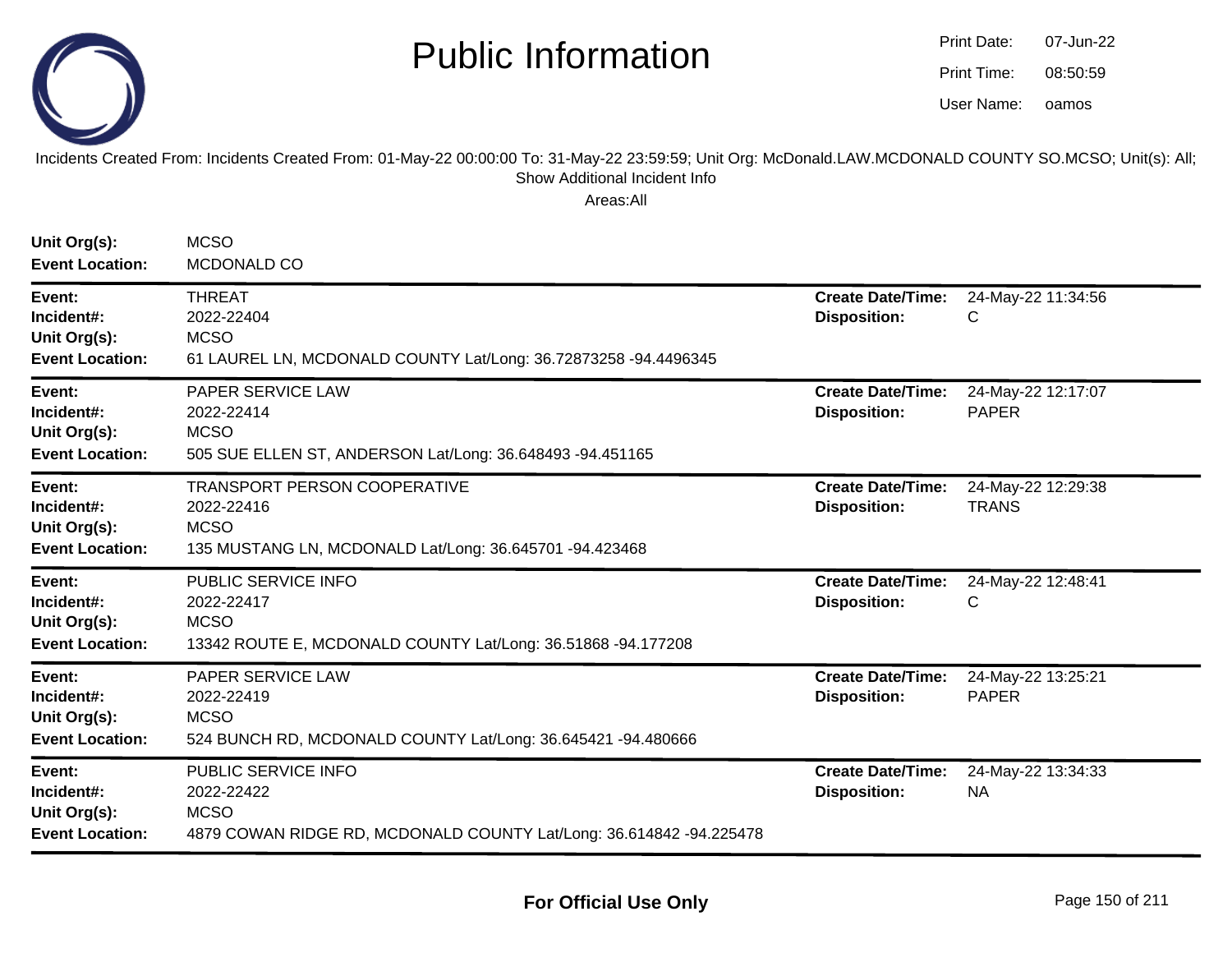|                                                                | <b>Public Information</b>                                                                                                                                                                              |                                                 | <b>Print Date:</b><br>Print Time:<br>User Name: | 07-Jun-22<br>08:51:00<br>oamos |
|----------------------------------------------------------------|--------------------------------------------------------------------------------------------------------------------------------------------------------------------------------------------------------|-------------------------------------------------|-------------------------------------------------|--------------------------------|
|                                                                | Incidents Created From: Incidents Created From: 01-May-22 00:00:00 To: 31-May-22 23:59:59; Unit Org: McDonald.LAW.MCDONALD COUNTY SO.MCSO; Unit(s): All;<br>Show Additional Incident Info<br>Areas:All |                                                 |                                                 |                                |
| Event:<br>Incident#:<br>Unit Org(s):<br><b>Event Location:</b> | THEFT PAST<br>2022-22424<br><b>MCSO</b><br>101 SULPHUR WELLS RD, MCDONALD COUNTY Lat/Long: 36.613163 -94.446699                                                                                        | <b>Create Date/Time:</b><br><b>Disposition:</b> | С                                               | 24-May-22 13:46:08             |
| Event:<br>Incident#:<br>Unit Org(s):<br><b>Event Location:</b> | <b>SUSP VEH</b><br>2022-22425<br><b>MCSO</b><br>314 SPIDER K RD, MCDONALD COUNTY Lat/Long: 36.651784 -94.474711                                                                                        | <b>Create Date/Time:</b><br><b>Disposition:</b> | С                                               | 24-May-22 13:47:32             |
| Event:<br>Incident#:<br>Unit Org(s):<br><b>Event Location:</b> | <b>INFO LAW</b><br>2022-22426<br><b>MCSO</b><br>419 BERLE GENE LN, MCDONALD COUNTY Lat/Long: 36.517484 -94.159226                                                                                      | <b>Create Date/Time:</b><br><b>Disposition:</b> | С                                               | 24-May-22 13:58:25             |
| Event:<br>Incident#:<br>Unit Org(s):<br><b>Event Location:</b> | <b>INFO LAW</b><br>2022-22428<br><b>MCSO</b><br>232 CHEROKEE LN, MCDONALD COUNTY Lat/Long: 36.640542 -94.525687                                                                                        | <b>Create Date/Time:</b><br><b>Disposition:</b> | <b>HBO</b>                                      | 24-May-22 14:08:47             |
| Event:<br>Incident#:<br>Unit Org(s):<br><b>Event Location:</b> | PAPER SERVICE LAW<br>2022-22430<br><b>MCSO</b><br>436 STATE HIGHWAY 59, MCDONALD COUNTY Lat/Long: 36.753671 -94.415351                                                                                 | <b>Create Date/Time:</b><br><b>Disposition:</b> | С                                               | 24-May-22 14:31:40             |
| Event:<br>Incident#:<br>Unit Org(s):<br><b>Event Location:</b> | PUBLIC SERVICE INFO<br>2022-22433<br><b>MCSO</b><br>MCDONALD COUNTY                                                                                                                                    | <b>Create Date/Time:</b><br><b>Disposition:</b> | C                                               | 24-May-22 14:38:42             |
| Event:<br>Incident#:<br>Unit Org(s):<br><b>Event Location:</b> | PAPER SERVICE LAW<br>2022-22435<br><b>MCSO</b><br>836 LARK RD, MCDONALD COUNTY Lat/Long: 36.756599 -94.398244                                                                                          | <b>Create Date/Time:</b><br><b>Disposition:</b> | С                                               | 24-May-22 14:46:51             |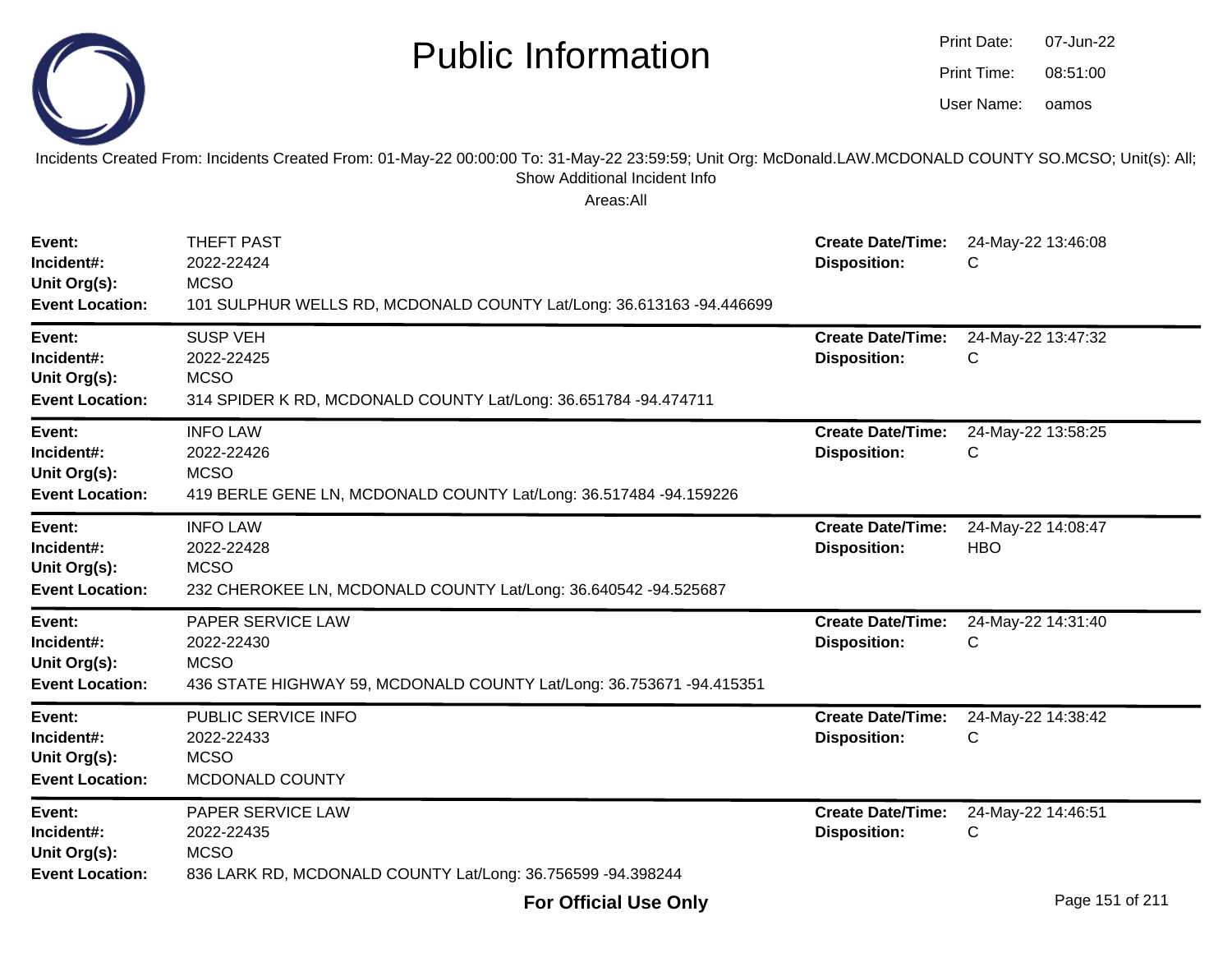

oamos07-Jun-2208:51:01Print Date:Print Time:User Name:



Incidents Created From: Incidents Created From: 01-May-22 00:00:00 To: 31-May-22 23:59:59; Unit Org: McDonald.LAW.MCDONALD COUNTY SO.MCSO; Unit(s): All; Show Additional Incident Info

| Event:<br>Incident#:<br>Unit Org(s):<br><b>Event Location:</b> | <b>CITIZEN ASST L</b><br>2022-22442<br><b>MCSO</b><br>MCDONALD COUNTY                                                                          | <b>Create Date/Time:</b><br><b>Disposition:</b> | 24-May-22 15:18:11<br>C            |
|----------------------------------------------------------------|------------------------------------------------------------------------------------------------------------------------------------------------|-------------------------------------------------|------------------------------------|
| Event:<br>Incident#:<br>Unit Org(s):<br><b>Event Location:</b> | <b>THREAT PAST</b><br>2022-22444<br><b>MCSO</b><br>20141 STATE HIGHWAY 59, MCDONALD COUNTY Lat/Long: 36.509906 -94.483717                      | <b>Create Date/Time:</b><br><b>Disposition:</b> | 24-May-22 15:47:02<br>C            |
| Event:<br>Incident#:<br>Unit Org(s):<br><b>Event Location:</b> | <b>INFO ONLY L</b><br>2022-22446<br><b>MCSO</b><br>3853 POSSUM HOLLOW RD, MCDONALD COUNTY Lat/Long: 36.717699 -94.239138                       | <b>Create Date/Time:</b><br><b>Disposition:</b> | 24-May-22 15:52:08<br><b>GOA</b>   |
| Event:<br>Incident#:<br>Unit Org(s):<br><b>Event Location:</b> | <b>TRAFFIC/TRANSP ACC LFM</b><br>2022-22450<br>AFD, APD, FRSTA1, MCSO, W2 GARDNER<br>224 E HIGHWAY 76, ANDERSON Lat/Long: 36.647775 -94.428317 | <b>Create Date/Time:</b><br><b>Disposition:</b> | 24-May-22 16:22:46<br>C            |
| Event:<br>Incident#:<br>Unit Org(s):<br><b>Event Location:</b> | PAPER SERVICE LAW<br>2022-22454<br><b>MCSO</b><br>1218 N URCHIN RD, MCDONALD COUNTY Lat/Long: 36.739322 -94.156677                             | <b>Create Date/Time:</b><br><b>Disposition:</b> | 24-May-22 16:30:51<br><b>PAPER</b> |
| Event:<br>Incident#:<br>Unit Org(s):<br><b>Event Location:</b> | <b>THREAT</b><br>2022-22457<br><b>MCSO</b><br>131 POSTAGE LN, MCDONALD COUNTY Lat/Long: 36.531448 -94.096962                                   | <b>Create Date/Time:</b><br><b>Disposition:</b> | 24-May-22 17:02:53<br>C            |
| Event:<br>Incident#:<br>Unit Org(s):<br><b>Event Location:</b> | PAPER SERVICE LAW<br>2022-22459<br><b>MCSO</b><br>700 S HWY 59, ANDERSON Lat/Long: 36.646085 -94.451293                                        | <b>Create Date/Time:</b><br><b>Disposition:</b> | 24-May-22 17:27:23<br><b>PAPER</b> |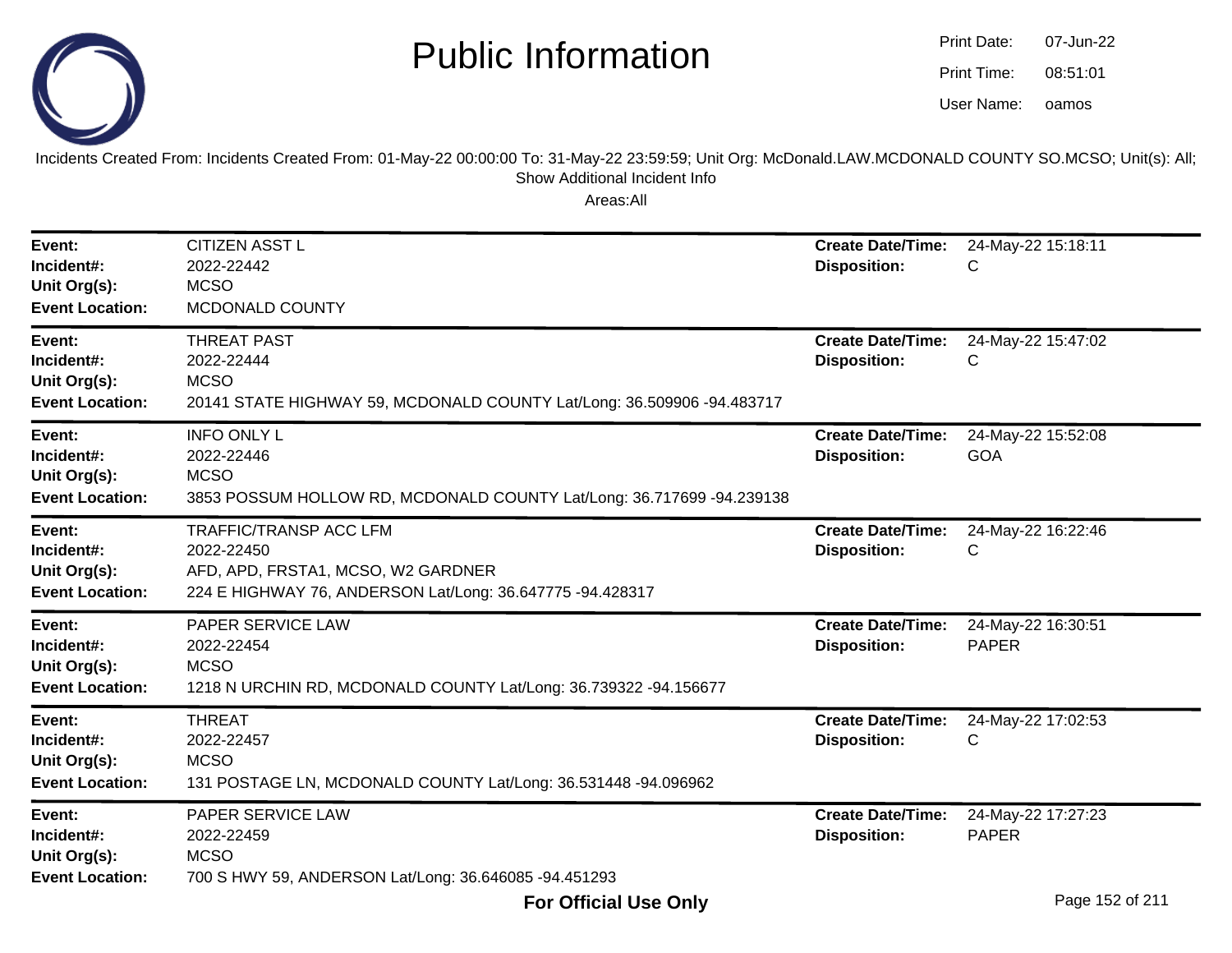

| Print Date: | 07-Jun-22 |
|-------------|-----------|
| Print Time: | 08:51:02  |
| User Name:  | oamos     |

Incidents Created From: Incidents Created From: 01-May-22 00:00:00 To: 31-May-22 23:59:59; Unit Org: McDonald.LAW.MCDONALD COUNTY SO.MCSO; Unit(s): All;Show Additional Incident Info

| Event:<br>Incident#:<br>Unit Org(s):<br><b>Event Location:</b> | SUPPLEMENTAL OTHER<br>2022-22460<br><b>MCSO</b><br>705 HODGKINSON LN, MCDONALD COUNTY Lat/Long: 36.598986 -94.277036                                                                                                 | <b>Create Date/Time:</b><br><b>Disposition:</b> | 24-May-22 17:32:35<br>С                                                 |
|----------------------------------------------------------------|----------------------------------------------------------------------------------------------------------------------------------------------------------------------------------------------------------------------|-------------------------------------------------|-------------------------------------------------------------------------|
| Event:<br>Incident#:<br>Unit Org(s):<br><b>Event Location:</b> | М<br>2022-22462<br>FRSTA2, MCSO, NFD, NPD<br>220 MINNOW SPRINGS AVE, NOEL Lat/Long: 36.550918 -94.497514                                                                                                             | <b>Create Date/Time:</b><br><b>Disposition:</b> | 24-May-22 17:39:06<br><b>TRANS</b>                                      |
| Event:<br>Incident#:<br>Unit Org(s):<br><b>Event Location:</b> | <b>THEFT PAST</b><br>2022-22464<br><b>MCSO</b><br>1351 BUNCH RD, MCDONALD COUNTY Lat/Long: 36.646605 -94.495504                                                                                                      | <b>Create Date/Time:</b><br><b>Disposition:</b> | 24-May-22 17:58:04<br>С                                                 |
| Event:<br>Incident#:<br>Unit Org(s):<br><b>Event Location:</b> | <b>STROKE FM</b><br>2022-22471<br>AFD, FRSTA1, MCSO<br>705 HIGHWAY F, ANDERSON Lat/Long: 36.659692 -94.459859                                                                                                        | <b>Create Date/Time:</b><br><b>Disposition:</b> | 24-May-22 19:51:19<br><b>TRANS</b>                                      |
| Event:<br>Incident#:<br>Unit Org(s):<br><b>Event Location:</b> | <b>CITIZEN ASST L</b><br>2022-22473<br><b>MCSO</b><br>MCDONALD CO                                                                                                                                                    | <b>Create Date/Time:</b><br><b>Disposition:</b> | 24-May-22 19:54:14<br>С                                                 |
| Event:<br>Incident#:<br>Unit Org(s):<br><b>Event Location:</b> | <b>CITIZEN ASST L</b><br>2022-22474<br><b>MCSO</b><br>1350 E STATE HIGHWAY 90, JANE Lat/Long: 36.54963 -94.300282                                                                                                    | <b>Create Date/Time:</b><br><b>Disposition:</b> | 24-May-22 19:57:45<br>С                                                 |
| Event:<br>Incident#:<br>Unit Org(s):<br><b>Event Location:</b> | <b>CITIZEN ASST L</b><br>2022-22477<br><b>MCSO</b><br>3150 E STATE HIGHWAY 90, MCDONALD COUNTY Lat/Long: 36.552774 -94.268567<br>$E = \mathbf{A} \mathbf{B}$ and $\mathbf{A} \mathbf{B}$ and $\mathbf{A} \mathbf{B}$ | <b>Create Date/Time:</b><br><b>Disposition:</b> | 24-May-22 20:24:03<br>С<br>$D$ <sub>000</sub> $A$ $E$ <sup>04</sup> $A$ |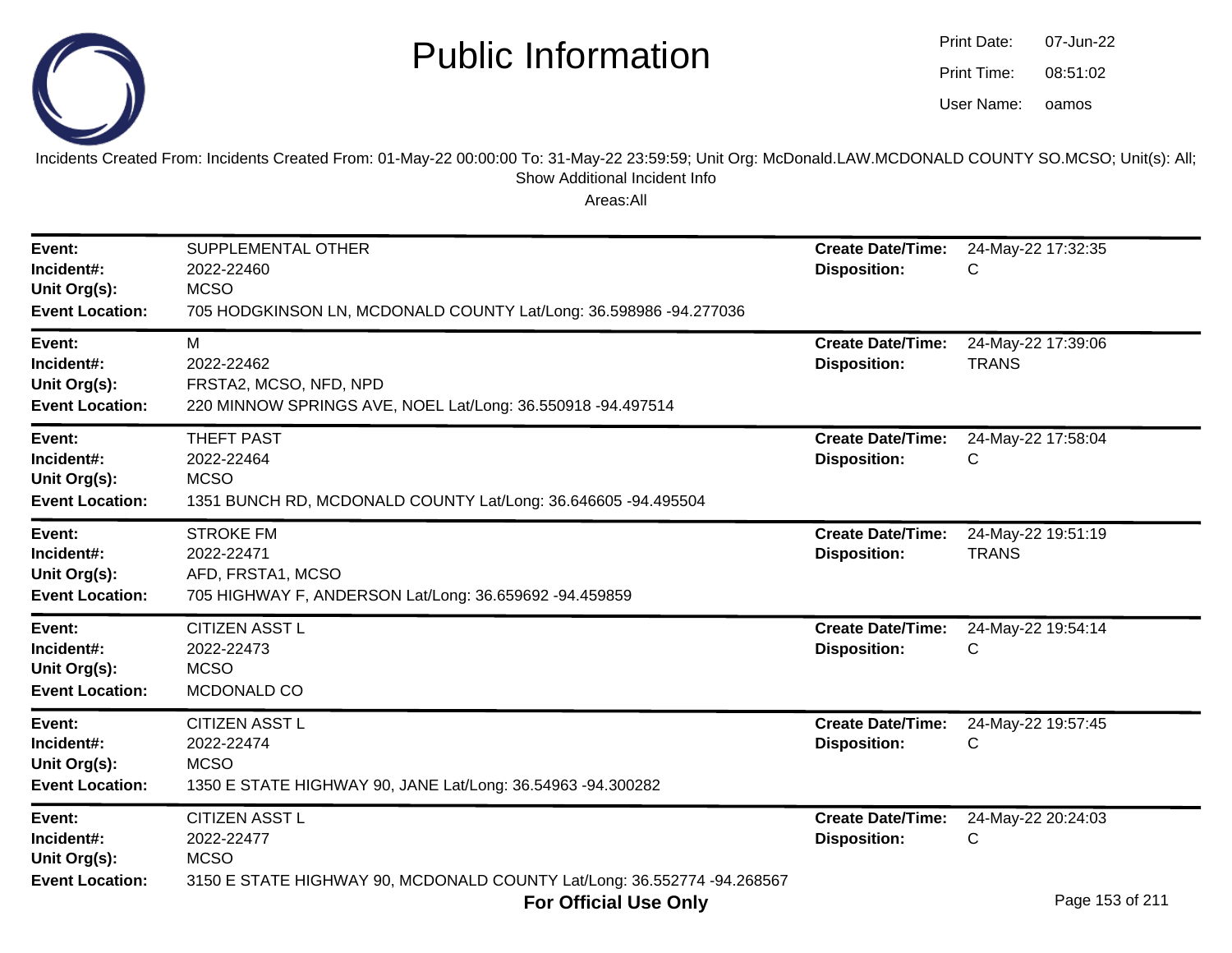

oamos07-Jun-2208:51:04Print Date:Print Time:User Name:

Incidents Created From: Incidents Created From: 01-May-22 00:00:00 To: 31-May-22 23:59:59; Unit Org: McDonald.LAW.MCDONALD COUNTY SO.MCSO; Unit(s): All; Show Additional Incident Info

| Event:<br>Incident#:<br>Unit Org(s):<br><b>Event Location:</b> | <b>CIVIL STANDBY</b><br>2022-22478<br><b>MCSO</b><br>1351 BUNCH RD, MCDONALD COUNTY Lat/Long: 36.646605 -94.495504            | <b>Create Date/Time:</b><br><b>Disposition:</b> | 24-May-22 20:24:30<br>С |
|----------------------------------------------------------------|-------------------------------------------------------------------------------------------------------------------------------|-------------------------------------------------|-------------------------|
| Event:<br>Incident#:<br>Unit Org(s):<br><b>Event Location:</b> | <b>THEFT PAST</b><br>2022-22486<br><b>MCSO</b><br>1351 BUNCH RD, MCDONALD COUNTY Lat/Long: 36.646605 -94.495504               | <b>Create Date/Time:</b><br><b>Disposition:</b> | 24-May-22 21:36:15<br>С |
| Event:<br>Incident#:<br>Unit Org(s):<br><b>Event Location:</b> | <b>CITIZEN ASST L</b><br>2022-22489<br><b>MCSO</b><br>3150 E STATE HIGHWAY 90, MCDONALD COUNTY Lat/Long: 36.552774 -94.268567 | <b>Create Date/Time:</b><br><b>Disposition:</b> | 24-May-22 21:41:58<br>С |
| Event:<br>Incident#:<br>Unit Org(s):<br><b>Event Location:</b> | 911 HANGUP L<br>2022-22491<br><b>MCSO</b><br>2025 WOODCHUCK RD, MCDONALD COUNTY Lat/Long: 36.749747 -94.12715                 | <b>Create Date/Time:</b><br><b>Disposition:</b> | 24-May-22 21:50:18<br>С |
| Event:<br>Incident#:<br>Unit Org(s):<br><b>Event Location:</b> | SUPPLEMENTAL OTHER<br>2022-22493<br><b>MCSO</b><br>45 FASHION LN, MCDONALD COUNTY Lat/Long: 36.638155 -94.427129              | <b>Create Date/Time:</b><br><b>Disposition:</b> | 24-May-22 21:51:25<br>C |
| Event:<br>Incident#:<br>Unit Org(s):<br><b>Event Location:</b> | <b>TRAFFIC STOP</b><br>2022-22496<br><b>MCSO</b><br>STATE HIGHWAY 59 / CANE HOLLOW LN, MCDONALD COUNTY                        | <b>Create Date/Time:</b><br><b>Disposition:</b> | 24-May-22 22:27:53<br>С |
| Event:<br>Incident#:<br>Unit Org(s):                           | <b>EXTRA PATROL</b><br>2022-22500<br><b>MCSO</b>                                                                              | <b>Create Date/Time:</b><br><b>Disposition:</b> | 24-May-22 23:37:54<br>С |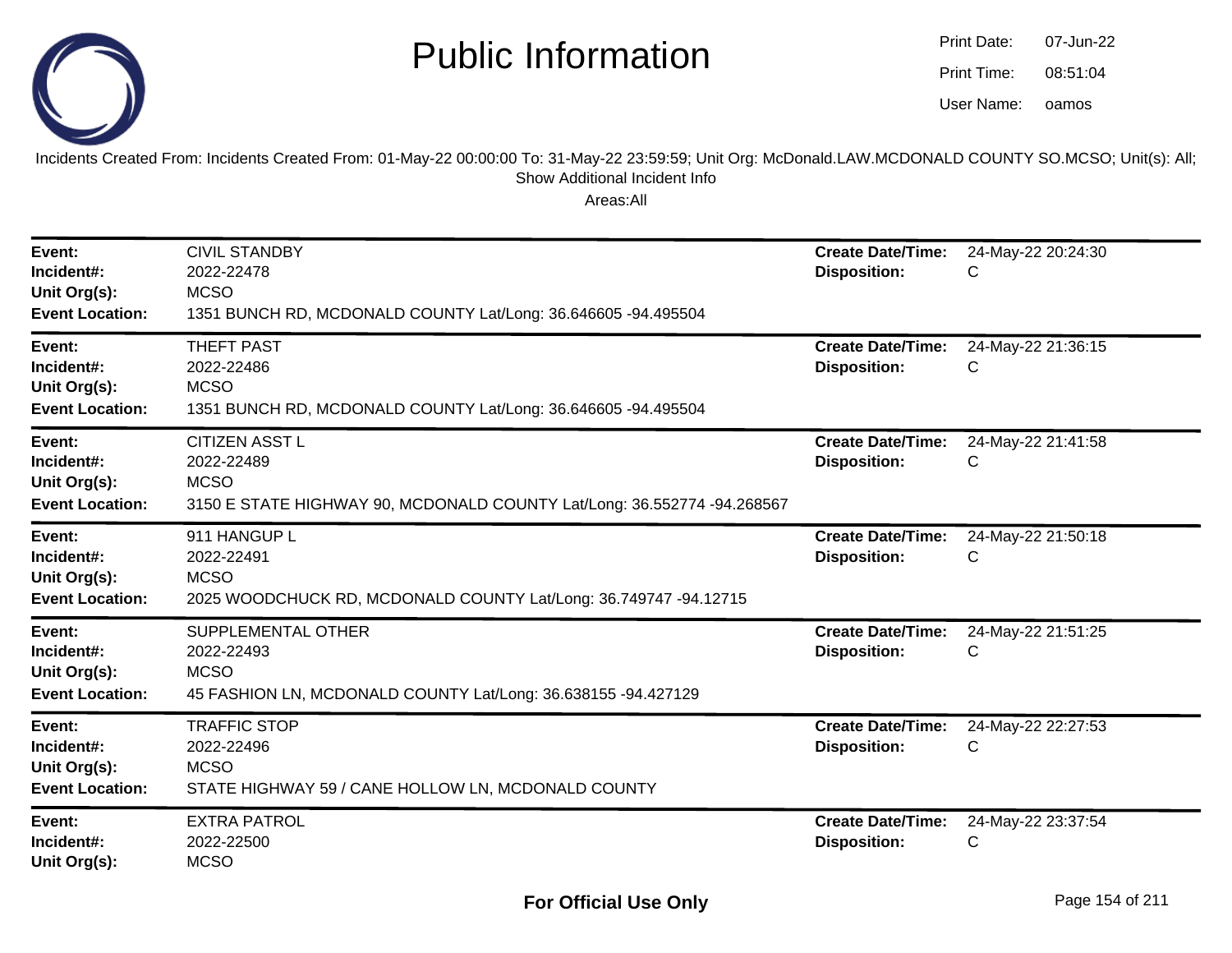

| Print Date: | 07-Jun-22 |
|-------------|-----------|
| Print Time: | 08:51:05  |
| User Name:  | oamos     |

Incidents Created From: Incidents Created From: 01-May-22 00:00:00 To: 31-May-22 23:59:59; Unit Org: McDonald.LAW.MCDONALD COUNTY SO.MCSO; Unit(s): All;Show Additional Incident Info

Areas:All

**Event Location:** 90 ROUTE OO, MCDONALD COUNTY Lat/Long: 36.502504 -94.276537**Event:** SUSP/WANTED PERS INFO **Create Date/Time:** 25-May-22 02:52:09 **Incident#:** 2022-22507 **Disposition:** <sup>C</sup>**Unit Org(s):** GPD, MCSO HWY 59 / NB LANDEN LN**Event Location:Event:** IN PROG VERBAL L **Create Date/Time:** 25-May-22 03:45:28 **Incident#:** 2022-22510 **Disposition:** <sup>C</sup>**Unit Org(s):** MCSO, PPD 306 E 5TH ST, PINEVILLE Lat/Long: 36.593867 -94.381754**Event Location:Event:** INFO LAW **Create Date/Time:** 25-May-22 04:45:34 **Incident#:** 2022-22515 **Disposition:** <sup>C</sup>**Unit Org(s):** MCSO S STATE HIGHWAY 43 / LANGLEY RD,MCDONALD COUNTY Lat/Long: 36.63273 -94.586888**Event Location:Event:** ANIMAL INFO **Create Date/Time:** 25-May-22 07:10:13 **Incident#:** 2022-22520 **Disposition:** HBO**Unit Org(s):** MCSO 271 KNOX LN, MCDONALD COUNTY Lat/Long: 36.578779 -94.40837**Event Location:Event:** CRASH NO INJ LAW **Create Date/Time:** 25-May-22 08:20:44 **Incident#:** 2022-22523 **Disposition:** <sup>C</sup>**Unit Org(s):** AFD, APD, MCSO, MSHP, W10 MITCHELL**Event Location:** W STATE HIGHWAY 76 / CARWASH**Event:** UNKNOWN 3RD PARTY **Create Date/Time:** 25-May-22 08:20:55 **Incident#:** 2022-22524 **Disposition:** RF**Unit Org(s):MCSO**  517 THACKER ST, SOUTHWEST CITY Lat/Long: 36.51126 -94.609669**Event Location:Event:** PUBLIC SERVICE INFO **Create Date/Time:** 25-May-22 08:23:28 **Incident#:** 2022-22526**Disposition:** HBO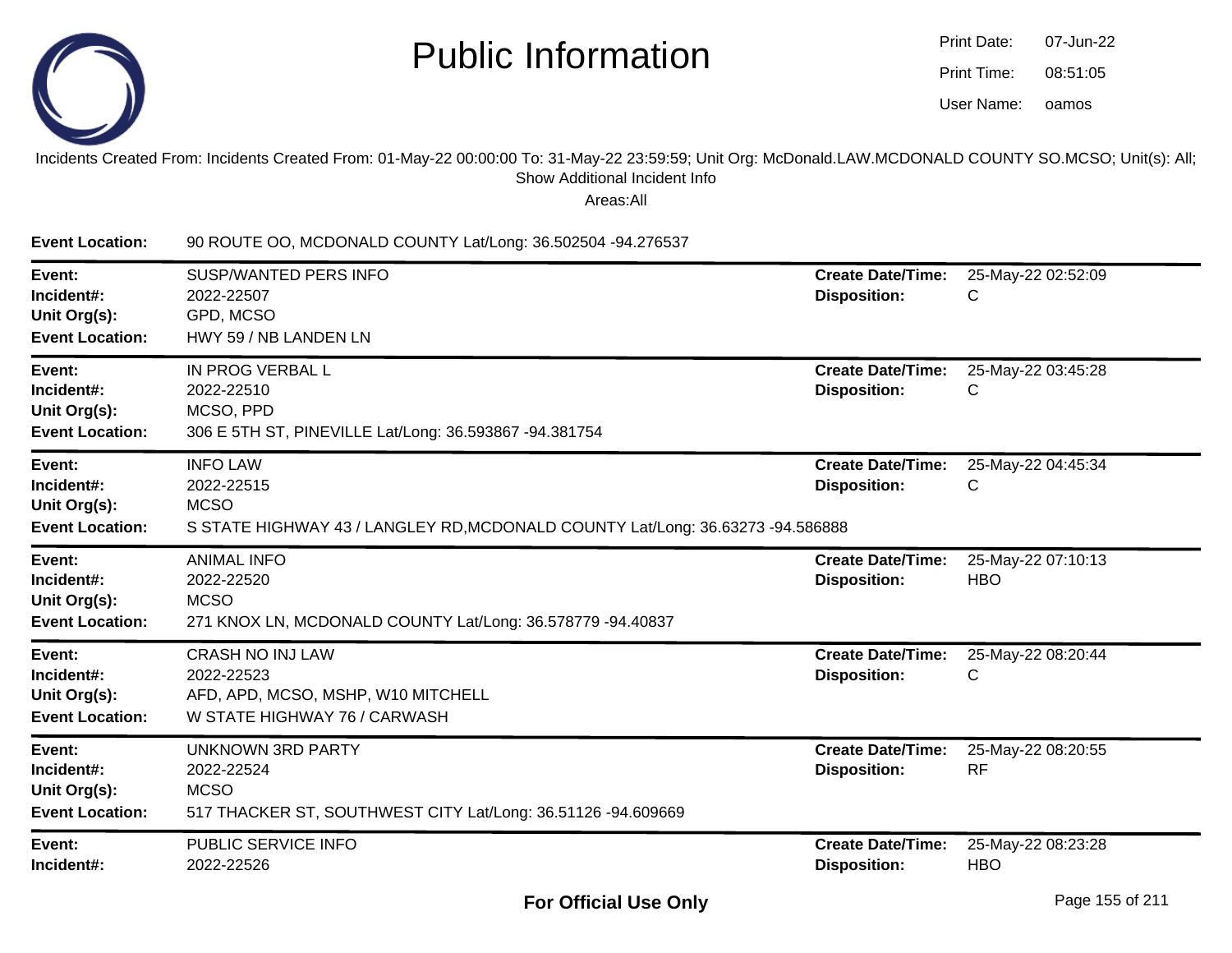

| Print Date: | 07-Jun-22 |
|-------------|-----------|
| Print Time: | 08:51:06  |
| User Name:  | oamos     |

#### Incidents Created From: Incidents Created From: 01-May-22 00:00:00 To: 31-May-22 23:59:59; Unit Org: McDonald.LAW.MCDONALD COUNTY SO.MCSO; Unit(s): All; Show Additional Incident Info

| Unit Org(s):<br><b>Event Location:</b>                         | <b>MCSO</b><br>3150 E STATE HIGHWAY 90, MCDONALD COUNTY Lat/Long: 36.552774 -94.268567                                                                 |                                                 |                                  |
|----------------------------------------------------------------|--------------------------------------------------------------------------------------------------------------------------------------------------------|-------------------------------------------------|----------------------------------|
| Event:<br>Incident#:<br>Unit Org(s):<br><b>Event Location:</b> | <b>SUSP CIRCUMSTANCES</b><br>2022-22527<br><b>MCSO</b><br>4364 S STATE HIGHWAY 43, MCDONALD COUNTY Lat/Long: 36.63273 -94.586888                       | <b>Create Date/Time:</b><br><b>Disposition:</b> | 25-May-22 08:36:06<br>U          |
| Event:<br>Incident#:<br>Unit Org(s):<br><b>Event Location:</b> | <b>TRAFFIC STOP</b><br>2022-22530<br><b>MCSO</b><br>ROUTE EE/W OUTTER RD                                                                               | <b>Create Date/Time:</b><br><b>Disposition:</b> | 25-May-22 08:38:15<br>С          |
| Event:<br>Incident#:<br>Unit Org(s):<br><b>Event Location:</b> | <b>SUSPICIOUS DEATH</b><br>2022-22531<br>CORONER, FRSTA1, MCSO, W10 MITCHELL<br>4872 BIG SUGAR CREEK RD, MCDONALD COUNTY Lat/Long: 36.61839 -94.325723 | <b>Create Date/Time:</b><br><b>Disposition:</b> | 25-May-22 08:48:08<br>RT         |
| Event:<br>Incident#:<br>Unit Org(s):<br><b>Event Location:</b> | <b>CITIZEN ASST L</b><br>2022-22532<br><b>MCSO</b><br>MCDONALD CO                                                                                      | <b>Create Date/Time:</b><br><b>Disposition:</b> | 25-May-22 09:09:57<br>С          |
| Event:<br>Incident#:<br>Unit Org(s):<br><b>Event Location:</b> | <b>BURGLARY/INTRUSION L</b><br>2022-22533<br><b>MCSO</b><br>5053 N STATE HIGHWAY 43, MCDONALD COUNTY Lat/Long: 36.739889 -94.606392                    | <b>Create Date/Time:</b><br><b>Disposition:</b> | 25-May-22 09:35:41<br><b>DIS</b> |
| Event:<br>Incident#:<br>Unit Org(s):<br><b>Event Location:</b> | PUBLIC SERVICE INFO<br>2022-22535<br><b>MCSO</b><br>300 E 7TH ST, PINEVILLE Lat/Long: 36.594702 -94.381964                                             | <b>Create Date/Time:</b><br><b>Disposition:</b> | 25-May-22 09:43:43<br>С          |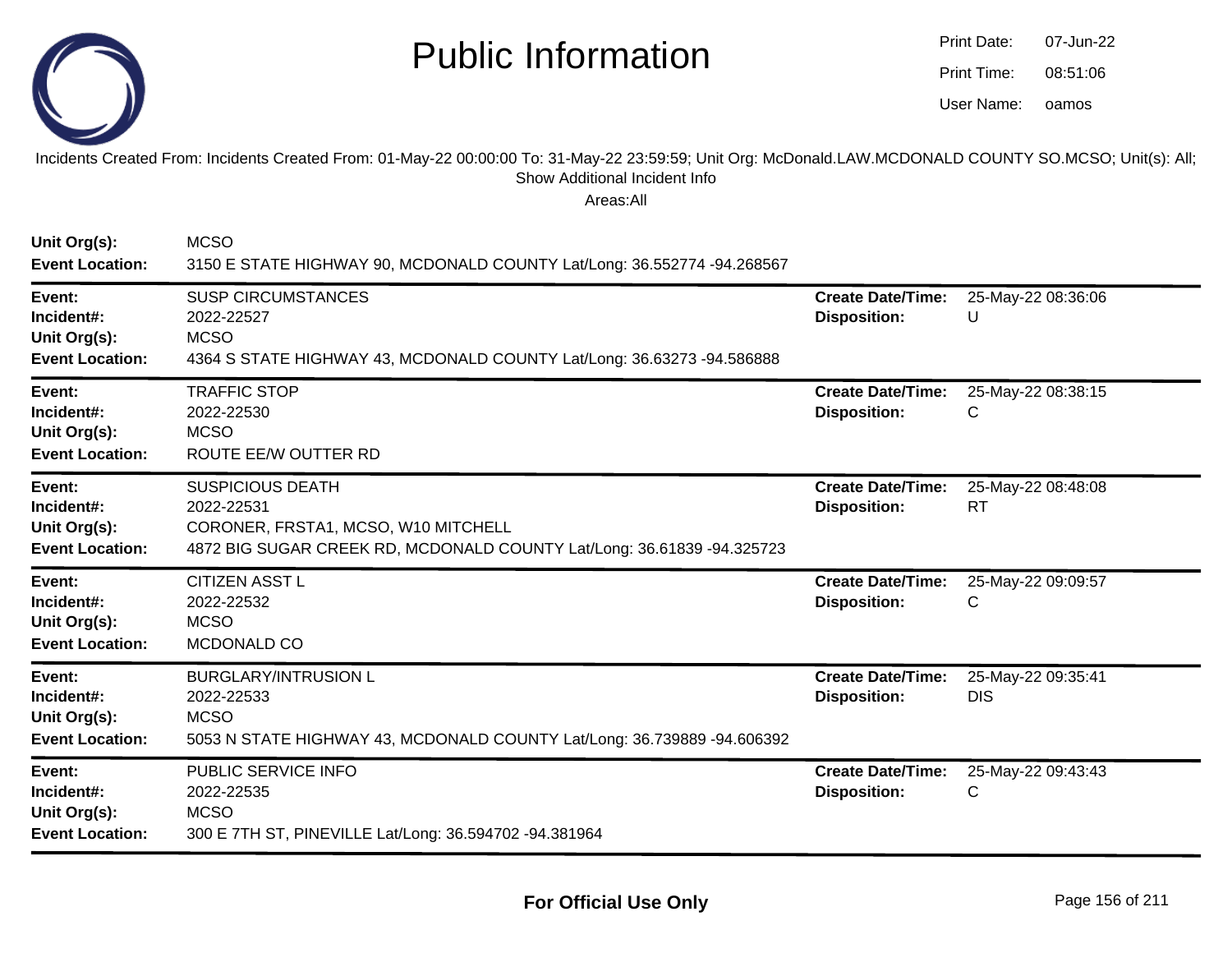|                                                                | <b>Public Information</b>                                                                                                                                                                              |                                                 | Print Date:<br>Print Time:<br>User Name: | 07-Jun-22<br>08:51:07<br>oamos |
|----------------------------------------------------------------|--------------------------------------------------------------------------------------------------------------------------------------------------------------------------------------------------------|-------------------------------------------------|------------------------------------------|--------------------------------|
|                                                                | Incidents Created From: Incidents Created From: 01-May-22 00:00:00 To: 31-May-22 23:59:59; Unit Org: McDonald.LAW.MCDONALD COUNTY SO.MCSO; Unit(s): All;<br>Show Additional Incident Info<br>Areas:All |                                                 |                                          |                                |
| Event:<br>Incident#:<br>Unit Org(s):<br><b>Event Location:</b> | PUBLIC SERVICE INFO<br>2022-22539<br><b>MCSO</b><br>300 E 7TH ST, PINEVILLE Lat/Long: 36.594702 -94.381964                                                                                             | <b>Create Date/Time:</b><br><b>Disposition:</b> | C                                        | 25-May-22 10:38:59             |
| Event:<br>Incident#:<br>Unit Org(s):<br><b>Event Location:</b> | <b>CRASH INFO LAW</b><br>2022-22542<br>LPD, MCSO, MSHP, NFD<br>HWY 59/BETWEEN THE 2 MT SHIRA Lat/Long: 36.58554553 -94.4638180                                                                         | <b>Create Date/Time:</b><br><b>Disposition:</b> | C                                        | 25-May-22 11:08:31             |
| Event:<br>Incident#:<br>Unit Org(s):<br><b>Event Location:</b> | PAPER SERVICE LAW<br>2022-22543<br><b>MCSO</b><br>6765 E STATE HIGHWAY 90, MCDONALD COUNTY Lat/Long: 36.558507 -94.21113                                                                               | <b>Create Date/Time:</b><br><b>Disposition:</b> | <b>NA</b>                                | 25-May-22 11:10:07             |
| Event:<br>Incident#:<br>Unit Org(s):<br><b>Event Location:</b> | PAPER SERVICE LAW<br>2022-22548<br><b>MCSO</b><br>15 BOYD LN, MCDONALD COUNTY Lat/Long: 36.538213 -94.335426                                                                                           | <b>Create Date/Time:</b><br><b>Disposition:</b> | <b>NA</b>                                | 25-May-22 11:27:18             |
| Event:<br>Incident#:<br>Unit Org(s):<br><b>Event Location:</b> | PUBLIC SERVICE INFO<br>2022-22553<br><b>MCSO</b><br>MCDONALD COUNTY                                                                                                                                    | <b>Create Date/Time:</b><br><b>Disposition:</b> | С                                        | 25-May-22 12:31:44             |
| Event:<br>Incident#:<br>Unit Org(s):<br><b>Event Location:</b> | PUBLIC SERVICE INFO<br>2022-22554<br><b>MCSO</b><br>MCDONALD COUNTY                                                                                                                                    | <b>Create Date/Time:</b><br><b>Disposition:</b> | C                                        | 25-May-22 12:32:48             |
| Event:<br>Incident#:<br>Unit Org(s):<br><b>Event Location:</b> | <b>CITIZEN ASST L</b><br>2022-22556<br><b>MCSO</b><br>MCDONALD CO                                                                                                                                      | <b>Create Date/Time:</b><br><b>Disposition:</b> | С                                        | 25-May-22 12:49:31             |

Print Date: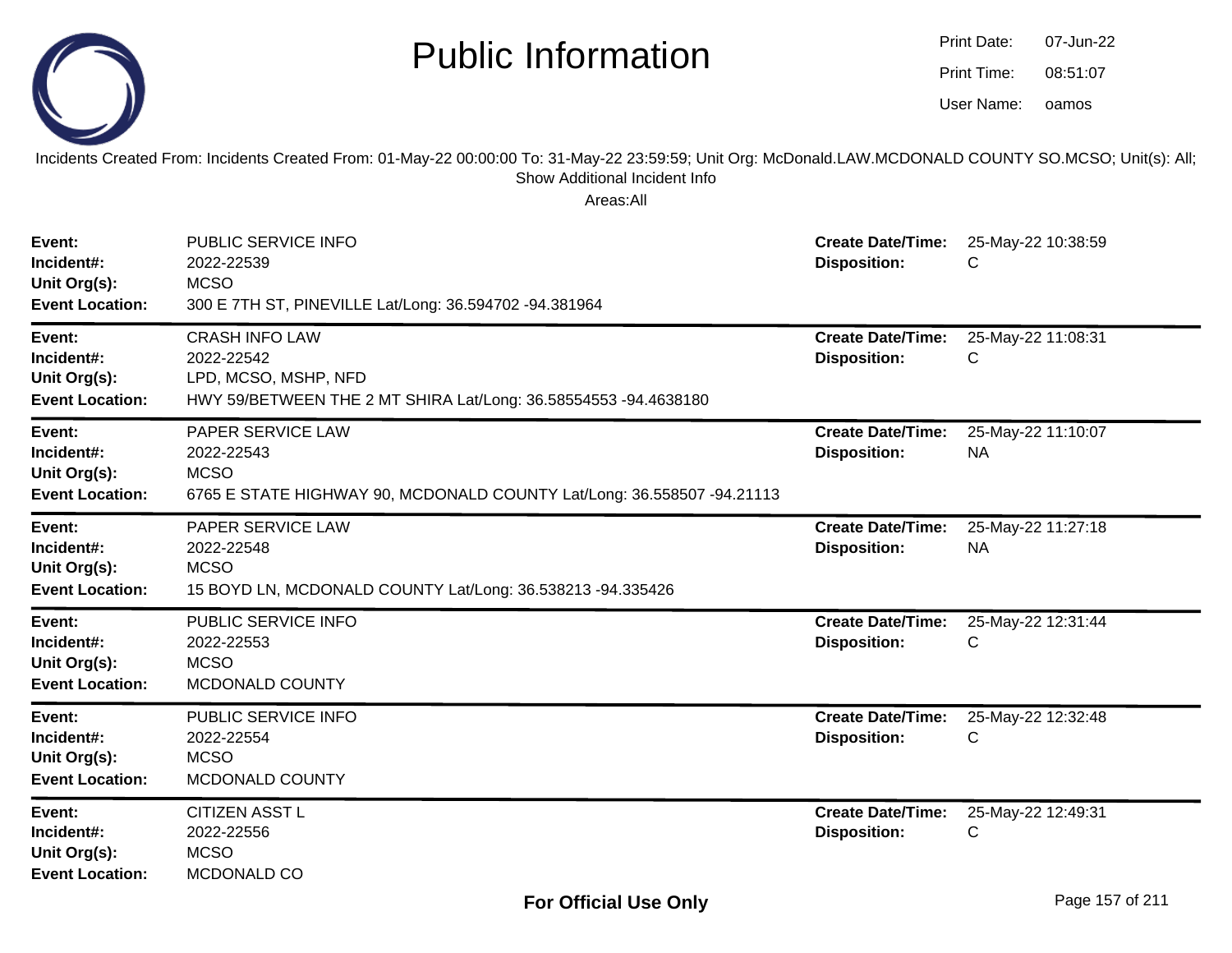

oamos07-Jun-2208:51:09Print Date:Print Time:User Name:

Incidents Created From: Incidents Created From: 01-May-22 00:00:00 To: 31-May-22 23:59:59; Unit Org: McDonald.LAW.MCDONALD COUNTY SO.MCSO; Unit(s): All; Show Additional Incident Info

| Event:<br>Incident#:<br>Unit Org(s):<br><b>Event Location:</b> | <b>CITIZEN ASST L</b><br>2022-22560<br><b>MCSO</b><br>MCDONALD CO                                                           | <b>Create Date/Time:</b><br><b>Disposition:</b> | 25-May-22 13:18:17<br>С         |
|----------------------------------------------------------------|-----------------------------------------------------------------------------------------------------------------------------|-------------------------------------------------|---------------------------------|
| Event:<br>Incident#:<br>Unit Org(s):<br><b>Event Location:</b> | PAPER SERVICE LAW<br>2022-22562<br><b>MCSO</b><br>105 YARBROUGH CIR, MCDONALD COUNTY Lat/Long: 36.520815 -94.521461         | <b>Create Date/Time:</b><br><b>Disposition:</b> | 25-May-22 13:42:51<br><b>NA</b> |
| Event:<br>Incident#:<br>Unit Org(s):<br><b>Event Location:</b> | PAPER SERVICE LAW<br>2022-22563<br><b>MCSO</b><br>1 TYSON AVE, NOEL Lat/Long: 36.553352 -94.488129                          | <b>Create Date/Time:</b><br><b>Disposition:</b> | 25-May-22 13:53:26<br>С         |
| Event:<br>Incident#:<br>Unit Org(s):<br><b>Event Location:</b> | <b>WANTED VEHICLE CHECK</b><br>2022-22567<br><b>MCSO</b><br>619 FAIRVIEW RD, MCDONALD COUNTY Lat/Long: 36.636311 -94.268649 | <b>Create Date/Time:</b><br><b>Disposition:</b> | 25-May-22 14:27:26<br>С         |
| Event:<br>Incident#:<br>Unit Org(s):<br><b>Event Location:</b> | <b>VEHICLE THEFT</b><br>2022-22572<br><b>MCSO</b><br>399 BUSBY LN, MCDONALD COUNTY Lat/Long: 36.579182 -94.161656           | <b>Create Date/Time:</b><br><b>Disposition:</b> | 25-May-22 15:04:29<br>С         |
| Event:<br>Incident#:<br>Unit Org(s):<br><b>Event Location:</b> | <b>VEHICLE THEFT PAST</b><br>2022-22576<br><b>MCSO</b><br>MCDONALD COUNTY                                                   | <b>Create Date/Time:</b><br><b>Disposition:</b> | 25-May-22 15:35:28<br><b>RF</b> |
| Event:<br>Incident#:<br>Unit Org(s):<br><b>Event Location:</b> | PAPER SERVICE LAW<br>2022-22577<br><b>MCSO</b><br>261 AARON LN, MCDONALD COUNTY Lat/Long: 36.539606 -94.187389              | <b>Create Date/Time:</b><br><b>Disposition:</b> | 25-May-22 15:42:43<br><b>NA</b> |
|                                                                | <b>For Official Use Only</b>                                                                                                |                                                 | Page 158 of 211                 |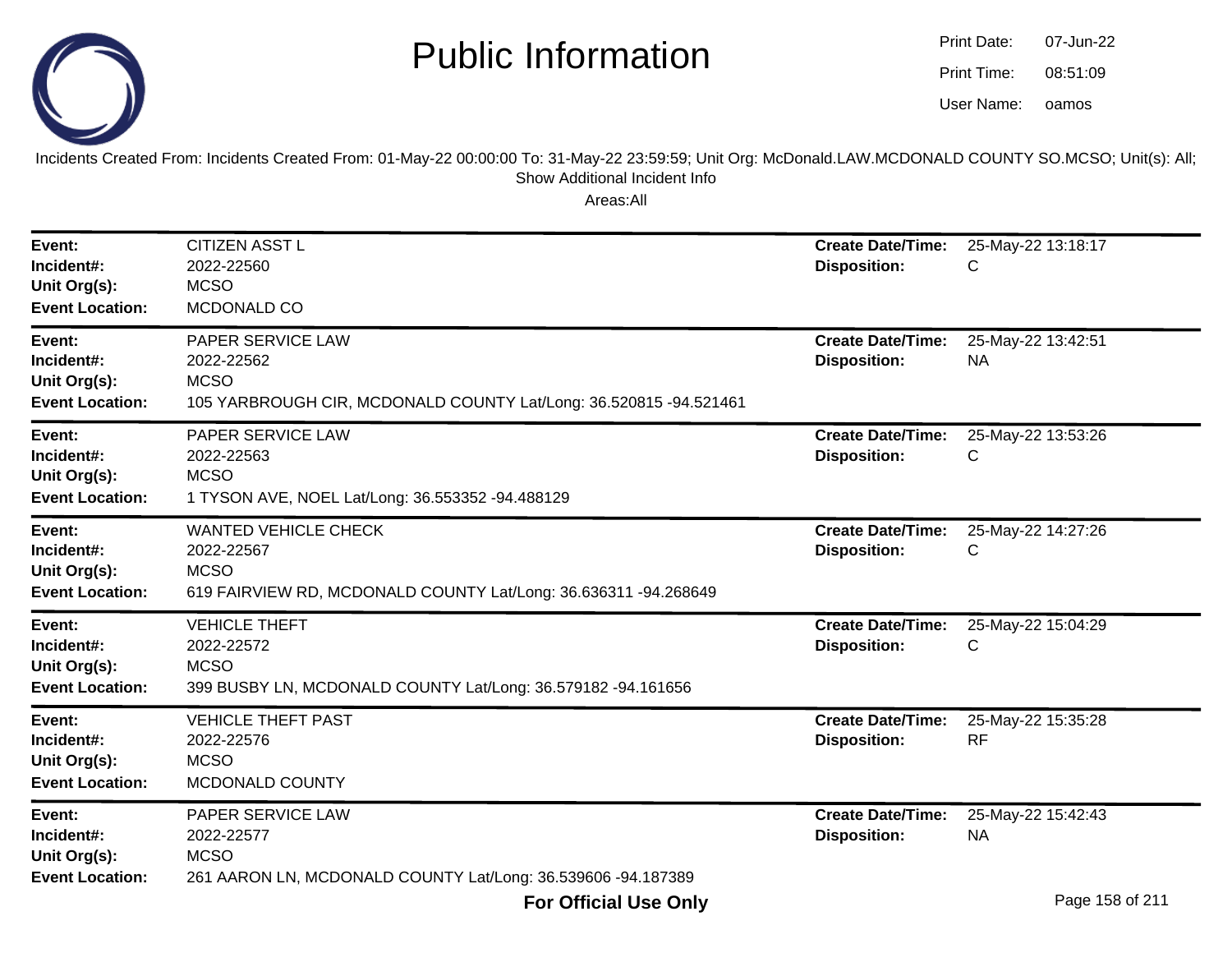oamos07-Jun-2208:51:10Print Date:Print Time:User Name:



Incidents Created From: Incidents Created From: 01-May-22 00:00:00 To: 31-May-22 23:59:59; Unit Org: McDonald.LAW.MCDONALD COUNTY SO.MCSO; Unit(s): All; Show Additional Incident Info

| Event:<br>Incident#:<br>Unit Org(s):<br><b>Event Location:</b> | <b>TRAFFIC STOP</b><br>2022-22578<br><b>MCSO</b><br><b>B 71/INDUSTRIAL PARK DR</b>                                     | <b>Create Date/Time:</b><br><b>Disposition:</b> | 25-May-22 15:54:50<br>С                                 |
|----------------------------------------------------------------|------------------------------------------------------------------------------------------------------------------------|-------------------------------------------------|---------------------------------------------------------|
| Event:<br>Incident#:<br>Unit Org(s):<br><b>Event Location:</b> | <b>INFO ONLY</b><br>2022-22579<br><b>MCSO</b><br>MCDONALD COUNTY                                                       | <b>Create Date/Time:</b><br><b>Disposition:</b> | 25-May-22 15:58:51<br>С                                 |
| Event:<br>Incident#:<br>Unit Org(s):<br><b>Event Location:</b> | SUPPLEMENTAL OTHER<br>2022-22582<br><b>MCSO</b><br>719 FOX TROT RD, MCDONALD COUNTY Lat/Long: 36.500445 -94.224468     | <b>Create Date/Time:</b><br><b>Disposition:</b> | 25-May-22 16:07:16<br>С                                 |
| Event:<br>Incident#:<br>Unit Org(s):<br><b>Event Location:</b> | SUPPLEMENTAL OTHER<br>2022-22587<br><b>MCSO</b><br>245 OAK TREE LN, MCDONALD COUNTY Lat/Long: 36.636696 -94.390102     | <b>Create Date/Time:</b><br><b>Disposition:</b> | 25-May-22 16:24:32<br>C                                 |
| Event:<br>Incident#:<br>Unit Org(s):<br><b>Event Location:</b> | <b>SUSP PERSON</b><br>2022-22588<br><b>MCSO</b><br>21196 US HIGHWAY 71, MCDONALD COUNTY Lat/Long: 36.509867 -94.280914 | <b>Create Date/Time:</b><br><b>Disposition:</b> | 25-May-22 16:41:37<br>С                                 |
| Event:<br>Incident#:<br>Unit Org(s):<br><b>Event Location:</b> | SUPPLEMENTAL OTHER<br>2022-22590<br><b>MCSO</b><br>300 E 7TH ST                                                        | <b>Create Date/Time:</b><br><b>Disposition:</b> | 25-May-22 16:50:36<br>С                                 |
| Event:<br>Incident#:<br>Unit Org(s):<br><b>Event Location:</b> | PAPER SERVICE LAW<br>2022-22591<br><b>MCSO</b><br>100 LAKEWOOD DR, MCDONALD COUNTY Lat/Long: 36.555394 -94.506533      | <b>Create Date/Time:</b><br><b>Disposition:</b> | 25-May-22 16:59:26<br>С<br>$P_{1}$ , $AP_{2}$ , $I_{2}$ |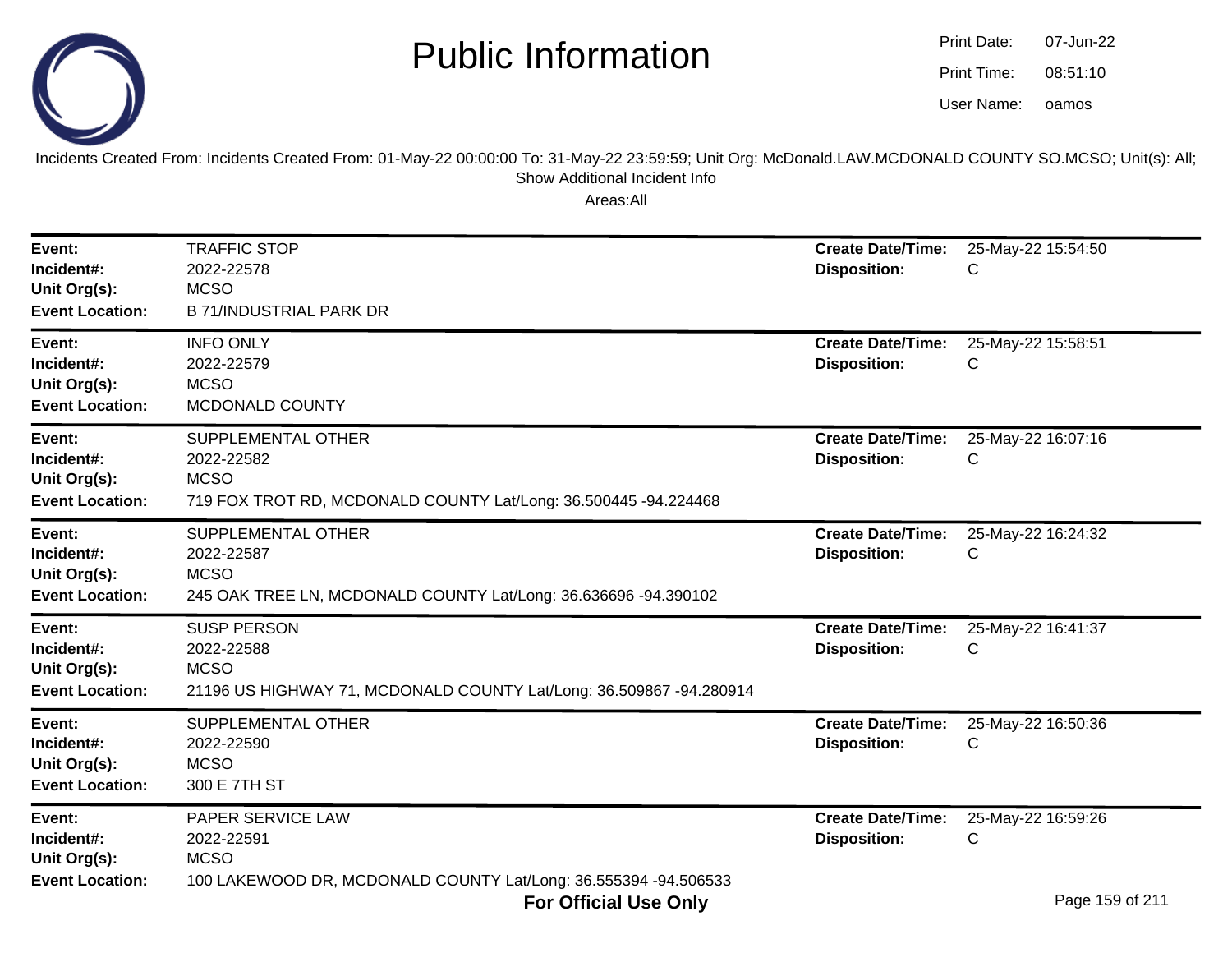

oamos07-Jun-2208:51:11Print Date:Print Time:User Name:

Incidents Created From: Incidents Created From: 01-May-22 00:00:00 To: 31-May-22 23:59:59; Unit Org: McDonald.LAW.MCDONALD COUNTY SO.MCSO; Unit(s): All; Show Additional Incident Info

| Event:<br>Incident#:<br>Unit Org(s):<br><b>Event Location:</b> | <b>WANTED VEHICLE CHECK</b><br>2022-22592<br><b>MCSO</b><br>MCDONALD COUNTY                                          | <b>Create Date/Time:</b><br><b>Disposition:</b> | 25-May-22 17:02:39<br>С          |
|----------------------------------------------------------------|----------------------------------------------------------------------------------------------------------------------|-------------------------------------------------|----------------------------------|
| Event:<br>Incident#:<br>Unit Org(s):<br><b>Event Location:</b> | <b>PAST</b><br>2022-22596<br>MCSO, SWCPD<br>502 THACKER ST, SOUTHWEST CITY Lat/Long: 36.512166 -94.6092              | <b>Create Date/Time:</b><br><b>Disposition:</b> | 25-May-22 17:59:34<br>С          |
| Event:<br>Incident#:<br>Unit Org(s):<br><b>Event Location:</b> | <b>TRESPASS PAST</b><br>2022-22597<br>MCSO, SWCPD<br>816 S MAIN ST, SOUTHWEST CITY Lat/Long: 36.508283 -94.614238    | <b>Create Date/Time:</b><br><b>Disposition:</b> | 25-May-22 18:28:17<br>С          |
| Event:<br>Incident#:<br>Unit Org(s):<br><b>Event Location:</b> | IN PROG VERB IND/SM GRP L<br>2022-22600<br><b>MCSO</b><br>100 COMMERCIAL DR, MCDONALD Lat/Long: 36.508231 -94.278518 | <b>Create Date/Time:</b><br><b>Disposition:</b> | 25-May-22 18:42:55<br>С          |
| Event:<br>Incident#:<br>Unit Org(s):<br><b>Event Location:</b> | PUBLIC SERVICE INFO<br>2022-22604<br><b>MCSO</b><br>MCDONALD COUNTY                                                  | <b>Create Date/Time:</b><br><b>Disposition:</b> | 25-May-22 19:17:51<br>С          |
| Event:<br>Incident#:<br>Unit Org(s):<br><b>Event Location:</b> | SEXUAL ASSAULT ADULT<br>2022-22611<br><b>MCSO</b><br>MILLER/ SIMMONS FACTORY Lat/Long: 36.54752254 -94.5850539       | <b>Create Date/Time:</b><br><b>Disposition:</b> | 25-May-22 20:14:42<br><b>ARR</b> |
| Event:<br>Incident#:<br>Unit Org(s):                           | SUPPLEMENTAL OTHER<br>2022-22620<br><b>MCSO</b>                                                                      | <b>Create Date/Time:</b><br><b>Disposition:</b> | 25-May-22 22:15:21<br>С          |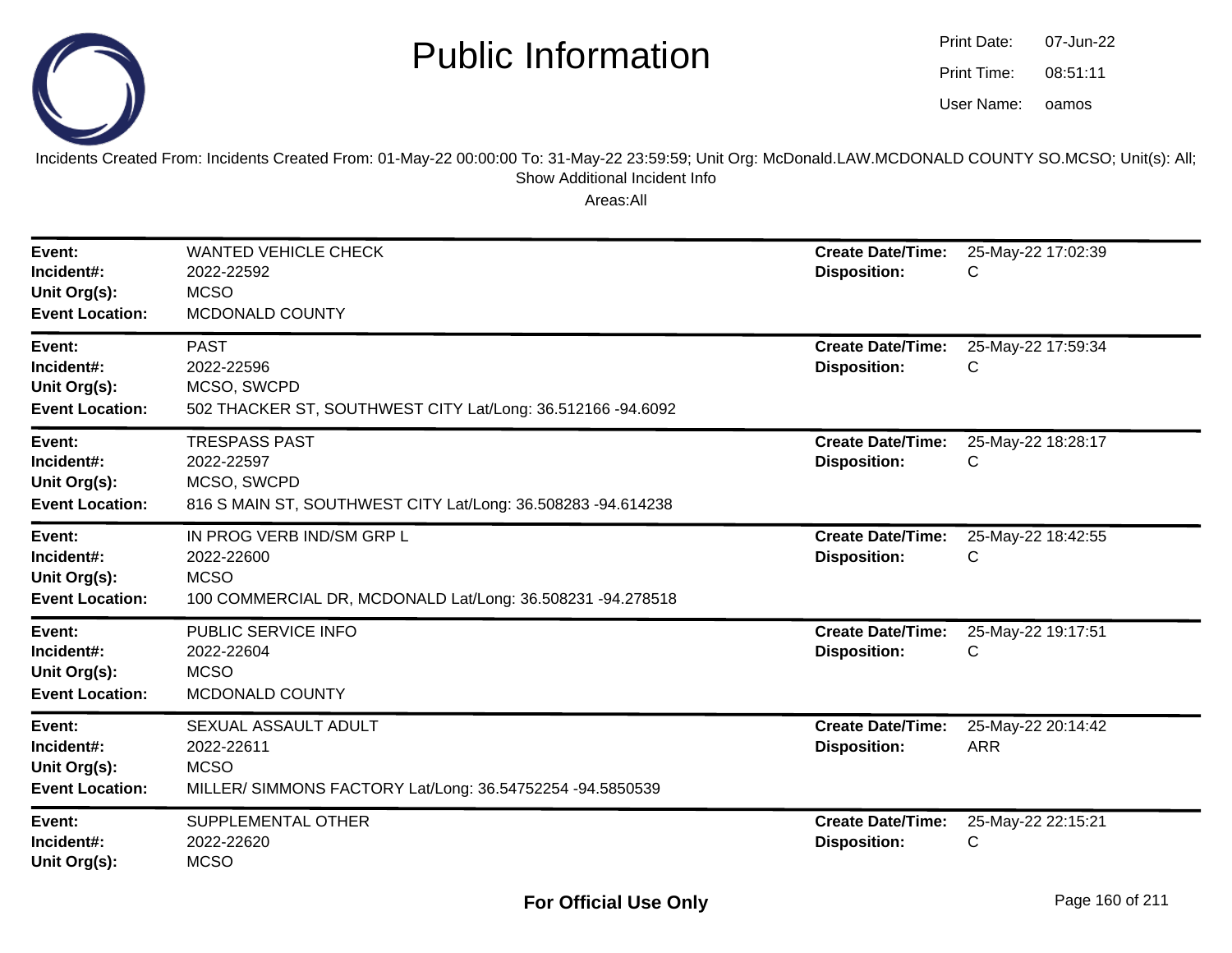

| Print Date: | 07-Jun-22 |
|-------------|-----------|
| Print Time: | 08:51:12  |
| User Name:  | oamos     |

#### Incidents Created From: Incidents Created From: 01-May-22 00:00:00 To: 31-May-22 23:59:59; Unit Org: McDonald.LAW.MCDONALD COUNTY SO.MCSO; Unit(s): All; Show Additional Incident Info

| <b>Event Location:</b>                                         | 150 MILLER RD, MCDONALD COUNTY Lat/Long: 36.547541 -94.594883                                                         |                                                 |                                  |
|----------------------------------------------------------------|-----------------------------------------------------------------------------------------------------------------------|-------------------------------------------------|----------------------------------|
| Event:<br>Incident#:<br>Unit Org(s):<br><b>Event Location:</b> | SEXUAL ASSAULT ADULT<br>2022-22623<br><b>MCSO</b><br>475 PERCHERON LN, MCDONALD COUNTY Lat/Long: 36.696642 -94.214125 | <b>Create Date/Time:</b><br><b>Disposition:</b> | 25-May-22 22:20:28<br>С          |
| Event:<br>Incident#:<br>Unit Org(s):<br><b>Event Location:</b> | MISC INFO L<br>2022-22634<br><b>MCSO</b><br>ROUTE CC / ROUTE C                                                        | <b>Create Date/Time:</b><br><b>Disposition:</b> | 25-May-22 23:56:31<br>С          |
| Event:<br>Incident#:<br>Unit Org(s):<br><b>Event Location:</b> | MISC NON URGENT L<br>2022-22637<br><b>MCSO</b><br>139 GOINES LN, MCDONALD COUNTY Lat/Long: 36.578931 -94.406074       | <b>Create Date/Time:</b><br><b>Disposition:</b> | 26-May-22 00:52:22<br>C          |
| Event:<br>Incident#:<br>Unit Org(s):<br><b>Event Location:</b> | <b>TRAFFIC STOP</b><br>2022-22638<br>MCSO, NPD, SWCPD, W5 M and S<br>SULPHUR ST/MAIN ST                               | <b>Create Date/Time:</b><br><b>Disposition:</b> | 26-May-22 01:05:44<br>С          |
| Event:<br>Incident#:<br>Unit Org(s):<br><b>Event Location:</b> | <b>INFO ONLY</b><br>2022-22640<br><b>MCSO</b><br>110 CEDAR RD, NOEL Lat/Long: 36.554428 -94.482845                    | <b>Create Date/Time:</b><br><b>Disposition:</b> | 26-May-22 02:18:22<br>U          |
| Event:<br>Incident#:<br>Unit Org(s):<br><b>Event Location:</b> | <b>THEFT</b><br>2022-22644<br>MCSO, SWCPD<br>27 ROUTE O, MCDONALD COUNTY Lat/Long: 36.599096 -94.594933               | <b>Create Date/Time:</b><br><b>Disposition:</b> | 26-May-22 04:26:10<br>С          |
| Event:<br>Incident#:                                           | 911 HANGUP L<br>2022-22648                                                                                            | <b>Create Date/Time:</b><br><b>Disposition:</b> | 26-May-22 07:18:22<br><b>HBO</b> |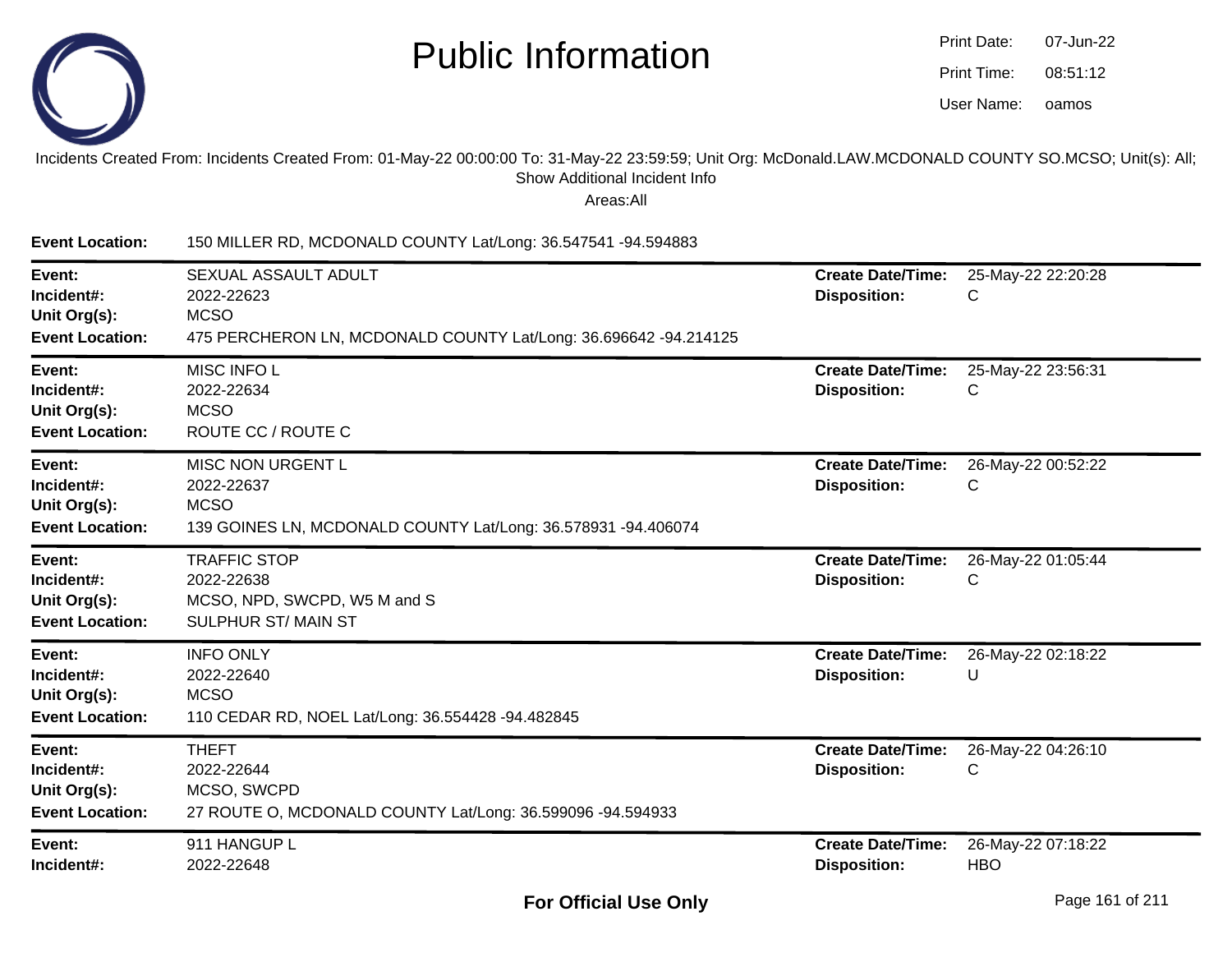

| Print Date: | 07-Jun-22 |
|-------------|-----------|
| Print Time: | 08:51:14  |
| User Name:  | oamos     |

Incidents Created From: Incidents Created From: 01-May-22 00:00:00 To: 31-May-22 23:59:59; Unit Org: McDonald.LAW.MCDONALD COUNTY SO.MCSO; Unit(s): All;Show Additional Incident Info

| Unit Org(s):<br><b>Event Location:</b>                         | <b>MCSO</b><br>1804 ALLISON RD, MCDONALD COUNTY                                                                            |                                                 |                                  |
|----------------------------------------------------------------|----------------------------------------------------------------------------------------------------------------------------|-------------------------------------------------|----------------------------------|
| Event:<br>Incident#:<br>Unit Org(s):<br><b>Event Location:</b> | <b>WANTED PERSON CHECK</b><br>20220526-084048.572<br><b>MCSO</b><br>MCDONALD COUNTY                                        | <b>Create Date/Time:</b><br><b>Disposition:</b> | 26-May-22 08:40:48<br>С          |
| Event:<br>Incident#:<br>Unit Org(s):<br><b>Event Location:</b> | <b>VEHICLE THEFT PAST</b><br>2022-22652<br><b>MCSO</b><br>2002 ROCKWOOD RD, MCDONALD COUNTY Lat/Long: 36.574153 -94.272888 | <b>Create Date/Time:</b><br><b>Disposition:</b> | 26-May-22 08:54:07<br>RT         |
| Event:<br>Incident#:<br>Unit Org(s):<br><b>Event Location:</b> | 911 HANGUP L<br>2022-22653<br><b>MCSO</b><br>1792 BUNCH RD, MCDONALD COUNTY Lat/Long: 36.645924 -94.503204                 | <b>Create Date/Time:</b><br><b>Disposition:</b> | 26-May-22 08:55:02<br><b>HBO</b> |
| Event:<br>Incident#:<br>Unit Org(s):<br><b>Event Location:</b> | PAPER SERVICE LAW<br>2022-22656<br><b>MCSO</b><br>6122 ROUTE H, MCDONALD COUNTY Lat/Long: 36.553218 -94.47224              | <b>Create Date/Time:</b><br><b>Disposition:</b> | 26-May-22 09:04:39<br><b>NA</b>  |
| Event:<br>Incident#:<br>Unit Org(s):<br><b>Event Location:</b> | PUBLIC SERVICE INFO<br>2022-22665<br><b>MCSO</b><br>13495 ROUTE E, MCDONALD COUNTY Lat/Long: 36.516925 -94.178814          | <b>Create Date/Time:</b><br><b>Disposition:</b> | 26-May-22 10:27:14<br>С          |
| Event:<br>Incident#:<br>Unit Org(s):<br><b>Event Location:</b> | PUBLIC SERVICE INFO<br>2022-22666<br><b>MCSO</b><br>125 BRYCE RD, MCDONALD COUNTY Lat/Long: 36.506789 -94.187726           | <b>Create Date/Time:</b><br><b>Disposition:</b> | 26-May-22 10:32:20<br>С          |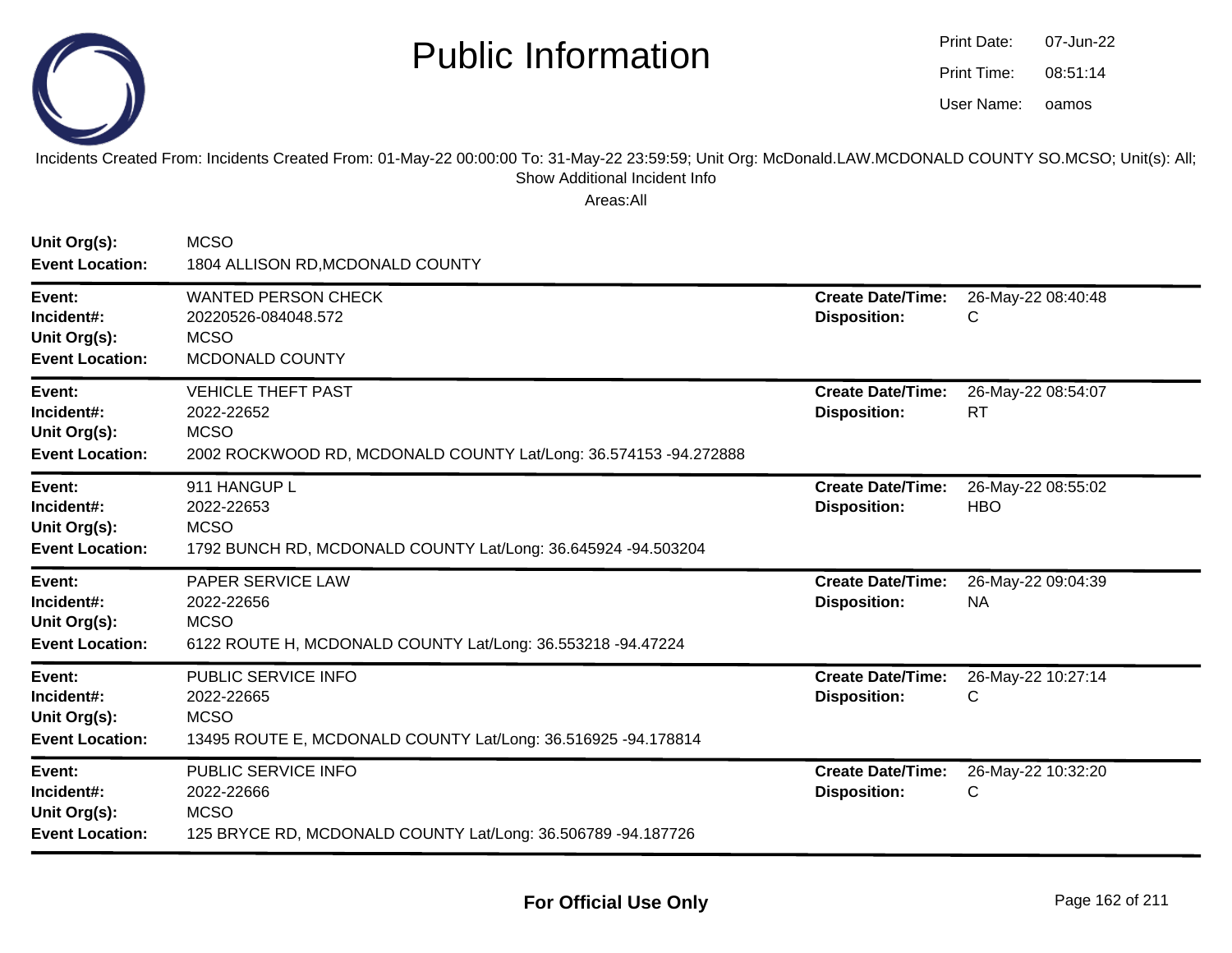|                                                                | <b>Public Information</b><br>Incidents Created From: Incidents Created From: 01-May-22 00:00:00 To: 31-May-22 23:59:59; Unit Org: McDonald.LAW.MCDONALD COUNTY SO.MCSO; Unit(s): All; |                                                 | Print Date:<br>Print Time:<br>User Name: | 07-Jun-22<br>08:51:15<br>oamos |
|----------------------------------------------------------------|---------------------------------------------------------------------------------------------------------------------------------------------------------------------------------------|-------------------------------------------------|------------------------------------------|--------------------------------|
|                                                                | Show Additional Incident Info<br>Areas:All                                                                                                                                            |                                                 |                                          |                                |
| Event:<br>Incident#:<br>Unit Org(s):<br><b>Event Location:</b> | PAST PHYSICAL L<br>2022-22669<br><b>MCSO</b><br>252 CHESTNUT LN, MCDONALD COUNTY Lat/Long: 36.503159 -94.185503                                                                       | <b>Create Date/Time:</b><br><b>Disposition:</b> | C                                        | 26-May-22 11:01:28             |
| Event:<br>Incident#:<br>Unit Org(s):<br><b>Event Location:</b> | 911 HANGUP L<br>2022-22675<br><b>MCSO</b><br>148 STAGE COACH DR, MCDONALD COUNTY Lat/Long: 36.534555 -94.181526                                                                       | <b>Create Date/Time:</b><br><b>Disposition:</b> | C                                        | 26-May-22 11:53:40             |
| Event:<br>Incident#:<br>Unit Org(s):<br><b>Event Location:</b> | <b>WELFARE CHECK NON URGENT</b><br>2022-22677<br><b>MCSO</b><br>119 E SPLITLOG AVE, GOODMAN Lat/Long: 36.737327 -94.405901                                                            | <b>Create Date/Time:</b><br><b>Disposition:</b> | C                                        | 26-May-22 11:57:33             |
| Event:<br>Incident#:<br>Unit Org(s):<br><b>Event Location:</b> | <b>THEFT PAST</b><br>2022-22688<br><b>MCSO</b><br>100 COMMERCIAL DR, MCDONALD Lat/Long: 36.508231 -94.278518                                                                          | <b>Create Date/Time:</b><br><b>Disposition:</b> | <b>RF</b>                                | 26-May-22 13:03:24             |
| Event:<br>Incident#:<br>Unit Org(s):<br><b>Event Location:</b> | SUPPLEMENTAL OTHER<br>2022-22690<br><b>MCSO</b><br>MCDONALD COUNTY                                                                                                                    | <b>Create Date/Time:</b><br><b>Disposition:</b> | С                                        | 26-May-22 13:05:11             |
| Event:<br>Incident#:<br>Unit Org(s):<br><b>Event Location:</b> | PAPER SERVICE LAW<br>2022-22692<br><b>MCSO</b><br>175 OLD PLANK LN, MCDONALD COUNTY Lat/Long: 36.591014 -94.480977                                                                    | <b>Create Date/Time:</b><br><b>Disposition:</b> | <b>NA</b>                                | 26-May-22 13:10:27             |
| Event:<br>Incident#:<br>Unit Org(s):<br><b>Event Location:</b> | <b>ABANDON VEH L</b><br>2022-22697<br>MCSO, W2 GARDNER<br>US 71/ACROSS FROM DUNCAN RD                                                                                                 | <b>Create Date/Time:</b><br><b>Disposition:</b> | C                                        | 26-May-22 13:36:36             |

Print Date: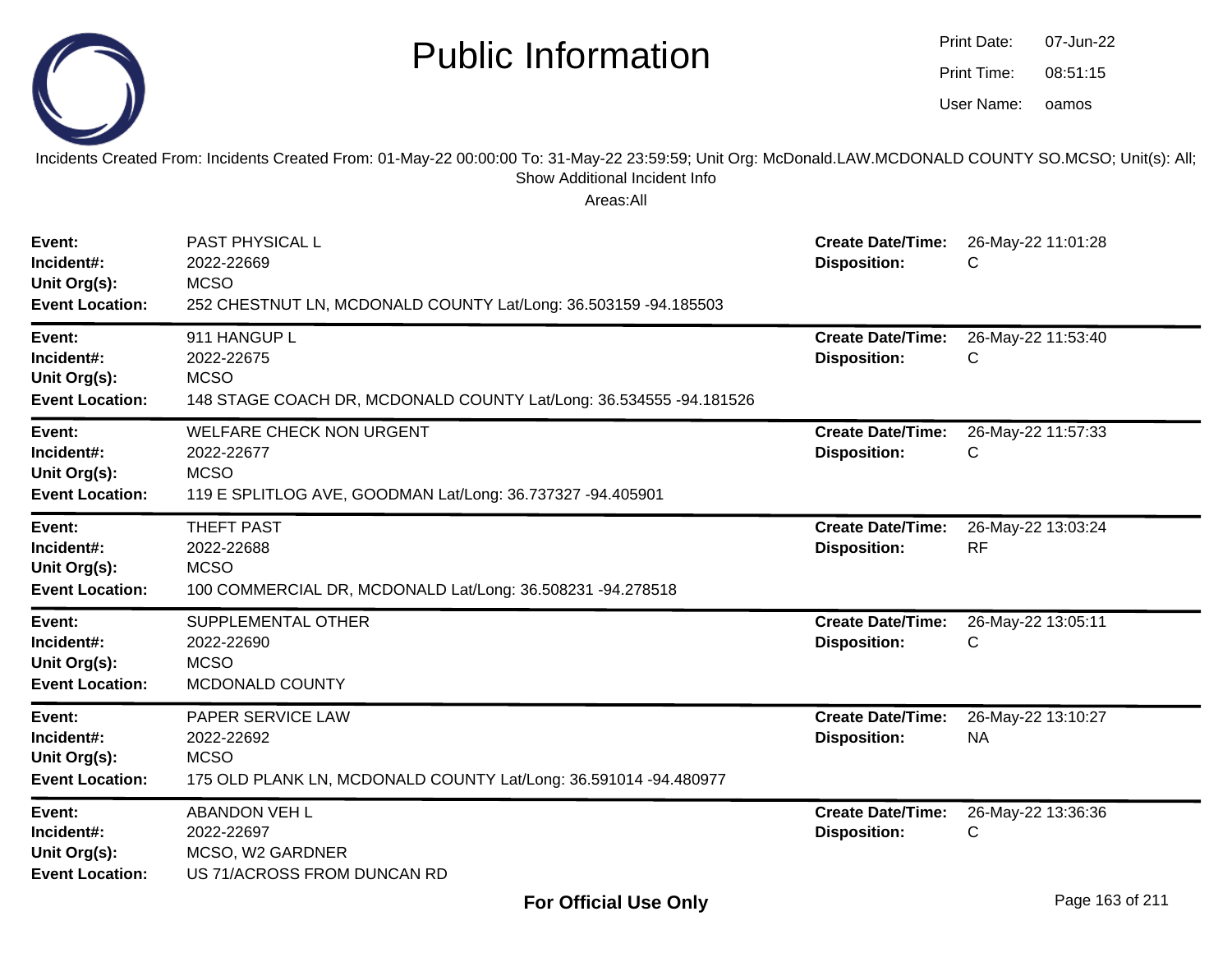

oamos07-Jun-2208:51:16Print Date:Print Time:User Name:

Incidents Created From: Incidents Created From: 01-May-22 00:00:00 To: 31-May-22 23:59:59; Unit Org: McDonald.LAW.MCDONALD COUNTY SO.MCSO; Unit(s): All; Show Additional Incident Info

| Event:<br>Incident#:<br>Unit Org(s):<br><b>Event Location:</b> | PAPER SERVICE LAW<br>2022-22699<br><b>MCSO</b><br>10700 S STATE HIGHWAY 43, MCDONALD Lat/Long: 36.543838 -94.600838 | <b>Create Date/Time:</b><br><b>Disposition:</b> | 26-May-22 13:39:18<br><b>PAPER</b> |
|----------------------------------------------------------------|---------------------------------------------------------------------------------------------------------------------|-------------------------------------------------|------------------------------------|
| Event:<br>Incident#:<br>Unit Org(s):<br><b>Event Location:</b> | <b>CITIZEN ASST L</b><br>2022-22700<br><b>MCSO</b><br>MCDONALD CO                                                   | <b>Create Date/Time:</b><br><b>Disposition:</b> | 26-May-22 13:44:06<br>С            |
| Event:<br>Incident#:<br>Unit Org(s):<br><b>Event Location:</b> | PAPER SERVICE LAW<br>2022-22701<br><b>MCSO</b><br>110 YARBROUGH CIR, MCDONALD COUNTY Lat/Long: 36.520818 -94.520808 | <b>Create Date/Time:</b><br><b>Disposition:</b> | 26-May-22 14:10:41<br>С            |
| Event:<br>Incident#:<br>Unit Org(s):<br><b>Event Location:</b> | <b>TRESPASSING</b><br>2022-22703<br><b>MCSO</b><br>1063 WALNUT RD, MCDONALD COUNTY Lat/Long: 36.675542 -94.377655   | <b>Create Date/Time:</b><br><b>Disposition:</b> | 26-May-22 14:50:51<br>С            |
| Event:<br>Incident#:<br>Unit Org(s):<br><b>Event Location:</b> | SUPPLEMENTAL OTHER<br>2022-22706<br>JAIL MCSO, MCSO<br>300 E 7TH ST, PINEVILLE Lat/Long: 36.594702 -94.381964       | <b>Create Date/Time:</b><br><b>Disposition:</b> | 26-May-22 14:55:37<br>С            |
| Event:<br>Incident#:<br>Unit Org(s):<br><b>Event Location:</b> | PUBLIC SERVICE INFO<br>2022-22709<br><b>MCSO</b><br><b>MCDONALD</b>                                                 | <b>Create Date/Time:</b><br><b>Disposition:</b> | 26-May-22 15:32:39<br>С            |
| Event:<br>Incident#:<br>Unit Org(s):<br><b>Event Location:</b> | ANIMAL PRESENT L<br>2022-22710<br><b>MCSO</b><br>304 LOVE RD, MCDONALD COUNTY Lat/Long: 36.718561 -94.19356         | <b>Create Date/Time:</b><br><b>Disposition:</b> | 26-May-22 15:51:45<br><b>HBO</b>   |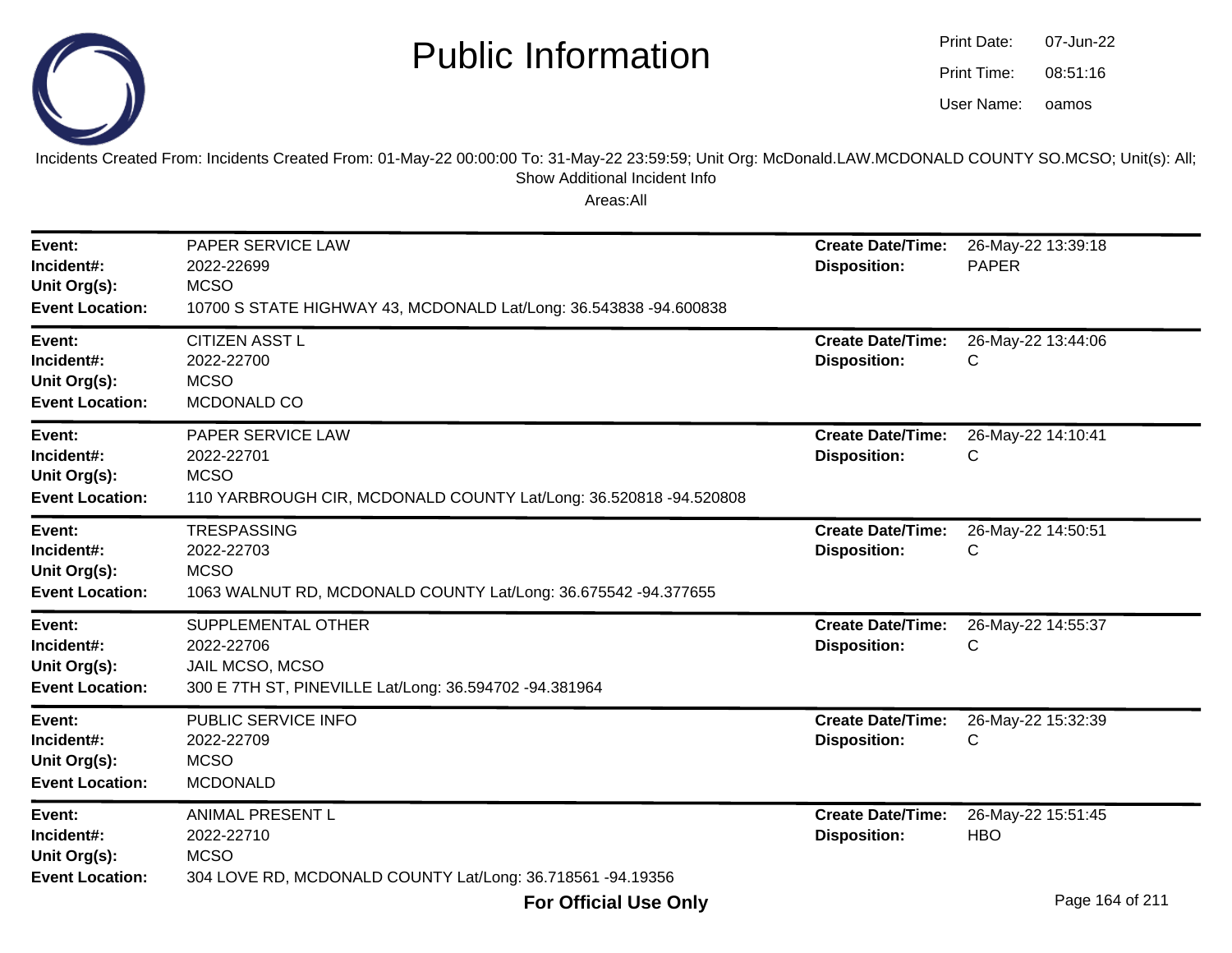

| Print Date: | 07-Jun-22 |
|-------------|-----------|
| Print Time: | 08:51:17  |
| User Name:  | oamos     |

Incidents Created From: Incidents Created From: 01-May-22 00:00:00 To: 31-May-22 23:59:59; Unit Org: McDonald.LAW.MCDONALD COUNTY SO.MCSO; Unit(s): All; Show Additional Incident Info

| Event:<br>Incident#:<br>Unit Org(s):<br><b>Event Location:</b> | PUBLIC SERVICE INFO<br>2022-22718<br><b>MCSO</b><br>300 E 7TH ST, PINEVILLE Lat/Long: 36.594702 -94.381964                                 | <b>Create Date/Time:</b><br><b>Disposition:</b> | 26-May-22 16:54:47<br>С          |
|----------------------------------------------------------------|--------------------------------------------------------------------------------------------------------------------------------------------|-------------------------------------------------|----------------------------------|
| Event:<br>Incident#:<br>Unit Org(s):<br><b>Event Location:</b> | <b>TRAFFIC/TRANSP ACC LFM</b><br>2022-22722<br>FRSTA2, MCSO, MSHP, SFD, SWFD<br>HWY 43 /MCKEE- MILLER RD Lat/Long: 36.54796242 -94.5971560 | <b>Create Date/Time:</b><br><b>Disposition:</b> | 26-May-22 17:41:30<br>С          |
| Event:<br>Incident#:<br>Unit Org(s):<br><b>Event Location:</b> | PUBLIC SERVICE INFO<br>2022-22728<br><b>MCSO</b><br>6122 ROUTE H, MCDONALD COUNTY Lat/Long: 36.553218 -94.47224                            | <b>Create Date/Time:</b><br><b>Disposition:</b> | 26-May-22 17:55:27<br><b>NA</b>  |
| Event:<br>Incident#:<br>Unit Org(s):<br><b>Event Location:</b> | <b>NUISANCE</b><br>2022-22735<br><b>MCSO</b><br>49 AUTUMN LN, MCDONALD COUNTY Lat/Long: 36.563324 -94.2399                                 | <b>Create Date/Time:</b><br><b>Disposition:</b> | 26-May-22 19:13:39<br>С          |
| Event:<br>Incident#:<br>Unit Org(s):<br><b>Event Location:</b> | <b>CIVIL STANDBY</b><br>2022-22739<br><b>MCSO</b><br>1465 FLETCHER RIDGE RD, MCDONALD COUNTY Lat/Long: 36.522563 -94.089547                | <b>Create Date/Time:</b><br><b>Disposition:</b> | 26-May-22 19:59:35<br>С          |
| Event:<br>Incident#:<br>Unit Org(s):<br><b>Event Location:</b> | PUBLIC SERVICE INFO<br>2022-22746<br><b>MCSO</b><br>MCDONALD COUNTY                                                                        | <b>Create Date/Time:</b><br><b>Disposition:</b> | 26-May-22 20:38:36<br>С          |
| Event:<br>Incident#:<br>Unit Org(s):<br><b>Event Location:</b> | <b>WELFARE CHECK NON URGENT</b><br>2022-22753<br><b>MCSO</b><br>53 EAGLE NEST LN, MCDONALD COUNTY Lat/Long: 36.584449 -94.455989           | <b>Create Date/Time:</b><br><b>Disposition:</b> | 26-May-22 21:03:35<br><b>GOA</b> |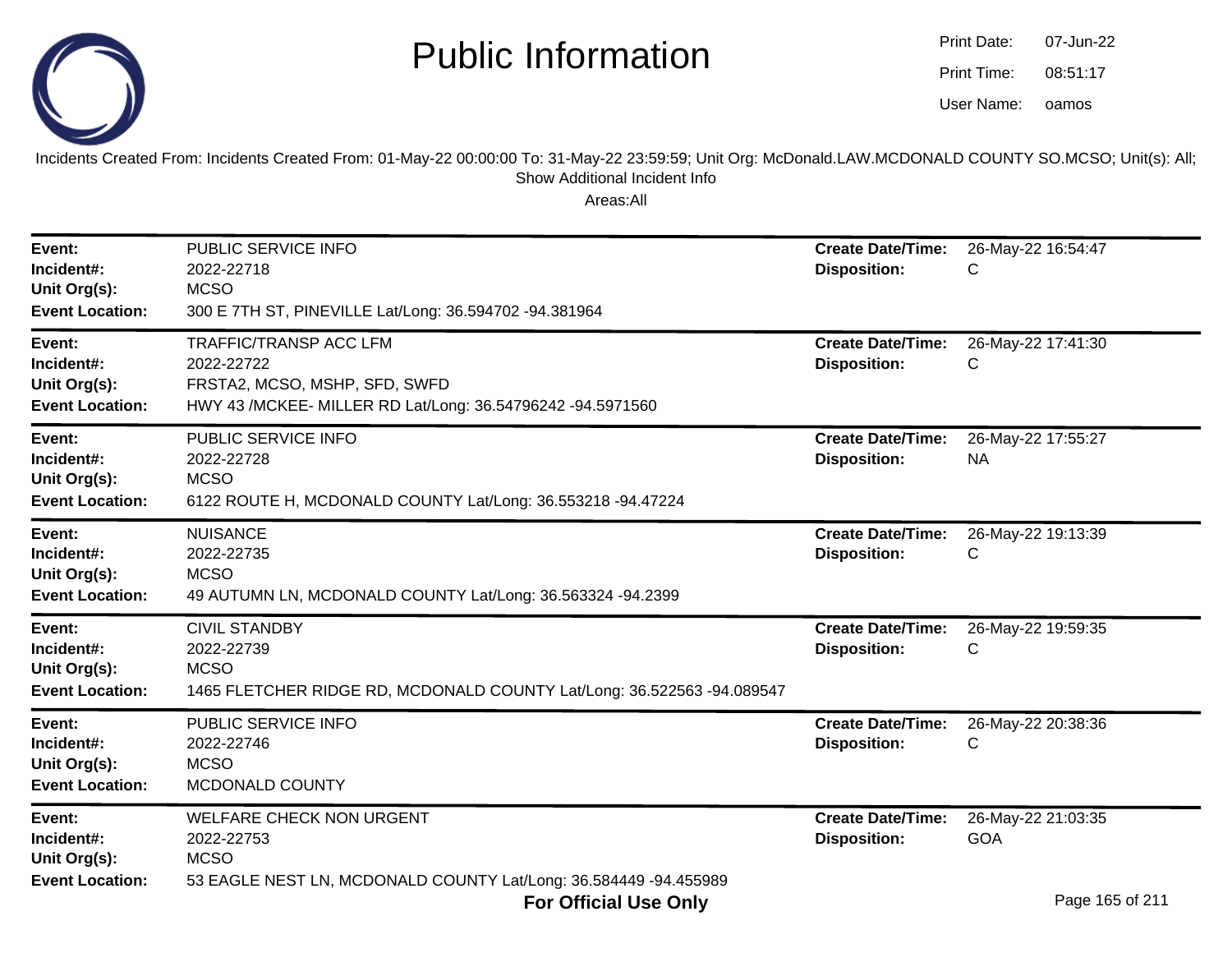

| Print Date: | 07-Jun-22 |
|-------------|-----------|
| Print Time: | 08:51:19  |
| User Name:  | oamos     |

Incidents Created From: Incidents Created From: 01-May-22 00:00:00 To: 31-May-22 23:59:59; Unit Org: McDonald.LAW.MCDONALD COUNTY SO.MCSO; Unit(s): All; Show Additional Incident Info

| Event:<br>Incident#:<br>Unit Org(s):<br><b>Event Location:</b> | IN PROG PHYSICAL L<br>2022-22755<br>MCSO, NPD<br>S KINGS HWY Lat/Long: 36.53412222 -94.4849538                              | <b>Create Date/Time:</b><br><b>Disposition:</b> | 26-May-22 21:14:43<br>С             |
|----------------------------------------------------------------|-----------------------------------------------------------------------------------------------------------------------------|-------------------------------------------------|-------------------------------------|
| Event:<br>Incident#:<br>Unit Org(s):<br><b>Event Location:</b> | <b>TRAUMATIC INJURIES M</b><br>2022-22760<br>FRSTA1, FRSTA2, MCSO<br>300 E 7TH ST, PINEVILLE Lat/Long: 36.594702 -94.381964 | <b>Create Date/Time:</b><br><b>Disposition:</b> | 26-May-22 21:47:43<br><b>REFUSE</b> |
| Event:<br>Incident#:<br>Unit Org(s):<br><b>Event Location:</b> | IN PROG VERBAL L<br>2022-22762<br><b>MCSO</b><br>ROUTE K/ HWY 90 JUNCTION Lat/Long: 36.56772494 -94.3012976                 | <b>Create Date/Time:</b><br><b>Disposition:</b> | 26-May-22 22:01:27<br>С             |
| Event:<br>Incident#:<br>Unit Org(s):<br><b>Event Location:</b> | <b>TRAFFIC STOP</b><br>2022-22780<br>APD, MCSO, W10 MITCHELL<br>E 76/ STANGS                                                | <b>Create Date/Time:</b><br><b>Disposition:</b> | 27-May-22 00:22:08<br><b>ARR</b>    |
| Event:<br>Incident#:<br>Unit Org(s):<br><b>Event Location:</b> | <b>SUSP CIRCUMSTANCES</b><br>2022-22790<br><b>MCSO</b><br>RAINING RD / LUMBER LN Lat/Long: 36.56585812 -94.3544697          | <b>Create Date/Time:</b><br><b>Disposition:</b> | 27-May-22 04:07:31<br>U             |
| Event:<br>Incident#:<br>Unit Org(s):<br><b>Event Location:</b> | <b>MISC INFO L</b><br>2022-22792<br><b>MCSO</b><br>MCDONALD COUNTY                                                          | <b>Create Date/Time:</b><br><b>Disposition:</b> | 27-May-22 04:07:47<br>С             |
| Event:<br>Incident#:<br>Unit Org(s):                           | <b>BURGLARY/INTRUSION L</b><br>2022-22800<br><b>MCSO</b>                                                                    | <b>Create Date/Time:</b><br><b>Disposition:</b> | 27-May-22 05:44:21<br><b>DIS</b>    |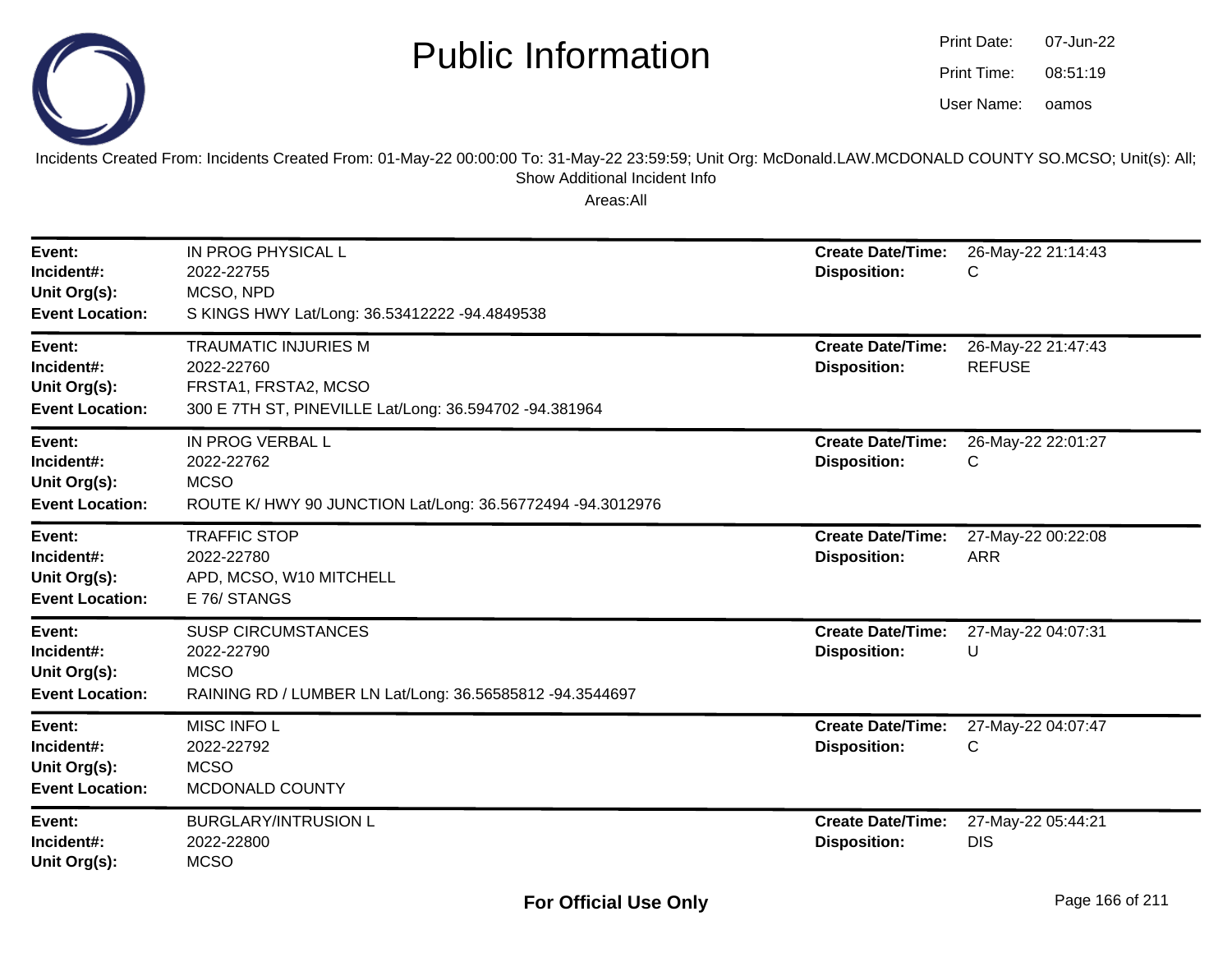

| Print Date: | 07-Jun-22 |
|-------------|-----------|
| Print Time: | 08:51:20  |
| User Name:  | oamos     |

#### Incidents Created From: Incidents Created From: 01-May-22 00:00:00 To: 31-May-22 23:59:59; Unit Org: McDonald.LAW.MCDONALD COUNTY SO.MCSO; Unit(s): All; Show Additional Incident Info

| <b>Event Location:</b>                                         | 10724 W STATE HIGHWAY 76, MCDONALD COUNTY Lat/Long: 36.667982 -94.617326                                                                |                                                 |                                    |
|----------------------------------------------------------------|-----------------------------------------------------------------------------------------------------------------------------------------|-------------------------------------------------|------------------------------------|
| Event:<br>Incident#:<br>Unit Org(s):<br><b>Event Location:</b> | <b>SUSP PERSON</b><br>2022-22804<br><b>MCSO</b><br>911 MCNELLY RD, MCDONALD COUNTY Lat/Long: 36.54357 -94.137778                        | <b>Create Date/Time:</b><br><b>Disposition:</b> | 27-May-22 06:04:29<br><b>TRANS</b> |
| Event:<br>Incident#:<br>Unit Org(s):<br><b>Event Location:</b> | <b>TRAFFIC STOP</b><br>2022-22807<br><b>MCSO</b><br>E STATE HIGHWAY 90 / LAUGHLIN RIDGE RD, MCDONALD COUNTY Lat/Long: 36.539711 -94.336 | <b>Create Date/Time:</b><br><b>Disposition:</b> | 27-May-22 07:16:52<br>С            |
| Event:<br>Incident#:<br>Unit Org(s):<br><b>Event Location:</b> | <b>CIVIL STANDBY</b><br>2022-22815<br><b>MCSO</b><br>300 E 7TH ST, PINEVILLE Lat/Long: 36.594702 -94.381964                             | <b>Create Date/Time:</b><br><b>Disposition:</b> | 27-May-22 08:35:13<br>С            |
| Event:<br>Incident#:<br>Unit Org(s):<br><b>Event Location:</b> | <b>INFO LAW</b><br>2022-22820<br><b>MCSO</b><br>1465 FLETCHER RIDGE RD, MCDONALD COUNTY Lat/Long: 36.522563 -94.089547                  | <b>Create Date/Time:</b><br><b>Disposition:</b> | 27-May-22 09:12:31<br><b>NA</b>    |
| Event:<br>Incident#:<br>Unit Org(s):<br><b>Event Location:</b> | <b>WANTED PERSON CHECK</b><br>2022-22824<br><b>MCSO</b><br>MCDONALD CO                                                                  | <b>Create Date/Time:</b><br><b>Disposition:</b> | 27-May-22 09:44:07<br>С            |
| Event:<br>Incident#:<br>Unit Org(s):<br><b>Event Location:</b> | <b>INFO ONLY</b><br>2022-22829<br><b>MCSO</b><br>425 BALL RD, MCDONALD COUNTY Lat/Long: 36.687057 -94.508087                            | <b>Create Date/Time:</b><br><b>Disposition:</b> | 27-May-22 09:50:29<br>С            |
| Event:<br>Incident#:                                           | PAPER SERVICE LAW<br>2022-22833                                                                                                         | <b>Create Date/Time:</b><br><b>Disposition:</b> | 27-May-22 10:03:09<br><b>PAPER</b> |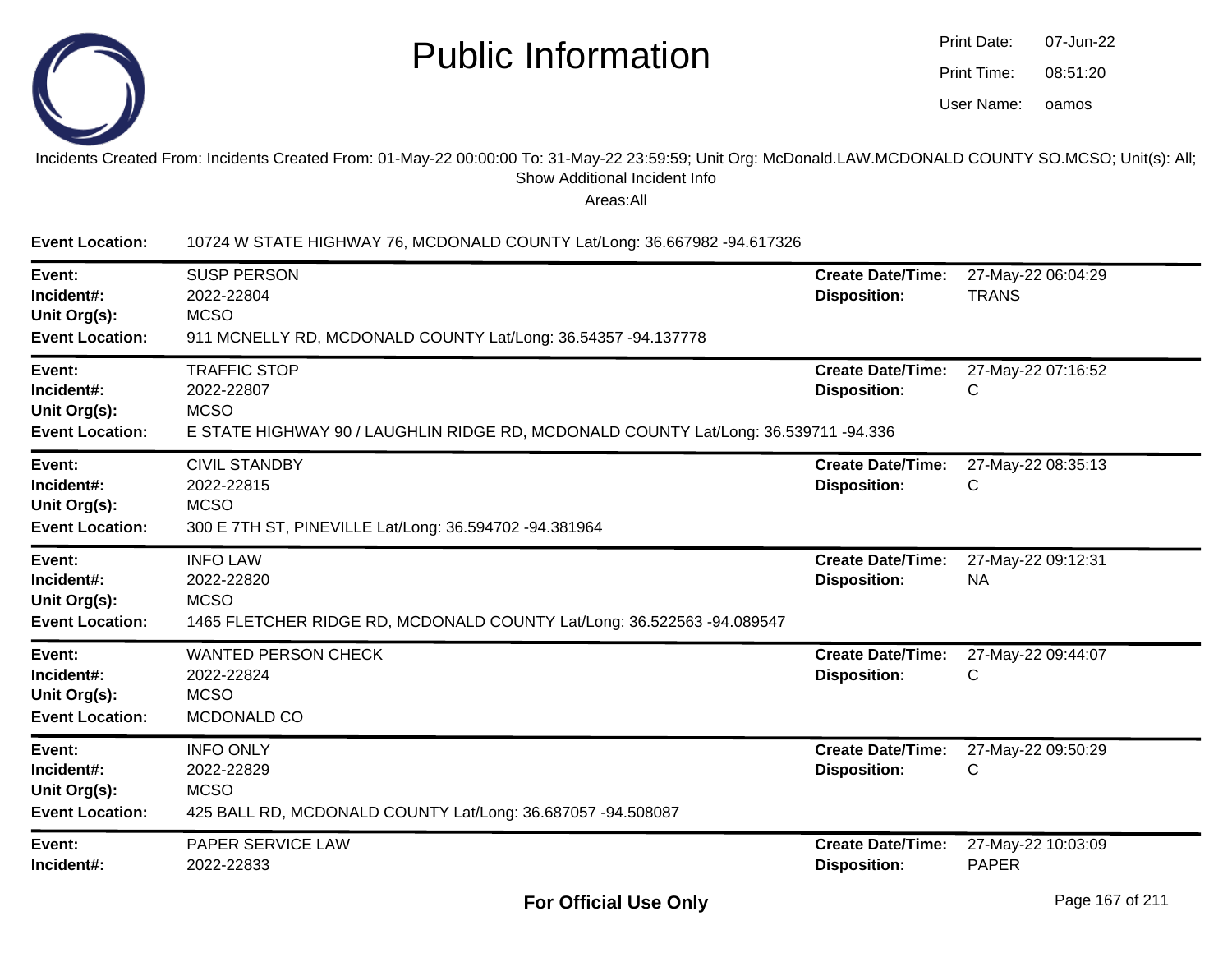

| Print Date: | 07-Jun-22 |
|-------------|-----------|
| Print Time: | 08:51:21  |
| User Name:  | oamos     |

#### Incidents Created From: Incidents Created From: 01-May-22 00:00:00 To: 31-May-22 23:59:59; Unit Org: McDonald.LAW.MCDONALD COUNTY SO.MCSO; Unit(s): All; Show Additional Incident Info

| Unit Org(s):<br><b>Event Location:</b>                         | <b>MCSO</b><br>111 JOYCE DR, MCDONALD COUNTY Lat/Long: 36.657327 -94.452201                                              |                                                 |                                    |
|----------------------------------------------------------------|--------------------------------------------------------------------------------------------------------------------------|-------------------------------------------------|------------------------------------|
| Event:<br>Incident#:<br>Unit Org(s):<br><b>Event Location:</b> | <b>VEHICLE THEFT PAST</b><br>2022-22834<br><b>MCSO</b><br>507 N CLIFFSIDE DR, NOEL Lat/Long: 36.552731 -94.486838        | <b>Create Date/Time:</b><br><b>Disposition:</b> | 27-May-22 10:05:27<br>С            |
| Event:<br>Incident#:<br>Unit Org(s):<br><b>Event Location:</b> | <b>CITIZEN ASST L</b><br>2022-22839<br><b>MCSO</b><br>6122 ROUTE H, MCDONALD COUNTY Lat/Long: 36.553218 -94.47224        | <b>Create Date/Time:</b><br><b>Disposition:</b> | 27-May-22 10:24:52<br><b>PAPER</b> |
| Event:<br>Incident#:<br>Unit Org(s):<br><b>Event Location:</b> | SEXUAL ASSAULT PAST CHILD<br>2022-22840<br><b>MCSO</b><br>MCDONALD COUNTY                                                | <b>Create Date/Time:</b><br><b>Disposition:</b> | 27-May-22 10:27:03<br><b>RT</b>    |
| Event:<br>Incident#:<br>Unit Org(s):<br><b>Event Location:</b> | <b>CITIZEN ASST L</b><br>2022-22841<br><b>MCSO</b><br>1052 GOFF RIDGE RD, MCDONALD COUNTY Lat/Long: 36.506644 -94.196335 | <b>Create Date/Time:</b><br><b>Disposition:</b> | 27-May-22 10:27:03<br><b>HBO</b>   |
| Event:<br>Incident#:<br>Unit Org(s):<br><b>Event Location:</b> | SEXUAL ASSAULT PAST ADULT<br>2022-22842<br><b>MCSO</b><br>MCDONALD COUNTY                                                | <b>Create Date/Time:</b><br><b>Disposition:</b> | 27-May-22 10:27:32<br><b>RT</b>    |
| Event:<br>Incident#:<br>Unit Org(s):<br><b>Event Location:</b> | PAPER SERVICE LAW<br>2022-22844<br><b>MCSO</b><br>86 RIVERSIDE LN, MCDONALD COUNTY Lat/Long: 36.565757 -94.427476        | <b>Create Date/Time:</b><br><b>Disposition:</b> | 27-May-22 10:44:31<br>С            |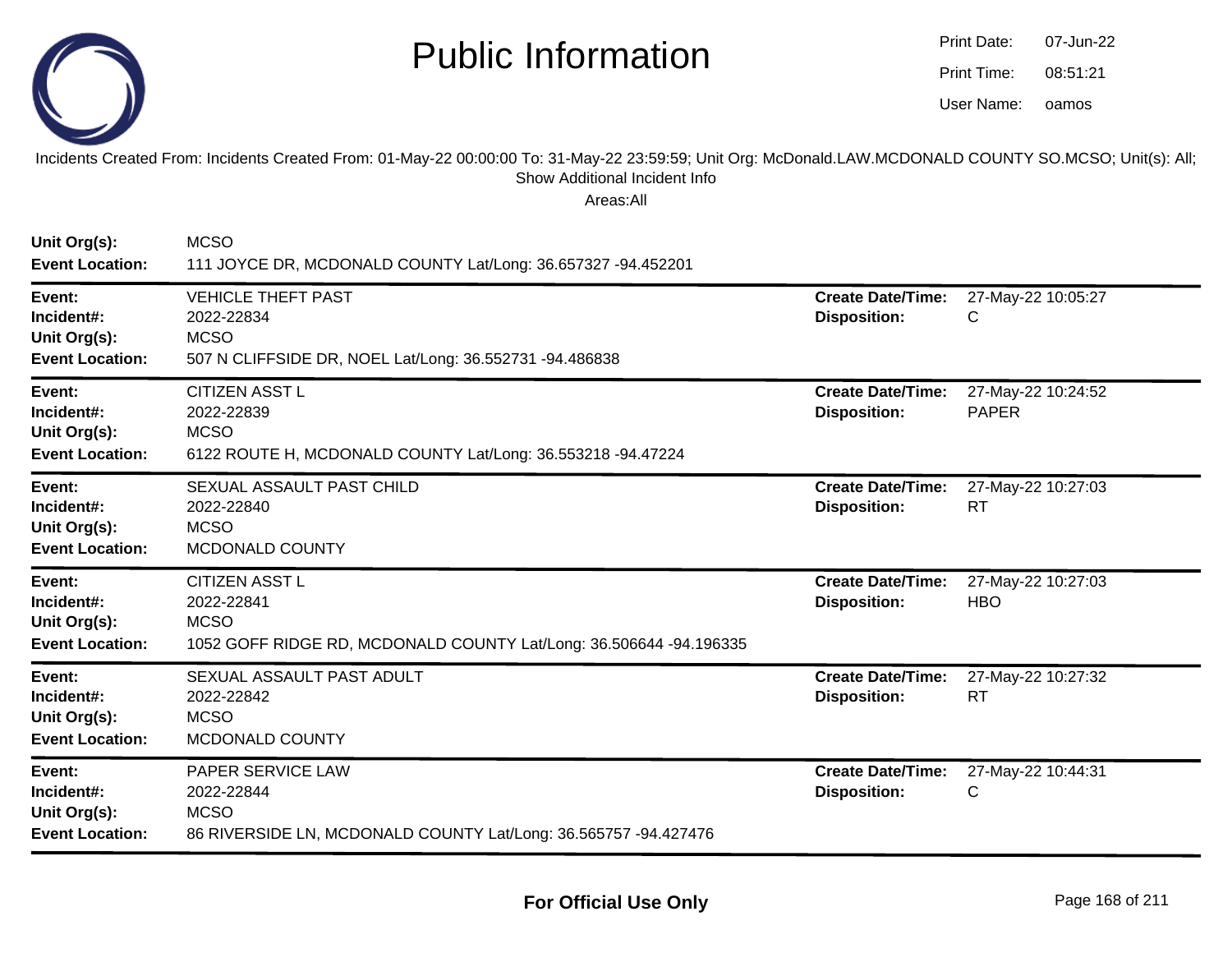|                                                                | <b>Public Information</b><br>Incidents Created From: Incidents Created From: 01-May-22 00:00:00 To: 31-May-22 23:59:59; Unit Org: McDonald.LAW.MCDONALD COUNTY SO.MCSO; Unit(s): All; |                                                 | <b>Print Date:</b><br>Print Time:<br>User Name: | 07-Jun-22<br>08:51:22<br>oamos |
|----------------------------------------------------------------|---------------------------------------------------------------------------------------------------------------------------------------------------------------------------------------|-------------------------------------------------|-------------------------------------------------|--------------------------------|
|                                                                | Show Additional Incident Info<br>Areas:All                                                                                                                                            |                                                 |                                                 |                                |
| Event:<br>Incident#:<br>Unit Org(s):<br><b>Event Location:</b> | <b>TRESPASSING</b><br>2022-22849<br><b>MCSO</b><br>101 COLLEGE RD, MCDONALD COUNTY Lat/Long: 36.509717 -94.280611                                                                     | <b>Create Date/Time:</b><br><b>Disposition:</b> | C                                               | 27-May-22 11:14:15             |
| Event:<br>Incident#:<br>Unit Org(s):<br><b>Event Location:</b> | <b>CITIZEN ASST L</b><br>2022-22855<br><b>MCSO</b><br>3721 RAINS RD, JANE Lat/Long: 36.537669 -94.299143                                                                              | <b>Create Date/Time:</b><br><b>Disposition:</b> | <b>HBO</b>                                      | 27-May-22 11:18:13             |
| Event:<br>Incident#:<br>Unit Org(s):<br><b>Event Location:</b> | SUPPLEMENTAL OTHER<br>2022-22859<br>MCSO, PPD<br>5841 E STATE HIGHWAY 90, MCDONALD COUNTY Lat/Long: 36.564492 -94.224276                                                              | <b>Create Date/Time:</b><br><b>Disposition:</b> | C                                               | 27-May-22 11:45:46             |
| Event:<br>Incident#:<br>Unit Org(s):<br><b>Event Location:</b> | THEFT FROM VEHICLE PAST<br>2022-22861<br><b>MCSO</b><br>826 ROUTE B, MCDONALD COUNTY Lat/Long: 36.738122 -94.432365                                                                   | <b>Create Date/Time:</b><br><b>Disposition:</b> | <b>RF</b>                                       | 27-May-22 12:13:36             |
| Event:<br>Incident#:<br>Unit Org(s):<br><b>Event Location:</b> | <b>WELFARE CHECK NON URGENT</b><br>2022-22862<br>FRSTA1, FRSTA2, MCSO<br>7493 W STATE HIGHWAY 90, MCDONALD COUNTY Lat/Long: 36.534741 -94.427401                                      | <b>Create Date/Time:</b><br><b>Disposition:</b> | <b>TRANS</b>                                    | 27-May-22 12:24:52             |
| Event:<br>Incident#:<br>Unit Org(s):<br><b>Event Location:</b> | <b>INFO LAW</b><br>2022-22866<br><b>MCSO</b><br>MCDONALD COUNTY                                                                                                                       | <b>Create Date/Time:</b><br><b>Disposition:</b> | C                                               | 27-May-22 12:34:56             |
| Event:<br>Incident#:<br>Unit Org(s):<br><b>Event Location:</b> | <b>CITIZEN ASST L</b><br>2022-22867<br><b>MCSO</b><br>167 E MAIN ST, GOODMAN Lat/Long: 36.739199 -94.403936                                                                           | <b>Create Date/Time:</b><br><b>Disposition:</b> | С                                               | 27-May-22 12:36:18             |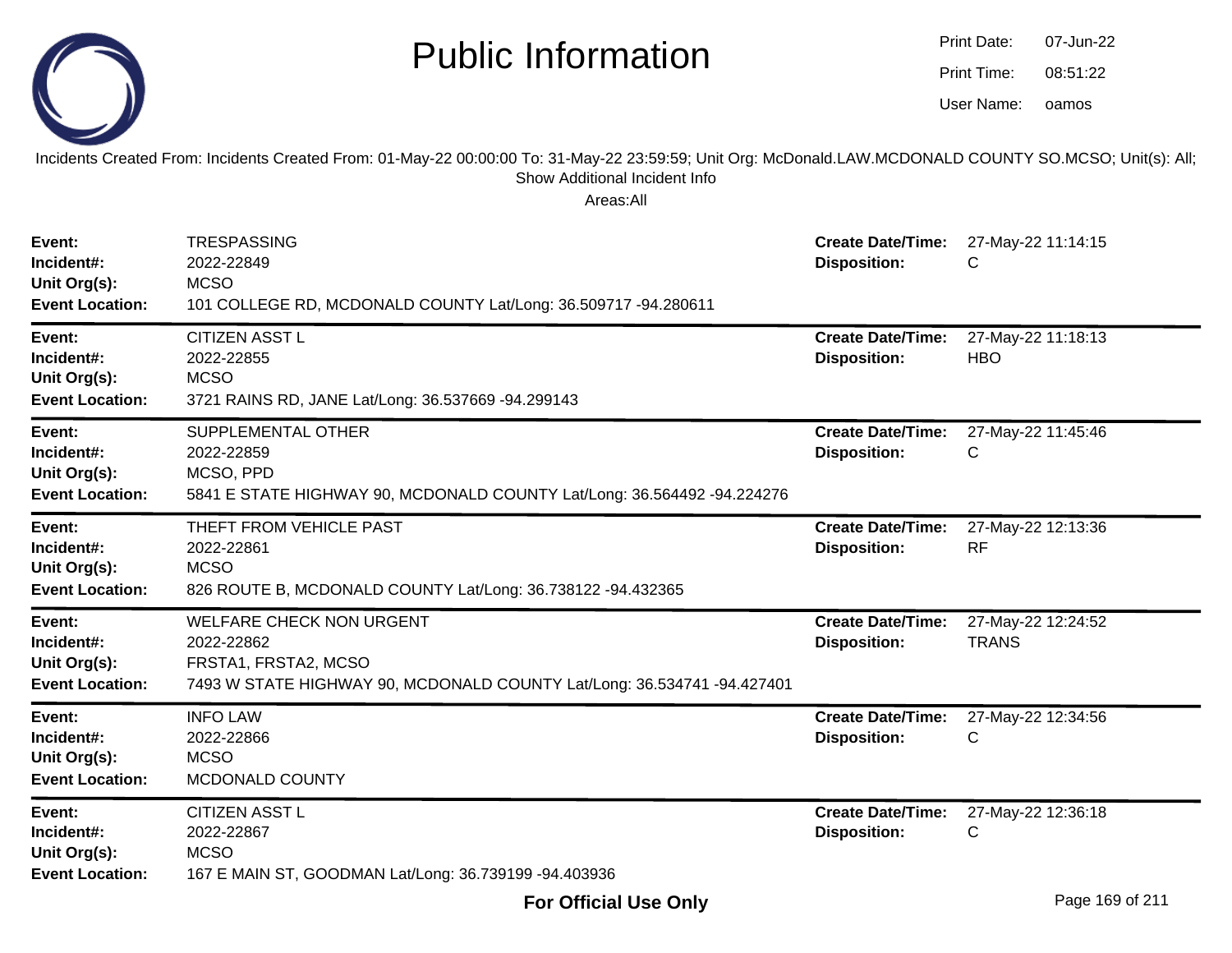

oamos07-Jun-2208:51:23Print Date:Print Time:User Name:

Incidents Created From: Incidents Created From: 01-May-22 00:00:00 To: 31-May-22 23:59:59; Unit Org: McDonald.LAW.MCDONALD COUNTY SO.MCSO; Unit(s): All; Show Additional Incident Info

| Event:<br>Incident#:<br>Unit Org(s):<br><b>Event Location:</b> | <b>WANTED VEHICLE CHECK</b><br>2022-22869<br><b>MCSO</b><br>MCDONALD COUNTY                                                 | <b>Create Date/Time:</b><br><b>Disposition:</b> | 27-May-22 12:43:36<br>С         |
|----------------------------------------------------------------|-----------------------------------------------------------------------------------------------------------------------------|-------------------------------------------------|---------------------------------|
| Event:<br>Incident#:<br>Unit Org(s):<br><b>Event Location:</b> | PUBLIC SERVICE INFO<br>2022-22872<br><b>MCSO</b><br>7679 E STATE HIGHWAY 90, MCDONALD COUNTY Lat/Long: 36.548462 -94.206708 | <b>Create Date/Time:</b><br><b>Disposition:</b> | 27-May-22 13:12:18<br>С         |
| Event:<br>Incident#:<br>Unit Org(s):<br><b>Event Location:</b> | <b>TRAFFIC STOP</b><br>2022-22873<br><b>MCSO</b><br>STATE HIGHWAY 59 / RIVERVIEW DR, MCDONALD COUNTY                        | <b>Create Date/Time:</b><br><b>Disposition:</b> | 27-May-22 13:14:10<br>С         |
| Event:<br>Incident#:<br>Unit Org(s):<br><b>Event Location:</b> | PUBLIC SERVICE INFO<br>2022-22875<br><b>MCSO</b><br>7679 E STATE HIGHWAY 90, MCDONALD COUNTY Lat/Long: 36.548462 -94.206708 | <b>Create Date/Time:</b><br><b>Disposition:</b> | 27-May-22 13:29:47<br>С         |
| Event:<br>Incident#:<br>Unit Org(s):<br><b>Event Location:</b> | 911 HANGUP L<br>2022-22876<br><b>MCSO</b><br>Lat/Long: 36.53519511 -94.1836881                                              | <b>Create Date/Time:</b><br><b>Disposition:</b> | 27-May-22 13:30:07<br>С         |
| Event:<br>Incident#:<br>Unit Org(s):<br><b>Event Location:</b> | <b>CITIZEN ASST L</b><br>2022-22879<br>MCSO, WRFD<br>3721 RAINS RD, JANE Lat/Long: 36.537669 -94.299143                     | <b>Create Date/Time:</b><br><b>Disposition:</b> | 27-May-22 13:34:58<br>С         |
| Event:<br>Incident#:<br>Unit Org(s):<br><b>Event Location:</b> | PAPER SERVICE LAW<br>2022-22881<br><b>MCSO</b><br>168 PLUM LN, MCDONALD COUNTY Lat/Long: 36.757932 -94.39633                | <b>Create Date/Time:</b><br><b>Disposition:</b> | 27-May-22 13:52:10<br><b>NA</b> |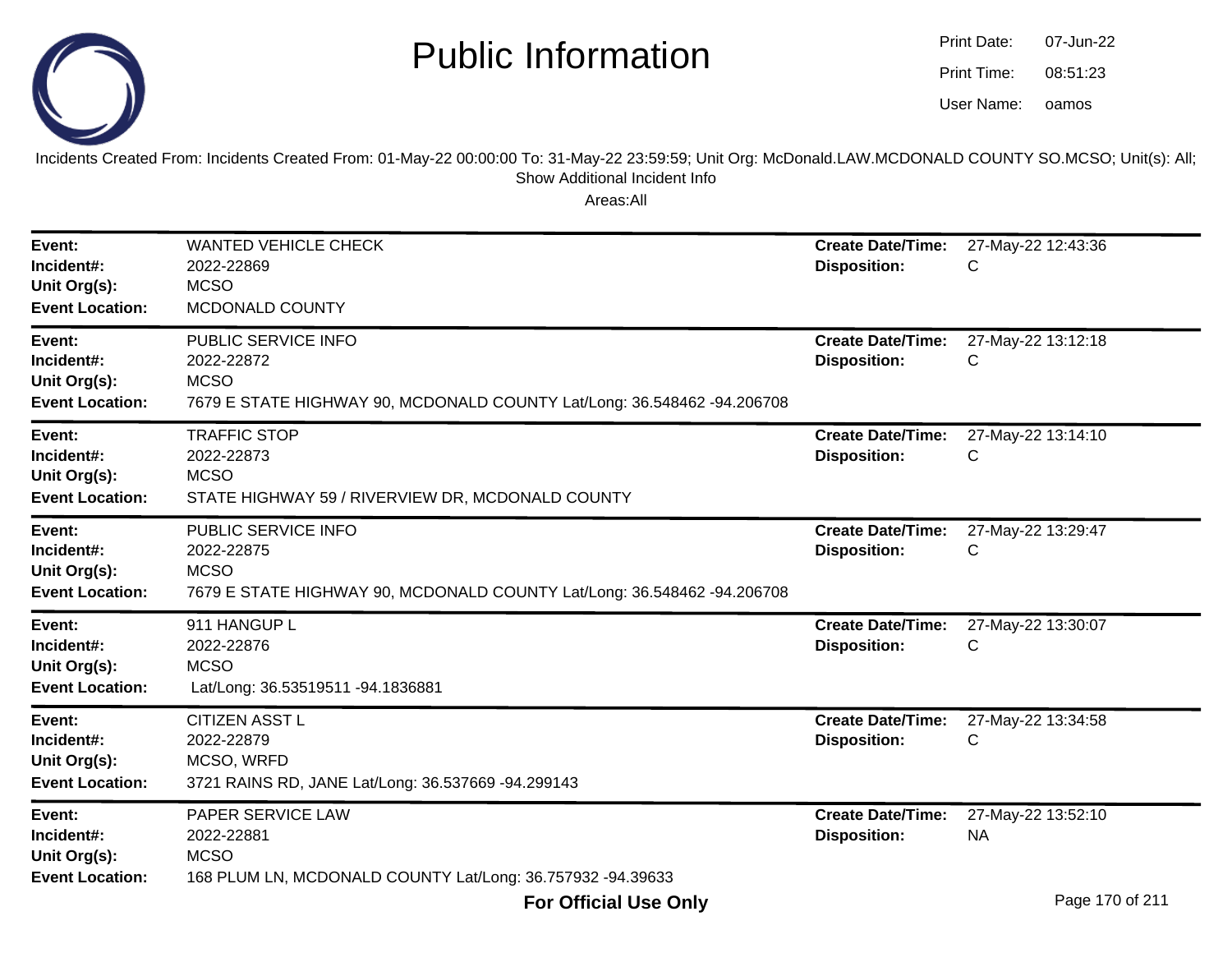

oamos07-Jun-2208:51:25Print Date:Print Time:User Name:

Incidents Created From: Incidents Created From: 01-May-22 00:00:00 To: 31-May-22 23:59:59; Unit Org: McDonald.LAW.MCDONALD COUNTY SO.MCSO; Unit(s): All; Show Additional Incident Info

| Event:<br>Incident#:<br>Unit Org(s):<br><b>Event Location:</b> | PAPER SERVICE LAW<br>2022-22884<br><b>MCSO</b><br>203 JOYCE DR, MCDONALD COUNTY Lat/Long: 36.657827 -94.452171                        | <b>Create Date/Time:</b><br><b>Disposition:</b> | 27-May-22 14:15:24<br><b>PAPER</b> |
|----------------------------------------------------------------|---------------------------------------------------------------------------------------------------------------------------------------|-------------------------------------------------|------------------------------------|
| Event:<br>Incident#:<br>Unit Org(s):<br><b>Event Location:</b> | SUPPLEMENTAL SUSPECT<br>2022-22886<br><b>MCSO</b><br>MCDONALD CO                                                                      | <b>Create Date/Time:</b><br><b>Disposition:</b> | 27-May-22 14:23:36<br>С            |
| Event:<br>Incident#:<br>Unit Org(s):<br><b>Event Location:</b> | <b>CITIZEN ASST L</b><br>2022-22897<br><b>MCSO</b><br>MCDONALD CO                                                                     | <b>Create Date/Time:</b><br><b>Disposition:</b> | 27-May-22 14:53:52<br>С            |
| Event:<br>Incident#:<br>Unit Org(s):<br><b>Event Location:</b> | PUBLIC SERVICE INFO<br>2022-22898<br><b>MCSO</b><br>MCDONALD COUNTY                                                                   | <b>Create Date/Time:</b><br><b>Disposition:</b> | 27-May-22 15:10:15<br>С            |
| Event:<br>Incident#:<br>Unit Org(s):<br><b>Event Location:</b> | 911 HANGUP L<br>2022-22902<br><b>MCSO</b><br>Lat/Long: 36.50833010 -94.2779088                                                        | <b>Create Date/Time:</b><br><b>Disposition:</b> | 27-May-22 15:33:00<br><b>HBO</b>   |
| Event:<br>Incident#:<br>Unit Org(s):<br><b>Event Location:</b> | <b>VEHICLE THEFT PAST</b><br>2022-22905<br><b>MCSO</b><br>149 MM 2                                                                    | <b>Create Date/Time:</b><br><b>Disposition:</b> | 27-May-22 15:41:04<br>С            |
| Event:<br>Incident#:<br>Unit Org(s):<br><b>Event Location:</b> | <b>BREATHING PROBLEMS FM</b><br>2022-22913<br>AFD, APD, FRSTA1, FRSTA2, MCSO<br>704 S HWY 59, ANDERSON Lat/Long: 36.645335 -94.452253 | <b>Create Date/Time:</b><br><b>Disposition:</b> | 27-May-22 16:00:29<br><b>TRANS</b> |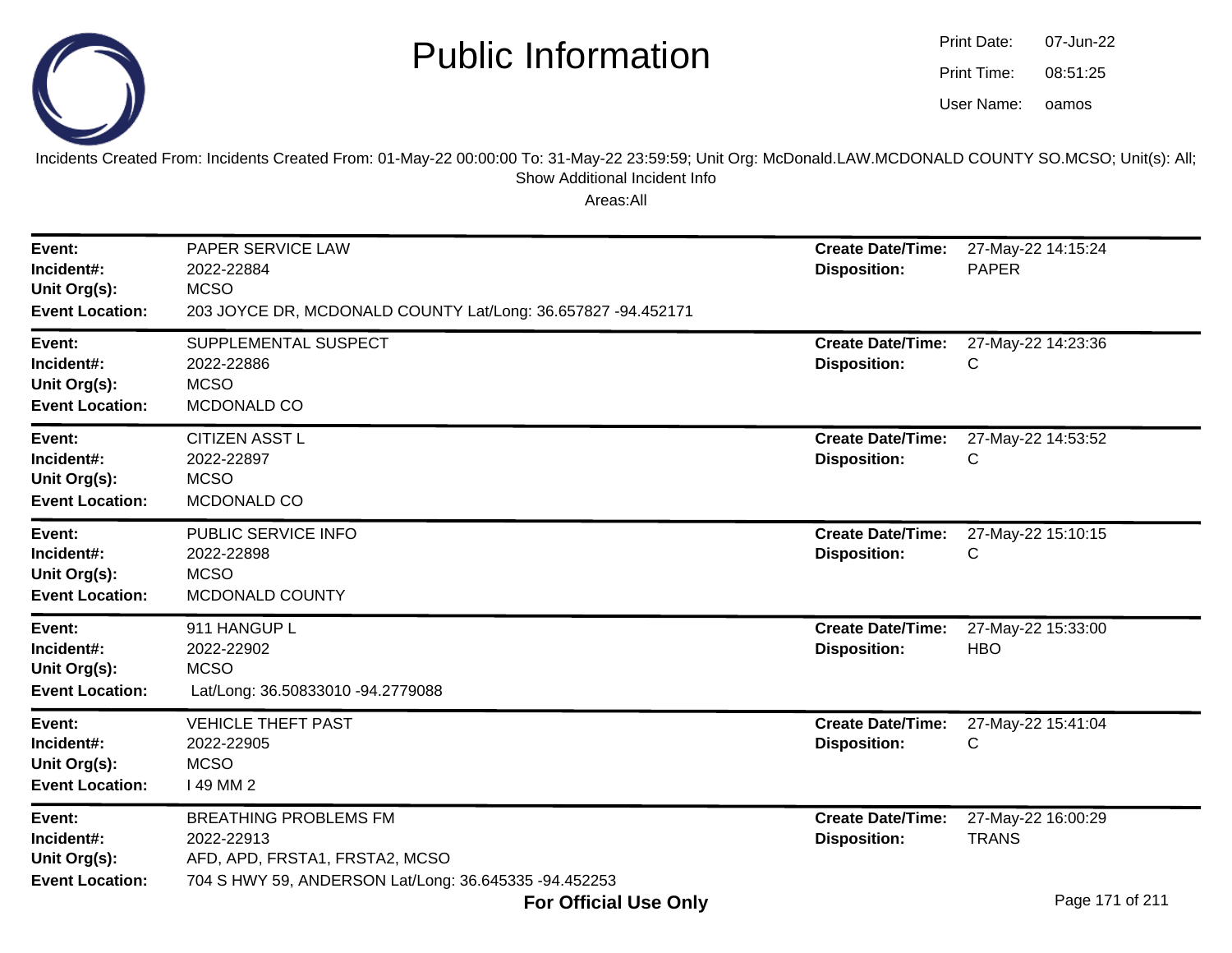

| Print Date: | 07-Jun-22 |
|-------------|-----------|
| Print Time: | 08:51:26  |
| User Name:  | oamos     |

Incidents Created From: Incidents Created From: 01-May-22 00:00:00 To: 31-May-22 23:59:59; Unit Org: McDonald.LAW.MCDONALD COUNTY SO.MCSO; Unit(s): All; Show Additional Incident Info

| Event:<br>Incident#:<br>Unit Org(s):<br><b>Event Location:</b> | <b>WANTED VEHICLE CHECK</b><br>2022-22919<br><b>MCSO</b><br>MCDONALD COUNTY                                           | <b>Create Date/Time:</b><br><b>Disposition:</b> | 27-May-22 16:21:49<br>С            |
|----------------------------------------------------------------|-----------------------------------------------------------------------------------------------------------------------|-------------------------------------------------|------------------------------------|
| Event:<br>Incident#:<br>Unit Org(s):<br><b>Event Location:</b> | <b>WANTED VEHICLE CHECK</b><br>2022-22921<br><b>MCSO</b><br>224 E HIGHWAY 76, ANDERSON Lat/Long: 36.647775 -94.428317 | <b>Create Date/Time:</b><br><b>Disposition:</b> | 27-May-22 16:55:13<br>С            |
| Event:<br>Incident#:<br>Unit Org(s):<br><b>Event Location:</b> | <b>TRAFFIC STOP</b><br>2022-22922<br><b>MCSO</b><br>71/90                                                             | <b>Create Date/Time:</b><br><b>Disposition:</b> | 27-May-22 17:01:12<br><b>VW</b>    |
| Event:<br>Incident#:<br>Unit Org(s):<br><b>Event Location:</b> | <b>WANTED VEHICLE CHECK</b><br>2022-22923<br><b>MCSO</b><br>MCDONALD COUNTY                                           | <b>Create Date/Time:</b><br><b>Disposition:</b> | 27-May-22 17:02:20<br>С            |
| Event:<br>Incident#:<br>Unit Org(s):<br><b>Event Location:</b> | <b>WANTED VEHICLE CHECK</b><br>2022-22925<br><b>MCSO</b><br>MCDONALD CO                                               | <b>Create Date/Time:</b><br><b>Disposition:</b> | 27-May-22 17:03:28<br>С            |
| Event:<br>Incident#:<br>Unit Org(s):<br><b>Event Location:</b> | <b>WANTED VEHICLE CHECK</b><br>2022-22926<br><b>MCSO</b><br>MCDONALD CO                                               | <b>Create Date/Time:</b><br><b>Disposition:</b> | 27-May-22 17:14:57<br>С            |
| Event:<br>Incident#:<br>Unit Org(s):                           | SEIZURES/CONVULSIONS FM<br>2022-22929<br>FRSTA1, FRSTA2, MCSO, WASHFD                                                 | <b>Create Date/Time:</b><br><b>Disposition:</b> | 27-May-22 17:35:40<br><b>TRANS</b> |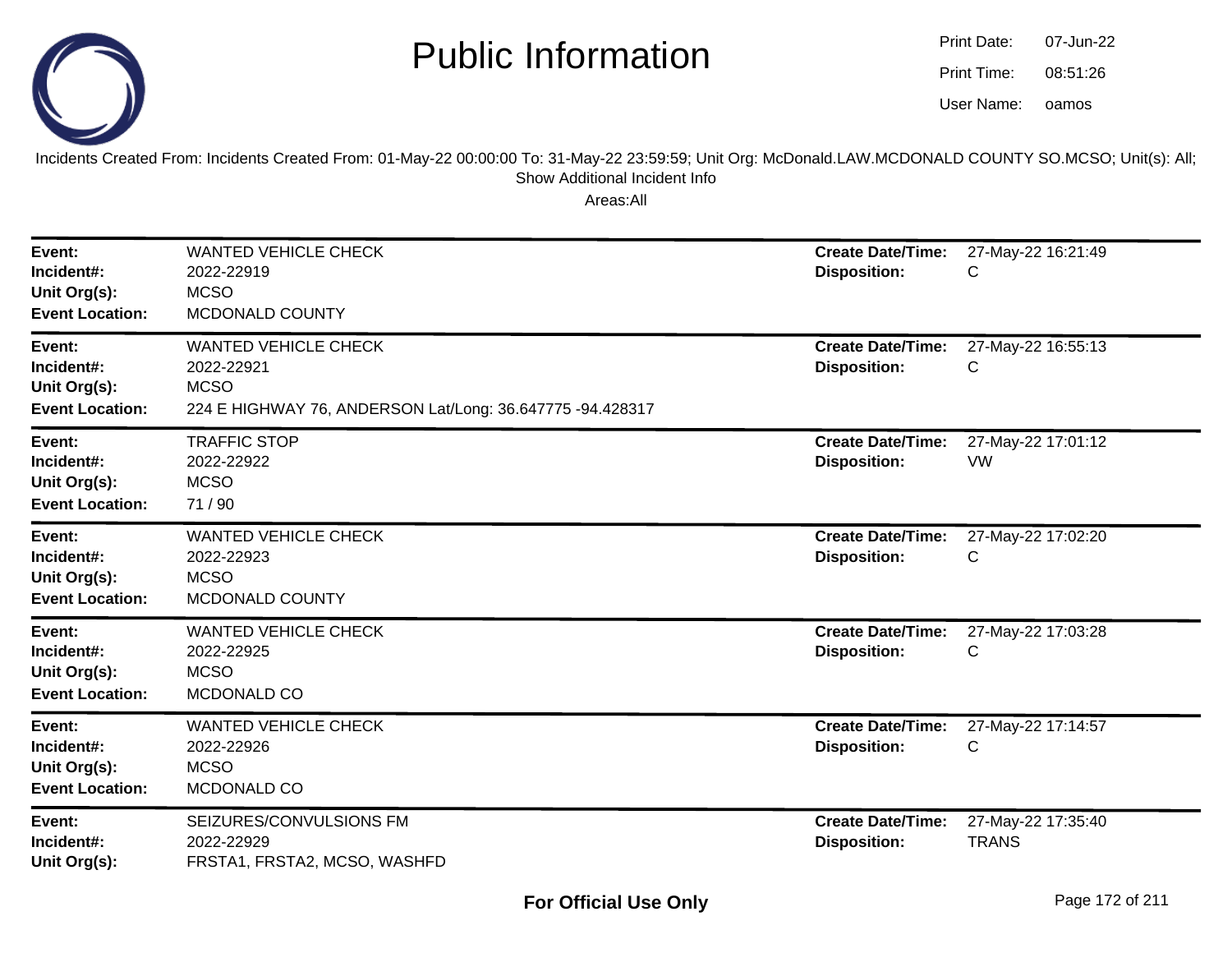

| Print Date: | 07-Jun-22 |
|-------------|-----------|
| Print Time: | 08:51:27  |
| User Name:  | oamos     |

#### Incidents Created From: Incidents Created From: 01-May-22 00:00:00 To: 31-May-22 23:59:59; Unit Org: McDonald.LAW.MCDONALD COUNTY SO.MCSO; Unit(s): All; Show Additional Incident Info

| <b>Event Location:</b>                                         | 1336 TRENT RD, MCDONALD COUNTY Lat/Long: 36.563736 -94.082887                                                                                    |                                                 |                                    |
|----------------------------------------------------------------|--------------------------------------------------------------------------------------------------------------------------------------------------|-------------------------------------------------|------------------------------------|
| Event:<br>Incident#:<br>Unit Org(s):<br><b>Event Location:</b> | <b>TRAFFIC STOP</b><br>2022-22941<br>JAIL MCSO, MCSO, MSHP, W10 MITCHELL<br>119 SUTTER HOLLOW RD, MCDONALD COUNTY Lat/Long: 36.734571 -94.588272 | <b>Create Date/Time:</b><br><b>Disposition:</b> | 27-May-22 17:45:55<br>С            |
| Event:<br>Incident#:<br>Unit Org(s):<br><b>Event Location:</b> | <b>LOST PROPERTY OTHER L</b><br>2022-22944<br><b>MCSO</b><br>MCDONALD COUNTY                                                                     | <b>Create Date/Time:</b><br><b>Disposition:</b> | 27-May-22 17:49:08<br>С            |
| Event:<br>Incident#:<br>Unit Org(s):<br><b>Event Location:</b> | <b>CIVIL STANDBY</b><br>2022-22954<br><b>MCSO</b><br>1465 FLETCHER RIDGE RD, MCDONALD COUNTY Lat/Long: 36.522563 -94.089547                      | <b>Create Date/Time:</b><br><b>Disposition:</b> | 27-May-22 18:25:36<br><b>NA</b>    |
| Event:<br>Incident#:<br>Unit Org(s):<br><b>Event Location:</b> | <b>HARASSMENT</b><br>2022-22962<br>JAIL MCSO, MCSO<br>5841 E STATE HIGHWAY 90, MCDONALD COUNTY Lat/Long: 36.564492 -94.224276                    | <b>Create Date/Time:</b><br><b>Disposition:</b> | 27-May-22 18:55:04<br>С            |
| Event:<br>Incident#:<br>Unit Org(s):<br><b>Event Location:</b> | <b>CIVIL STANDBY</b><br>2022-22981<br><b>MCSO</b><br>1465 FLETCHER RIDGE RD, MCDONALD COUNTY Lat/Long: 36.522563 -94.089547                      | <b>Create Date/Time:</b><br><b>Disposition:</b> | 27-May-22 20:20:47<br>С            |
| Event:<br>Incident#:<br>Unit Org(s):<br><b>Event Location:</b> | PAST VERBAL L<br>2022-22987<br>GPD, MCSO<br>117 N SCHOOL ST, GOODMAN Lat/Long: 36.740854 -94.407319                                              | <b>Create Date/Time:</b><br><b>Disposition:</b> | 27-May-22 20:37:34<br><b>HBO</b>   |
| Event:<br>Incident#:                                           | <b>FM</b><br>2022-22989                                                                                                                          | <b>Create Date/Time:</b><br><b>Disposition:</b> | 27-May-22 20:51:31<br><b>TRANS</b> |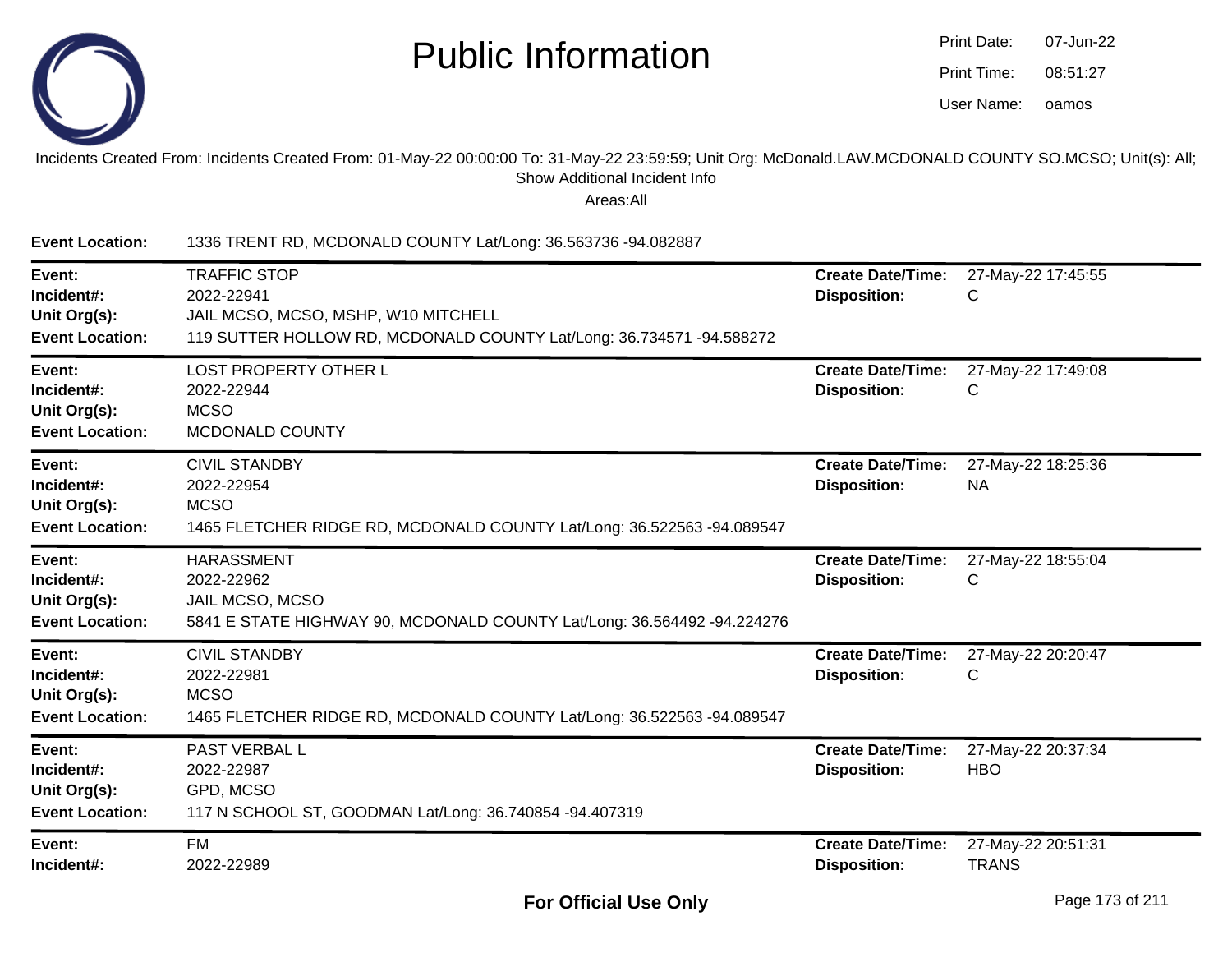

| Print Date: | 07-Jun-22 |
|-------------|-----------|
| Print Time: | 08:51:29  |
| User Name:  | oamos     |

#### Incidents Created From: Incidents Created From: 01-May-22 00:00:00 To: 31-May-22 23:59:59; Unit Org: McDonald.LAW.MCDONALD COUNTY SO.MCSO; Unit(s): All;Show Additional Incident Info

| Unit Org(s):<br><b>Event Location:</b>                         | FRSTA1, FRSTA2, JAIL MCSO, MCSO, WRFD<br>709 RED ROBIN RD, MCDONALD COUNTY Lat/Long: 36.567261 -94.208295                                  |                                                 |                                    |
|----------------------------------------------------------------|--------------------------------------------------------------------------------------------------------------------------------------------|-------------------------------------------------|------------------------------------|
| Event:<br>Incident#:<br>Unit Org(s):<br><b>Event Location:</b> | <b>SUSP VEH</b><br>2022-22992<br><b>MCSO</b><br>BUNCH RD / PUMP STATION, MCDONALD COUNTY Lat/Long: 36.647672 -94.51304                     | <b>Create Date/Time:</b><br><b>Disposition:</b> | 27-May-22 21:22:25<br><b>GOA</b>   |
| Event:<br>Incident#:<br>Unit Org(s):<br><b>Event Location:</b> | <b>OD/Poisoning LFM</b><br>2022-22993<br>FRSTA2, JAIL MCSO, MCSO, WRFD<br>564 PINE TREE DR, MCDONALD COUNTY Lat/Long: 36.518095 -94.169207 | <b>Create Date/Time:</b><br><b>Disposition:</b> | 27-May-22 21:25:35<br><b>TRANS</b> |
| Event:<br>Incident#:<br>Unit Org(s):<br><b>Event Location:</b> | <b>WELFARE CHECK NON URGENT</b><br>2022-23001<br>JAIL MCSO, MCSO<br>466 W GARNER ST, MCDONALD COUNTY Lat/Long: 36.74499 -94.422688         | <b>Create Date/Time:</b><br><b>Disposition:</b> | 27-May-22 22:19:09<br>C            |
| Event:<br>Incident#:<br>Unit Org(s):<br><b>Event Location:</b> | <b>TRAFFIC STOP</b><br>2022-23003<br>APD, LPD, MCSO, NPD, W2 GARDNER<br>RABBIT HOLLOW ST / S MAIN ST, LANAGAN                              | <b>Create Date/Time:</b><br><b>Disposition:</b> | 27-May-22 22:40:58<br>C            |
| Event:<br>Incident#:<br>Unit Org(s):<br><b>Event Location:</b> | <b>CITIZEN ASST L</b><br>2022-23007<br><b>MCSO</b><br>149 MM 7 NB Lat/Long: 36.59258365 -94.4021058                                        | <b>Create Date/Time:</b><br><b>Disposition:</b> | 27-May-22 23:24:25<br>C            |
| Event:<br>Incident#:<br>Unit Org(s):<br><b>Event Location:</b> | IN PROG PHYSICAL IND/SM GRP L<br>2022-23011<br>JAIL MCSO, MCSO<br>300 E 7TH ST, PINEVILLE Lat/Long: 36.594702 -94.381964                   | <b>Create Date/Time:</b><br><b>Disposition:</b> | 27-May-22 23:39:34<br>C            |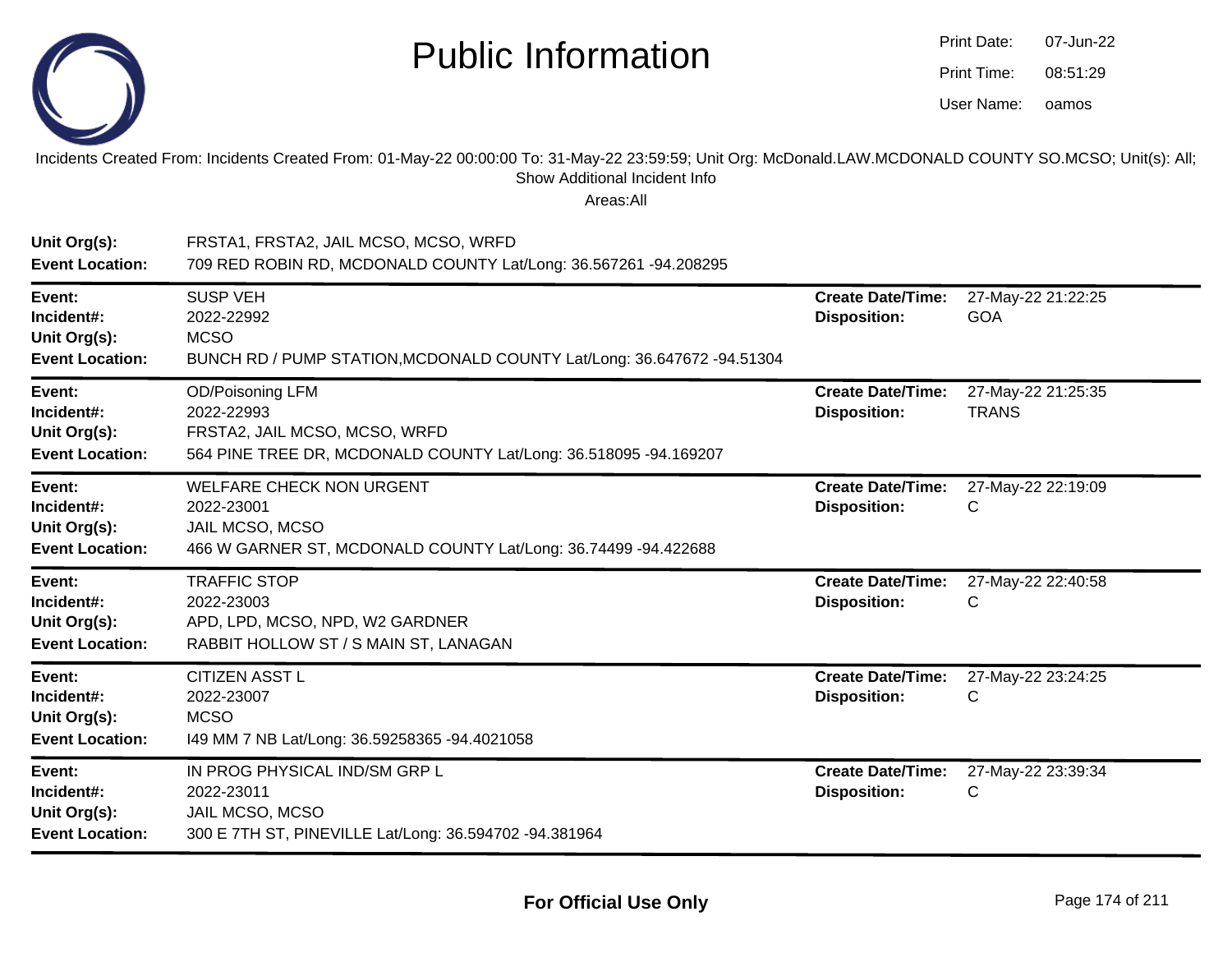

| Print Date: | 07-Jun-22 |
|-------------|-----------|
| Print Time: | 08:51:30  |
| User Name:  | oamos     |

Incidents Created From: Incidents Created From: 01-May-22 00:00:00 To: 31-May-22 23:59:59; Unit Org: McDonald.LAW.MCDONALD COUNTY SO.MCSO; Unit(s): All; Show Additional Incident Info

| Event:<br>Incident#:<br>Unit Org(s):<br><b>Event Location:</b> | <b>WANTED VEHICLE CHECK</b><br>2022-23018<br><b>JAIL MCSO</b><br>MCDONALD COUNTY                                                                              | <b>Create Date/Time:</b><br><b>Disposition:</b> | 28-May-22 01:30:33<br>C          |
|----------------------------------------------------------------|---------------------------------------------------------------------------------------------------------------------------------------------------------------|-------------------------------------------------|----------------------------------|
| Event:<br>Incident#:<br>Unit Org(s):<br><b>Event Location:</b> | <b>TRAFFIC STOP</b><br>2022-23022<br>MCSO, W10 MITCHELL<br>59/ RIVERVIEW                                                                                      | <b>Create Date/Time:</b><br><b>Disposition:</b> | 28-May-22 01:53:55<br>C          |
| Event:<br>Incident#:<br>Unit Org(s):<br><b>Event Location:</b> | <b>TRAFFIC STOP</b><br>2022-23029<br><b>MCSO</b><br>N HIGHWAY 59 / N 71 BUSINESS HIGHWAY, ANDERSON                                                            | <b>Create Date/Time:</b><br><b>Disposition:</b> | 28-May-22 03:47:16<br>C          |
| Event:<br>Incident#:<br>Unit Org(s):<br><b>Event Location:</b> | IN PROG PHYSICAL L<br>2022-23035<br>APD, MCSO, W10 MITCHELL<br>2431 RACETRACK HOLLOW RD, MCDONALD COUNTY Lat/Long: 36.635007 -94.391664                       | <b>Create Date/Time:</b><br><b>Disposition:</b> | 28-May-22 05:33:53<br><b>ARR</b> |
| Event:<br>Incident#:<br>Unit Org(s):<br><b>Event Location:</b> | SUPPLEMENTAL OTHER<br>2022-23054<br><b>MCSO</b><br>538 STATE HIGHWAY 59, MCDONALD COUNTY Lat/Long: 36.752256 -94.416364                                       | <b>Create Date/Time:</b><br><b>Disposition:</b> | 28-May-22 09:08:51<br>С          |
| Event:<br>Incident#:<br>Unit Org(s):<br><b>Event Location:</b> | <b>WANTED VEHICLE CHECK</b><br>2022-23056<br><b>MCSO</b><br>MCDONALD COUNTY                                                                                   | <b>Create Date/Time:</b><br><b>Disposition:</b> | 28-May-22 09:19:08<br>С          |
| Event:<br>Incident#:<br>Unit Org(s):<br><b>Event Location:</b> | <b>WELFARE CHECK URGENT</b><br>2022-23062<br>FRSTA1, FRSTA2, MCSO, NFD<br>STATE HIGHWAY 59 / SCOTCH HOLLOW RD, MCDONALD COUNTY Lat/Long: 36.564067 -94.473762 | <b>Create Date/Time:</b><br><b>Disposition:</b> | 28-May-22 10:12:29<br>C          |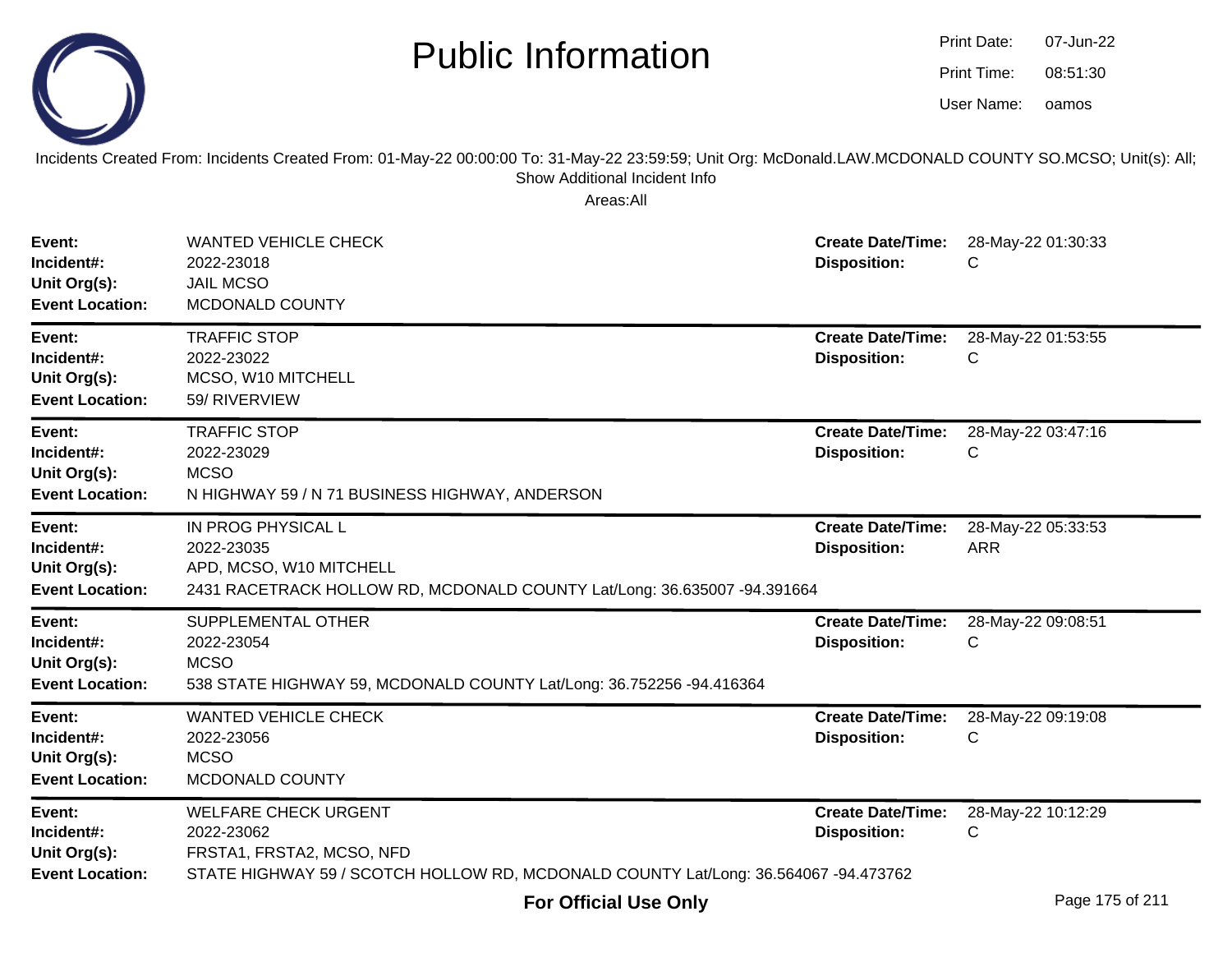

oamos07-Jun-2208:51:31Print Date:Print Time:User Name:

Incidents Created From: Incidents Created From: 01-May-22 00:00:00 To: 31-May-22 23:59:59; Unit Org: McDonald.LAW.MCDONALD COUNTY SO.MCSO; Unit(s): All; Show Additional Incident Info

| Event:<br>Incident#:<br>Unit Org(s):<br><b>Event Location:</b> | <b>WANTED VEHICLE CHECK</b><br>2022-23067<br><b>MCSO</b><br>MCDONALD COUNTY                                         | <b>Create Date/Time:</b><br><b>Disposition:</b> | 28-May-22 10:25:48<br>С          |
|----------------------------------------------------------------|---------------------------------------------------------------------------------------------------------------------|-------------------------------------------------|----------------------------------|
| Event:<br>Incident#:<br>Unit Org(s):<br><b>Event Location:</b> | <b>CITIZEN ASST L</b><br>2022-23068<br><b>MCSO</b><br>1513 MAPLE LN SENECA                                          | <b>Create Date/Time:</b><br><b>Disposition:</b> | 28-May-22 10:28:46<br><b>NA</b>  |
| Event:<br>Incident#:<br>Unit Org(s):<br><b>Event Location:</b> | <b>TRAFFIC STOP</b><br>2022-23069<br><b>MCSO</b><br>STATE HIGHWAY 59 / CANE HOLLOW LN, MCDONALD COUNTY              | <b>Create Date/Time:</b><br><b>Disposition:</b> | 28-May-22 10:34:02<br>С          |
| Event:<br>Incident#:<br>Unit Org(s):<br><b>Event Location:</b> | <b>INFO LAW</b><br>2022-23071<br><b>MCSO</b><br>620 STATE HIGHWAY 59, MCDONALD COUNTY Lat/Long: 36.75076 -94.416225 | <b>Create Date/Time:</b><br><b>Disposition:</b> | 28-May-22 10:48:34<br>С          |
| Event:<br>Incident#:<br>Unit Org(s):<br><b>Event Location:</b> | 911 HANGUP L<br>2022-23072<br><b>MCSO</b><br>Lat/Long: 36.58753037 -94.4572520                                      | <b>Create Date/Time:</b><br><b>Disposition:</b> | 28-May-22 11:00:02<br><b>HBO</b> |
| Event:<br>Incident#:<br>Unit Org(s):<br><b>Event Location:</b> | 911 HANGUP L<br>2022-23073<br><b>MCSO</b><br>Lat/Long: 36.58810973 -94.4594192                                      | <b>Create Date/Time:</b><br><b>Disposition:</b> | 28-May-22 11:05:05<br><b>HBO</b> |
| Event:<br>Incident#:<br>Unit Org(s):<br><b>Event Location:</b> | 911 HANGUP L<br>2022-23085<br><b>MCSO</b><br>Lat/Long: 36.57258510 -94.4597196                                      | <b>Create Date/Time:</b><br><b>Disposition:</b> | 28-May-22 11:42:06<br>С          |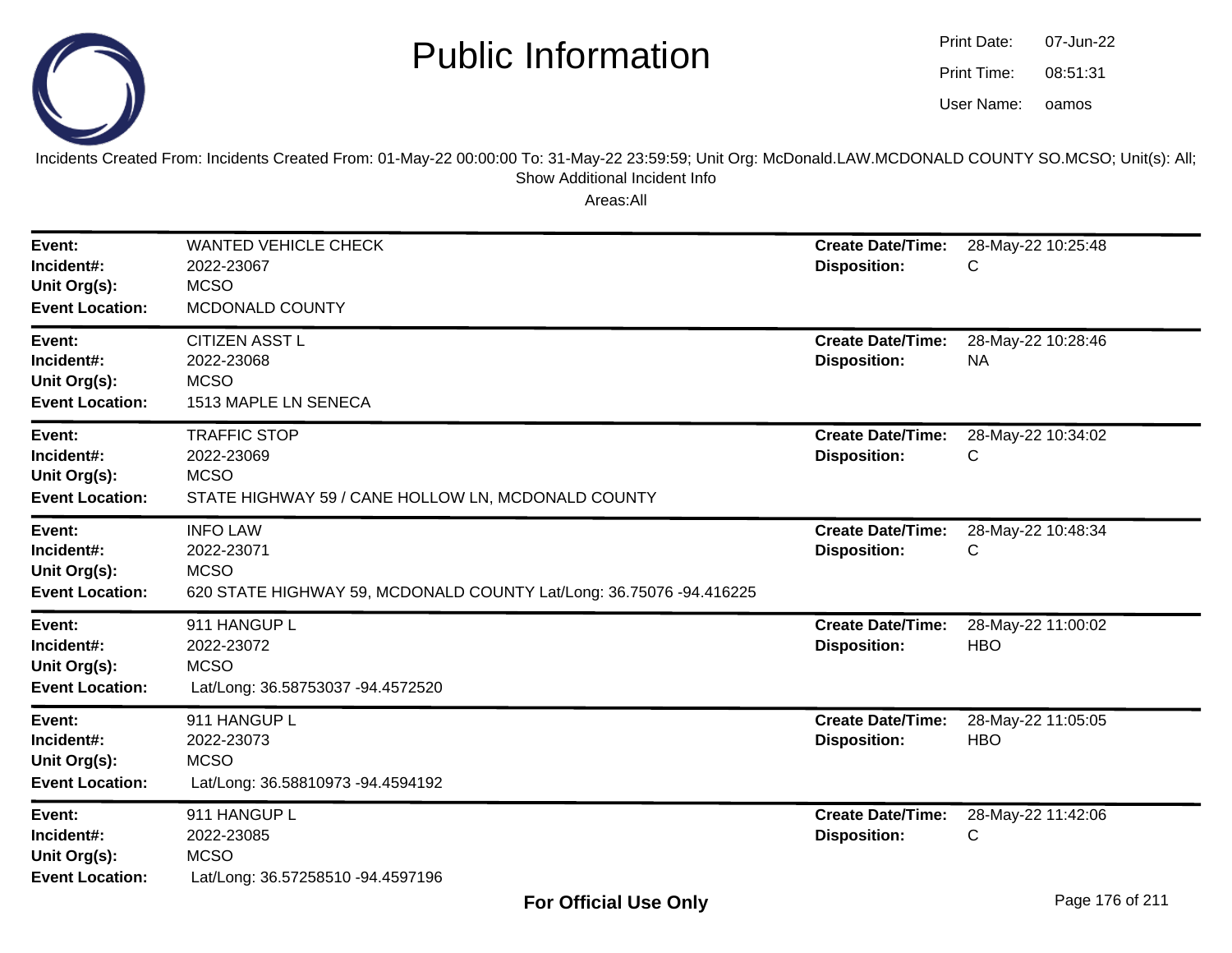

| Print Date: | 07-Jun-22 |
|-------------|-----------|
| Print Time: | 08:51:32  |
| User Name:  | oamos     |

Incidents Created From: Incidents Created From: 01-May-22 00:00:00 To: 31-May-22 23:59:59; Unit Org: McDonald.LAW.MCDONALD COUNTY SO.MCSO; Unit(s): All;Show Additional Incident Info

| Event:<br>Incident#:<br>Unit Org(s):<br><b>Event Location:</b> | PUBLIC SERVICE INFO<br>2022-23087<br><b>MCSO</b><br>MCDONALD COUNTY                                                                           | <b>Create Date/Time:</b><br><b>Disposition:</b> | 28-May-22 11:44:55<br>С             |
|----------------------------------------------------------------|-----------------------------------------------------------------------------------------------------------------------------------------------|-------------------------------------------------|-------------------------------------|
| Event:<br>Incident#:<br>Unit Org(s):<br><b>Event Location:</b> | 911 HANGUP L<br>2022-23088<br><b>MCSO</b><br>Lat/Long: 36.58574938 -94.3985009                                                                | <b>Create Date/Time:</b><br><b>Disposition:</b> | 28-May-22 11:46:51<br><b>HBO</b>    |
| Event:<br>Incident#:<br>Unit Org(s):<br><b>Event Location:</b> | 911 HANGUP L<br>2022-23092<br><b>MCSO</b><br>Lat/Long: 36.58596396 -94.4556641                                                                | <b>Create Date/Time:</b><br><b>Disposition:</b> | 28-May-22 11:57:27<br>С             |
| Event:<br>Incident#:<br>Unit Org(s):<br><b>Event Location:</b> | <b>ANIMAL INFO</b><br>2022-23095<br><b>MCSO</b><br>109 MAIN ST, MCDONALD COUNTY Lat/Long: 36.668558 -94.614433                                | <b>Create Date/Time:</b><br><b>Disposition:</b> | 28-May-22 12:00:19<br>С             |
| Event:<br>Incident#:<br>Unit Org(s):<br><b>Event Location:</b> | 911 HANGUP L<br>2022-23097<br><b>MCSO</b><br>Lat/Long: 36.58893585 -94.4592905                                                                | <b>Create Date/Time:</b><br><b>Disposition:</b> | 28-May-22 12:05:56<br>С             |
| Event:<br>Incident#:<br>Unit Org(s):<br><b>Event Location:</b> | <b>UNKNOWN 3RD PARTY</b><br>2022-23101<br><b>MCSO</b><br>MCDONALD COUNTY                                                                      | <b>Create Date/Time:</b><br><b>Disposition:</b> | 28-May-22 12:18:54<br><b>HBO</b>    |
| Event:<br>Incident#:<br>Unit Org(s):<br><b>Event Location:</b> | <b>WATER RESCUE SWIFT WATER</b><br>2022-23103<br>FRSTA1, FRSTA2, MCSO, NFD<br>435 ELK SPRINGS RD, MCDONALD COUNTY Lat/Long: 36.586162 -94.455 | <b>Create Date/Time:</b><br><b>Disposition:</b> | 28-May-22 12:42:52<br><b>REFUSE</b> |
|                                                                | <b>For Official Use Only</b>                                                                                                                  |                                                 | Page 177 of 211                     |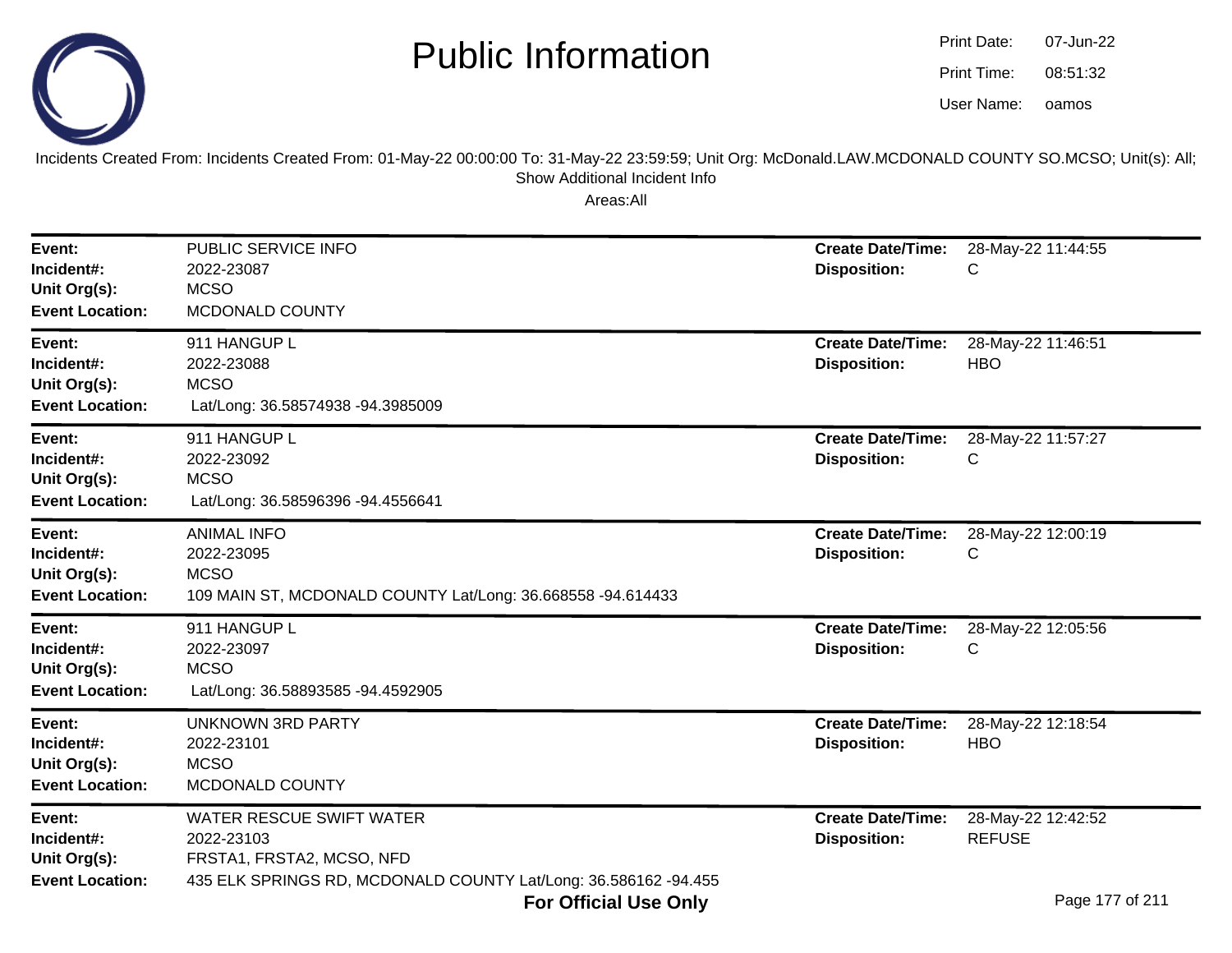

| Print Date: | 07-Jun-22 |
|-------------|-----------|
| Print Time: | 08:51:34  |
| User Name:  | oamos     |

Incidents Created From: Incidents Created From: 01-May-22 00:00:00 To: 31-May-22 23:59:59; Unit Org: McDonald.LAW.MCDONALD COUNTY SO.MCSO; Unit(s): All; Show Additional Incident Info

| Event:<br>Incident#:<br>Unit Org(s):<br><b>Event Location:</b> | VS PED/BIC/CYCLE LFM<br>2022-23104<br>FRSTA2, MCSO, MSHP, PFD, PPD<br>324 CANOE CAMP LN, MCDONALD COUNTY Lat/Long: 36.586891 -94.390904 | <b>Create Date/Time:</b><br><b>Disposition:</b> | 28-May-22 12:43:48<br><b>TRANS</b> |
|----------------------------------------------------------------|-----------------------------------------------------------------------------------------------------------------------------------------|-------------------------------------------------|------------------------------------|
| Event:<br>Incident#:<br>Unit Org(s):<br><b>Event Location:</b> | 911 HANGUP L<br>2022-23105<br><b>MCSO</b><br>Lat/Long: 36.57616853 -94.4615864                                                          | <b>Create Date/Time:</b><br><b>Disposition:</b> | 28-May-22 12:44:23<br>С            |
| Event:<br>Incident#:<br>Unit Org(s):<br><b>Event Location:</b> | <b>ASSAULT PAST</b><br>2022-23108<br>MCSO, MSHP, PPD<br>SB I49 / MM 4.8 Lat/Long: 36.56510710 -94.3825578                               | <b>Create Date/Time:</b><br><b>Disposition:</b> | 28-May-22 12:51:04<br>С            |
| Event:<br>Incident#:<br>Unit Org(s):<br><b>Event Location:</b> | 911 HANGUP L<br>2022-23111<br><b>MCSO</b><br>303 SOUTH ST, MCDONALD COUNTY Lat/Long: 36.746253 -94.092176                               | <b>Create Date/Time:</b><br><b>Disposition:</b> | 28-May-22 13:17:52<br><b>HBO</b>   |
| Event:<br>Incident#:<br>Unit Org(s):<br><b>Event Location:</b> | <b>CITIZEN ASST L</b><br>2022-23114<br><b>MCSO</b><br>MCDONALD CO                                                                       | <b>Create Date/Time:</b><br><b>Disposition:</b> | 28-May-22 13:22:41<br>С            |
| Event:<br>Incident#:<br>Unit Org(s):<br><b>Event Location:</b> | 911 HANGUP L<br>2022-23116<br><b>MCSO</b><br>Lat/Long: 36.56843304 -94.4588828                                                          | <b>Create Date/Time:</b><br><b>Disposition:</b> | 28-May-22 13:24:57<br><b>HBO</b>   |
| Event:<br>Incident#:<br>Unit Org(s):                           | <b>THREAT</b><br>2022-23126<br><b>MCSO</b>                                                                                              | <b>Create Date/Time:</b><br><b>Disposition:</b> | 28-May-22 14:04:37<br><b>ARR</b>   |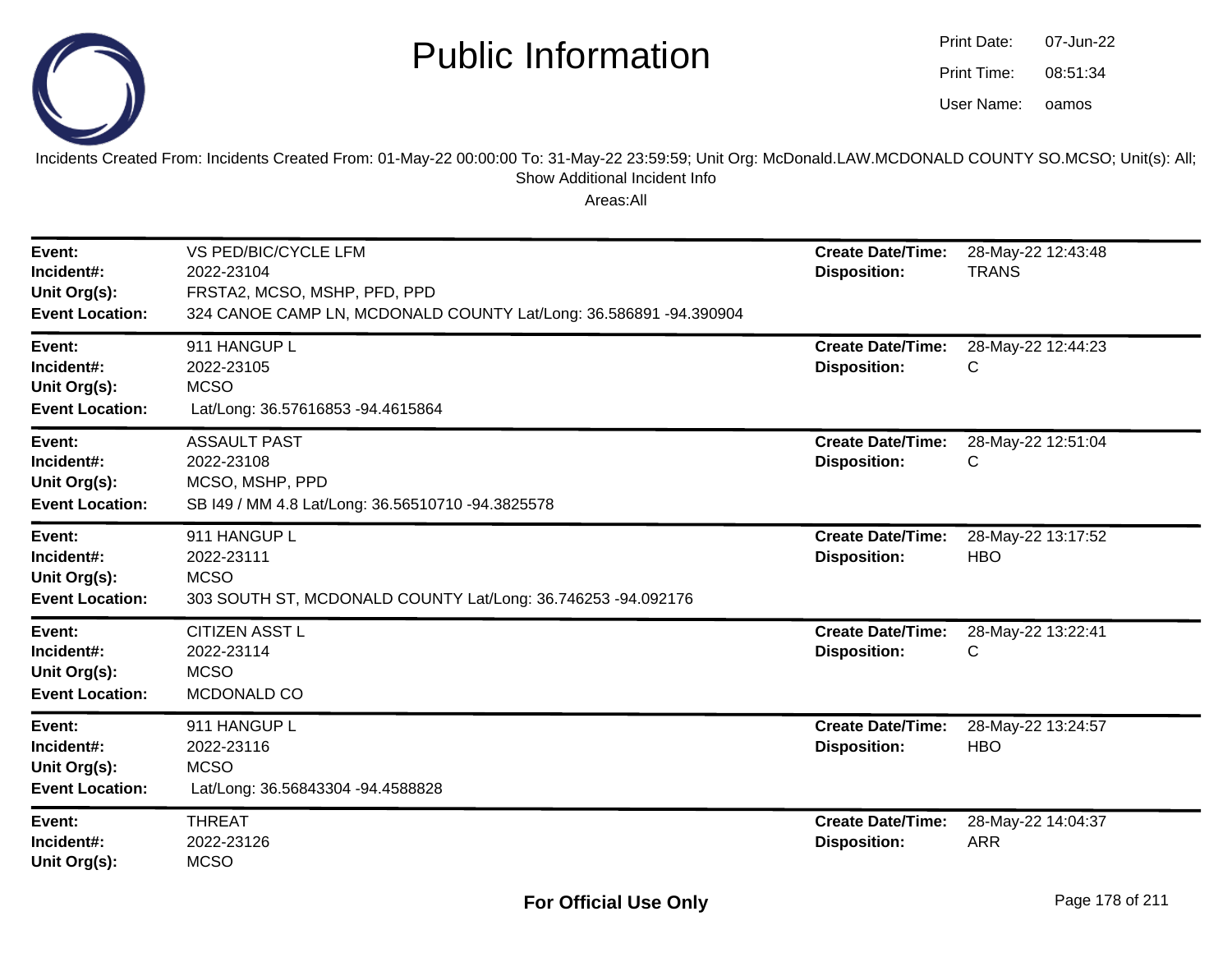

| Print Date: | 07-Jun-22 |
|-------------|-----------|
| Print Time: | 08:51:35  |
| User Name:  | oamos     |

Incidents Created From: Incidents Created From: 01-May-22 00:00:00 To: 31-May-22 23:59:59; Unit Org: McDonald.LAW.MCDONALD COUNTY SO.MCSO; Unit(s): All; Show Additional Incident Info

| <b>Event Location:</b>                                         | 2938 RAINS RD, MCDONALD Lat/Long: 36.547843 -94.306269                                                                                |                                                 |                                     |
|----------------------------------------------------------------|---------------------------------------------------------------------------------------------------------------------------------------|-------------------------------------------------|-------------------------------------|
| Event:<br>Incident#:<br>Unit Org(s):<br><b>Event Location:</b> | 911 HANGUP L<br>2022-23129<br>911, MCSO<br>Lat/Long: 36.55126690 -94.4836235                                                          | <b>Create Date/Time:</b><br><b>Disposition:</b> | 28-May-22 14:19:33<br><b>HBO</b>    |
| Event:<br>Incident#:<br>Unit Org(s):<br><b>Event Location:</b> | <b>INFO LAW</b><br>2022-23130<br><b>MCSO</b><br>MCDONALD COUNTY                                                                       | <b>Create Date/Time:</b><br><b>Disposition:</b> | 28-May-22 14:19:58<br>С             |
| Event:<br>Incident#:<br>Unit Org(s):<br><b>Event Location:</b> | 911 HANGUP L<br>2022-23132<br><b>MCSO</b><br>Lat/Long: 36.55040860 -94.4823575                                                        | <b>Create Date/Time:</b><br><b>Disposition:</b> | 28-May-22 14:42:43<br><b>HBO</b>    |
| Event:<br>Incident#:<br>Unit Org(s):<br><b>Event Location:</b> | 911 HANGUP L<br>2022-23135<br><b>MCSO</b><br>Lat/Long: 36.50248289 -94.2785739                                                        | <b>Create Date/Time:</b><br><b>Disposition:</b> | 28-May-22 14:45:58<br><b>HBO</b>    |
| Event:<br>Incident#:<br>Unit Org(s):<br><b>Event Location:</b> | <b>SUSP/WANTED PERS INFO</b><br>2022-23138<br><b>MCSO</b><br>ROUTE E / BEAR HOLLOW RD, MCDONALD COUNTY Lat/Long: 36.598024 -94.184184 | <b>Create Date/Time:</b><br><b>Disposition:</b> | 28-May-22 14:47:57<br>С             |
| Event:<br>Incident#:<br>Unit Org(s):<br><b>Event Location:</b> | <b>FM</b><br>2022-23139<br>CONSERVATION, FRSTA2, MCSO, NFD<br>435 ELK SPRINGS RD, MCDONALD COUNTY Lat/Long: 36.586162 -94.455         | <b>Create Date/Time:</b><br><b>Disposition:</b> | 28-May-22 14:53:08<br><b>REFUSE</b> |
| Event:<br>Incident#:                                           | SUSP/WANTED PERS INFO<br>2022-23144                                                                                                   | <b>Create Date/Time:</b><br><b>Disposition:</b> | 28-May-22 15:14:04<br>C             |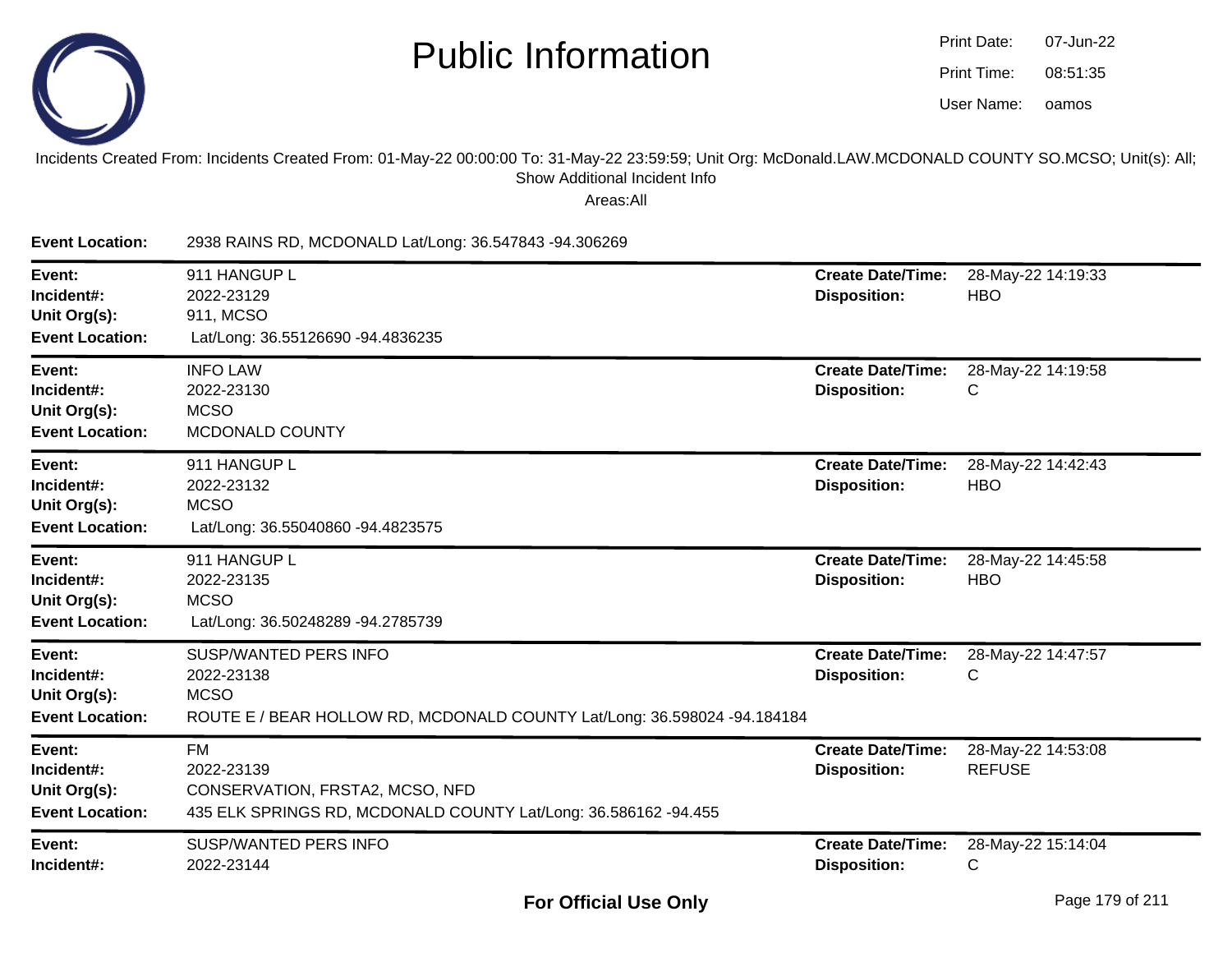

| <b>Print Date:</b> | 07-Jun-22 |
|--------------------|-----------|
| Print Time:        | 08:51:36  |
| User Name:         | oamos     |

Incidents Created From: Incidents Created From: 01-May-22 00:00:00 To: 31-May-22 23:59:59; Unit Org: McDonald.LAW.MCDONALD COUNTY SO.MCSO; Unit(s): All; Show Additional Incident Info

| Unit Org(s):<br><b>Event Location:</b>                         | <b>MCSO</b><br>STELLA / LONGVIEW AREA                                                                                            |                                                 |                                  |
|----------------------------------------------------------------|----------------------------------------------------------------------------------------------------------------------------------|-------------------------------------------------|----------------------------------|
| Event:<br>Incident#:<br>Unit Org(s):<br><b>Event Location:</b> | <b>SUSP CIRCUMSTANCES</b><br>2022-23145<br><b>MCSO</b><br>1465 FLETCHER RIDGE RD, MCDONALD COUNTY Lat/Long: 36.522563 -94.089547 | <b>Create Date/Time:</b><br><b>Disposition:</b> | 28-May-22 15:21:04<br>C          |
| Event:<br>Incident#:<br>Unit Org(s):<br><b>Event Location:</b> | MISC INFO L<br>2022-23147<br><b>MCSO</b><br>14332 STATE HIGHWAY 59, MCDONALD Lat/Long: 36.579615 -94.46443                       | <b>Create Date/Time:</b><br><b>Disposition:</b> | 28-May-22 15:23:00<br>С          |
| Event:<br>Incident#:<br>Unit Org(s):<br><b>Event Location:</b> | 911 HANGUP L<br>2022-23149<br><b>MCSO</b><br>Lat/Long: 36.57655477 -94.4625520                                                   | <b>Create Date/Time:</b><br><b>Disposition:</b> | 28-May-22 15:27:00<br><b>HBO</b> |
| Event:<br>Incident#:<br>Unit Org(s):<br><b>Event Location:</b> | <b>WANTED PERSON CHECK</b><br>2022-23154<br><b>MCSO</b><br>S OF MT SHIRA                                                         | <b>Create Date/Time:</b><br><b>Disposition:</b> | 28-May-22 15:46:21<br>C          |
| Event:<br>Incident#:<br>Unit Org(s):<br><b>Event Location:</b> | <b>WANTED VEHICLE CHECK</b><br>2022-23161<br><b>MCSO</b><br>MCDONALD COUNTY                                                      | <b>Create Date/Time:</b><br><b>Disposition:</b> | 28-May-22 15:53:43<br>C          |
| Event:<br>Incident#:<br>Unit Org(s):<br><b>Event Location:</b> | MISC INFO L<br>2022-23162<br>911, MCSO<br>14420 STATE HIGHWAY 59, MCDONALD Lat/Long: 36.578464 -94.463883                        | <b>Create Date/Time:</b><br><b>Disposition:</b> | 28-May-22 16:00:44<br>C          |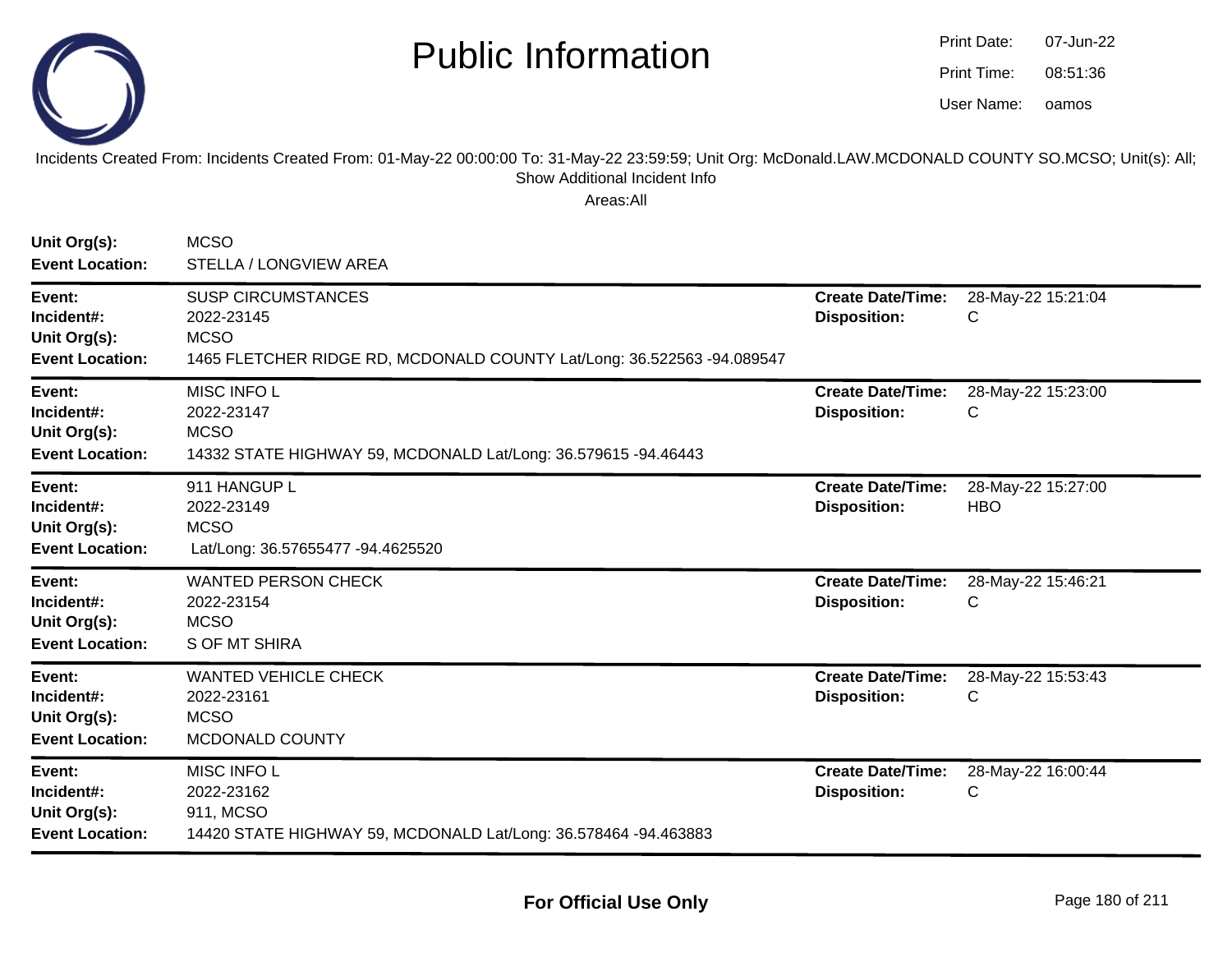

| <b>Print Date:</b> | 07-Jun-22 |
|--------------------|-----------|
| Print Time:        | 08:51:37  |
| User Name:         | oamos     |

Incidents Created From: Incidents Created From: 01-May-22 00:00:00 To: 31-May-22 23:59:59; Unit Org: McDonald.LAW.MCDONALD COUNTY SO.MCSO; Unit(s): All; Show Additional Incident Info

| Event:<br>Incident#:<br>Unit Org(s):<br><b>Event Location:</b> | <b>WANTED VEHICLE CHECK</b><br>2022-23164<br><b>MCSO</b><br>MCDONALD COUNTY                                                           | <b>Create Date/Time:</b><br><b>Disposition:</b> | 28-May-22 16:06:17<br>С            |
|----------------------------------------------------------------|---------------------------------------------------------------------------------------------------------------------------------------|-------------------------------------------------|------------------------------------|
| Event:<br>Incident#:<br>Unit Org(s):<br><b>Event Location:</b> | OD/Poisoning LFM<br>2022-23167<br>FRSTA1, FRSTA2, MCSO, NFD<br>14420 STATE HIGHWAY 59, MCDONALD COUNTY Lat/Long: 36.578464 -94.463883 | <b>Create Date/Time:</b><br><b>Disposition:</b> | 28-May-22 16:16:05<br><b>TRANS</b> |
| Event:<br>Incident#:<br>Unit Org(s):<br><b>Event Location:</b> | <b>WANTED PERSON CHECK</b><br>2022-23168<br><b>MCSO</b><br>347 BRYCE RD, MCDONALD COUNTY Lat/Long: 36.509401 -94.186338               | <b>Create Date/Time:</b><br><b>Disposition:</b> | 28-May-22 16:27:14<br>С            |
| Event:<br>Incident#:<br>Unit Org(s):<br><b>Event Location:</b> | 911 HANGUP L<br>2022-23169<br><b>MCSO</b><br>Lat/Long: 36.58900022 -94.4583892                                                        | <b>Create Date/Time:</b><br><b>Disposition:</b> | 28-May-22 16:30:03<br><b>HBO</b>   |
| Event:<br>Incident#:<br>Unit Org(s):<br><b>Event Location:</b> | PUBLIC SERVICE INFO<br>2022-23171<br><b>MCSO</b><br>1465 FLETCHER RIDGE RD, MCDONALD COUNTY Lat/Long: 36.522563 -94.089547            | <b>Create Date/Time:</b><br><b>Disposition:</b> | 28-May-22 16:35:48<br>С            |
| Event:<br>Incident#:<br>Unit Org(s):<br><b>Event Location:</b> | WATER RESCUE SWIFT WATER<br>2022-23172<br>FRSTA2, MCSO, MSHP, NFD<br>Lat/Long: 36.58522367 -94.4537544                                | <b>Create Date/Time:</b><br><b>Disposition:</b> | 28-May-22 16:39:48<br>C            |
| Event:<br>Incident#:<br>Unit Org(s):<br><b>Event Location:</b> | 911 HANGUP L<br>2022-23176<br><b>MCSO</b><br>68 HACKBERRY LN, JANE Lat/Long: 36.541816 -94.300069                                     | <b>Create Date/Time:</b><br><b>Disposition:</b> | 28-May-22 16:51:04<br><b>HBO</b>   |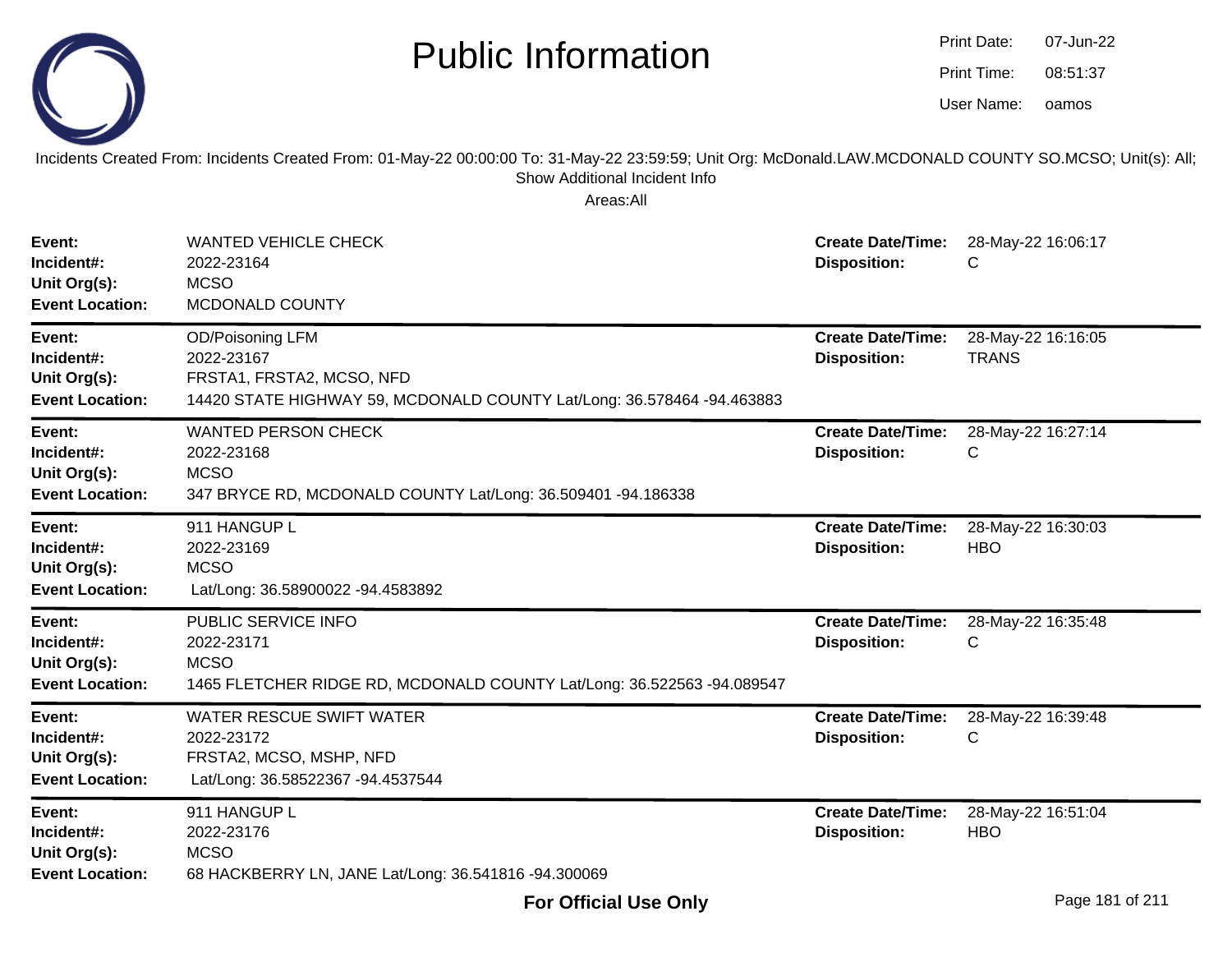

oamos07-Jun-2208:51:38Print Date:Print Time:User Name:

Incidents Created From: Incidents Created From: 01-May-22 00:00:00 To: 31-May-22 23:59:59; Unit Org: McDonald.LAW.MCDONALD COUNTY SO.MCSO; Unit(s): All; Show Additional Incident Info

| Event:<br>Incident#:<br>Unit Org(s):<br><b>Event Location:</b> | <b>TRAFFIC STOP</b><br>2022-23179<br>MCSO, W10 MITCHELL<br>STATE HIGHWAY 59 / RIVERVIEW DR, MCDONALD COUNTY                           | <b>Create Date/Time:</b><br><b>Disposition:</b> | 28-May-22 17:00:26<br><b>ARR</b> |
|----------------------------------------------------------------|---------------------------------------------------------------------------------------------------------------------------------------|-------------------------------------------------|----------------------------------|
| Event:<br>Incident#:<br>Unit Org(s):<br><b>Event Location:</b> | <b>WELFARE CHECK NON URGENT</b><br>2022-23181<br><b>MCSO</b><br>NARROWS LN / RIVER Lat/Long: 36.56182408 -94.4756197                  | <b>Create Date/Time:</b><br><b>Disposition:</b> | 28-May-22 17:17:14<br>C          |
| Event:<br>Incident#:<br>Unit Org(s):<br><b>Event Location:</b> | <b>WATER RESCUE SWIFT WATER</b><br>2022-23189<br><b>MCSO</b><br>8.75 ELK RIVER, MCDONALD COUNTY Lat/Long: 36.5633999903 -94.467291065 | <b>Create Date/Time:</b><br><b>Disposition:</b> | 28-May-22 17:30:09<br><b>HBO</b> |
| Event:<br>Incident#:<br>Unit Org(s):<br><b>Event Location:</b> | <b>MISC INFO L</b><br>2022-23192<br><b>MCSO</b><br>435 ELK SPRINGS RD, MCDONALD COUNTY Lat/Long: 36.586162 -94.455                    | <b>Create Date/Time:</b><br><b>Disposition:</b> | 28-May-22 17:35:12<br>C          |
| Event:<br>Incident#:<br>Unit Org(s):<br><b>Event Location:</b> | <b>CITIZEN ASST L</b><br>2022-23194<br><b>MCSO</b><br>MCDONALD COUNTY                                                                 | <b>Create Date/Time:</b><br><b>Disposition:</b> | 28-May-22 17:41:23<br>С          |
| Event:<br>Incident#:<br>Unit Org(s):<br><b>Event Location:</b> | SUPPLEMENTAL OTHER<br>2022-23197<br><b>MCSO</b><br>592 STATE HIGHWAY 59, MCDONALD COUNTY Lat/Long: 36.751226 -94.415911               | <b>Create Date/Time:</b><br><b>Disposition:</b> | 28-May-22 17:52:41<br>С          |
| Event:<br>Incident#:<br>Unit Org(s):<br><b>Event Location:</b> | <b>TRAFFIC HAZARD LAW</b><br>2022-23198<br>MCSO, W2 GARDNER, W5 M and S<br>W STATE HIGHWAY 76 / 1 MILE FROM 59                        | <b>Create Date/Time:</b><br><b>Disposition:</b> | 28-May-22 17:59:07<br>С          |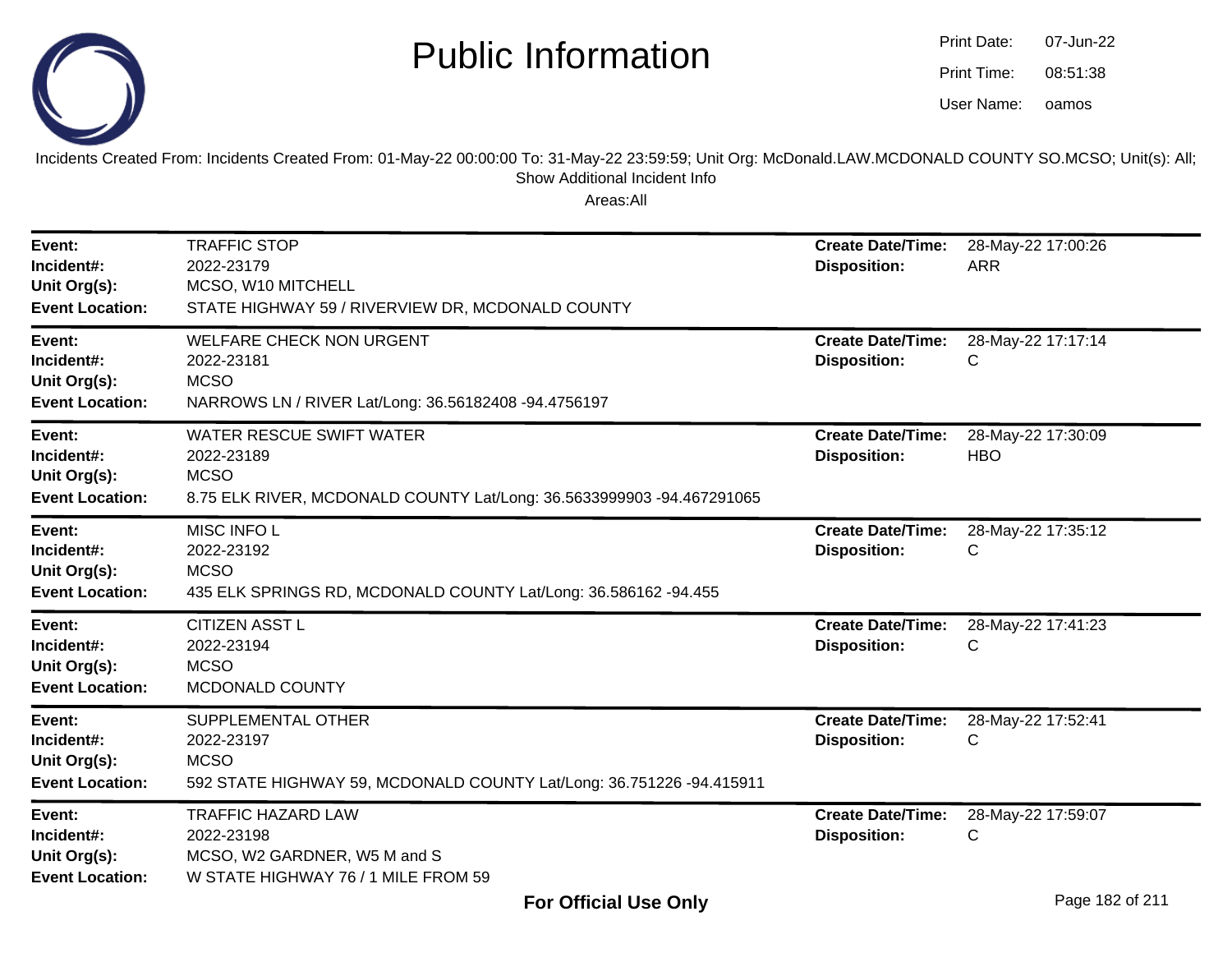

| Print Date: | 07-Jun-22 |
|-------------|-----------|
| Print Time: | 08:51:40  |
| User Name:  | oamos     |

Incidents Created From: Incidents Created From: 01-May-22 00:00:00 To: 31-May-22 23:59:59; Unit Org: McDonald.LAW.MCDONALD COUNTY SO.MCSO; Unit(s): All;Show Additional Incident Info

| Event:<br>Incident#:<br>Unit Org(s):<br><b>Event Location:</b> | <b>CITIZEN ASST L</b><br>2022-23206<br><b>MCSO</b><br>14420 STATE HIGHWAY 59, MCDONALD Lat/Long: 36.578464 -94.463883                | <b>Create Date/Time:</b><br><b>Disposition:</b> | 28-May-22 18:58:52<br>С                             |
|----------------------------------------------------------------|--------------------------------------------------------------------------------------------------------------------------------------|-------------------------------------------------|-----------------------------------------------------|
| Event:<br>Incident#:<br>Unit Org(s):<br><b>Event Location:</b> | INTOXICATED/CHEMICALLY IMPAIRED<br>2022-23214<br>MCSO, NPD<br>101 RIVER ROAD, NOEL Lat/Long: 36.550578 -94.49323                     | <b>Create Date/Time:</b><br><b>Disposition:</b> | 28-May-22 19:29:50<br><b>ARR</b>                    |
| Event:<br>Incident#:<br>Unit Org(s):<br><b>Event Location:</b> | <b>LOUD MUSIC/PARTY L</b><br>2022-23216<br><b>MCSO</b><br>12 ELK SPRINGS RD, MCDONALD COUNTY Lat/Long: 36.590749 -94.457603          | <b>Create Date/Time:</b><br><b>Disposition:</b> | 28-May-22 19:34:36<br><b>GOA</b>                    |
| Event:<br>Incident#:<br>Unit Org(s):<br><b>Event Location:</b> | <b>TRESPASS PAST</b><br>2022-23232<br><b>MCSO</b><br>2662 STONE RD, MCDONALD COUNTY Lat/Long: 36.566799 -94.547401                   | <b>Create Date/Time:</b><br><b>Disposition:</b> | 28-May-22 20:43:25<br><b>NA</b>                     |
| Event:<br>Incident#:<br>Unit Org(s):<br><b>Event Location:</b> | <b>WEAPONS INCIDENT</b><br>2022-23233<br><b>MCSO</b><br>W STATE HIGHWAY 76 / BUNCH RD Lat/Long: 36.64728999 -94.4720149              | <b>Create Date/Time:</b><br><b>Disposition:</b> | 28-May-22 20:49:57<br><b>HBO</b>                    |
| Event:<br>Incident#:<br>Unit Org(s):<br><b>Event Location:</b> | <b>CITIZEN ASST L</b><br>2022-23234<br><b>MCSO</b><br>MCDONALD COUNTY                                                                | <b>Create Date/Time:</b><br><b>Disposition:</b> | 28-May-22 21:20:34<br>С                             |
| Event:<br>Incident#:<br>Unit Org(s):<br><b>Event Location:</b> | <b>TRAFFIC STOP</b><br>2022-23235<br>MCSO, W10 MITCHELL<br>BLACKFOOT HOLLOW RD / HOBBS RD, MCDONALD COUNTY<br>E. . All. I H. . A. I. | <b>Create Date/Time:</b><br><b>Disposition:</b> | 28-May-22 21:24:00<br><b>ARR</b><br>Dogo 102 of 211 |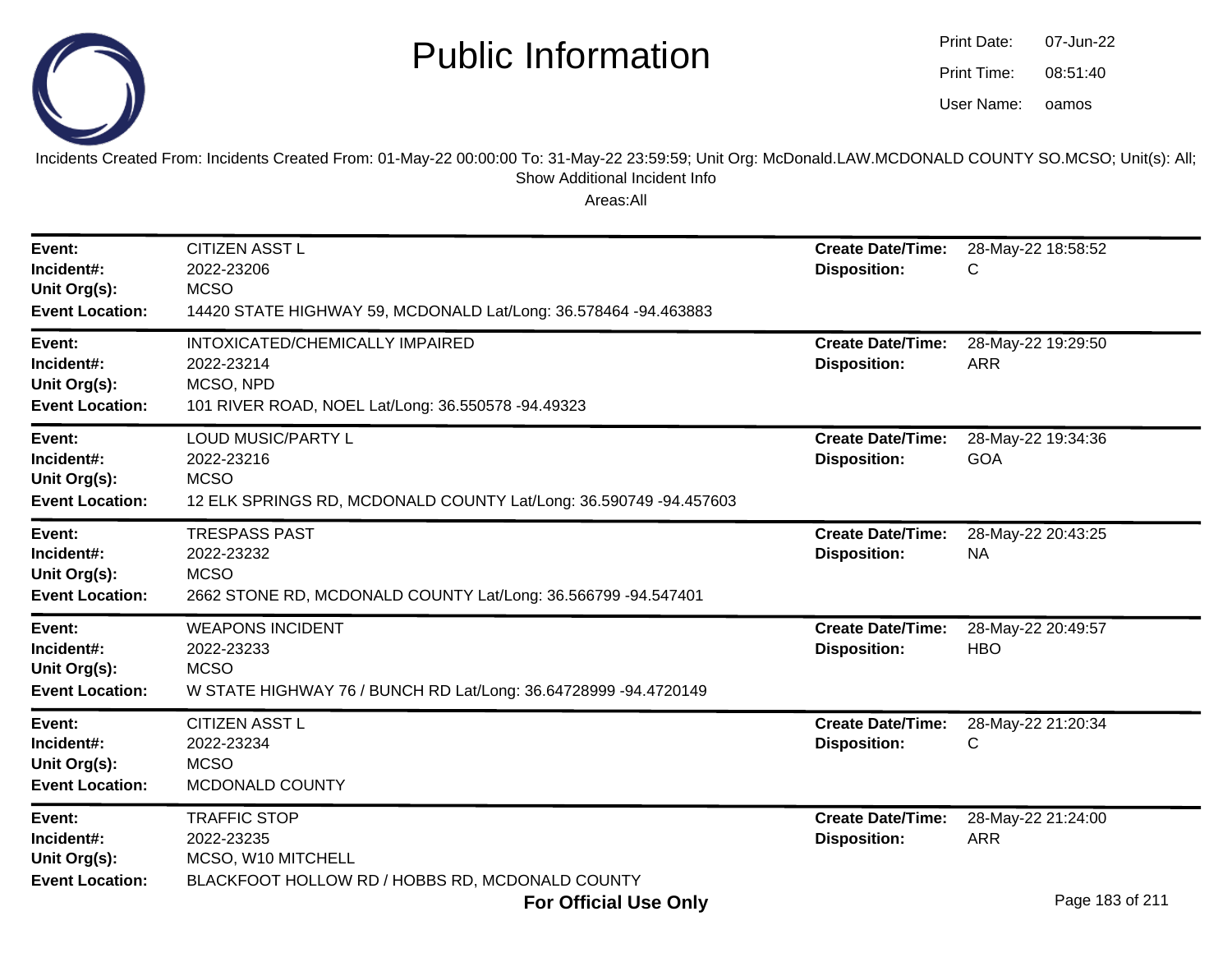

| Print Date: | 07-Jun-22 |
|-------------|-----------|
| Print Time: | 08:51:41  |
| User Name:  | oamos     |

Incidents Created From: Incidents Created From: 01-May-22 00:00:00 To: 31-May-22 23:59:59; Unit Org: McDonald.LAW.MCDONALD COUNTY SO.MCSO; Unit(s): All; Show Additional Incident Info

| Event:<br>Incident#:<br>Unit Org(s):<br><b>Event Location:</b> | IN PROG PHYSICAL L<br>2022-23240<br><b>MCSO</b><br>1354 BIG SUGAR CREEK RD, MCDONALD COUNTY Lat/Long: 36.600814 -94.3695 | <b>Create Date/Time:</b><br><b>Disposition:</b> | 28-May-22 21:35:59<br><b>HBO</b>   |
|----------------------------------------------------------------|--------------------------------------------------------------------------------------------------------------------------|-------------------------------------------------|------------------------------------|
| Event:<br>Incident#:<br>Unit Org(s):<br><b>Event Location:</b> | <b>TRAFFIC STOP</b><br>2022-23242<br><b>MCSO</b><br>5.4   49, MCDONALD COUNTY Lat/Long: 36.5735818499 -94.3888819046     | <b>Create Date/Time:</b><br><b>Disposition:</b> | 28-May-22 21:37:38<br>С            |
| Event:<br>Incident#:<br>Unit Org(s):<br><b>Event Location:</b> | <b>NUISANCE</b><br>2022-23245<br>GPD, MCSO<br>STATE HIGHWAY 59 / S OFF RAMP I49 Lat/Long: 36.72036409 -94.4209456        | <b>Create Date/Time:</b><br><b>Disposition:</b> | 28-May-22 22:15:36<br>GOA          |
| Event:<br>Incident#:<br>Unit Org(s):<br><b>Event Location:</b> | <b>SHOTS HEARD ONLY</b><br>2022-23252<br>APD, MCSO<br>76 / HOBBS, MCDONALD COUNTY                                        | <b>Create Date/Time:</b><br><b>Disposition:</b> | 28-May-22 22:34:16<br>С            |
| Event:<br>Incident#:<br>Unit Org(s):<br><b>Event Location:</b> | <b>SUICIDE THREAT</b><br>2022-23257<br><b>MCSO</b><br>1035 OZARK TRL, MCDONALD COUNTY Lat/Long: 36.727585 -94.394952     | <b>Create Date/Time:</b><br><b>Disposition:</b> | 28-May-22 23:21:09<br><b>TRANS</b> |
| Event:<br>Incident#:<br>Unit Org(s):<br><b>Event Location:</b> | SUPPLEMENTAL OTHER<br>2022-23258<br><b>MCSO</b><br><b>HWY 59</b>                                                         | <b>Create Date/Time:</b><br><b>Disposition:</b> | 28-May-22 23:24:46<br>C            |
| Event:<br>Incident#:<br>Unit Org(s):                           | <b>WANTED VEHICLE CHECK</b><br>2022-23268<br><b>MCSO</b>                                                                 | <b>Create Date/Time:</b><br><b>Disposition:</b> | 29-May-22 01:17:50<br>С            |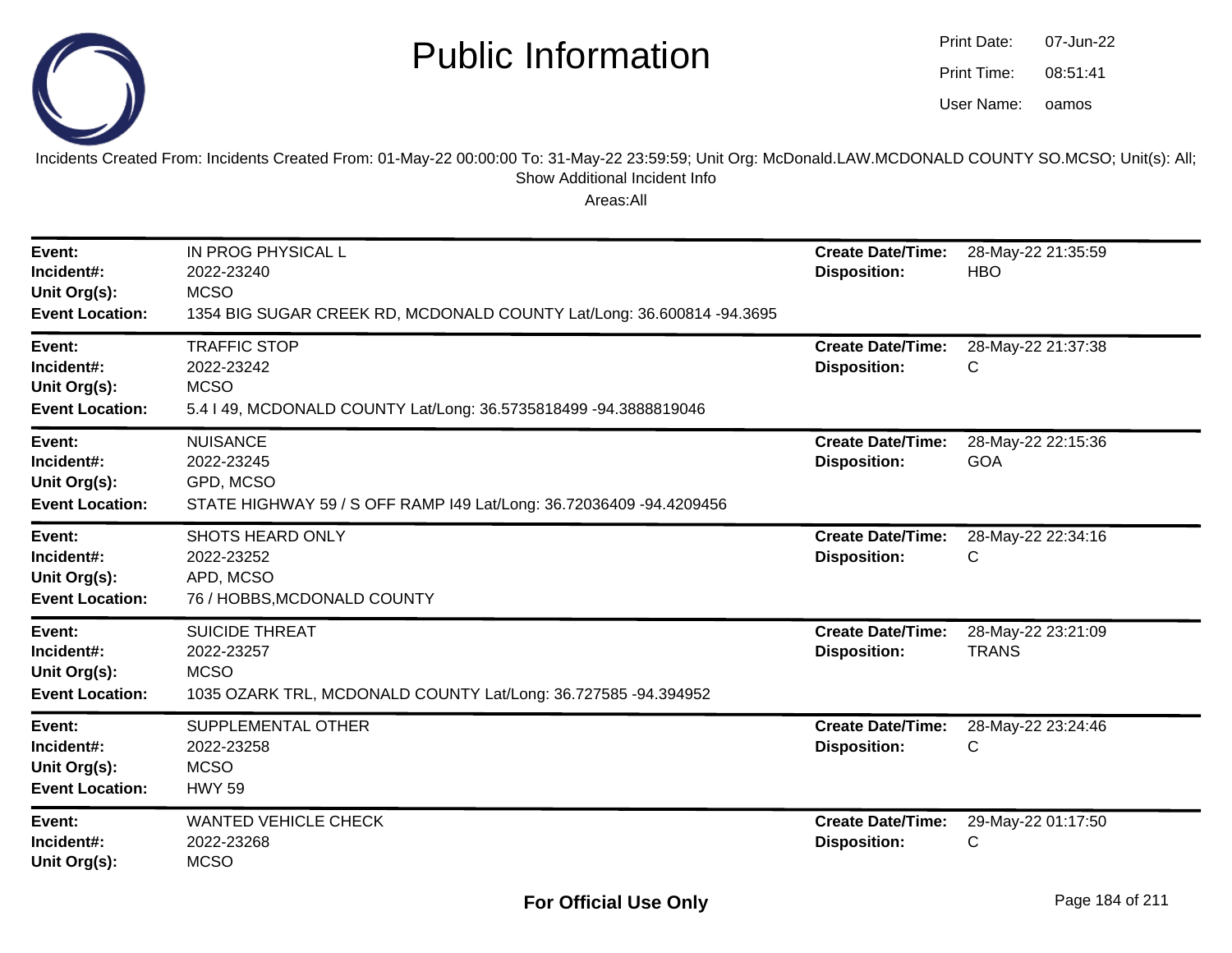

oamos07-Jun-2208:51:42Print Date:Print Time:User Name:

#### Incidents Created From: Incidents Created From: 01-May-22 00:00:00 To: 31-May-22 23:59:59; Unit Org: McDonald.LAW.MCDONALD COUNTY SO.MCSO; Unit(s): All; Show Additional Incident Info

| <b>Event Location:</b>                                         | <b>MCDONALD COUNTY</b>                                                                                                  |                                                 |                                    |
|----------------------------------------------------------------|-------------------------------------------------------------------------------------------------------------------------|-------------------------------------------------|------------------------------------|
| Event:<br>Incident#:<br>Unit Org(s):<br><b>Event Location:</b> | <b>TRESPASSING</b><br>2022-23273<br>MCSO, NPD<br>441 N CLIFFSIDE DR, NOEL Lat/Long: 36.55260801 -94.4886231             | <b>Create Date/Time:</b><br><b>Disposition:</b> | 29-May-22 02:24:18<br>С            |
| Event:<br>Incident#:<br>Unit Org(s):<br><b>Event Location:</b> | <b>ANIMAL INFO</b><br>2022-23286<br><b>MCSO</b><br>4333 ROUTE F, MCDONALD COUNTY Lat/Long: 36.679968 -94.507235         | <b>Create Date/Time:</b><br><b>Disposition:</b> | 29-May-22 06:54:55<br><b>HBO</b>   |
| Event:<br>Incident#:<br>Unit Org(s):<br><b>Event Location:</b> | <b>ABANDON VEH L</b><br>2022-23289<br><b>MCSO</b><br>139 CREEKSIDE RD, MCDONALD COUNTY Lat/Long: 36.625223 -94.182617   | <b>Create Date/Time:</b><br><b>Disposition:</b> | 29-May-22 08:22:11<br><b>HBO</b>   |
| Event:<br>Incident#:<br>Unit Org(s):<br><b>Event Location:</b> | 911 HANGUP L<br>2022-23290<br>911, MCSO<br>Lat/Long: 36.58833503 -94.3909692                                            | <b>Create Date/Time:</b><br><b>Disposition:</b> | 29-May-22 08:24:29<br><b>HBO</b>   |
| Event:<br>Incident#:<br>Unit Org(s):<br><b>Event Location:</b> | IN PROG VERBAL L<br>2022-23291<br>GPD, MCSO<br>108 E MAIN ST, GOODMAN Lat/Long: 36.73968 -94.407173                     | <b>Create Date/Time:</b><br><b>Disposition:</b> | 29-May-22 08:37:26<br>С            |
| Event:<br>Incident#:<br>Unit Org(s):<br><b>Event Location:</b> | TRANSPORT PERSON COOPERATIVE<br>2022-23299<br>JAIL MCSO, MCSO<br>300 E 7TH ST, PINEVILLE Lat/Long: 36.594702 -94.381964 | <b>Create Date/Time:</b><br><b>Disposition:</b> | 29-May-22 09:10:47<br><b>TRANS</b> |
| Event:<br>Incident#:                                           | SUPPLEMENTAL ITEMS<br>2022-23310                                                                                        | <b>Create Date/Time:</b><br><b>Disposition:</b> | 29-May-22 09:50:17<br>С            |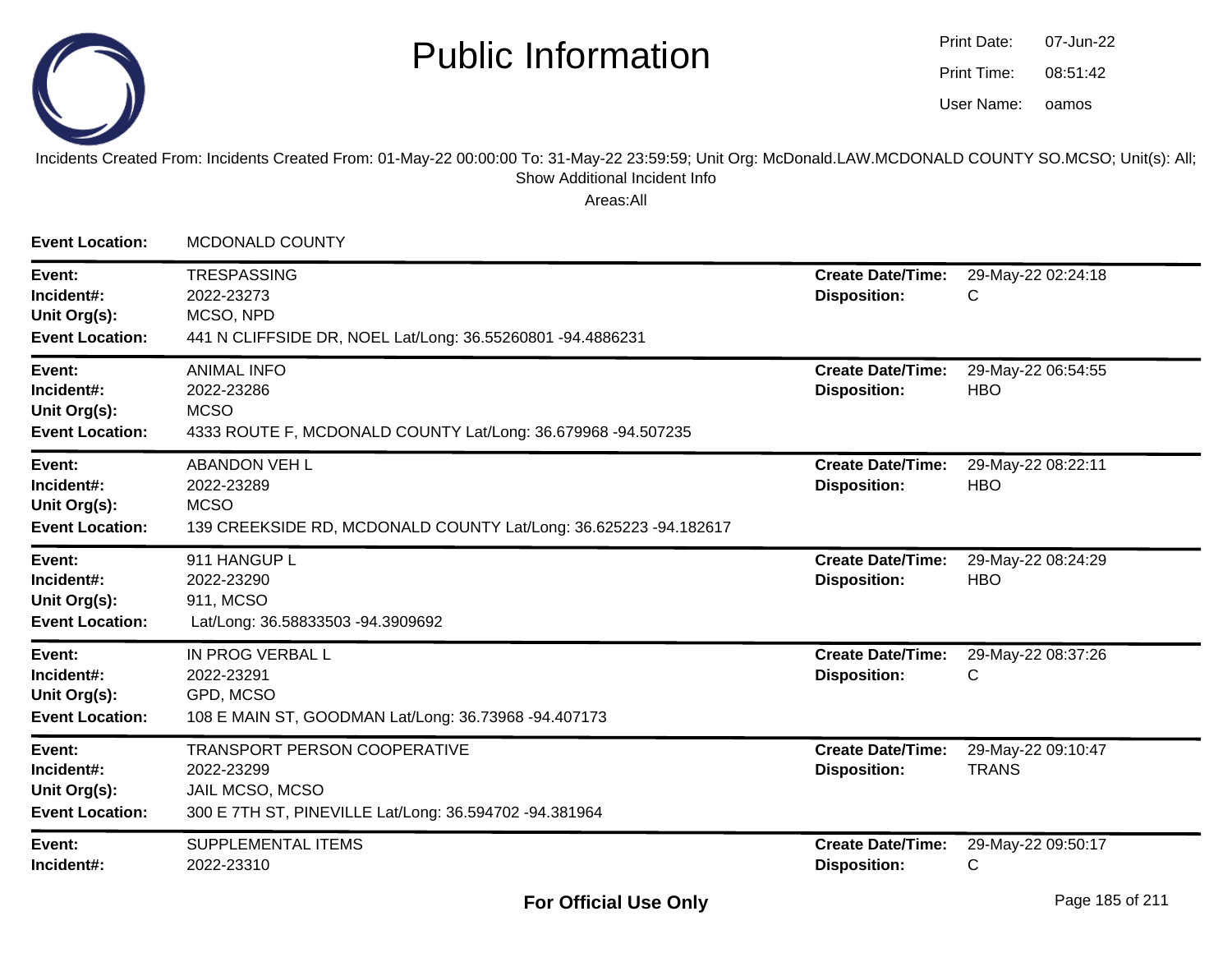

oamos07-Jun-2208:51:44Print Date:Print Time:User Name:

Incidents Created From: Incidents Created From: 01-May-22 00:00:00 To: 31-May-22 23:59:59; Unit Org: McDonald.LAW.MCDONALD COUNTY SO.MCSO; Unit(s): All;Show Additional Incident Info

| Unit Org(s):<br><b>Event Location:</b>                         | <b>MCSO</b><br>Lat/Long: 36.66119456 -94.5037078                                                                                  |                                                 |                                  |
|----------------------------------------------------------------|-----------------------------------------------------------------------------------------------------------------------------------|-------------------------------------------------|----------------------------------|
| Event:<br>Incident#:<br>Unit Org(s):<br><b>Event Location:</b> | <b>RECKLESS ACTIVITY</b><br>2022-23318<br><b>MCSO</b><br>18 WALTERS Lat/Long: 36.64161443 -94.4249796                             | <b>Create Date/Time:</b><br><b>Disposition:</b> | 29-May-22 10:21:00<br>C          |
| Event:<br>Incident#:<br>Unit Org(s):<br><b>Event Location:</b> | <b>WELFARE CHECK URGENT</b><br>2022-23322<br><b>MCSO</b><br>100 COMMERCIAL DR, MCDONALD Lat/Long: 36.50732159 -94.2788314         | <b>Create Date/Time:</b><br><b>Disposition:</b> | 29-May-22 10:44:27<br>U          |
| Event:<br>Incident#:<br>Unit Org(s):<br><b>Event Location:</b> | <b>ABANDON VEH L</b><br>2022-23337<br>MCSO, MSHP<br>ROUTE H / E OF BLANKENSHIP RD, MCDONALD COUNTY Lat/Long: 36.552564 -94.427713 | <b>Create Date/Time:</b><br><b>Disposition:</b> | 29-May-22 11:26:46<br>C          |
| Event:<br>Incident#:<br>Unit Org(s):<br><b>Event Location:</b> | 911 HANGUP L<br>2022-23341<br><b>MCSO</b><br>Lat/Long: 36.58577084 -94.4631099                                                    | <b>Create Date/Time:</b><br><b>Disposition:</b> | 29-May-22 11:39:03<br><b>HBO</b> |
| Event:<br>Incident#:<br>Unit Org(s):<br><b>Event Location:</b> | 911 HANGUP L<br>2022-23346<br><b>MCSO</b><br>Lat/Long: 36.50060534 -94.4818210                                                    | <b>Create Date/Time:</b><br><b>Disposition:</b> | 29-May-22 11:43:37<br><b>HBO</b> |
| Event:<br>Incident#:<br>Unit Org(s):<br><b>Event Location:</b> | 911 HANGUP L<br>2022-23357<br><b>MCSO</b><br>1.25 ELK RIVER, NOEL Lat/Long: 36.5812199563 -94.4037886071                          | <b>Create Date/Time:</b><br><b>Disposition:</b> | 29-May-22 12:16:02<br><b>HBO</b> |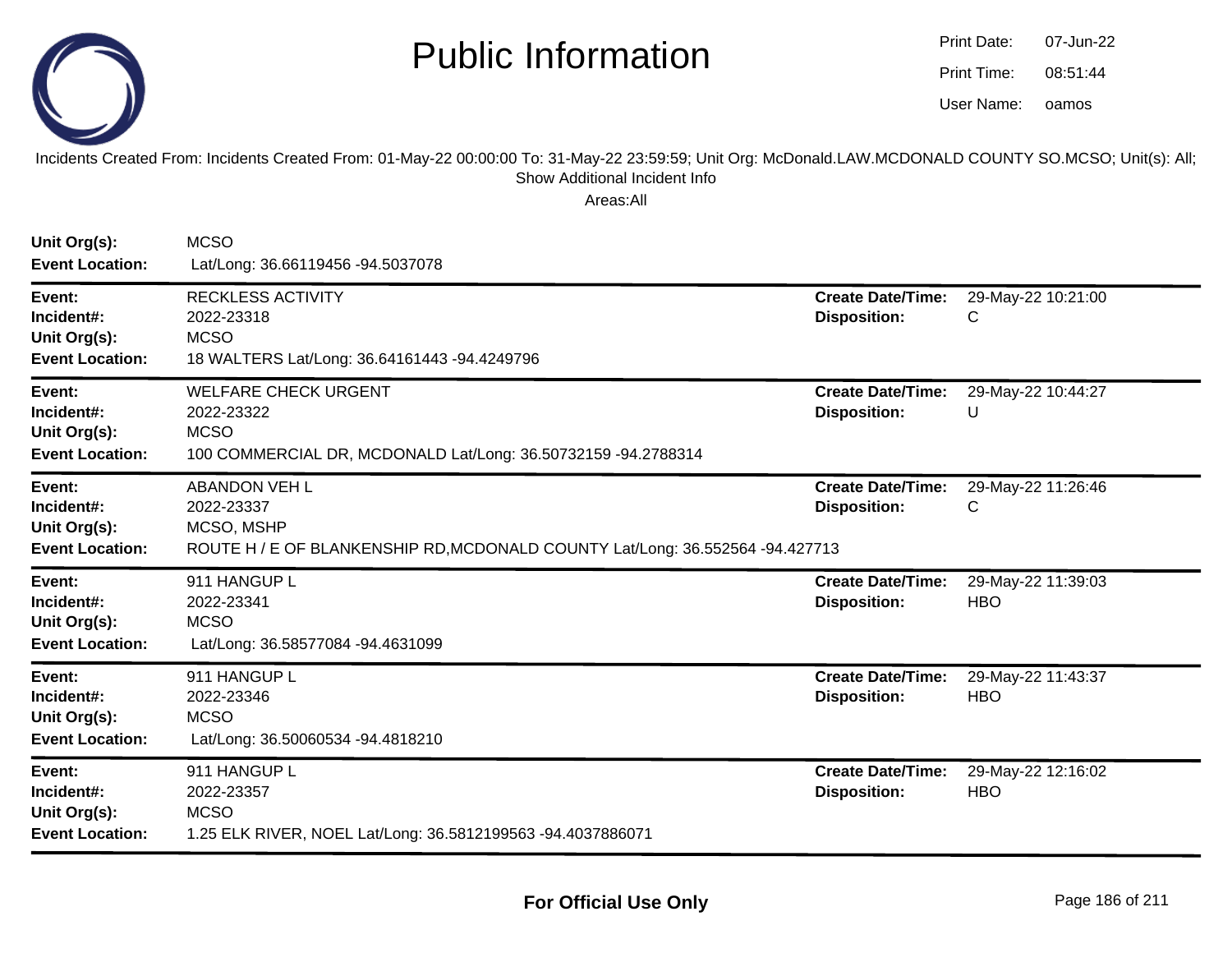|                                                                | <b>Public Information</b>                                                                                                                                                                              |                                                 | Print Date:<br>Print Time:<br>User Name: | 07-Jun-22<br>08:51:45<br>oamos |
|----------------------------------------------------------------|--------------------------------------------------------------------------------------------------------------------------------------------------------------------------------------------------------|-------------------------------------------------|------------------------------------------|--------------------------------|
|                                                                | Incidents Created From: Incidents Created From: 01-May-22 00:00:00 To: 31-May-22 23:59:59; Unit Org: McDonald.LAW.MCDONALD COUNTY SO.MCSO; Unit(s): All;<br>Show Additional Incident Info<br>Areas:All |                                                 |                                          |                                |
| Event:<br>Incident#:<br>Unit Org(s):<br><b>Event Location:</b> | PARKING COMPLAINT<br>2022-23358<br><b>MCSO</b><br>SKAGGS HOLLOW RD, MCDONALD COUNTY Lat/Long: 36.570427 -94.305259                                                                                     | <b>Create Date/Time:</b><br><b>Disposition:</b> | C                                        | 29-May-22 12:20:34             |
| Event:<br>Incident#:<br>Unit Org(s):<br><b>Event Location:</b> | 911 HANGUP L<br>2022-23361<br><b>MCSO</b><br>Lat/Long: 36.58454775 -94.4557285                                                                                                                         | <b>Create Date/Time:</b><br><b>Disposition:</b> | C                                        | 29-May-22 12:25:54             |
| Event:<br>Incident#:<br>Unit Org(s):<br><b>Event Location:</b> | SUPPLEMENTAL ITEMS<br>2022-23366<br><b>MCSO</b><br>1465 FLETCHER RIDGE RD, MCDONALD COUNTY Lat/Long: 36.522563 -94.089547                                                                              | <b>Create Date/Time:</b><br><b>Disposition:</b> | C                                        | 29-May-22 12:44:19             |
| Event:<br>Incident#:<br>Unit Org(s):<br><b>Event Location:</b> | 911 HANGUP L<br>2022-23368<br><b>MCSO</b><br>Lat/Long: 36.55956029 -94.4692039                                                                                                                         | <b>Create Date/Time:</b><br><b>Disposition:</b> | <b>HBO</b>                               | 29-May-22 13:02:29             |
| Event:<br>Incident#:<br>Unit Org(s):<br><b>Event Location:</b> | TRANSPORT PERSON COOPERATIVE<br>2022-23371<br><b>MCSO</b><br><b>TRESSEL BRIDGE</b>                                                                                                                     | <b>Create Date/Time:</b><br><b>Disposition:</b> | <b>TRANS</b>                             | 29-May-22 13:27:03             |
| Event:<br>Incident#:<br>Unit Org(s):<br><b>Event Location:</b> | 911 HANGUP L<br>2022-23373<br><b>MCSO</b><br>68 HACKBERRY LN, JANE Lat/Long: 36.541816 -94.300069                                                                                                      | <b>Create Date/Time:</b><br><b>Disposition:</b> | <b>HBO</b>                               | 29-May-22 13:45:36             |
| Event:<br>Incident#:<br>Unit Org(s):<br><b>Event Location:</b> | INTOXICATED/CHEMICALLY IMPAIRED<br>2022-23375<br>FRSTA1, FRSTA2, MCSO<br>2184 MIKES CREEK RD, MCDONALD COUNTY Lat/Long: 36.628609 -94.14708                                                            | <b>Create Date/Time:</b><br><b>Disposition:</b> | <b>TRANS</b>                             | 29-May-22 13:47:37             |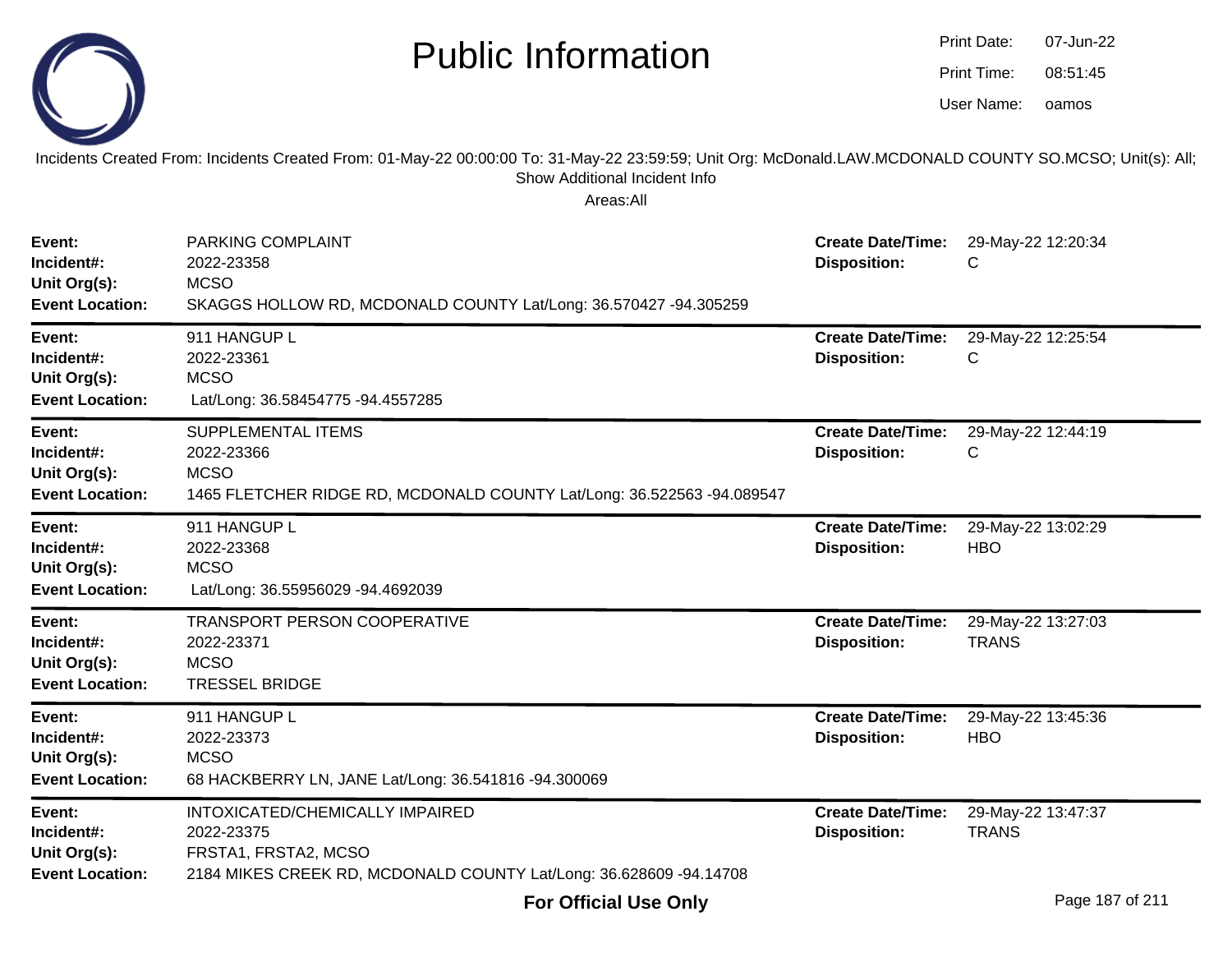

oamos07-Jun-2208:51:46Print Date:Print Time:User Name:

Incidents Created From: Incidents Created From: 01-May-22 00:00:00 To: 31-May-22 23:59:59; Unit Org: McDonald.LAW.MCDONALD COUNTY SO.MCSO; Unit(s): All; Show Additional Incident Info

| Event:<br>Incident#:<br>Unit Org(s):<br><b>Event Location:</b> | <b>TRAFFIC STOP</b><br>2022-23382<br><b>MCSO</b><br>HWY 59 / DICK EASTER RD                                               | <b>Create Date/Time:</b><br><b>Disposition:</b> | 29-May-22 14:18:40<br>С          |
|----------------------------------------------------------------|---------------------------------------------------------------------------------------------------------------------------|-------------------------------------------------|----------------------------------|
| Event:<br>Incident#:<br>Unit Org(s):<br><b>Event Location:</b> | 911 HANGUP L<br>2022-23384<br><b>MCSO</b><br>1354 BIG SUGAR CREEK RD, MCDONALD Lat/Long: 36.600814 -94.3695               | <b>Create Date/Time:</b><br><b>Disposition:</b> | 29-May-22 14:30:58<br>С          |
| Event:<br>Incident#:<br>Unit Org(s):<br><b>Event Location:</b> | <b>WANTED VEHICLE CHECK</b><br>2022-23387<br><b>MCSO</b><br>MCDONALD COUNTY                                               | <b>Create Date/Time:</b><br><b>Disposition:</b> | 29-May-22 14:31:36<br>С          |
| Event:<br>Incident#:<br>Unit Org(s):<br><b>Event Location:</b> | <b>WANTED VEHICLE CHECK</b><br>2022-23388<br><b>MCSO</b><br>MCDONALD COUNTY                                               | <b>Create Date/Time:</b><br><b>Disposition:</b> | 29-May-22 14:36:54<br>С          |
| Event:<br>Incident#:<br>Unit Org(s):<br><b>Event Location:</b> | 911 HANGUP L<br>2022-23389<br><b>MCSO</b><br>Lat/Long: 36.59995436 -94.3682456                                            | <b>Create Date/Time:</b><br><b>Disposition:</b> | 29-May-22 14:44:48<br><b>HBO</b> |
| Event:<br>Incident#:<br>Unit Org(s):<br><b>Event Location:</b> | PARKING COMPLAINT<br>2022-23390<br><b>MCSO</b><br>SKAGGS HOLLOW RD / WHITE BLUFF RD Lat/Long: 36.54760837 -94.3155670     | <b>Create Date/Time:</b><br><b>Disposition:</b> | 29-May-22 14:50:56<br>С          |
| Event:<br>Incident#:<br>Unit Org(s):<br><b>Event Location:</b> | IN PROG VERB IND/SM GRP L<br>2022-23397<br><b>MCSO</b><br>435 ELK SPRINGS RD, MCDONALD COUNTY Lat/Long: 36.586162 -94.455 | <b>Create Date/Time:</b><br><b>Disposition:</b> | 29-May-22 15:00:35<br>C          |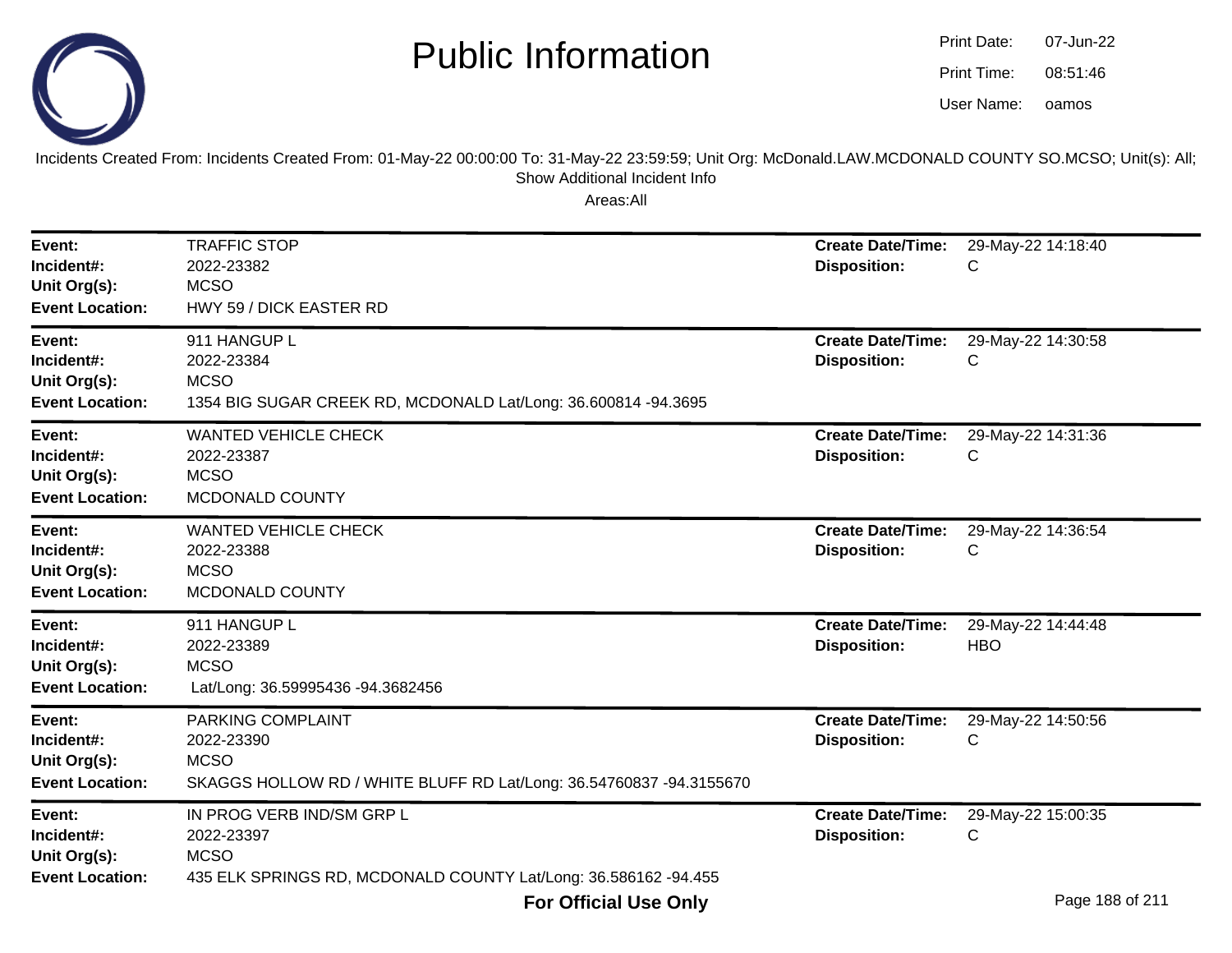

| Print Date: | 07-Jun-22 |
|-------------|-----------|
| Print Time: | 08:51:47  |
| User Name:  | oamos     |

Incidents Created From: Incidents Created From: 01-May-22 00:00:00 To: 31-May-22 23:59:59; Unit Org: McDonald.LAW.MCDONALD COUNTY SO.MCSO; Unit(s): All; Show Additional Incident Info

| Event:<br>Incident#:<br>Unit Org(s):<br><b>Event Location:</b> | PUBLIC SERVICE INFO<br>2022-23400<br><b>MCSO</b><br>1035 OZARK TRL, MCDONALD COUNTY Lat/Long: 36.727585 -94.394952                | <b>Create Date/Time:</b><br><b>Disposition:</b> | 29-May-22 15:04:01<br>С                                   |
|----------------------------------------------------------------|-----------------------------------------------------------------------------------------------------------------------------------|-------------------------------------------------|-----------------------------------------------------------|
| Event:<br>Incident#:<br>Unit Org(s):<br><b>Event Location:</b> | IN PROG PHYSICAL L<br>2022-23404<br><b>MCSO</b><br>601 FRANKIE LN, MCDONALD COUNTY Lat/Long: 36.728866 -94.446491                 | <b>Create Date/Time:</b><br><b>Disposition:</b> | 29-May-22 15:12:49<br><b>HBO</b>                          |
| Event:<br>Incident#:<br>Unit Org(s):<br><b>Event Location:</b> | <b>TRAFFIC STOP</b><br>2022-23419<br>MCSO, PPD<br>ELK RIVER RD / BUSINESS 71                                                      | <b>Create Date/Time:</b><br><b>Disposition:</b> | 29-May-22 16:11:07<br>С                                   |
| Event:<br>Incident#:<br>Unit Org(s):<br><b>Event Location:</b> | <b>WANTED VEHICLE CHECK</b><br>2022-23422<br><b>MCSO</b><br>MCDONALD COUNTY                                                       | <b>Create Date/Time:</b><br><b>Disposition:</b> | 29-May-22 16:18:17<br>С                                   |
| Event:<br>Incident#:<br>Unit Org(s):<br><b>Event Location:</b> | 911 HANGUP L<br>2022-23427<br><b>MCSO</b><br>Lat/Long: 36.55971050 -94.4691395                                                    | <b>Create Date/Time:</b><br><b>Disposition:</b> | 29-May-22 16:22:46<br><b>HBO</b>                          |
| Event:<br>Incident#:<br>Unit Org(s):<br><b>Event Location:</b> | 911 HANGUP L<br>2022-23435<br><b>MCSO</b><br>774 YARBROUGH CIR, MCDONALD COUNTY Lat/Long: 36.523009 -94.519678                    | <b>Create Date/Time:</b><br><b>Disposition:</b> | 29-May-22 16:37:01<br><b>HBO</b>                          |
| Event:<br>Incident#:<br>Unit Org(s):<br><b>Event Location:</b> | <b>BURGLARY/INTRUSION L</b><br>2022-23441<br><b>MCSO</b><br>1121 SUGAR VALLEY CIR, MCDONALD COUNTY Lat/Long: 36.558998 -94.371842 | <b>Create Date/Time:</b><br><b>Disposition:</b> | 29-May-22 16:47:48<br><b>DIS</b><br>$D = 400 \times 1044$ |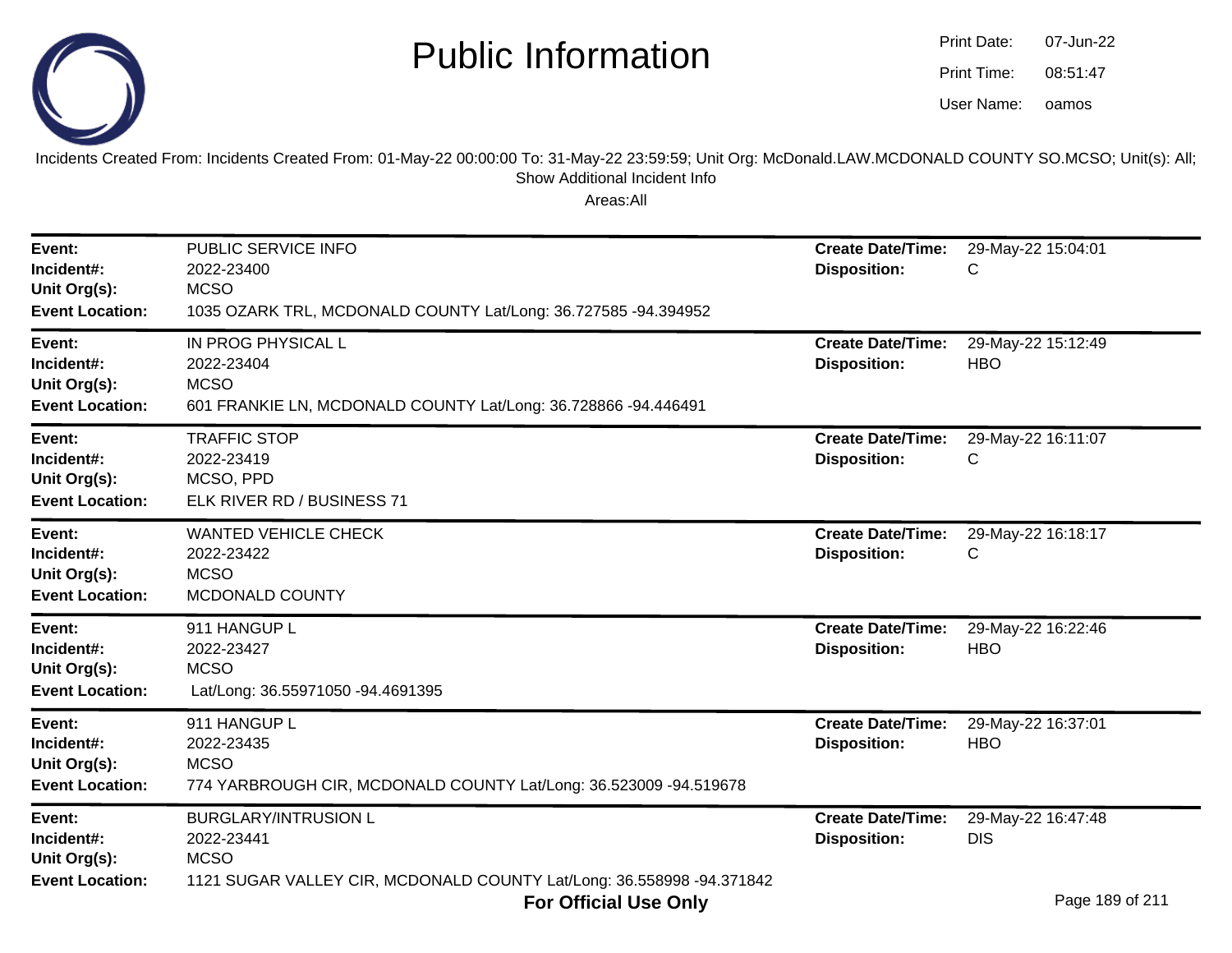

oamos07-Jun-2208:51:48Print Date:Print Time:User Name:

Incidents Created From: Incidents Created From: 01-May-22 00:00:00 To: 31-May-22 23:59:59; Unit Org: McDonald.LAW.MCDONALD COUNTY SO.MCSO; Unit(s): All; Show Additional Incident Info

| Event:<br>Incident#:<br>Unit Org(s):<br><b>Event Location:</b> | <b>THEFT</b><br>2022-23446<br><b>MCSO</b><br>100 COMMERCIAL DR, MCDONALD Lat/Long: 36.508231 -94.278518                  | <b>Create Date/Time:</b><br><b>Disposition:</b> | 29-May-22 16:56:26<br>С |
|----------------------------------------------------------------|--------------------------------------------------------------------------------------------------------------------------|-------------------------------------------------|-------------------------|
| Event:<br>Incident#:<br>Unit Org(s):<br><b>Event Location:</b> | <b>TRAFFIC STOP</b><br>2022-23448<br><b>MCSO</b><br>9.0   49, MCDONALD COUNTY Lat/Long: 36.6211413284 -94.414762668      | <b>Create Date/Time:</b><br><b>Disposition:</b> | 29-May-22 17:06:44<br>С |
| Event:<br>Incident#:<br>Unit Org(s):<br><b>Event Location:</b> | <b>TRAFFIC STOP</b><br>2022-23450<br><b>MCSO</b><br>ROUTE EE / 59                                                        | <b>Create Date/Time:</b><br><b>Disposition:</b> | 29-May-22 17:17:54<br>С |
| Event:<br>Incident#:<br>Unit Org(s):<br><b>Event Location:</b> | <b>WANTED VEHICLE CHECK</b><br>2022-23452<br><b>MCSO</b><br>MCDONALD CO                                                  | <b>Create Date/Time:</b><br><b>Disposition:</b> | 29-May-22 17:26:35<br>С |
| Event:<br>Incident#:<br>Unit Org(s):<br><b>Event Location:</b> | WATER RESCUE SWIFT WATER<br>2022-23453<br><b>MCSO</b><br>435 ELK SPRINGS RD, MCDONALD COUNTY Lat/Long: 36.586162 -94.455 | <b>Create Date/Time:</b><br><b>Disposition:</b> | 29-May-22 17:32:07<br>С |
| Event:<br>Incident#:<br>Unit Org(s):<br><b>Event Location:</b> | PUBLIC SERVICE INFO<br>2022-23454<br><b>MCSO</b><br>MCDONALD COUNTY                                                      | <b>Create Date/Time:</b><br><b>Disposition:</b> | 29-May-22 17:32:33<br>C |
| Event:<br>Incident#:<br>Unit Org(s):                           | IN PROG PHYSICAL L<br>2022-23457<br><b>MCSO</b>                                                                          | <b>Create Date/Time:</b><br><b>Disposition:</b> | 29-May-22 17:48:34<br>С |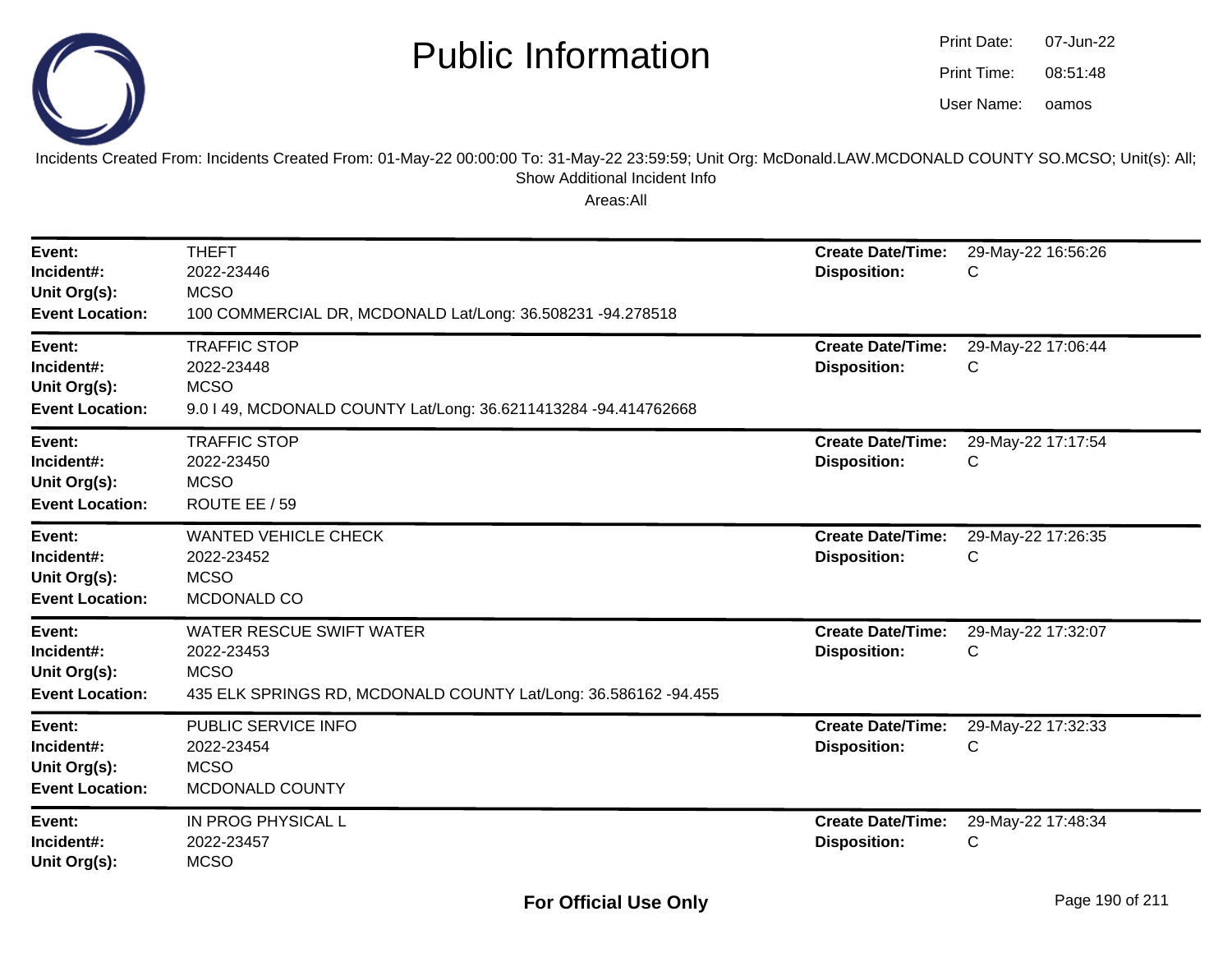

| Print Date: | 07-Jun-22 |
|-------------|-----------|
| Print Time: | 08:51:50  |
| User Name:  | oamos     |

#### Incidents Created From: Incidents Created From: 01-May-22 00:00:00 To: 31-May-22 23:59:59; Unit Org: McDonald.LAW.MCDONALD COUNTY SO.MCSO; Unit(s): All;Show Additional Incident Info

Areas:All

**Event Location:**3215 E STATE HIGHWAY 76, MCDONALD COUNTY Lat/Long: 36.656047 -94.3813

| Event:<br>Incident#:<br>Unit Org(s):<br><b>Event Location:</b> | <b>TRAFFIC STOP</b><br>2022-23459<br><b>MCSO</b><br>ROUTE H / W TARBET RANCH                                                            | <b>Create Date/Time:</b><br><b>Disposition:</b> | 29-May-22 17:50:42<br>C         |
|----------------------------------------------------------------|-----------------------------------------------------------------------------------------------------------------------------------------|-------------------------------------------------|---------------------------------|
| Event:<br>Incident#:<br>Unit Org(s):<br><b>Event Location:</b> | <b>WANTED VEHICLE CHECK</b><br>2022-23466<br><b>MCSO</b><br>MCDONALD CO                                                                 | <b>Create Date/Time:</b><br><b>Disposition:</b> | 29-May-22 18:18:20<br>С         |
| Event:<br>Incident#:<br>Unit Org(s):<br><b>Event Location:</b> | <b>MISSING PERSON</b><br>2022-23471<br>COUNTY EMERG, MCSO, MSHP, NFD<br>14420 STATE HIGHWAY 59, MCDONALD Lat/Long: 36.578464 -94.463883 | <b>Create Date/Time:</b><br><b>Disposition:</b> | 29-May-22 18:21:03<br>С         |
| Event:<br>Incident#:<br>Unit Org(s):<br><b>Event Location:</b> | <b>TRAFFIC STOP</b><br>2022-23473<br><b>MCSO</b><br>ROUTE H / MOUNTAIN RIDGE DR, MCDONALD COUNTY Lat/Long: 36.579689 -94.399723         | <b>Create Date/Time:</b><br><b>Disposition:</b> | 29-May-22 18:23:46<br>С         |
| Event:<br>Incident#:<br>Unit Org(s):<br><b>Event Location:</b> | <b>MISSING PERSON</b><br>2022-23477<br><b>MCSO</b><br>100 COMMERCIAL DR, MCDONALD COUNTY Lat/Long: 36.50779366 -94.2780590              | <b>Create Date/Time:</b><br><b>Disposition:</b> | 29-May-22 18:35:13<br>С         |
| Event:<br>Incident#:<br>Unit Org(s):<br><b>Event Location:</b> | <b>THEFT PAST</b><br>2022-23479<br><b>MCSO</b><br>192 ANGLIN LN, MCDONALD COUNTY Lat/Long: 36.704597 -94.206751                         | <b>Create Date/Time:</b><br><b>Disposition:</b> | 29-May-22 18:41:59<br><b>RT</b> |
| Event:<br>Incident#:                                           | <b>WATER RESCUE INLAND</b><br>2022-23480                                                                                                | <b>Create Date/Time:</b><br><b>Disposition:</b> | 29-May-22 18:46:58<br>C         |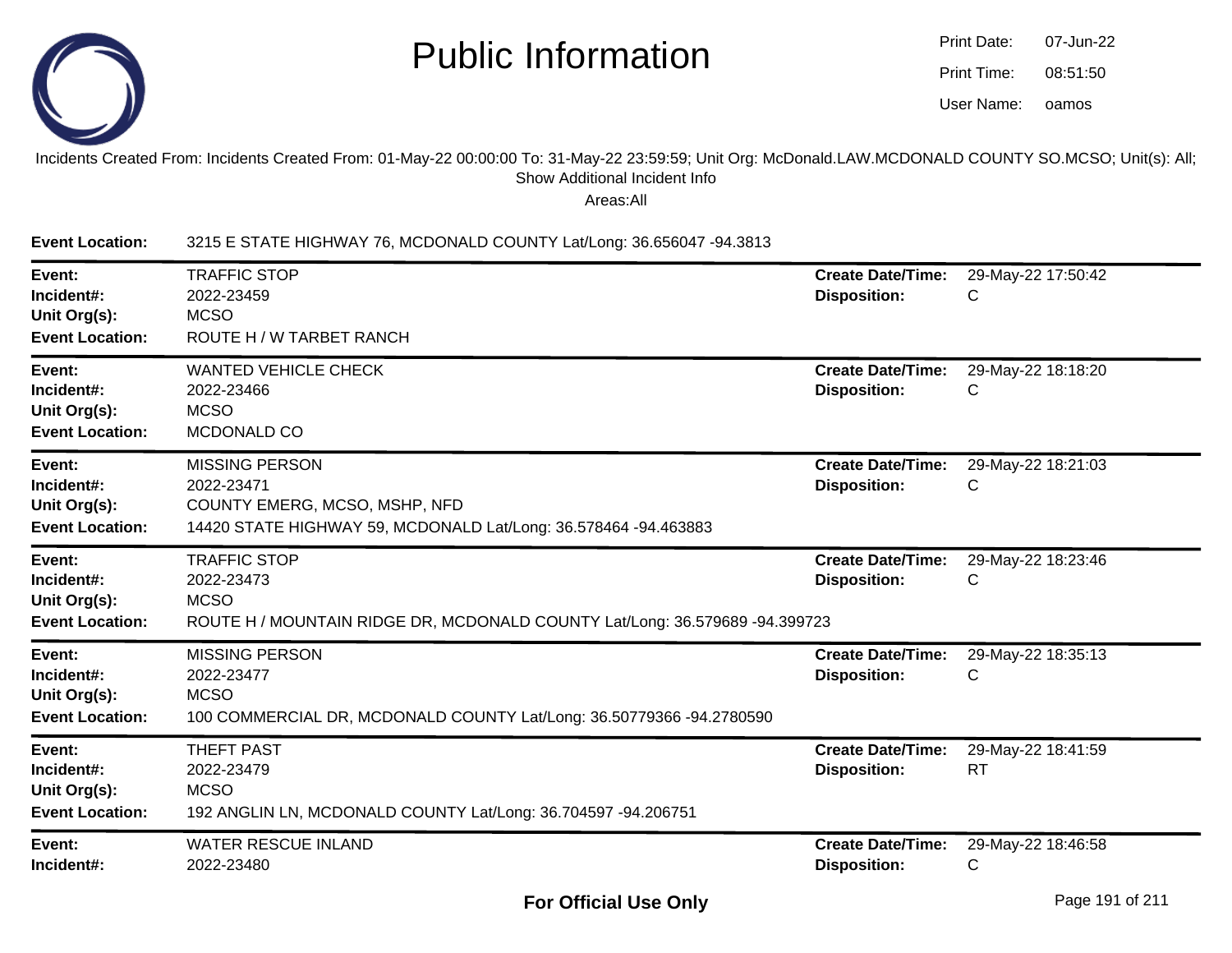

| Print Date: | 07-Jun-22 |
|-------------|-----------|
| Print Time: | 08:51:51  |
| User Name:  | oamos     |

Incidents Created From: Incidents Created From: 01-May-22 00:00:00 To: 31-May-22 23:59:59; Unit Org: McDonald.LAW.MCDONALD COUNTY SO.MCSO; Unit(s): All; Show Additional Incident Info

| Unit Org(s):<br><b>Event Location:</b>                         | <b>COUNTY EMERG, MCSO, PFD</b><br>1.75 ELK RIVER, NOEL Lat/Long: 36.57941937 -94.4131135                                               |                                                 |                         |
|----------------------------------------------------------------|----------------------------------------------------------------------------------------------------------------------------------------|-------------------------------------------------|-------------------------|
| Event:<br>Incident#:<br>Unit Org(s):<br><b>Event Location:</b> | <b>VEHICLE THEFT</b><br>2022-23484<br><b>MCSO</b><br>300 E 7TH ST, PINEVILLE Lat/Long: 36.594702 -94.381964                            | <b>Create Date/Time:</b><br><b>Disposition:</b> | 29-May-22 18:49:23<br>C |
| Event:<br>Incident#:<br>Unit Org(s):<br><b>Event Location:</b> | <b>HARASSMENT</b><br>2022-23487<br><b>MCSO</b><br>422 PINE TREE DR, MCDONALD COUNTY Lat/Long: 36.517651 -94.171078                     | <b>Create Date/Time:</b><br><b>Disposition:</b> | 29-May-22 19:09:53<br>С |
| Event:<br>Incident#:<br>Unit Org(s):<br><b>Event Location:</b> | IN PROG VERBAL L<br>2022-23488<br>MCSO, NPD<br>507 S CLIFFSIDE DR, NOEL Lat/Long: 36.53337 -94.489184                                  | <b>Create Date/Time:</b><br><b>Disposition:</b> | 29-May-22 19:15:45<br>C |
| Event:<br>Incident#:<br>Unit Org(s):<br><b>Event Location:</b> | <b>TRAFFIC STOP</b><br>2022-23493<br><b>MCSO</b><br>E STATE HIGHWAY 76 / S SHETLAND RD, MCDONALD COUNTY Lat/Long: 36.720346 -94.113359 | <b>Create Date/Time:</b><br><b>Disposition:</b> | 29-May-22 19:30:29<br>C |
| Event:<br>Incident#:<br>Unit Org(s):<br><b>Event Location:</b> | <b>TRAFFIC STOP</b><br>2022-23494<br><b>MCSO</b><br>13771 ROUTE E, MCDONALD COUNTY Lat/Long: 36.515036 -94.177919                      | <b>Create Date/Time:</b><br><b>Disposition:</b> | 29-May-22 19:34:32<br>C |
| Event:<br>Incident#:<br>Unit Org(s):<br><b>Event Location:</b> | <b>WANTED VEHICLE CHECK</b><br>2022-23501<br><b>MCSO</b><br>MCDONALD CO                                                                | <b>Create Date/Time:</b><br><b>Disposition:</b> | 29-May-22 19:55:44<br>С |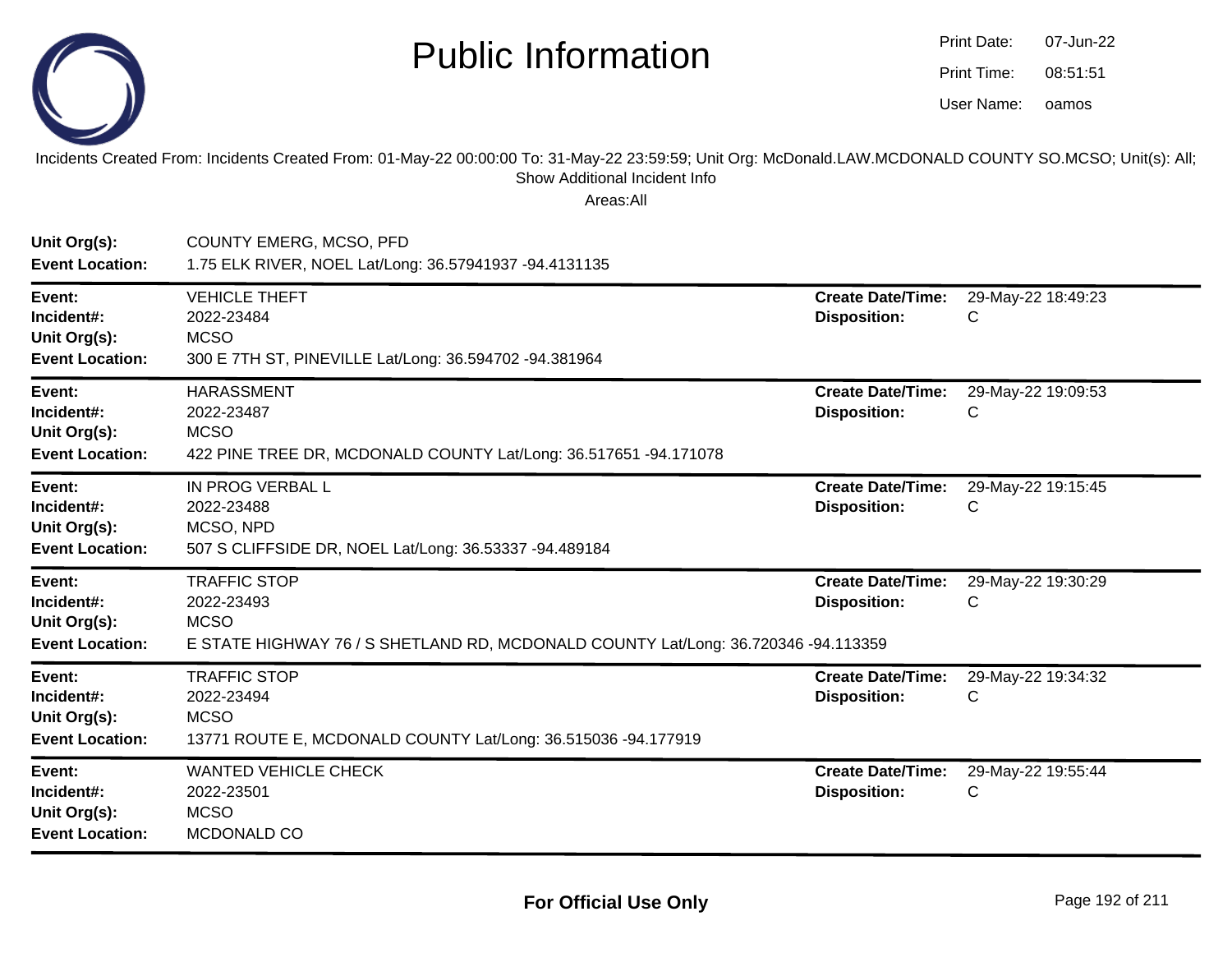|                                                                | <b>Public Information</b>                                                                                                                                                                              |                                                 | Print Date:<br>Print Time:<br>User Name: | 07-Jun-22<br>08:51:52<br>oamos |
|----------------------------------------------------------------|--------------------------------------------------------------------------------------------------------------------------------------------------------------------------------------------------------|-------------------------------------------------|------------------------------------------|--------------------------------|
|                                                                | Incidents Created From: Incidents Created From: 01-May-22 00:00:00 To: 31-May-22 23:59:59; Unit Org: McDonald.LAW.MCDONALD COUNTY SO.MCSO; Unit(s): All;<br>Show Additional Incident Info<br>Areas:All |                                                 |                                          |                                |
| Event:<br>Incident#:<br>Unit Org(s):<br><b>Event Location:</b> | IN PROG PHYS LARGE GRP L<br>2022-23505<br>MCSO, PPD<br>1354 BIG SUGAR CREEK RD, MCDONALD Lat/Long: 36.600814 -94.3695                                                                                  | <b>Create Date/Time:</b><br><b>Disposition:</b> | С                                        | 29-May-22 20:20:16             |
| Event:<br>Incident#:<br>Unit Org(s):<br><b>Event Location:</b> | <b>INFO LAW</b><br>2022-23519<br><b>MCSO</b><br>301 DAVIS RD, MCDONALD COUNTY Lat/Long: 36.693114 -94.236388                                                                                           | <b>Create Date/Time:</b><br><b>Disposition:</b> | <b>DIS</b>                               | 29-May-22 21:46:44             |
| Event:<br>Incident#:<br>Unit Org(s):<br><b>Event Location:</b> | <b>WELFARE CHECK NON URGENT</b><br>2022-23523<br><b>MCSO</b><br>7581 E STATE HIGHWAY 76, MCDONALD COUNTY Lat/Long: 36.660957 -94.312202                                                                | <b>Create Date/Time:</b><br><b>Disposition:</b> | <b>HBO</b>                               | 29-May-22 22:30:31             |
| Event:<br>Incident#:<br>Unit Org(s):<br><b>Event Location:</b> | SUPPLEMENTAL EVIDENCE<br>2022-23524<br>MCSO, NPD, SWCPD<br>200 CROSS ST, SOUTHWEST CITY Lat/Long: 36.50728 -94.608977                                                                                  | <b>Create Date/Time:</b><br><b>Disposition:</b> | C                                        | 29-May-22 22:31:42             |
| Event:<br>Incident#:<br>Unit Org(s):<br><b>Event Location:</b> | <b>TRAFFIC STOP</b><br>2022-23527<br><b>MCSO</b><br>S BUSINESS HIGHWAY 71 / QUARTER HORSE LN, PINEVILLE                                                                                                | <b>Create Date/Time:</b><br><b>Disposition:</b> | С                                        | 29-May-22 22:43:34             |
| Event:<br>Incident#:<br>Unit Org(s):<br><b>Event Location:</b> | <b>TRAFFIC STOP</b><br>2022-23530<br>LPD, MCSO<br>SUMMIT DR / STATE HIGHWAY 59, LANAGAN Lat/Long: 36.59899 -94.455408                                                                                  | <b>Create Date/Time:</b><br><b>Disposition:</b> | $\mathsf{C}$                             | 29-May-22 23:12:31             |
| Event:<br>Incident#:<br>Unit Org(s):<br><b>Event Location:</b> | SHOTS HEARD ONLY<br>2022-23531<br><b>MCSO</b><br><b>ITNER ROAD AREA</b>                                                                                                                                | <b>Create Date/Time:</b><br><b>Disposition:</b> | C                                        | 29-May-22 23:25:25             |

-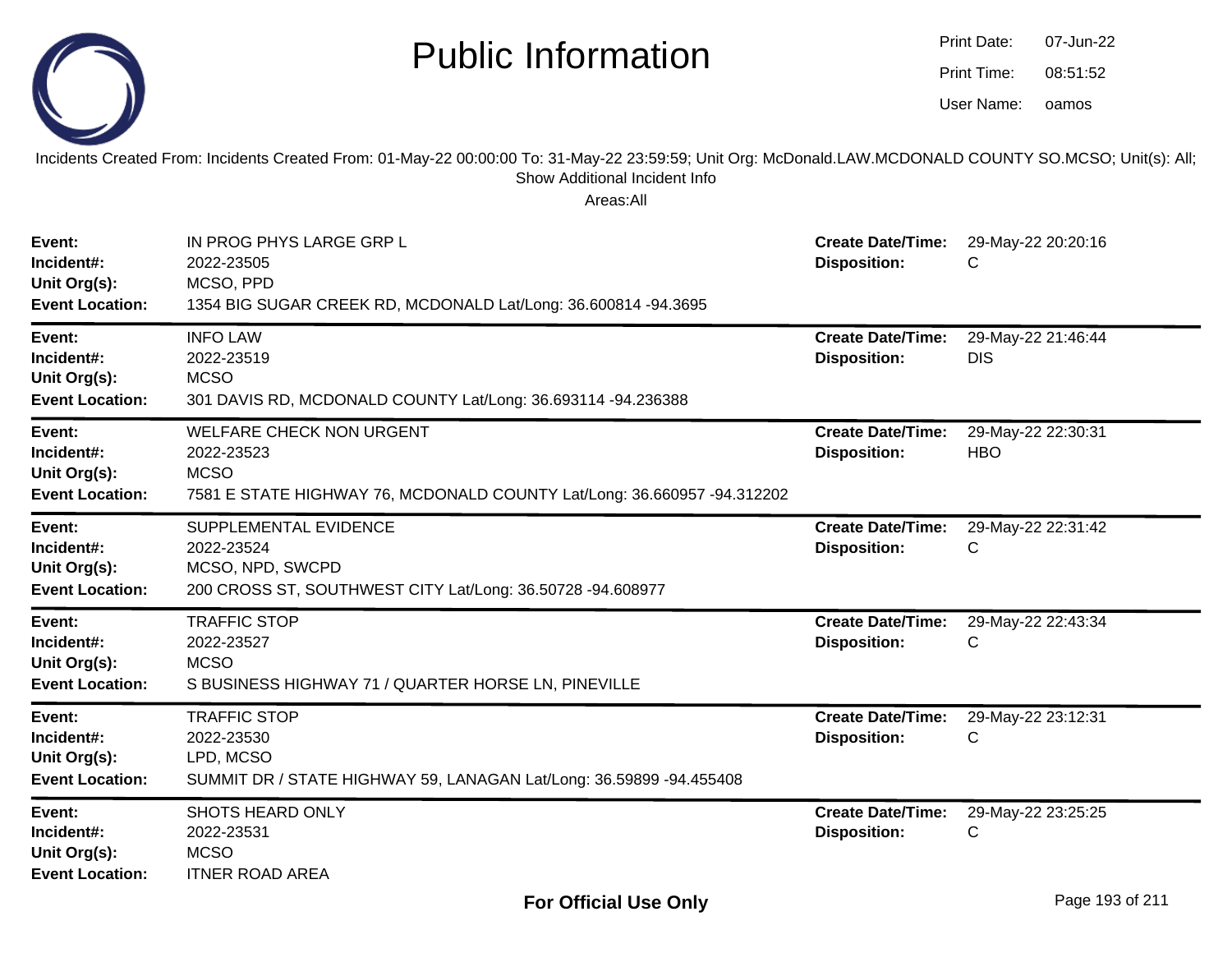

oamos07-Jun-2208:51:53Print Date:Print Time:User Name:



Incidents Created From: Incidents Created From: 01-May-22 00:00:00 To: 31-May-22 23:59:59; Unit Org: McDonald.LAW.MCDONALD COUNTY SO.MCSO; Unit(s): All; Show Additional Incident Info

| Event:<br>Incident#:<br>Unit Org(s):<br><b>Event Location:</b> | <b>TRAFFIC STOP</b><br>2022-23537<br>MCSO, NPD<br>101 MAIN ST, NOEL Lat/Long: 36.545886 -94.489096                                    | <b>Create Date/Time:</b><br><b>Disposition:</b> | 30-May-22 00:23:13<br>С          |
|----------------------------------------------------------------|---------------------------------------------------------------------------------------------------------------------------------------|-------------------------------------------------|----------------------------------|
| Event:<br>Incident#:<br>Unit Org(s):<br><b>Event Location:</b> | <b>TRAFFIC STOP</b><br>2022-23542<br><b>MCSO</b><br>11.6 SB I49                                                                       | <b>Create Date/Time:</b><br><b>Disposition:</b> | 30-May-22 01:11:49<br>С          |
| Event:<br>Incident#:<br>Unit Org(s):<br><b>Event Location:</b> | <b>TRAFFIC STOP</b><br>2022-23543<br><b>MCSO</b><br>SB 149 / N ROUTE H                                                                | <b>Create Date/Time:</b><br><b>Disposition:</b> | 30-May-22 01:20:05<br>С          |
| Event:<br>Incident#:<br>Unit Org(s):<br><b>Event Location:</b> | <b>SHOTS HEARD ONLY</b><br>2022-23546<br>APD, MCSO, NPD<br>STATE HIGHWAY 59 / 2 SONS NB                                               | <b>Create Date/Time:</b><br><b>Disposition:</b> | 30-May-22 01:38:03<br>С          |
| Event:<br>Incident#:<br>Unit Org(s):<br><b>Event Location:</b> | 911 HANGUP L<br>2022-23552<br><b>MCSO</b><br>Lat/Long: 36.72122240 -94.4211387                                                        | <b>Create Date/Time:</b><br><b>Disposition:</b> | 30-May-22 03:49:32<br>D          |
| Event:<br>Incident#:<br>Unit Org(s):<br><b>Event Location:</b> | SHOTS HEARD ONLY<br>2022-23561<br>FRSTA1, FRSTA2, MCSO, NPD, SWCPD<br>307 LIBERTY RD, SOUTHWEST CITY Lat/Long: 36.522008 -94.608655   | <b>Create Date/Time:</b><br><b>Disposition:</b> | 30-May-22 05:04:37<br><b>ARR</b> |
| Event:<br>Incident#:<br>Unit Org(s):<br><b>Event Location:</b> | SUPPLEMENTAL OTHER<br>2022-23573<br><b>MCSO</b><br>E STATE HIGHWAY 76 / BUNKER HILL RD, MCDONALD COUNTY Lat/Long: 36.659159 -94.33033 | <b>Create Date/Time:</b><br><b>Disposition:</b> | 30-May-22 08:34:52<br>С          |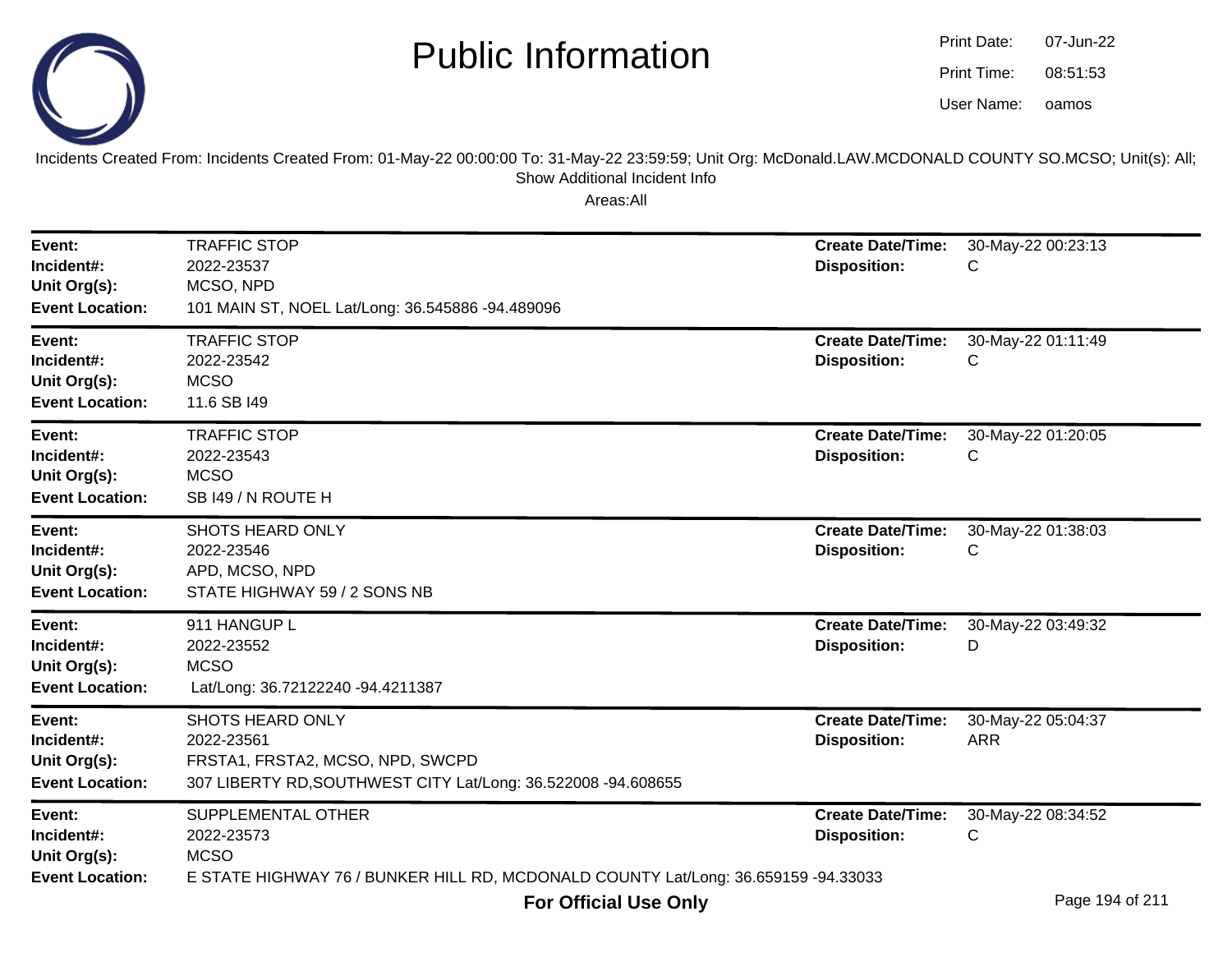

| Print Date: | 07-Jun-22 |
|-------------|-----------|
| Print Time: | 08:51:55  |
| User Name:  | oamos     |

Incidents Created From: Incidents Created From: 01-May-22 00:00:00 To: 31-May-22 23:59:59; Unit Org: McDonald.LAW.MCDONALD COUNTY SO.MCSO; Unit(s): All; Show Additional Incident Info

| Event:<br>Incident#:<br>Unit Org(s):<br><b>Event Location:</b> | <b>SUSP VEH</b><br>2022-23575<br>GPD, MCSO<br>S ROYHILL BLVD/W SPLITLOG                                                    | <b>Create Date/Time:</b><br><b>Disposition:</b> | 30-May-22 08:42:04<br>С          |
|----------------------------------------------------------------|----------------------------------------------------------------------------------------------------------------------------|-------------------------------------------------|----------------------------------|
| Event:<br>Incident#:<br>Unit Org(s):<br><b>Event Location:</b> | SUPPLEMENTAL OTHER<br>2022-23581<br>CORONER, MCSO<br><b>ELK RIVER</b>                                                      | <b>Create Date/Time:</b><br><b>Disposition:</b> | 30-May-22 09:32:45<br>С          |
| Event:<br>Incident#:<br>Unit Org(s):<br><b>Event Location:</b> | <b>TRAFFIC STOP</b><br>2022-23587<br><b>MCSO</b><br>SB 59/149                                                              | <b>Create Date/Time:</b><br><b>Disposition:</b> | 30-May-22 09:46:50<br>С          |
| Event:<br>Incident#:<br>Unit Org(s):<br><b>Event Location:</b> | MISC INFO L<br>2022-23588<br><b>MCSO</b><br>ELK RIVER Lat/Long: 36.57994508 -94.4639039                                    | <b>Create Date/Time:</b><br><b>Disposition:</b> | 30-May-22 09:50:22<br><b>HBO</b> |
| Event:<br>Incident#:<br>Unit Org(s):<br><b>Event Location:</b> | SUSP/WANTED PERS INFO<br>2022-23596<br><b>MCSO</b><br>367 BRYCE RD, MCDONALD COUNTY Lat/Long: 36.510089 -94.187485         | <b>Create Date/Time:</b><br><b>Disposition:</b> | 30-May-22 10:10:20<br>С          |
| Event:<br>Incident#:<br>Unit Org(s):<br><b>Event Location:</b> | 911 HANGUP L<br>2022-23598<br><b>MCSO</b><br>Lat/Long: 36.57948374 -94.4048523                                             | <b>Create Date/Time:</b><br><b>Disposition:</b> | 30-May-22 10:26:35<br><b>HBO</b> |
| Event:<br>Incident#:<br>Unit Org(s):<br><b>Event Location:</b> | PUBLIC SERVICE INFO<br>2022-23601<br><b>MCSO</b><br>1465 FLETCHER RIDGE RD, MCDONALD COUNTY Lat/Long: 36.522563 -94.089547 | <b>Create Date/Time:</b><br><b>Disposition:</b> | 30-May-22 10:43:32<br><b>HBO</b> |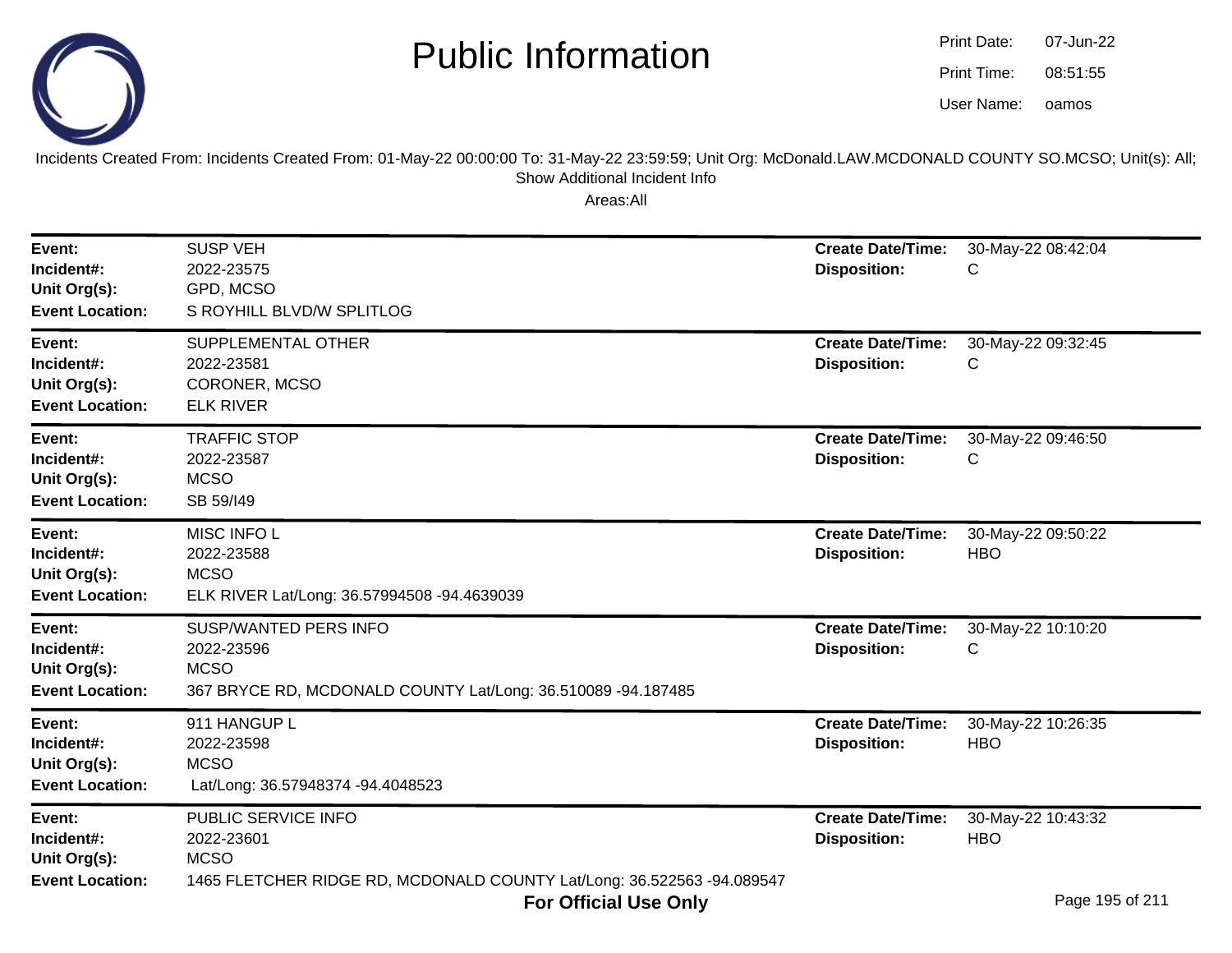

| Print Date: | 07-Jun-22 |
|-------------|-----------|
| Print Time: | 08:51:56  |
| User Name:  | oamos     |

Incidents Created From: Incidents Created From: 01-May-22 00:00:00 To: 31-May-22 23:59:59; Unit Org: McDonald.LAW.MCDONALD COUNTY SO.MCSO; Unit(s): All; Show Additional Incident Info

| Event:<br>Incident#:<br>Unit Org(s):<br><b>Event Location:</b> | PUBLIC SERVICE INFO<br>2022-23602<br><b>MCSO</b><br>MCDONALD COUNTY                                                      | <b>Create Date/Time:</b><br><b>Disposition:</b> | 30-May-22 10:58:27<br><b>NA</b>  |
|----------------------------------------------------------------|--------------------------------------------------------------------------------------------------------------------------|-------------------------------------------------|----------------------------------|
| Event:<br>Incident#:<br>Unit Org(s):<br><b>Event Location:</b> | PUBLIC SERVICE INFO<br>2022-23603<br><b>MCSO</b><br>MCDONALD COUNTY                                                      | <b>Create Date/Time:</b><br><b>Disposition:</b> | 30-May-22 11:18:33<br>С          |
| Event:<br>Incident#:<br>Unit Org(s):<br><b>Event Location:</b> | <b>ABANDON VEH L</b><br>2022-23609<br><b>MCSO</b><br><b>INDIAN CREEK RD</b>                                              | <b>Create Date/Time:</b><br><b>Disposition:</b> | 30-May-22 12:26:14<br>С          |
| Event:<br>Incident#:<br>Unit Org(s):<br><b>Event Location:</b> | <b>ABANDON VEH L</b><br>2022-23611<br><b>MCSO</b><br><b>INDIAN CREEK RD</b>                                              | <b>Create Date/Time:</b><br><b>Disposition:</b> | 30-May-22 12:32:28<br>С          |
| Event:<br>Incident#:<br>Unit Org(s):<br><b>Event Location:</b> | <b>TRESPASSING</b><br>2022-23626<br><b>MCSO</b><br>LITTLE SUGAR BEHIND WOODS MOTOR CO                                    | <b>Create Date/Time:</b><br><b>Disposition:</b> | 30-May-22 13:17:26<br><b>HBO</b> |
| Event:<br>Incident#:<br>Unit Org(s):<br><b>Event Location:</b> | PARKING COMPLAINT<br>2022-23633<br>MCSO, MSHP<br>6353 BIG SUGAR CREEK RD, MCDONALD COUNTY Lat/Long: 36.622794 -94.301262 | <b>Create Date/Time:</b><br><b>Disposition:</b> | 30-May-22 13:31:52<br>С          |
| Event:<br>Incident#:<br>Unit Org(s):                           | <b>BURGLARY/INTRUSION L</b><br>2022-23634<br>MCSO, PPD                                                                   | <b>Create Date/Time:</b><br><b>Disposition:</b> | 30-May-22 13:45:00<br>С          |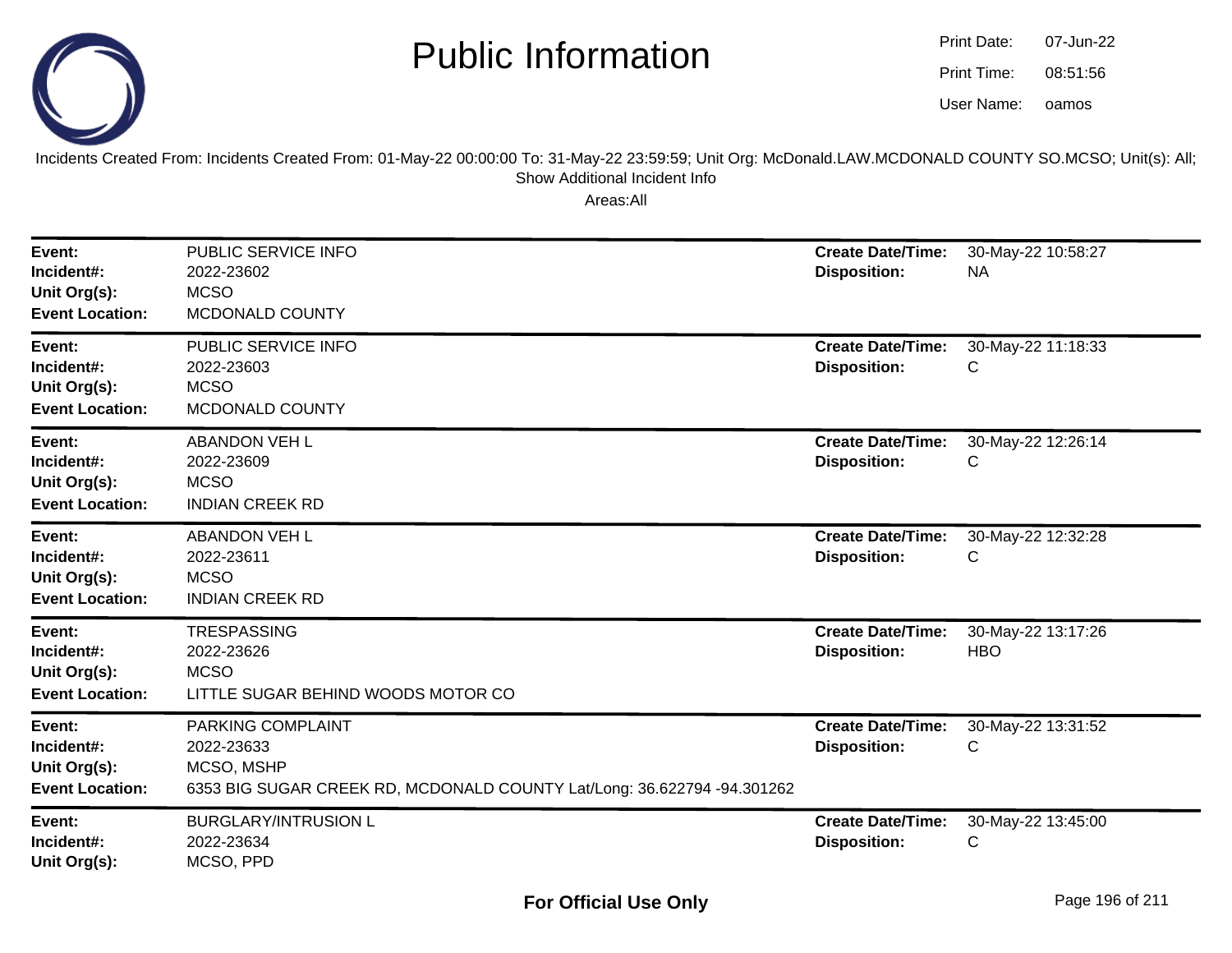

| Print Date: | 07-Jun-22 |
|-------------|-----------|
| Print Time: | 08:51:57  |
| User Name:  | oamos     |

#### Incidents Created From: Incidents Created From: 01-May-22 00:00:00 To: 31-May-22 23:59:59; Unit Org: McDonald.LAW.MCDONALD COUNTY SO.MCSO; Unit(s): All; Show Additional Incident Info

| <b>Event Location:</b>                                         | 1719 ROUTE W, MCDONALD COUNTY Lat/Long: 36.61061 -94.375048                                                                                |                                                 |                                  |
|----------------------------------------------------------------|--------------------------------------------------------------------------------------------------------------------------------------------|-------------------------------------------------|----------------------------------|
| Event:<br>Incident#:<br>Unit Org(s):<br><b>Event Location:</b> | PARKING COMPLAINT<br>2022-23636<br><b>MCSO</b><br>W MOUNTAIN ROAD                                                                          | <b>Create Date/Time:</b><br><b>Disposition:</b> | 30-May-22 13:53:11<br>С          |
| Event:<br>Incident#:<br>Unit Org(s):<br><b>Event Location:</b> | <b>SUSP CIRCUMSTANCES</b><br>2022-23637<br><b>MCSO</b><br>270 DEER CREEK RD, MCDONALD COUNTY Lat/Long: 36.510979 -94.479247                | <b>Create Date/Time:</b><br><b>Disposition:</b> | 30-May-22 14:01:45<br><b>GOA</b> |
| Event:<br>Incident#:<br>Unit Org(s):<br><b>Event Location:</b> | <b>EXTRA PATROL</b><br>2022-23641<br><b>MCSO</b><br>353 CREEKSIDE RD, MCDONALD COUNTY Lat/Long: 36.6242 -94.186359                         | <b>Create Date/Time:</b><br><b>Disposition:</b> | 30-May-22 14:48:20<br>С          |
| Event:<br>Incident#:<br>Unit Org(s):<br><b>Event Location:</b> | FM<br>2022-23643<br>FRSTA1, GFD, MCSO, MEDFLIGHT<br>GATOR RD/380 GATOR RD Lat/Long: 36.73295974 -94.4352149                                | <b>Create Date/Time:</b><br><b>Disposition:</b> | 30-May-22 14:51:59<br><b>TFR</b> |
| Event:<br>Incident#:<br>Unit Org(s):<br><b>Event Location:</b> | <b>PARKING COMPLAINT</b><br>2022-23653<br><b>MCSO</b><br>BIG SUGAR CREEK RD / PINE HILL RD, MCDONALD COUNTY Lat/Long: 36.609067 -94.352272 | <b>Create Date/Time:</b><br><b>Disposition:</b> | 30-May-22 15:20:59<br>С          |
| Event:<br>Incident#:<br>Unit Org(s):<br><b>Event Location:</b> | THEFT FROM VEHICLE PAST<br>2022-23658<br><b>MCSO</b><br>269 HOLLOWAY LN, MCDONALD COUNTY Lat/Long: 36.686291 -94.420838                    | <b>Create Date/Time:</b><br><b>Disposition:</b> | 30-May-22 15:44:47<br>С          |
| Event:<br>Incident#:                                           | <b>NUISANCE</b><br>2022-23662                                                                                                              | <b>Create Date/Time:</b><br><b>Disposition:</b> | 30-May-22 15:55:41<br>С          |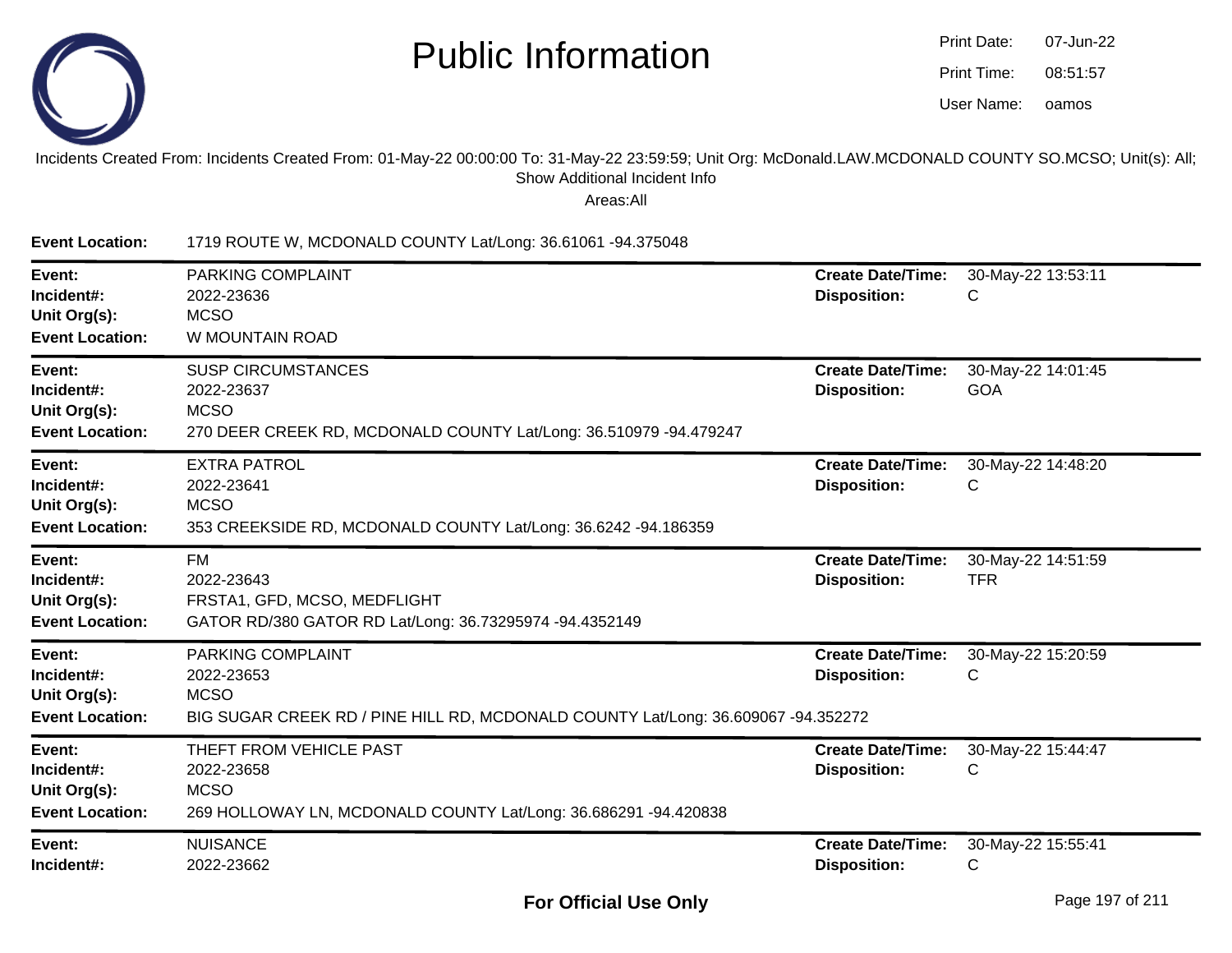

oamos07-Jun-2208:51:58Print Date:Print Time:User Name:

Incidents Created From: Incidents Created From: 01-May-22 00:00:00 To: 31-May-22 23:59:59; Unit Org: McDonald.LAW.MCDONALD COUNTY SO.MCSO; Unit(s): All; Show Additional Incident Info

| Unit Org(s):<br><b>Event Location:</b>                         | <b>MCSO</b><br>4872 BIG SUGAR CREEK RD, MCDONALD COUNTY Lat/Long: 36.61839 -94.325723                                    |                                                 |                                  |
|----------------------------------------------------------------|--------------------------------------------------------------------------------------------------------------------------|-------------------------------------------------|----------------------------------|
| Event:<br>Incident#:<br>Unit Org(s):<br><b>Event Location:</b> | <b>WANTED VEHICLE CHECK</b><br>2022-23664<br><b>MCSO</b><br>MCDONALD COUNTY                                              | <b>Create Date/Time:</b><br><b>Disposition:</b> | 30-May-22 16:22:12<br>С          |
| Event:<br>Incident#:<br>Unit Org(s):<br><b>Event Location:</b> | <b>NUISANCE</b><br>2022-23665<br><b>MCSO</b><br>4872 BIG SUGAR CREEK RD, MCDONALD COUNTY Lat/Long: 36.61839 -94.325723   | <b>Create Date/Time:</b><br><b>Disposition:</b> | 30-May-22 16:25:29<br>С          |
| Event:<br>Incident#:<br>Unit Org(s):<br><b>Event Location:</b> | <b>TRAFFIC STOP</b><br>2022-23668<br><b>MCSO</b><br>BIG SUGAR CREEK RD/HAMBRICH HOLLOW RD, MCDONALD COUNTY               | <b>Create Date/Time:</b><br><b>Disposition:</b> | 30-May-22 16:38:22<br>С          |
| Event:<br>Incident#:<br>Unit Org(s):<br><b>Event Location:</b> | IN PROG PHYSICAL L<br>2022-23684<br>JAIL MCSO, MCSO, NPD<br>510 HICKORY ST, NOEL Lat/Long: 36.54801 -94.47771            | <b>Create Date/Time:</b><br><b>Disposition:</b> | 30-May-22 17:29:14<br>С          |
| Event:<br>Incident#:<br>Unit Org(s):<br><b>Event Location:</b> | <b>TRAFFIC STOP</b><br>2022-23685<br>APD, MCSO<br>MAIN ST / POST OFFICE                                                  | <b>Create Date/Time:</b><br><b>Disposition:</b> | 30-May-22 17:30:51<br>С          |
| Event:<br>Incident#:<br>Unit Org(s):<br><b>Event Location:</b> | 911 HANGUP L<br>2022-23686<br><b>JAIL MCSO</b><br>1523 LITTLE MISSOURI RD, MCDONALD COUNTY Lat/Long: 36.52806 -94.271482 | <b>Create Date/Time:</b><br><b>Disposition:</b> | 30-May-22 17:31:38<br><b>HBO</b> |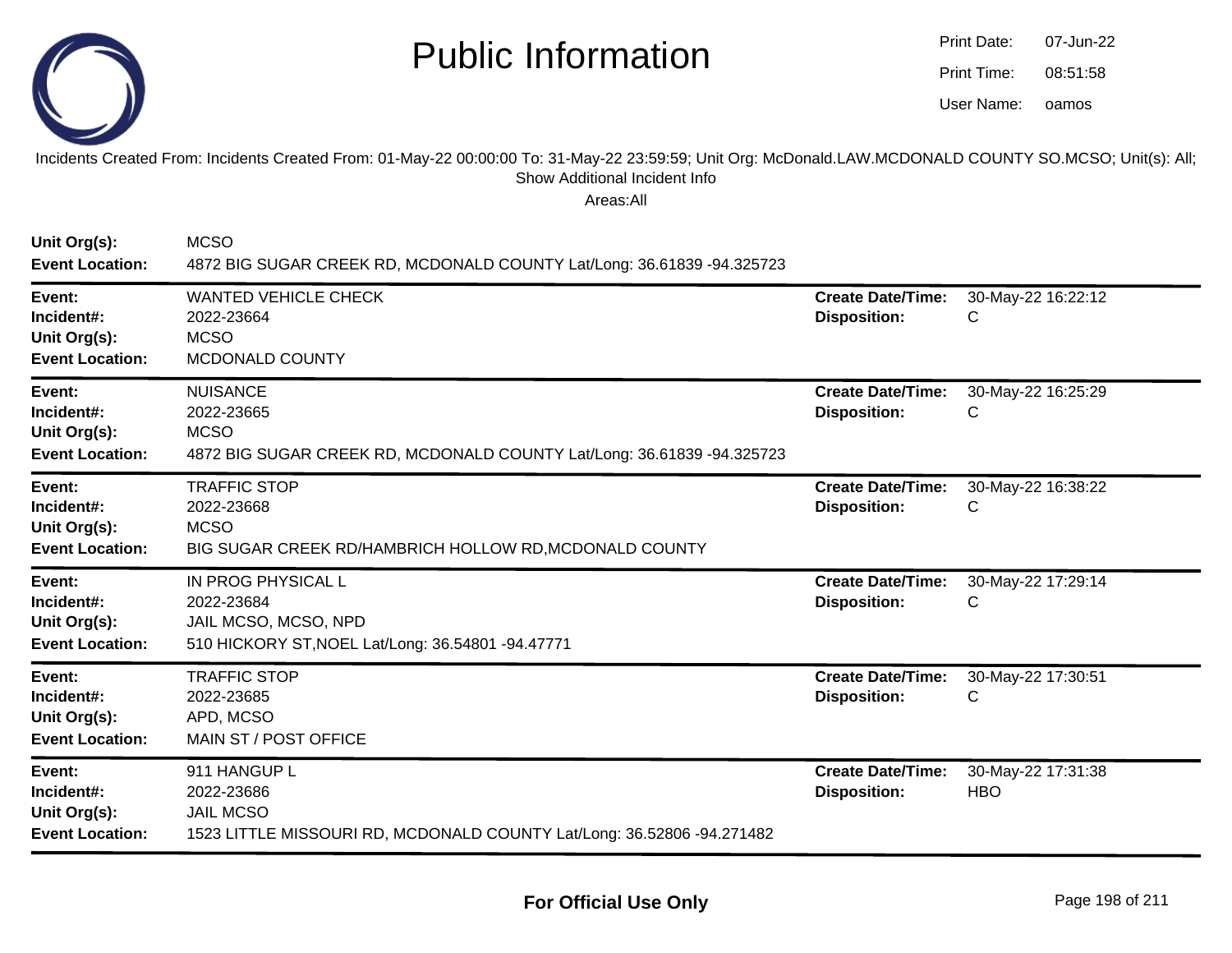|                                                                | <b>Public Information</b>                                                                                                                                                                              |                                                 | Print Date:<br>Print Time:<br>User Name: | 07-Jun-22<br>08:52:00<br>oamos |  |
|----------------------------------------------------------------|--------------------------------------------------------------------------------------------------------------------------------------------------------------------------------------------------------|-------------------------------------------------|------------------------------------------|--------------------------------|--|
|                                                                | Incidents Created From: Incidents Created From: 01-May-22 00:00:00 To: 31-May-22 23:59:59; Unit Org: McDonald.LAW.MCDONALD COUNTY SO.MCSO; Unit(s): All;<br>Show Additional Incident Info<br>Areas:All |                                                 |                                          |                                |  |
| Event:<br>Incident#:<br>Unit Org(s):<br><b>Event Location:</b> | 911 HANGUP L<br>2022-23688<br><b>MCSO</b><br>109 INDIAN TRAIL RD, MCDONALD COUNTY Lat/Long: 36.646751 -94.429143                                                                                       | <b>Create Date/Time:</b><br><b>Disposition:</b> | <b>HBO</b>                               | 30-May-22 17:38:29             |  |
| Event:<br>Incident#:<br>Unit Org(s):<br><b>Event Location:</b> | SUPPLEMENTAL OTHER<br>2022-23693<br><b>MCSO</b><br>203 S MAIN ST, LANAGAN Lat/Long: 36.606171 -94.44985                                                                                                | <b>Create Date/Time:</b><br><b>Disposition:</b> | <b>HBO</b>                               | 30-May-22 18:05:04             |  |
| Event:<br>Incident#:<br>Unit Org(s):<br><b>Event Location:</b> | WATER RESCUE STRANDED PERSON (NON-THREATENED)<br>2022-23701<br>FRSTA1, FRSTA2, JAIL MCSO, MCSO, PFD<br>5029 S BUSINESS HIGHWAY 71, PINEVILLE Lat/Long: 36.586923 -94.384583                            | <b>Create Date/Time:</b><br><b>Disposition:</b> | <b>HBO</b>                               | 30-May-22 18:32:19             |  |
| Event:<br>Incident#:<br>Unit Org(s):<br><b>Event Location:</b> | FND PROP/PCKUP PROP L<br>2022-23705<br><b>MCSO</b><br>MCDONALD COUNTY                                                                                                                                  | <b>Create Date/Time:</b><br><b>Disposition:</b> | C.                                       | 30-May-22 18:44:03             |  |
| Event:<br>Incident#:<br>Unit Org(s):<br><b>Event Location:</b> | PAST VERBAL L<br>2022-23709<br>JAIL MCSO, MCSO<br>LONGVIEW CAFE/ STORE                                                                                                                                 | <b>Create Date/Time:</b><br><b>Disposition:</b> | С                                        | 30-May-22 19:11:21             |  |
| Event:<br>Incident#:<br>Unit Org(s):<br><b>Event Location:</b> | SUPPLEMENTAL OTHER<br>2022-23715<br><b>MCSO</b><br>23 ROUTE D, MCDONALD COUNTY Lat/Long: 36.723614 -94.202941                                                                                          | <b>Create Date/Time:</b><br><b>Disposition:</b> | $\mathsf{C}$                             | 30-May-22 19:45:24             |  |
| Event:<br>Incident#:<br>Unit Org(s):<br><b>Event Location:</b> | <b>VEHICLE THEFT PAST</b><br>2022-23716<br><b>MCSO</b><br>684 W MCDONALD RD, MCDONALD COUNTY Lat/Long: 36.758393 -94.422139                                                                            | <b>Create Date/Time:</b><br><b>Disposition:</b> | С                                        | 30-May-22 19:45:38             |  |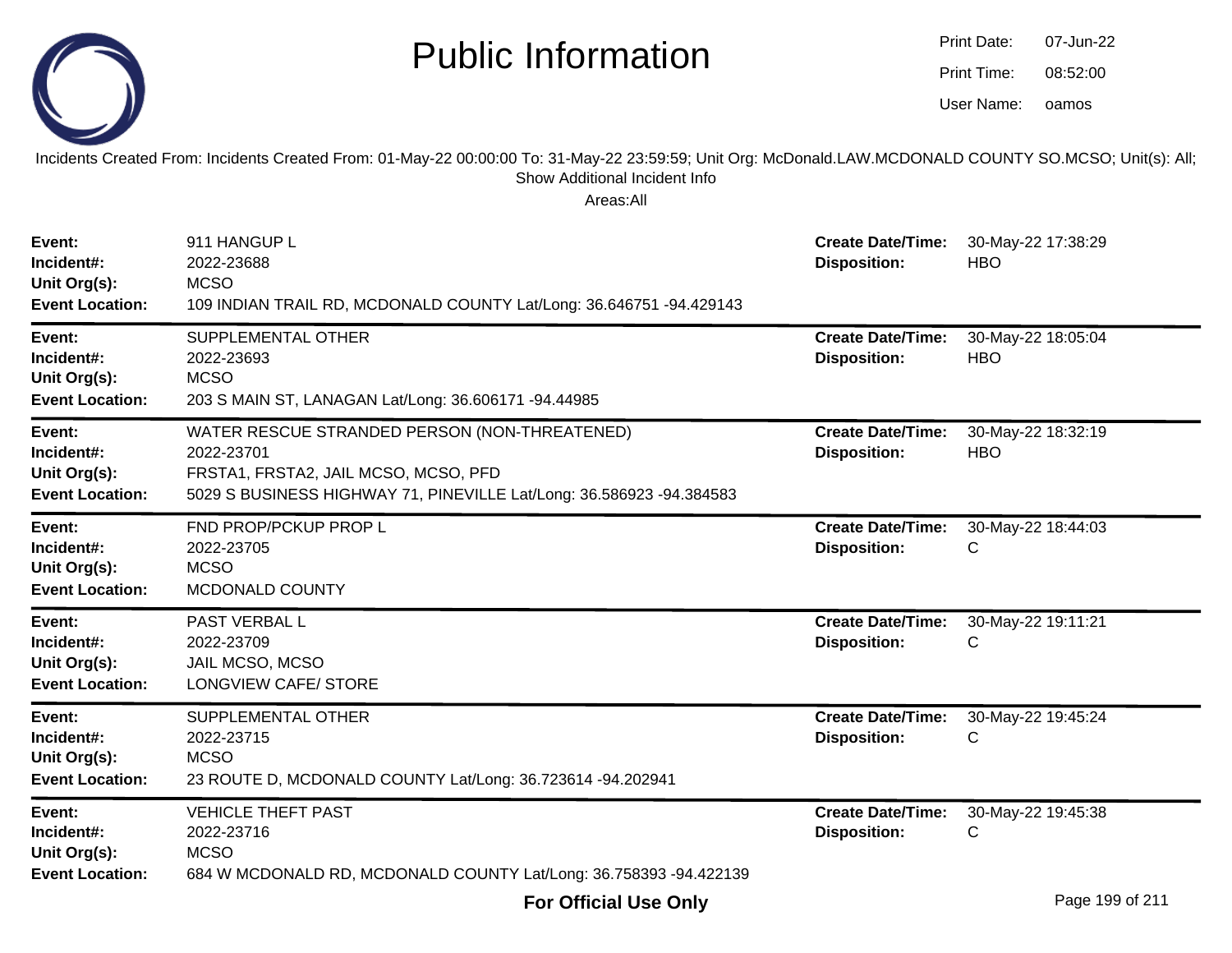

| Print Date: | 07-Jun-22 |
|-------------|-----------|
| Print Time: | 08:52:01  |
| User Name:  | oamos     |

Incidents Created From: Incidents Created From: 01-May-22 00:00:00 To: 31-May-22 23:59:59; Unit Org: McDonald.LAW.MCDONALD COUNTY SO.MCSO; Unit(s): All; Show Additional Incident Info

| Event:<br>Incident#:<br>Unit Org(s):<br><b>Event Location:</b> | <b>NUISANCE</b><br>2022-23721<br><b>MCSO</b><br>MOARK RD, MCDONALD COUNTY Lat/Long: 36.512788 -94.484547                                          | <b>Create Date/Time:</b><br><b>Disposition:</b> | 30-May-22 20:06:10<br><b>HBO</b>   |
|----------------------------------------------------------------|---------------------------------------------------------------------------------------------------------------------------------------------------|-------------------------------------------------|------------------------------------|
| Event:<br>Incident#:<br>Unit Org(s):<br><b>Event Location:</b> | INTOXICATED/CHEMICALLY IMPAIRED<br>2022-23724<br>JAIL MCSO, MCSO<br>192 ANGLIN LN, MCDONALD COUNTY Lat/Long: 36.70454978 -94.2067122              | <b>Create Date/Time:</b><br><b>Disposition:</b> | 30-May-22 20:18:49<br><b>HBO</b>   |
| Event:<br>Incident#:<br>Unit Org(s):<br><b>Event Location:</b> | SUPPLEMENTAL OTHER<br>2022-23731<br><b>MCSO</b><br>684 W MCDONALD RD, MCDONALD COUNTY Lat/Long: 36.758393 -94.422139                              | <b>Create Date/Time:</b><br><b>Disposition:</b> | 30-May-22 21:06:57<br>С            |
| Event:<br>Incident#:<br>Unit Org(s):<br><b>Event Location:</b> | <b>TRAFFIC HAZARD HIGH RISK FIRE</b><br>2022-23738<br>APD, MCSO, W10 MITCHELL<br>HWY 59 / PONDEROSA Lat/Long: 36.62915825 -94.4483900             | <b>Create Date/Time:</b><br><b>Disposition:</b> | 30-May-22 21:33:19<br>C            |
| Event:<br>Incident#:<br>Unit Org(s):<br><b>Event Location:</b> | <b>WELFARE CHECK NON URGENT</b><br>2022-23741<br>FRSTA1, MCSO<br>192 ANGLIN LN, MCDONALD COUNTY Lat/Long: 36.704597 -94.206751                    | <b>Create Date/Time:</b><br><b>Disposition:</b> | 30-May-22 21:34:05<br>C            |
| Event:<br>Incident#:<br>Unit Org(s):<br><b>Event Location:</b> | OD/Poisoning FM<br>2022-23744<br>FRSTA2, JAIL MCSO, MEDFLIGHT, SFD, W10 MITCHELL<br>280 ANGLIN LN, MCDONALD COUNTY Lat/Long: 36.704279 -94.208352 | <b>Create Date/Time:</b><br><b>Disposition:</b> | 30-May-22 21:41:33<br><b>TRANS</b> |
| Event:<br>Incident#:<br>Unit Org(s):<br><b>Event Location:</b> | <b>LANDING ZONE F</b><br>2022-23748<br>MCSO, SFD<br>14814 E STATE HIGHWAY 76, MCDONALD Lat/Long: 36.696741 -94.201923                             | <b>Create Date/Time:</b><br><b>Disposition:</b> | 30-May-22 22:06:35<br><b>TRANS</b> |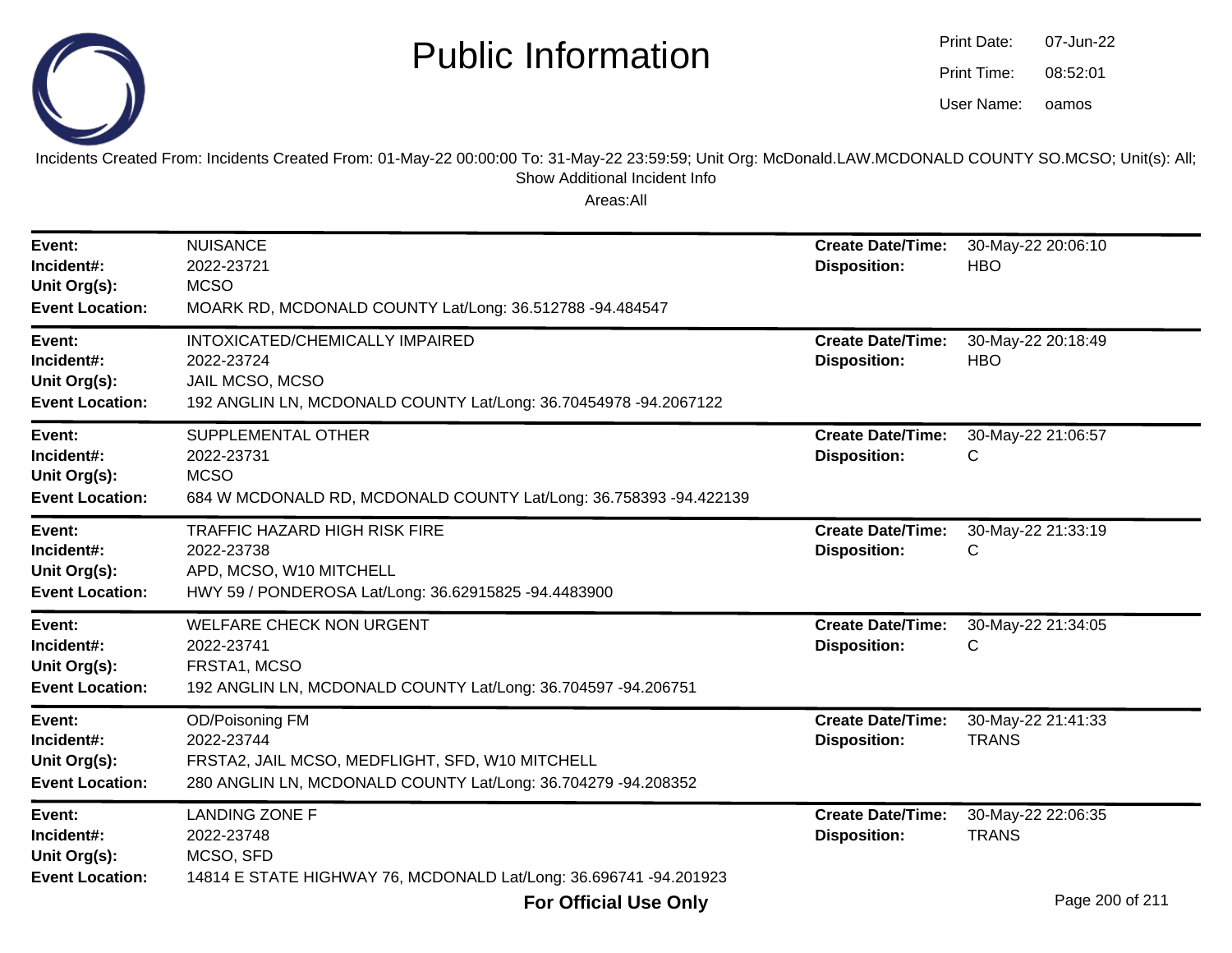

oamos07-Jun-2208:52:02Print Date:Print Time:User Name:

Incidents Created From: Incidents Created From: 01-May-22 00:00:00 To: 31-May-22 23:59:59; Unit Org: McDonald.LAW.MCDONALD COUNTY SO.MCSO; Unit(s): All; Show Additional Incident Info

| Event:<br>Incident#:<br>Unit Org(s):<br><b>Event Location:</b> | <b>CITIZEN ASST L</b><br>2022-23749<br><b>MCSO</b><br>447 PHOENIX RD, MCDONALD COUNTY Lat/Long: 36.734493 -94.419732     | <b>Create Date/Time:</b><br><b>Disposition:</b> | 30-May-22 22:07:31<br>С          |
|----------------------------------------------------------------|--------------------------------------------------------------------------------------------------------------------------|-------------------------------------------------|----------------------------------|
| Event:<br>Incident#:<br>Unit Org(s):<br><b>Event Location:</b> | <b>WELFARE CHECK NON URGENT</b><br>2022-23752<br><b>MCSO</b><br>MCDONALD COUNTY, ANDERSON Lat/Long: 36.652789 -94.448955 | <b>Create Date/Time:</b><br><b>Disposition:</b> | 30-May-22 22:31:03<br>С          |
| Event:<br>Incident#:<br>Unit Org(s):<br><b>Event Location:</b> | <b>IND/SMALL GRP IN PROG</b><br>2022-23755<br>MCSO, NPD<br>325 BLUFF ST, NOEL Lat/Long: 36.545257 -94.492696             | <b>Create Date/Time:</b><br><b>Disposition:</b> | 30-May-22 22:42:49<br>С          |
| Event:<br>Incident#:<br>Unit Org(s):<br><b>Event Location:</b> | <b>TRAFFIC STOP</b><br>2022-23759<br>LPD, MCSO, NPD, W5 M and S<br>MINNOW SPRINGS AVE / ALEXANDER ST, NOEL               | <b>Create Date/Time:</b><br><b>Disposition:</b> | 30-May-22 23:05:34<br><b>ARR</b> |
| Event:<br>Incident#:<br>Unit Org(s):<br><b>Event Location:</b> | SUPPLEMENTAL OTHER<br>2022-23760<br><b>JAIL MCSO</b><br>280 ANGLIN LN, MCDONALD COUNTY Lat/Long: 36.704279 -94.208352    | <b>Create Date/Time:</b><br><b>Disposition:</b> | 30-May-22 23:17:34<br>С          |
| Event:<br>Incident#:<br>Unit Org(s):<br><b>Event Location:</b> | <b>DWI/IMPAIRED DRIVING INFO</b><br>2022-23762<br><b>MCSO</b><br>EAST 76 Lat/Long: 36.65360927 -94.4368886               | <b>Create Date/Time:</b><br><b>Disposition:</b> | 31-May-22 00:12:13<br>C          |
| Event:<br>Incident#:<br>Unit Org(s):<br><b>Event Location:</b> | FND PROP/PCKUP PROP L<br>2022-23766<br><b>MCSO</b><br><b>JOPLIN</b>                                                      | <b>Create Date/Time:</b><br><b>Disposition:</b> | 31-May-22 01:14:45<br><b>HBO</b> |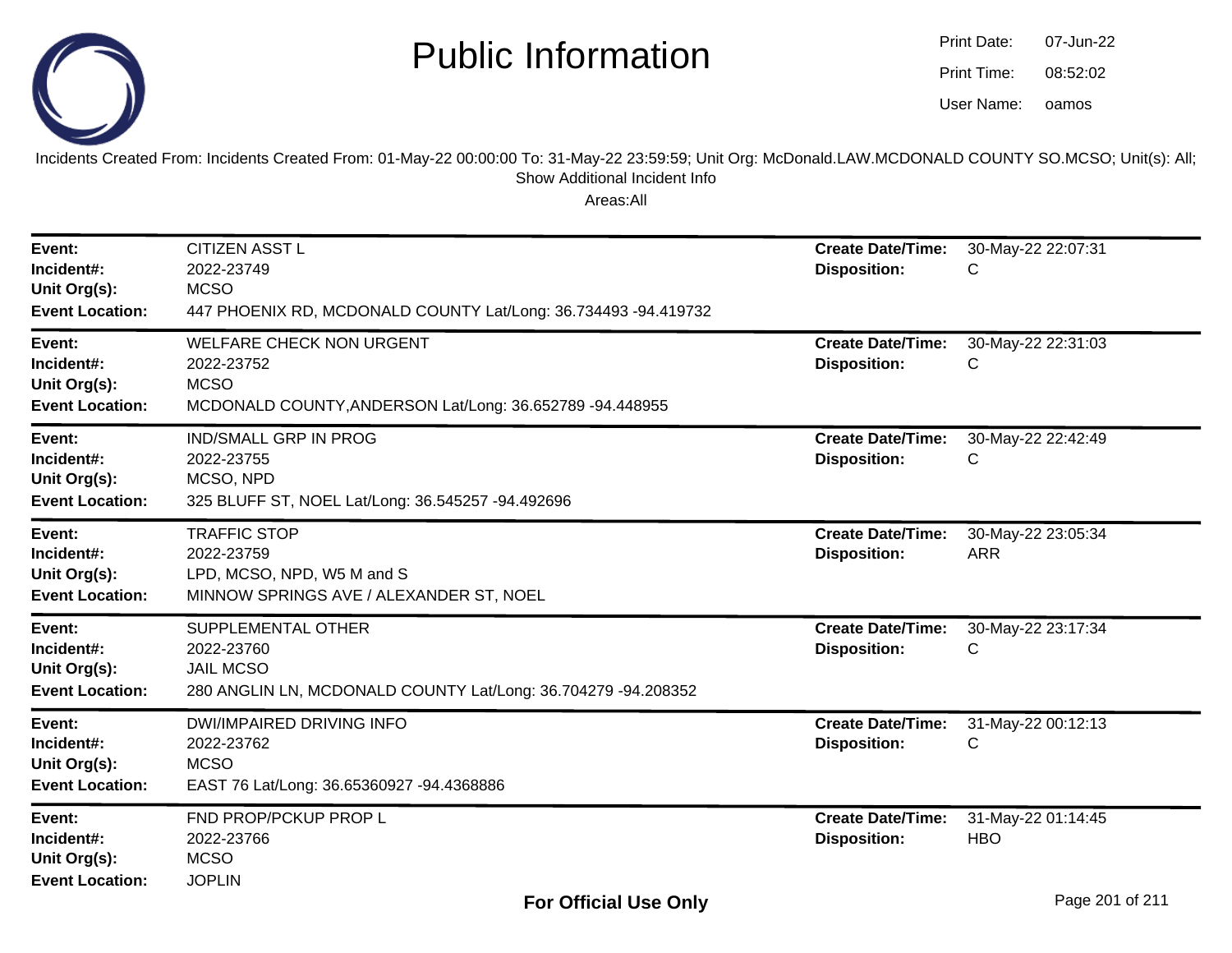

| Print Date: | 07-Jun-22 |
|-------------|-----------|
| Print Time: | 08:52:03  |
| User Name:  | oamos     |

Incidents Created From: Incidents Created From: 01-May-22 00:00:00 To: 31-May-22 23:59:59; Unit Org: McDonald.LAW.MCDONALD COUNTY SO.MCSO; Unit(s): All; Show Additional Incident Info

| Event:<br>Incident#:<br>Unit Org(s):<br><b>Event Location:</b> | <b>WELFARE CHECK NON URGENT</b><br>2022-23768<br><b>MCSO</b><br>ROUTE NN / EAST RD, MCDONALD COUNTY Lat/Long: 36.688502 -94.563362 | <b>Create Date/Time:</b><br><b>Disposition:</b> | 31-May-22 01:28:42<br><b>HBO</b> |
|----------------------------------------------------------------|------------------------------------------------------------------------------------------------------------------------------------|-------------------------------------------------|----------------------------------|
| Event:<br>Incident#:<br>Unit Org(s):<br><b>Event Location:</b> | <b>INFO</b><br>2022-23770<br><b>MCSO</b><br>2759 STATE HIGHWAY 59, MCDONALD COUNTY Lat/Long: 36.72202706 -94.4216966               | <b>Create Date/Time:</b><br><b>Disposition:</b> | 31-May-22 01:52:11<br><b>HBO</b> |
| Event:<br>Incident#:<br>Unit Org(s):<br><b>Event Location:</b> | <b>TRAFFIC VIOLATION COMPLT</b><br>2022-23779<br><b>MCSO</b><br>ROUTE 0                                                            | <b>Create Date/Time:</b><br><b>Disposition:</b> | 31-May-22 03:08:52<br>GOA        |
| Event:<br>Incident#:<br>Unit Org(s):<br><b>Event Location:</b> | <b>VEHICLE FIRE</b><br>2022-23781<br>GFD, MCSO, MSHP, W8 RONS TOWING<br>SB I49/ EXIT 17 Lat/Long: 36.73897862 -94.4271039          | <b>Create Date/Time:</b><br><b>Disposition:</b> | 31-May-22 04:07:34<br>C          |
| Event:<br>Incident#:<br>Unit Org(s):<br><b>Event Location:</b> | PUBLIC SERVICE INFO<br>2022-23790<br><b>MCSO</b><br>MCDONALD COUNTY                                                                | <b>Create Date/Time:</b><br><b>Disposition:</b> | 31-May-22 05:18:38<br>С          |
| Event:<br>Incident#:<br>Unit Org(s):<br><b>Event Location:</b> | PAST <sub>L</sub><br>2022-23793<br><b>MCSO</b><br>592 BONE LN, MCDONALD COUNTY Lat/Long: 36.659048 -94.283193                      | <b>Create Date/Time:</b><br><b>Disposition:</b> | 31-May-22 06:17:18<br><b>HBO</b> |
| Event:<br>Incident#:<br>Unit Org(s):                           | <b>WANTED PERSON CHECK</b><br>2022-23794<br><b>JAIL MCSO</b>                                                                       | <b>Create Date/Time:</b><br><b>Disposition:</b> | 31-May-22 06:47:24<br>С          |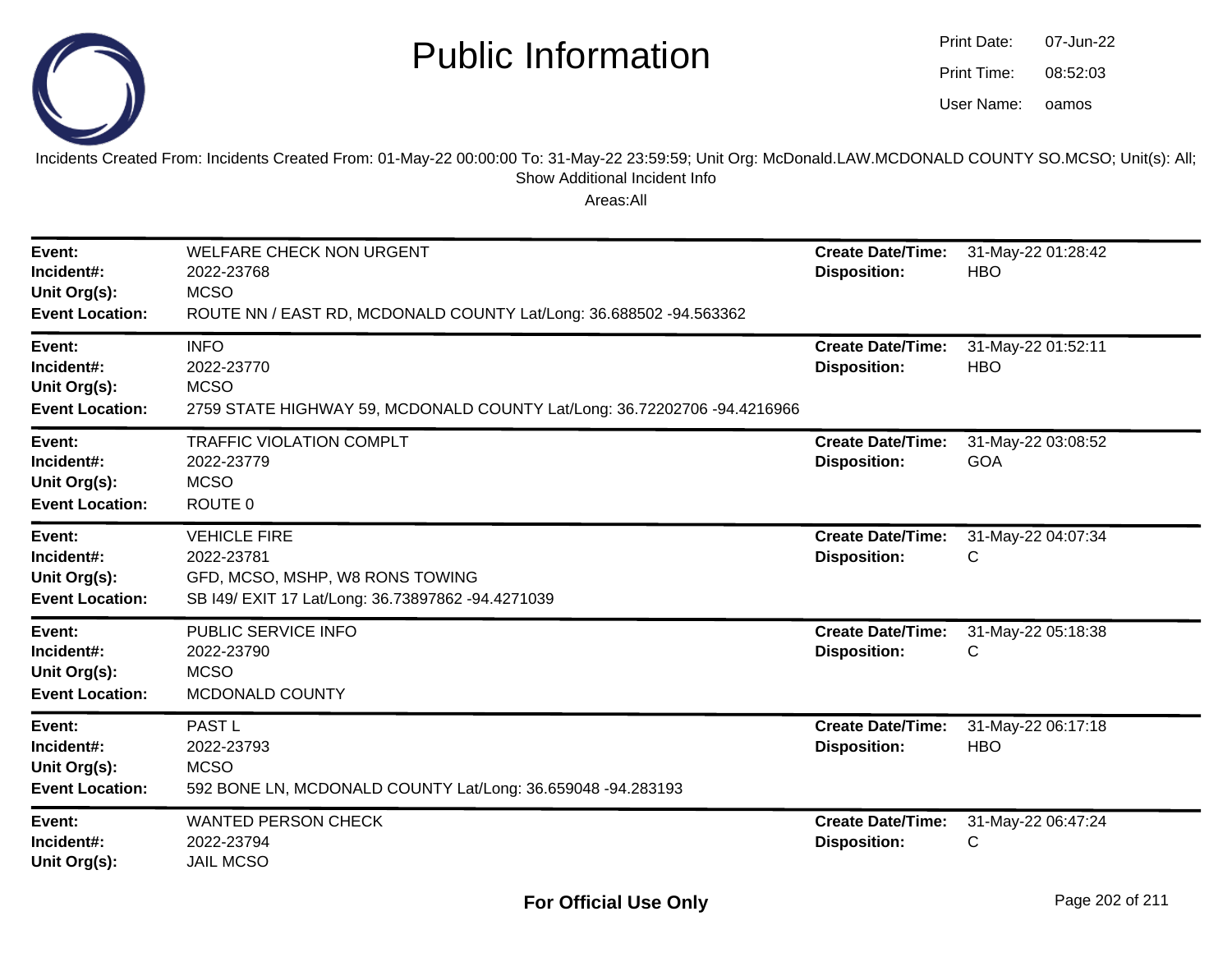

| Print Date: | 07-Jun-22 |
|-------------|-----------|
| Print Time: | 08:52:05  |
| User Name:  | oamos     |

Incidents Created From: Incidents Created From: 01-May-22 00:00:00 To: 31-May-22 23:59:59; Unit Org: McDonald.LAW.MCDONALD COUNTY SO.MCSO; Unit(s): All; Show Additional Incident Info

| <b>Event Location:</b>                                         | 300 E 7TH ST, PINEVILLE Lat/Long: 36.594702 -94.381964                                                               |                                                 |                                    |
|----------------------------------------------------------------|----------------------------------------------------------------------------------------------------------------------|-------------------------------------------------|------------------------------------|
| Event:<br>Incident#:<br>Unit Org(s):<br><b>Event Location:</b> | <b>SUSP CIRCUMSTANCES</b><br>2022-23796<br>MCSO, NPD<br>507 N CLIFFSIDE DR, NOEL Lat/Long: 36.552731 -94.486838      | <b>Create Date/Time:</b><br><b>Disposition:</b> | 31-May-22 07:45:02<br><b>TRANS</b> |
| Event:<br>Incident#:<br>Unit Org(s):<br><b>Event Location:</b> | PUBLIC SERVICE INFO<br>2022-23805<br><b>MCSO</b><br><b>FLETCHER RIDGE ROAD</b>                                       | <b>Create Date/Time:</b><br><b>Disposition:</b> | 31-May-22 08:36:26<br><b>NA</b>    |
| Event:<br>Incident#:<br>Unit Org(s):<br><b>Event Location:</b> | PUBLIC SERVICE INFO<br>2022-23808<br><b>MCSO</b><br>614 S HALL ST NEOSHO                                             | <b>Create Date/Time:</b><br><b>Disposition:</b> | 31-May-22 09:00:06<br>С            |
| Event:<br>Incident#:<br>Unit Org(s):<br><b>Event Location:</b> | PUBLIC SERVICE INFO<br>2022-23811<br><b>MCSO</b><br>MCDONALD COUNTY                                                  | <b>Create Date/Time:</b><br><b>Disposition:</b> | 31-May-22 09:25:05<br>С            |
| Event:<br>Incident#:<br>Unit Org(s):<br><b>Event Location:</b> | THEFT FROM VEHICLE PAST<br>2022-23817<br><b>MCSO</b><br>472 BECKY LN, MCDONALD COUNTY Lat/Long: 36.708216 -94.617966 | <b>Create Date/Time:</b><br><b>Disposition:</b> | 31-May-22 10:08:30<br><b>RT</b>    |
| Event:<br>Incident#:<br>Unit Org(s):<br><b>Event Location:</b> | PUBLIC SERVICE INFO<br>2022-23818<br><b>MCSO</b><br>MCDONALD COUNTY                                                  | <b>Create Date/Time:</b><br><b>Disposition:</b> | 31-May-22 10:16:30<br><b>HBO</b>   |
| Event:<br>Incident#:                                           | PUBLIC SERVICE INFO<br>2022-23823                                                                                    | <b>Create Date/Time:</b><br><b>Disposition:</b> | 31-May-22 11:02:11<br>C            |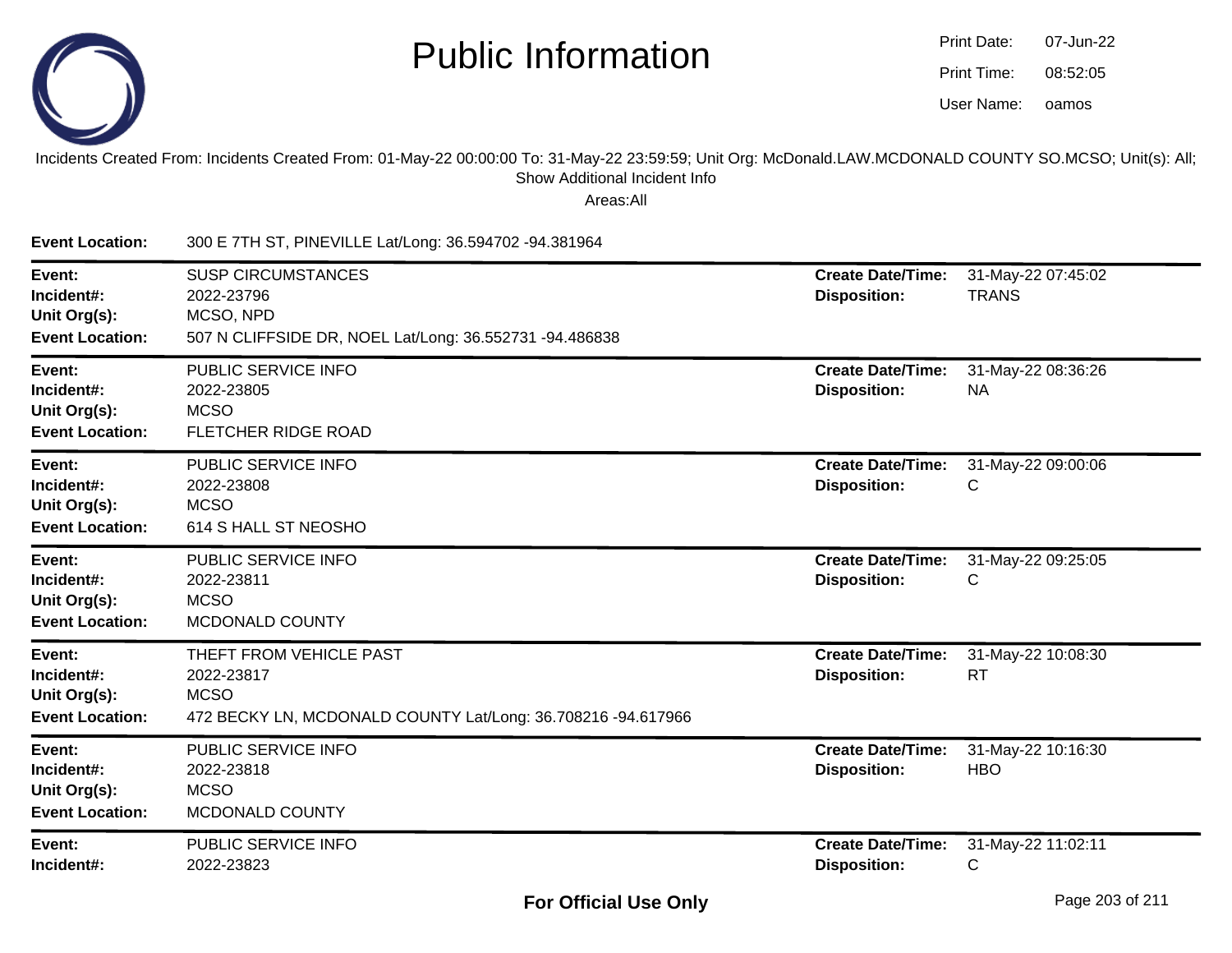

| Print Date: | 07-Jun-22 |
|-------------|-----------|
| Print Time: | 08:52:06  |
| User Name:  | oamos     |

#### Incidents Created From: Incidents Created From: 01-May-22 00:00:00 To: 31-May-22 23:59:59; Unit Org: McDonald.LAW.MCDONALD COUNTY SO.MCSO; Unit(s): All; Show Additional Incident Info

| Unit Org(s):<br><b>Event Location:</b>                         | <b>MCSO</b><br>MCDONALD COUNTY                                                                                               |                                                 |                                  |
|----------------------------------------------------------------|------------------------------------------------------------------------------------------------------------------------------|-------------------------------------------------|----------------------------------|
| Event:<br>Incident#:<br>Unit Org(s):<br><b>Event Location:</b> | <b>PAST L</b><br>2022-23830<br><b>MCSO</b><br>MCDONALD CO                                                                    | <b>Create Date/Time:</b><br><b>Disposition:</b> | 31-May-22 11:35:22<br>С          |
| Event:<br>Incident#:<br>Unit Org(s):<br><b>Event Location:</b> | <b>ANIMAL INFO</b><br>2022-23832<br><b>MCSO</b><br>15 BACHMAN RD, MCDONALD COUNTY Lat/Long: 36.649727 -94.530228             | <b>Create Date/Time:</b><br><b>Disposition:</b> | 31-May-22 11:58:41<br>С          |
| Event:<br>Incident#:<br>Unit Org(s):<br><b>Event Location:</b> | SUPPLEMENTAL SUSPECT<br>2022-23834<br><b>MCSO</b><br>MCDONALD COUNTY                                                         | <b>Create Date/Time:</b><br><b>Disposition:</b> | 31-May-22 11:59:01<br>C          |
| Event:<br>Incident#:<br>Unit Org(s):<br><b>Event Location:</b> | PUBLIC SERVICE INFO<br>2022-23835<br><b>MCSO</b><br>1465 FLETCHER RIDGE RD, MCDONALD COUNTY Lat/Long: 36.522563 -94.089547   | <b>Create Date/Time:</b><br><b>Disposition:</b> | 31-May-22 12:09:18<br><b>HBO</b> |
| Event:<br>Incident#:<br>Unit Org(s):<br><b>Event Location:</b> | PUBLIC SERVICE INFO<br>2022-23840<br><b>MCSO</b><br>15365 E STATE HIGHWAY 76, MCDONALD COUNTY Lat/Long: 36.704837 -94.204054 | <b>Create Date/Time:</b><br><b>Disposition:</b> | 31-May-22 12:15:36<br>С          |
| Event:<br>Incident#:<br>Unit Org(s):<br><b>Event Location:</b> | <b>WANTED PERSON CHECK</b><br>2022-23841<br><b>MCSO</b><br>MCDONALD COUNTY, MCDONALD COUNTY Lat/Long: 36.758393 -94.422139   | <b>Create Date/Time:</b><br><b>Disposition:</b> | 31-May-22 12:19:55<br>С          |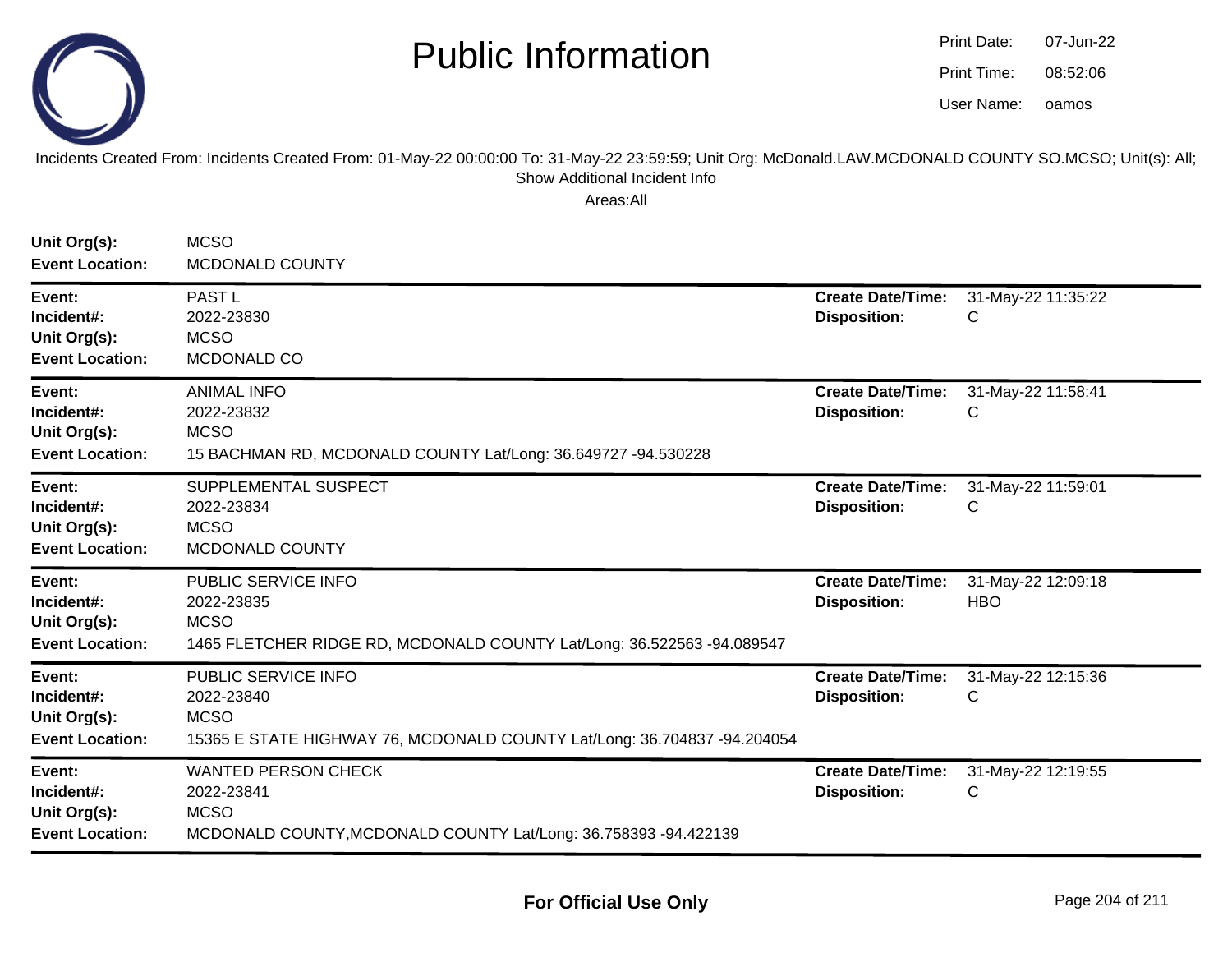|                                                                | <b>Public Information</b>                                                                                                                                                                              |                                                 | Print Date:<br>Print Time:<br>User Name: | 07-Jun-22<br>08:52:07<br>oamos |
|----------------------------------------------------------------|--------------------------------------------------------------------------------------------------------------------------------------------------------------------------------------------------------|-------------------------------------------------|------------------------------------------|--------------------------------|
|                                                                | Incidents Created From: Incidents Created From: 01-May-22 00:00:00 To: 31-May-22 23:59:59; Unit Org: McDonald.LAW.MCDONALD COUNTY SO.MCSO; Unit(s): All;<br>Show Additional Incident Info<br>Areas:All |                                                 |                                          |                                |
| Event:<br>Incident#:<br>Unit Org(s):<br><b>Event Location:</b> | <b>WELFARE CHECK NON URGENT</b><br>2022-23845<br><b>MCSO</b><br>7493 W STATE HIGHWAY 90, MCDONALD COUNTY Lat/Long: 36.534741 -94.427401                                                                | <b>Create Date/Time:</b><br><b>Disposition:</b> | 31-May-22 12:37:46<br>С                  |                                |
| Event:<br>Incident#:<br>Unit Org(s):<br><b>Event Location:</b> | PUBLIC SERVICE INFO<br>2022-23846<br><b>MCSO</b><br>300 E 7TH ST, PINEVILLE Lat/Long: 36.594702 -94.381964                                                                                             | <b>Create Date/Time:</b><br><b>Disposition:</b> | 31-May-22 12:38:32<br>С                  |                                |
| Event:<br>Incident#:<br>Unit Org(s):<br><b>Event Location:</b> | <b>TRESPASSING</b><br>2022-23847<br>MCSO, NPD<br>1408 HAPPY HOLLOW RD, MCDONALD COUNTY Lat/Long: 36.62886 -94.470272                                                                                   | <b>Create Date/Time:</b><br><b>Disposition:</b> | 31-May-22 12:42:42<br>C                  |                                |
| Event:<br>Incident#:<br>Unit Org(s):<br><b>Event Location:</b> | PUBLIC SERVICE INFO<br>2022-23849<br><b>MCSO</b><br>7493 W STATE HIGHWAY 90, MCDONALD COUNTY Lat/Long: 36.534741 -94.427401                                                                            | <b>Create Date/Time:</b><br><b>Disposition:</b> | 31-May-22 13:06:39<br>C                  |                                |
| Event:<br>Incident#:<br>Unit Org(s):<br><b>Event Location:</b> | <b>VEHICLE THEFT PAST</b><br>2022-23851<br><b>MCSO</b><br>17185 E STATE HIGHWAY 76, MCDONALD COUNTY Lat/Long: 36.723494 -94.193173                                                                     | <b>Create Date/Time:</b><br><b>Disposition:</b> | 31-May-22 13:15:34<br><b>NA</b>          |                                |
| Event:<br>Incident#:<br>Unit Org(s):<br><b>Event Location:</b> | <b>THEFT INFO</b><br>2022-23852<br><b>MCSO</b><br>3570 E STATE HIGHWAY 76, MCDONALD COUNTY Lat/Long: 36.656164 -94.375234                                                                              | <b>Create Date/Time:</b><br><b>Disposition:</b> | 31-May-22 13:18:33                       |                                |
| Event:<br>Incident#:<br>Unit Org(s):<br><b>Event Location:</b> | PUBLIC SERVICE INFO<br>2022-23856<br><b>MCSO</b><br>7679 E STATE HIGHWAY 90, MCDONALD COUNTY Lat/Long: 36.548462 -94.206708                                                                            | <b>Create Date/Time:</b><br><b>Disposition:</b> | 31-May-22 13:28:50<br>С                  |                                |

 $\sim$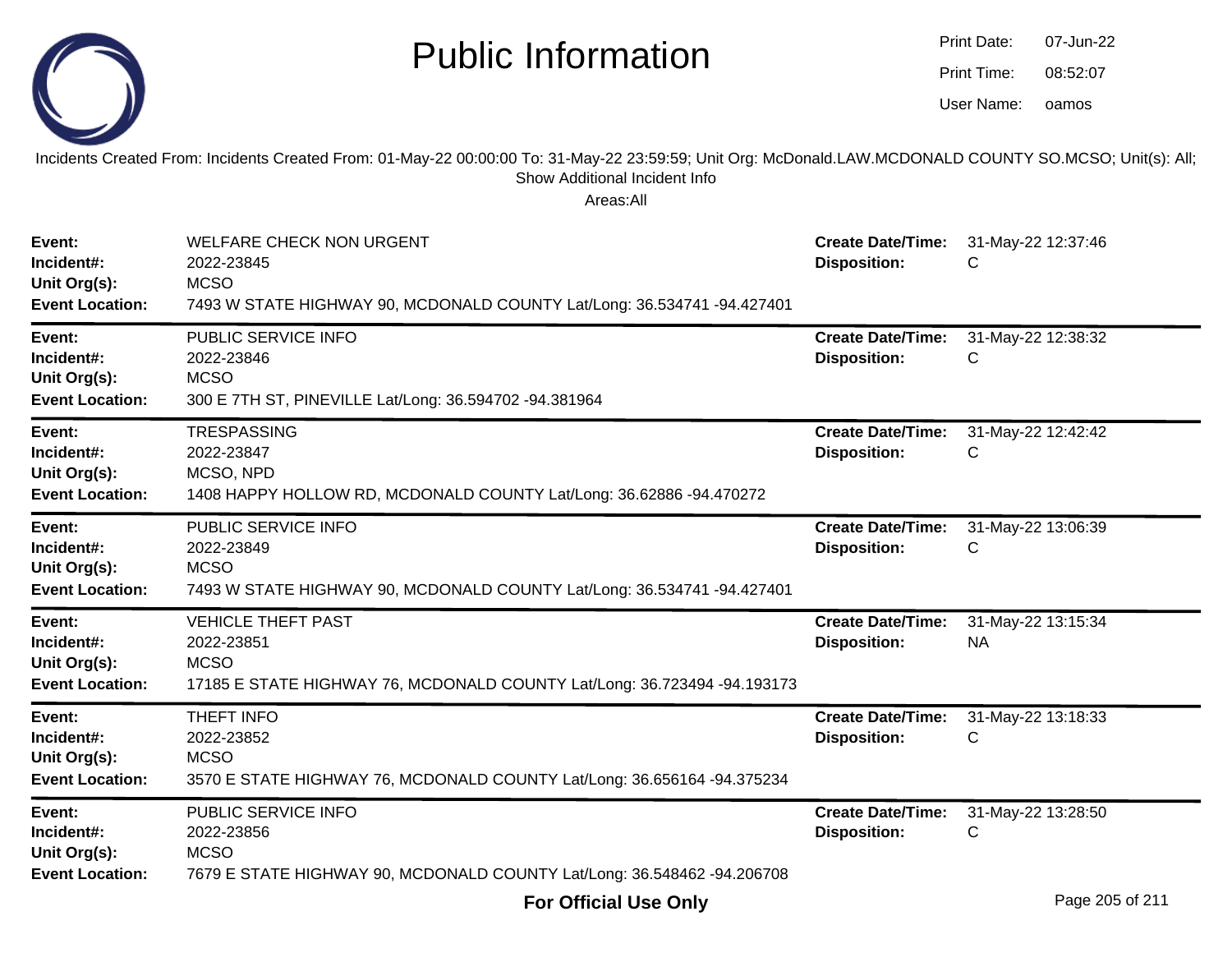

oamos07-Jun-2208:52:08Print Date:Print Time:User Name:

Incidents Created From: Incidents Created From: 01-May-22 00:00:00 To: 31-May-22 23:59:59; Unit Org: McDonald.LAW.MCDONALD COUNTY SO.MCSO; Unit(s): All; Show Additional Incident Info

| Event:<br>Incident#:<br>Unit Org(s):<br><b>Event Location:</b> | <b>TRAFFIC STOP</b><br>2022-23860<br>APD, MCSO, PPD<br>NB I 49 / CITY LIMITS                                              | <b>Create Date/Time:</b><br><b>Disposition:</b> | 31-May-22 13:45:54<br>C            |
|----------------------------------------------------------------|---------------------------------------------------------------------------------------------------------------------------|-------------------------------------------------|------------------------------------|
| Event:<br>Incident#:<br>Unit Org(s):<br><b>Event Location:</b> | 911 HANGUP L<br>2022-23863<br><b>MCSO</b><br>2454 FRYE RD, MCDONALD COUNTY                                                | <b>Create Date/Time:</b><br><b>Disposition:</b> | 31-May-22 13:53:53<br><b>HBO</b>   |
| Event:<br>Incident#:<br>Unit Org(s):<br><b>Event Location:</b> | PAPER SERVICE LAW<br>2022-23867<br><b>MCSO</b><br>2962 W STATE HIGHWAY 76, MCDONALD COUNTY Lat/Long: 36.648824 -94.498213 | <b>Create Date/Time:</b><br><b>Disposition:</b> | 31-May-22 14:05:38<br><b>PAPER</b> |
| Event:<br>Incident#:<br>Unit Org(s):<br><b>Event Location:</b> | <b>WANTED VEHICLE CHECK</b><br>2022-23872<br><b>MCSO</b><br>MCDONALD CO                                                   | <b>Create Date/Time:</b><br><b>Disposition:</b> | 31-May-22 14:33:16<br>C            |
| Event:<br>Incident#:<br>Unit Org(s):<br><b>Event Location:</b> | PAPER SERVICE LAW<br>2022-23873<br><b>MCSO</b><br>105 W CHEROKEE ST, SOUTHWEST CITY Lat/Long: 36.514793 -94.611819        | <b>Create Date/Time:</b><br><b>Disposition:</b> | 31-May-22 14:37:36<br><b>NA</b>    |
| Event:<br>Incident#:<br>Unit Org(s):<br><b>Event Location:</b> | PAPER SERVICE LAW<br>2022-23874<br><b>MCSO</b><br>100 LAKEWOOD DR, MCDONALD COUNTY Lat/Long: 36.555394 -94.506533         | <b>Create Date/Time:</b><br><b>Disposition:</b> | 31-May-22 14:53:23<br><b>NA</b>    |
| Event:<br>Incident#:<br>Unit Org(s):<br><b>Event Location:</b> | PUBLIC SERVICE INFO<br>2022-23875<br><b>MCSO</b><br>MCDONALD COUNTY                                                       | <b>Create Date/Time:</b><br><b>Disposition:</b> | 31-May-22 14:58:39<br>С            |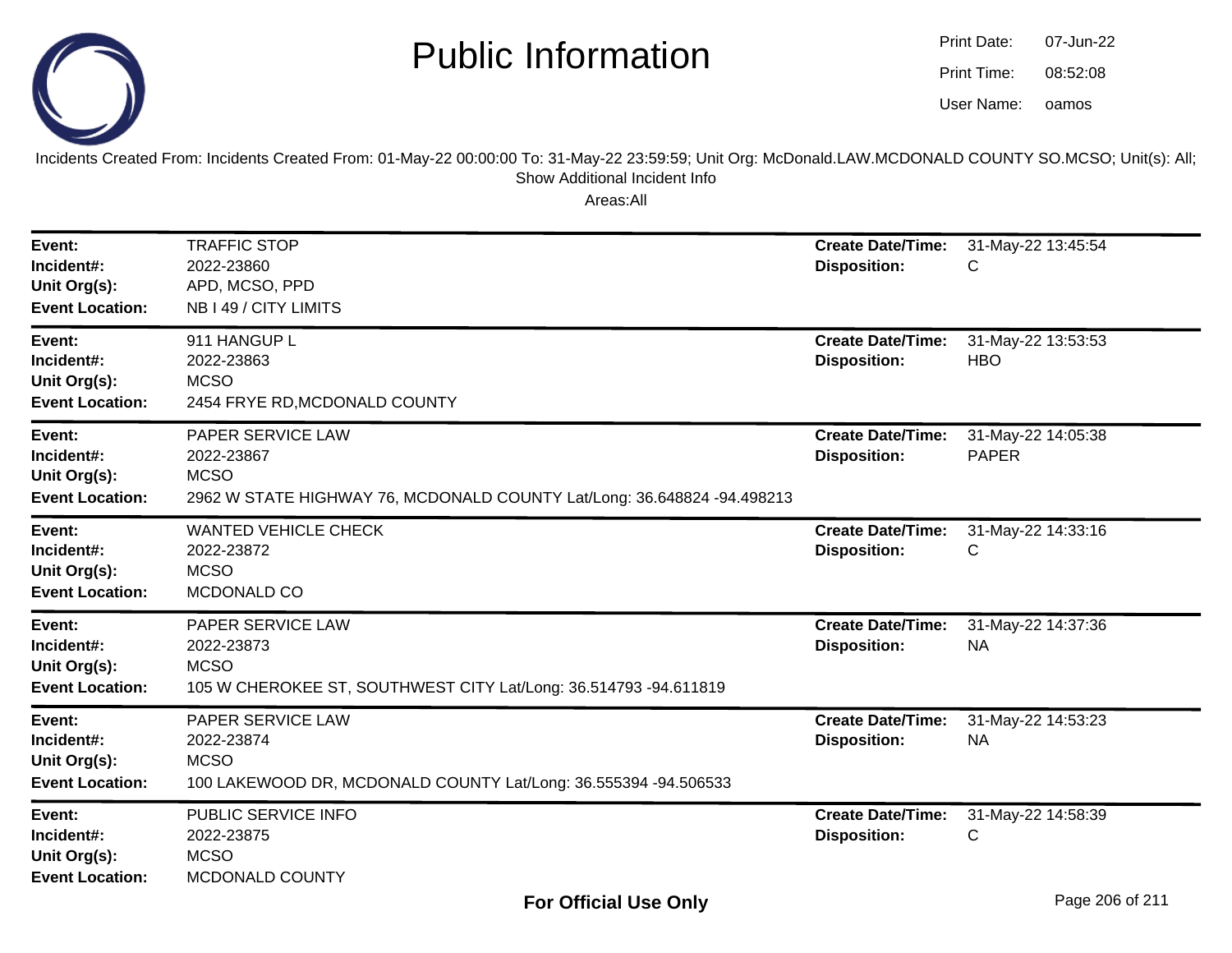

oamos07-Jun-2208:52:10Print Date:Print Time:User Name:

Incidents Created From: Incidents Created From: 01-May-22 00:00:00 To: 31-May-22 23:59:59; Unit Org: McDonald.LAW.MCDONALD COUNTY SO.MCSO; Unit(s): All; Show Additional Incident Info

| Event:<br>Incident#:<br>Unit Org(s):<br><b>Event Location:</b> | PAPER SERVICE LAW<br>2022-23878<br><b>MCSO</b><br>175 OLD PLANK LN, MCDONALD COUNTY Lat/Long: 36.591014 -94.480977                 | <b>Create Date/Time:</b><br><b>Disposition:</b> | 31-May-22 15:09:17<br><b>NA</b>                      |
|----------------------------------------------------------------|------------------------------------------------------------------------------------------------------------------------------------|-------------------------------------------------|------------------------------------------------------|
| Event:<br>Incident#:<br>Unit Org(s):<br><b>Event Location:</b> | <b>HARASSMENT</b><br>2022-23882<br><b>MCSO</b><br>322 MOSS CHURCH RD, MCDONALD COUNTY Lat/Long: 36.644981 -94.484333               | <b>Create Date/Time:</b><br><b>Disposition:</b> | 31-May-22 15:16:18<br>С                              |
| Event:<br>Incident#:<br>Unit Org(s):<br><b>Event Location:</b> | PUBLIC SERVICE INFO<br>2022-23893<br><b>MCSO</b><br>175 OLD PLANK LN, MCDONALD COUNTY Lat/Long: 36.591014 -94.480977               | <b>Create Date/Time:</b><br><b>Disposition:</b> | 31-May-22 15:48:16<br><b>PAPER</b>                   |
| Event:<br>Incident#:<br>Unit Org(s):<br><b>Event Location:</b> | <b>VEHICLE THEFT PAST</b><br>2022-23895<br><b>MCSO</b><br>17185 E STATE HIGHWAY 76, MCDONALD COUNTY Lat/Long: 36.723494 -94.193173 | <b>Create Date/Time:</b><br><b>Disposition:</b> | 31-May-22 16:16:28<br>С                              |
| Event:<br>Incident#:<br>Unit Org(s):<br><b>Event Location:</b> | IN PROG PHYSICAL L<br>2022-23896<br><b>MCSO</b><br>562 PHOENIX RD, MCDONALD COUNTY Lat/Long: 36.733262 -94.421028                  | <b>Create Date/Time:</b><br><b>Disposition:</b> | 31-May-22 16:19:52<br><b>HBO</b>                     |
| Event:<br>Incident#:<br>Unit Org(s):<br><b>Event Location:</b> | THEFT INFO<br>2022-23899<br><b>MCSO</b><br>300 E 7TH ST, PINEVILLE Lat/Long: 36.594702 -94.381964                                  | <b>Create Date/Time:</b><br><b>Disposition:</b> | 31-May-22 16:41:04<br>С                              |
| Event:<br>Incident#:<br>Unit Org(s):<br><b>Event Location:</b> | 911 HANGUP L<br>2022-23900<br><b>MCSO</b><br>17700 E STATE HIGHWAY 90, MCDONALD COUNTY Lat/Long: 36.574904 -94.08342               | <b>Create Date/Time:</b><br><b>Disposition:</b> | 31-May-22 16:43:15<br><b>HBO</b><br>$D = 2200724044$ |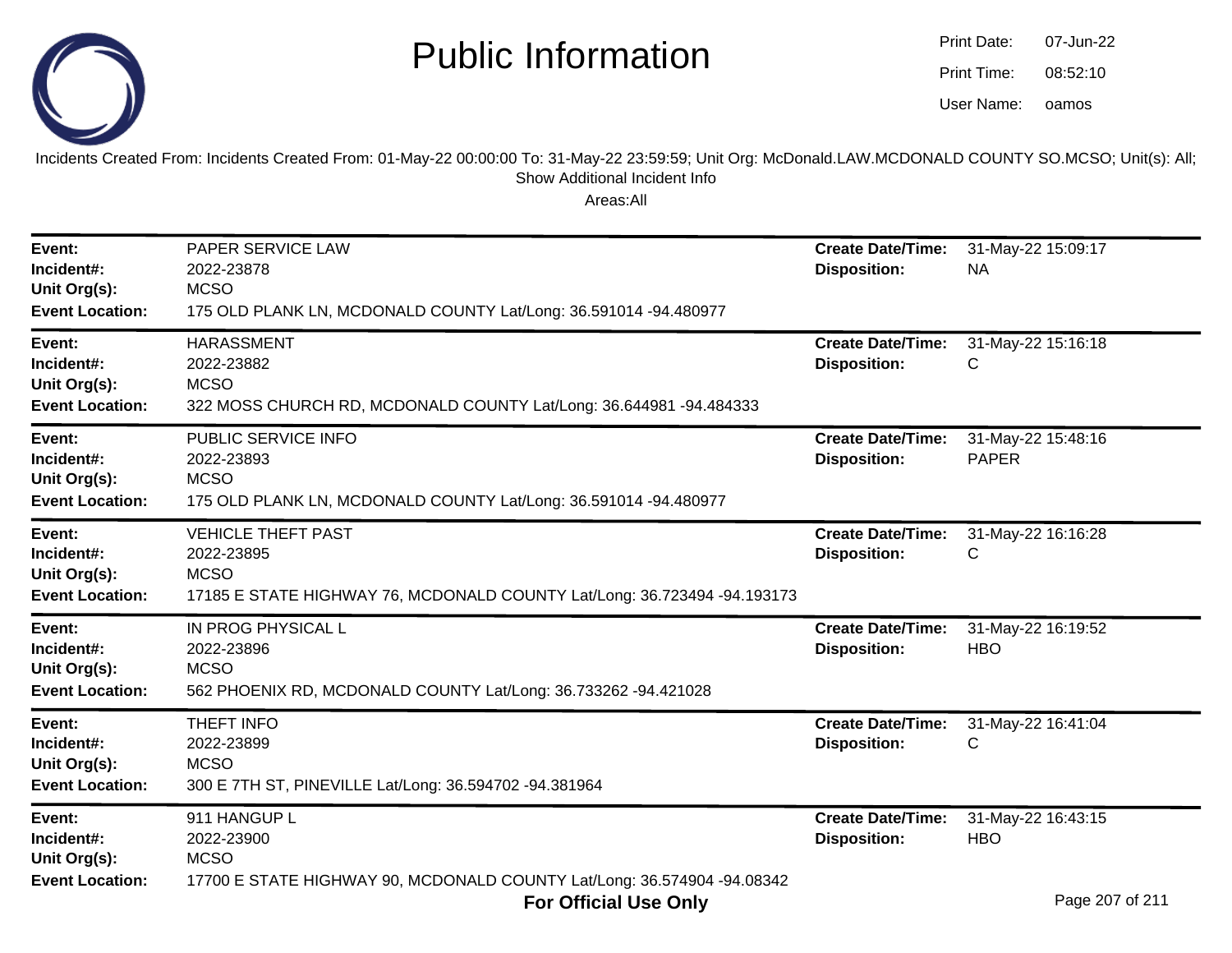

| Print Date: | 07-Jun-22 |
|-------------|-----------|
| Print Time: | 08:52:11  |
| User Name:  | oamos     |

Incidents Created From: Incidents Created From: 01-May-22 00:00:00 To: 31-May-22 23:59:59; Unit Org: McDonald.LAW.MCDONALD COUNTY SO.MCSO; Unit(s): All; Show Additional Incident Info

| Event:<br>Incident#:<br>Unit Org(s):<br><b>Event Location:</b> | PUBLIC SERVICE INFO<br>2022-23902<br><b>MCSO</b><br>MCDONALD COUNTY                                                 | <b>Create Date/Time:</b><br><b>Disposition:</b> | 31-May-22 16:46:41<br>C          |
|----------------------------------------------------------------|---------------------------------------------------------------------------------------------------------------------|-------------------------------------------------|----------------------------------|
| Event:<br>Incident#:<br>Unit Org(s):<br><b>Event Location:</b> | SUPPLEMENTAL OTHER<br>2022-23906<br><b>MCSO</b><br>W STATE HIGHWAY 90                                               | <b>Create Date/Time:</b><br><b>Disposition:</b> | 31-May-22 16:59:42<br>C          |
| Event:<br>Incident#:<br>Unit Org(s):<br><b>Event Location:</b> | 911 HANGUP L<br>2022-23907<br><b>MCSO</b><br>10818 ROUTE E, MCDONALD COUNTY Lat/Long: 36.55049443 -94.1842460       | <b>Create Date/Time:</b><br><b>Disposition:</b> | 31-May-22 17:04:21<br><b>HBO</b> |
| Event:<br>Incident#:<br>Unit Org(s):<br><b>Event Location:</b> | <b>WANTED VEHICLE CHECK</b><br>2022-23910<br><b>MCSO</b><br>MCDONALD COUNTY                                         | <b>Create Date/Time:</b><br><b>Disposition:</b> | 31-May-22 17:09:43<br>С          |
| Event:<br>Incident#:<br>Unit Org(s):<br><b>Event Location:</b> | <b>TRAFFIC STOP</b><br>2022-23912<br><b>MCSO</b><br>182 ROCKIN K LN, MCDONALD COUNTY Lat/Long: 36.721821 -94.611397 | <b>Create Date/Time:</b><br><b>Disposition:</b> | 31-May-22 17:38:30<br>C          |
| Event:<br>Incident#:<br>Unit Org(s):<br><b>Event Location:</b> | <b>INFO</b><br>2022-23913<br><b>MCSO</b><br>256 WINDSOR LN, MCDONALD COUNTY Lat/Long: 36.516119 -94.206723          | <b>Create Date/Time:</b><br><b>Disposition:</b> | 31-May-22 17:43:27<br>C          |
| Event:<br>Incident#:<br>Unit Org(s):                           | <b>CITIZEN ASST L</b><br>2022-23914<br><b>MCSO</b>                                                                  | <b>Create Date/Time:</b><br><b>Disposition:</b> | 31-May-22 17:44:27<br>С          |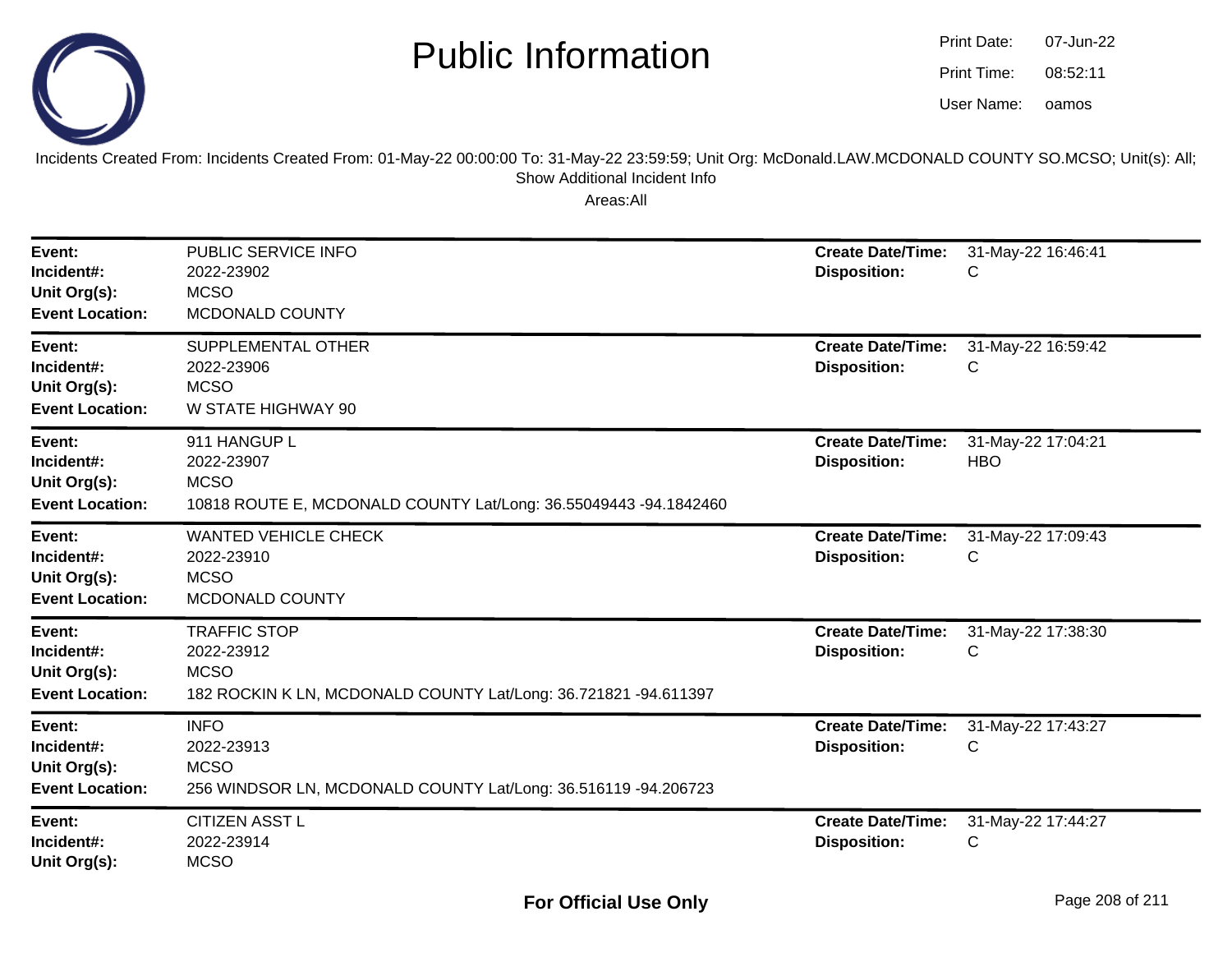

| Print Date: | 07-Jun-22 |
|-------------|-----------|
| Print Time: | 08:52:12  |
| User Name:  | oamos     |

#### Incidents Created From: Incidents Created From: 01-May-22 00:00:00 To: 31-May-22 23:59:59; Unit Org: McDonald.LAW.MCDONALD COUNTY SO.MCSO; Unit(s): All;Show Additional Incident Info

Areas:All

**Event Location:** 25 HART RD, MCDONALD COUNTY Lat/Long: 36.737647 -94.606225**Event:** SUSP PERSON **Create Date/Time:** 31-May-22 17:45:06 **Incident#:** 2022-23915 **Disposition:** <sup>C</sup>**Unit Org(s):MCSO**  WOOD MOTORS**Event Location:Event:TRESPASSING Create Date/Time:** 31-May-22 18:10:43 **Incident#:** 2022-23922 **Disposition:** <sup>C</sup>**Unit Org(s):** MCSO ELK SPRINGS RD / EAGLE NEST LN, MCDONALD COUNTY Lat/Long: 36.587829 -94.454442**Event Location:Event:** PAST PHYSICAL L **Create Date/Time:** 31-May-22 18:31:23 **Incident#:** 2022-23928 **Disposition:** HBO**Unit Org(s):** APD, MCSO 6696 E STATE HIGHWAY 76, MCDONALD COUNTY Lat/Long: 36.659655 -94.325334**Event Location:Event:** PAPER SERVICE LAW **Create Date/Time:** 31-May-22 19:18:09 **Incident#:** 2022-23937 **Disposition:** GOA**Unit Org(s):** MCSO 261 AARON LN, MCDONALD COUNTY Lat/Long: 36.539606 -94.187389**Event Location:Event:** PAPER SERVICE LAW **Create Date/Time:** 31-May-22 19:55:43 **Incident#:** 2022-23944 **Disposition:** PAPER**Unit Org(s):MCSO**  6696 E STATE HIGHWAY 76, MCDONALD COUNTY Lat/Long: 36.659655 -94.325334**Event Location:Event:** INTOXICATED/CHEMICALLY IMPAIRED **Create Date/Time:** 31-May-22 20:20:52 **Incident#:** 2022-23946 **Disposition:** <sup>C</sup>**Unit Org(s):MCSO**  N ROY HILL BLVD/ ACROSS FROM HUNTE Lat/Long: 36.74036264 -94.4169330**Event Location:Event:** IN PROG PHYSICAL L **Create Date/Time:** 31-May-22 20:32:49 **Incident#:** 2022-23948**Disposition:** <sup>C</sup>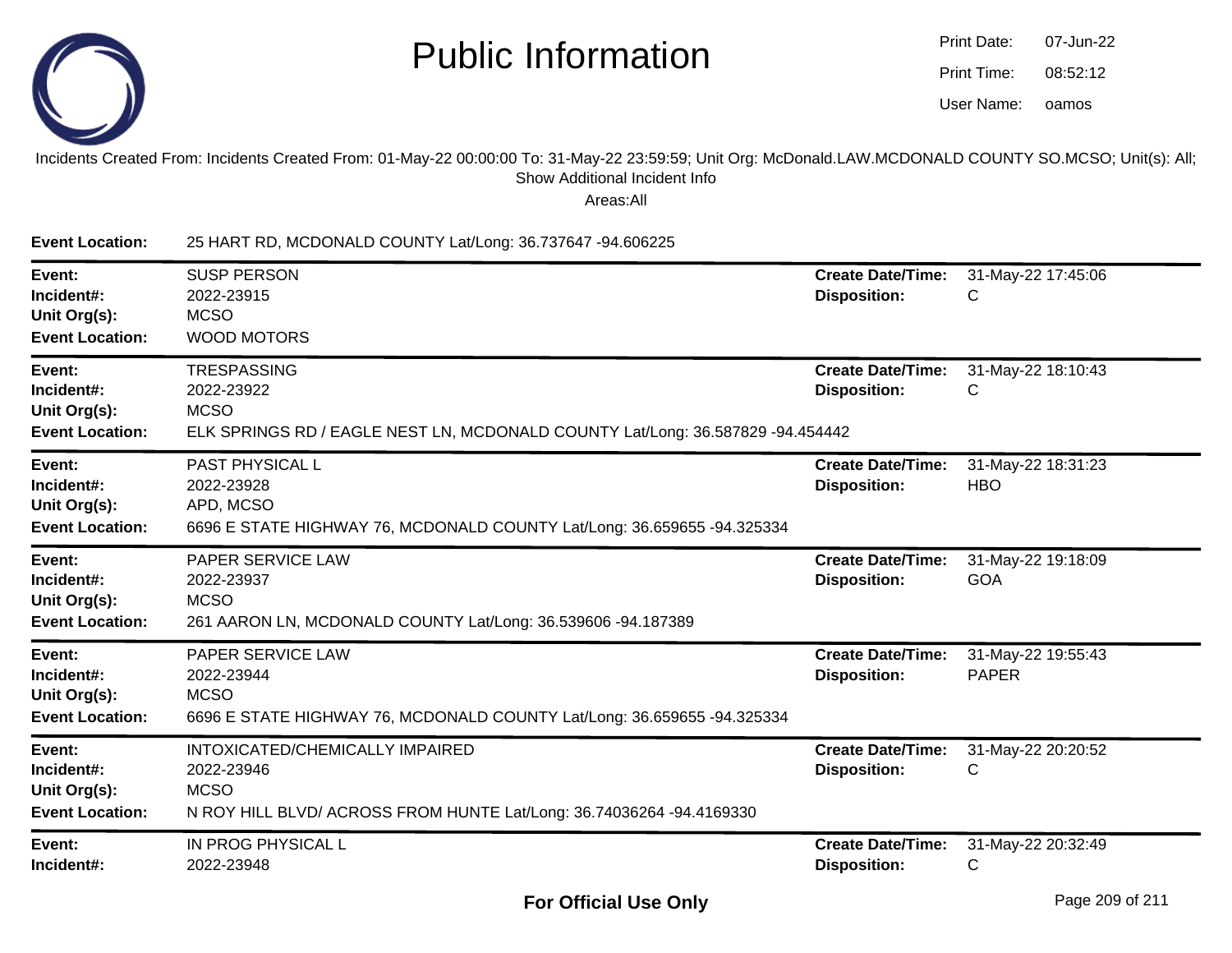

| Print Date: | 07-Jun-22 |
|-------------|-----------|
| Print Time: | 08.52.14  |
| User Name:  | oamos     |

#### Incidents Created From: Incidents Created From: 01-May-22 00:00:00 To: 31-May-22 23:59:59; Unit Org: McDonald.LAW.MCDONALD COUNTY SO.MCSO; Unit(s): All; Show Additional Incident Info

| Unit Org(s):<br><b>Event Location:</b>                         | <b>MCSO</b><br>562 PHOENIX RD, MCDONALD COUNTY Lat/Long: 36.733262 -94.421028                                                          |                                                 |                                  |
|----------------------------------------------------------------|----------------------------------------------------------------------------------------------------------------------------------------|-------------------------------------------------|----------------------------------|
| Event:<br>Incident#:<br>Unit Org(s):<br><b>Event Location:</b> | <b>SHOTS HEARD ONLY</b><br>2022-23955<br><b>MCSO</b><br>6696 E STATE HIGHWAY 76, MCDONALD COUNTY Lat/Long: 36.659655 -94.325334        | <b>Create Date/Time:</b><br><b>Disposition:</b> | 31-May-22 20:56:47<br>С          |
| Event:<br>Incident#:<br>Unit Org(s):<br><b>Event Location:</b> | <b>EXTRA PATROL</b><br>2022-23957<br><b>MCSO</b><br>2347 KLONDIKE RD, MCDONALD COUNTY Lat/Long: 36.710674 -94.571064                   | <b>Create Date/Time:</b><br><b>Disposition:</b> | 31-May-22 21:03:26<br>С          |
| Event:<br>Incident#:<br>Unit Org(s):<br><b>Event Location:</b> | <b>WELFARE CHECK NON URGENT</b><br>2022-23961<br><b>MCSO</b><br>270 HICKORY LN, MCDONALD COUNTY Lat/Long: 36.506482 -94.211741         | <b>Create Date/Time:</b><br><b>Disposition:</b> | 31-May-22 21:29:54<br><b>GOA</b> |
| Event:<br>Incident#:<br>Unit Org(s):<br><b>Event Location:</b> | <b>CIVIL STANDBY</b><br>2022-23962<br><b>MCSO</b><br>7583 E STATE HIGHWAY 76, MCDONALD COUNTY Lat/Long: 36.660038 -94.311253           | <b>Create Date/Time:</b><br><b>Disposition:</b> | 31-May-22 21:33:07<br>С          |
| Event:<br>Incident#:<br>Unit Org(s):<br><b>Event Location:</b> | SEIZURES/CONVULSIONS FM<br>2022-23963<br>FRSTA1, FRSTA2, MCSO, SFD<br>78 TWIN PINES LN, MCDONALD COUNTY Lat/Long: 36.742511 -94.267104 | <b>Create Date/Time:</b><br><b>Disposition:</b> | 31-May-22 21:53:08<br>С          |
| Event:<br>Incident#:<br>Unit Org(s):<br><b>Event Location:</b> | MISC INFO L<br>2022-23966<br><b>MCSO</b><br>3215 E STATE HIGHWAY 76, MCDONALD COUNTY Lat/Long: 36.656047 -94.3813                      | <b>Create Date/Time:</b><br><b>Disposition:</b> | 31-May-22 22:37:22<br>С          |